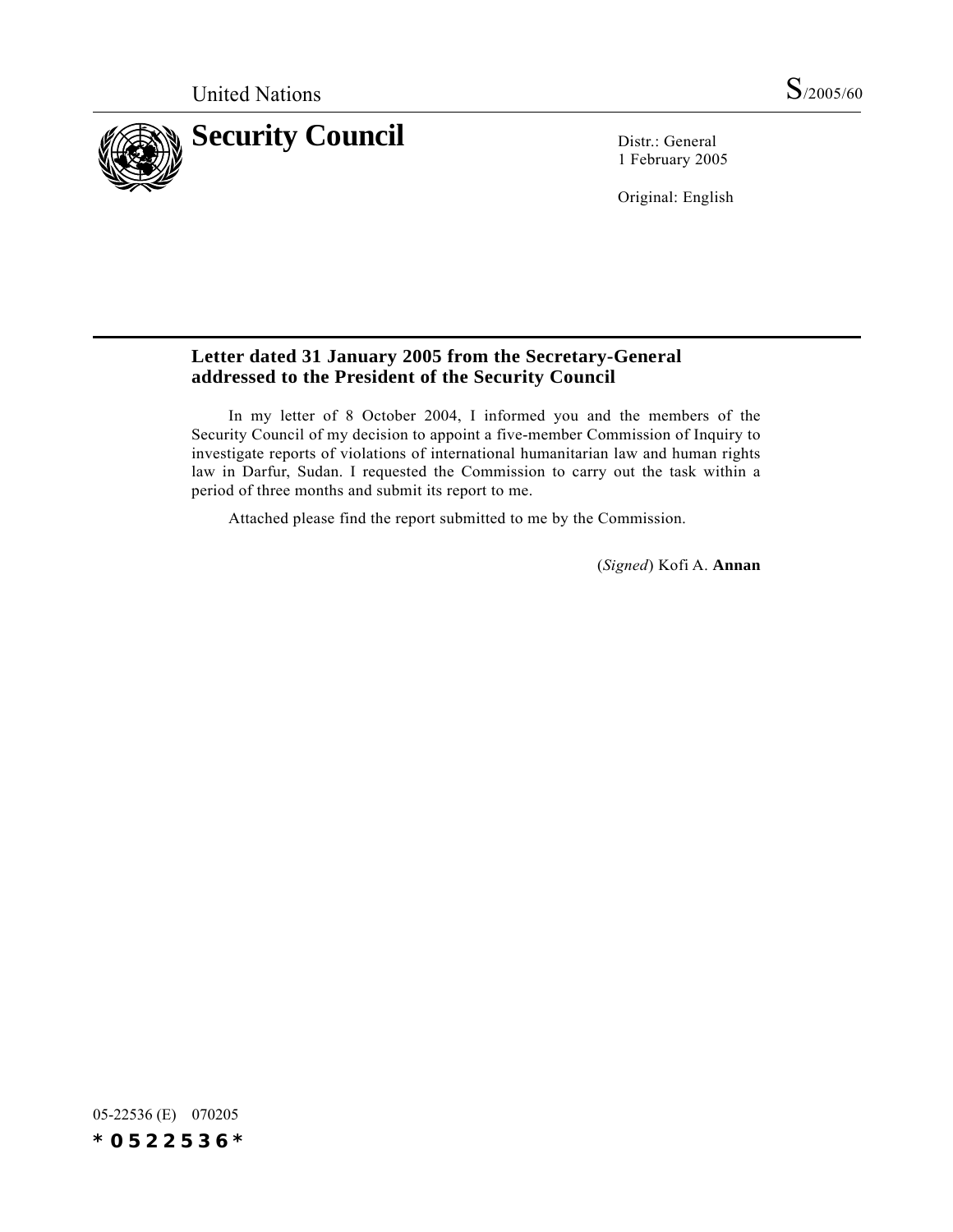# **Report of the International Commission of Inquiry on Darfur to the Secretary-General**

**Pursuant to Security Council resolution 1564 (2004) of 18 September 2004**

### **Summary**

Acting under Chapter VII of the Charter of the United Nations, on 18 September 2004 the Security Council adopted resolution 1564 (2004), in which it requested, inter alia, that the Secretary-General rapidly establish an international commission of inquiry in order immediately to investigate reports of violations of international humanitarian law and human rights law in Darfur by all parties, to determine also whether or not acts of genocide have occurred, and to identify the perpetrators of such violations with a view to ensuring that those responsible are held accountable.

In October 2004, the Secretary-General appointed Antonio Cassese (Chairperson), Mohamed Fayek, Hina Jilani, Dumisa Ntsebeza and Therese Striggner-Scott as members of the Commission and requested that they report back on their findings within three months. The Commission was supported in its work by a secretariat headed by an Executive Director, Mona Rishmawi, as well as a legal research team and an investigative team composed of investigators, forensic experts, military analysts, and investigators specializing in gender violence, all appointed by the Office of the United Nations High Commissioner for Human Rights. The Commission assembled in Geneva and began its work on 25 October 2004.

In order to discharge its mandate, the Commission endeavoured to fulfil four key tasks: (1) to investigate reports of violations of international humanitarian law and human rights law in Darfur by all parties; (2) to determine whether or not acts of genocide have occurred; (3) to identify the perpetrators of violations of international humanitarian law and human rights law in Darfur; and (4) to suggest means of ensuring that those responsible for such violations are held accountable. While the Commission considered all events relevant to the current conflict in Darfur, it focused in particular on incidents that occurred from February 2003 and mid-January 2005.

The Commission engaged in a regular dialogue with the Government of the Sudan throughout its mandate, in particular through meetings in Geneva and in the Sudan, as well as through the work of its investigative team. The Commission visited the Sudan from 7 to 21 November 2004 and from 9 to 16 January 2005, including travel to the three Darfur States. The investigative team remained in Darfur from November 2004 to January 2005. During its presence in the Sudan, the Commission held extensive meetings with representatives of the Government, the Governors of the Darfur States and other senior officials in the capital and at provincial and local levels, members of the armed forces and police, leaders of rebel forces, tribal leaders, internally displaced persons, victims and witnesses of violations, non-governmental organizations and United Nations representatives.

The Commission submitted a full report on its findings to the Secretary-General on 25 January 2005. The report describes the terms of reference, methodology, approach and activities of the Commission and its investigative team. It also provides an overview of the historical and social background to the conflict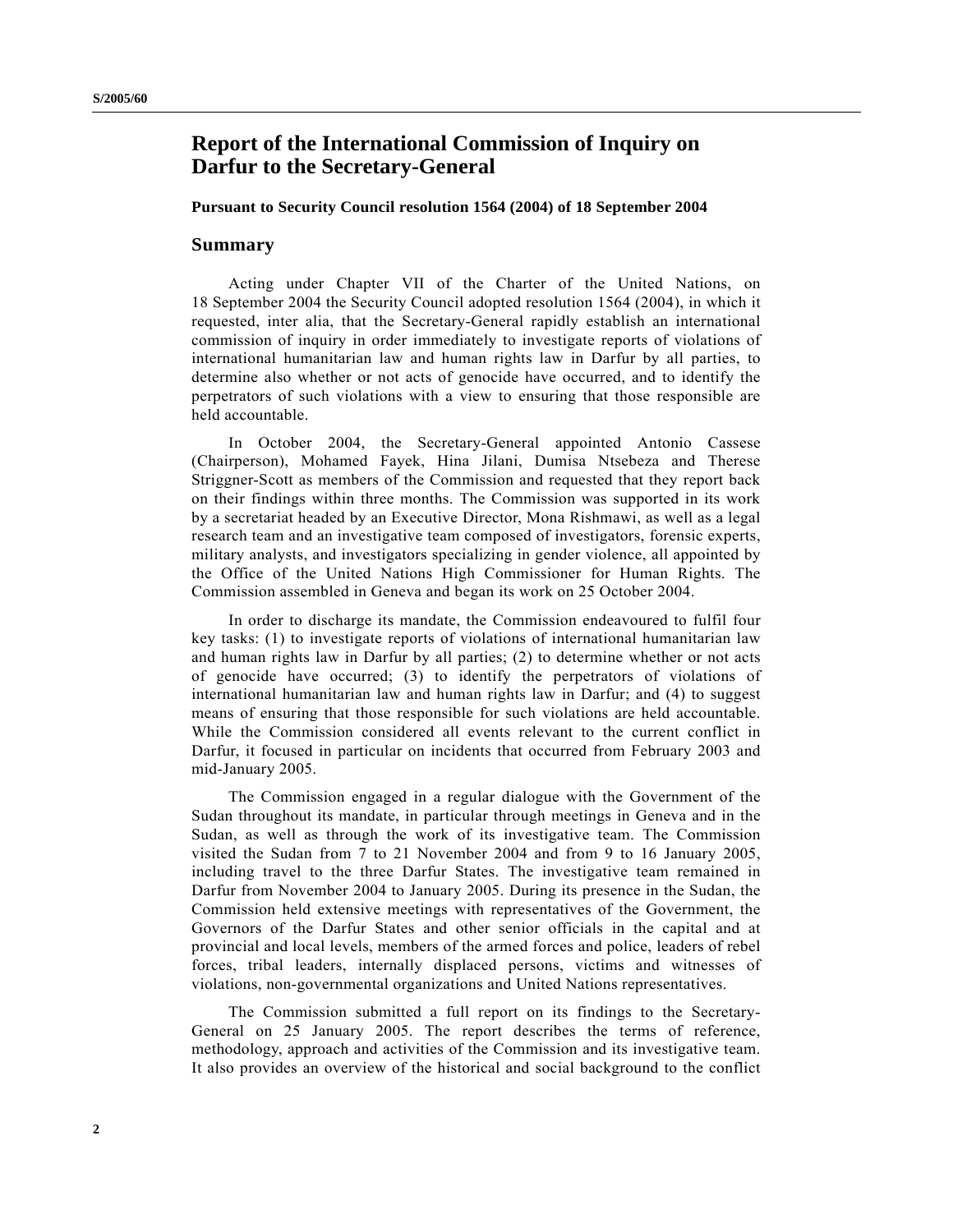in Darfur. The report then addresses in detail the four key tasks referred to above, namely the Commission's findings in relation to:  $(1)$  violations of international human rights and humanitarian law by all parties; (2) whether or not acts of genocide have taken place; (3) the identification of perpetrators; and (4) accountability mechanisms. These four parts are briefly summarized below.

#### **I. Violations of international human rights law and international humanitarian law**

In accordance with its mandate to investigate reports of violations of human rights law and international humanitarian law, the Commission carefully examined reports from different sources including Governments, intergovernmental organizations, United Nations bodies and mechanisms, as well as non-governmental organizations.

The Commission took as the starting point for its work two irrefutable facts regarding the situation in Darfur. First, according to United Nations estimates there are 1.65 million internally displaced persons in Darfur, and more than 200,000 refugees from Darfur in neighbouring Chad. Secondly, there has been large-scale destruction of villages throughout the three States of Darfur. The Commission conducted independent investigations to establish additional facts and gathered extensive information on multiple incidents of violations affecting villages, towns and other locations across Northern, Southern and Western Darfur. The conclusions of the Commission are based on the evaluation of the facts gathered or verified through its investigations.

Based on a thorough analysis of the information gathered in the course of its investigations, the Commission established that the Government of the Sudan and the Janjaweed are responsible for serious violations of international human rights and humanitarian law amounting to crimes under international law. In particular, the Commission found that Government forces and militias conducted indiscriminate attacks, including killing of civilians, torture, enforced disappearances, destruction of villages, rape and other forms of sexual violence, pillaging and forced displacement, throughout Darfur. These acts were conducted on a widespread and systematic basis, and therefore may amount to crimes against humanity. The extensive destruction and displacement have resulted in a loss of livelihood and means of survival for countless women, men and children. In addition to the largescale attacks, many people have been arrested and detained, and many have been held incommunicado for prolonged periods and tortured. The vast majority of the victims of all of these violations have been from the Fur, Zaghawa, Masalit, Jebel, Aranga and other so-called "African" tribes.

In their discussions with the Commission, Government of the Sudan officials stated that any attacks carried out by Government armed forces in Darfur were for counter-insurgency purposes and were conducted on the basis of military imperatives. However, it is clear from the Commission's findings that most attacks were deliberately and indiscriminately directed against civilians. Moreover even if rebels, or persons supporting rebels, were present in some of the villages — which the Commission considers likely in only a very small number of instances  $-$  the attackers did not take precautions to enable civilians to leave the villages or otherwise be shielded from attack. Even where rebels may have been present in villages, the impact of the attacks on civilians shows that the use of military force was manifestly disproportionate to any threat posed by the rebels.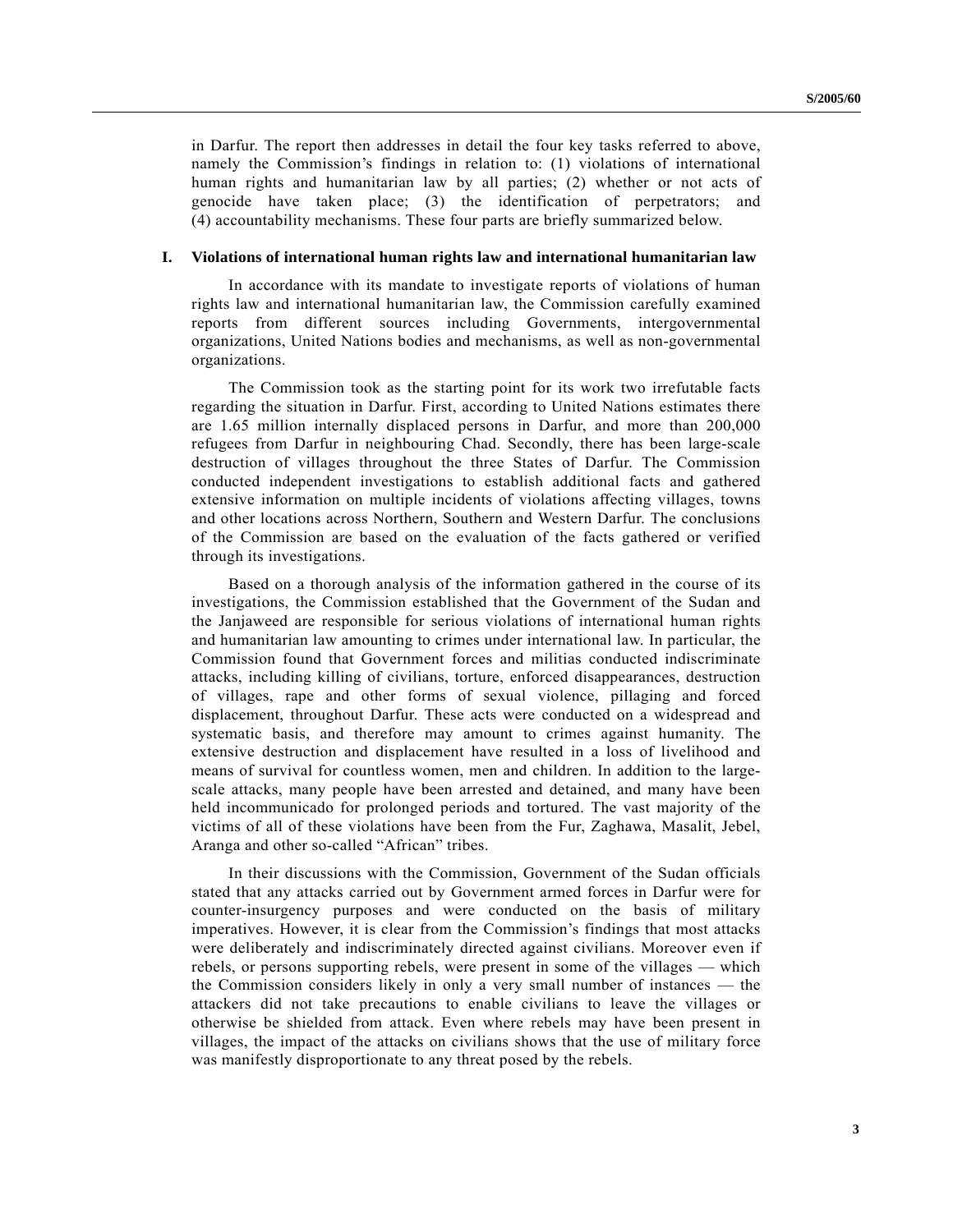The Commission is particularly alarmed that attacks on villages, killing of civilians, rape, pillaging and forced displacement have continued during the course of the Commission's mandate. The Commission considers that action must be taken urgently to end these violations.

While the Commission did not find a systematic or a widespread pattern to these violations, it found credible evidence that rebel forces, namely members of SLA and JEM, also are responsible for serious violations of international human rights and humanitarian law which may amount to war crimes. In particular, these violations include cases of murder of civilians and pillage.

## **II. Have acts of genocide occurred?**

The Commission concluded that the Government of the Sudan has not pursued a policy of genocide. Arguably, two elements of genocide might be deduced from the gross violations of human rights perpetrated by Government forces and the militias under their control. These two elements are, first, the *actus reus* consisting of killing, or causing serious bodily or mental harm, or deliberately inflicting conditions of life likely to bring about physical destruction; and, second, on the basis of a subjective standard, the existence of a protected group being targeted by the authors of criminal conduct. However, the crucial element of genocidal intent appears to be missing, at least as far as the central Government authorities are concerned. Generally speaking the policy of attacking, killing and forcibly displacing members of some tribes does not evince a specific intent to annihilate, in whole or in part, a group distinguished on racial, ethnic, national or religious grounds. Rather, it would seem that those who planned and organized attacks on villages pursued the intent to drive the victims from their homes, primarily for purposes of counter-insurgency warfare.

The Commission does recognize that in some instances individuals, including Government officials, may commit acts with genocidal intent. Whether this was the case in Darfur, however, is a determination that only a competent court can make on a case-by-case basis.

The conclusion that no genocidal policy has been pursued and implemented in Darfur by the Government authorities, directly or through the militias under their control, should not be taken in any way as detracting from the gravity of the crimes perpetrated in that region. International offences such as the crimes against humanity and war crimes that have been committed in Darfur may be no less serious and heinous than genocide.

#### **III. Identification of perpetrators**

The Commission has collected reliable and consistent elements which indicate the responsibility of some individuals for serious violations of international human rights law and international humanitarian law, including crimes against humanity or war crimes, in Darfur. In order to identify perpetrators, the Commission decided that there must be a reliable body of material consistent with other verified circumstances, which tends to show that a person may reasonably be suspected of being involved in the commission of a crime. The Commission therefore makes an assessment of likely suspects, rather than a final judgement as to criminal guilt.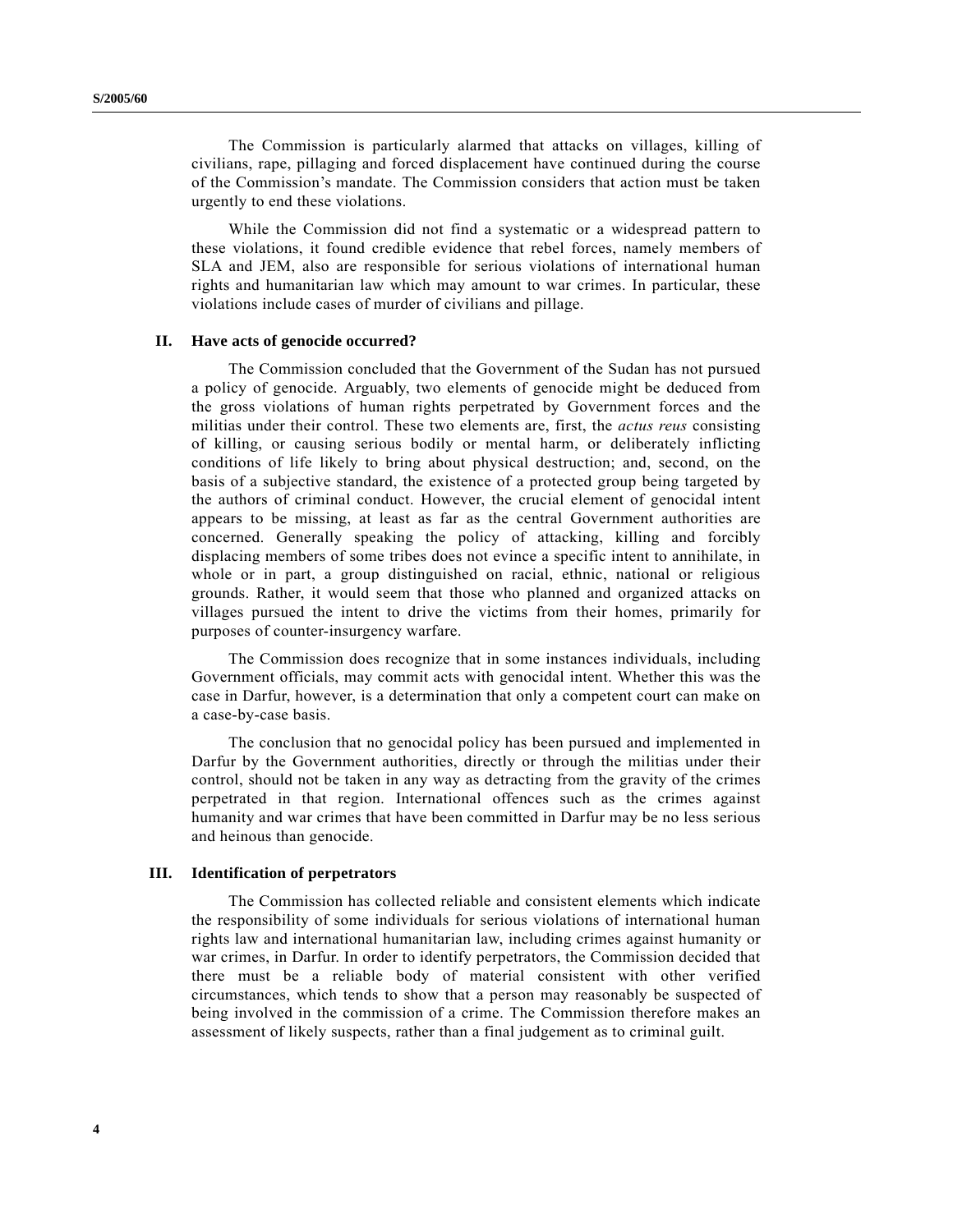Those identified as possibly responsible for the above-mentioned violations consist of individual perpetrators, including officials of the Government of the Sudan, members of militia forces, members of rebel groups, and certain foreign army officers acting in their personal capacity. Some Government officials, as well as members of militia forces, have also been named as possibly responsible for joint criminal enterprise to commit international crimes. Others are identified for their possible involvement in planning and/or ordering the commission of international crimes, or of aiding and abetting the perpetration of such crimes. The Commission has also identified a number of senior Government officials and military commanders who may be responsible, under the notion of superior (or command) responsibility, for knowingly failing to prevent or repress the perpetration of crimes. Members of rebel groups are named as suspected of participating in a joint criminal enterprise to commit international crimes, and as possibly responsible for knowingly failing to prevent or repress the perpetration of crimes committed by rebels.

The Commission has decided to withhold the names of these persons from the public domain. This decision is based on three main grounds: (1) the importance of the principles of due process and respect for the rights of the suspects; (2) the fact that the Commission has not been vested with investigative or prosecutorial powers; and (3) the vital need to ensure the protection of witnesses from possible harassment or intimidation. The Commission instead will list the names in a sealed file that will be placed in the custody of the United Nations Secretary-General. The Commission recommends that the file be handed over to a competent Prosecutor (the Prosecutor of the International Criminal Court, according to the Commissionís recommendations), who will use that material as he or she deems fit for his or her investigations. A distinct and very voluminous sealed file, containing all the evidentiary material collected by the Commission, will be handed over to the United Nations High Commissioner for Human Rights. That file should be delivered to a competent prosecutor.

#### **IV. Accountability mechanisms**

The Commission strongly recommends that the Security Council immediately refer the situation of Darfur to the International Criminal Court, pursuant to article 13(b) of the Statute of the Court. As repeatedly stated by the Security Council, the situation constitutes a threat to international peace and security. Moreover, as the Commission has confirmed, serious violations of international human rights law and humanitarian law by all parties are continuing. The prosecution by the International Criminal Court of persons allegedly responsible for the most serious crimes in Darfur would contribute to the restoration of peace in the region.

The alleged crimes that have been documented in Darfur meet the thresholds of the Rome Statute as defined in articles  $7(1)$ ,  $8(1)$  and  $8(1)$ . There is an internal armed conflict in Darfur between the governmental authorities and organized armed groups. A body of reliable information indicates that war crimes may have been committed on a large scale, at times even as part of a plan or a policy. There is also a wealth of credible material which suggests that criminal acts were committed as part of widespread or systematic attacks directed against the civilian population, with knowledge of the attacks. In the opinion of the Commission therefore, these may amount to crimes against humanity.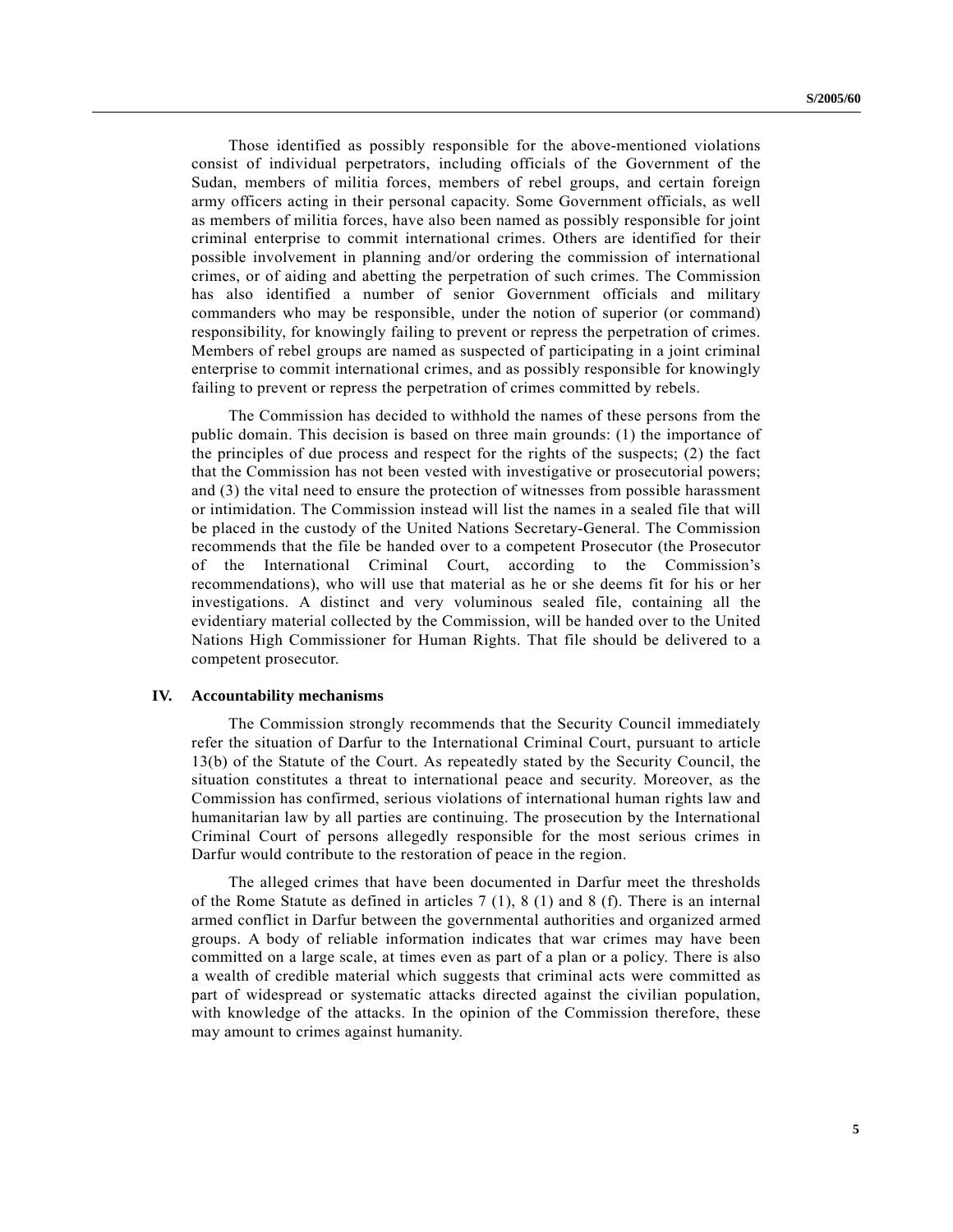The Sudanese justice system is unable and unwilling to address the situation in Darfur. The system has been significantly weakened during the last decade. Restrictive laws that grant broad powers to the executive have undermined the effectiveness of the judiciary, and many of the laws in force in the Sudan today contravene basic human rights standards. Sudanese criminal laws do not adequately proscribe war crimes and crimes against humanity, such as those carried out in Darfur, and the Criminal Procedure Code contains provisions that prevent the effective prosecution of those acts. In addition, many victims informed the Commission that they had little confidence in the impartiality of the Sudanese justice system and its ability to bring to justice the perpetrators of the serious crimes committed in Darfur. In any case, many have feared reprisals in the event that they resort to the national justice system.

The measures taken so far by the Government to address the crisis have been both grossly inadequate and ineffective, which has contributed to the climate of almost total impunity for human rights violations in Darfur. Very few victims have lodged official complaints regarding crimes committed against them or their families, owing to a lack of confidence in the justice system. Of the few cases where complaints have been made, most have not been properly pursued. Furthermore, procedural hurdles limit the victimsí access to justice. Despite the magnitude of the crisis and its immense impact on civilians in Darfur, the Government informed the Commission of very few cases of individuals who have been prosecuted, or even disciplined, in the context of the current crisis.

The Commission considers that the Security Council must act not only against the perpetrators but also on behalf of the victims. It therefore recommends the establishment of a compensation commission designed to grant reparation to the victims of the crimes, whether or not the perpetrators of such crimes have been identified.

It further recommends a number of serious measures to be taken by the Government of the Sudan, in particular (1) ending the impunity for the war crimes and crimes against humanity committed in Darfur; (2) strengthening the independence and impartiality of the judiciary, and empowering courts to address human rights violations; (3) granting full and unimpeded access by the International Committee of the Red Cross and United Nations human rights monitors to all those detained in relation to the situation in Darfur; (4) ensuring the protection of all the victims and witnesses of human rights violations; (5) enhancing the capacity of the Sudanese judiciary through the training of judges, prosecutors and lawyers; (6) respecting the rights of internally displaced persons and fully implementing the Guiding Principles on Internal Displacement, particularly with regard to facilitating the voluntary return of internally displaced persons in safety and dignity; (7) fully cooperating with the relevant human rights bodies and mechanisms of the United Nations and the African Union; and (8) creating, through a broad consultative process, a truth and reconciliation commission once peace is established in Darfur.

The Commission also recommends a number of measures to be taken by other bodies to help break the cycle of impunity. They include the exercise of universal jurisdiction by other States, the re-establishment by the Commission on Human Rights of the mandate of the Special Rapporteur on human rights in the Sudan, and public and periodic reports on the human rights situation in Darfur by the United Nations High Commissioner for Human Rights.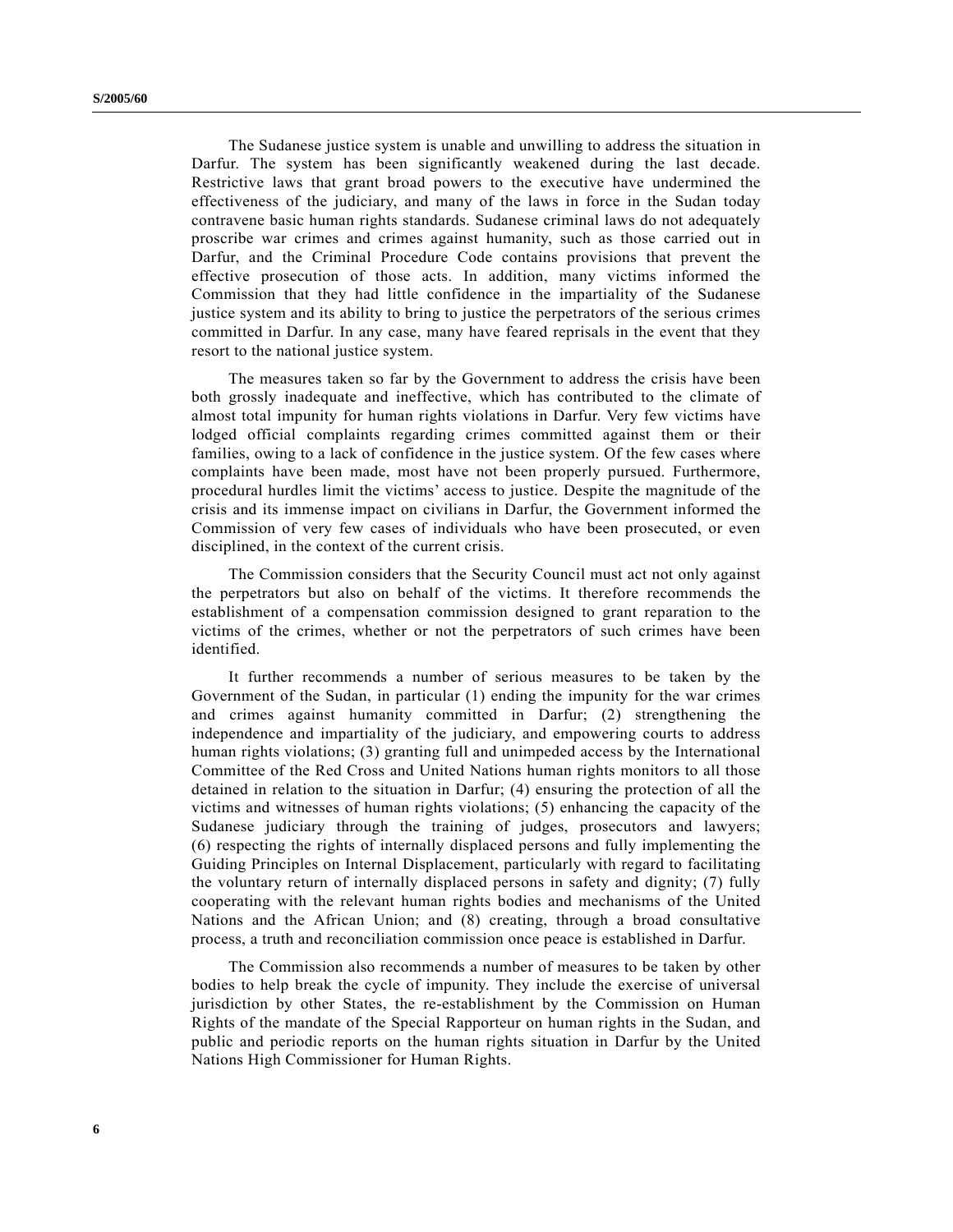# Contents

|      |                                                                                 |                                                                                | Paragraphs  | Page |
|------|---------------------------------------------------------------------------------|--------------------------------------------------------------------------------|-------------|------|
|      |                                                                                 |                                                                                | $1 - 72$    | 10   |
|      | A <sub>1</sub>                                                                  |                                                                                | $1 - 39$    | 10   |
|      |                                                                                 | $\mathbf{1}$ .                                                                 | 1           | 10   |
|      |                                                                                 | 2.                                                                             | $2 - 11$    | 10   |
|      |                                                                                 | 3.                                                                             | $12 - 17$   | 12   |
|      |                                                                                 | Principal constraints under which the Commission has operated<br>4.            | $18 - 19$   | 14   |
|      |                                                                                 | 5.<br>Brief account of the Commission's visits to the Sudan                    | $20 - 25$   | 14   |
|      |                                                                                 | 6.<br>Cooperation of the Sudanese authorities and the rebels                   | $26 - 39$   | 15   |
|      | <b>B.</b>                                                                       |                                                                                | $40 - 72$   | 18   |
|      |                                                                                 | 1.                                                                             | $40 - 50$   | 18   |
|      |                                                                                 | 2.                                                                             | $51 - 60$   | 21   |
|      |                                                                                 | 3.                                                                             | $61 - 72$   | 24   |
|      |                                                                                 | Part One                                                                       |             |      |
|      |                                                                                 | The Commission's findings of violations of international human rights law and  | 73-488      | 28   |
| Ι.   |                                                                                 |                                                                                | 73          | 28   |
| П.   |                                                                                 |                                                                                | $74 - 76$   | 28   |
| III. |                                                                                 | Categories of persons or groups participating in the armed conflict            | $77 - 141$  | 29   |
|      | $A_{-}$                                                                         |                                                                                | $78 - 97$   | 29   |
|      | <b>B.</b>                                                                       | Government-supported and/or controlled militias: the Janjaweed                 | $98 - 126$  | 33   |
|      | $\mathbf{C}$ .                                                                  |                                                                                | $127 - 141$ | 40   |
| IV.  |                                                                                 | The international legal obligations incumbent upon the Government of the Sudan |             |      |
|      |                                                                                 |                                                                                | $142 - 174$ | 43   |
|      | А.                                                                              | Relevant rules of international law binding the Government of the Sudan        | $143 - 171$ | 43   |
|      | <b>B.</b>                                                                       |                                                                                | $172 - 174$ | 55   |
| V.   |                                                                                 |                                                                                | $175 - 181$ | 56   |
| VI.  | Violations of international human rights and humanitarian law: the Commission's |                                                                                | 58          |      |
|      |                                                                                 |                                                                                |             |      |
|      | A.                                                                              | Overview of violations of international human rights and humanitarian law      | $182 - 198$ | 58   |
|      | <b>B.</b>                                                                       | Information provided by the Government of the Sudan                            | 199-213     | 61   |
|      | C.                                                                              |                                                                                | 214-221     | 64   |
|      | D.                                                                              |                                                                                | 222-224     | 65   |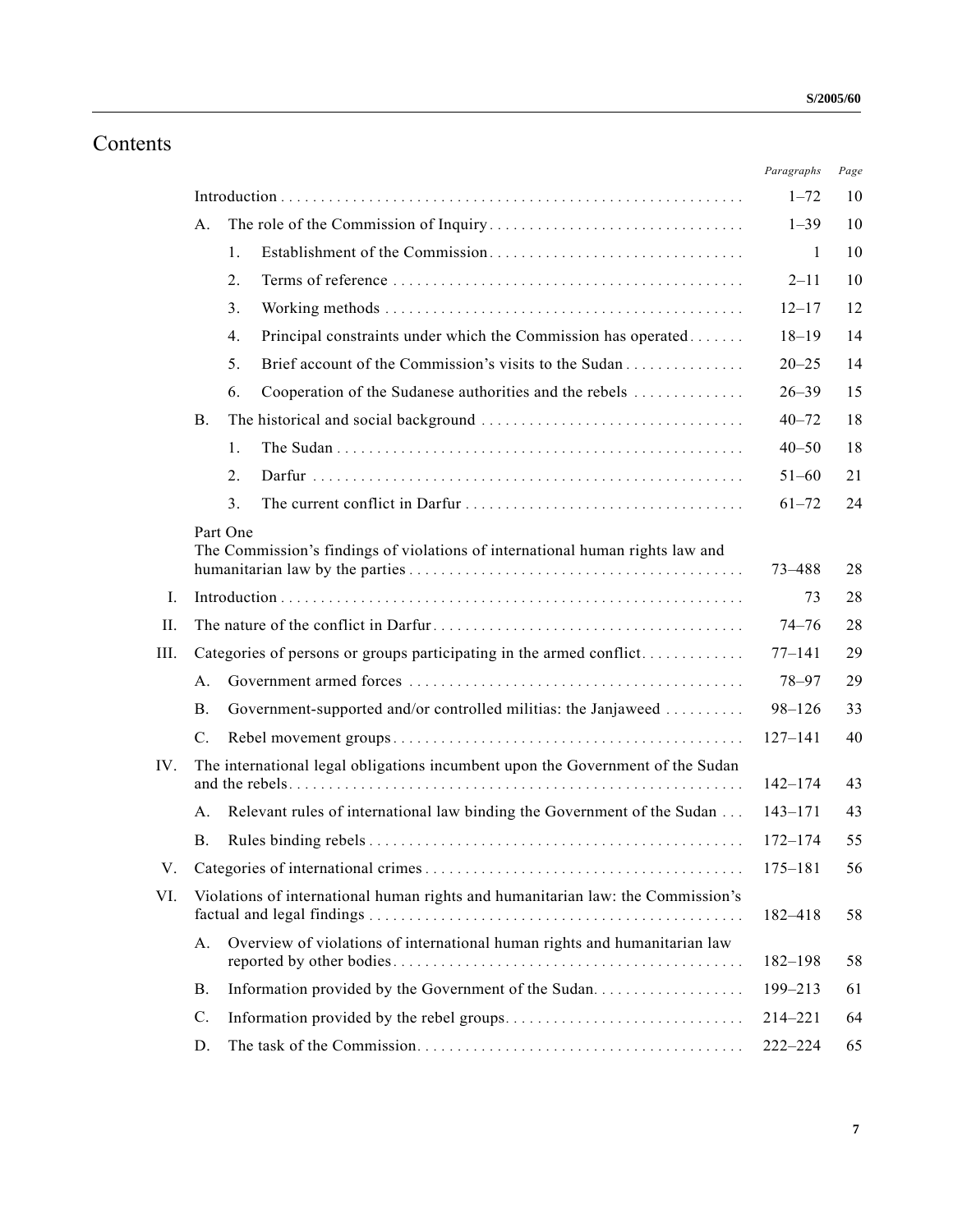|       | Е.                                                                             | Two irrefutable facts: massive displacement and large-scale destruction            |             |     |
|-------|--------------------------------------------------------------------------------|------------------------------------------------------------------------------------|-------------|-----|
|       |                                                                                |                                                                                    | $225 - 236$ | 66  |
|       | F.                                                                             |                                                                                    | 237-418     | 68  |
| VII.  | Action of Sudanese bodies to stop and remedy violations                        |                                                                                    |             | 114 |
|       | A.                                                                             |                                                                                    | 421-427     | 114 |
|       | Β.                                                                             |                                                                                    | 428-449     | 116 |
|       | C.                                                                             | Sudanese laws relevant to the present inquiry                                      | 450-455     | 120 |
|       | D.                                                                             |                                                                                    | 456-487     | 122 |
| VIII. |                                                                                |                                                                                    | 488         | 131 |
|       |                                                                                | Part Two                                                                           |             |     |
|       |                                                                                |                                                                                    | 489-522     | 132 |
| I.    |                                                                                |                                                                                    | 489-506     | 132 |
| П.    |                                                                                | Do the crimes perpetrated in Darfur constitute acts of genocide?                   | 507-522     | 138 |
|       |                                                                                | Part Three                                                                         |             |     |
|       |                                                                                | Identification of the possible perpetrators of international crimes                | 523-564     | 143 |
| Ι.    |                                                                                |                                                                                    | 523-532     | 143 |
| П.    |                                                                                | Modes of criminal liability for international crimes                               | 533-564     | 145 |
|       | A.                                                                             | Perpetration or co-perpetration of international crimes                            | 533-537     | 145 |
|       | <b>B.</b>                                                                      | Joint criminal enterprise for the commission of international crimes               | 538-546     | 146 |
|       | $C$ .                                                                          | Aiding and abetting in the commission of international crimes                      | 547-550     | 149 |
|       | D.                                                                             |                                                                                    | 551-554     | 150 |
|       | Е.                                                                             |                                                                                    | 555-557     | 151 |
|       | F.                                                                             | Failing to prevent or repress the perpetration of international crimes             |             |     |
|       |                                                                                |                                                                                    | 558-564     | 151 |
|       |                                                                                | Part Four<br>Possible mechanisms to ensure accountability for the crimes committed |             |     |
|       |                                                                                |                                                                                    | 565-625     | 155 |
| I.    | Inadequacies of the Sudanese justice system and the consequent need to propose |                                                                                    |             |     |
|       |                                                                                |                                                                                    | 565-570     | 155 |
| П.    |                                                                                | Measures to be taken by the Security Council                                       | 571-603     | 156 |
|       | А.                                                                             |                                                                                    | 571-589     | 156 |
|       | Β.                                                                             |                                                                                    | 590-603     | 161 |
| Ш.    |                                                                                | 604-625                                                                            | 165         |     |
|       | A.                                                                             | Possible role of national courts of States other than the Sudan                    | 605-616     | 165 |
|       | <b>B.</b>                                                                      |                                                                                    | 617-621     | 168 |
|       | C.                                                                             |                                                                                    | $622 - 625$ | 169 |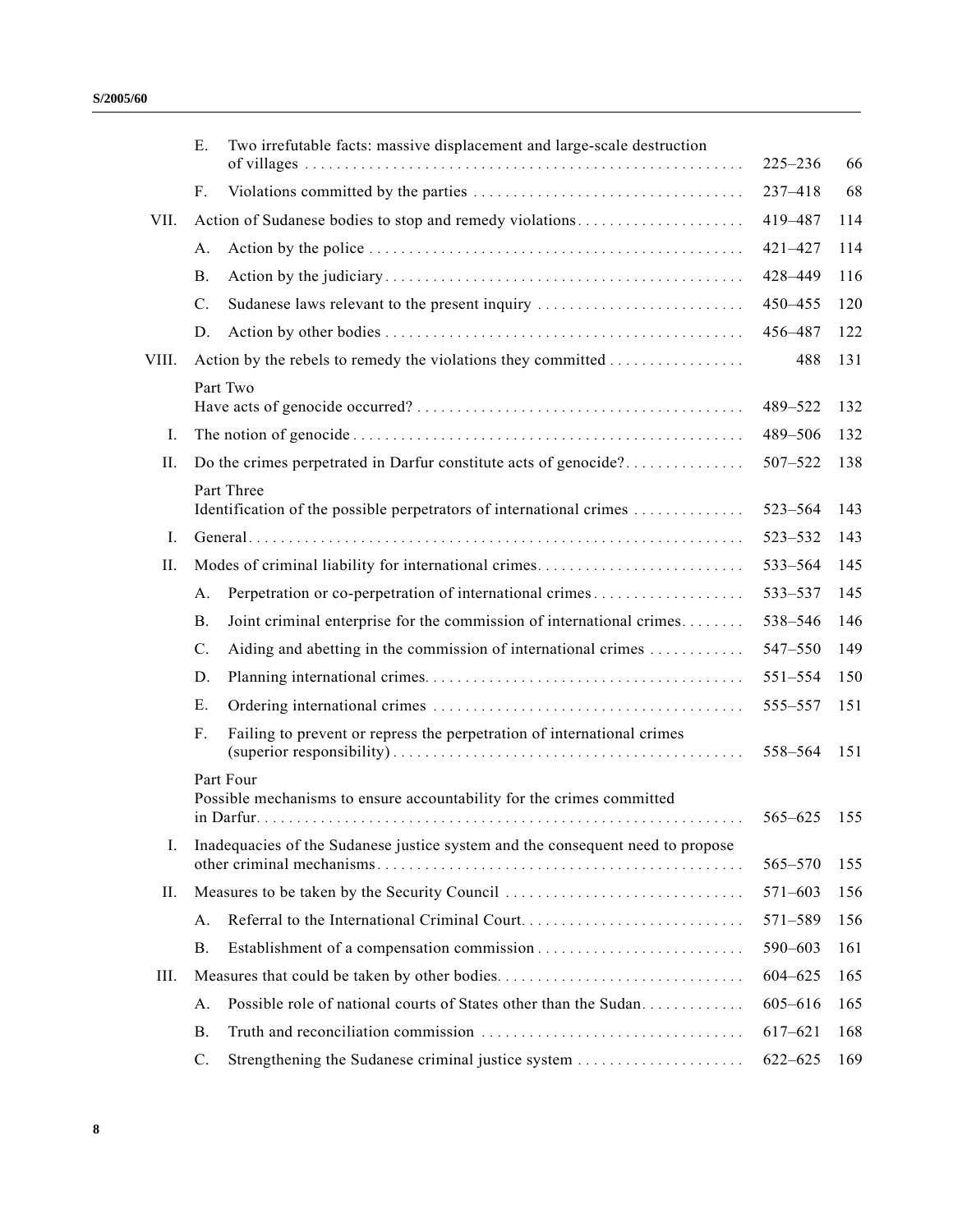|         | Part Five                                                                             |             |     |  |  |
|---------|---------------------------------------------------------------------------------------|-------------|-----|--|--|
|         |                                                                                       | $626 - 653$ | 170 |  |  |
| L       |                                                                                       | 630–639     | 170 |  |  |
| Н.      | Do the crimes perpetrated in Darfur constitute acts of genocide?                      | 640-642     | 172 |  |  |
| III.    |                                                                                       | 643–646     | 173 |  |  |
| IV.     | The Commission's recommendations concerning measures designed to ensure               |             |     |  |  |
|         |                                                                                       | $647 - 653$ | 174 |  |  |
|         | А.                                                                                    | 647–649     | 174 |  |  |
|         | <b>B.</b>                                                                             | 650         | 175 |  |  |
|         | Measures that could be taken by other bodies<br>$\mathcal{C}$ .                       | 651-653     | 176 |  |  |
| Annexes |                                                                                       |             |     |  |  |
| L       |                                                                                       |             | 177 |  |  |
| П.      | Official meetings held with the Government of the Sudan and with the Sudan Liberation |             |     |  |  |
|         | Movement/Army and the Justice and Equality Movement                                   |             |     |  |  |
| III.    |                                                                                       |             | 181 |  |  |
| IV.     |                                                                                       |             | 183 |  |  |
| V.      |                                                                                       |             | 188 |  |  |
|         |                                                                                       |             |     |  |  |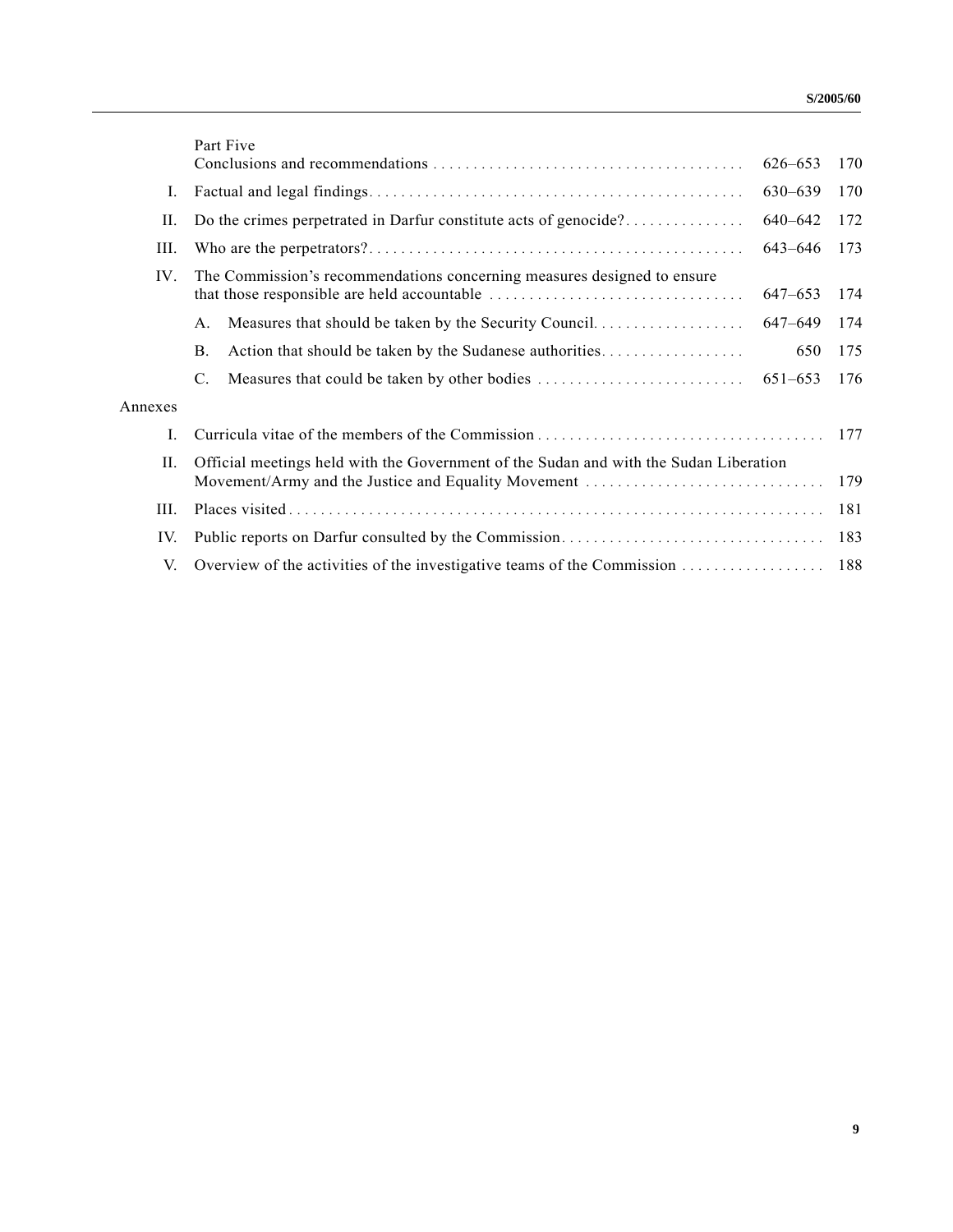# **Introduction**

# **A. The role of the Commission of Inquiry**

## **1. Establishment of the Commission**

1. The International Commission of Inquiry on Darfur was established pursuant to United Nations Security Council resolution 1564 (2004), adopted on 18 September 2004. In the resolution, adopted under Chapter VII of the Charter of the United Nations, the Council requested the Secretary-General rapidly to set up the Commission. In October 2004 the Secretary-General appointed a five-member body, comprising Antonio Cassese (Italy), Mohammed Fayek (Egypt), Hina Jilani (Pakistan), Dumisa Ntsebeza (South Africa) and Theresa Striggner-Scott (Ghana), and designated Mr. Cassese as its Chairman. The Secretary-General decided that the Commission's staff should be provided by the Office of the United Nations High Commissioner for Human Rights. Mona Rishmawi was appointed Executive Director of the Commission and head of its staff. The Commission assembled in Geneva and began its work on 25 October 2004. The Secretary-General requested the Commission to report to him within three months, i.e., by 25 January 2005.

# **2. Terms of reference**

2. In paragraph 12 of resolution 1564 (2004), the following tasks are set out for the Commission: to investigate reports of violations of international humanitarian law and human rights law in Darfur by all parties; to determine also whether or not acts of genocide have occurred; and to identify the perpetrators of such violations with a view to ensuring that those responsible are held accountable. Under the resolution, these tasks must be discharged immediately.

3. The first of the tasks set out above implies that the Commission, rather than investigating alleged violations, must investigate "reports" of such violations committed by all parties. This means that it is mandated to establish facts relating to possible violations of international human rights and humanitarian law committed in Darfur. In this respect the Commission must act as a fact-finding body, beginning with an assessment of information contained in the various reports made by other bodies including Governments, United Nations bodies, organs of other intergovernmental organizations, and non-governmental organizations.

4. It also falls to the Commission to characterize, from the viewpoint of international criminal law, the violations of international human rights law and humanitarian law it may establish. This legal characterization is implicitly required by the further tasks of the Commission set out by the Security Council, namely, (a) to establish whether those violations amount to genocide, and (b) to identify the perpetrators. Clearly, the Commission may not be in a position to fulfil these tasks if it has not previously established (a) whether the violations amount to international crimes, and, if so, (b) under what categories of crimes they fall (war crimes, crimes against humanity, genocide, or other crimes). This classification is required not only for the purpose of determining whether those crimes amount to genocide but also for the process of identifying the perpetrators. In order to name particular persons as suspected perpetrators, it is necessary to define the international crimes for which they may be held responsible.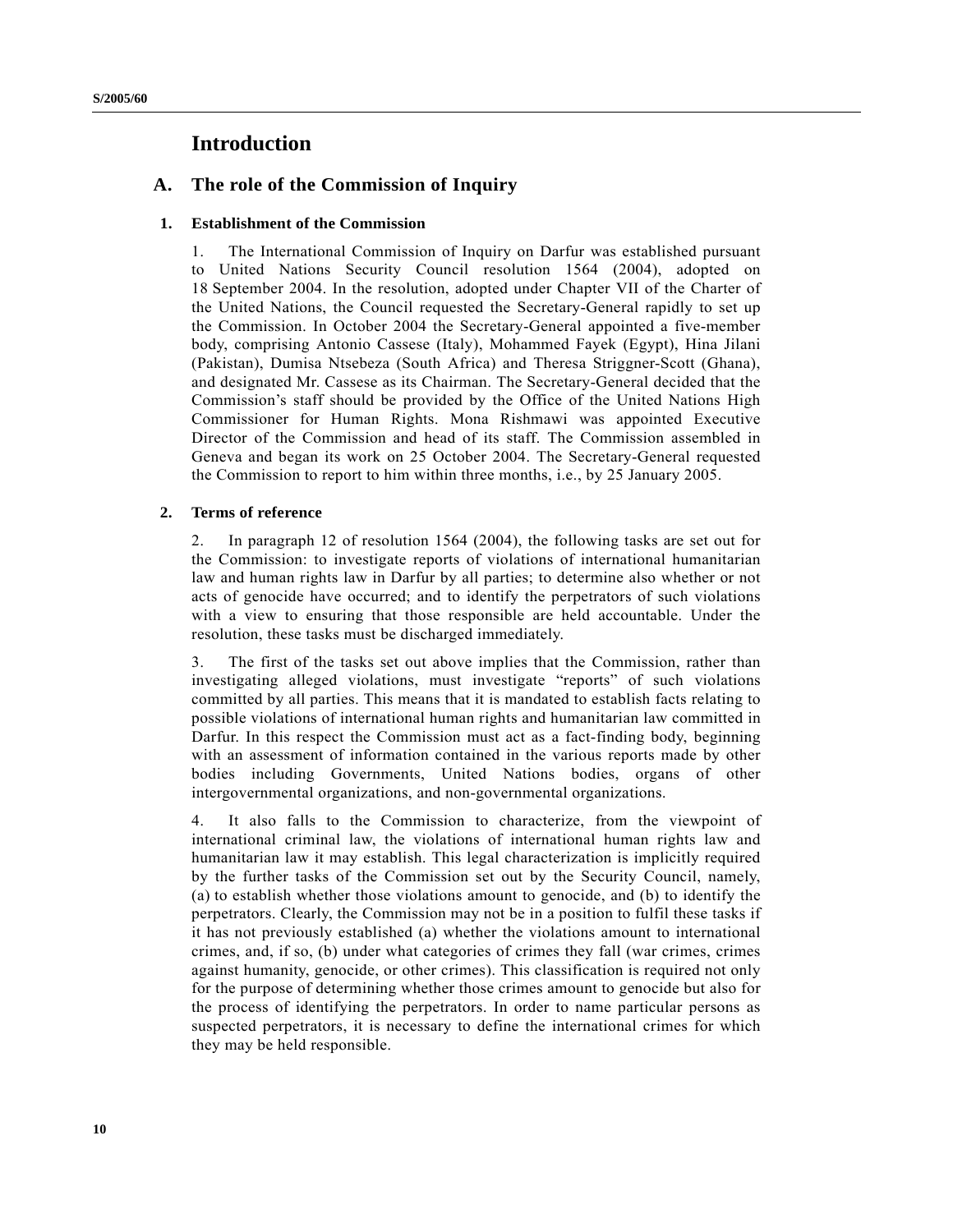5. The second task with which the Security Council entrusted the Commission is that of legally characterizing the reported violations with a view to ascertaining whether they amount to genocide.

6. The third task is that of identifying the perpetrators of violations with a view to ensuring that those responsible are held accountable. This requires the Commission not only to identify the perpetrators but also to suggest possible mechanisms for holding those perpetrators accountable. The Commission must therefore collect a reliable body of material that indicates which individuals may be responsible for violations committed in Darfur and who should consequently be brought to trial with a view to determining their liability. The Commission has not been endowed with the powers proper to a prosecutor; in particular, it may not subpoena witnesses, or order searches or seizures, nor may it request a judge to issue arrest warrants against suspects. It may rely only upon the obligation of the Government of the Sudan and the rebels to cooperate. Its powers are therefore limited by the manner in which the Government and the rebels fulfil that obligation.

7. In order to discharge its mandate in conformity with the international law that it is bound to apply, the Commission has to interpret the word "perpetrators" as covering the executioners or material authors of international crimes, as well as those who may have participated in the commission of such crimes under the notion of joint criminal enterprise, or ordered their perpetration, or aided or abetted the crimes, or in any other manner taken part in their perpetration. The Commission has included in this inquiry those who may be held responsible for international crimes, under the notion of superior responsibility, because they failed to prevent or repress the commission of such crimes although they (a) had (or should have had) knowledge of their commission, and (b) wielded control over the persons who perpetrated them. This interpretation is justified by basic principles of international criminal law, which provide that individual criminal responsibility arises when a person materially commits a crime, as well as when he or she engages in other forms or modalities of criminal conduct.

8. Furthermore, the language of the Security Council resolution makes it clear that the request to identify perpetrators is with a view to ensuring that those responsible are held accountable. In paragraph 7 of the resolution the Council reiterates its request to the Government of the Sudan to end the climate of impunity in Darfur and to bring to justice *all those responsible*, including members of popular defence forces and Janjaweed militias for violations of human rights law and international humanitarian law (emphasis added). Furthermore, the tasks of the Commission include that of ensuring that those responsible are held accountable. Thus, the Security Council has made it clear that it intends that the Commission identify all those responsible for alleged international crimes in Darfur. This is corroborated by an analysis of the objective of the Security Council: if this body aimed at putting an end to atrocities, why should the Commission confine itself to the material perpetrators, given that those who bear the greatest responsibility normally are the persons who are in command, and who either plan or order crimes, or knowingly condone or acquiesce in their perpetration?

9. This interpretation is also in keeping with the wording of the same paragraph in other official languages. It is true that in many cases a superior may not be held to have taken part in the crimes of his or her subordinates, in which case he or she would not be regarded as a perpetrator or author of those crimes. In those instances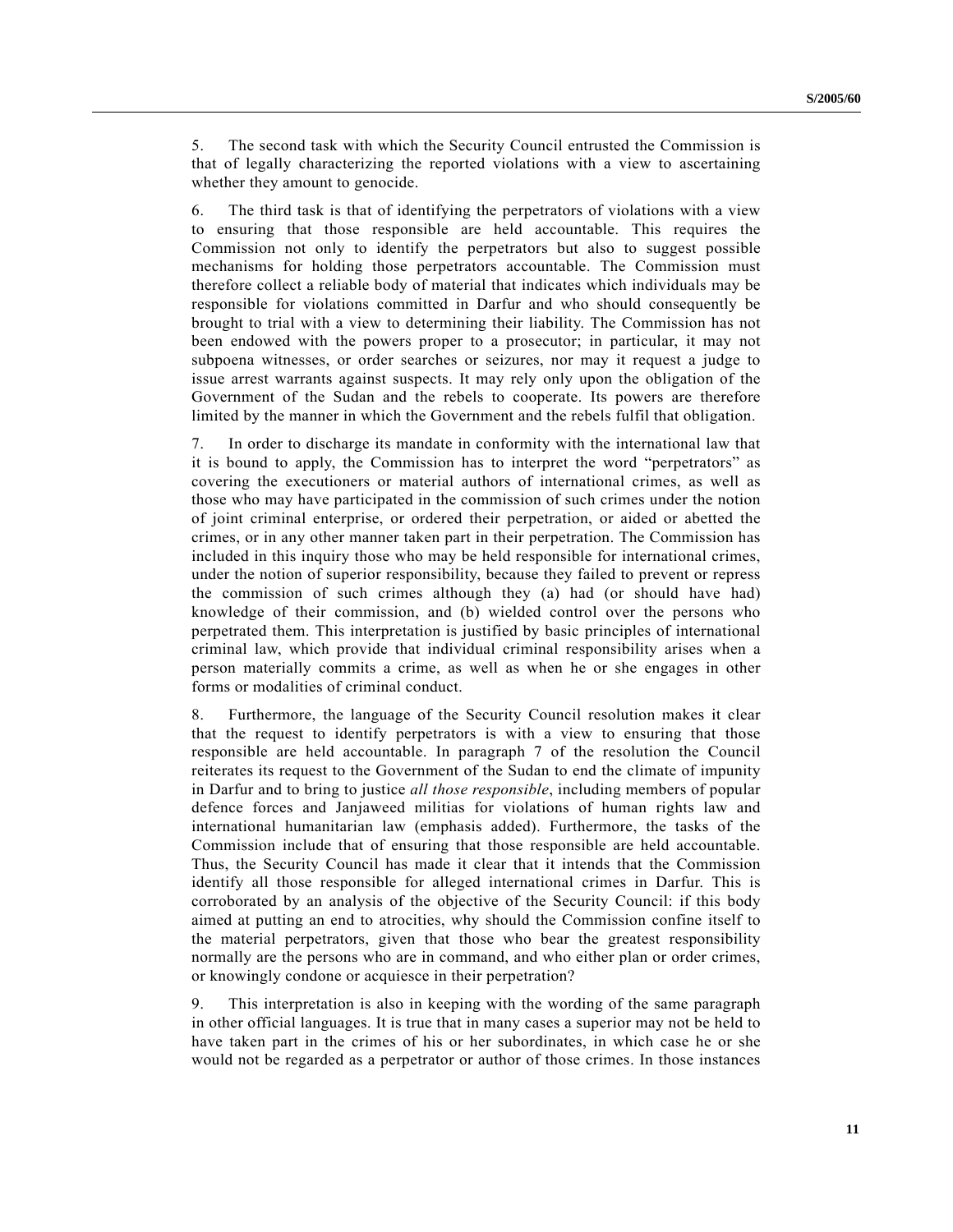where criminal actions by subordinates are isolated episodes, the superior may be responsible only for failing to submit the matter to the competent authorities for investigation and prosecution.<sup>1</sup> In such instances, unquestionably the superior may not be considered as the author of the crime perpetrated by his or her subordinates. However, when crimes are committed regularly and on a large scale, as part of a pattern of criminal conduct, the responsibility of the superior is more serious. By failing to stop the crimes and to punish the perpetrators, he or she in a way takes part in their commission.

10. The fourth task assigned to the Commission therefore is linked to the third and is aimed at ensuring that those responsible are held accountable. To this effect, the Commission intends to propose measures for ensuring that those responsible for international crimes in Darfur are brought to justice.

11. As is clear from the relevant Security Council resolution, the Commission is mandated to consider only the situation in the Darfur region of the Sudan. With regard to the time frame, the Commission's mandate is inferred by the resolution. While the Commission considered all events relevant to the current conflict in Darfur, it focused in particular on incidents that occurred from February 2003, when the magnitude, intensity and consistency of incidents noticeably increased, until mid-January 2005, just before the Commission was required to submit its report.

## **3. Working methods**

**\_\_\_\_\_\_\_\_\_\_\_\_\_\_\_\_\_\_**

12. As stated above, the Commission started its work in Geneva on 25 October 2004. It immediately discussed and agreed upon its terms of reference and methods of work. On 28 October it sent a note verbale to Member States and intergovernmental organizations, and on 2 November it sent a letter to non-governmental organizations, providing information about its mandate and seeking relevant information. It also posted information on its mandate, composition and contact details on the web site of the Office of the United Nations High Commissioner for Human Rights (www.ohchr.org).

13. The Commission agreed at the outset that it would discharge its mission in strict confidentiality. In particular, it would limit its contacts with the media to providing factual information about its visits to the Sudan. The Commission also agreed that its working methods should be devised to suit each of its different tasks.

14. Thus, with regard to its first and second tasks, the Commission decided to examine existing reports on violations of international human rights and humanitarian law in Darfur, and to verify the veracity of those reports through its own findings, as well as to establish further facts. Although clearly it is not a judicial body, in classifying the facts according to international criminal law, the Commission adopted an approach proper to a judicial body. It therefore collected all material necessary for such a legal analysis.

15. The third task, that of identifying perpetrators, posed the greatest challenge. The Commission discussed the question of the standard of proof that it would apply in its investigations. In view of the limitations inherent in its powers, the Commission decided that it could not comply with the standards normally adopted

<sup>1</sup> According to the language of article 28 (a) (ii) of the Statute of the International Criminal Court, which codifies customary international law.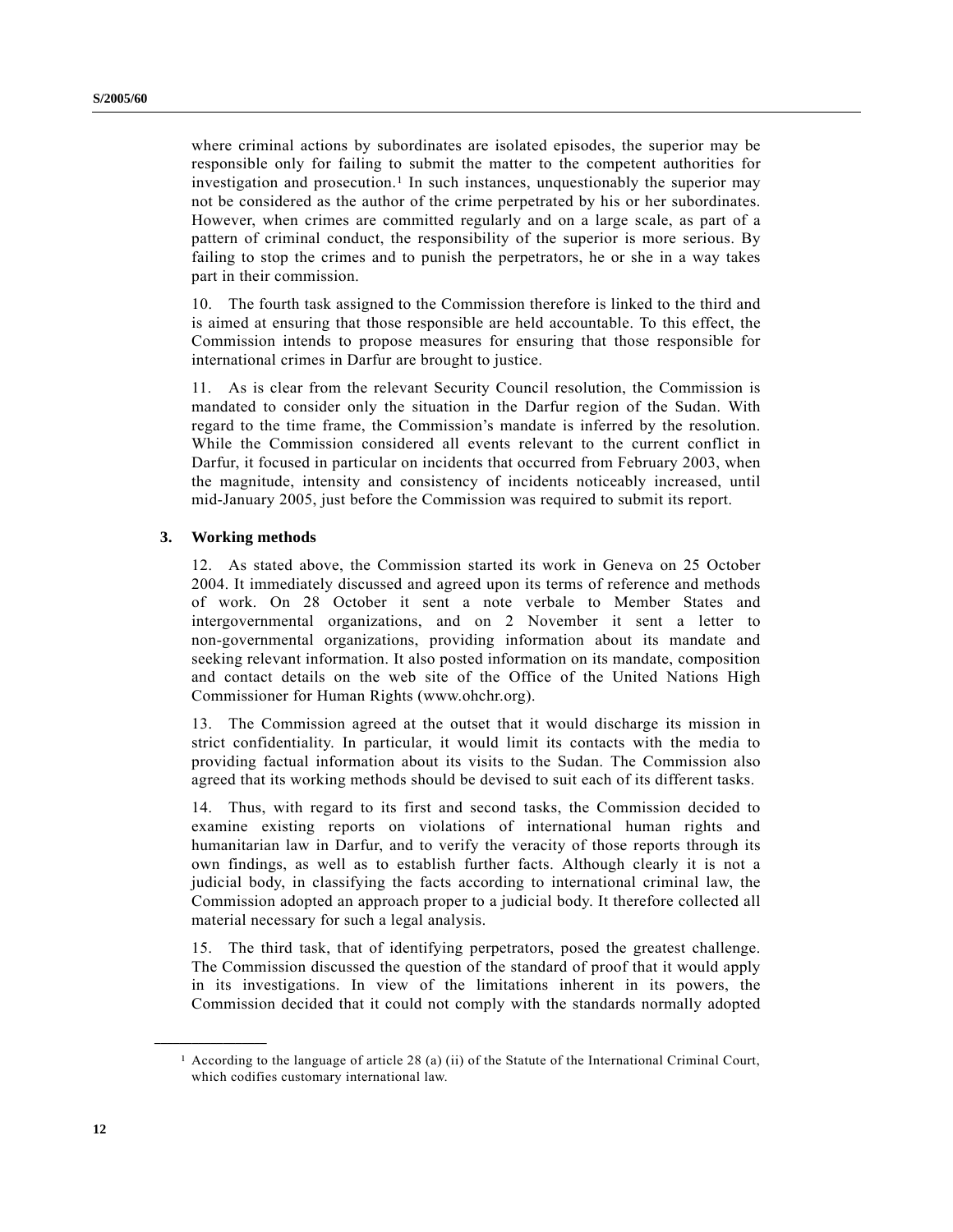by criminal courts (proof of facts beyond a reasonable doubt),<sup>2</sup> or with that used by international prosecutors and judges for the purpose of confirming indictments (that there must be a prima facie case).<sup>3</sup> It concluded that the most appropriate standard was that requiring a reliable body of material consistent with other verified circumstances, which tends to show that a person may reasonably be suspected of being involved in the commission of a crime.<sup>4</sup> The Commission would obviously not make final judgements as to criminal guilt; rather, it would make an assessment of possible suspects<sup>5</sup> that would pave the way for future investigations, and possible indictments, by a prosecutor.

16. The Commission also agreed that, for the purpose of identifying the perpetrators, it would interview witnesses, officials and other persons occupying positions of authority, as well as persons in police custody or detained in prison; examine documents; and visit places  $-$  in particular, villages or camps for internally displaced persons, as well as mass grave sites — where reportedly crimes were perpetrated.

17. For the fulfilment of the fourth task the Commission deemed it necessary to make a preliminary assessment of the degree to which the Sudanese criminal justice system has been able and willing to prosecute and bring to trial alleged authors of

<sup>2</sup> See for instance, rule 87 of the Rules of Procedure and Evidence of the International Tribunal for the Former Yugoslavia and article 66 (3) of the Statute of the International Criminal Court.

<sup>3</sup> Judge R. Sidhwa, of the International Tribunal for the Former Yugoslavia, in his *Review of the Indictment against Ivica Rajić* (decision of 29 August 1995, case No. IT-95-12) noted that under rule  $47(A)$  of the Tribunal's Rules of Procedure and Evidence (whereby the Prosecutor can issue an indictment whenever satisfied " that there is sufficient evidence to provide reasonable grounds for believing that a suspect has committed a crime within the jurisdiction of the Tribunalî), a prima facie case existed when the Prosecutor had in his possession sufficient evidence providing reasonable grounds to believe that the suspect had committed the crime within the jurisdiction of the Tribunal. According to the distinguished Judge, "reasonable grounds point to such facts and circumstances as would justify a reasonable or ordinarily prudent man to believe that a suspect has committed a crime. To constitute reasonable grounds, facts must be such which are within the possession of the Prosecutor which raise a clear suspicion of the suspect being guilty of the crime ... It is sufficient that the Prosecutor has acted with caution, impartiality and diligence as a reasonably prudent prosecutor would under the circumstances to ascertain the truth of his suspicions. It is not necessary that he has double checked every possible piece of evidence, or investigated the crime personally, or instituted an enquiry into any special matter ... The evidence ... need not be overly convincing or conclusive; it should be adequate or satisfactory to warrant the belief that the suspect has committed the crime. The expression 'sufficient evidence' is thus not synonymous with 'conclusive evidence' or 'evidence beyond reasonable doubt'" (in the International Tribunal for the Former Yugoslavia, *Judicial Reports 1994-1995*, vol. II, The Hague-London-Boston, Kluwer, 1999, at 1065). According to Judge G. Kirk McDonald's decision on the *Review of the Indictment against Dario Kordić and others* (10 November 1995, case No. IT-95-14), by prima facie case one refers to a credible case which would, if not contradicted by the defence, be a sufficient basis to convict the accused on the charge laid out against him (ibid., p. 1123).

<sup>4</sup> This standard is even lower than that laid down in rule 40 bis (B) (ii) of the Rules of Procedure and Evidence of the International Tribunal for the Former Yugoslavia, which provides that, if "a reliable and consistent body of material which tends to show that the suspect may have committed a crime" is available, a judge of the Tribunal may order the transfer and provisional detention of a suspect.

<sup>5</sup> See rule 2 of the Rules of Procedure and Evidence of the International Tribunal for the Former Yugoslavia, containing a definition of suspects ("Suspect: a person concerning whom the [Tribunals'] Prosecutor possesses reliable information which tends to show that the person may have committed a crime over which the Tribunal has jurisdiction").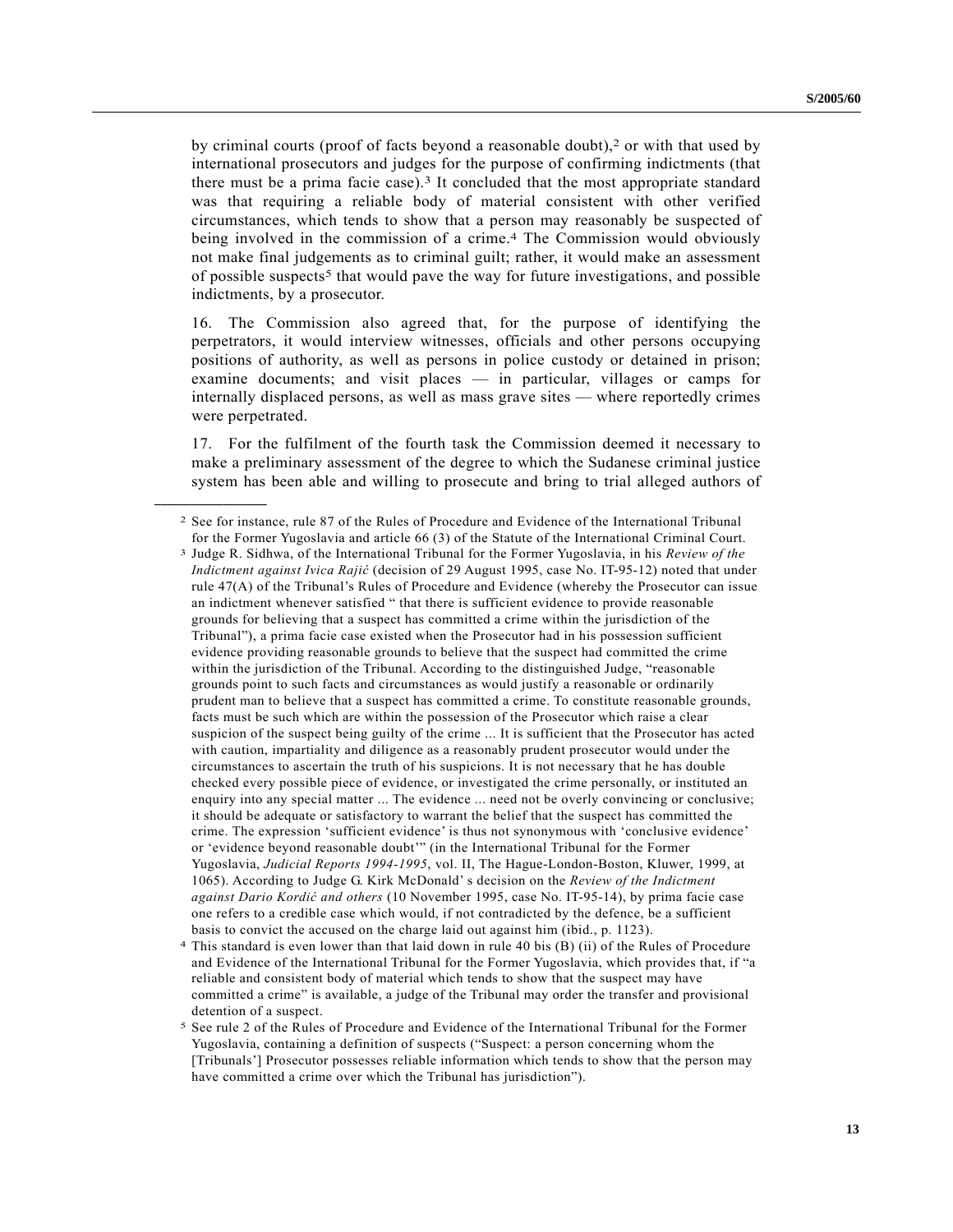international crimes perpetrated in Darfur, and then consider the various existing international mechanisms available. It is in the light of those evaluations that it has made recommendations on the most suitable measures.

#### **4. Principal constraints under which the Commission has operated**

18. There is no denying that while the various tasks assigned to the Commission are complex and unique, the Commission was called upon to discharge them under difficult conditions. First of all, it operated under serious time constraints. As pointed out above, given that the Security Council had decided that the Commission must act urgently, the Secretary-General requested that the Commission report to him within three months of its establishment. The fulfilment of its complex tasks, in particular those concerning the finding of serious violations and the identification of perpetrators, required the Commission to work intensely and under heavy time pressure.

19. Furthermore, both its fact-finding mission and its task of identifying perpetrators would have benefited from the assistance of a great number of investigators, lawyers, military analysts and forensic experts. Given the scale and magnitude of incidents relating to the conflict in Darfur, the establishment of facts and the collection of credible probative elements for the identification of suspected perpetrators are difficult tasks, which are not to be taken lightly. The Commission's budget did not allow for more than 13 such experts. The Commission nevertheless was able to gather a reliable and consistent body of material with respect to both the violations that occurred and the persons who might be suspected of bearing criminal responsibility for their perpetration. The Commission thus considers that it has been able to take a first step towards accountability.

## **5. Brief account of the Commission's visits to the Sudan**

20. The Commission first visited the Sudan from 8 to 20 November 2004. It met with a number of high-level officials including the First Vice-President, the Minister of Justice, the Minister for Foreign Affairs, the Minister of the Interior, the Minister of Defence, the Minister of Federal Affairs, the Deputy Chief Justice, the Speaker of Parliament, the Deputy Head of the National Security and Intelligence Service, and members of the Rape Committees. It met with representatives of non-governmental organizations, political parties, and representatives in the Sudan of interested foreign Governments. In addition, it held meetings with the United Nations Advance Mission in the Sudan (UNAMIS) and other United Nations representatives in the country. The Commission also visited Kober prison (see annex II for a full list of meetings).

21. From 11 to 17 November 2004, the Commission visited Darfur. It divided itself into three teams, each focusing on one of the three States of Darfur. Each team met with the State Governor (*Wali*) and senior officials, visited camps of internally displaced persons, and spoke with witnesses and the tribal leaders. In addition, the Western Darfur team visited refugee camps in Chad and the Southern Darfur team visited the National Security Detention Centre in Nyala.

22. The Commission's investigation team was led by a chief investigator and included four investigators, two female investigators specializing in gender violence, four forensic experts and two military analysts. Members of the investigation team interviewed witnesses and officials in Khartoum and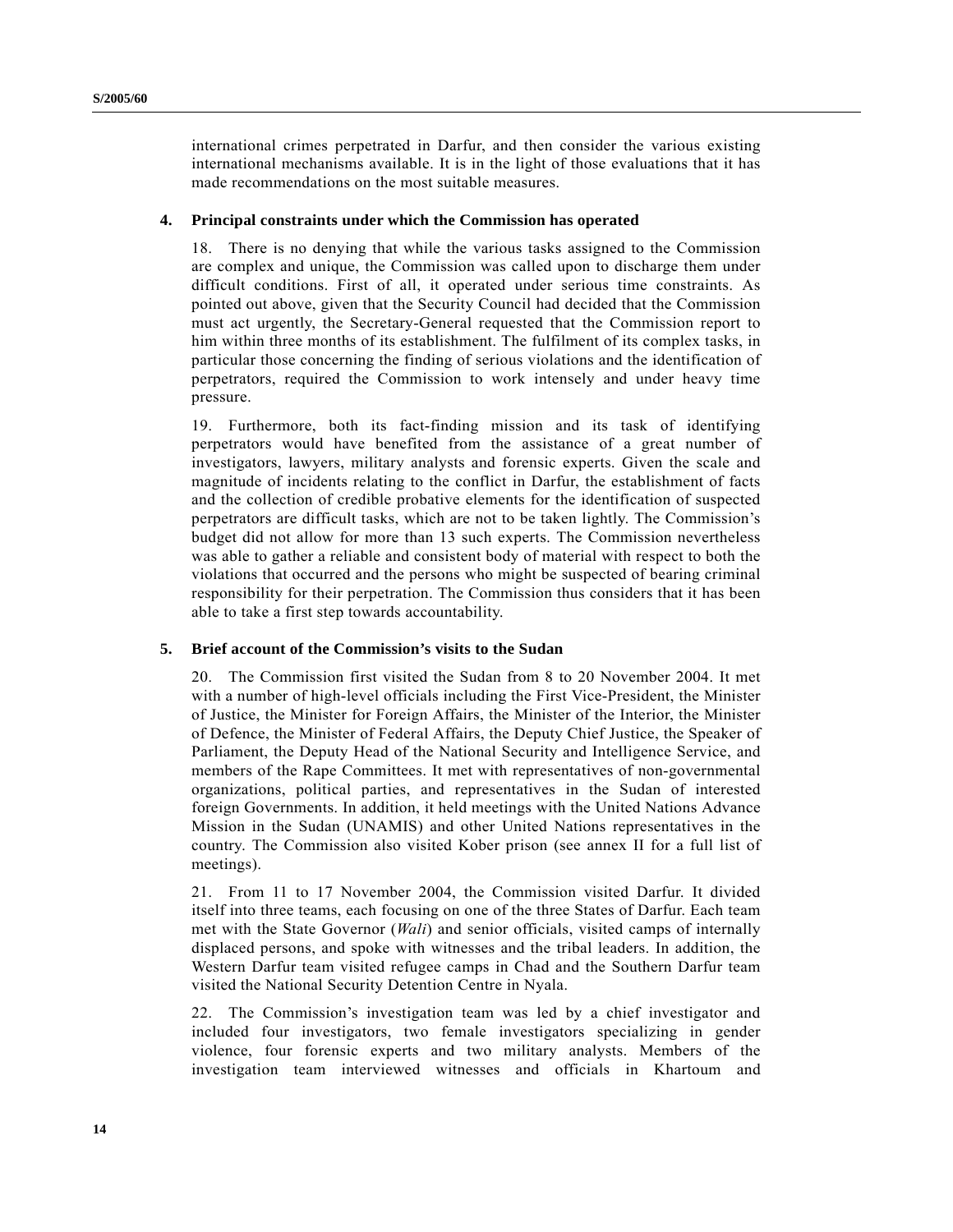accompanied the Commissioners on their field mission to the three Darfur States. The investigation team was then divided into three sub-teams which were deployed to Northern, Southern and Western Darfur.6

23. One Commission member and two Commission staff members, acting on behalf of the Commission, visited Eritrea on 25 and 26 November 2004. They met with representatives of two rebel groups: the Sudan Liberation Movement/Army (SLM/A) and the Justice and Equality Movement (JEM). They also met with former Sudanese officials now residing in Eritrea. Two members of the Commission, accompanied by two staff members, travelled to Addis Ababa from 30 November to 3 December 2004. The objectives were to obtain a thorough assessment from the African Union (AU) on the situation in Darfur, the African Mission in the Sudan (AMIS) and the inter-Sudanese talks in Abuja; and to discuss with the AU leadership ways and modalities for the Commission to strengthen its working cooperation. The delegation met with high-level officials of the African Union, including the newly appointed Special Representative for the Sudan. The delegation also had the opportunity to meet extensively with the Chairperson and some key members of the AU Integrated Task Force on Darfur.

24. A second visit to the Sudan took place from 9 to 16 January 2004. During that visit, the Commission focused on interviewing witnesses particularly in detention centres, and also met with some officials, members of civil society, and United Nations staff in Khartoum.

25. With the assistance of a team of five legal researchers and one political affairs officer, who were lead by the Executive Director, the Commission analysed the information provided. It reviewed and analysed published, public reports on Darfur, other reports that were brought to the attention of the Commission in response to its requests for information, and other types of information. In order to manage the more than 20,000 pages of material it received, the Commission developed a database in which it recorded bibliographic and evidentiary details. The analysis of incidents carried out by the research team was also recorded in the database as a way to facilitate swift access by the Commissioners and staff to resource material and source information.

# **6. Cooperation of the Sudanese authorities and the rebels**

26. Security Council resolution 1564 (2004) was adopted under Chapter VII of the Charter of the United Nations. The Security Council had previously determined, in resolution 1556 (2004), twenty-first preambular paragraph, that the situation in the Sudan constituted a threat to international peace and security and to stability in the region under Article 39 of the Charter.

27. In paragraph 12 of the resolution, in which The Council requested the Secretary-General to establish an international commission of inquiry, it also called on all parties to cooperate fully with such a commission. The Commission considers that, by the very nature of the Commission and its mandate, both the Government of the Sudan and the rebels are under a bona fide obligation to cooperate with it in the discharge of its various functions. In any event, both the Government of the Sudan and the rebel groups have willingly accepted to cooperate with the Commission.

<sup>6</sup> See annex IV for a detailed overview of the activities of the investigation team.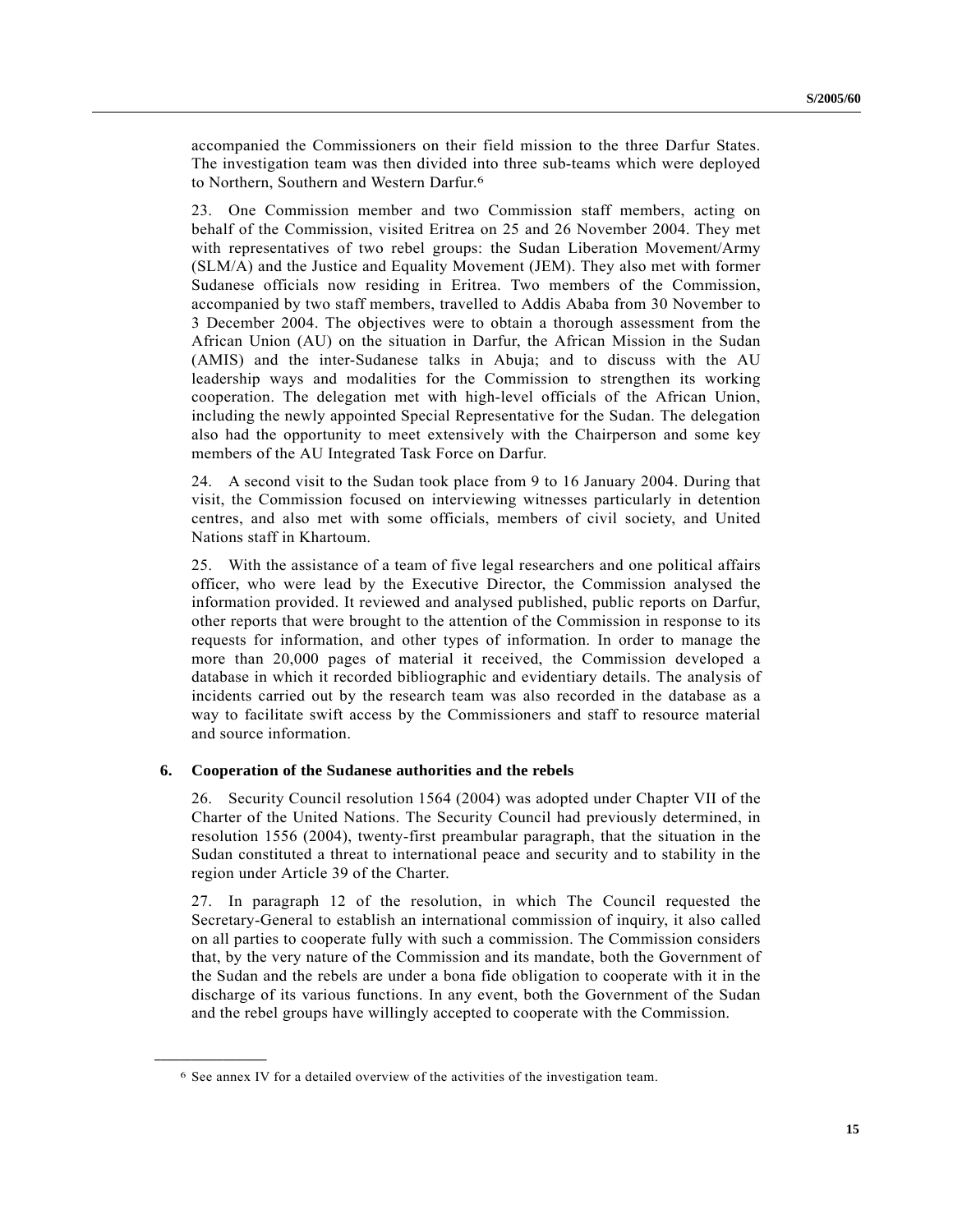#### **Criteria for appraising cooperation**

28. The Commission set forth the following criteria for evaluating the degree of cooperation of both the Government and the rebels: (a) freedom of movement throughout the territory of the Sudan; (b) unhindered access to all places and establishments, and freedom to meet and interview representatives of governmental and local authorities, military authorities, community leaders, non-governmental organizations and other institutions, and any such person whose testimony is considered necessary for the fulfilment of its mandate; (c) free access to all sources of information, including documentary material and physical evidence; (d) appropriate security arrangements for the personnel and documents of the Commission; (e) protection of victims and witnesses and all those who appear before the Commission in connection with the inquiry and, in particular, a guarantee that no such person would, as a result of such an appearance, suffer harassment, threats, acts of intimidation, ill-treatment and reprisals; and (f) privileges, immunities and facilities necessary for the independent conduct of the inquiry. A letter was sent to the Government outlining these criteria.

#### **Cooperation of the Government**

29. As mentioned above, since its inception the Commission has engaged in a constant dialogue with the Government of the Sudan through meetings in Geneva and the Sudan, and through the work of its investigative team.

30. Generally speaking the attitude of the Government authorities towards the Commission has been cooperative. The authorities appointed an efficient liaison official in Khartoum, Abdelmonem Osman Taha, who organized all the meetings with senior Government officials requested by the Commission. In addition, the Minister of the Interior, as the President's representative on Darfur, appointed a committee presided over by Major General Magzoub and consisting of six senior officials from the Ministries of Defence and the Interior, as well as the National Security and Intelligence Service. The Commission met the Committee and received relevant documents about the Government's views on the conflict in Darfur.

31. Moreover, in his report dated 3 December 2004 (S/2004/947), the Secretary-General referred to a meeting of the Joint Implementation Mechanism held on 12 November 2004, during which the Minister of Justice provided the following assurances regarding the work of the Commission: (a) the Government would accept the report of the Commission, whatever its findings; (b) witnesses of incidents would not be subjected to maltreatment; and (c) following strict instruction from the President, no Sudanese officials would obstruct the Commission's investigations.

32. Furthermore, the Government did not impede the conduct of the Commission's work in the Sudan. In November 2004, a middle-level officer of the national security services refused to allow the Commission to have access to a number of persons being held in detention in Nyala (Southern Darfur). The Commissionís Chairman requested the assistance of the liaison officer in Khartoum, and, subsequently, the Commission was able to interview the detainees without any hindrance. The Commission underwent a similar experience in Khartoum in January 2005, during its second visit to the Sudan. When some middle-level authorities refused to allow the Commission access to the National Security Detention Centre in Khartoum, the Chairman requested the immediate intervention of higher authorities and the Commission was eventually allowed access to the Centre.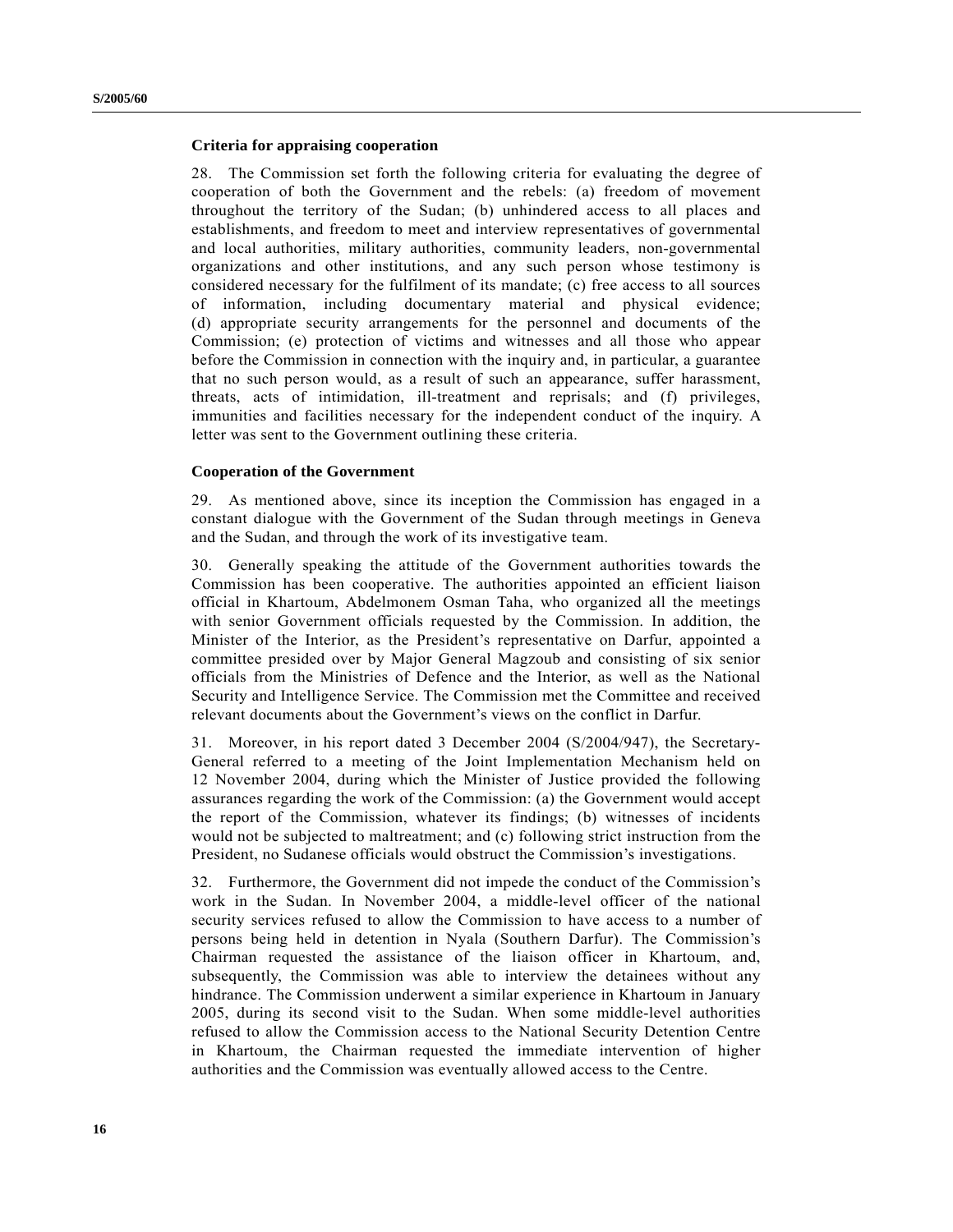33. However, one issue must be raised regarding the minutes of the meetings of the Security Committees at the locality and State levels. At a meeting with the First Vice-President, Ali Osman Mohammed Taha, held in Khartoum on 10 November 2004, the Commission asked to review the records of the various Government agencies in Darfur concerning decisions relating to the use of armed force against rebels and measures concerning the civilian population. The Commission promised to keep its scrutiny of such records strictly confidential. During the same meeting, the First Vice-President assured the Commission that it would be able to have access to and examine the minutes of the meetings of the Security Committees in the three States of Darfur and their various localities. However, when requested to produce those minutes, each of the Governors of the three States asserted that no such minutes existed and instead produced a selected list of final decisions on general issues. According to reliable sources, minutes and reports of such meetings are in fact produced by the Security Committees, and some of them relate to the operations conducted in Darfur to oppose the rebels or to deal with displaced persons. In spite of its requests, the Commission did not see copies of those documents.

34. An episode bearing on cooperation relates to another request by the Commission. At a meeting held on 9 November 2004 with the Minister of Defence, Bakri Hassan Saleh, and other senior Ministry of Defence officials, the Commission requested access to records of the deployment of military aircraft and helicopter gunships in Darfur since February 2003. Again, the Commission undertook to treat such records confidentially. The Minister of Defence agreed to comply with the request and promised that the Commission would obtain the records in Darfur from the relevant authorities. When the Commission did not obtain copies of those records in Darfur, it reiterated its request at a meeting with the Committee on Darfur on 20 November 2004. The Chairman of the Committee promised to provide those records and subsequently provided the Commission with an incomplete file, promising that it would be supplemented with further information. After further requests by the Commission, a number of records relating to the use of aircraft in Darfur from February 2003 to January 2005 were produced. However, a complete set of the records requests was never provided to the Commission.

35. The Commission also wishes to stress that there have been episodes indicative of pressure put by some regional or local authorities on prospective witnesses, or on witnesses already interviewed by the Commission. For instance, in the first week of November 2004, in El Fashir (Northern Darfur) a government official, reportedly the chief of the local office of the National Security and Intelligence Service, gave money to some internally displaced persons and urged them not to talk to the Commission. It was also reported to the Commission that the Sudanese authorities had deployed infiltrators posing as internally displaced persons into some camps such as Abu Shouk. In the same camp various eyewitnesses reported an episode that could be taken to amount to witness harassment. On 19 December 2004, around 12.30 in the afternoon, approximately 23 vehicles drove through the camp. The drivers stopped in the centre of the camp and started shouting: "We killed the *Torabora* [a common word used for indicating the rebels]. We killed your fathers, your brothers. You have to sleep forever." Women and children in the vicinity ran away, returning only after the soldiers had left the area. People in the camp were very worried about the safety of the entire camp.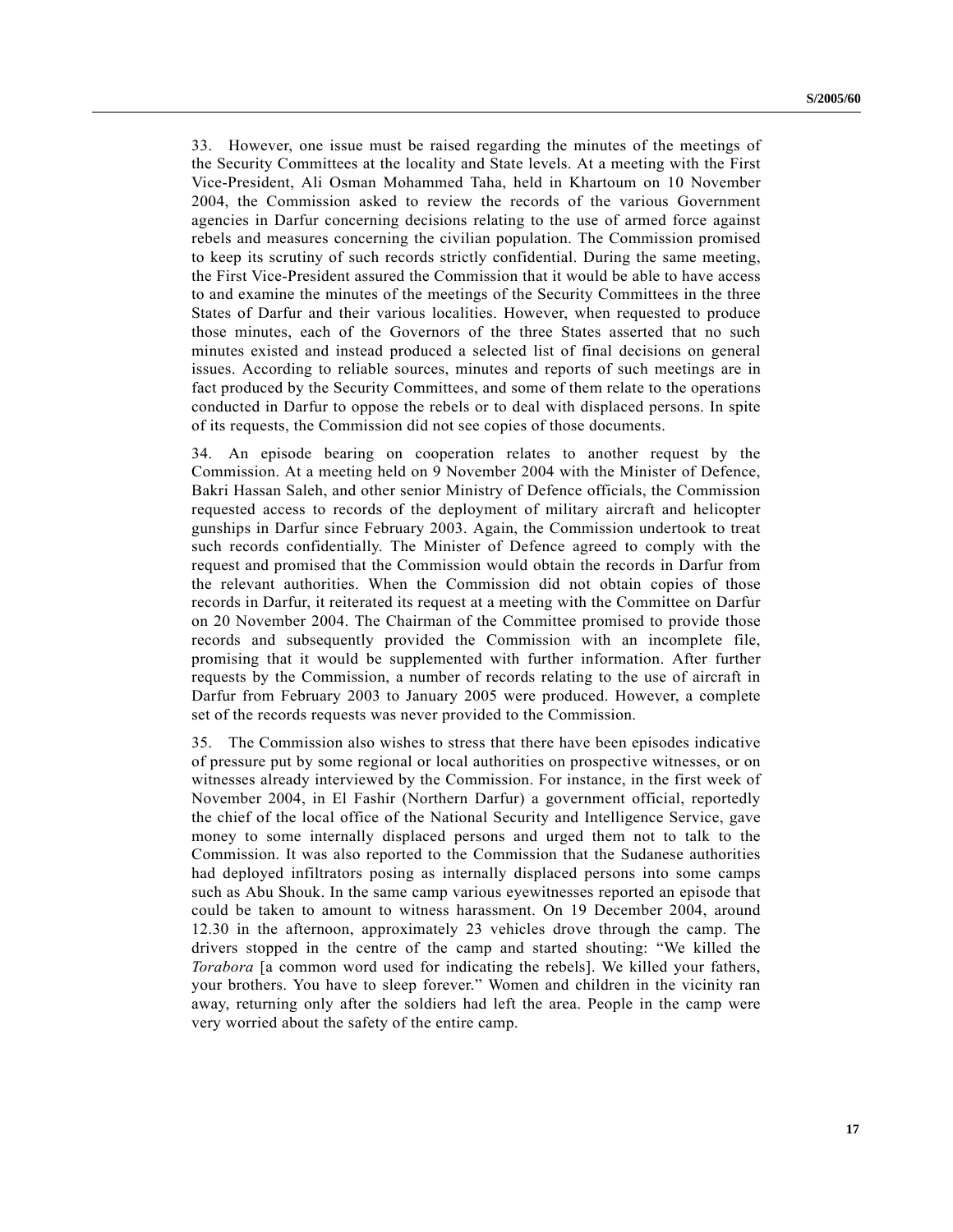36. In other instances, local authorities refused to allow the Commissionís investigative team entry into a camp to interview witnesses. Those cases were however settled in due course, after negotiations with the authorities.

#### **Cooperation of the rebels**

37. The Commission was in contact only with the two main rebel movements, JEM and SLM/A, and generally considers that both groups cooperated with the Commission. The Commission met with representatives and members of the two groups on a number of occasions in the Sudan, as well as outside the country. It met with the leadership of SLM/A and JEM in Asmara, including the Secretary-General and military commander of SLM/A, Minnie Arkawi Minawi, the chief negotiator of SLM/A at the AU-sponsored talks, Sherif Harir, and the Chairman of JEM, Khalil Ibrahim, as well as other senior officials of both groups. Discussions were open and frank, and both organizations provided responses to queries presented by the Commission. In Darfur, the Commission met, on several occasions, with various representatives of the two rebel groups.

38. The Commission received a number of documents from both groups, which included information of a more general nature about Darfur and the Sudan, as well as detailed documentation on specific incidents including names of victims allegedly killed in attacks. However, the Commission was led to believe that the documentary information provided by the rebels would be more extensive and detailed than what in fact was obtained.

39. The Commission was never refused access to areas under the control of the rebels and was able to move freely in those areas. The rebel groups did not interfere with the Commission's investigations of reported incidents involving the rebels.

# **B. The historical and social background**

#### **1. The Sudan**

40. In order to understand the current crisis in Darfur, it is important briefly to place the situation in Darfur within a broader context. The Sudan is the largest country in Africa, with a territory covering about 2.5 million square kilometres bordering Egypt in the north, the Red Sea, Eritrea and Ethiopia in the east, Uganda, Kenya and the Democratic Republic of the Congo in the south, and the Central African Republic, Chad and the Libyan Arab Jamahiriya in the west. The Sudan has an estimated population of 39 million inhabitants. About 32 per cent of the population are urban, 68 per cent rural, and about 7 per cent nomads. Islam is the predominant religion, particularly in the north, while Christianity and animist traditional religions are more prevalent in the south. The Sudan is a republic with a federal system of government. There are multiple levels of administration, with 26 States (*wilayaat*) subdivided into approximately 120 localities (*mahaliyaat*).

41. The elements that constitute national identity in the Sudan are complex. The population of the Sudan is made up of a multitude of tribes and its inhabitants speak more than 130 languages and dialects. An Islamic-African-Arab culture has emerged over the years and has become predominant in the north of the country. The Arabic language is now spoken throughout most of the country and constitutes a "lingua franca" for most Sudanese.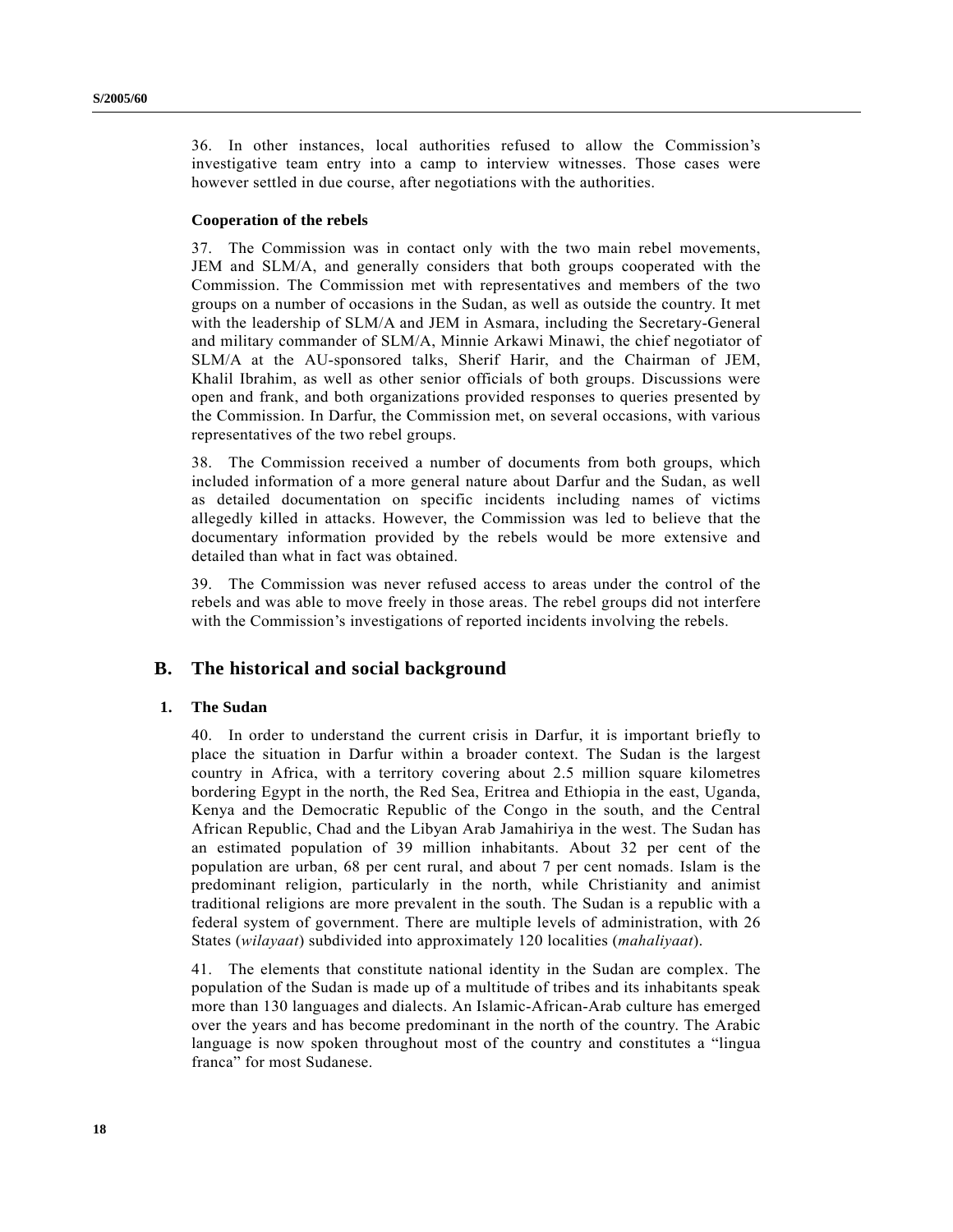42. The Sudan is considered a least developed country, and ranks 139 in the 2004 UNDP Human Development Index.7 There is no adequate national road grid that connects the country, and large parts of the Sudan rely on an agricultural and pastoral subsistence economy. However, commercial agriculture, industrial development as well as limited exploitation of natural resources, in particular following the discovery of oil in the central and southern part of the country, have developed in recent years. From the time of British colonization to date the focus of attention has been on both the central region where the Blue Nile and the White Nile meet, since development and construction are centred in Khartoum, and on the fertile region of El Jezzira where long-fibre cotton has been cultivated as the country's main crop. With the exception of those regions, the rest of the Sudan's wide territories have remained largely marginalized and neglected, including Darfur and other regions like Kordofan, the Nuba Mountains, the east of the Sudan and the south. Even the northern region between the border with Egypt and Khartoum has remained a desolate, desert area.

43. The Sudan gained independence from British-Egyptian rule on 1 January 1956. Since independence, the country has fluctuated between military regimes and democratic rule. During its 49 years of national rule, the Sudan has experienced 10 years of democracy in the periods 1956 to 1958, 1965 to 1969, and 1985 to 1989. During the remaining time, the Sudan has been ruled by military regimes, which came to power through coups d'état.

44. After two years of democratic governance following independence in 1956, General Ibrahim Abbud came to power through a coup in November 1958. Abbud supported the spread of the Arabic language and Islam, a movement which was met with resistance in the south. Unrest in the south increased in 1962, and in 1963 an armed rebellion emerged. Repression by the Government throughout the country increased, and in 1964 student protests in Khartoum led to general public disorder, which soon spread. Abbud resigned as Head of State and a transitional Government was appointed to serve under the provisional Constitution of 1956.

45. The transitional Government held elections in April and May 1965. A coalition Government headed by a leading politician of the Umma party, Mohmmed Ahmed Mahjub, was formed in June 1965. However, the Mahjub Government failed to agree on and implement effective reform policies, and in May 1969 a group of officers led by Colonel Gaafar Mohamed Al-Nimeiri took power. They adopted a one-party socialist ideology, which later changed to political Islam. In February 1972 Nimeiri signed the so-called Addis Ababa agreement with rebels from the south, which provided for a kind of autonomy for the south. This agreement made peace possible for the next 11 years. However, during the last years of his rule, General Nimeiri took several measures to strengthen his grip on power. Following the discovery of oil in the south, Nimeiri implemented measures to ensure the incorporation into the north of the oil-rich areas in the south, and cancelled the grant of autonomy for the south. Furthermore, in September 1983 under the influence of Hassan Al-Turabi, the then leader of the National Islamic Front and the Muslim Brotherhood, Nimeiri introduced Shariah rule. All of these steps led to strong reactions in the south, and eventually to the start of the second war with the south in 1983. Other key measures related to the laws governing land ownership and the local or tribal administration systems, as mentioned below.

<sup>7</sup> See 2004 UNDP Human Development Report at http://www.undp.org.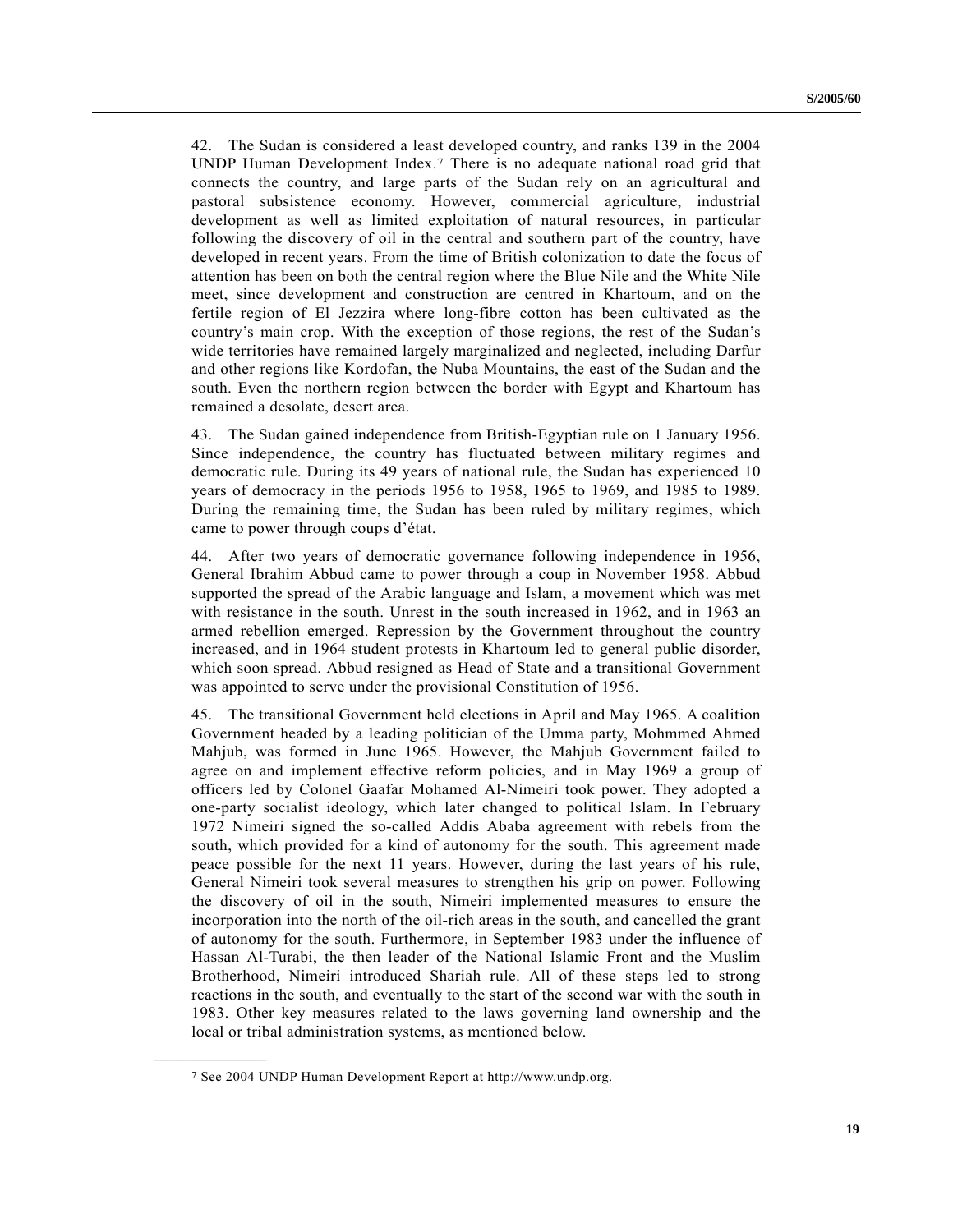46. Finally, in April 1985, after 16 years in power, the military Government of Nimeiri was overthrown in a military coup organized by army officers, and a Transitional Military Council was put in place under the leadership of General Abed Rahman Siwar Al-Dahab. Elections were organized in 1986, which led to the victory of the Umma party's leader, Sadiq Al-Mahdi, who became Prime Minister. Al-Mahdiís Government lasted less than four years. During this period it started to take some important measures, but was faced with serious challenges, including the continuing war in the south as well as drought and desertification.

47. The current President of the Sudan, General Omer Hassan Al-Bashir, assumed power in June 1989, following a military coup d'état organized in cooperation with the Muslim Brotherhood. Many Sudanese either were imprisoned or went into exile following the coup. Property was confiscated and political parties were banned. Al-Bashir, like Nimeiri, was heavily influenced by the main ideologue of the National Islamic Front, Hassan Al-Turabi. Beginning in 1989, the legal and judicial systems were significantly altered to fit the party's version of political Islam.

48. The ruling party's ideological base was modified in 1998 with the drafting and entry into force of a new Constitution on 1 July 1998 and the holding of elections in December the same year. The 1998 Constitution still reflects a strict ideology, provides for a federal system of government and guarantees some important basic rights. The elections of December 1998, which were boycotted by all major opposition parties, resulted in the election of President Al-Bashir for a further fiveyear term, his National Congress party assuming 340 of the 360 parliamentary seats. Turabi became the Speaker of Parliament. Party members continued to hold key positions and strong influence over the Government, army, security forces, judiciary, academic institutions and the media.

49. In 1999, an internal power struggle within the National Congress resulted in President Al-Bashir declaring a state of emergency, dissolving the Parliament, and suspending important provisions of the Constitution, including those relating to the structures of the local government in the States. In May 2000, Turabi led a split from the ruling National Congress, in effect establishing a new party called the Popular Congress. Many officials linked to Turabi were dismissed from Government and, in May 2001, Turabi himself was placed under house arrest and was later accused of organizing a coup d'état. He remains in detention today. At least 70 key members of the Popular Congress are currently detained without charge or trial, and a number have fled the Sudan to exile.

50. Since it erupted in 1983, the internal conflict between the north and the south has had a significant impact on the Sudan in many ways. It is the longest conflict in Africa, involving serious human rights abuses and humanitarian disasters. During the conflict, more than 2 million persons have died and 4.5 million persons have been forcibly displaced from their homes. However, following many years of war, and also as a result of heavy international pressure, the Government and the main rebel movement in the south, the Sudan People's Liberation Movement/Army, initiated peace talks in 2002. The Sudan peace process, under the auspices of the Intergovernmental Authority on Development (IGAD) and with the support of a troika (United States of America, United Kingdom of Great Britain and Northern Ireland and Norway), made significant progress. In July 2002, the parties signed the Machakos Protocol, in which they reached specific agreement on a broad framework, setting forth principles of governance, a transitional process and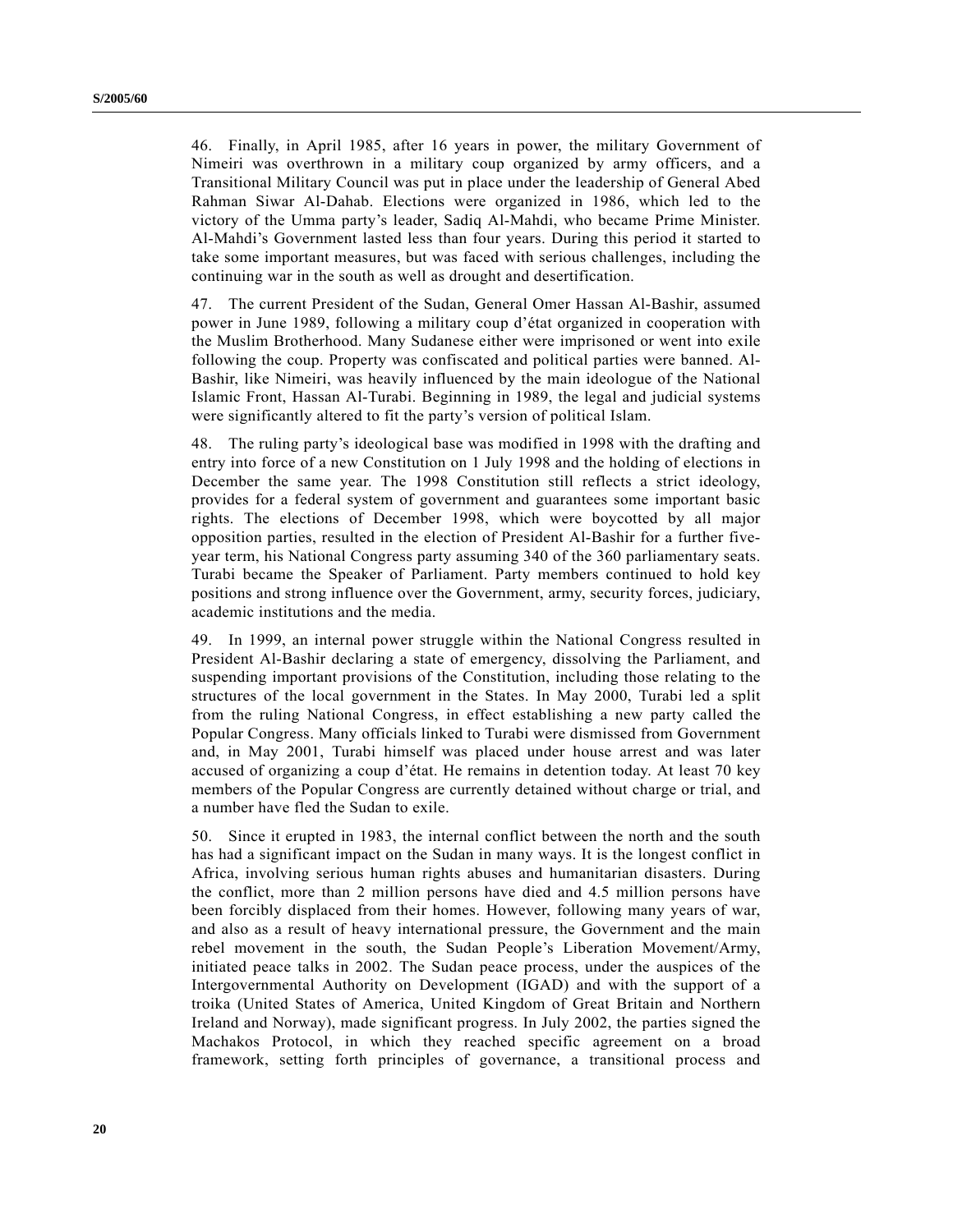structures of government, as well as on the right to self-determination for the people of southern Sudan. They agreed to continue talks on the outstanding issues of power-sharing, wealth-sharing, and a ceasefire. The IGAD-brokered peace process advanced substantially with the signing in Naivasha (Kenya) of a series of framework protocols in 2003 and 2004. On 31 December 2004, the parties signed two protocols on the implementation modalities and a permanent ceasefire, marking the end of the talks and negotiations in Naivasha. The process culminated on 9 January 2005 when, during an official ceremony, First Vice-President Taha and the SPLM/A Chairman, John Garang, signed the Comprehensive Peace Agreement, comprising all previously signed documents including the 31 December 2004 protocols. The Comprehensive Peace Agreement marks the end of two decades of civil war, calls for a six-month pre-interim period followed by a six-year interim period, which would end with a referendum on the right to self-determination in southern Sudan. The Comprehensive Peace Agreement provides for an immediate process leading to the formulation of an interim national constitution. A commission, composed of seven members from each side, will draft the Constitution which will then be submitted to a National Constitutional Review.

#### **2. Darfur**

**\_\_\_\_\_\_\_\_\_\_\_\_\_\_\_\_\_\_**

51. The Darfur region in the western part of the Sudan is a geographically large area comprising approximately 250,000 square kilometres, with an estimated population of 6 million persons. Darfur borders on the Libyan Arab Jamahiriya, Chad and the Central African Republic. Since 1994 the region has been divided administratively into three States, Northern, Southern and Western Darfur. Like all other States in the Sudan, each of the three States in Darfur is governed by a Governor (*Wali*), appointed by the central Government in Khartoum, and supported by a local administration. Major urban centres include the capitals of the three Darfur States, Nyala in Southern Darfur, El Geneina in Western Darfur, and the capital of Northern Darfur, El Fashir, which is also the historical capital of the region. In addition, there are a few major towns spread out over the entire region which serve as local administrative and commercial centres. The majority of the population, however, lives in small villages and hamlets, often composed of only a few hundred families. The economy of the three Darfur States is based mainly on subsistence and limited industrial farming, as well as cattle herding.

52. Darfur was a sultanate that emerged in 1650 in the area of the Jebel Marra plateau and survived with some interruptions until it fell into British hands in 1917 and was incorporated into the Sudan proper.8 The region is inhabited by tribal groups that can be classified in different ways. However, distinctions between these groups are not clear cut, and tend to sharpen when conflicts erupt. Nevertheless, individual allegiances are still heavily determined by tribal affiliations. The historic tribal structure, which dates back many centuries, is still in effect in Darfur although it was weakened by the introduction of local government during the time of Nimeiri's rule. Some of the tribes are predominantly agriculturalist and sedentary, living mainly from crop production during and following the rainy season from July to September. Some of the sedentary tribes also include cattle herders. Among the agriculturalists, one finds the Fur, the Barni, the Tama, the Jebel, the Aranga and the Masalit. Among the mainly sedentary cattle herders, one of the major groups is the

<sup>8</sup> Mohamed, Suliman, *Darfu: New Perspective* (Cambridge, Cambridge Academic Press, 2004), p. 17 (Arabic edition).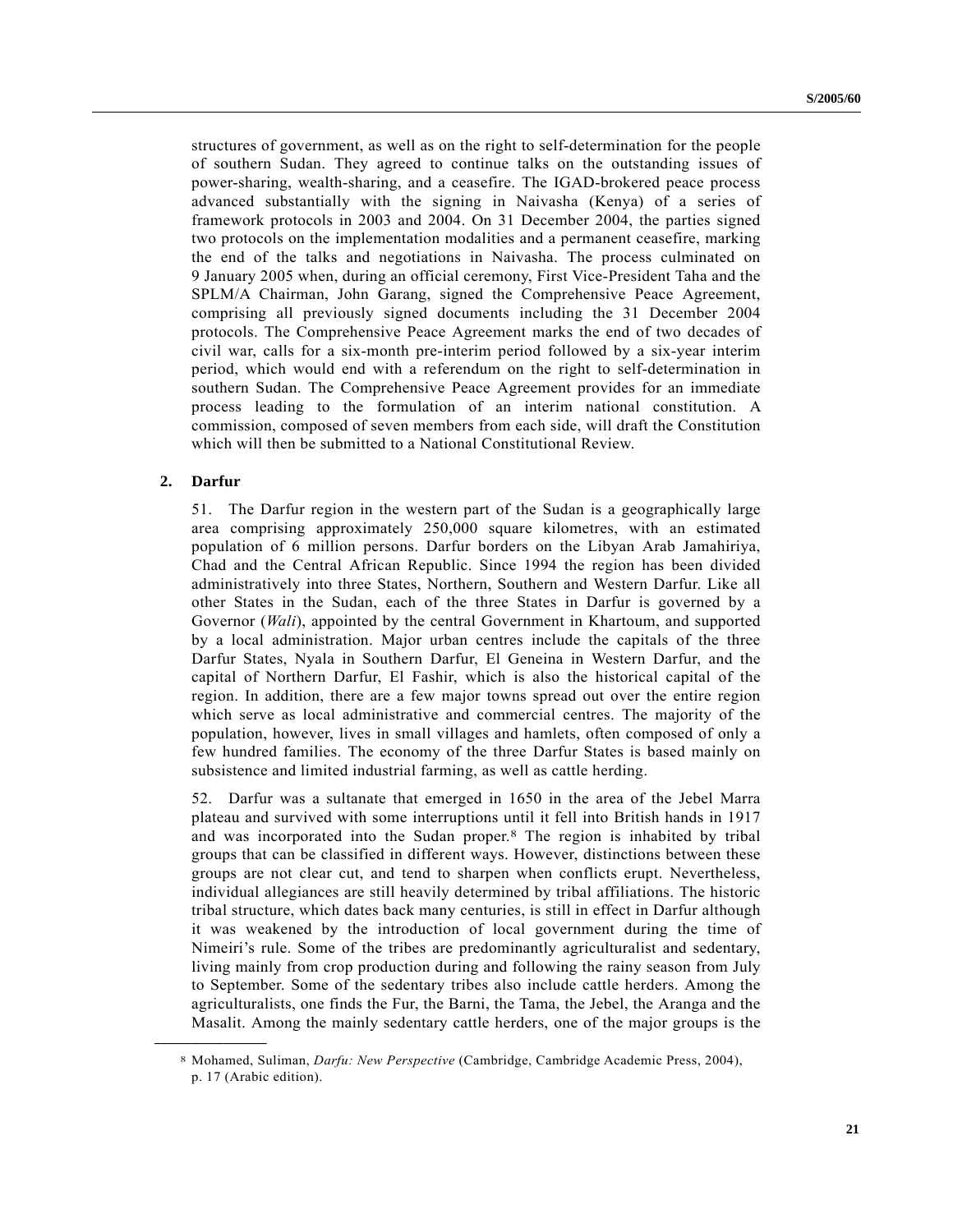southern Rizeigat, as well as the Zaghawa. In addition, a number of nomadic and semi-nomadic tribes can also be traditionally found in Darfur herding cattle and camels in Darfur, which include the Taaysha, the Habaneya, the Beni Helba, the Mohameed and others. It should be pointed out that all the tribes of Darfur share the same religion (Islam) and, while some of the tribes do possess their own language, Arabic is generally spoken.

53. The issue of land has for long been at the centre of politics in Darfur. Land ownership in Darfur has been traditionally communal. The traditional division of the land into homelands (*dar* = homeland), which are essentially areas to which individual tribes can be said to have a historical claim, is crucial in the local selfperception of the population. The traditional attribution of land to individual tribes in existence today dates back to the beginning of the twentieth century when the last sultan of Darfur, Sultan Ali Dinar, decreed this division which was generally accepted by all tribes. While this traditional division of land is not geographically demarcated in an exact manner, some general observations are possible. For instance, in the northern parts of Western Darfur and some western parts of Northern Darfur, the Zaghawa tribe predominates, and the area is also referred to as Dar Zaghawa – the homeland of the Zaghawa. In the area around and south of El Geneina, still in Western Darfur, the Masalit tribe has its homeland. While the name Darfur would mean the homeland of the Fur, the actual area where that tribe has its homeland is located in the centre of the Darfur region, around the Jebel Marra area, covering an area where the borders of the three States of Darfur meet, but also stretching further into all three States. The Rizeigat are mainly found in the southern parts of Southern Darfur. As noted, some tribes, essentially most of the nomadic tribes, do not possess land and have traditionally transited through land belonging to other tribes. Although this traditional division of land into homelands of different tribes has been in existence for many years, extensive intermarriage and socio-economic interconnectedness between the tribes have rendered a clear demarcation of both tribes and homelands less precise or accurate. Nevertheless, the self-perception of people as members of tribes and the social networks connected to the tribal structures remain a central feature of the demographics of Darfur.

54. Historically land was owned collectively by the members of the tribe and its use was determined by the tribal leadership. Tribal leaders had extensive powers to allocate parcels of land to the members of the tribe for dwelling, grazing, agriculture, or other forms of use. During the 1970s, however, the land laws were changed and individual ownership became possible. Although the land ownership was now attributed to the State, those who possessed land for at least one year could claim legal title. Those who did not have land had additional incentive to demonstrate loyalty to the Government in order to acquire it.

55. In recent years both ecological and demographic transformations have had an impact on inter-tribal relations. Darfur is part of the Great Sahara region, and while it has some agricultural areas, particularly around the Jebel Marra plateau, most of the region remains arid desert land. Drought and desertification had their impact in the 1970s and 1980s, and the fight for scarce resources became more intense. In particular, tensions arose between agriculturalists and cattle herders. Cattle herders in search of pasture and water often invaded the fields and orchards of the agriculturalists, and this led to bloody clashes as described below. Corridors that were agreed upon among the tribes to facilitate the movements of cattle for many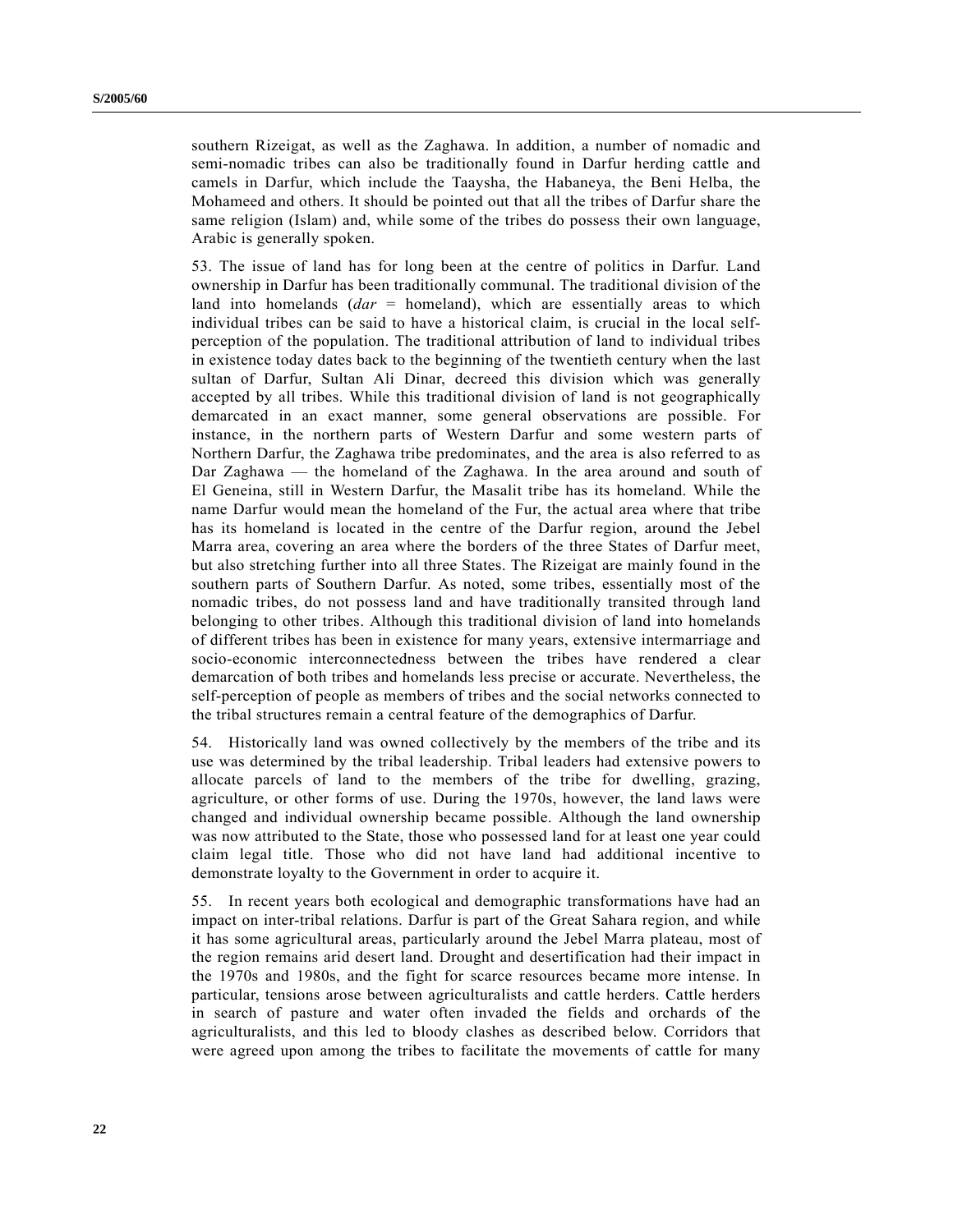years were not respected. As fertile land became scarce, settled people's tolerance of the seasonal visitors diminished.9

56. Drought and desertification had its impact not only on Darfur but the entire region of the Sahara, which led to increased migration of nomadic groups from Chad, the Libyan Arab Jamahiriya and other States into the more fertile areas of Darfur. It is generally not disputed that, while this immigration was initially absorbed by the indigenous groups in Darfur, the increased influx combined with the tougher living conditions during the drought led to clashes and tensions between the newcomers and the locals.10

57. It was customary for the Darfur tribes to solve their differences through traditional law, especially the many disputes which occur between nomadic tribes and sedentary tribes like murders and incidents related to cattle stealing, which can develop into inter-tribal conflicts. Traditionally, disputes between members of tribes were settled peacefully by the respective tribal leaders, who would meet to reach a mutually acceptable solution. The State was then seen as a neutral mediator. But President Nimeiri introduced new structures of local administration and formally abolished the tribal system. The administrators of the new structures, who were appointed by the central Government, had executive and judicial powers. Although the tribes continued to informally resort to the tribal system, the system was significantly weakened. Local leaders were often chosen on the basis of their political loyalty to the regime, rather than their standing in the community. They were sometimes financed and strengthened particularly through the State's security apparatus. This meant that, when the State had to step in to resolve traditional conflicts, it was no longer seen as an impartial arbitrator.

<sup>9</sup> According to J. D. Fage and W. Tordoff, *A History of Africa,* 4th ed. (London and New York, Routledge, 2002), "there can be little doubt that the lands of the agricultural peoples of the Sudan immediately south of the Sahara have in fact been subject for centuries to raids, infiltration, conquest and settlement by nomadic pastoralists coming from the desert." (pp. 63-64).

<sup>&</sup>lt;sup>10</sup> As noted by A. Mosely Lesch, *The Sudan* - *Contested National Identities* (Bloomington and Indianapolis, Indiana University Press, 1998), "In the westernmost region of Dar Fur, many peoples resented control from Khartoum, and tension between Fur farmers and Rizaiqat Arab cattle herders escalated in 1984-95 as drought forced the nomads to encroach upon cultivated land. Fur were angry that the central government let Libyan troops deploy in northwest Dar Fur and permitted rebels from Chad to camp inside Dar Fur, where they joined with Zaghawa tribesmen to raid Fur villages. The SPLA claimed that 6,500 foreign troops were camped in Dar Fur by mid-1988, a number that grew as Libyan and the rebels prepared to overthrow the Ndjamena government in December 1999. The extent of destruction was indicated in a report in January 1989 that 57 villages had been burned in the Wadi Saleh agricultural district, where nearly 400 had died, 42,000 were displaced and 12,000 tons of food were destroyed. Further attacks by 3,000 *murahiliin* (Arab militias) on Jabal Marra in May 1989 burned 40 villages and left 80,000 homeless. Those government-armed *murahiliin* also attacked displaced persons from the south. In March 1987, in apparent revenge for the SPLAís killing of 150 Rizaiqat militiamen while they raided Dinka villages in western Bahr al-Ghazal, Rizaiqat *murahiliin* and Arab townspeople killed 1,000 destitute Dinka displaced persons in the largely Arab town of al-Da'ien. When police tried to shelter the Dinka women and children in the police station and on railway cars, the Rizaiqat torched the wagons and stormed the police station. The SPLA played no direct role in these conflicts, since the vast distance prevented the SPLA from aiding the Fur groups or protecting the displaced persons." (pp. 91-92).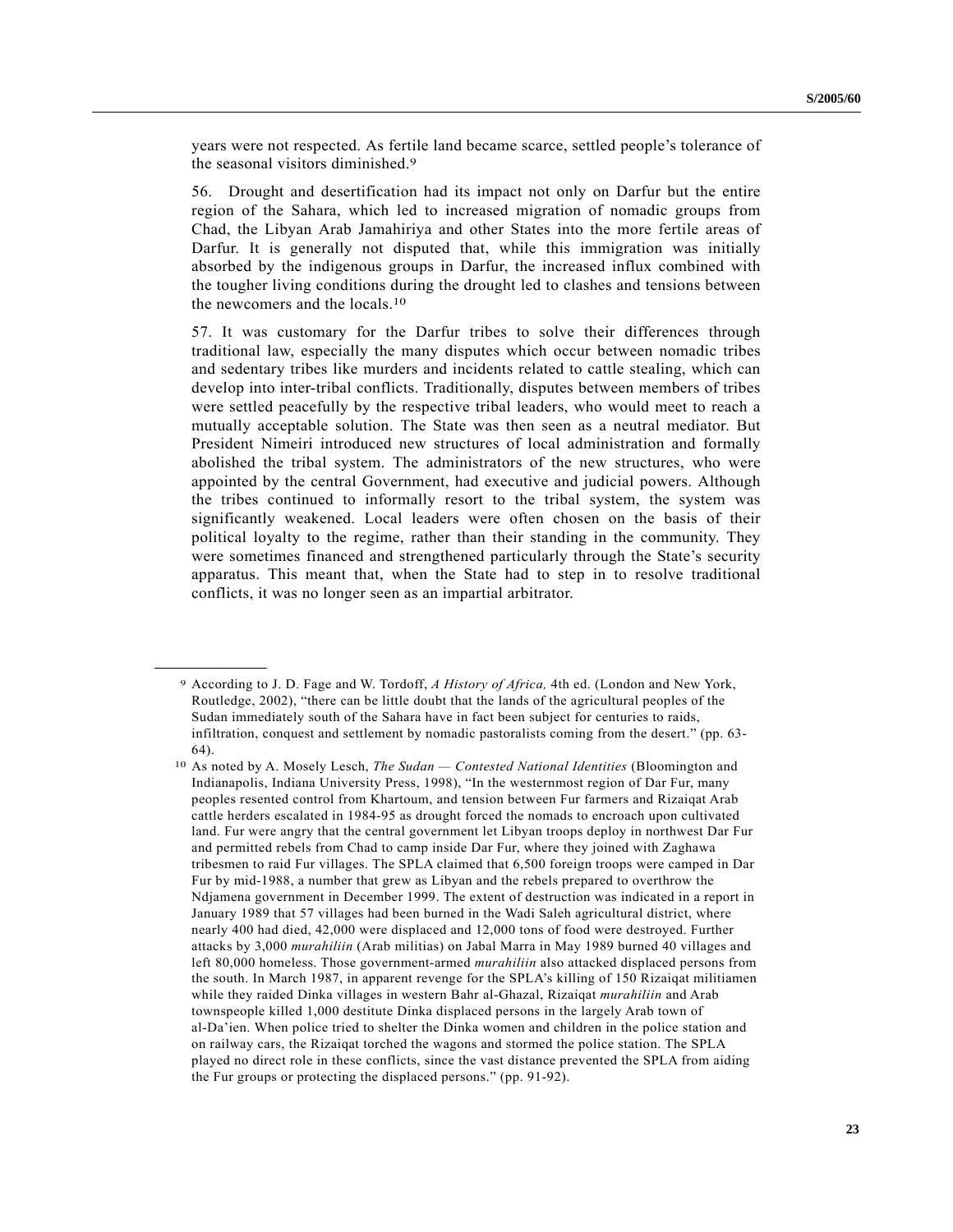58. Inter-tribal conflict was further aggravated by an increased access to weapons, through channels with Chad and the Libyan Arab Jamahiriya in particular. The latter aspired to have a friendly rule in Chad and the attempts to contain its ambitions in the region led several foreign Governments to pour arms into the region. In addition, several Chadian armed rebellions were launched from Darfur. The conflict in the south of the Sudan also had its impact on the region through easier access to weapons. As a consequence, each major tribe as well as some villages began to organize militias and village defence groups, essentially a group of armed men ready to defend and promote the interests of the tribe or the village.

59. The tribal clashes in the latter part of the 1980s were essentially between sedentary and nomadic tribes, in particular between the Fur and a number of Arab nomadic tribes, which had organized themselves in a sort of alliance named the Arab Gathering, while some members of the Fur tribe had created a group called the African Belt. The conflict was mediated by the Government and local tribal leaders in 1990, but tensions remained during the years that followed, and clashes between those tribes continued. This further led to resentment among some Darfurians against the Government of Al Bashir, which apparently was neither able nor willing effectively to address the unfolding situation in Darfur.

60. In the context of the present conflict in Darfur, and in the years preceding it, the distinction between so-called African and Arab tribes has come to the forefront, and the tribal identity of individuals has increased in significance. The distinction stems, to a large extent, from the cumulative effects of marginalization, competing economic interests and, more recently, from the political polarization which has engulfed the region. The "Arab" and "African" distinction that was always more of a passive distinction in the past has now become the reason for standing on different sides of the political divide. The perception of one's self and of others plays a key role in this context.

#### **3. The current conflict in Darfur**

61. The roots of the present conflict in Darfur are complex. In addition to the tribal feuds resulting from desertification, the availability of modern weapons, and the other factors noted above, deep layers relating to identity, governance, and the emergence of armed rebel movements which enjoy popular support among certain tribes are playing a major role in shaping the current crisis.

62. It appears evident that the two rebel groups in Darfur, the Sudan Liberation Movement/Army and the Justice and Equality Movement began organizing themselves in the course of 2001 and 2002 in opposition to the Khartoum Government, which was perceived to be the main cause of the problems in Darfur. While only loosely connected, the two rebel groups cited similar reasons for the rebellion, including the socio-economic and political marginalization of Darfur and its people. In addition, the members of the rebel movements were drawn mainly from local village defence groups from particular tribes, which had been formed as a response to increases in attacks by other tribes. Both rebel groups had a clearly stated political agenda involving the entirety of the Sudan, demanding more equal participation in government by all groups and regions of the Sudan. Initially SLM/A, at that stage named the Darfur Liberation Front, came into existence with an agenda focused on the situation of the people of Darfur, and only later expanded its agenda to cover all of the Sudan. The Justice and Equality Movement based its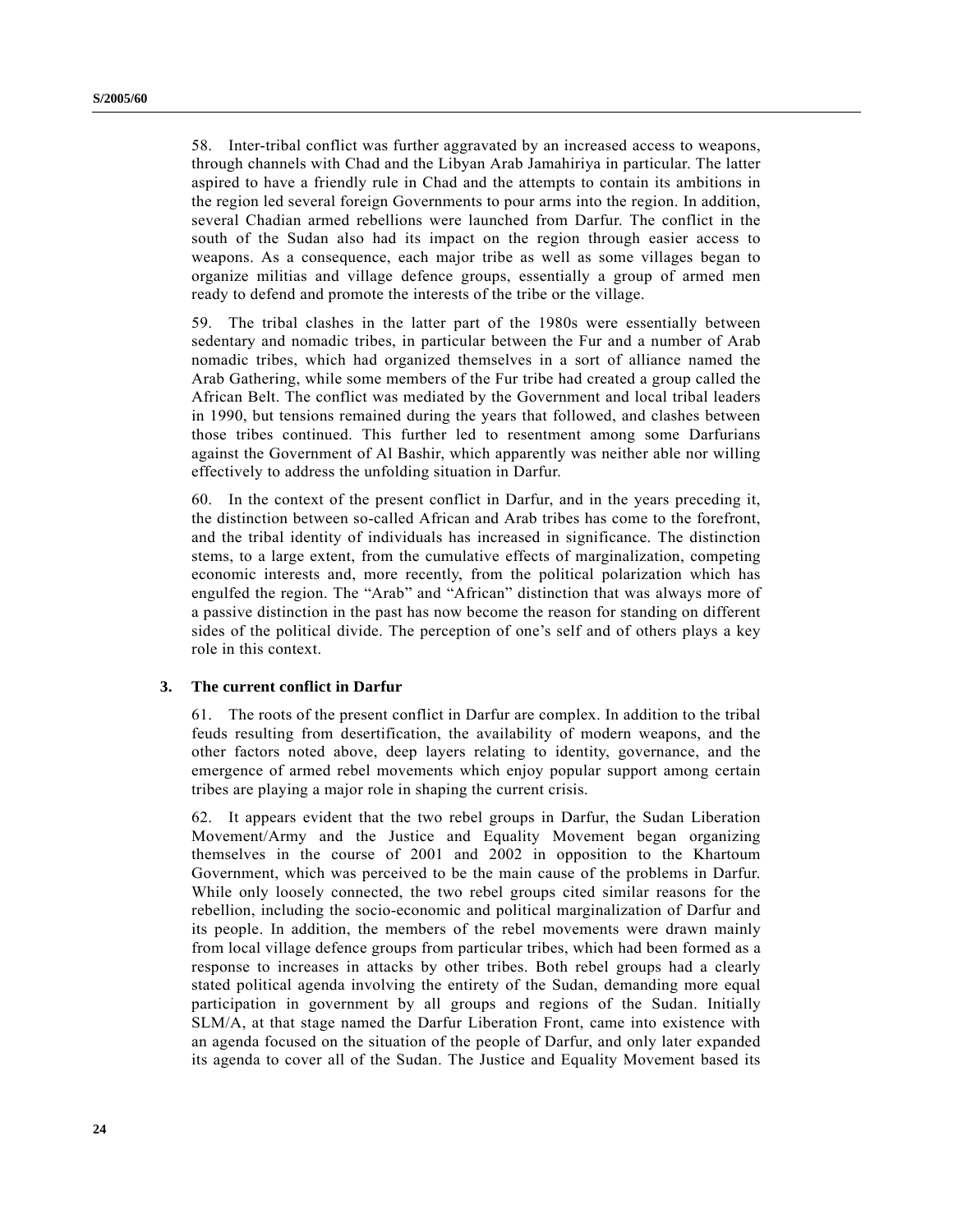agenda on a type of manifesto  $-$  the "Black Book", published in 2001  $-$  which essentially seeks to prove the disparities in the distribution of power and wealth by noting that Darfur and its populations, as well as some populations of other regions, have been consistently marginalized and not included in influential positions in the central Government in Khartoum. It is noteworthy that the two movements did not argue their case from a tribal point of view, but rather spoke on behalf of all Darfurians, and mainly directed their attacks at Government installations. It also appears that, with regard to policy formulation, the "New Sudan" policy of SPLM/A (Sudan People's Liberation Movement/Army) in the south had an impact on the SLM/A, while JEM seemed more influenced by trends of political Islam. Furthermore, it is possible that the fact that the peace negotiations between the Government and SPLM/A were advancing rapidly did in some way represent an example to be followed by other groups, since armed struggle would apparently lead to fruitful negotiations with the Government. It should also be recalled that, despite this broad policy base, the vast majority of the members of the two rebel movements came from essentially three tribes, namely, the Fur, the Masalit and the Zaghawa.

63. It is generally accepted that the rebel movements began their first military activities late in 2002 and at the beginning of 2003 through attacks mainly directed at local police offices, where the rebels would loot Government property and weaponry. The Government seemed initially to be taken aback by these attacks, but was apparently in no position to retaliate nor, it appears, did it initially consider the rebellion a serious military matter. Furthermore, for the Government the rebellion came at a particularly inopportune time, as it was in the process of intense peace negotiations with SPLM/A, and negotiations were advancing rapidly.

64. There are indications that the Government initially was concerned that Chad was involved in the crisis. President Al-Bashir travelled to El Fashir, the capital of Northern Darfur, in April 2003, to meet with the President of Chad, Idriss Deby, along with many local political and tribal leaders of Darfur, seeking to find a solution to the crisis. President Deby assured President Al-Bashir that the Government of Chad was not involved in the conflict.

65. In March and April 2003 the rebels attacked Government installations in Kutum, Tine and El Fashir, including the military section of the airport in El Fashir, where the rebels destroyed several military aircraft on the ground and killed many soldiers. An airforce commander was later captured by the rebels and was detained for about three months. Despite the efforts of the Government, he was released only following tribal mediation.

66. Most reports indicate that the Government was taken by surprise by the intensity of the attacks, as it was ill-prepared to confront such a rapid military onslaught. Furthermore, the looting by rebels of Government weaponry strengthened their position. An additional problem was the fact that the Government apparently was not in possession of sufficient military resources, as many of its forces were still located in the south, and those present in Darfur were located mainly in the major urban centres. Following initial attacks by the rebels against rural police posts, the Government decided to withdraw most police forces to urban centres. This meant that the Government did not have de facto control over the rural areas, which was where the rebels were based. The Government was faced with an additional challenge since the rank and file of the Sudanese armed forces was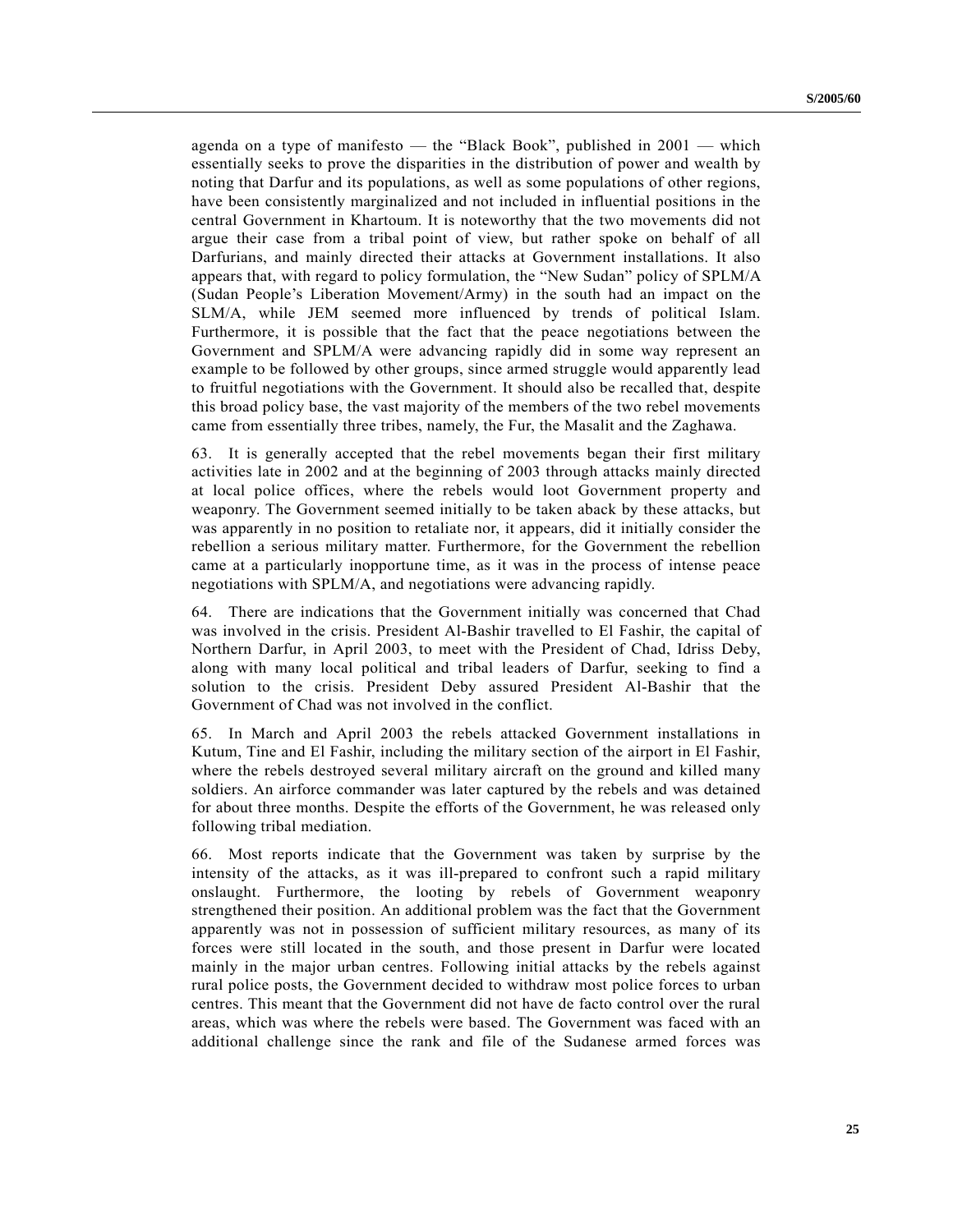largely composed of Darfurians, who were probably reluctant to fight "their own" people.

67. From available evidence and a variety of sources including the Government itself, it is apparent that faced with a military threat from two rebel movements, combined with a serious deficit in terms of military capabilities on the ground in Darfur, the Government called upon local tribes to assist in the fighting against the rebels. In this way, it exploited the existing tensions between different tribes.

68. In response to the Governmentís call, mostly Arab nomadic tribes without a traditional homeland and wishing to settle, given the encroaching desertification, responded to the call. They perhaps found in this an opportunity to be allotted land. One senior government official involved in the recruitment informed the Commission that tribal leaders were paid in terms of grants and gifts on the basis of their recruitment efforts and how many persons they provided. In addition, the Government paid some of the Popular Defence Forces staff their salaries through the tribal leaders, State budgets being used for these purposes. The Government did not accept recruits from all tribes. One Masalit leader told the Commission that his tribe was willing to provide approximately 1,000 persons to the Popular Defence Forces but, according to this source, the Government did not accept, perhaps on the assumption that the recruits could use this as an opportunity to acquire weapons and then turn against the Government. Some reports also indicate that foreigners, from Chad, the Libyan Arab Jamahiriya and other States, responded to the call and that the Government was more than willing to recruit them.

69. These new "recruits" were to become what the civilian population and others would refer to as the "Janjaweed", a traditional Darfurian term denoting an armed bandit or outlaw on a horse or camel. A more elaborate description of these actors will follow below.

70. Efforts aimed at finding a political solution to the conflict began as early as August 2003 when President Deby of Chad convened a meeting between representatives of the Government and rebel groups in Abeche. The talks, which JEM refused to join because it considered the Chadian mediation to be biased, led to the signing on 3 September 2003 of an agreement which envisaged a 45-day cessation of hostilities. Several rounds of talks were held thereafter under Chadian mediation. On 8 April 2004, the Government and SLM/A and JEM signed a humanitarian ceasefire agreement, and in N'Djamena on 28 May they signed an agreement on ceasefire modalities. Subsequent peace talks were held in Addis Ababa and in Abuja under the mediation of the African Union. On 9 November in Abuja, the Government, SLM/A and JEM signed two protocols, one on the improvement of the humanitarian situation and the second on the enhancement of the security situation in Darfur. In the context of further negotiations, the parties have not been able to overcome their differences and identify a comprehensive solution to the conflict.

71. Besides the political negotiations, the African Union also has been playing a leading role, through the AMIS, in seeking a solution to the conflict and in monitoring the cease-fire through the establishment of the AU Ceasefire Commission in Darfur, including the deployment of monitors. In spite of all of these efforts and the signing of several protocols, fighting and violations of the ceasefire between the rebels and the Government and its militias were still being reported in January 2005.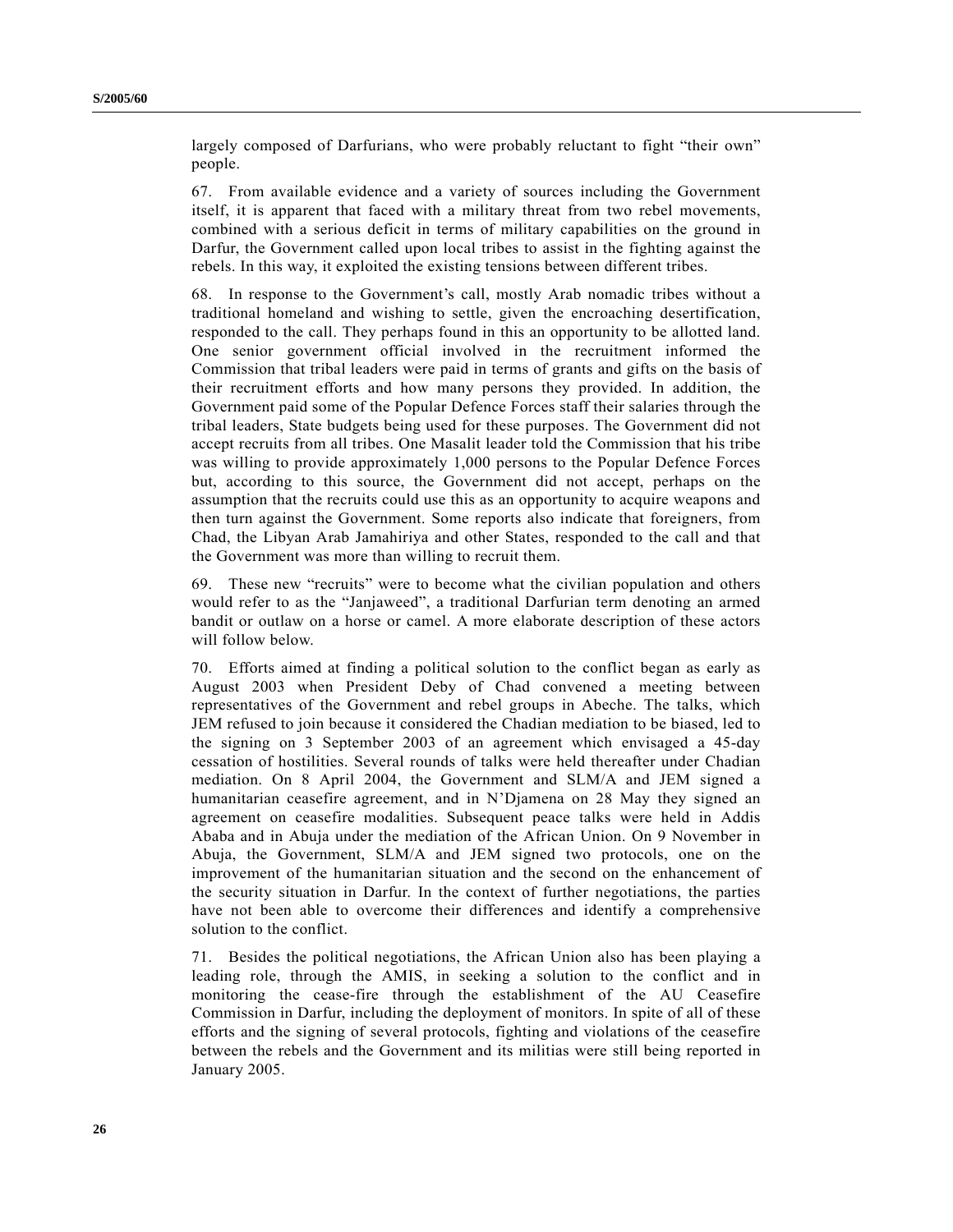72. Regardless of the fighting between the rebels' on the one hand, and the Government and Janjaweed on the other, the most significant element of the conflict has been the attacks on civilians, which has led to the destruction and burning of entire villages, and the displacement of large parts of the civilian population.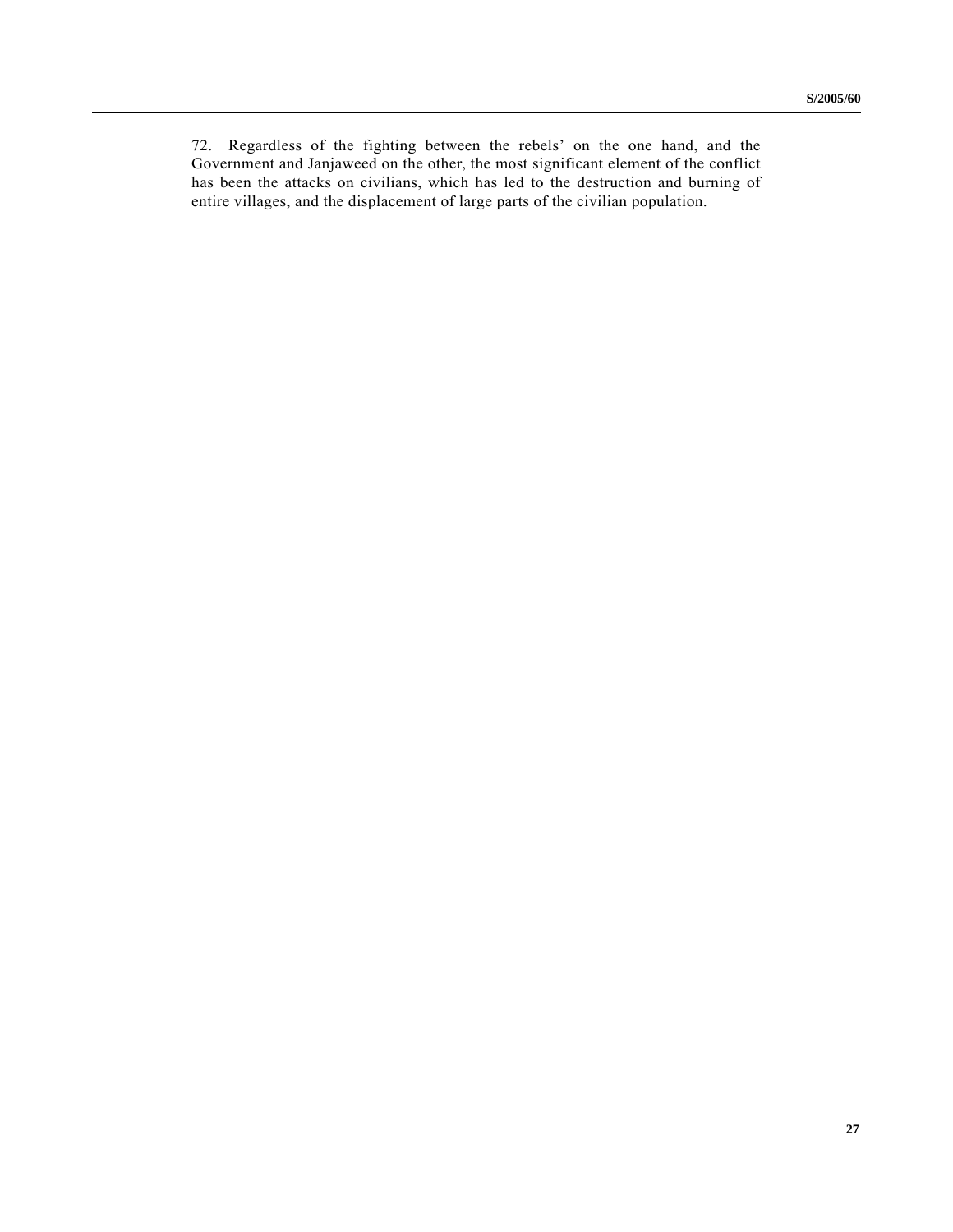# **Part One The Commission's findings of violations of international human rights law and humanitarian law by the parties**

# **I. Introduction**

73. In fulfilling its mandate the Commission had to establish whether reported violations of international human rights law and humanitarian law in Darfur had in fact occurred. In addition, the Commission had to determine whether other, more recent violations had occurred. Before setting out the results of its fact-finding, the Commission must address a few general and preliminary issues.

# **II. The nature of the conflict in Darfur**

74. The first such issue relates to the nature of the armed conflict raging in Darfur. This determination is particularly important with regard to the applicability of the relevant rules of international humanitarian law. The distinction is between international armed conflict, non-international or internal armed conflict, and domestic situations of tension or disturbances. The Geneva Conventions set out an elaborate framework of rules that are applicable to international armed conflict or ìall cases of declared war or of any armed conflict which may arise between two or more of the High Contracting Parties".<sup>11</sup> Article 3 common to the Geneva Conventions and Additional Protocol II sets out the prerequisite of a non-international armed conflict. It follows from the above definition of an international conflict that a non-international conflict is a conflict without the involvement of two States. Modern international humanitarian law does not legally set out the notion of armed conflict. Additional Protocol II only gives a negative definition which, in addition, seems to narrow the scope of article 3 common to the Geneva Conventions.12 The jurisprudence of the international criminal tribunals has explicitly elaborated on the notion: "an armed conflict exists whenever there is resort to armed force between States or protracted armed violence between governmental authorities and organized armed groups or between such groups within a State".<sup>13</sup> Internal disturbances and tensions, such as riots, isolated and sporadic acts of violence and other acts of a similar nature are generally excluded from the notion of armed conflict.14

75. The conflict in Darfur opposes the Government of the Sudan to at least two organized armed groups of rebels, namely the Sudan Liberation Movement/Army and the Justice and Equality Movement.15 As noted above, the first two groups of

<sup>11</sup> Common article 2 (1).

<sup>12</sup> Article 1 (2).

<sup>13</sup> See International Tribunal for the Former Yugoslavia Appeals Chamber, *Tadić, Interlocutory Appeal on Jurisdiction* (1995), para. 70.

<sup>14</sup> See Additional Protocol II, article 1 (2) and the Rome Statute, article 8 (2) (d) and (f).

<sup>15</sup> A third rebel group recently emerged, namely the National Movement for Reform and Development (NMRD). According to a report of the United Nations Secretary-General of 3 December 2004, on 2, 3, and 26 November 2004 NMRD reportedly attacked four villages around the Kulbus area. It also clashed with armed militias in the Jebel Marra area (see S/2004/947, para. 10 (f).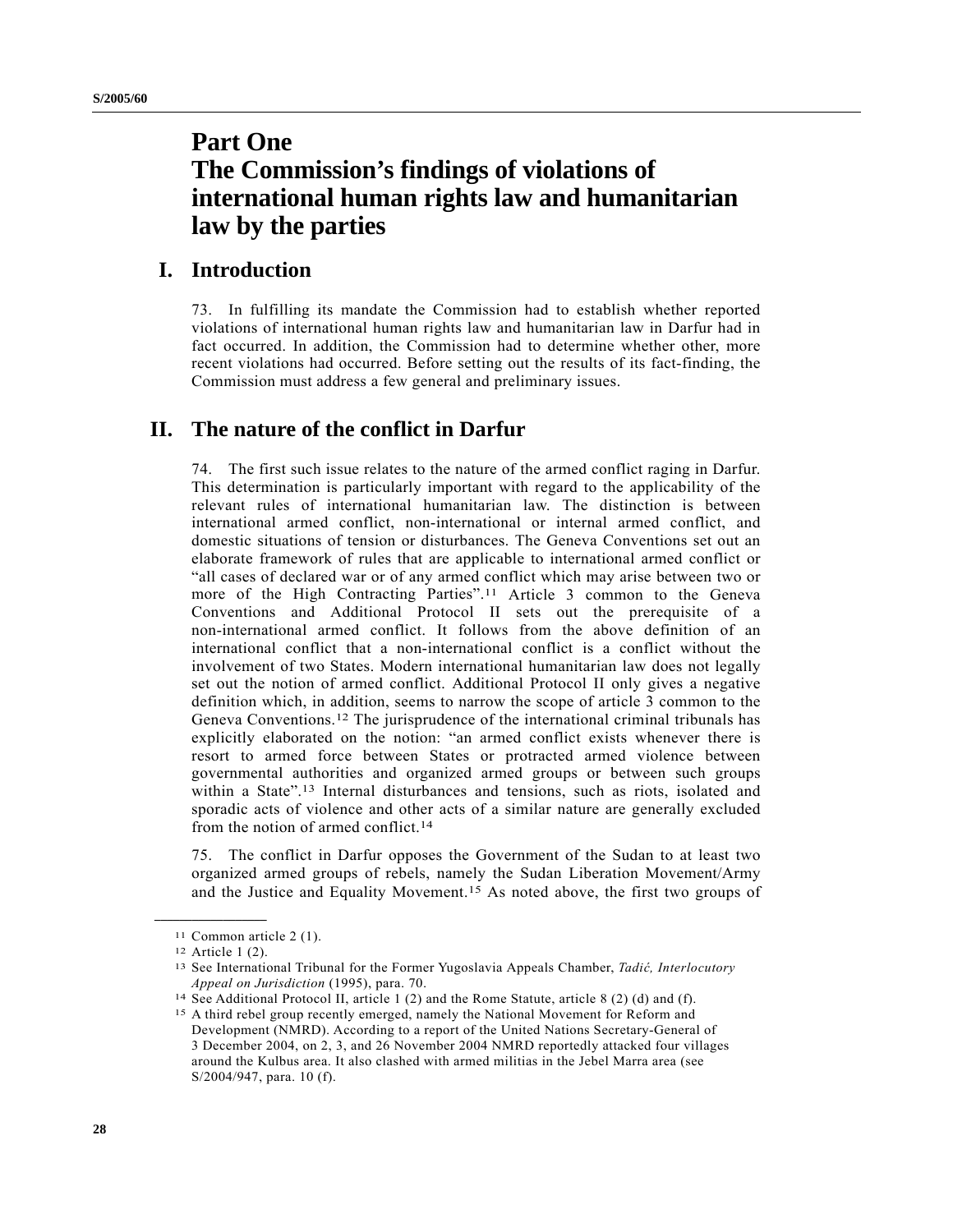insurgents took up arms against the central authorities in or around 2002. However, the scale of rebel attacks increased noticeably in February 2003. The rebels exercise de facto control over some areas of Darfur. The conflict therefore does not merely amount to a situation of internal disturbances and tensions, riots, or isolated and sporadic acts of violence. Rather, the requirements of (a) existence of organized armed groups fighting against the central authorities, (b) control by rebels over part of the territory and (c) protracted fighting, for this situation to be considered an internal armed conflict under article 3 common to the Geneva Conventions, are met.

76. All the parties to the conflict – the Government of the Sudan, SLA and JEM – have recognized that this is an internal armed conflict. Among other things, in 2004 the two rebel groups and the Government of the Sudan entered into a number of international agreements, *inter se*, in which they invoke or rely upon the Geneva Conventions.

# **III. Categories of persons or groups participating in the armed conflict**

77. This section will briefly review the various groups taking an active part in the armed conflict in Darfur. On the side of the Government, the various elements of the Sudan Peopleís Armed Forces have played a key role in the armed conflict and therefore are described below. In addition, according to the Commission's findings, the National Security and Intelligence Service has a central role and is responsible for the design, planning and implementation of policies associated with the conflict. The Service is often referred to as the de facto State power and its influence appears to reach the highest levels of authority. Its mandate and structure are described below. The role of the Government-supported militia, commonly referred to as "Janjaweed", is also set out below. Finally, the structure and role of the main rebel groups referred to above are explained here in further detail.

# **A. Government armed forces**

#### **1. General features**

78. The Sudanese armed force is a conventional armed force with a mandate to protect and to maintain internal security.16 It carries out its mandate through an army, including Popular Defence Force militia and Borders Intelligence, as well as an air force and navy. According to information received by the Commission, currently the army numbers approximately 200,000 in strength, although its logistical capacity was designed for an army of 60,000. Support, in particular air support, therefore goes primarily to priority areas and is redeployed only after those areas have calmed down. The central command and control of armed forces operations are therefore imperative.

#### **2. Structure**

**\_\_\_\_\_\_\_\_\_\_\_\_\_\_\_\_\_\_**

79. The Commander-in-Chief of the armed forces is the President, although for operational purposes he exercises this power through the Minister of Defence. The

<sup>16</sup> Constitution of the Sudan, part VII, article 122.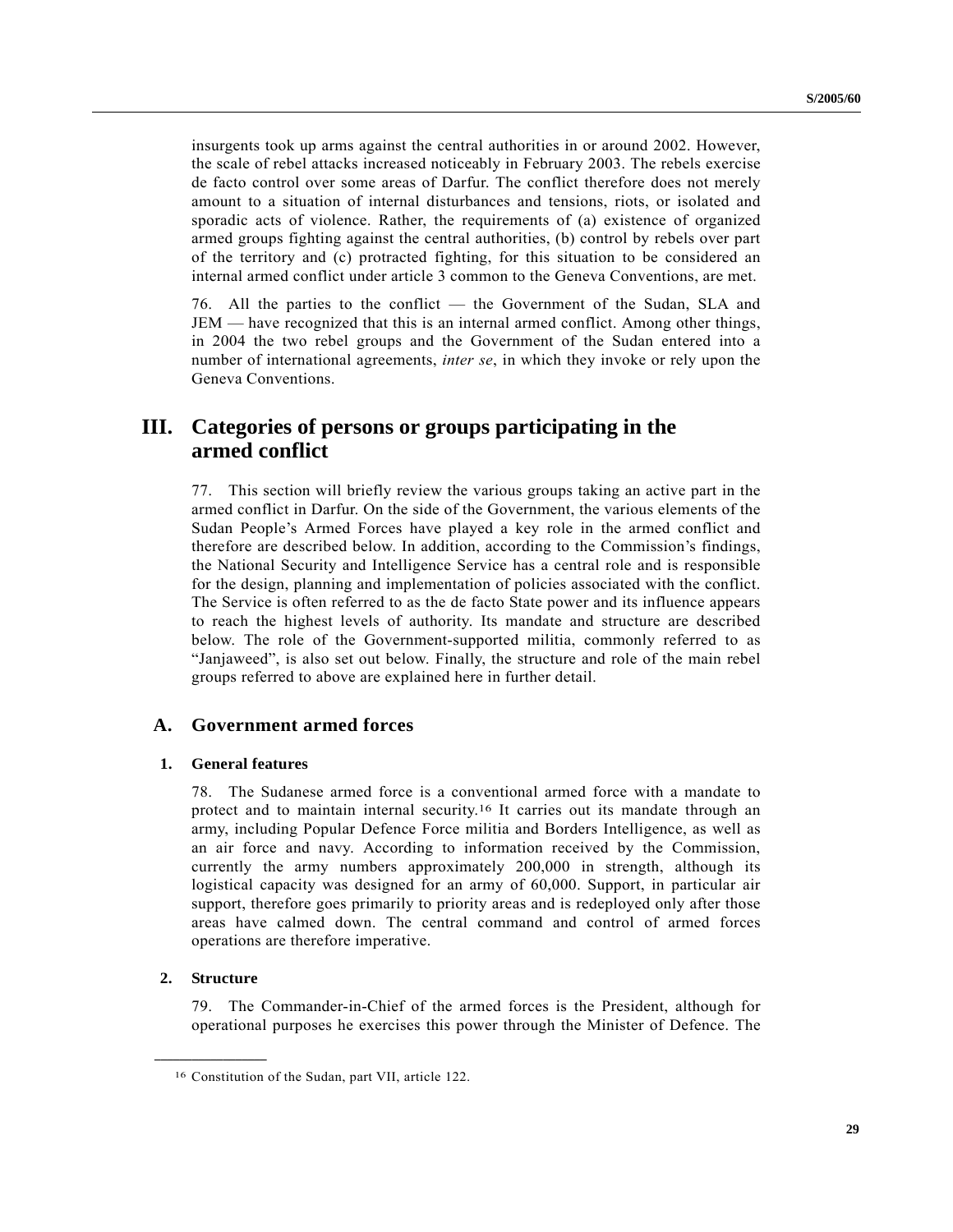Minister appoints a Commander of the Armed Forces and Chief of General Staff who, together with five Deputy Chiefs of Staff (including Operations, Logistics, Administration, Training and Morale), form the Committee of the Joint Chiefs of Staff or command group.

## **3. Military Intelligence**

80. While Military Intelligence was once a part of the operations branch within the armed forces, it now forms an independent branch with its own administration and command. Military Intelligence has the power to arrest, detain and interrogate. With regard to communication and reporting, the Military Intelligence branch passes information through the operational chain, as well as directly to the Presidency, through the Chief of the Military Intelligence branch.

## **4. Popular Defence Forces**

81. For operational purposes, the Sudanese armed forces can be supplemented by the mobilization of civilians or reservists into the Popular Defence Forces (PDF). The mandate of PDF derives from the Popular Defence Forces Act of 1989, which defines PDF as "paramilitary forces" made up of Sudanese citizens who meet certain criteria. Article 6 of the Act states that the functions of PDF are to assist the People's Armed Forces and other regular forces whenever needed, contribute to the defence of the nation and help to deal with crises and public disasters and perform any other task entrusted to them by the Commander-in-Chief himself or pursuant to a recommendation of the Council. According to the Act, a body known as the Council of the Popular Defence Forces advises the Commander-in-Chief on matters affecting the Popular Defence Forces, including areas in which PDF should be established, military training and education for PDF members, and other issues relating to the duties and activities of the Popular Defence Forces.

82. According to information gathered by the Commission, local government officials are asked by army headquarters to mobilize and recruit PDF forces through tribal leaders and sheikhs. The *Wali* is responsible for mobilization in each State because he is expected to be familiar with the local tribal leaders. As one tribal leader explained to the Commission, "in July 2003 the State called on tribal leaders for help. We called on our people to join PDF. They responded by joining, and started taking orders from the Government as part of the state military apparatus".

83. The Popular Defence Forces provides arms, uniforms and training to those mobilized, who are then integrated into the regular army for operations. At that point, the recruits come under regular army command and normally wear the same uniform as the unit they are fighting with. One senior commander explained the recruitment and training of PDF soldiers as follows:

Training is done through central barracks and local barracks in each state. A person comes forward to volunteer. We first determine whether training is needed or not. We then do a security check and a medical check. We compose a list and give it to the military. This is done at both levels — Khartoum and state or local level. We give basic training (for example, on the use of weapons, discipline,  $\ldots$ ) which can take two weeks or so, depending on the individual.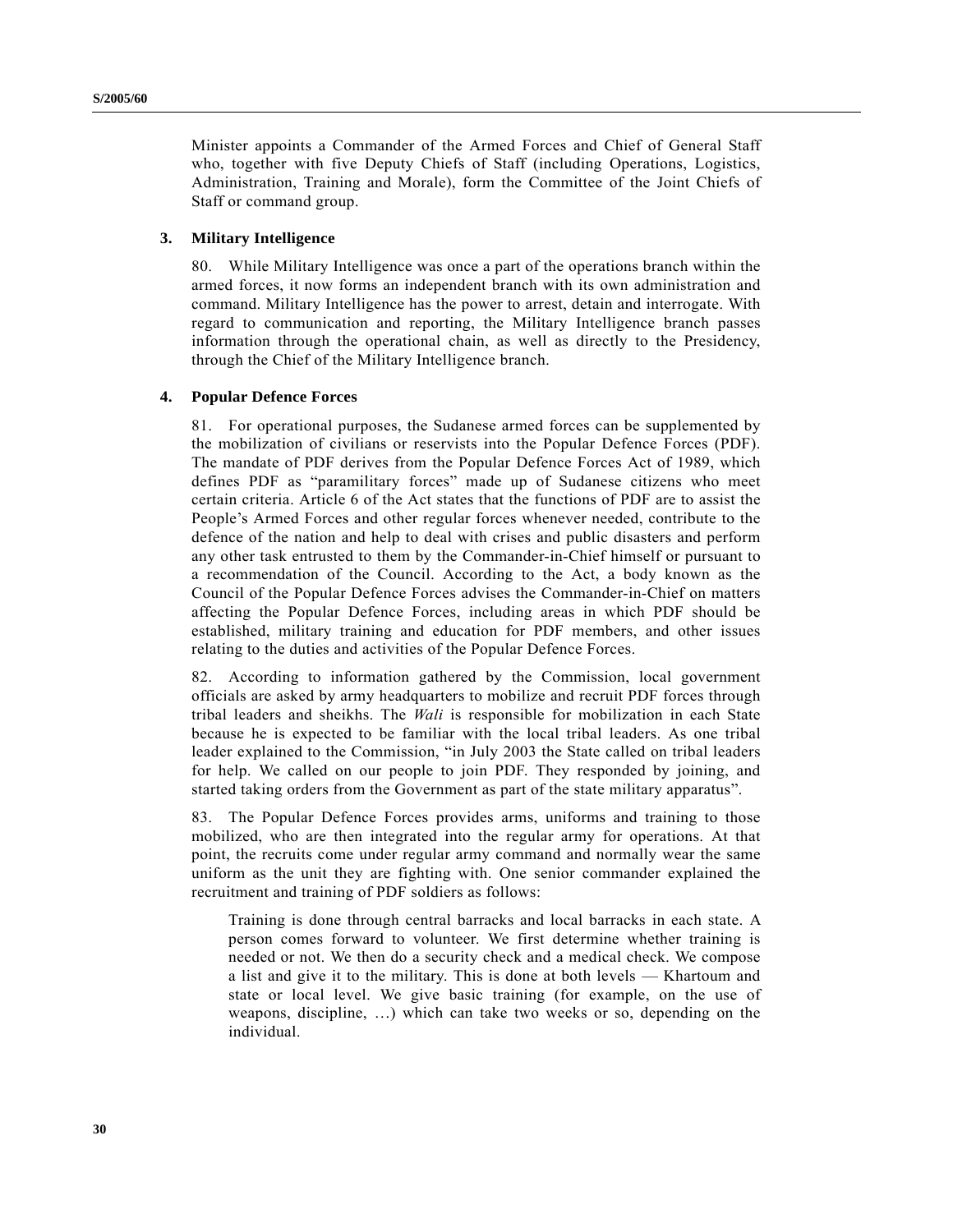A person may come with a horse or camel  $-$  we may send them into military operations on their camel or horse.  $[\dots]$  Recruits are given weapons and weapons are retrieved again at the end of training.

84. According to another senior commander, most of the PDF recruits come "wellversed in firearms and are tough and fit" but "need training in discipline". He noted that uniforms, weapons and ammunition were not always returned by recruits following demobilization, and that weapons and ammunition would at times be distributed through tribal leaders in order to ensure that they are returned on demobilization.

## **5. Borders Intelligence**

85. The armed forces also include an operational unit called Borders Intelligence, the primary role of which is to gather information. Members of this unit are recruited from the local population. They are deployed to their areas of origin, according to their experience in the area, knowledge of the tribes, and ability to differentiate between people of different tribal and national origins based on local knowledge. Borders Intelligence guards are under the direct control of the Military Intelligence officers in the particular division where they are deployed and otherwise fall under the regular chain of command for the armed forces.

86. While initially Borders Intelligence officers were recruited in relation to the conflict in southern Sudan, the Government began recruiting them during the early stages of the armed conflict in Darfur late in 2002 and early in 2003. Some consider that this was done as a cover to recruit Janjaweed. According to a senior armed forces commander, Borders Intelligence soldiers are recruited directly into the army in the same way as regular soldiers. An advertisement is made through media channels for volunteers who meet certain criteria, in particular with regard to age, citizenship and fitness. Approximately 3,000 Borders Intelligence soldiers have been recruited in this way and deployed in Darfur.

#### **6. Reporting and command structure**

87. Planning for all military operations is done in Khartoum by the Committee of the Joint Chiefs of Staff. Orders in relation to a particular operation are passed from the Committee to the Director of Operations, who gives them to the Area Commander. The Area Commander then gives the orders to the Divisional Commander, who transmits them to the Brigade Commander for implementation.

88. With regard to reporting, information flows from battalion level to the Brigade Commander, to the Divisional Commander, to the Area Commander, to the Director of Operations, and finally to the Deputy Chief of Staff and Command Group. The Command Group reports to the Chief of Staff who reports, if necessary, to the Minister of Defence and finally to the Presidency. Within the army, reporting and all other communications take place up and down the chain of command as with most conventional armed forces.

#### **7. National Security and Intelligence Service**

89. National Security forces are regular forces whose mission is to oversee the internal and external security of the Sudan, monitor relevant events, analyse the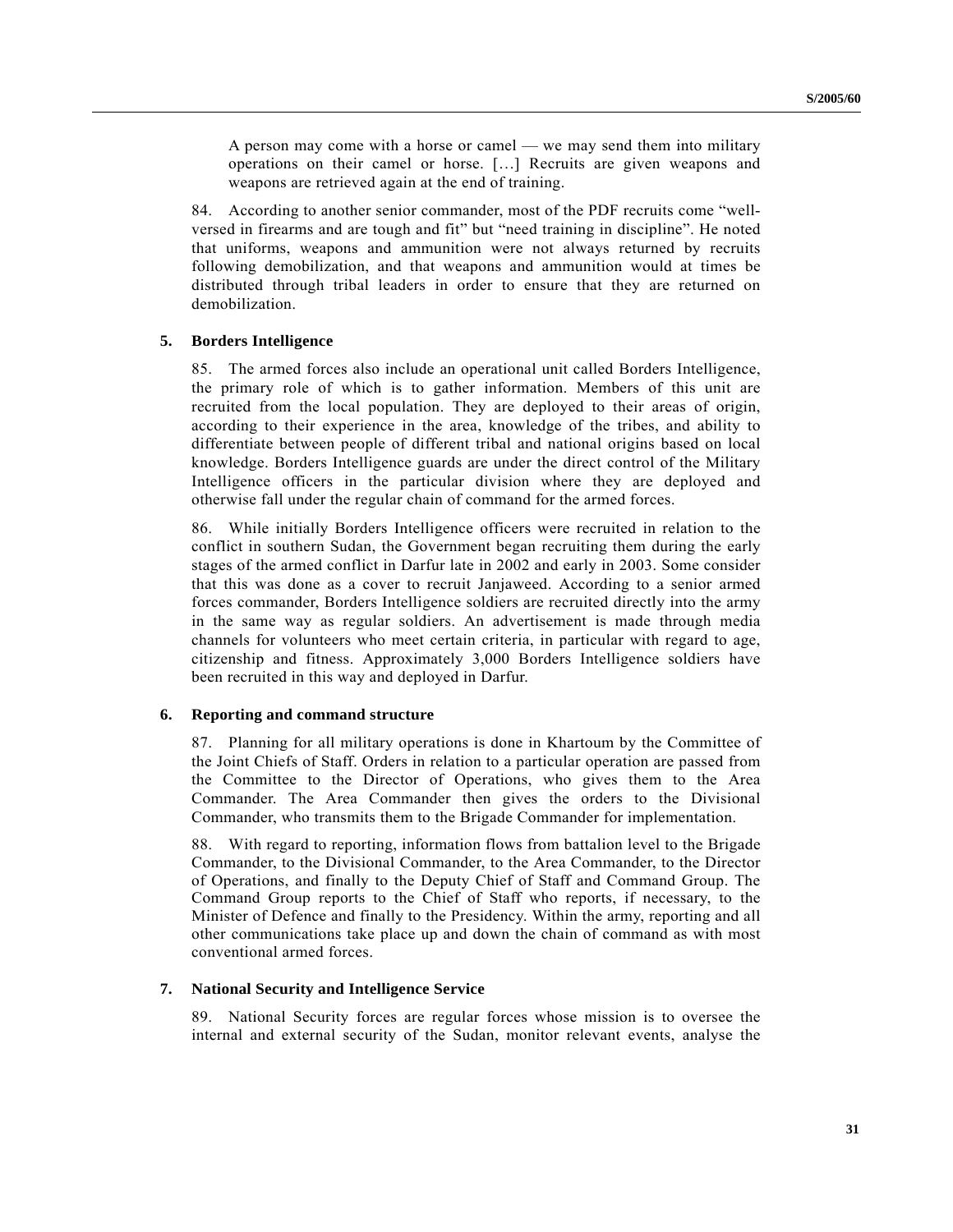significance and dangers of the same, and recommend protection measures.<sup>17</sup> According to information received by the Commission, the National Security and Intelligence Service is one of the most powerful organs in the Sudan. Its derives from the National Security Forces Act of 1999, as amended in 2001, which states that there shall be an internal security organ in charge of internal security, and a Sudanese intelligence organ in charge of external security.18

90. National security forces act under the general supervision of the President.19 The direct responsibility of the organ is assumed by the Director-General20 who is appointed by the President.21 The Director-General is responsible to the President for the execution of his functions and the overall performance of the organ.22

91. According to the Act, a body known as the National Security Council is to be established to oversee the implementation of the security plan of the country; to supervise the progress of security work; to coordinate between security organs; to follow up on the implementation of security policies and programmes; to approve regulations related to the organization of work; and to constitute a technical committee from the organs forming the Council in order to assist in the progress of work.23 The National Security Council is to be constituted of the President, the President's adviser on security affairs, the Minister of Defence, the Minister of Foreign Relations, the Minister of Internal Affairs, the Minister of Justice, the Director of the Internal Security Organ, and the Director of the Sudanese Intelligence Organ.24

92. The Act also provides for the establishment of the High Technical Security Committee which has a mandate to study the security plans presented by the States and the competent organs, submit the plans to the Council for approval, follow up on implementation, and receive reports with respect thereto. The Committee is to coordinate the business of security committees in the various States, with regard to the security plans set out by the Council.25

93. Major General Sallah Abdallah (also known as Sallah Gosh), the Director-General of the National Security and Intelligence Service, informed the Commission of a decision to create one unified service, comprising both the internal and external intelligence. This service was formed in February 2004 and is known as the National Security and Intelligence Service. The Director-General told the Commission that he reports at least every second day to the President and/or First Vice-President. While he cooperates with other organs of the Government, he is accountable directly to the President.

94. With regard to the Darfur crisis, the Director-General stated that the National Security and Intelligence Service would gather information and report to the President about the situation. Depending on the nature of the issue, it would also report to the Ministry of Defence, Ministry of the Interior, Ministry of Foreign

<sup>17</sup> Constitution of the Sudan, part VII, article 124.

<sup>18</sup> National Security Act, articles 5(1) and 5(2).

<sup>19</sup> Ibid., article 5(3).

<sup>20</sup> Ibid., article 5(4).

<sup>21</sup> Ibid., article 10(1).

<sup>22</sup> Ibid., article 10(3).

<sup>23</sup> Ibid., article 35.

<sup>24</sup> Ibid., article 34(1).

<sup>25</sup> Ibid., articles 38 and 39.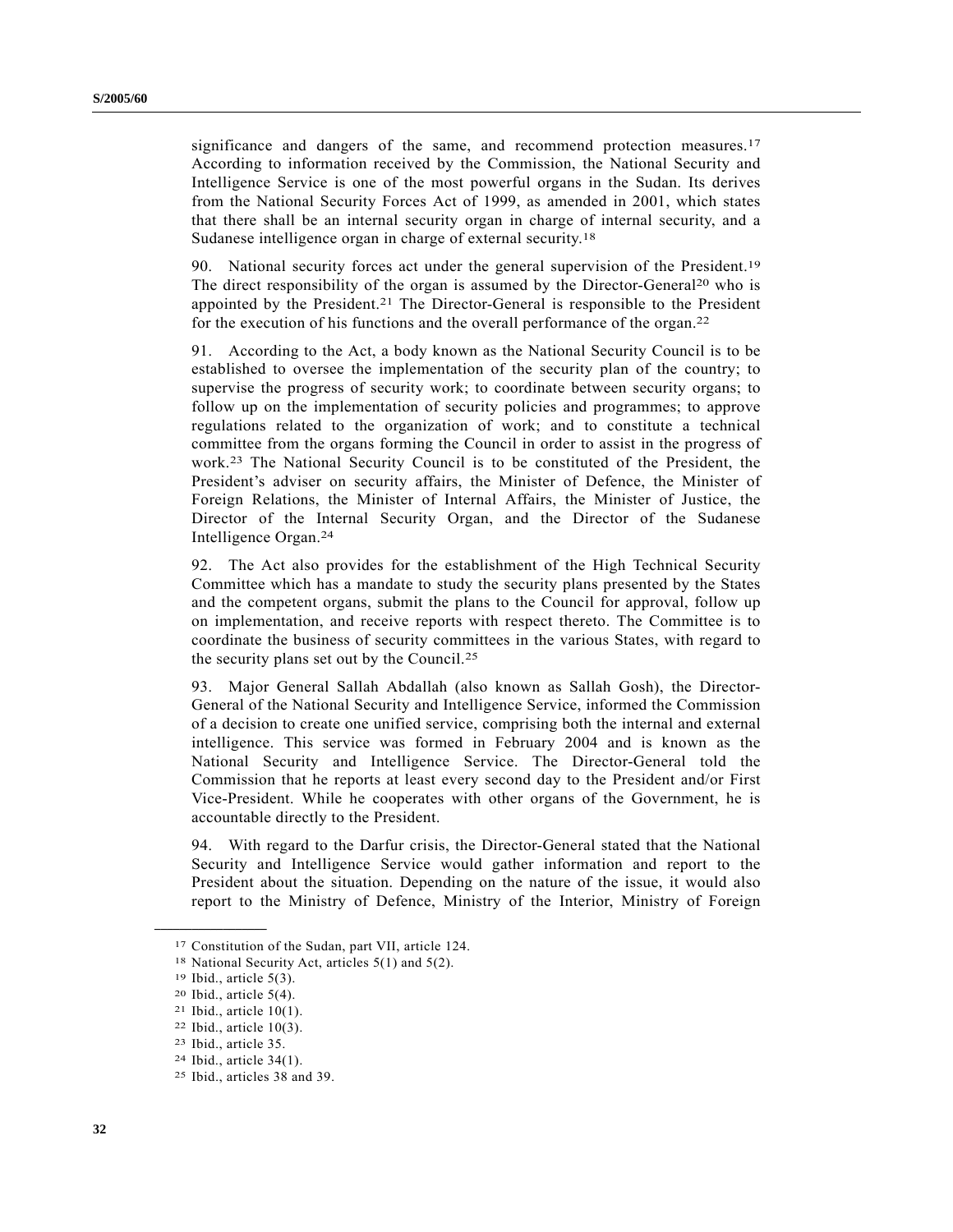Affairs or Ministry of Humanitarian Affairs. Based on the information received, the President would then instruct the Cabinet. He further stated that the President formed a coordinating Committee in response to the crisis, which was headed by the Minister for Federal Affairs and included the Minister of Defence, Minister of the Interior, Director of Intelligence, Minister for Foreign Affairs and Minister of Humanitarian Affairs. However, according to the Director-General the Committee has not met in the last 12 months. Instead, the relevant ministries or organs have dealt individually or bilaterally with the matter under their competence.

95. As to the hierarchy within the National Security and Intelligence Service, the Director-General informed the Commission that he has a Deputy, with whom he shares his activities and functions, as well as four Directors. The Service has a desk specifically to address the situation in Darfur, which receives all information regarding the area, including external public information. This unit is responsible for producing and analysing intelligence. Every unit reports up the chain of command and ultimately every action is reported to the Director-General.

96. The Commission noted that the National Security Force Act, as amended in 2001, gives the security forces wide-reaching powers, including the power to detain without charge or access to a judge for up to nine months. In Khartoum, the Commission interviewed detainees held incommunicado by the security forces in ìghost housesî under abhorrent conditions. In some cases, torture, beatings and threats were used during interrogations and so as to extract confessions. Some of the detainees had been held for 11 months without charge, access to a lawyer or communication with family.

97. The security forces collect information on all aspects of life in the three States of Darfur. This information is disseminated to the relevant ministries for appropriate action. The Director-General confirmed that this information or intelligence may relate to matters such as the presence of rebels and whether or not they have arms. The military may use this information to make operational decisions. While the National Security and Intelligence Service does not give orders to the military, it provides it with information which is used as a basis for operational planning.

# **B. Government supported and/or controlled militias: the Janjaweed**

98. A major question relates to the militias in Darfur, often referred to as Janjaweed, *fursan* (horsemen, knights), or mujahideen. The term Janjaweed, in particular, has been widely used by victims of attacks to describe their attackers. The term has consequently also been used by many international organizations and the media in their reports on the situation in Darfur, and was used by the Security Council in resolution 1564 (2004). Victims of attacks have indicated that the Janjaweed were acting with and on behalf of Government forces. In contrast, senior Sudanese State authorities, in Khartoum and in the three Darfur States, indicated to the Commission that any violations committed by the Janjaweed have no relationship to State actors. Given the allegedly central role played by the Janjaweed in the acts being investigated by the Commission and given the discrepancy in the understanding of the identity of the Janjaweed and their alleged link with the State, it was essential for the Commission to clarify the character and role of those actors to whom the term is being applied.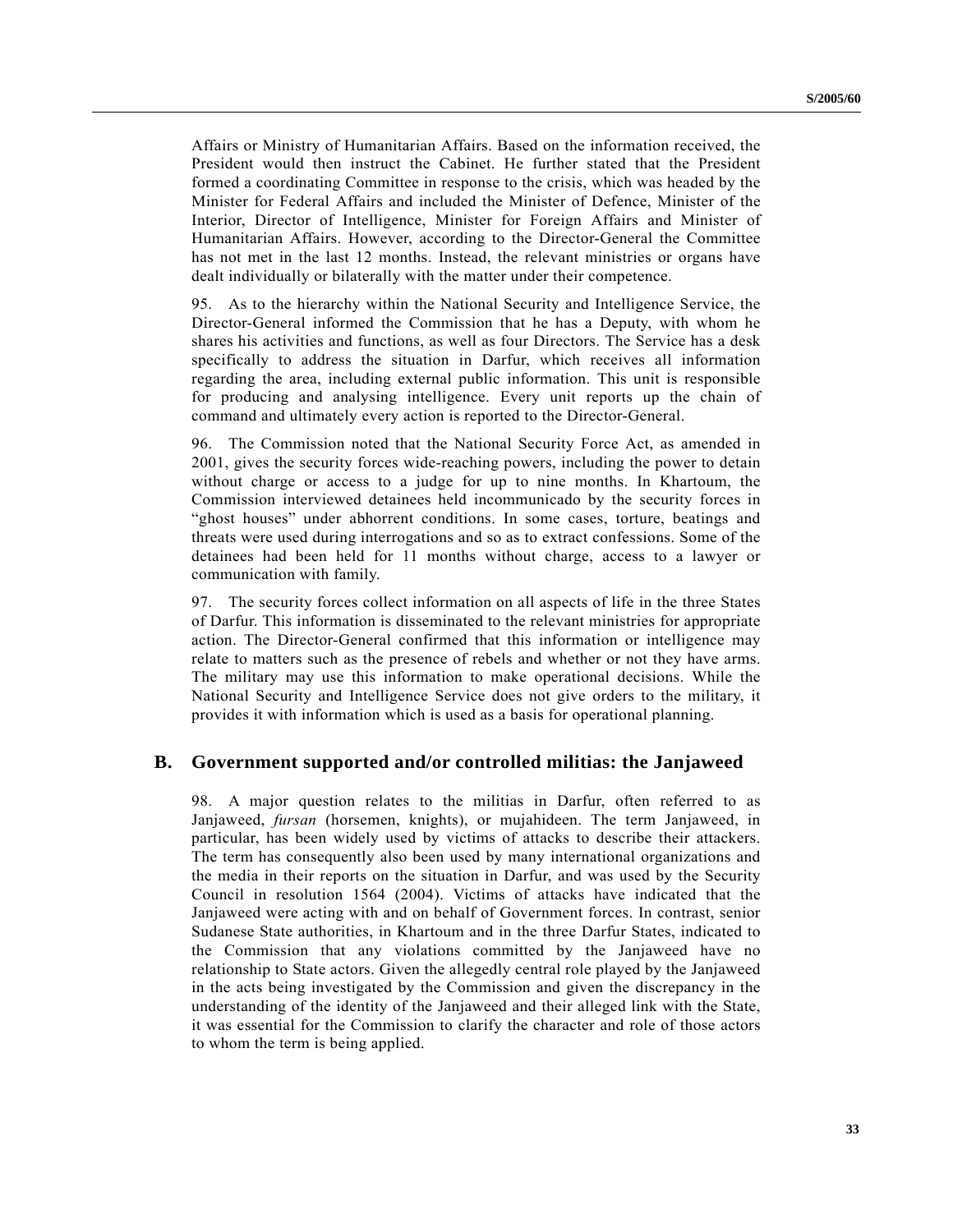99. This section clarifies the concept of Janjaweed and the implications for the determination of international criminal responsibility. As explained below, the Commission has gathered very substantial material which it considers substantiates use of the term Janjaweed, in the limited context of the Commission's mandate, as a generic term to describe Arab militia acting, under the authority, with the support, complicity or tolerance of the Sudanese State authorities, and who benefit from impunity for their actions. For this reason, the Commission has chosen to use the term Janjaweed throughout this report, and also because it reflects the language used by the Security Council in the various resolutions concerning Darfur and, most of all, because it is constantly referred to by victims.

#### **1. Emergence of the term Janjaweed**

100. In Darfur the term "Janjaweed" has been used in the past to describe bandits who prey on rural populations through, among other things, the stealing of cattle and highway robbery. The word Janjaweed is an Arabic colloquialism from the region, and generally means "a man (a devil) on a horse". The term was used in the tribal conflicts of the 1990s to specifically denote militias from mainly Arab tribes which would attack and destroy the villages of sedentary tribes.

101. The fact that the Janjaweed are described as Arab militias does not imply that all Arabs are fighting on the side of the Janjaweed. In fact, the Commission found that many Arabs in Darfur are opposed to the Janjaweed, and some Arabs are fighting with the rebels, such as certain Arab commanders and their men from the Misseriya and Rizeigat tribes.26 At the same time, many non-Arabs are supporting the Government and serving in its army. Thus, the term Janjaweed used by victims in Darfur certainly does not mean Arabs in general, but rather Arab militias raiding their villages and committing other violations.

102. The Commission found that, when faced with the rebellion in Darfur launched by two rebel movements early in 2003, the Government called on a number of Arab tribes to assist in the fight. Some tribal leaders with relationships with both local and central Government officials played a key role in recruiting and organizing militia members and liaising with Government officials. One senior Government official, at provincial level, described how an initial Government recruitment of fighting men drew also upon Arab outlaws and, as other reports have described, the recruitment of convicted felons. The Commission also received credible evidence that the ranks of the Janjaweed include fighters from neighbouring countries, primarily Chad and the Libyan Arab Jamahiriya.

## **2. Uses of the term in the context of current events in Darfur**

103. Victims of attacks consistently refer to their attackers as Janjaweed, most often attacking with the support of Government forces. When asked to provide further details, victims report that the Janjaweed attackers are from Arab tribes and, in most instances, attacked on horseback or on camels and were armed with automatic weapons of various types.

104. With the exception of these two precisions, it is probably impossible to define the Janjaweed, as the term is used in Darfur today, as a homogenous entity. In

<sup>26</sup> The Commission was informed of certain Rizeigat in Ed Daien, Southern Darfur, who had refused to answer the call to join other Arab tribes in the fight and instead joined SLA.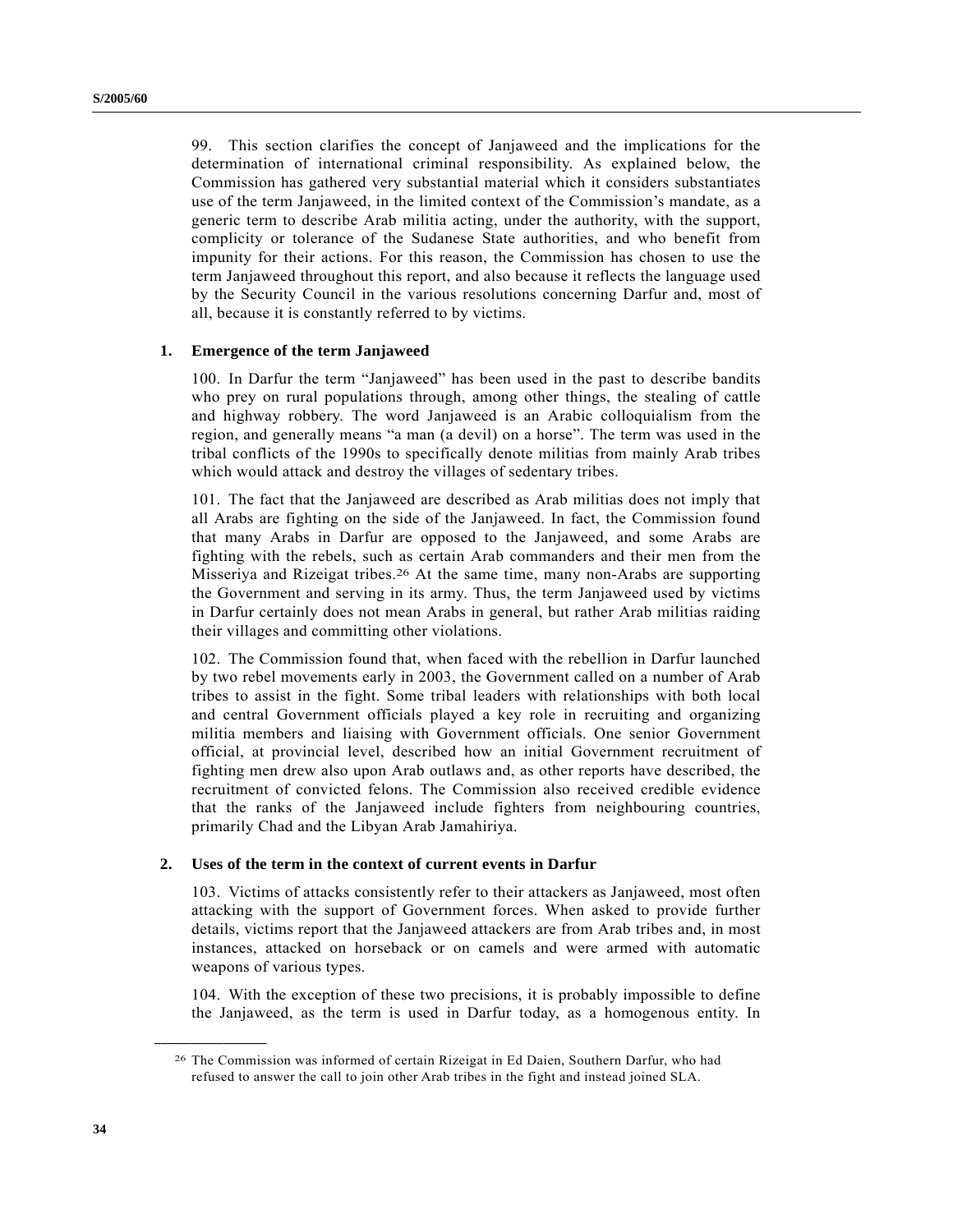particular, actors to whom it has been applied can usually also be described with other terminology. For example, the Commission found that on numerous occasions the term Janjaweed was used, by victims and members of the authorities, to describe particular men they had named as leaders of attacks on villages in which civilians were killed and rapes were committed. The Commission was later able to confirm that these men were in fact members of PDF. Separately, the Commission was informed that a senior member of the local authorities had described one man as a local Janjaweed leader. The man was similarly identified by a victim of an attack as being a Janjaweed leader who had conducted attacks in which civilians were killed. Later, the Commission obtained an official Government letter in which Darfur provincial authorities referred to the same man as being a member of the *fursan*. Finally, the man himself showed the Commission evidence that he was a member of PDF. By way of a further example, the Commission confirmed that PDF forces in one State conduct their attacks on horseback and on camels in a specific deployment configuration and using particular types of weapons. Many victims of attacks in the same area, who identified their attackers as Janjaweed, described for the Commission attackers wearing the same uniforms, using the same deployment during the attack and using the same weapons as those employed by local PDF forces. In a further instance, one victim was asked by the Commission to distinguish between Janjaweed, army and police who had allegedly attacked his village. He responded by saying that for himself and other victims they were all the same.

105. These are a few examples, among multiple testimonies and material evidence, confirming for the Commission that, in practice, the term Janjaweed is being used interchangeably with other terms used to describe militia forces working with the Government. Where victims describe their attackers as Janjaweed, those persons might be from a tribal Arab militia, from the Popular Defence Forces or from some other entity, as described below.

#### **3. Organization and structure of the Janjaweed**

**\_\_\_\_\_\_\_\_\_\_\_\_\_\_\_\_\_\_**

106. The Janjaweed are not organized in one single coherent structure, and the Commission identified three main categories of Janjaweed actor, determined according to their type of affiliation with the Government of the Sudan. The first category includes militias which are only loosely affiliated with the Government and which have received weapons and other supplies from the State. These militias are thought to operate primarily under a tribal management structure.27 They are thought to undertake attacks at the request of State authorities, but are suspected by the Commission of sometimes also acting on their own initiative to undertake smallscale actions to loot property for personal gain.

107. A second category includes militias which are organized in paramilitary structures and in parallel to regular forces, including groups known as "the strike" forceî, the mujahideen or the *fursan* (the horsemen). Some of these may be headed by officers in the regular army while also controlled by senior tribal leaders. While militias in this category are thought to operate within a defined command structure they do not have any legal basis.

<sup>27</sup> For instance some Rizeigat witnesses in Western Darfur said they have been attacked near Kulbus by "Janjaweed Zaghawa". In this instance, it is clear that they refer to the Zaghawa tribal militias, who probably also attack on horses and camels.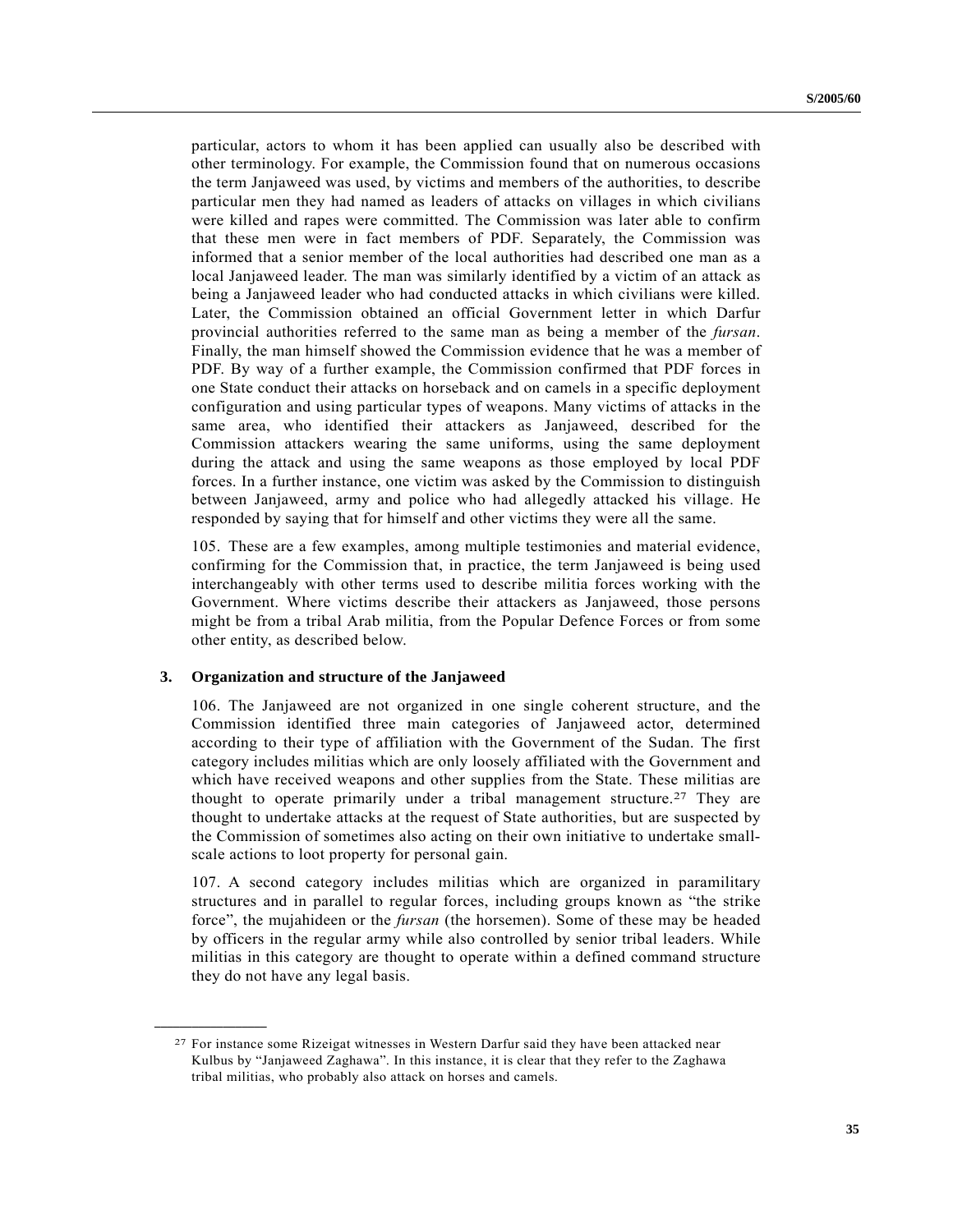108. A third category of militia includes members of the Popular Defence Forces28 and Borders Intelligence29 which have a legislative basis under Sudanese law. PDF fight alongside the regular armed forces.

109. There are links between all three categories. For example, the Commission has received independent testimony that PDF has supplied uniforms, weapons, ammunition and payments to Arab tribal militia from the first category. The leaders of these tribes meet regularly with the PDF civilian coordinator, who takes their concerns to the Security Committee of the locality.

110. The Commission has gathered substantial material attesting to the participation of militia from all three categories in committing violations of international human rights and humanitarian law. The Commission has determined, further, that attackers from all three categories have been identified by victims and other witnesses as Janjaweed.

#### **4. Links between the militias and the State**

111. The Commission has established that clear links exist between the State and militias from all three categories. The close relationship between the militias and PDF, a State institution established by law, demonstrates the strong link between the militias and the State as a whole. In addition, militias from all three categories have received weapons and regular supplies of ammunition, which have been distributed to the militias by the army, by senior civilian authorities at the locality level or, in some instances, by PDF to the other militias.

112. The Popular Defence Forces take their orders from the army and conduct their attacks on villages under the direct leadership of an army officer with the rank of Captain or Lieutenant. Testimonies of victims consistently depict close coordination in raids between Government armed forces and militia men they have described as Janjaweed and the Commission has very substantial material attesting to the participation of all categories of militia in attacks on villages in coordination with attacks or surveillance by Sudanese military aircraft. Numerous sources have reported that the Government of the Sudan aircraft have been used to supply the Janjaweed with arms.

113. Members of PDF receive a monthly salary from the State which is paid through the army. The Commission has reports of the tribal militia members, or their leaders, receiving payments for their attacks and one senior Government official involved in the recruitment of militia informed the Commission that tribal leaders were paid in terms of grants and gifts according to the success of their recruitment efforts. In addition, the Commission has substantial testimony that this category of militia has the tacit agreement of the State authorities to loot any property they find and to gain compensation for their attacks in this way. A consistent feature of attacks is the systematic looting of the possessions of villagers, including cash,

<sup>28</sup> President Al-Bashir also confirmed that, to rein in the Janjaweed, they were incorporated in "other areas", such as the armed forces and the police: see interview on CNN on 31 August 2004, transcript at http://edition.cnn.com/2004/WORLD/africa/08/31/amanpour.bashir/ index.html.

<sup>29</sup> The existence of the Border Guard is supported by many witness testimonies. In an interview with the Commission, General El-Fadil, Deputy Director of Military Intelligence, said that his department was responsible for recruiting for the Border Guard, and made a distinction between them and PDF.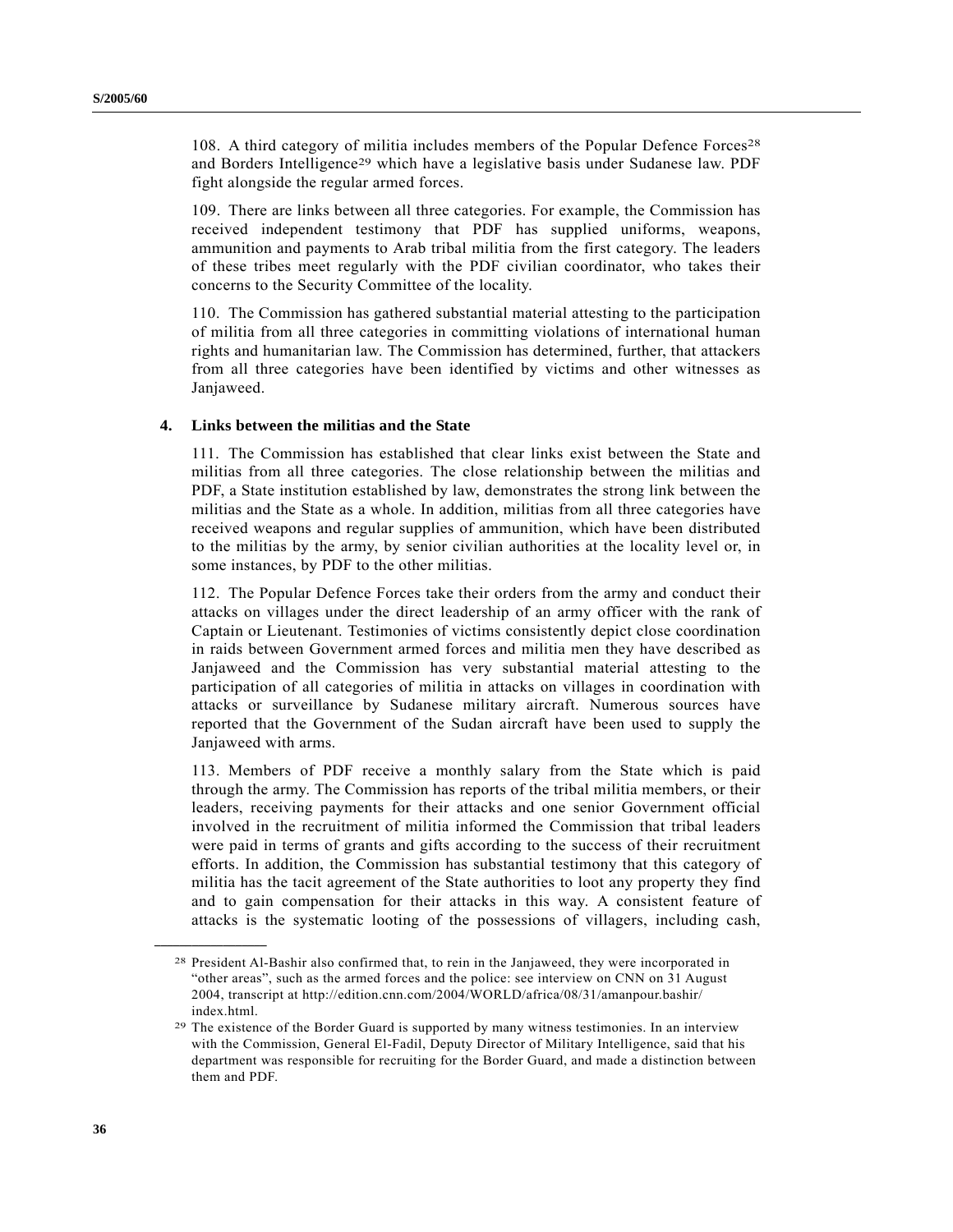personal valuable items and, above all, livestock. Indeed, all of these militias operate with almost complete impunity for attacks on villages and related human rights violations. For example, the Commission has substantial testimony indicating that police officers in one locality received orders not to register or investigate complaints made by victims against Janjaweed.

114. According to a report of the Secretary-General, of 30 August 2004  $(S/2004/703)$ , "the Government also accepted that the militias under its influence were not limited to those previously incorporated into the Popular Defence Forces, but also included militias that were outside and later linked with or mobilized to join those forces. This means that the commitment to disarm refers both to the Popular Defence Forces and to militias that have operated in association with them".

115. Confidential documents made available to the Commission further support the above conclusions on links between the militias and the Government, and identify some individuals within the governmental structure who would have had a role in the recruitment of the militias.

116. The Commission does not have exact figures of the numbers of active Janjaweed, but most sources indicate that in each of Darfur's three States there is at least one large Janjaweed group as well as several smaller ones. One report identified at least 16 Janjaweed camps still active throughout Darfur, with the names of Janjaweed commanders. According to information obtained by the Commission, Misteria, in Northern Darfur, is one Janjaweed camp which continues to be used today and which incorporates a militia known as the Border Guards. It was set up as a base for Janjaweed from which they receive training, weapons, ammunition and can eventually be recruited into the PDF structure, into the police, or into the army. The Commission received evidence that civilians have been abducted by leaders of this camp and detained within the camp, where they were tortured and used for labour. Those civilians were taken out of the camp and hidden during three prearranged monitoring visits by AU forces. In the first half of 2004 the Misteria camp was populated by approximately 7,000 Janjaweed. By the end of 2004 most of those men had been registered as PDF or police and army regular forces. An army officer with the rank of Colonel was stationed in the camp throughout the year and was responsible for training, ammunition stores and paying salaries to the Janjaweed. Two military helicopters visited the camp roughly once a month bringing additional weapons and ammunition. On at least one occasion the camp was visited by an army brigadier.

### **5. The position of the Government**

117. Especially since the international community became aware of the impact of the Janjaweed actions, responses of the Government of the Sudan to the use of the term seem to have been aimed at denying the existence of any links between the State and the Janjaweed; and most officials routinely attribute actions of the Janjaweed to "armed bandits", "uncontrolled elements", or even SLA and JEM. The Government position has nevertheless been inconsistent, different officials, both at national and Darfur levels, giving different accounts of the status of the Janjaweed and their links with the State.

118. The Minister of Defence during a press conference on 28 January 2004 invited the media to differentiate between the rebels, the Janjaweed, the Popular Defence Forces and tribal militias, such as the militias of the Fur tribe, and the Nahayein of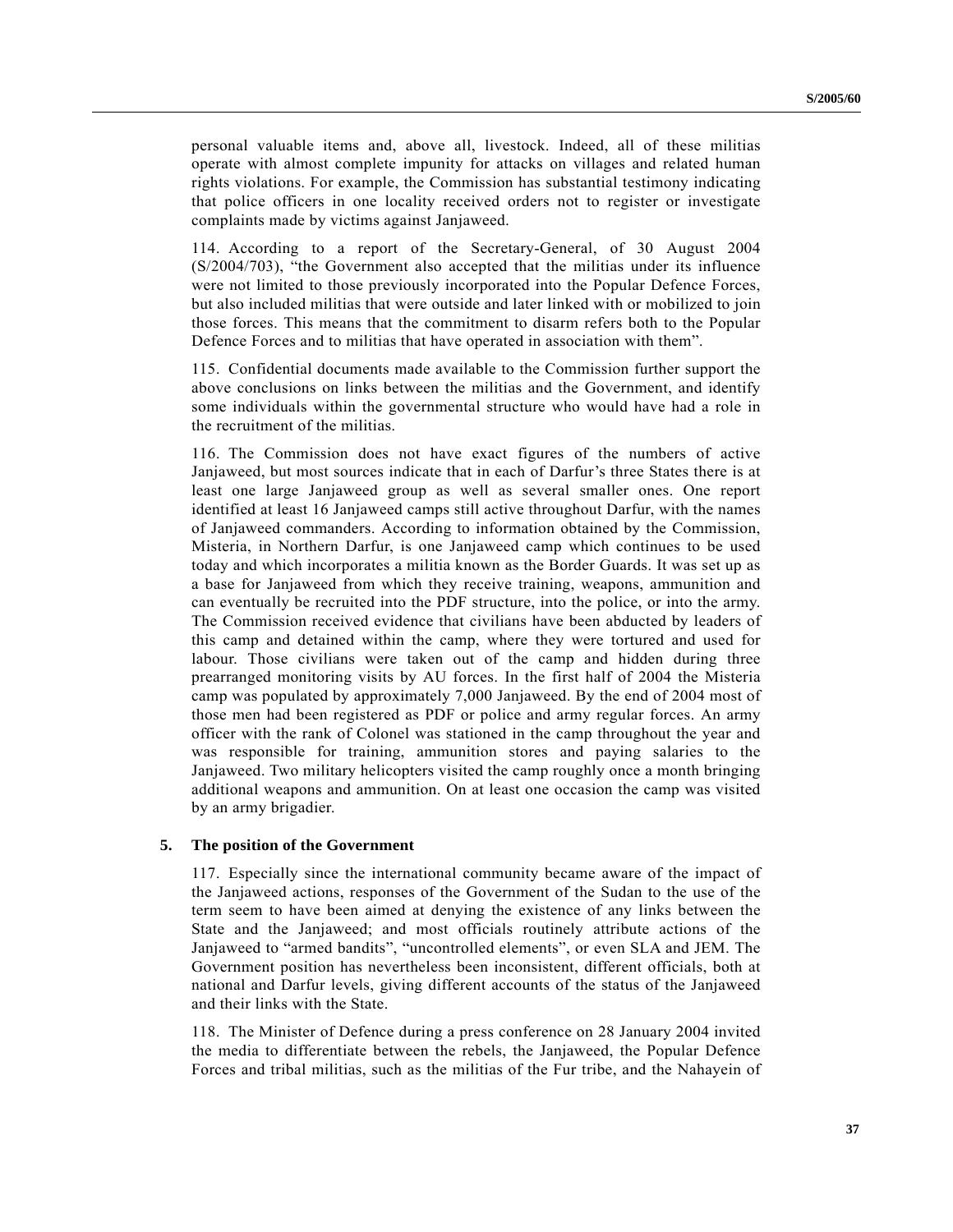the Zaghawa. He said PDF are volunteers who aid the armed forces but the Janjaweed are "gangs of armed bandits" with which the Government has no relations whatsoever.30 President Al-Bashir intended his pledge on 19 June 2004 to disarm the Janjaweed to apply only to the bandits, not the Popular Defence Forces, popular police or other tribesmen armed by the State to fight the rebels.31

119. Contrasting with the above, some official statements confirm the relationship between the Government and the militias. In a widely publicized comment addressed to the citizens of Kulbus, a town the rebels had failed to overrun in December 2003, the President said: "Our priority from now on is to eliminate the rebellion, and any outlaw element is our target  $\ldots$  We will use the army, the police, the mujahideen, the horsemen to get rid of the rebellion".<sup>32</sup> The Minister of Justice told the ad hoc delegation of the Committee on Development and Cooperation of the European Parliament during its visit in February 2004 that "the Government made a sort of relationship with the Janjaweed. Now the Janjaweed abuse it. I am sure that the Government is regretting very much any sort of commitments between them and the Government. We now treat them as outlaws. The devastation they are doing cannot be tolerated at all".<sup>33</sup> On 24 April 2004, the Foreign Minister stated: "The Government may have turned a blind eye toward the militias. This is true. Because those militias are targeting the rebellion."34 The Commission has formally requested the Minister on three occasions to provide it with the above statement or any other statement related to the militias, but has not received it.

120. Despite Government statements regretting the actions of the Janjaweed, the various militias' attacks on villages have continued throughout 2004, with continued Government support.

#### **6. The question of legal responsibility for acts committed by the Janjaweed**

121. The Janjaweed to whom most victims refer in the current conflict are Arab militias that raid the villages of those victims, mounted on horses or camels, and kill, loot, burn and rape. Those militias frequently operate with, or are supported by, the Government, as evidenced both by consistent witness testimonies describing Government forcesí support during attacks, the clear patterns in attacks conducted across Darfur over a period of a year, and by the material gathered by the Commission concerning the recruitment, arming and training of militias by the Government. Some militias may, as the Government alleges, sometimes act independently of the Government and take advantage of the general climate of chaos and impunity to attack, loot, burn, destroy, rape and kill.

<sup>&</sup>lt;sup>30</sup> "The Minister of Defence meets the media ...", *Al-Adwa*, 29 December 2003 (in Arabic).

<sup>31</sup> See *Akhbar al-Youm* and other major newspapers of 23 June 2004. President Al-Bashir said he used the term "Janjaweed" only because "malevolent powers" were employing it to "slander" the Government; see the contradiction with the report of the Secretary-General of 30 August 2004 mentioned above, where the Government expresses its commitment to disarm PDF.

<sup>&</sup>lt;sup>32</sup> "Sudanese president says war against outlaws is government priority", Associated Press, 31 December 2003.

<sup>&</sup>lt;sup>33</sup> Report by the ad hoc delegation of the Committee on Development and Cooperation of the European Parliament of its visit in February 2004.

<sup>&</sup>lt;sup>34</sup> "Sudan Minister Hails U.N. Rights Vote", Associated Press, Khartoum, *The Guardian* (London), 24 April 2004.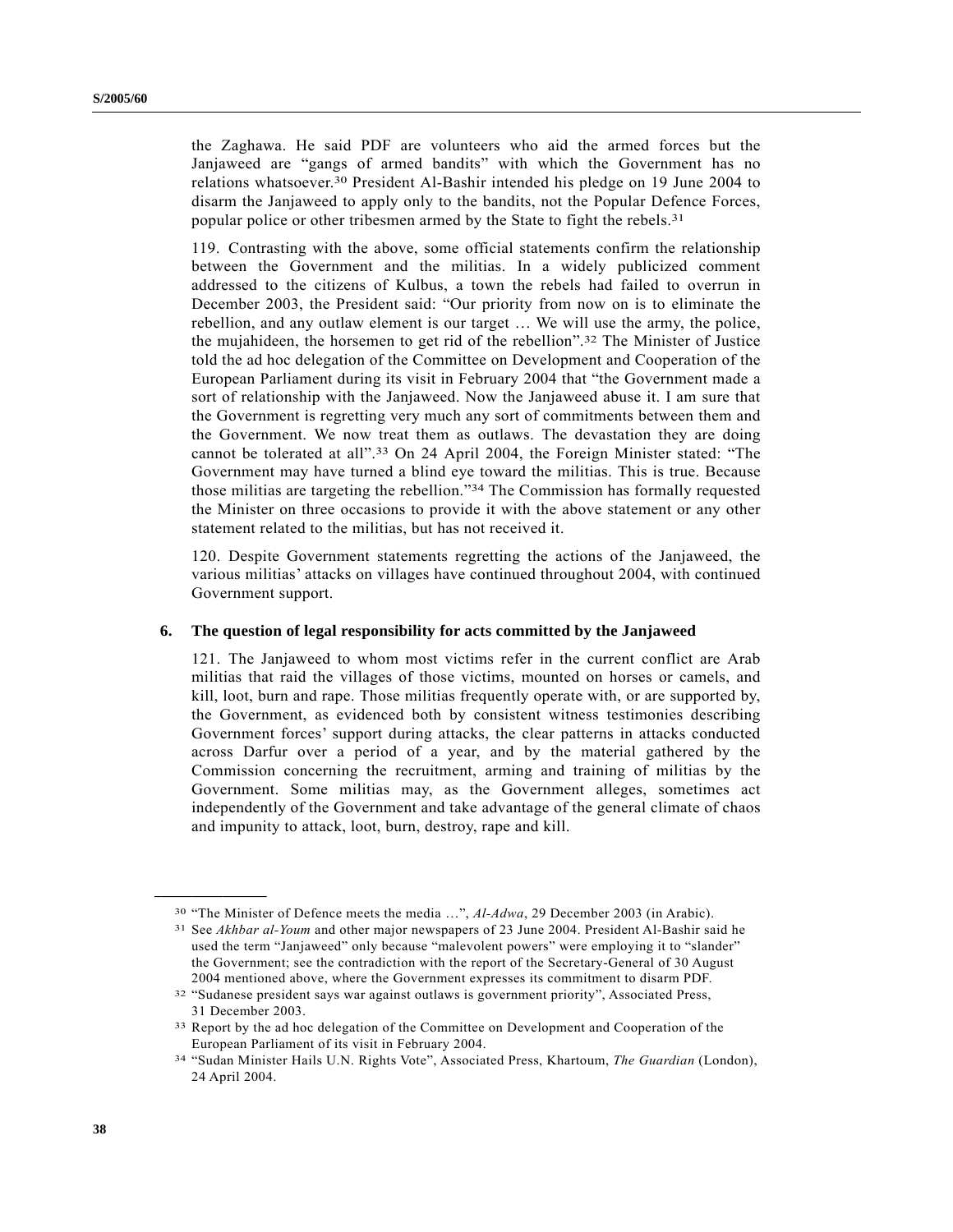122. A major legal question arises with regard to the militias referred to above: who, in addition to the individual perpetrators, is criminally responsible for crimes allegedly committed by Janjaweed?

123. When militias attack jointly with the armed forces, it can be held that they act under the effective control of the Government, consistently with the notion of control set out in 1999 in *Tadić* (*Appeal*), at paragraphs 98 to 145. Thus they are acting as de facto State officials of the Government of the Sudan. It follows that, if it may be proved that all the requisite elements of effective control were fulfilled in each individual case, responsibility for their crimes is incurred not only by the individual perpetrators but also by the relevant officials of the army for ordering or planning those crimes, or for failing to prevent or repress them, under the notion of superior responsibility.

124. When militias are incorporated in the Popular Defence Forces and wear uniforms, they acquire, from the viewpoint of international law, the status of organs of the Sudan. Their actions and their crimes could be legally attributed to the Government. Hence, as in the preceding class, any crime committed by them involved not only the criminal liability of the perpetrator, but also the responsibility of their superior authorities of the Sudan if they ordered or planned those crimes or failed to prevent or repress such crimes (superior responsibility).

125. On the basis of its investigations, the Commission is confident that the large majority of attacks on villages conducted by the militia have been undertaken with the acquiescence of State officials. The Commission considers that in some limited instances militias have sometimes taken action outside of the direct control of the Government of the Sudan and without receiving orders from State officials to conduct such acts. In these circumstances, only individual perpetrators of crimes bear responsibility for such crimes. However, whenever it can be proved that it was the Government that instigated those militias to attack certain tribes, or that the Government provided them with weapons and financial and logistical support, it may be held that (a) the Government incurs international responsibility (vis-à-vis all other States of the international community) for any violation of international human rights law committed by the militias, and (b) the relevant officials in the Government may be held criminally accountable, depending on the specific circumstances of each case, for instigating or for aiding and abetting the violations of humanitarian law committed by militias.

126. The Commission wishes to emphasize that, if it is established that the Government used the militias as a "tactic of war", even in instances where the Janjaweed may have acted without evidence of Government support, Government officials may incur criminal responsibility for joint criminal enterprise to engage in indiscriminate attacks against civilians and murder of civilians. Criminal responsibility may arise because, although the Government may have intended to kill rebels and destroy villages for counter-insurgency purposes, it was foreseeable, especially considering the history of conflicts between the tribes and the record of criminality of the Janjaweed, that giving them authorization, or encouragement, to attack their long-term enemies, and creating a climate of total impunity, would lead to the perpetration of serious crimes. The Government of the Sudan willingly took that risk.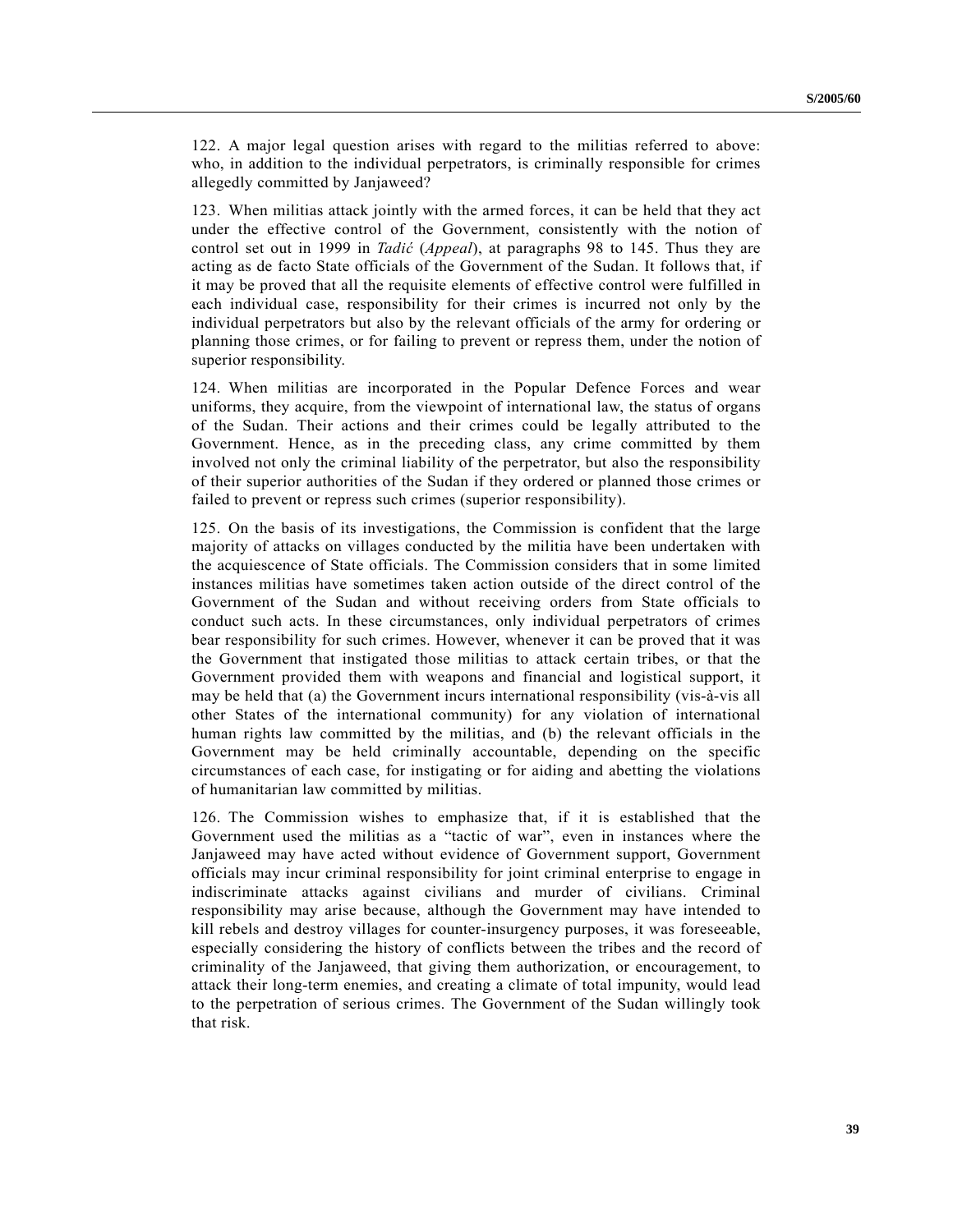### **C. Rebel movement groups**

#### **1. The Sudan Liberation Movement/Army**

127. The Sudan Liberation Movement/Army is one of the two main rebel organizations in Darfur. By all accounts, it appears to be the largest in terms of membership and geographical activity. It is composed mainly of Zaghawa, Fur and Masalit, as well as some members of Arab tribes. SLM/A initially called itself the Darfur Liberation Front, and at the time was defending a secessionist agenda for Darfur. In a statement released on 14 March 2003, the Darfur Liberation Front changed its name to the Sudan Liberation Movement and the Sudan Liberation Army, and called for a "united democratic Sudan" and for separation between State and religion.

128. SLM/A claims that all post-independence Governments of the Sudan have pursued policies of marginalization, racial discrimination, exclusion, exploitation and divisiveness, which in Darfur have disrupted the peaceful coexistence between the regionís African and Arab communities. As indicated in its policy statement released in March 2003, "the SLM/A is a national movement that aims along with other like-minded political groups to address and solve the fundamental problems of all of the Sudan. The objective of SLM/A is to create a united democratic Sudan on a new basis of equality, complete restructuring and devolution of power, even development, cultural and political pluralism and moral and material prosperity for all Sudanese".<sup>35</sup> It called upon tribes of "Arab background" to join its struggle for democracy. On various occasions it has stated that it was seeking an equitable share for Darfur in the country's distribution of wealth and political power.

129. SLM/A emphasizes that it has a national agenda and does not argue its case from a tribal perspective, and underlines that its cause is directed against the Khartoum Government, and not the Arab tribes in Darfur: "The Arab tribes and groups are an integral and indivisible component of Darfur social fabric that have been equally marginalized and deprived of their rights to development and genuine political participation. SLM/A firmly opposes and struggles against the Khartoum Government's policies of using some Arab tribes and organizations such as the Arab Alliance and Quresh to achieve its hegemonic devices that are detrimental both to Arabs and non-Arabs."36

130. In addition, it should also be noted that SLM/A is part of the Sudanese opposition umbrella group, the National Democratic Alliance (NDA), which also includes the Sudan People's Liberation Movement/Army, the Umma party and other Sudanese opposition parties.

131. SLM/A, as indicated by its name, is influenced in terms of agenda and structure by its southern counterpart, SPLM/A. During the Commission's meetings with the SLM/A leadership in Asmara, it was made clear that the group is divided into a political arm, the Movement, and a military arm, the Army. At the outset of the conflict, the structure of the SLM/A remained unclear. In October 2003, SLM/A reportedly held a conference in Northern Darfur State, during which changes in the structure were discussed and a clear division of work proposed between the military

<sup>35</sup> Press release/commentary by SLM/A of 14 March 2003, available at http://www.sudan.net/news/ press/postedr/214.shtml.

<sup>36</sup> Ibid.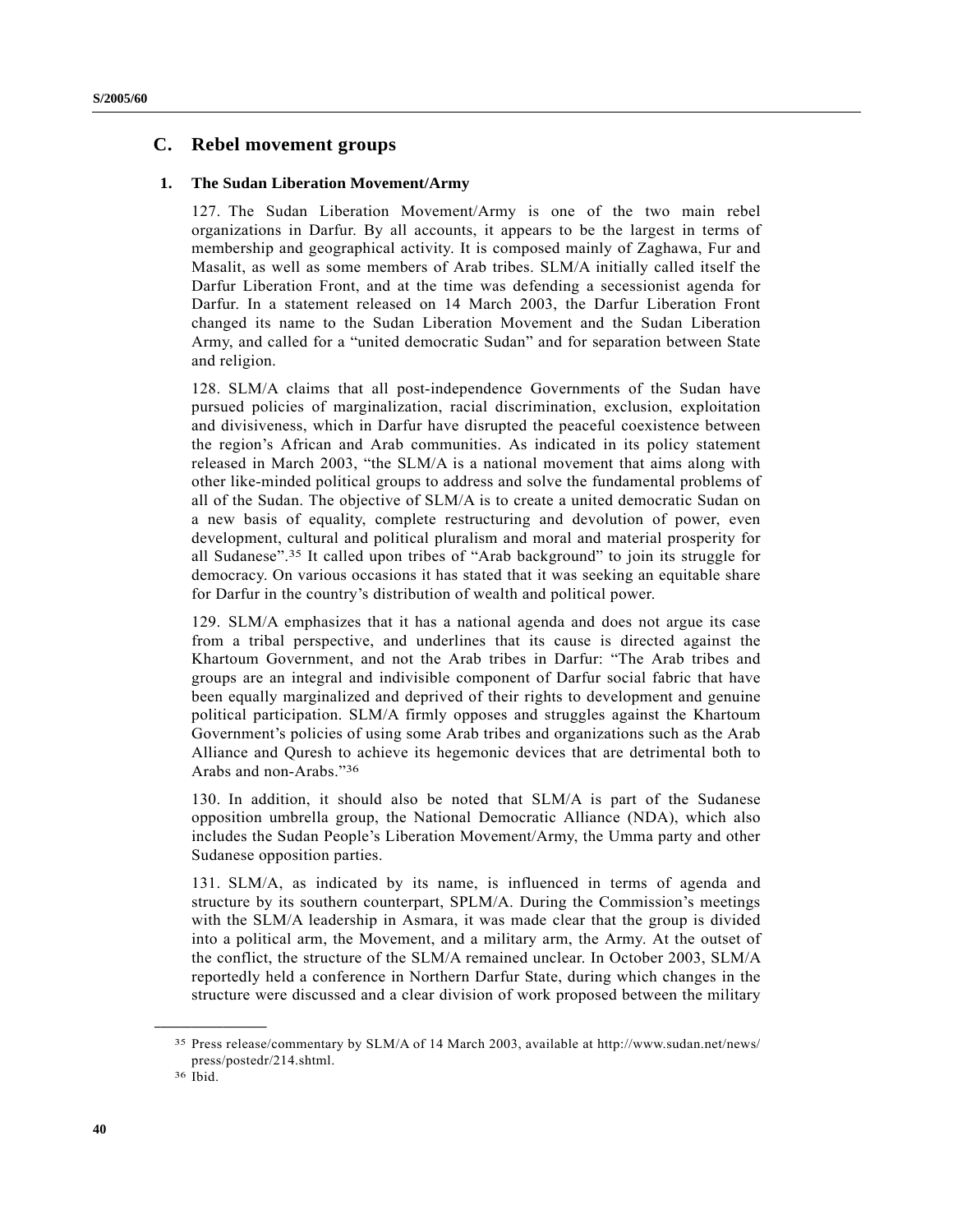and the political wings. Nowadays, and following the discussion members of the Commission had with SLM/A representatives in Eritrea, it appears that the movementís non-military chairman is Abdel Wahid Mohamed al-Nur and that the main military leader and the groupís Secretary-General is Minnie Arkawi Minawi. The negotiation team in the peace talks with the Government is headed by Sherif Harir. Little is known about the detailed structure, or about the actual size of the military arm. According to information obtained by the Commission, SLM/A has acquired most of its weapons through the looting of Government installations, in particular police stations as well as army barracks. Other sources claim that foreign support has also played an important role in the build-up of the SLM/A forces. The Commission, however, was not in a position to confirm this.

132. The Commission obtained little information about the areas controlled by SLM/A in Darfur. While certain rural areas are said to be under the group's control, given its operation as a mobile guerrilla group, these areas of control are not fixed. In the beginning of the conflict most of the fighting seems to have taken place in Northern Darfur and the north of Western Darfur, while it gradually moved southward into Southern Darfur during the last months of 2004.

### **2. The Justice and Equality Movement**

133. Like SLM/A, the Justice and Equality Movement is a Darfur-based rebel movement, which emerged in 2001, and formed part of the armed rebellion against the Government launched early in 2003. In the field, it is difficult to make a distinction between JEM and SLM/A, as most often reports on actions by rebels do not distinguish between the two. It has been reported that members of JEM have yellow turbans. It also appears that, while SLM/A is the larger military actor of the two, the JEM is more political and has a limited military capacity, in particular following the reported split of the group and the ensuing emergence of NMRD (see para. 139 below).

134. The Justice and Equality Movement is led by Khalil Ibrahim, a former State Minister who sided with Hassan El-Turabi when the latter formed the Popular National Congress in 2000. Various sources of information have stated that JEM have been backed by Turabi. While Turabi's role in and influence on JEM remains unclear, after an initial release following two years' detention in October 2003, he reportedly admitted that his party has links with JEM. However during a meeting with the members of the Commission, Khalil Ibrahim denied such a link, and stated that in fact Turabi was the main reason for the atrocities committed in Darfur.

135. The "Black Book" appears to be the main ideological base of JEM. This manifesto, which appeared in 2001, seeks to prove that there has been a total marginalization of Darfur and other regions of the Sudan, in terms of economic and social development, but also of political influence. It presents facts that aim to show ìthe imbalance of power and wealth in the Sudanî. It was meant to be an anatomy of the Sudan that revealed the gaps and discrimination in contrast to the positive picture promoted by the Government. The Black Book seeks to show in a meticulous fashion how the Sudan's post-independence administrations have been dominated by three tribes, all from the Nile Valley north of Khartoum, which represent only about 5 per cent of the Sudanís population according to the official census. Despite this, the Black Book argues, these three tribes have held between 47 and 70 per cent of cabinet positions since 1956, and the Presidency until today.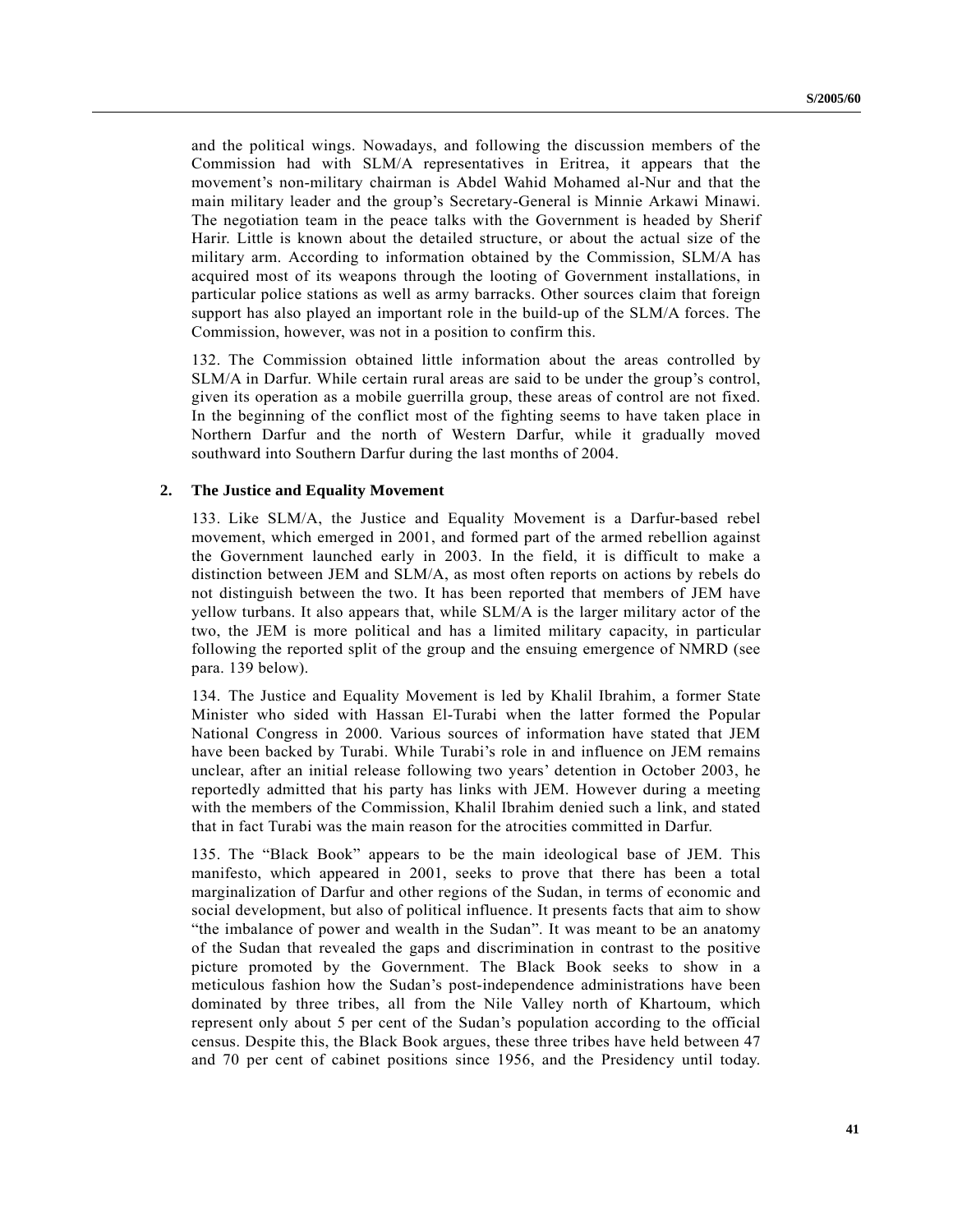Persons from the north are also reportedly overwhelmingly dominant in the military hierarchy, the judiciary and the provincial administration. According to the Black Book, those leaders have attempted to impose a uniform Arab and Islamic culture on one of the continentís most heterogeneous societies.37 The message is designed to appeal to all marginalized Sudanese - whether of Arab, Afro-Arab or African identity, Christian or Muslim. Based on this ideology, JEM is not only fighting against the marginalization, but also for political change in the country, and has a national agenda directed against the present Government of the Sudan.

136. The Commission obtained very little information about the size and geographic location of JEM forces in Darfur. Most of its members appear to belong to the Zaghawa tribe, and most JEM activity is reported in the northern parts of Western Darfur. The Commission did find information about a number of incidents in which JEM had been involved in attacks on civilians (see below).

137. Early in May 2004, JEM split into two factions: one group under the leadership of Mr. Khalil, the other group comprising commanders in the field led by Colonel Gibril. The split reportedly occurred after the field commanders called a conference in Karo, near the Chadian border in Northern Darfur, on 23 May 2004. The conference was organized by the commanders to discuss directly with the political leaders the future of the movement and their ideological differences.

### **3. Other rebel groups**

138. During 2004 a number of other rebel groups emerged. The Commission was not in a position to obtain detailed information about any of these groups nor did it meet with any persons openly affiliated with them.

139. One such group is the National Movement for Reform and Development (NMRD). On 6 June, NMRD issued a manifesto stating that it was not a party to the ceasefire agreement concluded between the Government and SLM/A and JEM in April, and that it was going to fight against the Government. The commanders and soldiers of this movement are mainly from the Kobera Zaghawa, a distinct sub-tribe of the Wagi Zaghawa, who are prominent in SLM/A. NMRD is particularly active in the Chadian border town of Tine and in the Jebel Moun area in Western Darfur.

140. On 14 December 2004, talks between the Government of the Sudan and an NMRD delegation began in N'Djamena, with Chadian mediation. On 17 December the parties signed two protocols, one on humanitarian access and another on security issues in the war zone. The protocols underscored the N'Djamena agreement of 8 April on a ceasefire, the Addis Ababa agreement of 28 May on the ceasefire committee and the Abuja protocols of 9 November. Under the protocols, both parties pledged to abide by a comprehensive ceasefire in Darfur, release war prisoners and organize voluntary repatriation for internally displaced persons and refugees.

141. In addition to NMRD, a small number of new armed groups have emerged, but very little information is available about their political agenda, composition and activities. One of these groups is named Korbaj, which means "whip" in Arabic, and is supposedly composed of members of Arab tribes. Another group is named Al-Shahamah, which in Arabic means "the Nobility Movement", and was first heard of at the end of September 2004, and is supposedly located in Western Kordofan State,

<sup>&</sup>lt;sup>37</sup> William Wallis, "The Black Book history or Darfur's darkest chapter", *Sudan Tribune*, 21 August 2004. Available at http://www.sudantribune.com/article.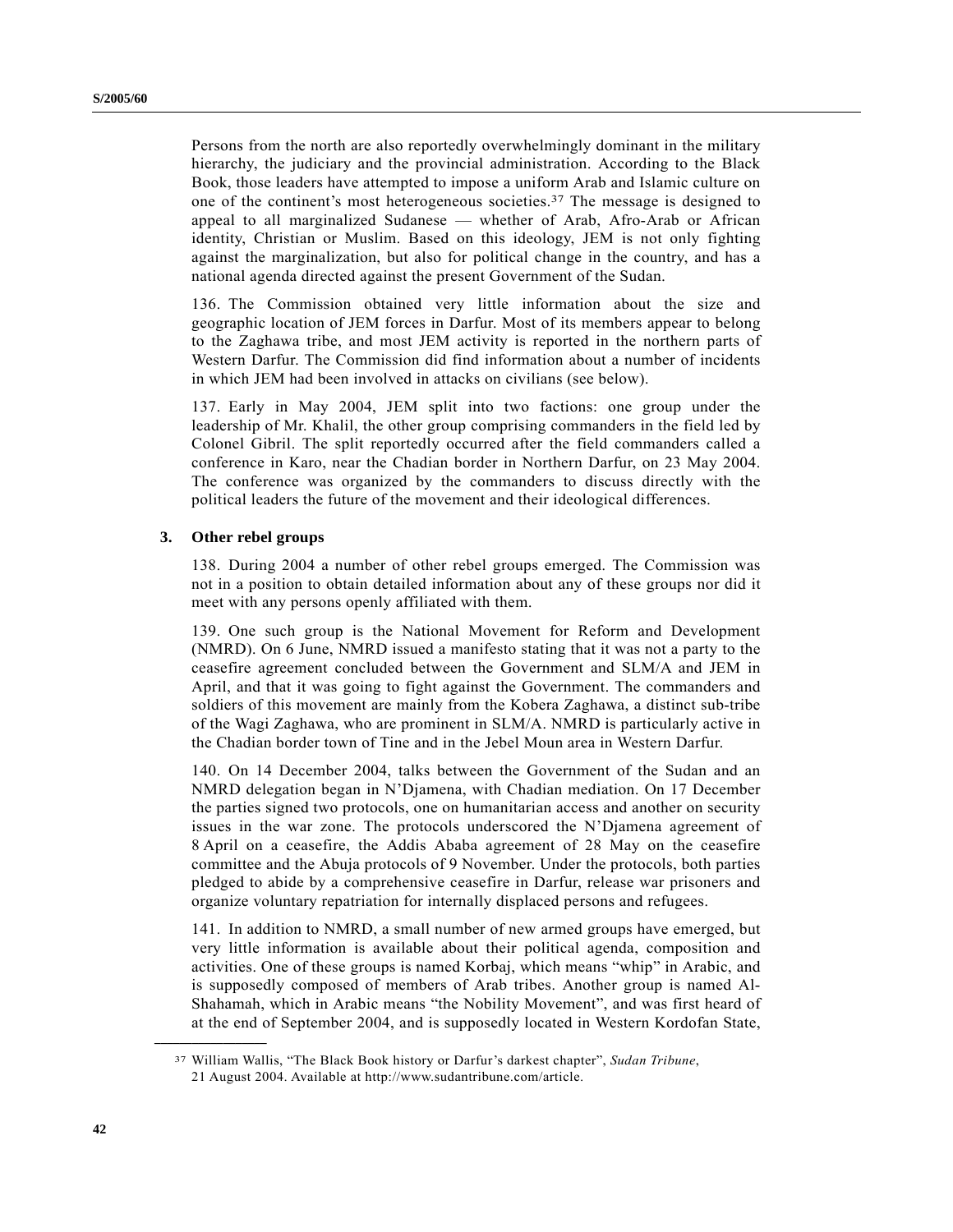which borders Darfur in the east. The group seeks fair development opportunities for the region, a review of the power and wealth-sharing agreement signed by the Government and SPLM, and a revision of the agreement on administrative arrangements for the Nuba Mountains and the Southern Blue Nile regions. A third group, the Sudanese National Movement for the Eradication of Marginalization, emerged in December 2004 when it claimed responsibility for an attack on Ghubeish in Western Kordofan. Little is known of this group, but some reports claim it is a splinter group from SLM/A. None of these three groups is a party to any of the agreements signed by the other rebel groups with the Government.

# **IV. The international legal obligations incumbent upon the Government of the Sudan and the rebels**

142. In order to legally characterize the facts, the Commission must first determine the rules of international human rights law and humanitarian law against which those facts may be evaluated. It is important therefore to set out the relevant international obligations that are binding on both the Government and the rebels.

# **A. Relevant rules of international law binding the Government of the Sudan**

143. Two main bodies of law apply to the Sudan in the conflict in Darfur: international human rights law and international humanitarian law. The two are complementary. For example, they both aim to protect human life and dignity, prohibit discrimination on various grounds, and protect against torture or other cruel, inhuman and degrading treatment. They both seek to guarantee safeguards for persons subject to criminal justice proceedings, and to ensure basic rights including those related to health, food and housing. They both include provisions for the protection of women and vulnerable groups, such as children and displaced persons. The difference lies in that, while human rights law protects the individual at all times, international humanitarian law is the *lex specialis* which applies only in situations of armed conflict.

144. States are responsible under international human rights law to guarantee the protection and preservation of human rights and fundamental freedoms at all times, in war and peace alike. The obligation of the State to refrain from any conduct that violates human rights, as well as the duty to protect those living within its jurisdiction, is inherent in this principle. Additional Protocol II to the Geneva Conventions evokes the protection of human rights law for the human person. This in itself applies the duty of the State to protect also to situations of armed conflict. International human rights law and humanitarian law are, therefore, mutually reinforcing and overlapping in situations of armed conflict.

145. Accountability for serious violations of both international human rights law and international humanitarian law is provided for in the Rome Statute of the International Criminal Court. The Sudan has signed but not yet ratified the Statute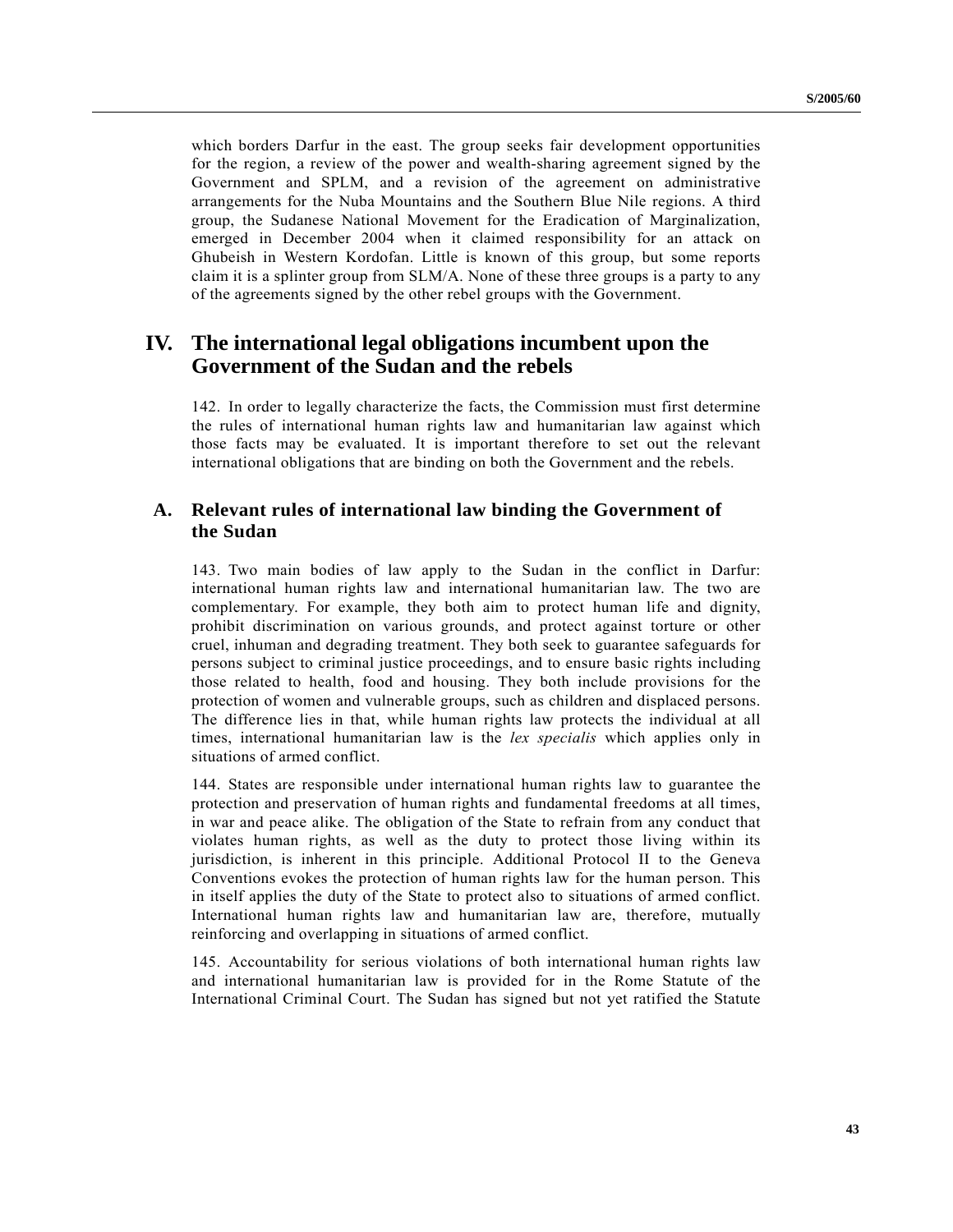and therefore is bound to refrain from acts which would defeat the object and purpose of the Statute.38

146. The following sections will address the particular provisions reflected in those two bodies of law that are applicable to the conflict in Darfur.

#### **1. International human rights law**

147. The Sudan is bound by a number of international treaties on human rights. These include the International Covenant on Civil and Political Rights, the International Covenant on Economic, Social and Cultural Rights, the International Convention on the Elimination of All Forms of Racial Discrimination and the Convention on the Rights of the Child. The Sudan has signed, but not yet ratified, the Optional Protocol to the Convention on the Rights of the Child on the involvement of children in armed conflict. In contrast, the Sudan has not ratified the Convention on the Prevention and Punishment of the Crime of Genocide, the Convention against Torture and Other Cruel, Inhuman or Degrading Treatment or Punishment, or the Convention on the Elimination of All Forms of Discrimination against Women. At the regional level, the Sudan has ratified the African Charter on Human and Peoplesí Rights. As a State party to these various treaties, the Sudan is legally bound to respect, protect and fulfil the human rights of those within its jurisdiction.

148. A number of provisions of those treaties are of particular relevance to the armed conflict currently under way in Darfur. These include (a) the right to life and to not be arbitrarily deprived thereof;39 (b) the right not to be subjected to torture or to cruel, inhuman or degrading treatment or punishment; $40$  (c) the right not to be subjected to arbitrary arrest or detention;<sup>41</sup> (d) the right of persons deprived of their liberty to be treated with humanity and with respect for their inherent dignity;<sup>42</sup> (e) the right to freedom of movement, to choose one's own residence and hence not to be displaced arbitrarily;<sup>43</sup> (f) the right to property,<sup>44</sup> to adequate housing and not

<sup>38</sup> Vienna Convention on the Law of Treaties (1969), article 18. Ratified by the Sudan on 18 April 1990.

<sup>39</sup> International Covenant on Civil and Political Rights, article 6 (1); African Charter, article 4. The Human Rights Committee rightly held that this right is laid down in international norms that are peremptory in nature, or *jus cogens* (General Comment 29, at para. 11). See CCPR/C/21/Rev.1/Add.11, 31 August 2001.

<sup>40</sup> International Covenant on Civil and Political Rights, article 7; African Charter, article 5. The Human Rights Committee rightly held that this right is recognized in norms that belong to the corpus of *jus cogens* (General Comment 29, para. 11).

<sup>41</sup> International Covenant on Civil and Political Rights, article 9; African Charter, article 6. It is notable that the Human Rights Committee has stated that "the prohibitions against taking of hostages, abductions or unacknowledged detention are not subject to derogation. The absolute nature of these prohibitions, even in times of emergency, is justified by their status as norms of general international lawî(General Comment 29, at para. 13 (b)).

<sup>42</sup> International Covenant on Civil and Political Rights, article 10.

<sup>43</sup> International Covenant on Civil and Political Rights, article 12; African Charter, article 12 (1). The Human Rights Committee held this right so important that in its view even a State making a declaration of derogation under article 4 of the Covenant would not be entitled to engage in forcible deportation or transfer of persons.

<sup>44</sup> African Charter, article 14.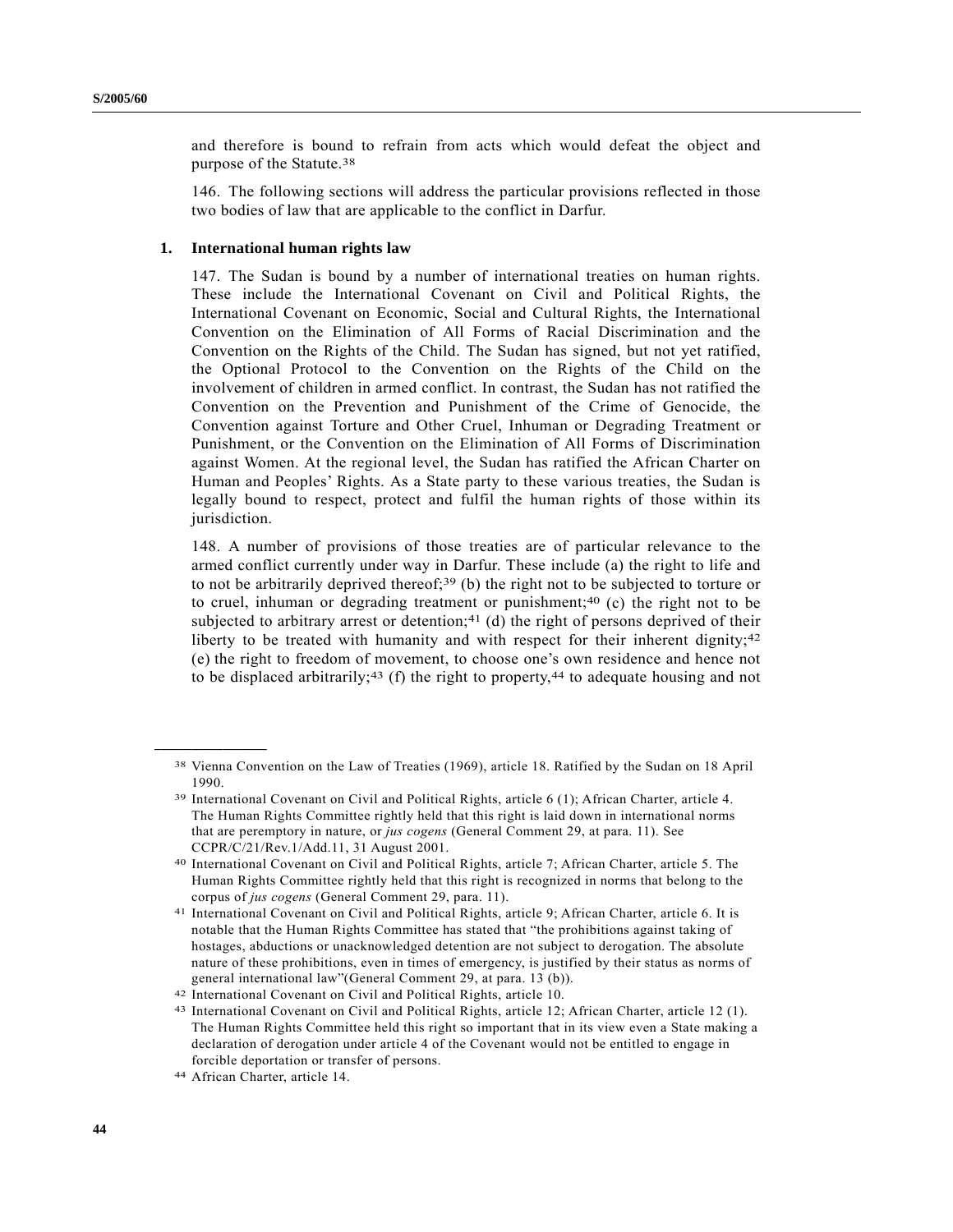to be subjected to forced eviction;<sup>45</sup> (g) the right to health;<sup>46</sup> (h) the right to adequate food<sup>47</sup> and to water;<sup>48</sup> (i) the right to fair trial;<sup>49</sup> (j) the right to effective remedy for any serious violations of human rights;<sup>50</sup> (k) the right to reparation for violations of human rights;<sup>51</sup> and (1) the obligation to bring to justice the perpetrators of human rights violations.<sup>52</sup>

149. In the case of a state of emergency, international human rights law contains specific provisions which prescribe the actions of States. In particular, article 4 of the International Covenant on Civil and Political Rights sets out the circumstances under which a State party may derogate temporarily from part of its obligations under the Covenant. Two conditions must be met in order for this article to be invoked: first, there must be a situation that amounts to a public emergency that threatens the life of the nation and, secondly, the state of emergency must be proclaimed officially and in accordance with the constitutional and legal provisions that govern such proclamation and the exercise of emergency powers.53 The State also must immediately inform the other States parties, through the Secretary-General, of the provisions it has derogated from and of the reasons for such

49 International Covenant on Civil and Political Rights, article 14; African Charter, article 7.

<sup>45</sup> International Covenant on Economic, Social and Cultural Rights, article 11.

<sup>46</sup> International Covenant on Economic, Social and Cultural Rights, article 12; Convention on the Rights of the Child, article 24; International Convention on the Elimination of All Forms of Racial Discrimination, article 5 (e) (iv); African Charter, article 16.

<sup>47</sup> International Covenant on Economic, Social and Cultural Rights, article 11.

<sup>48</sup> International Covenant on Economic, Social and Cultural Rights, articles 11 and 12. See Committee on Economic, Social and Cultural Rights, General Comment 15, which notes at paragraph 22 that "during armed conflicts, emergency situations and natural disasters, the right to water embraces those obligations by which States parties are bound under international humanitarian law. This includes protection of objects indispensable for survival of the civilian population, including drinking water installations and supplies and irrigation works, protection of the natural environment against widespread, long-term and severe damage and ensuring that civilians, internees and prisoners have access to adequate water" (footnotes omitted).

<sup>50</sup> International Covenant on Civil and Political Rights, article 2 (3) and African Charter, article 7 (1) (a). The Human Rights Committee rightly held in its aforementioned General Comment 29 that this right "is inherent in the Covenant as a whole" (para. 14) and therefore may not be derogated from, even if it is not expressly provided for in article 4.

<sup>51</sup> International Covenant on Civil and Political Rights, articles 2 (3), 9 (5) and 14 (6). According to General Comment 31, of 26 May 2004, of the Human Rights Committee, "Article 2  $(3)$ requires that State Parties make reparation to individuals whose Covenant rights have been violated. Without reparation to individuals whose Covenant rights have been violated, the obligation to provide an effective remedy, which is central to the efficacy of the Article 2 (3), is not discharged." (CCPR/C/21/Rev.1/Add.13, at para. 16).

<sup>52</sup> International Covenant on Civil and Political Rights, article 2 (3). See General Comment 31 of the Human Rights Committee, which states: "A failure by a State Party to investigate allegations of violations could in and of itself give rise to a separate breach of the Covenant. Cessation of an ongoing violation is an essential element of the right to an effective remedy." (at para. 15) and "Where the investigations [of alleged violations of human rights] reveal violations of certain Covenant rights, States Parties must ensure that those responsible are brought to justice. As with the failure to investigate, failure to bring to justice perpetrators of such violations could in and of itself give rise to a separate breach of the Covenant. These obligations arise notably in respect of those violations recognized as criminal under either domestic or international law, such as torture and similar cruel, inhuman and degrading treatment (Article 7), summary and arbitrary killing (Article 6) and enforced disappearance (Articles 7 and 9 and, frequently, 6)." (at para. 18).

<sup>53</sup> General Comment 29, para. 2.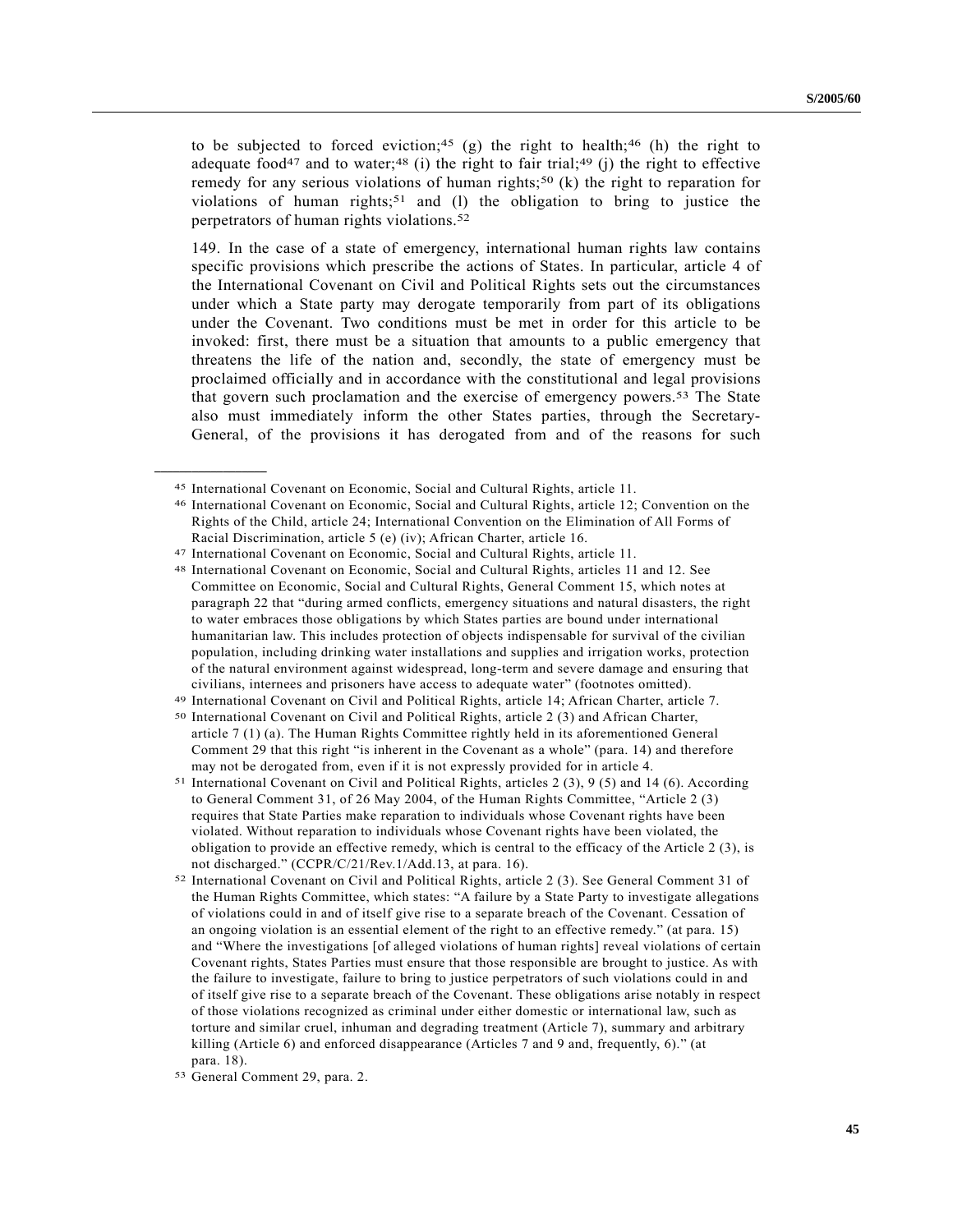measures.54 Even during armed conflict, measures derogating from the Covenant are allowed only if and to the extent that the situation constitutes a threat to the life of the nation.55 In any event, they must comply with requirements set out in the Covenant itself, including that those measures be limited to the extent strictly required by the exigencies of the situation. Moreover, they must be consistent with other obligations under international law, particularly the rules of international humanitarian law and peremptory norms of international law.<sup>56</sup>

150. Article 4 of the International Covenant on Civil and Political Rights clearly specifies the provisions which are non-derogable and which therefore must be respected at all times. These include the right to life; the prohibition of torture or cruel, inhuman or degrading punishment; the prohibition of slavery, the slave trade and servitude; and freedom of thought, conscience and religion. Moreover, measures derogating from the Covenant must not involve discrimination on the ground of race, colour, sex, language, religion or social origin.

151. Other non-derogable "elements" of the Covenant, as defined by the Human Rights Committee, include the right of all persons deprived of their liberty to be treated with humanity and with respect for the inherent dignity of the human person; the prohibition against taking hostages, abductions or unacknowledged detention; certain elements of the rights of minorities to protection; the prohibition of deportation or forcible transfer of population; and the prohibition of propaganda for war and of advocacy of national, racial or religious hatred that would constitute incitement to discrimination, hostility or violence.57 The obligation to provide effective remedies for any violation of the provisions of article 2, paragraph 3, of the Covenant must be always complied with.58

152. In addition, the protection of those rights recognized as non-derogable require certain procedural safeguards, including judicial guarantees. For example, the right to take proceedings before a court to enable the court to decide on the lawfulness of detention, and remedies such as *habeas corpus* or *amparo*, must not be restricted by derogations under article 4. In other words, "the provisions of the Covenant relating to procedural safeguards may never be made subject to measures that would circumvent the protection of non-derogable rights".<sup>59</sup>

153. The Sudan has been under a continuous state of emergency since 1999 and, in December 2004, the Government announced the renewal of the state of emergency for one more year. According to the information available to the Commission, the Government has not taken steps legally to derogate from its obligations under the International Covenant on Civil and Political Rights. In any event, whether or not the Sudan has met the necessary conditions to invoke article 4, it is bound at a

<sup>54</sup> See General Comment 29, para. 17, where the Committee states that notification "is essential not only for the discharge of the Committee's functions, in particular in assessing whether the measures taken by the State party were strictly required by the exigencies of the situation, but also to permit other States parties to monitor compliance with the provisions of the Covenant. [...] the Committee emphasizes that the notification by States parties should include full information about the measures taken and a clear explanation of the reasons for them, with full documentation attached regarding their law."

<sup>55</sup> General Comment 29, para. 3.

<sup>56</sup> Ibid., paras. 9 and 11.

<sup>57</sup> Ibid., para. 13.

<sup>58</sup> Ibid., para. 14.

<sup>59</sup> Ibid., para. 15.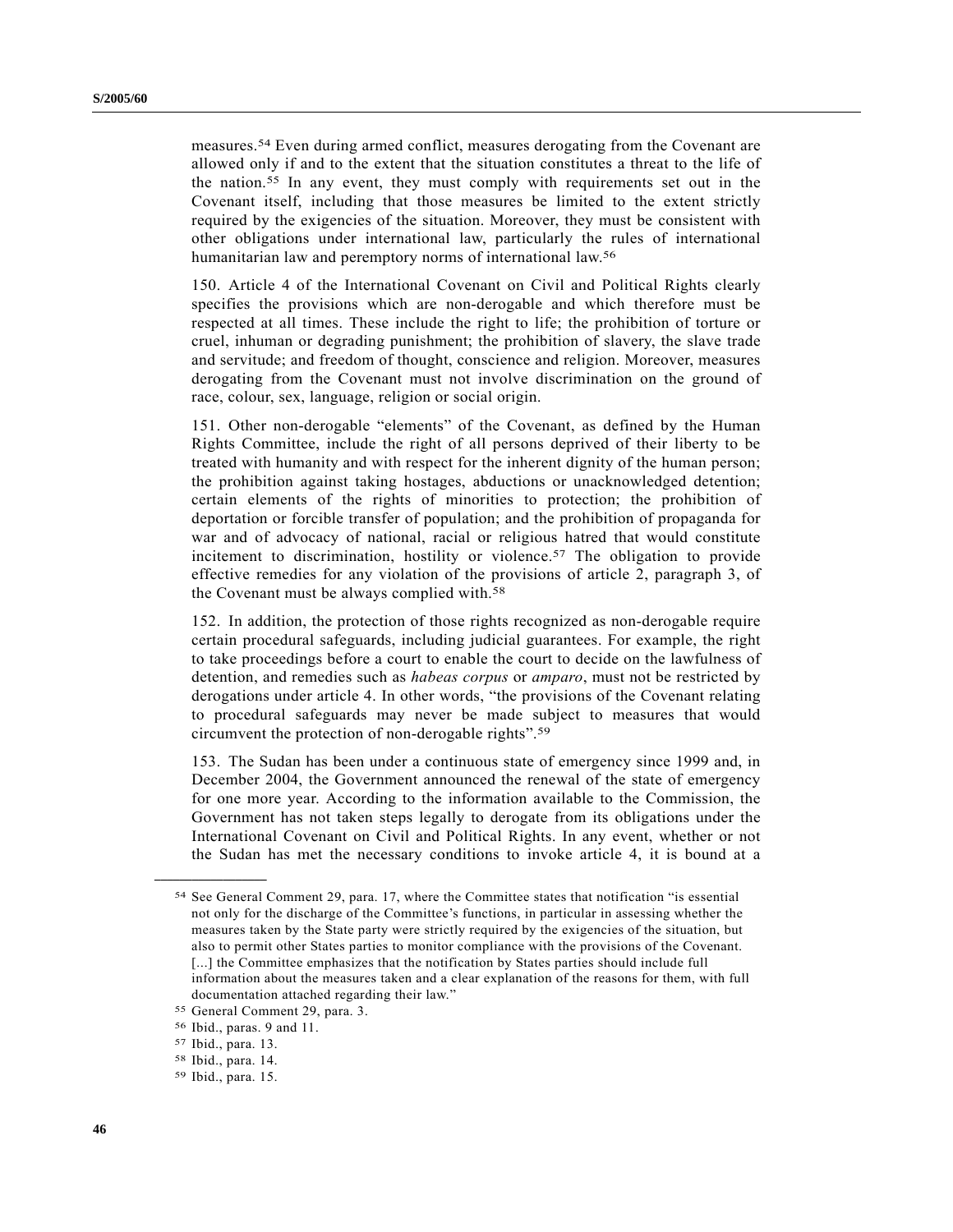minimum to respect the non-derogable provisions and "elements" of the Covenant at all times.

#### **2. International humanitarian law**

154. With regard to international humanitarian law, the Sudan is bound by the four Geneva Conventions of 1949, as well as the Ottawa Convention on the Prohibition of the Use, Stockpiling, Production and Transfer of Anti-Personnel Mines and on Their Destruction, of 18 September 1997,60 whereas it is not bound by the two Additional Protocols of 1977, at least *qua* treaties. As noted above, the Sudan has signed, but not yet ratified, the Statute of the International Criminal Court and the Optional Protocol to the Convention on the Rights of the Child on the involvement of children in armed conflict, and is therefore bound to refrain from acts which would defeat the object and purpose of that Statute and the Optional Protocol.

155. The Sudan also has signed a number of legally binding international agreements concerning the armed conflict in Darfur, all of which entered into force upon signature. Six of those agreements were made with the two groups of rebels, one was entered into solely with the African Union, and two only with the United Nations.<sup>61</sup> Most of the agreements contain provisions on international humanitarian law, in particular on the protection of civilians, as noted below.

156. In addition to international treaties, the Sudan is bound by customary rules of international humanitarian law. These include rules relating to internal armed conflicts, many of which have evolved as a result of State practice and jurisprudence from international, regional and national courts, as well as pronouncements by States, international organizations and armed groups.

157. The core of these customary rules is contained in article 3 common to the Geneva Conventions. It encapsulates the most fundamental principles relating to respect for human dignity which are to be observed in internal armed conflicts. Those principles and rules are thus binding upon any State, as well as any insurgent group that has attained some measure of organized structure and effective control over part of the territory. According to the International Court of Justice, the provisions of article 3 common to the Geneva Conventions constitute a minimum yardstick applicable to any armed conflict and reflect what the Court in 1949 [in the *Corfu Channel* case] called "elementary considerations of humanity".<sup>62</sup>

158. Other customary rules crystallized in the course of diplomatic negotiations for the adoption of the two Additional Protocols of 1977, for the negotiating parties became convinced of the need to respect some fundamental rules, regardless of whether or not they would subsequently ratify the second Protocol. Yet other rules were adopted at the 1974-1977 Diplomatic Conference as provisions that spelled out general principles universally accepted by States. States considered that such provisions partly codified, and partly elaborated upon, general principles, and that they were therefore binding upon all States or insurgents regardless of whether or

<sup>60</sup> Ratified on 13 October 2003.

<sup>61</sup> See the Humanitarian Ceasefire Agreement on the Conflict in Darfur, of 8 April 2004; the Protocol on the Establishment of Humanitarian Assistance in Darfur, of 8 April 2004; the Protocol on the Improvement of the Humanitarian Situation in Darfur, of 9 November 2004; and the Protocol on the Enhancement of the Security Situation in Darfur in Accordance with the NíDjamena Agreement, also of 9 November 2004.

<sup>62</sup> *Nicaragua (merits)* (1986) at para. 218.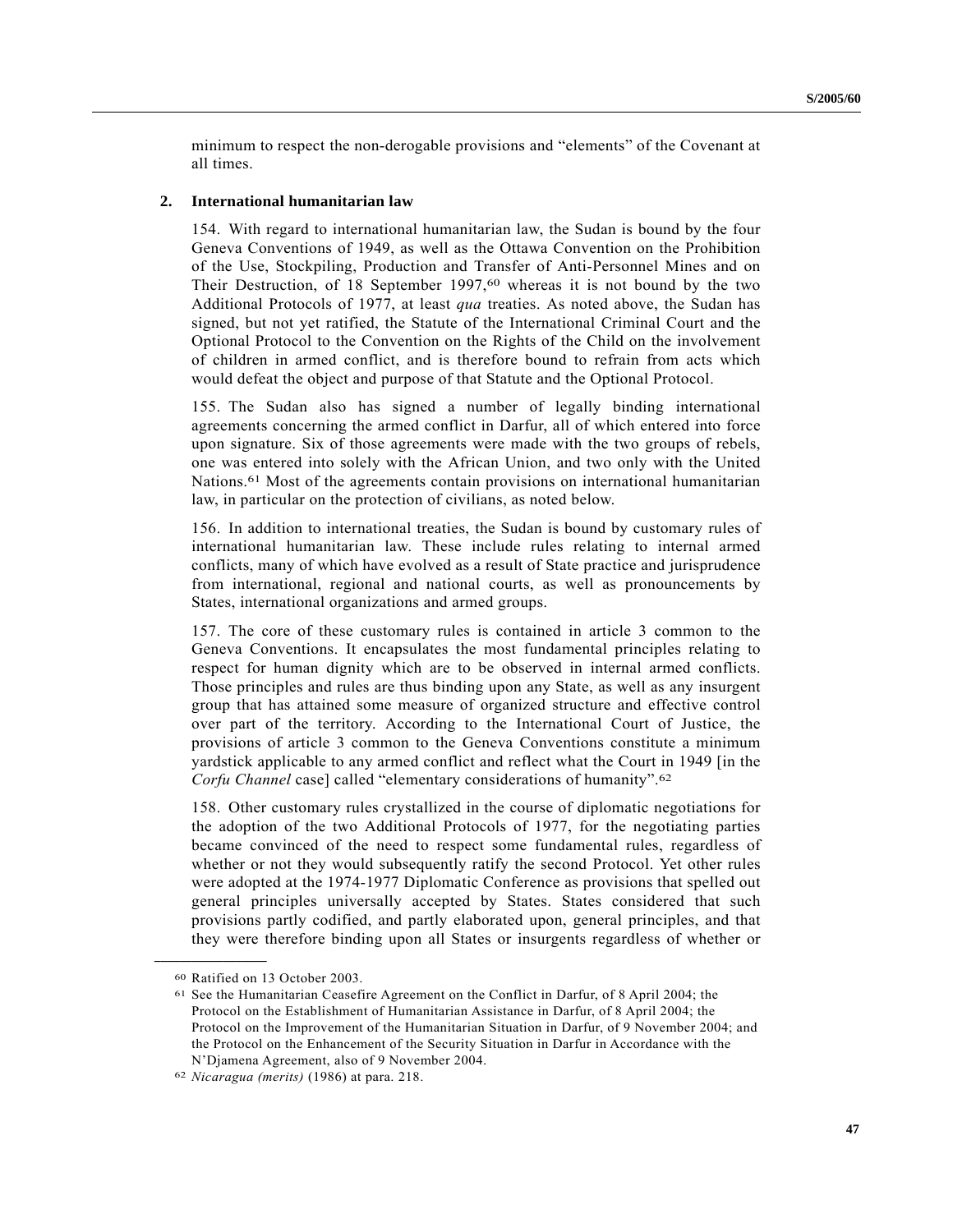**\_\_\_\_\_\_\_\_\_\_\_\_\_\_\_\_\_\_**

not the former ratified the Protocols. Subsequent practice by, or attitude of, the vast majority of States showed that over time yet other provisions of Additional Protocol II came to be regarded as endowed with a general purport and applicability. Hence they too may be held to be binding on non-party States and rebels.

159. That a body of customary rules regulating internal armed conflicts has thus evolved in the international community is borne out by various elements. For example, some States in their military manuals for their armed forces clearly have stated that the bulk of international humanitarian law also applies to internal conflicts.63 Other States have taken a similar attitude with regard to many rules of international humanitarian law.64

160. Moreover, in 1995 the Secretary-General, in proposing to the Security Council the adoption of the statute of the International Criminal Tribunal for Rwanda, took what he defined as "an expansive approach" to Additional Protocol II. He suggested that the new Tribunal should also pronounce upon violations of Additional Protocol II which, as a whole, had not yet been universally recognized as part of customary international law and, in addition, for the first time criminalized common article 3 of the four Geneva Conventions (S/1995/134, of 13 February 1995, para. 12). Significantly, no member of the Security Council opposed the Secretary-Generalís proposal, demonstrating consensus on the need to make headway in the legal regulation of internal conflict and to criminalize deviations from the applicable law. Thus the Tribunal's statute in article 4 grants the Court jurisdiction over violations

<sup>63</sup> For instance see the German manual (*Humanitarian Law in Armed Conflicts — Manual*, Federal Ministry of Defence of the Federal Republic of Germany, VR II 3, August 1992). In para. 211, at p. 24, it is stated that "In a non-international armed conflict each party shall be bound to apply, as a minimum, the **fundamental humanitarian provisions of international law** embodied in the four 1949 Geneva Conventions (common Article 3), the 1954 Cultural Property Convention (article 19) and the 1977 Additional Protocol II. German soldiers like their Allies are required to comply with the rules of international humanitarian law in the conduct of military operations in all armed conflict however such conflicts are characterized"; emphasis in the original). See also the British manual (*Manual of the Law of Armed Conflict*, United Kingdom Ministry of Defence, Oxford, Oxford University Press, 2004). At pp. 384-98 it sets out what the United Kingdom Government considers to be "certain principles of customary international law which are applicable to internal armed conflicts" (para. 15.1, at p. 382).

<sup>64</sup> It is also significant that the United States also took the view that general rules or principles governing internal armed conflicts have evolved. Thus, for instance, before the adoption, in 1968, of General Assembly resolution 2444 (XXIII), in which the Assembly "affirmed" a set of principles to be complied with in any armed conflict, the United States representative stated that these principles "constituted a reaffirmation of existing law" (see *Official Records of the General Assembly, Twenty-third Session, Third Committee*, 1634th meeting). The principles were worded as follows: "(a) That the right of the parties to a conflict to adopt means of injuring the enemy is not unlimited; (b) That it is prohibited to launch attacks against the civilian populations as such; (c) That distinction must be made at all times between persons taking part in the hostilities and members of the civilian population to the effect that the latter be spared as much as possible". In 1972 the United States Department of Defense noted that the resolution in question was "declaratory of existing customary international law" (see 67 *American Journal of International Law* (1973), at 124). Similarly, in 1987 the United States Deputy Legal Adviser to the State Department stated that "the basic core of Protocol II is, of course, reflected in common Article 3 of the 1949 Geneva Conventions and therefore is, and should be, a part of generally accepted customary law. This specifically includes its prohibitions on violence towards persons taking no active part in hostilities, hostage taking, degrading treatment, and punishment without due processî (in 2 *American University Journal of International Law and Politics* (1987), at 430-431).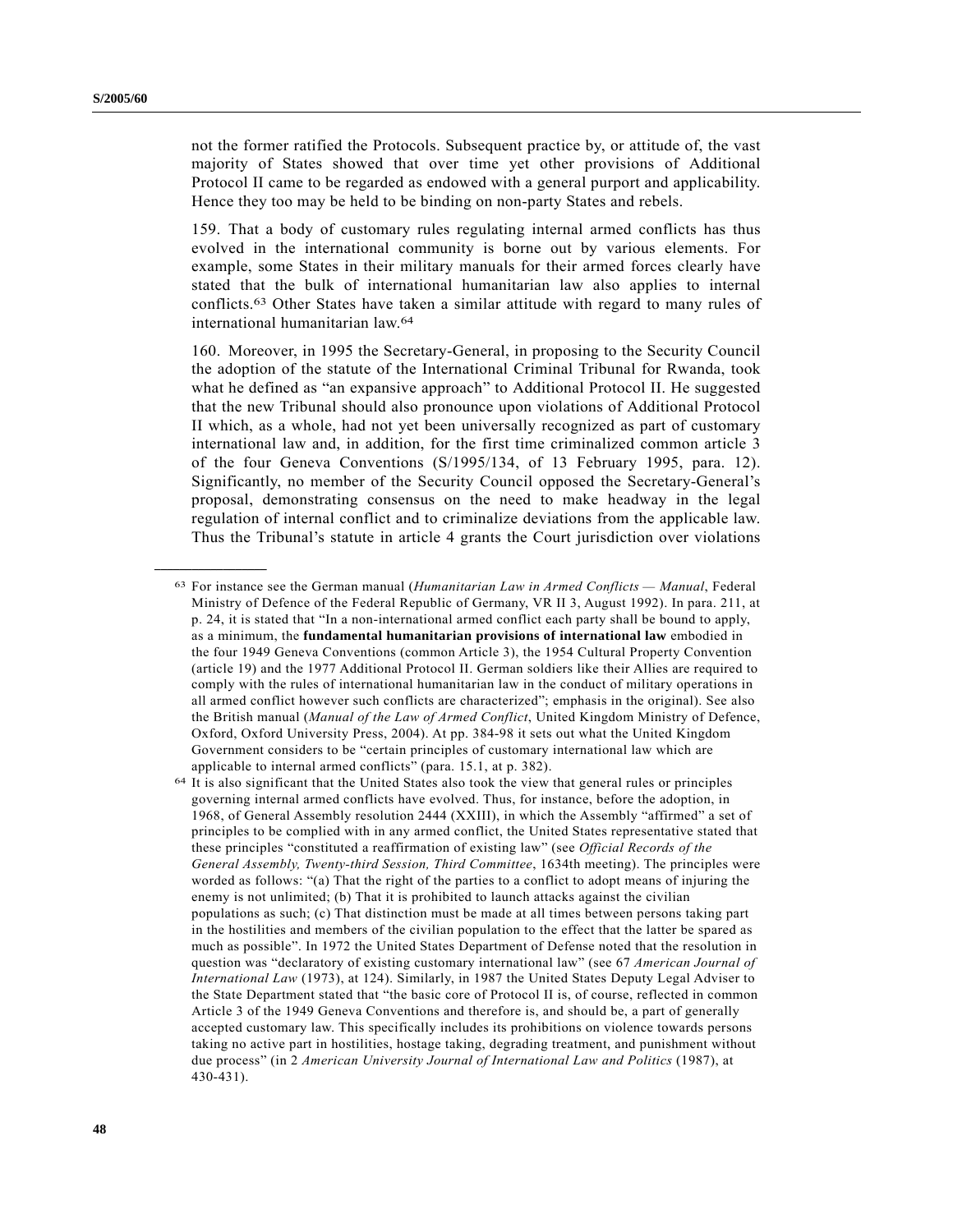of common article 3 of the Geneva Conventions and Additional Protocol II, thereby recognizing that those violations constitute international crimes.

161. Furthermore, in 1995, in its judgement in *Tadić (Interlocutory Appeal)* the Appeals Chamber of the International Tribunal for the Former Yugoslavia held that the main body of international humanitarian law also applied to internal conflicts as a matter of customary law, and that in addition serious violations of such rules constitute war crimes.65

162. No less significantly, when the Statute of the International Criminal Court was drafted in Rome in 1998, some States expressly insisted that violations of international humanitarian law should also be regarded as war crimes.66 More importantly, no State participating in the Diplomatic Conference opposed the inclusion in the Statute of a set of provisions granting the Court jurisdiction over violations of humanitarian law in internal armed conflict that were held to constitute war crimes.67 This is indicative of the attitude of the vast majority of the States members of the international community towards the international legal regulation of internal armed conflict. Similarly, it is significant that the Statute was signed by 120 States, including the Sudan. This signature, although from the viewpoint of the law of treaties it only produced the limited effect emphasized above, is also material from the viewpoint of customary international law:<sup>68</sup> it proves that the general legal view evolved in the overwhelming majority of the international community, including the Sudan, to the effect that (a) internal armed conflicts are governed by an extensive set of general rules of international humanitarian law and (b) serious violations of those rules may involve individual criminal liability.69

163. The adoption of the Statute of the International Criminal Court, followed by the statute of the Special Court for Sierra Leone, can be regarded as the culmination of a law-making process that in a matter of a few years led both to the crystallization of a set of customary rules governing internal armed conflict and to the criminalization of serious breaches of such rules, in the sense that individual criminal liability may ensue from serious violations of those rules.

164. This law-making process with regard to internal armed conflict is quite understandable. As a result both of the increasing expansion of human rights doctrines and the mushrooming of civil wars, States came to accept the idea that it did not make sense to afford protection only in international wars to civilians and other persons not taking part in armed hostilities: civilians suffer from armed violence in the course of internal conflicts no less than in international wars. It

<sup>65</sup> Paras. 96-127 as well as 128-137.

<sup>66</sup> For instance, see the statement of the French Foreign Minister, Hubert VÈdrine, in 44 *Annuaire franÁais de droit international* (1998), at 128-129.

<sup>67</sup> See article 8 (2) (c)-(f).

<sup>68</sup> In various decisions international criminal tribunals have attached importance to the adoption of the Rome Statute as indicative of the formation of new rules of customary law or as codifying existing rules. See for instance *Tadić* (*Appeal*, 1999).

<sup>69</sup> This legal view was restated in the statute of the Special Court for Sierra Leone (2000), adopted following an agreement between the United Nations and the Government of Sierra Leone pursuant to Security Council resolution 1315 (2000). Article 3 of the statute grants the Special Court jurisdiction over violations of common article 3 and Additional Protocol II, and article 4 confers on the Court jurisdiction over "other serious violations of international humanitarian law", namely, attacks on civilians or humanitarian personnel, as well as the conscription or enlistment of children under the age of 15.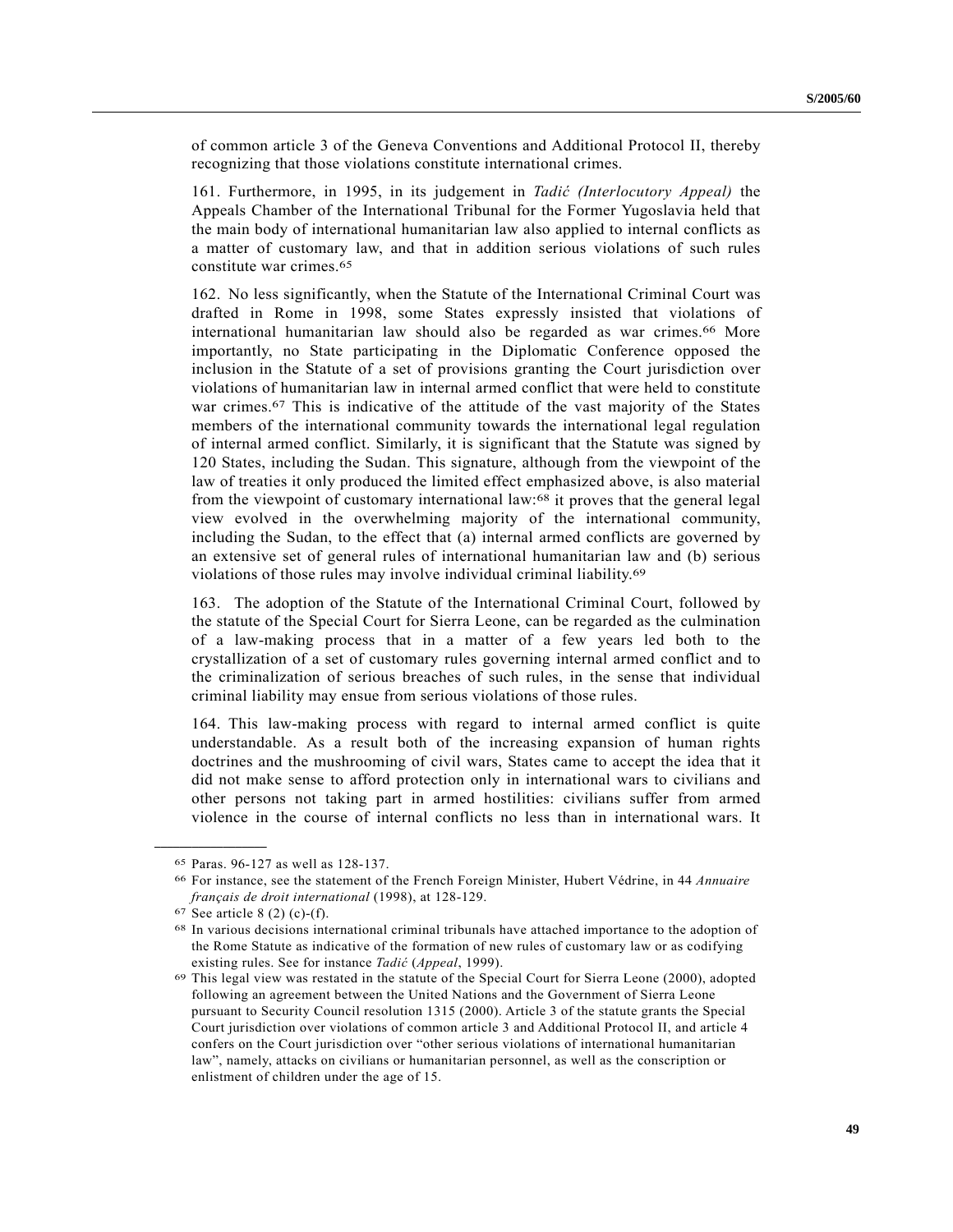**\_\_\_\_\_\_\_\_\_\_\_\_\_\_\_\_\_\_**

would therefore be inconsistent to leave civilians unprotected in civil wars while protecting them in international armed conflicts. Similarly, it was felt that a modicum of legal regulation of the conduct of hostilities, in particular of the use of means and methods of warfare, was also needed when armed clashes occur not between two States but between a State and insurgents.70

165. Customary international rules on internal armed conflict thus tend both to protect civilians, the wounded and the sick from the scourge of armed violence, and to regulate the conduct of hostilities between the parties to the conflict. As pointed out above, they basically develop and specify fundamental human rights principles with regard to internal armed conflicts.

166. For the purposes of this report, it is sufficient to mention here only those customary rules on internal armed conflict which are relevant and applicable to the current armed conflict in Darfur. These include:

(a) The distinction between combatants and civilians, and the protection of civilians, notably against violence to life and person, in particular murder<sup>71</sup> (this rule was reaffirmed in some agreements concluded by the Government of the Sudan with the rebels); $72$ 

 $70$  The powerful urge to apply humanitarian law to spare civilians from the horrors of civil war was expressed in 2000 by the then United States Ambassador-at-large for war crimes, David Scheffer, when he stated in 2000, if "the provisions of Protocol II were followed by rebel and government forces throughout the world, many of the most horrific human tragedies the world has documented within the past decade could have been avoided". See text in S. Murphy (ed.), *United States Practice in International Law*, vol. 1, 1999-2001 (Cambridge, Cambridge University Press, 2002), at 370.

<sup>71</sup> The rule is laid down in common article 3 of the 1949 Geneva Conventions, has been restated in many cases, and is set out in the 2004 British *Manual of the Law of Armed Conflict* (at para. 15.6). It should be noted that in his report made pursuant to paragraph 5 of Security Council resolution 837 (1993) on the investigation into the 5 June 1993 attack on United Nations forces in Somalia, the Secretary-General noted that "The [Geneva] Conventions were designed to cover inter-State wars and large-scale civil wars. But the principles they embody have a wider scope. Plainly a part of contemporary international customary law, they are applicable wherever political ends are sought through military means. No principle is more central to the humanitarian law of armed conflict than the obligation to respect the distinction between combatants and non-combatants. That principle is violated and criminal responsibility thereby incurred when organizations deliberately target civilians or when they use civilians as shields or otherwise demonstrate a wanton indifference to the protection of non-combatants." (see S/26351). According to a report of the Inter-American Commission on Human Rights on the human rights situation in Colombia issued in 1999, international humanitarian law prohibits "the launching of attacks against the civilian population and requires the parties to an armed conflict, at all times, to make a distinction between members of the civilian population and parties actively taking part in the hostilities and to direct attacks only against the latter and, inferentially, other legitimate military objectives." (third report on the human rights situation in Colombia, OAS/Ser.L/V/II.102 Doc. 9, rev.1, 26 February 1999, para. 40). See also *Tadić* (International Tribunal for the Former Yugoslavia Appeals Chamber), *Decision on the Defence Motion for Interlocutory Appeal on Jurisdiction* (1995), paras. 98, 117, 132; *Kordić and Čerkez*, Case No. IT-95-14/2 (Trial Chamber III), *Decision on the Joint Defence Motion to Dismiss the Amended Indictment for Lack of Jurisdiction based on the limited Jurisdictional Reach of Articles 2 and 3*, 2 March 1999, paras. 25-34 (recognizing that articles 51(2) and 52(1) of Additional Protocol I and article 13(2) of Additional Protocol II constitute customary international law).

<sup>72</sup> See article 2 of the Humanitarian Ceasefire Agreement on the Conflict in Darfur, of 8 April 2004 (each party undertakes to "refrain from any violence or any other abuse of civilian populations")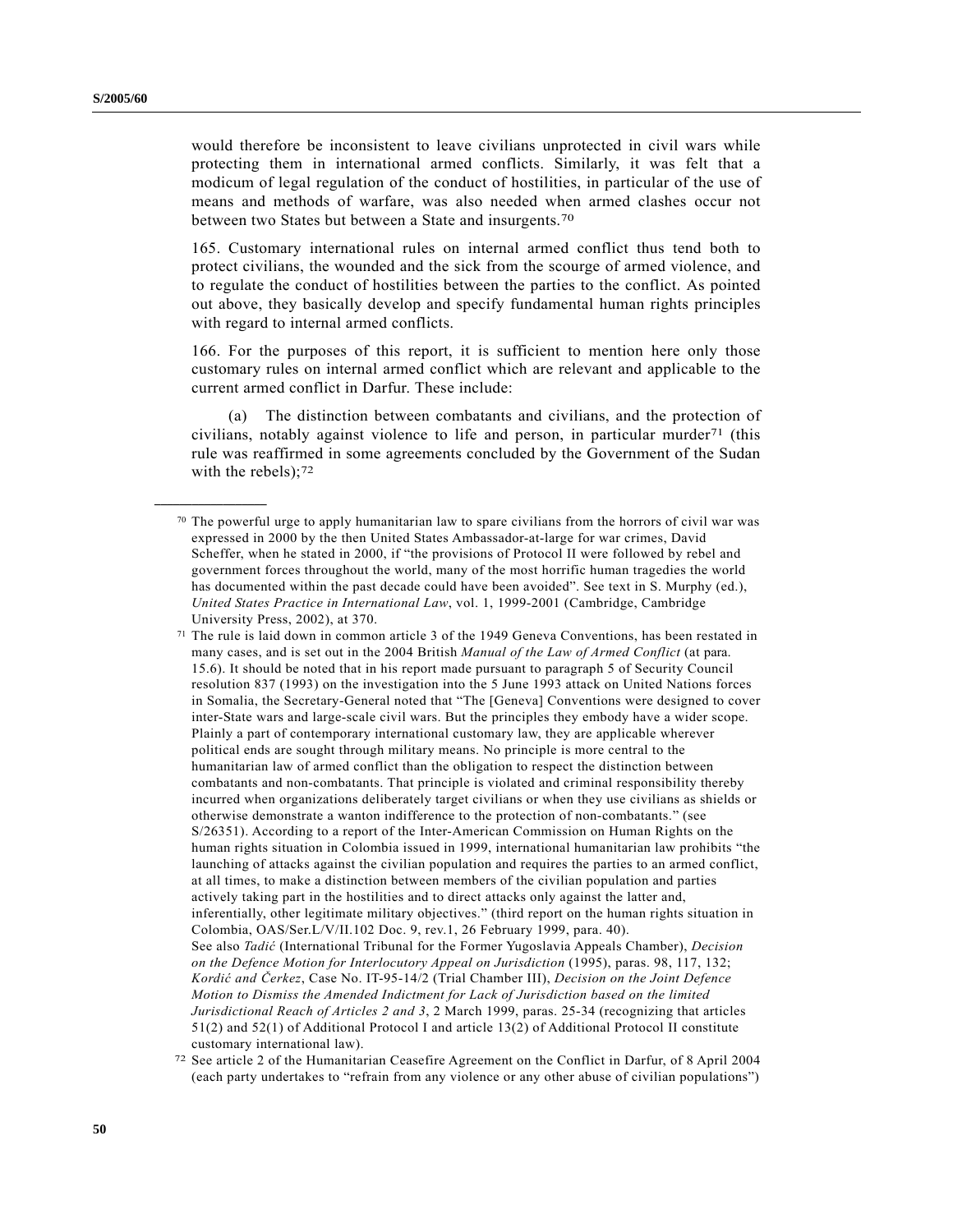(b) The prohibition on deliberate attacks on civilians;73

(c) The prohibition on indiscriminate attacks on civilians,  $74$  even if there may be a few armed elements among civilians;<sup>75</sup>

(d) The prohibition on attacks aimed at terrorizing civilians;76

(e) The prohibition on intentionally directing attacks against personnel, installations, material, units or vehicles involved in a humanitarian assistance or peacekeeping mission in accordance with the Charter of the United Nations, as long as they are entitled to the protection given to civilians or civilian objects under the international law of armed conflict;<sup>77</sup>

**\_\_\_\_\_\_\_\_\_\_\_\_\_\_\_\_\_\_**

73 See *Tadić (Interlocutory Appeal)*, at paras. 100-102. As the International Court of Justice held in its Advisory Opinion on *Legality of the Threat or Use of Nuclear Weapons* (at para. 78), "States must never make civilians the object of attack". The general rule on the matter was restated and specified in article  $51(2)$  of Additional Protocol I of 1977, whereby "The civilian population as such, as well as individual civilians, shall not be the object of attack. Acts or threats of violence the primary purpose of which is to spread terror among the civilian population are prohibitedî. A similar provision is contained in article 13(2) of Additional Protocol II of 1977. These provisions, in the part concerning the intention to spread terror, may be held to have turned into customary law, if only because they ultimately spell out a notion inherent in the customary law prohibition of any deliberate attack on civilians. See also article  $8(2)(e)(i)$  of the Rome Statute and article 4 (a) of the statute of the Special Court for Sierra Leone. It should also be mentioned that in 1991, replying to a question in Parliament, the German Minister for Foreign Affairs condemned "the continued military engagements of Turkish troops against the civilian population in Kurdish areas as a serious violation of international law"(in Bundestag, *Drucksache*, 12/1918, 14 January 1992, at 3). Furthermore, in a communiquÈ concerning Rwanda issued in 1994, the French Ministry of Foreign Affairs condemned "the bombardments against civilian populations who have fled to Goma in Zaire  $\ldots$  The attacks on the security of populations are unacceptable" (communiqué of the Ministry of Foreign Affairs

In 1997 in *Tadić*, a Trial Chamber held that "it is clear that the targeted population [of a crime against humanity] must be of predominantly civilian nature. The presence of certain non-civilian elements in the midst does not change the character of the populationî (judgement of 7 May 1997, at para. 638 and see also para. 643).

- 76 See the 2004 British *Manual of the Law of Armed Conflict*, at para. 15.8.
- 77 See paragraph 3 of Security Council resolution 1502 (2003), as well as article  $(8)(2)(e)(iii)$  of the Rome Statute and article 4 (b) of the statute of the Special Court for Sierra Leone.

as well as article 2(1) of the Protocol on the Improvement of the Humanitarian Situation in Darfur, of 9 November 2004 (the parties undertake "to take all steps required to prevent all attacks, threats, intimidation and any other form of violence against civilians by any party or group, including the Janjaweed and other militias").

on Rwanda, 17 July 1994, in *Politique ÈtrangËre de la France*, July 1994, p. 101). 74 This rule was held to be of customary nature in *Tadić (Interlocutory Appeal)*, at paras. 100-102,

is restated and codified in article 13 of Additional Protocol II, which is to be regarded as a provision codifying customary international law, and is also mentioned in the 2004 British *Manual of the Law of Armed Conflict*, at paras. 15.6.5 and 15.15-15.15.1.

<sup>75</sup> In a press release concerning the conflict in Lebanon, in 1983, the International Committee of the Red Cross stated that "the presence of armed elements among the civilian population does not justify the indiscriminate shelling of women, children and old people." (ICRC, Press release No. 1474, Geneva, 4 November 1983).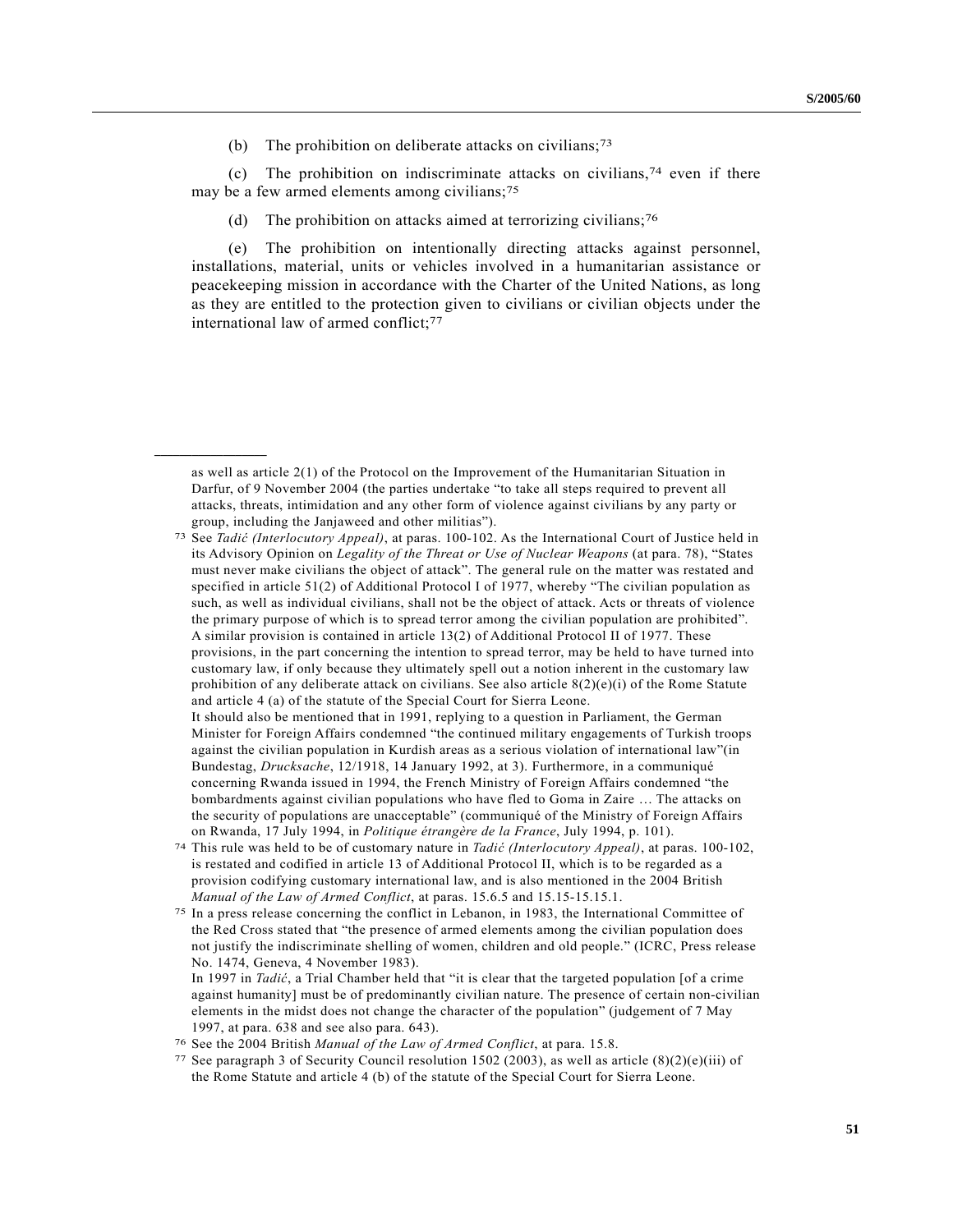**\_\_\_\_\_\_\_\_\_\_\_\_\_\_\_\_\_\_**

(f) The prohibition of attacks against civilian objects;<sup>78</sup>

(g) The obligation to take precautions in order to minimize incidental loss and damage as a result of attacks,79 such that each party must do everything feasible to ensure that targets are military objectives<sup>80</sup> and to choose means or methods of combat that will minimize loss of civilians;<sup>81</sup>

(h) The obligation to ensure that when attacking military objectives, incidental loss to civilians is not disproportionate to the military gain anticipated; $82$ 

79 See the 2004 British *Manual of the Law of Armed Conflict*, at paras. 15.22-15.22.1.

In addition, see the 1999 third report on Colombia of the Inter-American Commission on Human Rights (OAS/Ser.L/V/II.102 Doc.9, rev.1, 26 February 1999, at paras. 77 and 79). See also the 1999 Secretary-General's *Bulletin*, para. 5.5 (with reference to United Nations forces).

<sup>78</sup> Pursuant to paragraph 5 of General Assembly resolution 2675 (XXV), of 9 December 1970, which was adopted unanimously, and according to the 2004 British *Manual of the Law of Armed Conflict*, "can be regarded as evidence of State practice" (para. 15-16.2), "dwellings and other installations that are used only by the civilian population should not be the object of military operationsî. See also the 2004 British *Manual of the Law of Armed Conflict*, at paras. 15.9 and 15.9.1, 15.16 and 15.16.1-3.

<sup>80</sup> See *Zoran Kupreökić and others*, International Tribunal for the Former Yugoslavia Trial Chamber, judgement of 14 January 2000, at para. 260.

<sup>81</sup> See for instance the Military Manual of Benin (*Military Manual*, 1995, Fascicule III, pp. 11 and 14 ("Precautions must be taken in the choice of weapons and methods of combat in order to avoid civilian losses and damage to civilian objects ... The direction and the moment of an attack must be chosen so as to reduce civilian losses and damage to civilian objects as much as possibleî)), of Germany (Military Manual, 1992, at para. 457), of Kenya (*Law of Armed Conflict Manual*, 1997, Precis No. 4, pp. 1 and 8), of Togo (Military Manual, 1996, Fascicule III, pp. 11 and 14), as well as the *Joint Circular on Adherence to International Humanitarian Law and Human Rights* of the Philippines (1992, at para. 2 (c)). See also *Zoran Kupreökić and others*, International Tribunal for the Former Yugoslavia Trial Chamber, judgement of 14 January 2000, at para. 260.

<sup>82</sup> In *Zoran Kupreškić and others*, a Trial Chamber held in 2000 that "Even if it can be proved that the Muslim population of Ahmici [a village in Bosnia and Herzegovina] was not entirely civilians but comprised some armed elements, still no justification would exist for widespread and indiscriminate attacks against civilians. Indeed, even in a situation of full-scale armed conflict, certain fundamental norms still serve to unambiguously outlaw such conduct, such as rules pertaining to proportionality." (judgement of 14 January 2000, at para. 513). See also some pronouncements of States. For instance, in 2002, in the House of Lords the British Government pointed out that, with regard to the civil war in Chechnya, it had stated to the Russian Government that military "operations must be proportionate and in strict adherence to the rule of law.î (in 73 *British Yearbook of International Law* 2002, at 955). The point was reiterated by the British Minister for trade in reply to a written question in the House of Lords (*ibidem*, at 957). See also the 2004 British *Manual of the Law of Armed Conflict*, at para. 15.22.1. In 1992, in a joint memorandum submitted to the United Nations, Jordan and the United States stated that "the customary rule that prohibits attacks which reasonably may be expected at the time to cause incidental loss of civilian life, injury to civilians, damage to civilian objects, or a combination thereof, which would be excessive in relation to the concrete and direct military advantage anticipated, are prohibited"  $(A/C.6/47/3, 28$  September 1992, at para. 1(h)). In a judgement of 9 December 1985, an Argentinean Court of Appeals held in the *Military Junta case* that the principle of proportionality constitutes a customary international norm on account of its repeated doctrinal approbation. Spain insisted on the principle of proportionality in relation to the internal armed conflicts in Chechnya and in Bosnia and Herzegovina (see the statements in the Spanish Parliament of the Spanish Foreign Minister, in *Activitades, Textos y Documentos de la Politica Exterior Española*, Madrid 1995, at 353, 473).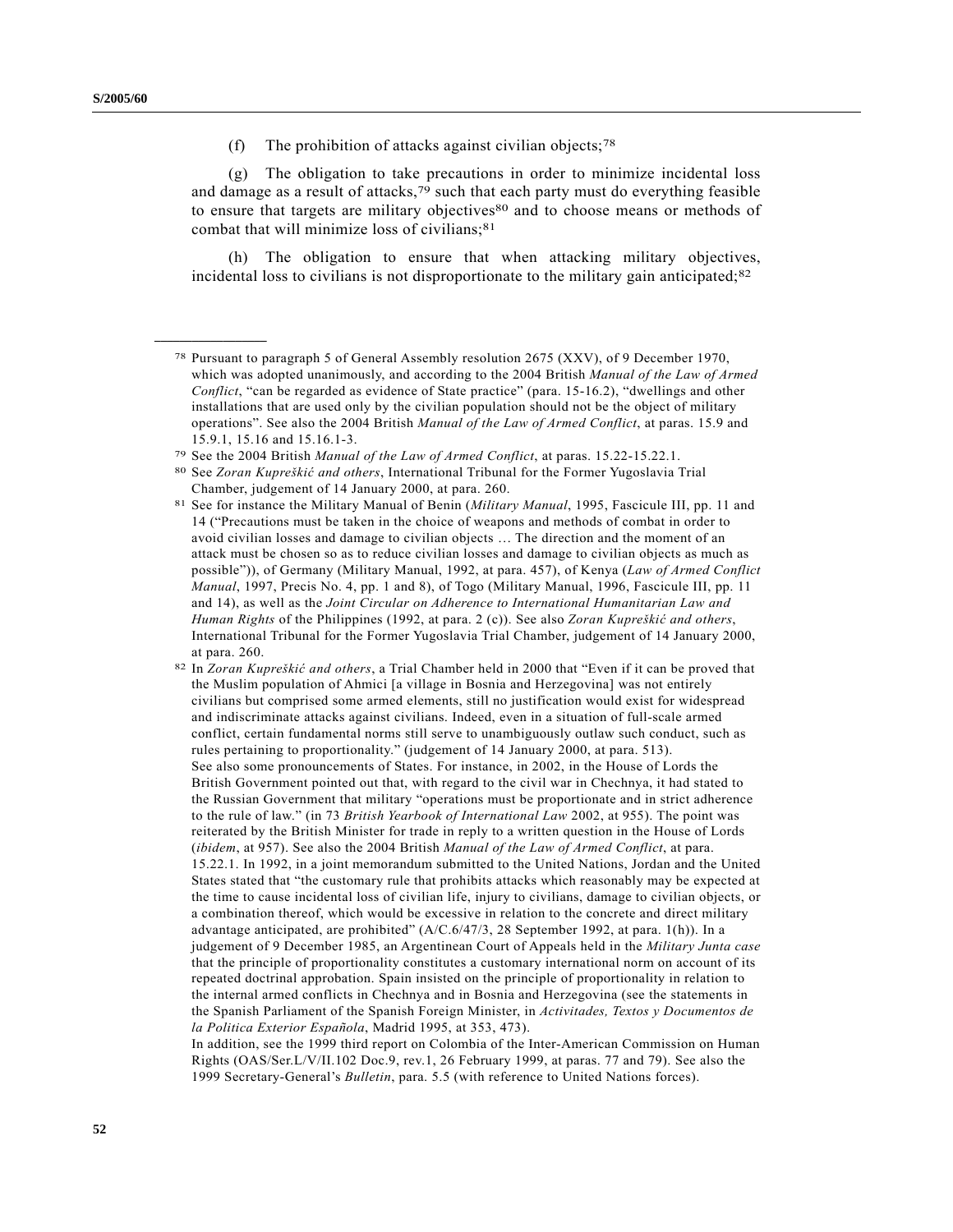(i) The prohibition on destruction and devastation not justified by military necessity;83

(j) The prohibition on the destruction of objects indispensable to the survival of the civilian population;<sup>84</sup>

(k) The prohibition on attacks on works and installations containing dangerous forces;<sup>85</sup>

(l) The protection of cultural objects and places of worship;86

(m) The prohibition on the forcible transfer of civilians;<sup>87</sup>

(n) The prohibition on torture and any inhuman or cruel treatment or punishment;<sup>88</sup>

(o) The prohibition on outrages upon personal dignity, in particular humiliating and degrading treatment, including rape and sexual violence;<sup>89</sup>

(p) The prohibition on declaring that no quarter will be given;  $90$ 

(q) The prohibition on ill-treatment of enemy combatants *hors de combat* and the obligation to treat captured enemy combatants humanely;<sup>91</sup>

(r) The prohibition on the passing of sentences and the carrying out of executions without previous judgement pronounced by a regularly constituted court, affording all the judicial guarantees recognized as indispensable by the world community;92

(s) The prohibition on collective punishments;  $93$ 

<sup>83</sup> Rome Statute, at article 8(2)(e)(xii). See also the 2004 British *Manual of the Law of Armed Conflict*, at paras. 15.17-15.17.2. Under article 23(g) of the Hague Regulations, it is prohibited ìto destroy or seize the enemyís property, unless such destruction or seizure be imperatively demanded by the necessities of warî. The grave breaches provisions in the Geneva Conventions also provide for the prohibition of extensive destruction and appropriation of property, not justified by military necessity and carried out unlawfully and wantonly (see First Geneva Convention, article 50 in fine; Second Geneva Convention, article 51 in fine; Fourth Geneva Convention, article 147 in fine; Additional Protocol I, article 51(1) in fine).

<sup>84</sup> Article 14 of Additional Protocol II; as rightly stated in the 2004 British *Manual of the Law of Armed Conflict*, at para. 15.19.1, "the right to life is a non-derogable human right. Violence to the life and person of civilians is prohibited, whatever method is adopted to achieve it. It follows that the destruction of crops, foodstuffs, and water sources, to such an extent that starvation is likely to follow, is also prohibited."

<sup>85</sup> Article 15 of Additional Protocol II; see also the 2004 British *Manual of the Law of Armed Conflict*, at para. 15.21.

<sup>86</sup> Article 16 of Additional Protocol II.

<sup>87</sup> Article 17 of Additional Protocol II; article 8(2)(e)(viii) of the Rome Statute, and referred to in the 2004 British *Manual of the Law of Armed Conflict*, at paras. 15.14, 15.14.1-2.

<sup>88</sup> See common article 3 (1) (a).

<sup>89</sup> See common article 3 (1) (c).

<sup>&</sup>lt;sup>90</sup> See article  $8(2)(e)(x)$  of the Rome Statute.

<sup>91</sup> See common article 3(1) as well as the 2004 British *Manual of the Law of Armed Conflict*, at para. 15.6.4.

<sup>92</sup> See common article 3 (1) (d); see also General Comment 29 of the Human Rights Committee, at para. 16.

<sup>93</sup> See article 4(b) of the statute of the International Criminal Tribunal for Rwanda and article 3 (b) of the statute of the Special Court for Sierra Leone; see also General Comment 29 of the Human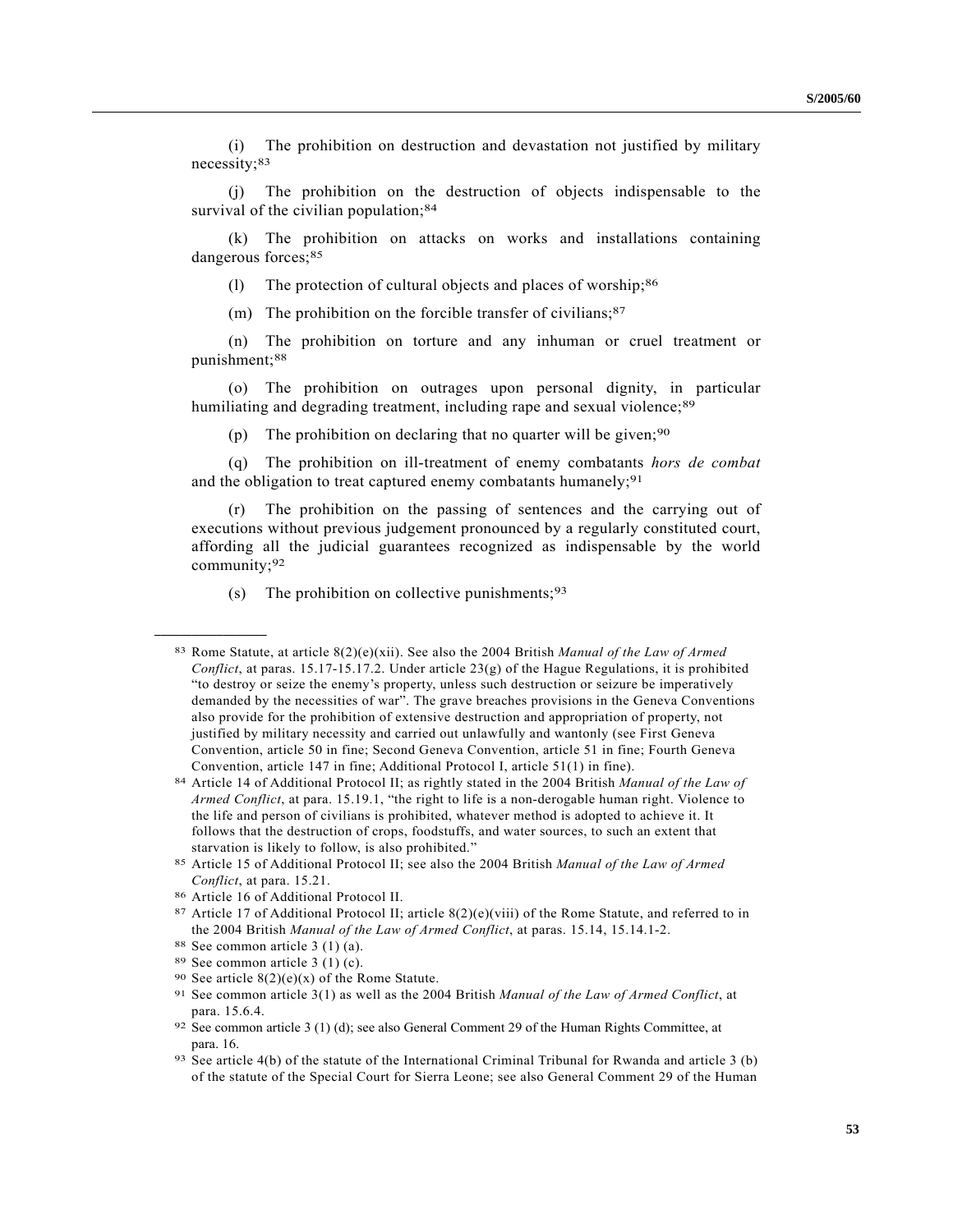- (t) The prohibition on the taking of hostages;  $94$
- (u) The prohibition on acts of terrorism;  $95$
- (v) The prohibition on pillage;  $96$
- (w) The obligation to protect the wounded and the sick;  $97$

(x) The prohibition on the use in armed hostilities of children under the age of 15.98

167. It should be emphasized that the international case law and practice indicated above show that serious violations of any of those rules have been criminalized, in that such violations entail individual criminal liability under international law.

168. Having surveyed the relevant rules applicable in the conflict in Darfur, it bears stressing that to a large extent the Government of the Sudan is prepared to consider as binding some general principles and rules laid down in the two Additional Protocols of 1977 and to abide by them, although formally speaking it is not party to those Protocols. This is apparent, for instance, from the Protocol on the Establishment of Humanitarian Assistance in Darfur, signed on 8 April 2004 by the Government of the Sudan with SLA and JEM, stating in article 10 (2) that the three parties undertook to respect a corpus of principles, set out as follows:

The concept and execution of the humanitarian assistance in Darfur will be conform [sic] to the international principles with a view to guarantee that it will be credible, transparent and inclusive, notably: the 1949 Geneva Conventions *and its two 1977 Additional Protocols*; the 1948 Universal Declaration on Human Rights, the 1966 International Convention [sic] on

Rights Committee, at para. 11, according to which any such punishment is contrary to a peremptory rule of international law.

<sup>94</sup> See common article 3 (1) (b) of the 1949 Geneva Conventions as well as article 4 (c) of the statute of the International Criminal Tribunal for Rwanda and article 3 (c) of the statute of the Special Court for Sierra Leone.

<sup>95</sup> Article 4 (2)(d) of Additional Protocol II; article 4 (d) of the statute of the International Criminal Tribunal for Rwanda and article 3 (d) of the statute of the Special Court. In his report on the establishment of the Special Court for Sierra Leone, the Secretary-General stated that violations of article 4 of Additional Protocol II have long been considered crimes under customary international law. See also *Galić*, International Tribunal for the Former Yugoslavia Trial Chamber, judgement of 5 December 2003, at para. 769.

<sup>96</sup> Article 4 (2) (g) of Additional Protocol II and article  $8(2)(e)(v)$  of the Rome Statute; see also the 2004 British *Manual of the Law of Armed Conflict*, at paras. 15.23-15.23.1.

<sup>97</sup> Common article 3 (2) of the Geneva Conventions.

<sup>98</sup> There are two treaty rules that ban conscripting or enlisting children under the age of 15 years into armed forces or groups or using them to participate actively in hostilities (see article 8 (2) (e)(vii) of the Rome Statute and article 4 (c) of the statute of the Special Court for Sierra Leone). The Convention on the Rights of the Child, at article 38, and the Protocol to the Convention on the Rights of the Child on the involvement of children in armed conflict raise the minimum age of persons directly participating in armed conflicts to 18 years, although not in mandatory terms (article 1 of the Protocol provides that "States Parties shall take *all feasible measures* to ensure that members of their armed forces who have not attained the age of *18 years* do not take a direct part in hostilities" (emphasis added); article 4 (1) contains a similar provision concerning rebels; articles 2 and 3 regulate the recruitment of children under 18). It may perhaps be held that a general consensus has evolved in the international community on a minimum common denominator: children under 15 may not take an active part in armed hostilities.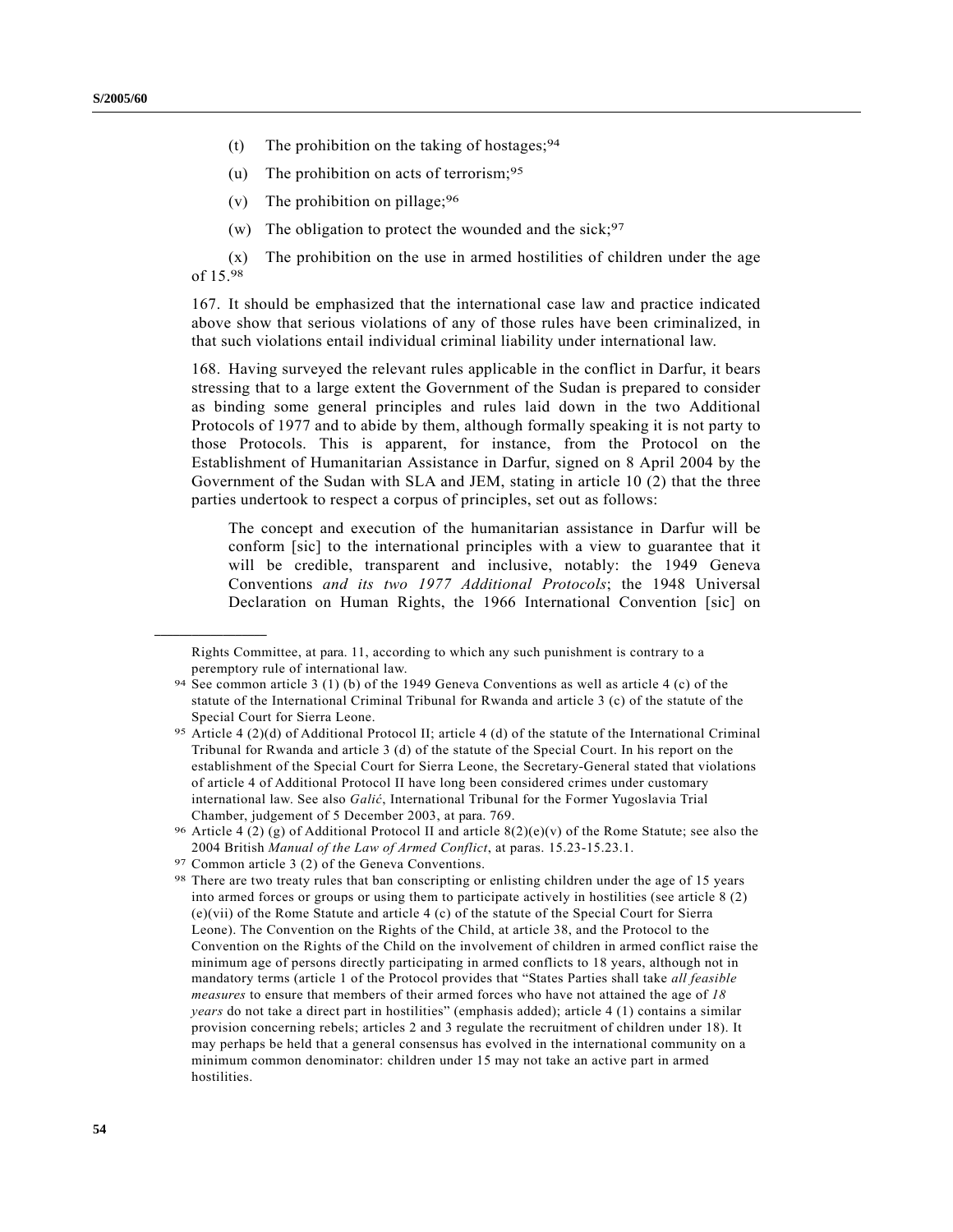Civil and Public [sic] Rights, the 1952 Geneva Convention on Refugees [sic], the Guiding Principles on Internal Displacement (Deng Principles) and the provisions of General Assembly resolution 46/182. (emphasis added)

169. The reference to the two Protocols clearly implies that the parties to the agreement intended to accept at least the general principles they lay down. The same implicit recognition of those principles can be inferred from the third preambular paragraph of the Protocol on the Enhancement of the Security Situation in Darfur in Accordance with the N'Djamena Agreement, of 9 November 2004, whereby the three parties condemn "all acts of violence against civilians and violations of human rights and international humanitarian law". A similar preambular paragraph is contained in the Protocol on the Improvement of the Humanitarian Situation in Darfur, also of 9 November 2004, where in addition the tenth preambular paragraph states that the parties are aware of the need to adhere to the humanitarian principles embodied in the Charter of the United Nations and other relevant international instruments.

170. Significantly, in article 8(a) of the status of mission agreement on the establishment and management of the Ceasefire Commission in the Darfur area of the Sudan, of 4 June 2004, between the Sudan and the African Union, it is provided that: "The African Union shall ensure that the Ceasefire Commission conducts its operation in the Sudan with full respect for the principles and rules of international Conventions *applicable to the conduct of military* and diplomatic personnel. These international Conventions include the four Geneva Conventions of 12 August 1949 and their *Additional Protocols of 8 June 1977* and the UNESCO Convention of 14 May 1954 on the protection of cultural property in the event of armed conflict and the Vienna Convention on Diplomatic Relations of 18 April 1961î. (emphasis added) Article 9 then goes on to provide: "The Ceasefire Commission and the Sudan shall therefore ensure that members of their respective military and civilian personnel are *fully acquainted with the principles and rules of the above-mentioned international instruments.*" (emphasis added)

171. The above provisions clearly, albeit implicitly, evince the will of the contracting parties to abide by the various treaties on humanitarian law, including the two Additional Protocols, although these Protocols per se are not binding *qua* treaties on the Sudan.

## **B. Rules binding rebels**

172. SLM/A and JEM, like all insurgents that have reached a certain threshold of organization, stability and effective control of territory, possess international legal personality and are therefore bound by the relevant rules of customary international law on internal armed conflicts referred to above. The same is probably true also for NMRD.

173. Furthermore, as with the implied acceptance by the Government of the Sudan of general international principles and rules on humanitarian law, such acceptance by rebel groups similarly can be inferred from the provisions of some of the agreements mentioned above.

174. In addition, SLM/A and JEM possess under customary international law the power to enter into binding international agreements (*jus contrahendi*), and have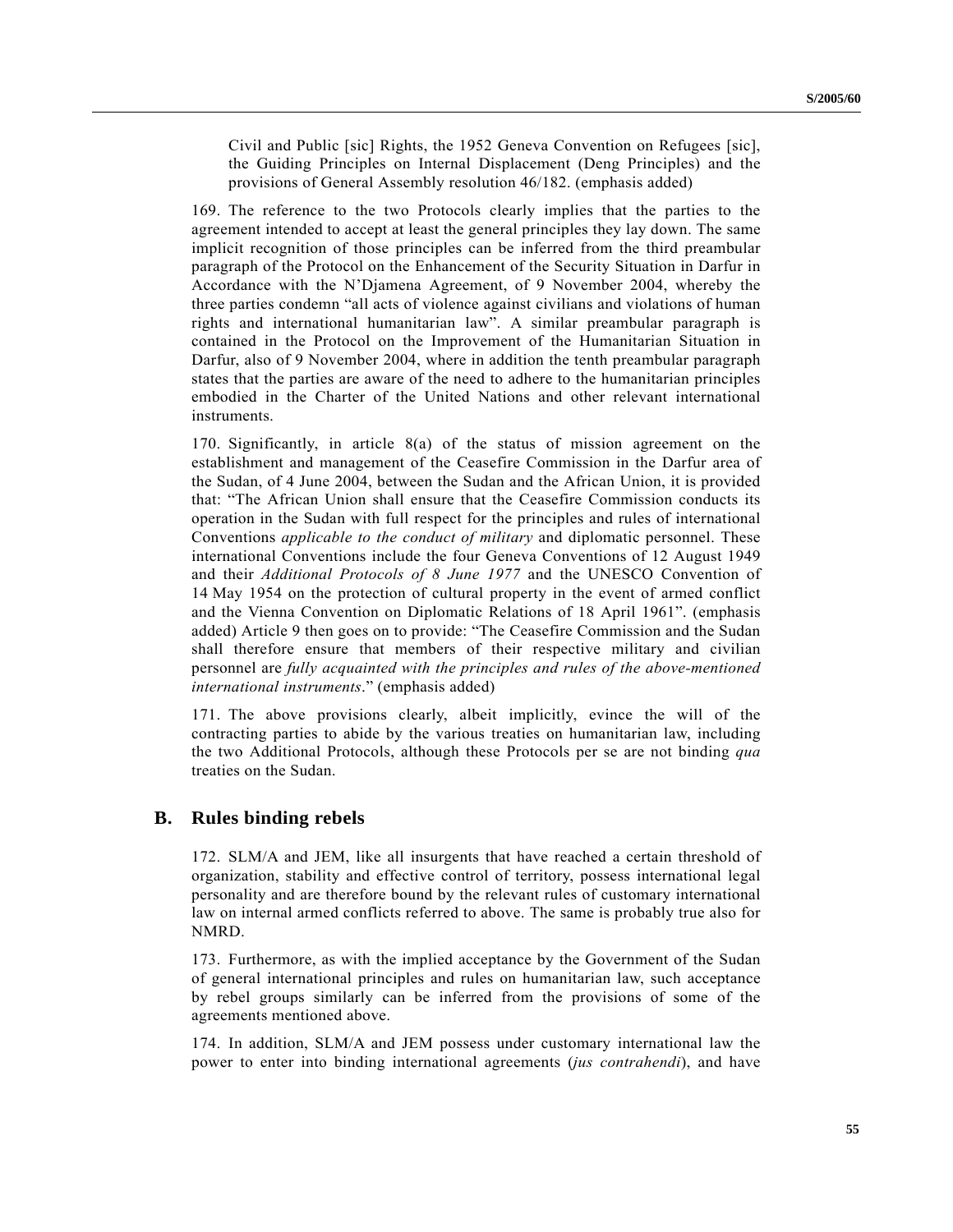entered into various internationally binding agreements with the Government. In those agreements the rebels have undertaken, among other things, to comply with humanitarian law. NMRD concluded two agreements with the Government of the Sudan on 17 December 2004, one on humanitarian access and the other on security issues in the war zone. In those agreements the parties pledged to release prisoners of war and organize the voluntary repatriation of internally displaced persons and refugees.

# **V. Categories of international crimes**

175. Serious violations of human rights law and humanitarian law may amount to international crimes, subject to the conditions set out by the International Tribunal for the Former Yugoslavia in *Tadić (Interlocutory Appeal)* and largely codified in the Statute of the International Criminal Court. In other words, the violations may entail the individual criminal liability of their author or authors. Those violations may also involve the international responsibility of the State or of the international non-State entity to which those authors belong as officials, or for which they acted as de facto organs, with the consequence that the State or the non-State entity may have to pay compensation to the victims of those violations.

176. It is now necessary briefly to mention the various categories of crimes that might be involved in this process of legal classification.

177. *War crimes*. This class of international crimes embraces any serious violation of international humanitarian law committed in the course of an international or internal armed conflict, whether against enemy civilians or combatants, which entails the individual criminal responsibility of the person breaching that law (see *Tadić (Interlocutory Appeal)*, at para. 94). War crimes comprise, for instance, indiscriminate attacks against civilians, ill-treatment or torture of prisoners of war or of detained enemy combatants, rape of civilians, use of unlawful methods or means of warfare etc.

178. *Crimes against humanity*. These are particularly odious offences constituting a serious attack on human dignity or a grave humiliation or degradation of one or more human beings — for instance, murder, extermination, enslavement, deportation or forcible transfer of population, torture, rape and other forms of sexual violence, persecution, enforced disappearance of persons. What distinguishes this category of crime from that of war crimes is that it is not concerned with isolated or sporadic breaches, but rather with violations, which (a) may occur either in time of peace or in time of armed conflict, and (b) constitute part of a widespread or systematic practice of atrocities (or attacks) committed against the civilian population.

179. With respect to the objective or material element of crimes against humanity, it should first be noted that the attack must be either widespread or systematic in nature.99 Also, only the attack, not the individual acts of the accused, must be

<sup>99</sup> See, for example, *Naletilić and Martinović* (International Tribunal for the Former Yugoslavia Trial Chamber), 31 March 2003, para. 236; *Akayesu* (International Criminal Tribunal for Rwanda Trial Chamber), 2 September 1998, para. 579, n. 144.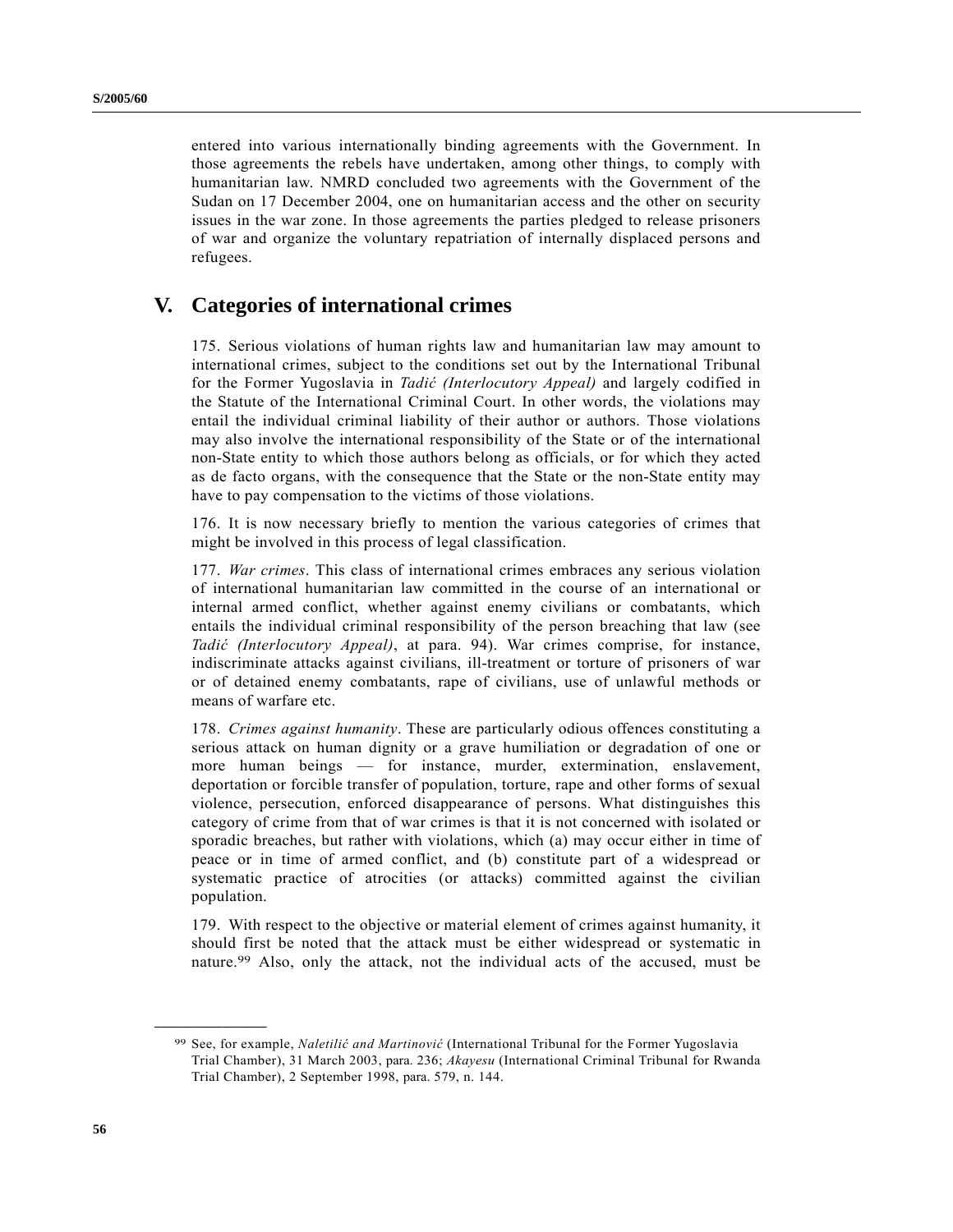widespread or systematic.<sup>100</sup> As to the meaning of "widespread", a Trial Chamber of the International Tribunal for the Former Yugoslavia held in *Kordić and Čerkez* that a crime may be widespread or committed on a large scale by the cumulative effect of a series of inhumane acts or the singular effect of an inhumane act of extraordinary magnitude.101 It can also consider the number of victims. 102 As for the requirement that the attack be "systematic", it requires an organized nature of the acts and the improbability of their random occurrence.103 With regard to the factors to consider in assessing "widespread or systematic", the Tribunal Appeals Chamber rules that a Trial Chamber must first identify the population which is the object of the attack and, in light of the means, methods, resources and result of the attack upon the population, ascertain whether the attack was indeed widespread or systematic. The consequences of the attack upon the targeted population, the number of victims, the nature of the acts, the possible participation of officials or authorities or any identifiable patterns of crimes, could be taken into account to determine whether the attack satisfies either or both requirements of a "widespread" or "systematic" attack.<sup>104</sup> It is not necessary, but it may be relevant, to prove the attack is the result of the existence of a policy or plan.105

180. The subjective element or mens rea required for this category of crime is twofold: (a) the criminal intent or recklessness required for the underlying crime (murder, extermination, rape, torture etc.); and (b) knowledge that the offence is part of a widespread or systematic practice. A specific subcategory of crimes against humanity, namely persecution, requires in addition a further mental element, namely, a persecutory or discriminatory animus or intent, namely to subject a person or a group to discrimination, ill-treatment or harassment on religious, racial, political, ethnic, national or other grounds, so as to bring about great suffering or injury to that person or group (see in particular the judgement of a Tribunal Trial Chamber in *Zoran Kupreökić and others*, at paras. 616-627).

<sup>100</sup> See *Kunarac, Kovac and Vuković* (International Tribunal for the Former Yugoslavia Trial Chamber), 22 February 2001, para. 431.

<sup>101</sup> See *Kordić and Čerkez* (International Tribunal for the Former Yugoslavia Trial Chamber), 26 February 2001, para. 179.

<sup>102</sup> See, e.g., *Blaskić* (International Tribunal for the Former Yugoslavia Trial Chamber), 3 March 2000, para. 206; *Naletilić and Martinović* (Trial Chamber), 31 March 2003, para. 236; *Kayishema and Ruzindana* (International Criminal Tribunal for Rwanda Trial Chamber), 21 May 1999, para. 123.

<sup>103</sup> *Naletilić and Martinović* (International Tribunal for the Former Yugoslavia Trial Chamber), 31 March 2003, para. 236; see also *Kunarac, Kovac and Voković* (Appeals Chamber), 12 June 2002, para. 94.

<sup>104</sup> *Kunarac, Kovac and Voković* (Appeals Chamber), 12 June 2002, para. 95; see also *Jelisić* (Trial Chamber), 14 December 1999, para. 53: "The existence of an acknowledged policy targeting a particular community, the establishment of parallel institutions meant to implement this policy, the involvement of high-level political or military authorities, the employment of considerable financial, military or other resources and the scale or the repeated, unchanging and continuous nature of the violence committed against a particular civilian population are among the factors which may demonstrate the widespread or systematic nature of an attack."

<sup>105</sup> *Kunarac, Kovac and Voković*, para. 98; *Semanza* (International Criminal Tribunal for Rwanda Trial Chamber), 15 May 2003, para. 329; but see earlier case law: *Blaökić* (International Tribunal for the Former Yugoslavia Trial Chamber), 3 March 2000, para. 204; *Kayishema and Ruzindana* (International Criminal Tribunal for Rwanda Trial Chamber), 21 May 1999, paras. 123, 124, 581.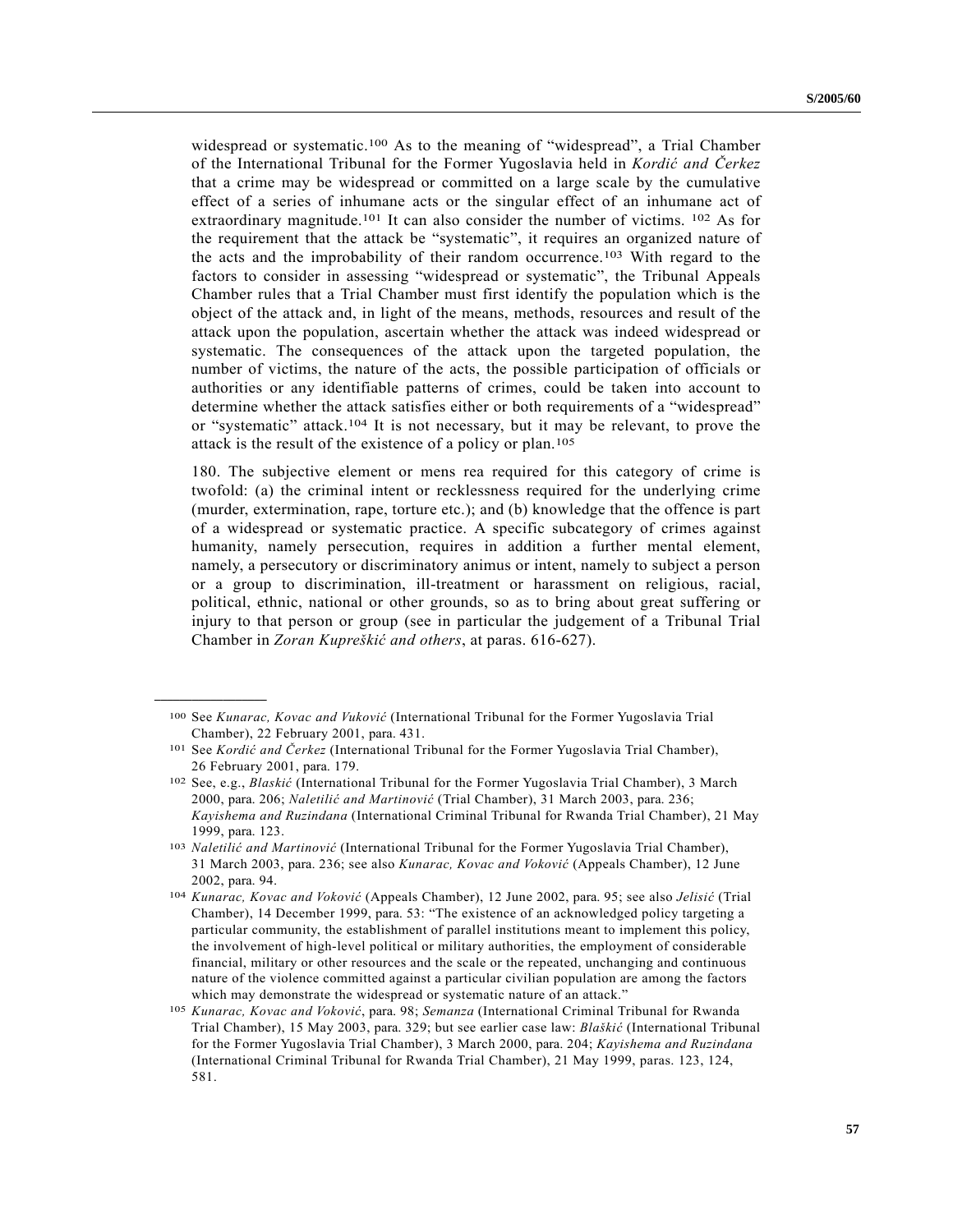181. *Genocide*. Considering that the Security Council in resolution 1564 (2004) singled out this category of crime for a specific inquiry of the Commission into whether crimes perpetrated in Darfur can be classified as genocide, it is appropriate to devote a special section, below, to this crime. At this juncture, suffice it to say that, both under the 1948 Convention and the corresponding rules of customary law, genocide comprises various acts against members of a national, ethnic, racial or religious group (killing members of a group; causing serious bodily or mental harm to members of a group; deliberately inflicting on a group conditions of life calculated to bring about its physical destruction in whole or in part; imposing measures intended to prevent births within the group; forcibly transferring children of a group to another group), committed with the intent to destroy, in whole or in part, the group.

# **VI. Violations of international human rights and humanitarian law: the Commission's factual and legal findings**

# **A. Overview of violations of international human rights and humanitarian law reported by other bodies**

182. In accordance with its mandate set out by the Security Council, which requested the Commission to investigate reports of violations of human rights law and international humanitarian law, the Commission carefully studied reports from different sources including Governments, intergovernmental organizations, various United Nations mechanisms or bodies, and non-governmental organizations. Immediately following the establishment of the Commission, a note verbale was sent out to Member States and international and regional organizations on 28 October 2004, requesting that any relevant information be submitted to the Commission. A similar letter was sent to non-governmental organizations on 2 November 2004. The Commission subsequently received a great number of documents and other material from a wide variety of sources, including the Government of the Sudan. These materials were organized in a database and analysed by the Commission. The following is a brief account of those reports, which serves to clarify the context of the fact-finding and the investigations conducted by the Commission. In the sections following this overview, individual incidents are presented according to the type of violation or international crime identified.

183. Information presented in the earlier reports examined by the Commission is mainly based on witness accounts compiled through interviews of internally displaced persons and refugees. Some of the later reports are based on a broader inquiry drawing from other sources and methods to gather information, including satellite imagery to detect the destruction and burning of villages as well as field visits to Darfur itself. Those reports have also relied upon the findings of researchers and observers from different organizations monitoring the situation in Darfur.

184. Most reports note a pattern of indiscriminate attacks on civilians in villages and communities in all three Darfur States beginning early in 2003. Attacks also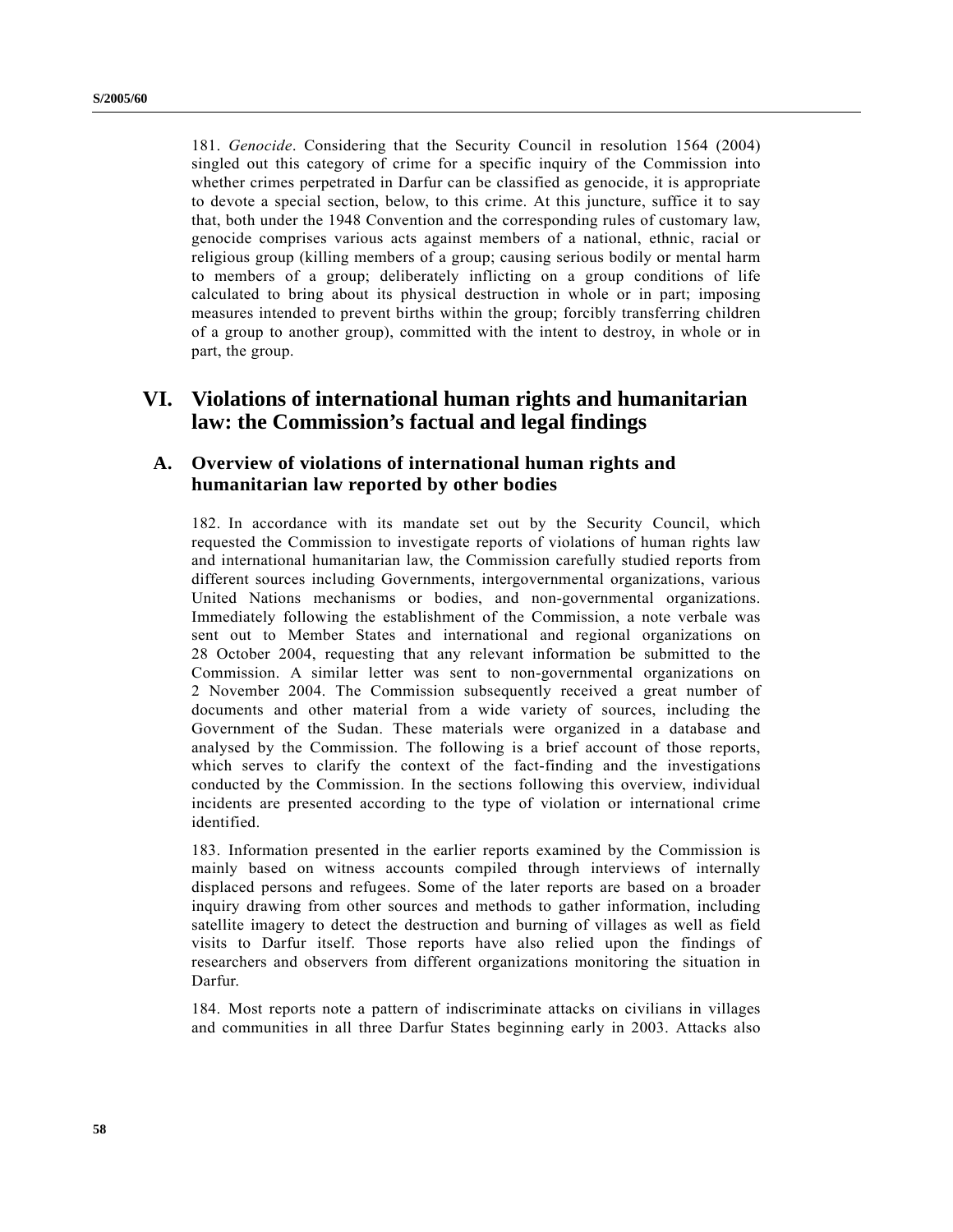occurred in 2001 and 2002,106 but the magnitude, intensity and consistency of the attacks increased noticeably early in 2003. It is generally agreed that the escalation coincided with the intensification of the internal armed conflict between the Government and the two rebel movements, the Sudan Liberation Movement/Army and the Justice and Equality Movement. A large part of the information relates to the impact of that conflict on the civilian population, including reference to the methods of combat employed by the parties, and the counter-insurgency policies of the Government.

185. A common conclusion is that, in its response to the insurgency, the Government has committed acts against the civilian population, directly or through surrogate armed groups, which amount to gross violations of human rights and humanitarian law. While there has been comparatively less information on violations committed by the rebel groups, some sources have reported incidents of such violations. There is also information that indicates activities of armed elements that have taken advantage of the total collapse of law and order to settle scores in the context of traditional tribal feuds, or to simply loot and raid livestock.

186. There are consistent accounts of a recurrent pattern of attacks on villages and settlements, sometimes involving aerial attacks by helicopter gunships or fixed-wing aircraft (Antonov and MiG), including bombing and strafing with automatic weapons. However, a majority of the attacks reported are ground assaults by the military, the Janjaweed, or a combination of the two. Hundreds of incidents have been reported involving the killing of civilians, massacres, summary executions, rape and other forms of sexual violence, torture, abduction, looting of property and livestock, as well as deliberate destruction and torching of villages. These incidents have resulted in the massive displacement of large parts of the civilian population within Darfur and to neighbouring Chad. The reports indicate that the intensity of the attacks and the atrocities committed in any one village spread such a level of fear that populations from surrounding villages that escaped such attacks also fled to areas of relative security.

187. Except in a few cases, the incidents are reported to have occurred without any military justification in relation to any specific activity of the rebel forces. This has strengthened the general perception among observers that the civilian population has been knowingly and deliberately targeted to achieve common or specific objectives and interests of the Government and the Janjaweed.

188. Eyewitness accounts of many incidents published in these reports mention that the assailant forces are in uniform, but make a distinction between the uniforms worn by the regular military and the Janjaweed. A variety of explanations have been offered for this distinction in the reports, including that the Government's Popular Defence Forces, largely recruited from within the Arab tribes, are included in the term Janjaweed as it is commonly used in the context of this conflict. Others allege that the Government provides the militia with these uniforms as well as weapons and see this as a confirmation of their affiliation and association with the Government.

<sup>106</sup> For example, the Commission heard evidence of Government armed forces and Janjaweed attacks on Kabkabiya, Northern Darfur, in April 2001 and April 2002. According to witness testimonies, on 2 April 2001 the village of Shoba was attacked and looted, and 13 people were killed. On 28 April 2002, 217 houses were burned and 17 people were killed. See case study below (para. 252).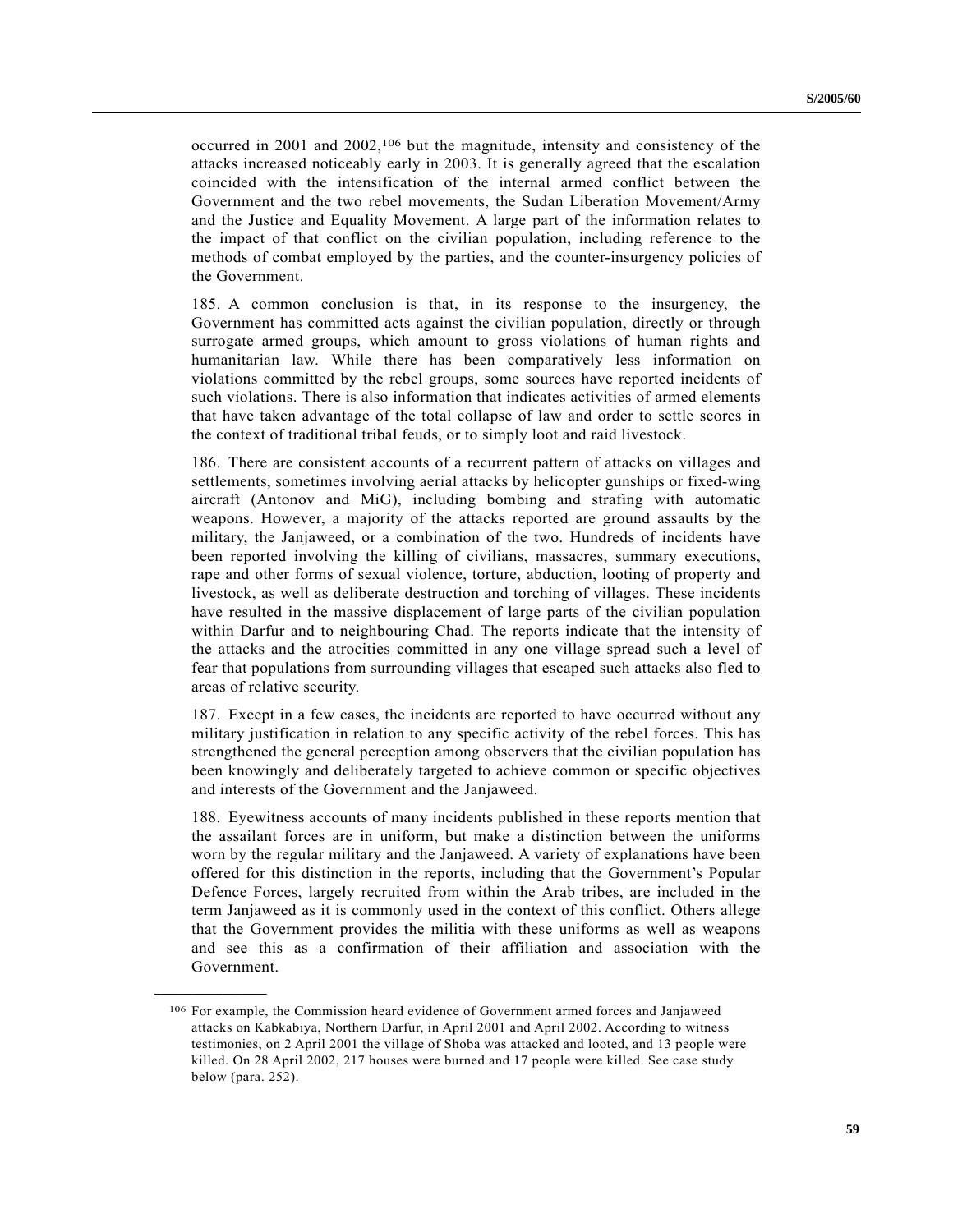189. Some reports also contain accounts of military engagements between Government and rebel forces which have resulted in severe violations of the rights of civilian populations, and which demonstrate a complete disregard by the warring parties for their obligations regarding the security of civilians. It is reported that wanton acts of destruction, far exceeding any military imperative, were committed, mostly by Government forces. Janjaweed have featured in some of the incidents contributing to the destruction, particularly by inflicting harm on civilian populations and through wide-scale looting in the course of, or following, the battle.

190. Although there is little information on violations committed by the rebel forces, there are some reports that they have engaged in indiscriminate attacks resulting in civilian deaths and injuries and destruction of private property. There are further reports of the killing of wounded and imprisoned soldiers, attacking or launching attacks from protected buildings such as hospitals, abduction of civilians and humanitarian workers, enforced disappearances of Government officials, looting of livestock, commercial vehicles and goods. There are also allegations of the use of child soldiers by the rebels. However, it should be noted that the number of reported violations allegedly committed by the Government forces and the Janjaweed by far exceeds the number of cases reported on rebels.

191. While a majority of the reports are consistent in the description of events and the violations committed, the crimes attributed to the Government forces and Janjaweed have varied according to the differences in the interpretation of the events and the context in which they have occurred. Analyses of facts by most of the observers, nevertheless, suggest that the most serious violations of human rights and humanitarian law have been committed by militias, popularly termed "Janjaweed", at the behest of and with the complicity of the Government, which recruited these elements as a part of its counter-insurgency campaign.

192. Various reports and the media claim to have convincing evidence that areas have been specifically targeted because of the proximity to the locus of rebel activity, but more importantly because of the ethnic composition of the population that inhabits these areas. Almost all entities that have reported on the situation in Darfur have noted that the populations subjected to violations are Darfurians who identify themselves as Africans, distinguishable from the Arab tribes in the region, which are also reported to constitute the majority of the Janjaweed.

193. It is reported that among the African tribes, members of the Zaghawa, Fur and Masalit tribes, which have a marked concentration of population in some areas, have been particularly targeted. This is generally attributed to the fact that the two main rebel groups in Darfur are ethnically African and are largely drawn from these three tribes. It is for this reason that some observers have concluded that a major objective of destruction and depopulation of targeted areas is to eliminate or preempt any possibility of support for the rebels.

194. Some reports take into account the historical context of ethnic and tribal politics in Darfur, and differences in the way of life and means of livelihood107 that have resulted in competing claims over control and utilization of natural resources

<sup>107</sup> Most reports note that the Arab tribes in Darfur are generally associated with a nomadic lifestyle and that the vast majority of the African tribes are sedentary farmers, settled on land allotted to the tribes.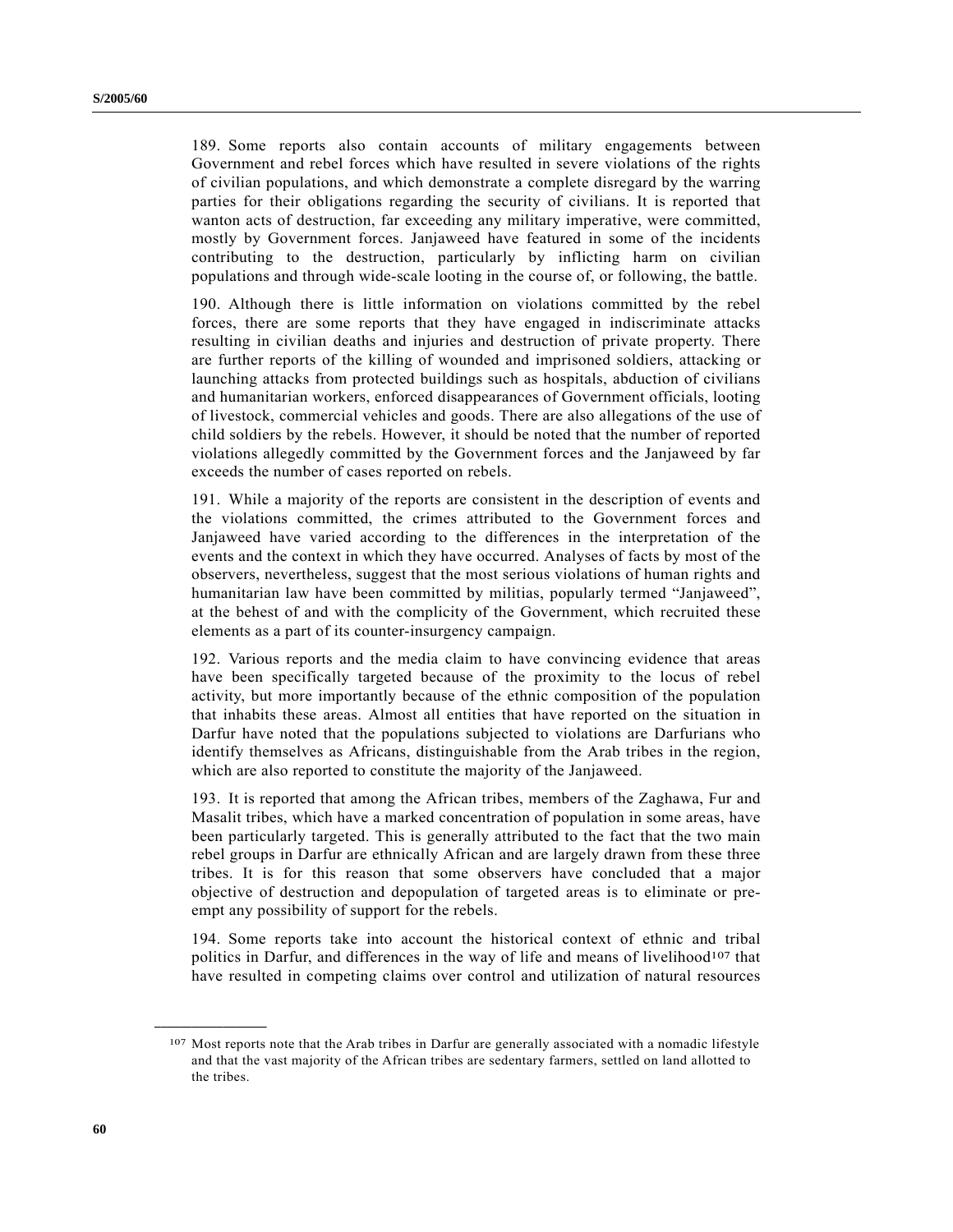and land. On this basis, some reports conclude that elements of persecution and ìethnic cleansingî are present in the pattern of destruction and displacement.

195. This reading of the information by some sources has given an added dimension to the conflict. Deliberate destruction of the very means of survival of these populations has been seen as a design towards their permanent expulsion from their places of habitation. Many of the sources have suggested that the acts of killing, destruction and forced displacement, taken as a whole, amount to extermination. Some reports have implied, and a few have determined, that the elements of the crime of genocide are present in the patterns and nature of violations committed by the Government and its militias.

196. According to recent reports, even though military offensives and large-scale displacement of civilians in Northern and Western Darfur have diminished in the past few months, probably because large parts of the rural areas under Government control have been emptied of their rural inhabitants, violence there has not ceased. In Government-controlled areas, displaced civilians have remained largely at the mercy of the Janjaweed. Observers have reported that displaced civilians living under Government control in these areas remain virtual prisoners  $-$  confined to camps and settlements with inadequate food, shelter and humanitarian assistance, at constant risk of further attacks, rape and looting of their remaining possessions. Even if incidents are reported to the police or other Government officials, little or no action is taken to arrest perpetrators. Government-backed Janjaweed raids on new areas in Southern Darfur have also been reported. There have also been reports of unidentified "militia incursions" along the border into Chad, often with the apparent aim of raiding cattle and other livestock.

197. Concerns have been expressed that, despite the Government's assurances to the international community, the security situation has not improved. Most internally displaced persons remain afraid to return to their places of origin out of fear of renewed attacks and because of the prevailing situation of impunity for acts of violence committed against the civilian population. Some more recent reports note that Arab populations have begun to settle in a few areas previously occupied by the displaced populations.

198. One report noted that the situation in Darfur was being distorted by international organizations and international media. According to this source, the humanitarian situation was being blown out of proportion by most observers. The cause of the conflict should be mainly ascribed to tribal animosities, while the Government had responded to a rebellion and was also providing humanitarian assistance to the displaced and affected populations.

## **B. Information provided by the Government of the Sudan**

199. As was stated earlier, the Commission met with numerous officials, representing various governmental sectors, including the Presidency, foreign affairs, justice, defence, interior, local government, and national security. The meetings were held in Khartoum and in the three States of Darfur. The officials presented the Government's point of view and policies with regard to the conflict in Darfur. While there are some variations in the views presented, there is a common thread that runs through the official version. In addition, the Government provided the Commission with a considerable amount of material, including documents and videotapes. Some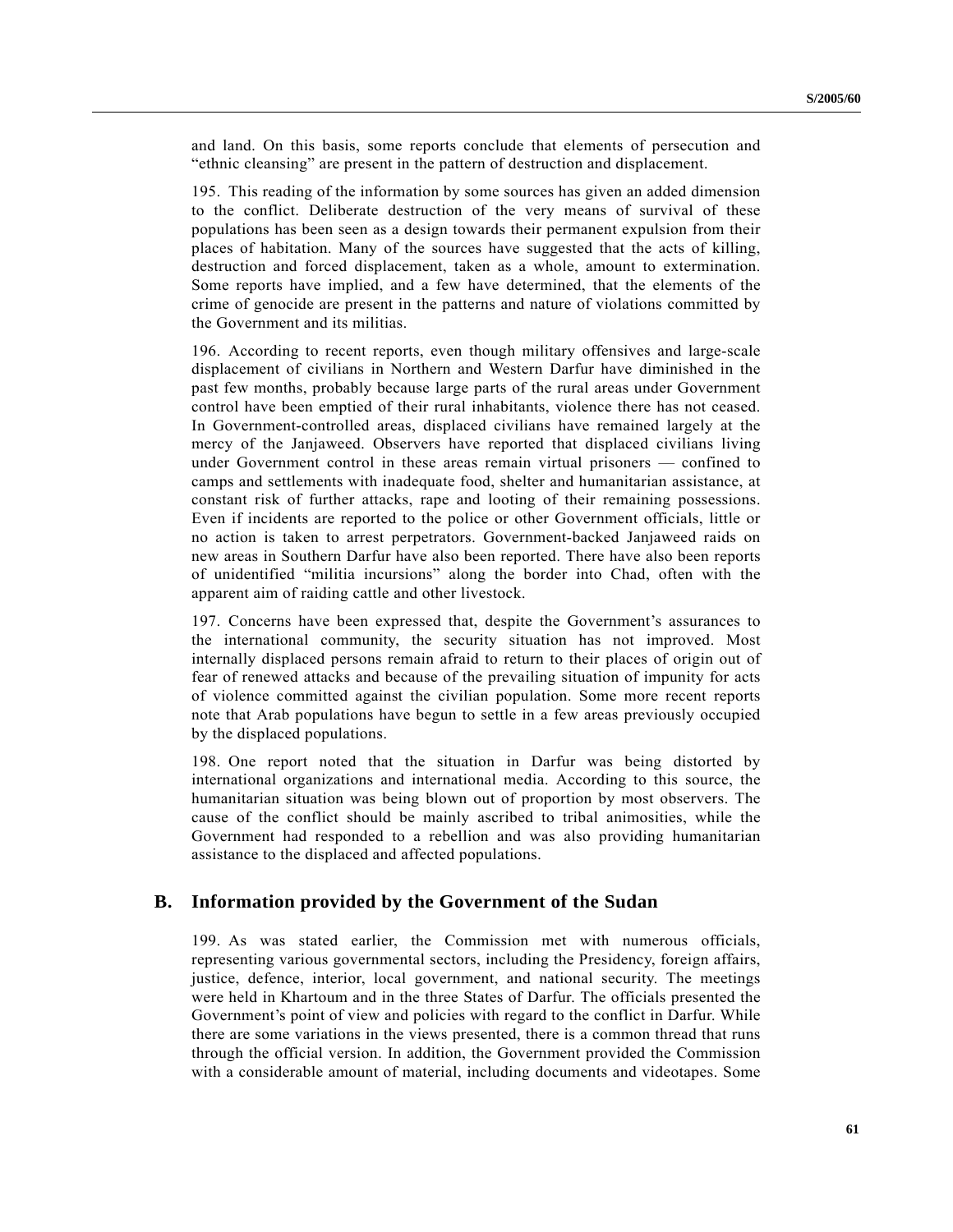material was also provided in response to specific questions raised by the Commission.

200. The most coherent governmental perspective on the conflict was presented by a committee established by the Minister of the Interior in his capacity as the President's representative on Darfur. The Committee is composed of six senior officials from the Ministries of Defence and the Interior and the National Security and Intelligence Service and is presided over by a major general from the army. During three meetings that lasted over six hours, the Committee conveyed to the Commission views, statistics and documents. Most views presented by the Committee were echoed by many other high-ranking officials. Other officials, particularly some working with the Advisory Council on Human Rights, the National Security and Intelligence Service and the Governments in the three States of Darfur also presented documents that are reflected below.

201. Like many other Government organs, the Committee asserted that the conflict is tribal. It reported that while the region of Darfur has a history of co-existence between the various tribes in Darfur, there is also a history of tribal conflict. The conflicts were often resolved through traditional reconciliation conferences, which the Government is now trying to promote. With regard to the identity of various groups and whether they are Arab or African, the Committee maintained that there is no Arab-African divide as intermarriage among the various tribes is common. They also said that the Sudanese are considered Africans by the Arabs and Arabs by the Africans. Therefore there is no ethnic dimension to the conflict.

202. The Committee also argued that armed rebellion in Darfur is not new. It listed a number of armed opposition groups in Darfur since 1956. In fact it listed eight different armed movements that emerged in Darfur from independence until today.

203. The Committee attributed the current conflict to seven factors. The first factor is the competition between various tribes, particularly between the sedentary tribes and the nomadic tribes over natural resources as a result of desertification. The second factor is the weakening of local administration after it was dissolved by former President Nimeiri. That administration was established on the basis of the traditional tribal structures and was in the past capable of containing and mediating conflicts. The third factor is the weak presence of the police. The fourth factor is the interference of foreign actors in the situation in Darfur. The fifth factor is the wide availability of weapons and military uniforms as a result of other previous conflicts in the region, particularly the war between the Libyan Arab Jamahiriya and Chad, and the war in the south. The sixth factor is the politicization of issues and their exploitation by various political opposition parties in the Sudan. The seventh is the scant development and the relative lack of infrastructure of Darfur.

204. The Committee also listed all the tribal conflicts and all the peace agreements concluded between the tribes from 1932 to 2004. The list demonstrated that the conflicts were sometimes between so-called Arab tribes and African tribes; sometimes between different Arab tribes and sometimes between different African tribes. They were resolved in the traditional ways by the ajaweed (wise men) selected by the concerned tribes to mediate among them. The common feature of those conflicts was that they were often between the sedentary and the nomadic groups.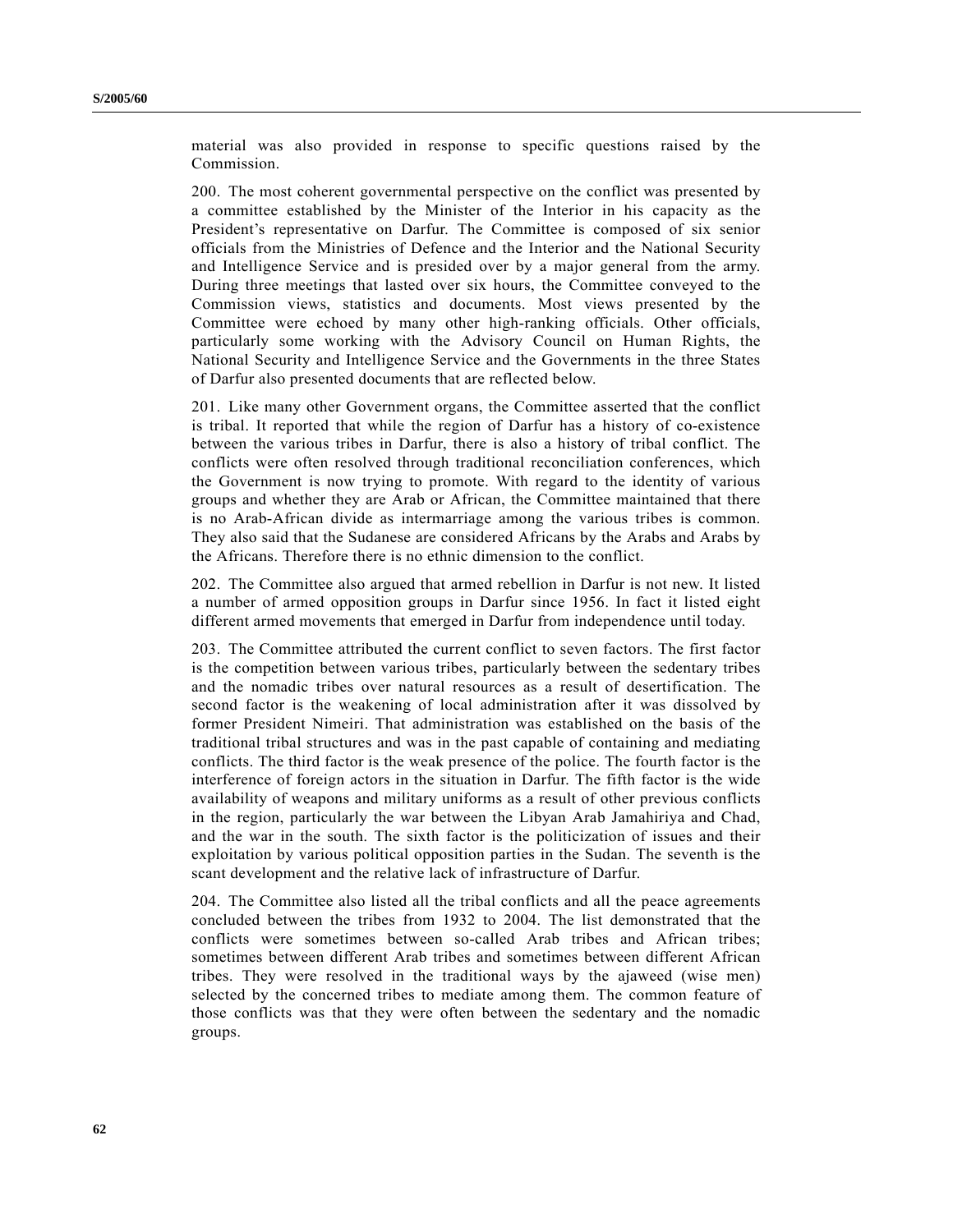205. With regard to the current conflict, the Committee blamed the rebels, particularly SLA and JEM, for most of the atrocities committed in Darfur. Its view was that the rebels initiated attacks and that the Government was acting only in a defensive mode. It asserted that the Government sustained serious casualties, particularly highlighting the repeated attacks against the police, the local administration and other law enforcement agents. The Committee stated that 100 such attacks were documented and that they presented a pattern. Documents in police stations were burned by rebels and criminals were released. The Committee alleged that this led to the phenomena of the Janjaweed. The Committee said that when the Government captured rebel weapons during the attacks, they found that they included types of weapon that did not normally exist in the Sudan, implying that there is foreign sponsorship of the rebellion.

206. The Committee also presented statistics concerning attacks against civilians by the rebels from January 2003 until November 2004. It stated that there were 67 attacks in Northern Darfur, 60 in Southern Darfur, and 83 in Western Darfur. It stressed that Kulbus was attacked 27 times by the rebels. It charged the rebels with targeted killings, restriction of movement, levying taxes, obstructing education, looting hospitals, and attacks on humanitarian workers.

207. With regard to attacks on the armed forces during the same period, the Committee stated that from January 2003 until November 2004 there were 19 attacks in Northern Darfur; 16 in Southern Darfur; and 8 in Western Darfur. The Committee claimed that in Baram some soldiers as well as 13 civilians were killed by rebels inside the hospital. It claimed that most attacks were jointly carried out by SLA and JEM.

208. The Committee provided the Commission with numbers of casualties incurred and of weapons stolen from January 2003 to November 2004. With regard to the army, it was claimed that 937 were killed, 2,264 injured, and 629 were missing, and 934 weapons were stolen. With regard to the police, it was claimed that 685 were killed, 500 were injured, 62 were missing, and 1,247 weapons were looted. With regard to the security and intelligence apparatus, it was claimed that 64 were killed, 1 was injured, 26 were missing, and 91 weapons were looted. As for civilians, it was claimed that 1,990 were killed, 112 were injured and 402 were missing. Significantly, the Committee stated that no weapons were looted from civilians.

209. With regard to population displacement, the Committee maintained that rebels forced people out of their homes, who then sought protection in areas controlled by the Government. It further stated that the rebels inhibit internally displaced persons from returning. Some other officials noted that the destruction of villages was a normal consequence of the conflict where civilians had been caught in the crossfire. Some officials even admitted that the Government would track rebels into villages, since this is where they would hide, and that the destruction was caused by the ensuing fighting.

210. With regard to figures on displacement, the Committee said that the Government did not possess accurate figures but relied on the figures given by the international organizations. It claimed that the displaced were unwilling to cooperate and attacked Government officials, and that some leaders of the displaced exaggerated figures because they were benefiting from the situation. The Committee said that the Government tries to protect the civilian population, that it does not launch military operations against civilians and only targets rebels. It stated that the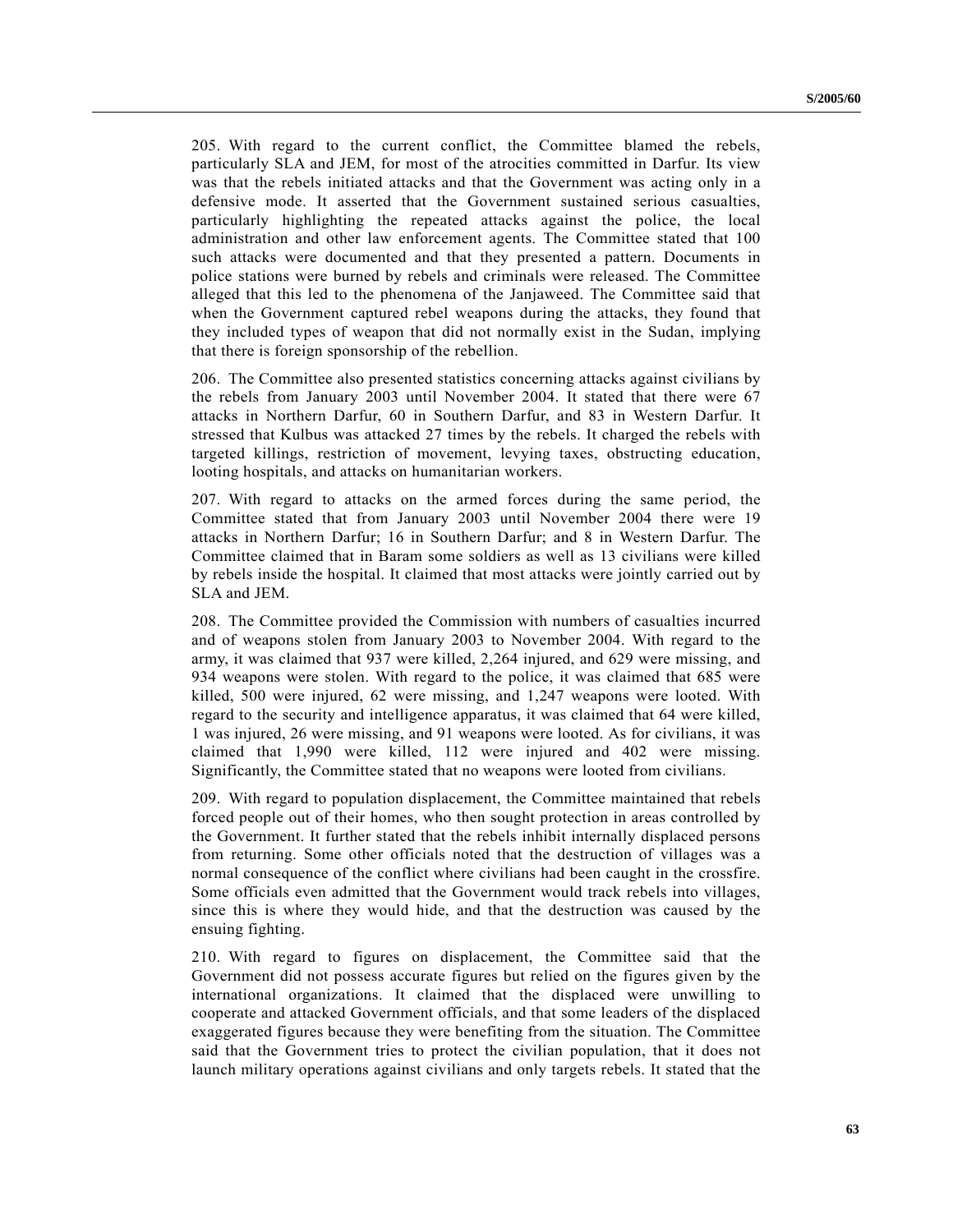camps for the internally displaced persons were now used as places from which to launch attacks against the Government.

211. The Committee maintained that the Government had taken several initiatives to solve the conflict peacefully, including a conference in El Fashir held in 2001 to address the roots of problems, particularly in and around Jebel Marra, as well as the establishment by the President of a committee to mediate between the tribes.

212. With regard to the Janjaweed, the Committee and other officials did not provide a consistent view. While some asserted that they were bandits from all tribes, other officials admitted that the Government sought the help of certain tribes and mobilized them. In particular, some interlocutors acknowledged that the Government had provided arms to the non-rebellious tribes and that there was cooperation with some tribal leaders who would receive financial grants to assist in the fight against the rebels. Some openly acknowledged that there had been a process of recruitment into the Popular Defence Forces in the context of the fight with the rebels.

213. The Government also asserted that it had taken measures to compensate those who, in its determination, were the subject of wrongful bombardment. It also stated that it had established an independent national commission of inquiry to examine the reports of violations. The effectiveness of such bodies are discussed in the course of this report.

## **C. Information provided by the rebel groups**

214. As noted above, the Commission met with the leadership of the two main rebel movements, SLM/A and JEM in Asmara, as well as with other representatives in Darfur. With regard to the origins of the conflict and the incidents during the conflict, the two groups had very similar positions.

215. Both argued that since the independence of the Sudan in 1956, Darfur had been marginalized and underdeveloped. JEM noted that the central Government had been dominated essentially by three Arab tribes from the north of the country, who had consistently marginalized the other main regions (the south, the east, the Nuba Mountains, Kordofan, Blue Nile and Darfur), most of which have raised arms against the Government in response to the oppression, marginalization, "internal colonizationî and neglect. The imbalance was illustrated by the fact that the north represented only 4 per cent of the population, but had by far the greatest influence and power in the central Government. According to the rebel groups, the main strategy of the central Governments has been to maintain power by keeping the other regions underdeveloped, divided and powerless. The war in the south with more than 2 million dead was an example of the Government's oppression.

216. SLM/A, in particular, noted the emergence in Darfur in the mid 1980s of an alliance of Arab tribes, the Arab Gathering, which had subsequently also been supported by the "Salvation" Government of Al-Bashir against the African tribes. In this context, tribes were seen to be either "pro-Salvation" or "anti-Salvation" and a political and racist agenda in a sense emerged. An important issue was the question of control over land. Since some tribes did not have traditional land allotted to them, and with the conflict over natural resources growing, there was a systematic attempt to evict tribes viewed as "non-Salvation" from their land.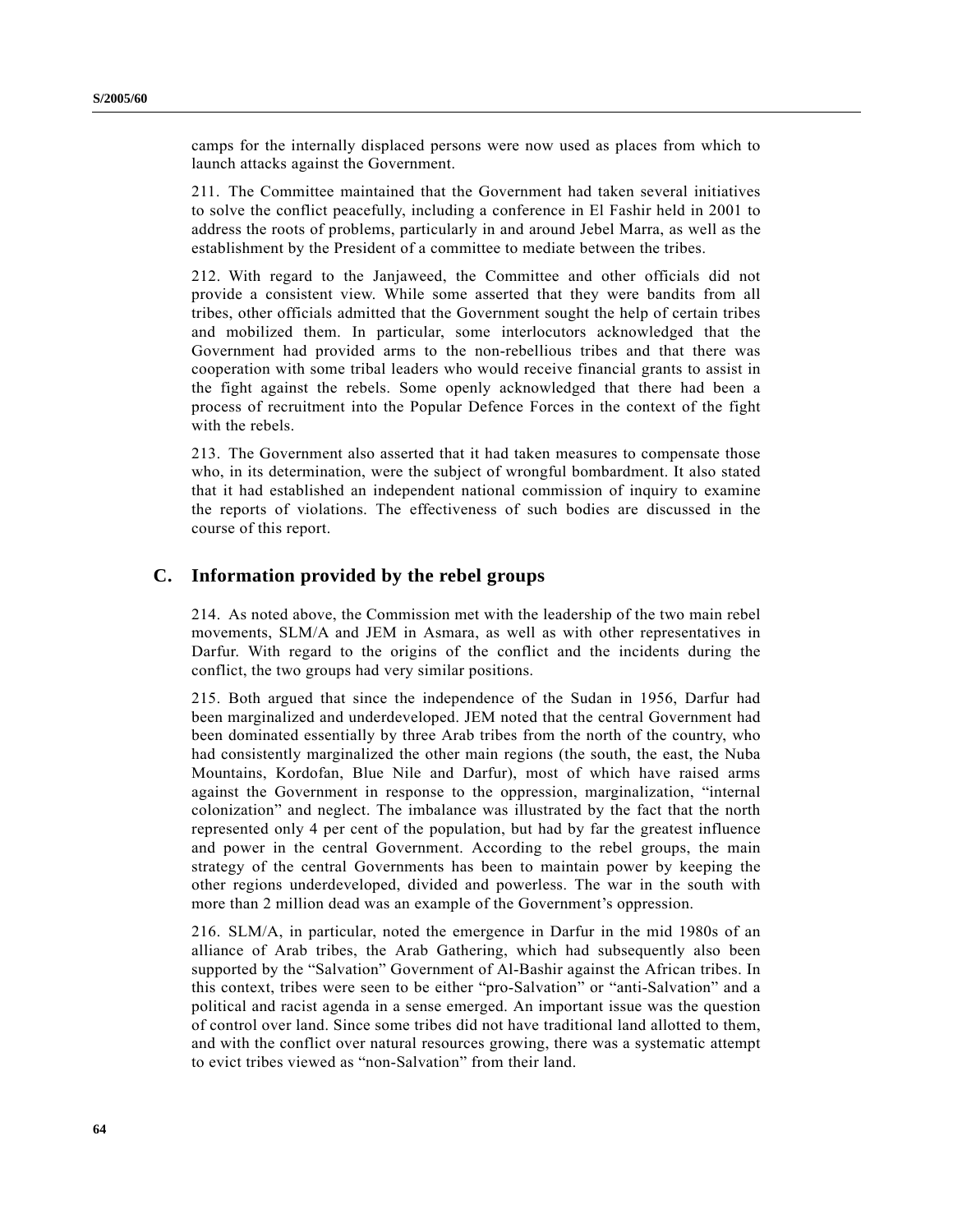217. In this sense, both rebel movements noted that they had started their activities as a response to the discriminatory and divisive policies of the Government in Khartoum. Both groups noted that their agenda was not tribal and was not directed against the Arab tribes. For this reason, the rebels had directed their attacks against Government installations, and had deliberately avoided attacking Arab tribes.

218. JEM underlined that its internal regulations contained strong commitments to respect international humanitarian law and international human rights law, and that no civilian targets had been or would be attacked. JEM underlined that all its military assets had been procured independently through its own means or acquired by looting from the Government.

219. Both rebel groups stated that the Government, supported by Arab militia, the Janjaweed, had attacked civilians throughout Darfur. The Government had created the Janjaweed by training and arming them. The rebel groups stated further that members of the Janjaweed had been recruited from those tribes without a traditional homeland, including Mohameed, Ireigat (northern Rizeigat), Iteifat, Zabalat and Maairiyha, as well as from outside the Sudan - from Chad, Cameroon, Mauritania and Algeria. The proof that the Government was linked to the Janjaweed was the fact that attacks were conducted jointly. The main reward for the Janjaweed was the promise of owning land, which also explained the massive forced displacement of the civilian population.

220. According to JEM, the Government and the Janjaweed had committed genocide by specifically targeting people from African tribes, specifically the Fur, Masalit, Zaghawa, Birgit, Aranga, Jebel and Tama. The Government armed forces, PDF, the National Security and Intelligence Service, the police and the Janjaweed have, since the beginning of the war, allegedly killed more than 70,000 persons, burned more than 3,200 villages and displaced more than 2 million persons. JEM claimed that the Government had issued an order to the police not to accept or investigate any complaints from African tribes.

221. According to JEM, extensive rape had been committed by the Government and the Janjaweed, including an alleged mass rape of 120 women in July 2003 in Tawila. JEM noted that the fact that no Arab woman had been raped and no Arab village had been destroyed was evidence that the Government was specifically targeting African tribes. In addition, the Government and the Janjaweed have repeatedly abducted women and children, and systematically looted property, including livestock, cash and utensils.

### **D. The task of the Commission**

222. Taking these reports into account the Commission conducted independent investigations to establish the facts. The conclusions of the Commission are based on the evaluation of the facts gathered or verified through these investigations. However, reports from other sources are relied upon for analysis where the facts reported are consistent with the results of the Commission's own inquiry.

223. It was not possible for the Commission to investigate all of the many hundreds of individually documented incidents reported by other sources. The Commission, therefore, selected incidents and areas that were most representative of acts, trends and patterns relevant to the determination of violations of international human rights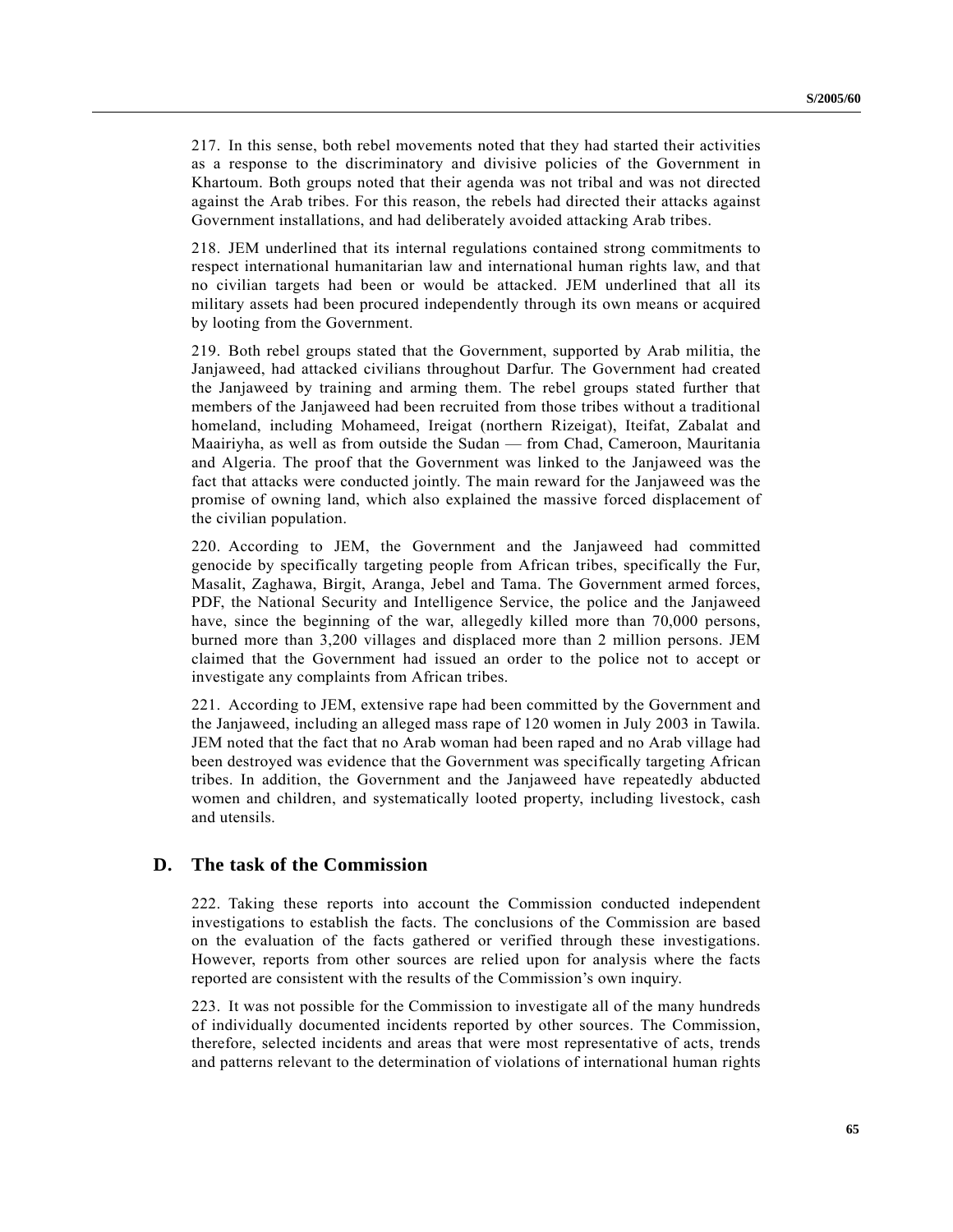and humanitarian law and with greater possibilities of effective fact-finding. In making this selection, access to the sites of incidents, protection of witnesses and the potential for gathering the necessary evidence were, among other things, of major consideration.

224. In addition to the material collected by the Commission during its visit to Darfur, the team of investigators working under its direction investigated a large number of incidents covering all three Darfur States (see annex IV for details).

## **E. Two irrefutable facts: massive displacement and large-scale destruction of villages**

225. Results of the fact-finding and investigations are presented in the next sections of the report and are analysed in the light of the applicable legal framework as set out in the preceding section. Before proceeding, however, two uncontested facts must be highlighted.

226. At the time of the establishment of the Commission and, subsequently, upon its arrival in the Sudan in November 2004, two irrefutable facts about the situation in Darfur were immediately apparent. Firstly, there were more than 1 million internally displaced persons inside Darfur (1.65 million according to the United Nations) and more than 200,000 refugees from Darfur in neighbouring Chad to the east of the Sudan. Secondly, there were several hundred destroyed and burned villages and hamlets throughout the three States of Darfur. While the exact number of displaced persons and the number of villages destroyed remain to be determined, the massive displacement and the destruction of villages are facts beyond dispute. All observers and actors agree on this, and it was also confirmed to the Commission during its mission in November by all its interlocutors, be it the Government in Khartoum, the local administration in the three Darfur States, tribal leaders, international organizations and others.

227. The Commission has used these undisputed realities as the starting point for discharging its task to determine what actions led to the situation depicted by these two undeniable realities, and in particular which crimes resulting from violations of international humanitarian law and human rights were committed in the course of these events, as well as determining the actors responsible for them.

228. Before proceeding with the presentation of the results of the Commission's fact-finding as well as the legal appraisal of these facts, it is worth providing some facts on both the displacement and the destruction, so as to give a clear picture of the magnitude and scale of the situation.

#### **1. Displacement**

229. In its *Darfur Humanitarian Profile No. 8* of November 2004, the Office of the Deputy Special Representative of the Secretary-General for the Sudan and the United Nations Resident and Humanitarian Coordinator noted:

The total conflict-affected population in Darfur is estimated at 2.27 million people, one third of the estimated pre-conflict population of 6.3 million. The total number of internally displaced persons in Darfur is estimated at 1.65 million, while the number of affected residents accessed by humanitarian agencies is about 627,000. [...] The numbers are highest in Western Darfur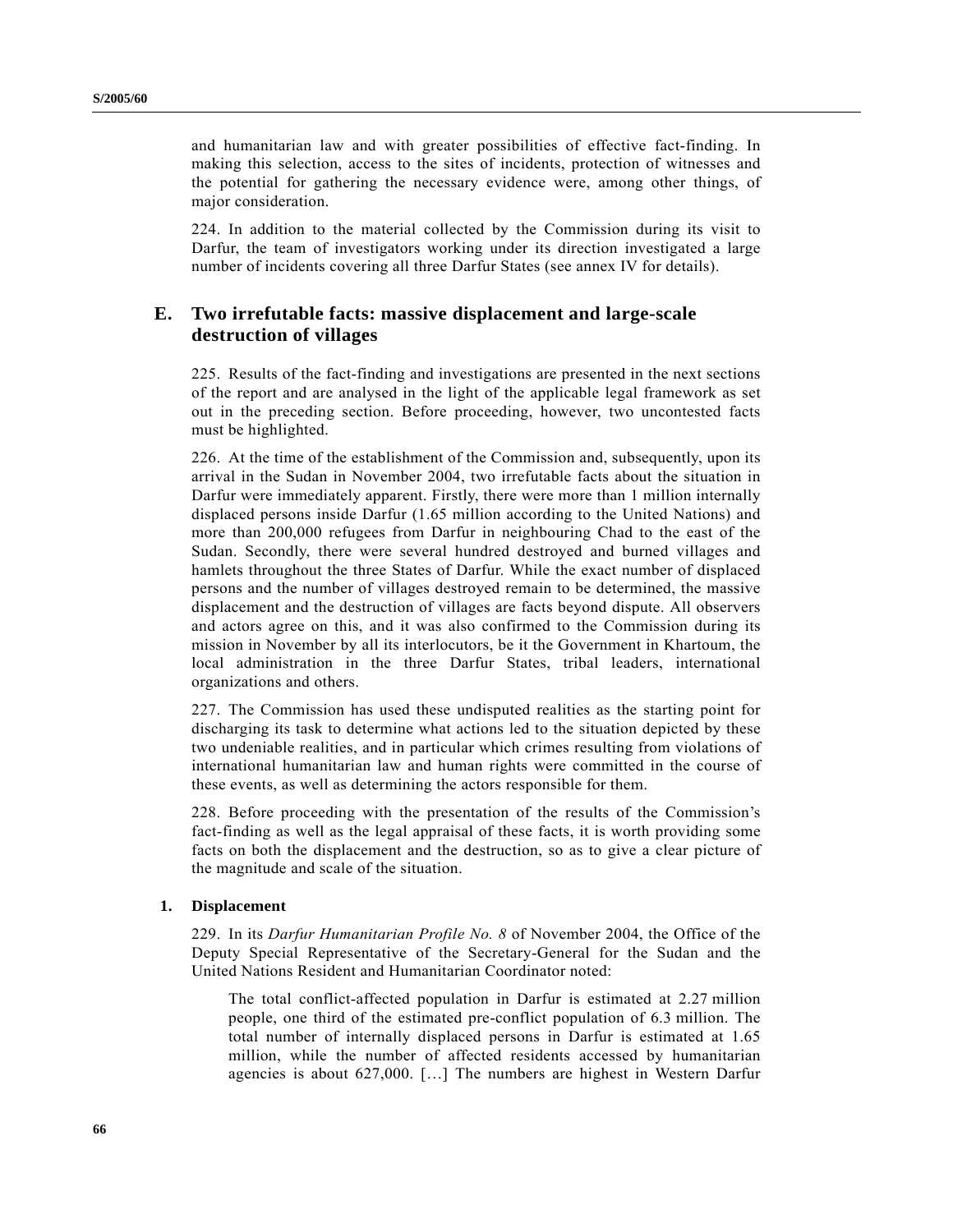with a total of 833,036 affected people, which is half of the pre-conflict Western Darfur population of 1.6 million. The Western Darfur figure includes 652,509 internally displaced persons. Southern Darfur has 761,030 conflictaffected people, including 595,594 internally displaced persons. Northern Darfur, registering the lowest number of the three Darfur States, has an estimated 685,200 conflict-affected people, of which 403,000 are internally displaced persons.

In addition,  $[\dots]$  in the three state capitals — Nyala, El Fashir and Geneina none of the resident populations are included in the category of conflict affected, in part because their number is relatively large as compared to the internally displaced population that they are hosting. They are not yet judged to be in need of humanitarian assistance, although many of them may be increasingly vulnerable.108

It is noted that there are 101 locations, most of them camps, throughout the Darfur region hosting internally displaced persons, which include 22 locations in Northern Darfur, 42 locations in Southern Darfur and 37 locations in Western Darfur. Some camps host up to 70,000 persons while others are more modest in size and are host to "only" a few thousand internally displaced persons.

230. At a meeting with the Commissioner-General of the Government Humanitarian Aid Commission, Hassabo Mohammed Abdelrahman, on 12 January 2005, the Government of the Sudan confirmed to the Commission that the total number of internally displaced persons amounted to 1.651 million, and the total number of conflict-affected persons was 627,000. The Commissioner-General noted that the Government was generally in agreement with the figures noted in the *Humanitarian Profile* released by the United Nations quoted above. It was noted that the 1.65 million internally displaced persons were hosted in 81 camps and safe areas, with 300,000 hosted in actual camps. The Commissioner-General further stated that a total of 400,000 internally displaced persons had returned home, a figure the United Nations could not confirm.

231. In addition, as at 15 November 2004, the Office of the United Nations High Commissioner for Refugees (UNHCR) reported that 203,051 persons from the Darfur region were living in 11 camps and other locations as refugees in eastern Chad, along the border with the Sudan.109

232. The estimated number of conflict-affected populations in Darfur combined with the refugees in Chad  $(1.65 \text{ million internally displaced persons}, 627,000$ otherwise conflict-affected persons, and 203,051 refugees) reaches the staggering figure of almost 2.5 million persons affected in one way or another  $-$  the vast majority by being displaced from their homes.

### **2. Destruction of villages**

**\_\_\_\_\_\_\_\_\_\_\_\_\_\_\_\_\_\_**

233. While the massive displacement of population in Darfur became the face of the humanitarian crisis in the region, the widespread destruction of villages constitutes another irrefutable fact.

<sup>108</sup> *Darfur Humanitarian Profile, No. 8*, November 2004, available at http://www.unsudanig.org.

<sup>109</sup> UNHCR data, available at http://www.unhcr.ch/cgi-bin/texis/vtx/publ/opendoc.pdf?tbl= MEDIA&id=401159eca&page=publ.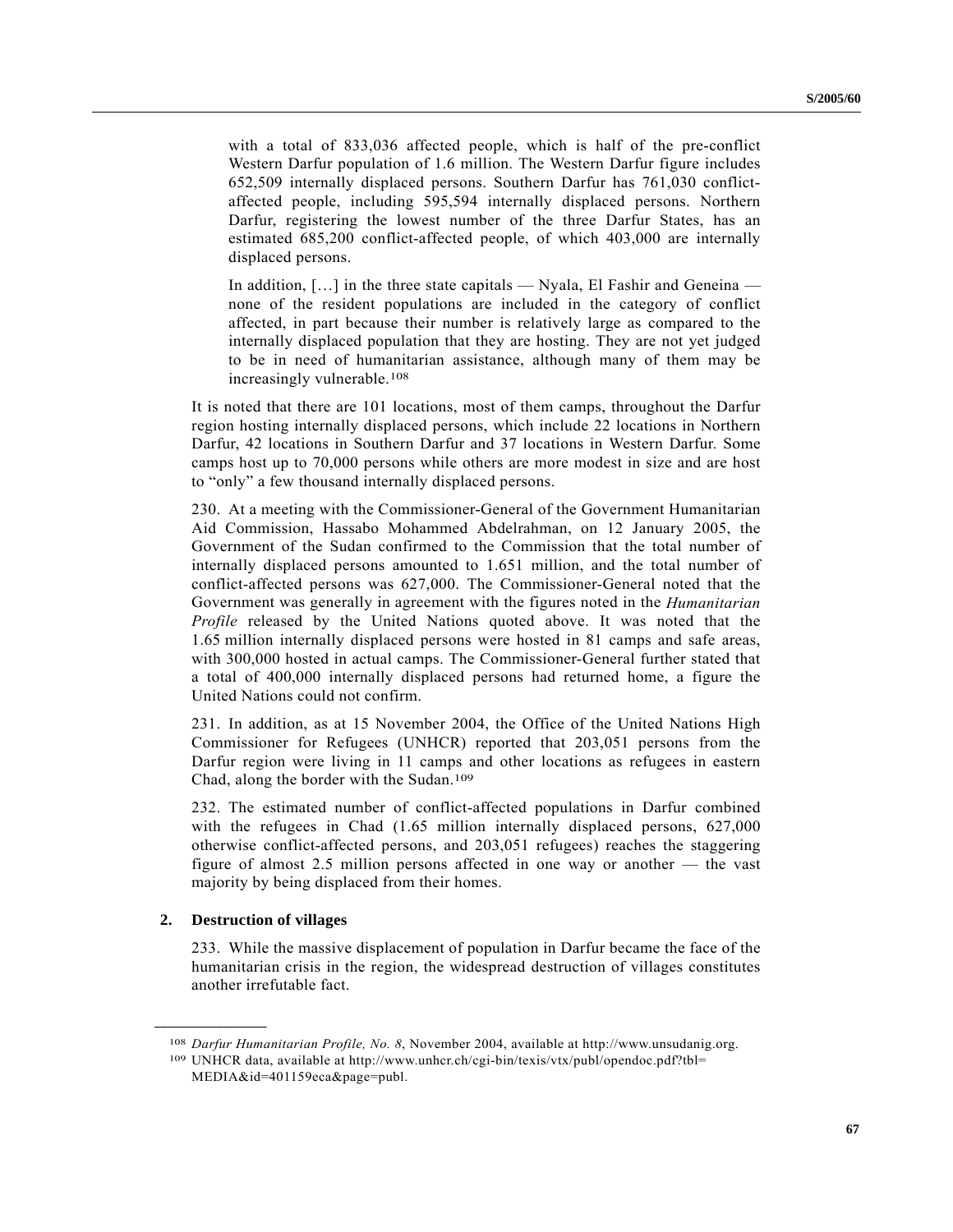234. During its visit to Darfur the Commission was able to make a visual estimate of the extent of destruction that had been caused in the course of the current conflict in all three Darfur States. The Commission saw destroyed and partially destroyed villages in aerial exploration over some of the affected areas such as those surrounding Mornei, Habila and Garsila in Western Darfur, parts of the Jebel Marra plateau in Southern Darfur, and the Tawila and Kutum area in Northern Darfur. Many of the villages were abandoned and there were areas comprising several villages which were completely deserted. To verify the facts, the Commission also visited some of the villages regarding which it had received specific information of attacks and destruction, including villages in the localities of Shataya and Masteri which were completely destroyed and abandoned.

235. There is an abundance of sites with evidence of villages burned, completely or partially, with only shells of outer walls of the traditional circular houses left standing. Water pumps and wells have been destroyed, implements for food processing wrecked, trees and crops were burned and cut down, both in villages and in the wadis,110 which are a major source of water for the rural population. Rural areas in Darfur are not the only scenes of destruction. Several towns also show signs of damage to homes and essential infrastructure such as hospitals, schools and police stations.

236. The exact number of villages burned and destroyed has not been counted, but several sources have estimated the extent of destruction through verbal accounts, site inspections and other evidence. According to some estimates over 700 villages in all three States of Darfur have been completely or partially destroyed.111 The Commission further received information that the police had made an assessment of the destruction and recorded the number of destroyed villages at over 2,000. The Government did not provide any official figures despite several requests in this regard from the Commission. The Commission nevertheless received credible accounts and itself visited some sites where hundreds of homes were burned in a single location.

### **F. Violations committed by the parties**

237. The individual sections below give an account of the Commission's factual findings, organized according to the type of violation and the resulting international crime committed. In each section, initially a summary and analysis of the findings reported by other sources is presented. This is followed by an account of the findings made and information collected by the Commission on some individual incidents. Each section deals with the crimes committed by the three categories of actors identified, namely, the Government, the Janjaweed and the rebels. A legal appraisal of the factual findings is then provided.

<sup>110</sup> Wadi: a mainly dry water course in arid regions through which water flows only after heavy rainfalls.

<sup>111</sup> Most sources assess that 600 villages and hamlets have been completely destroyed, while an additional 100 to 200 villages have been partially destroyed.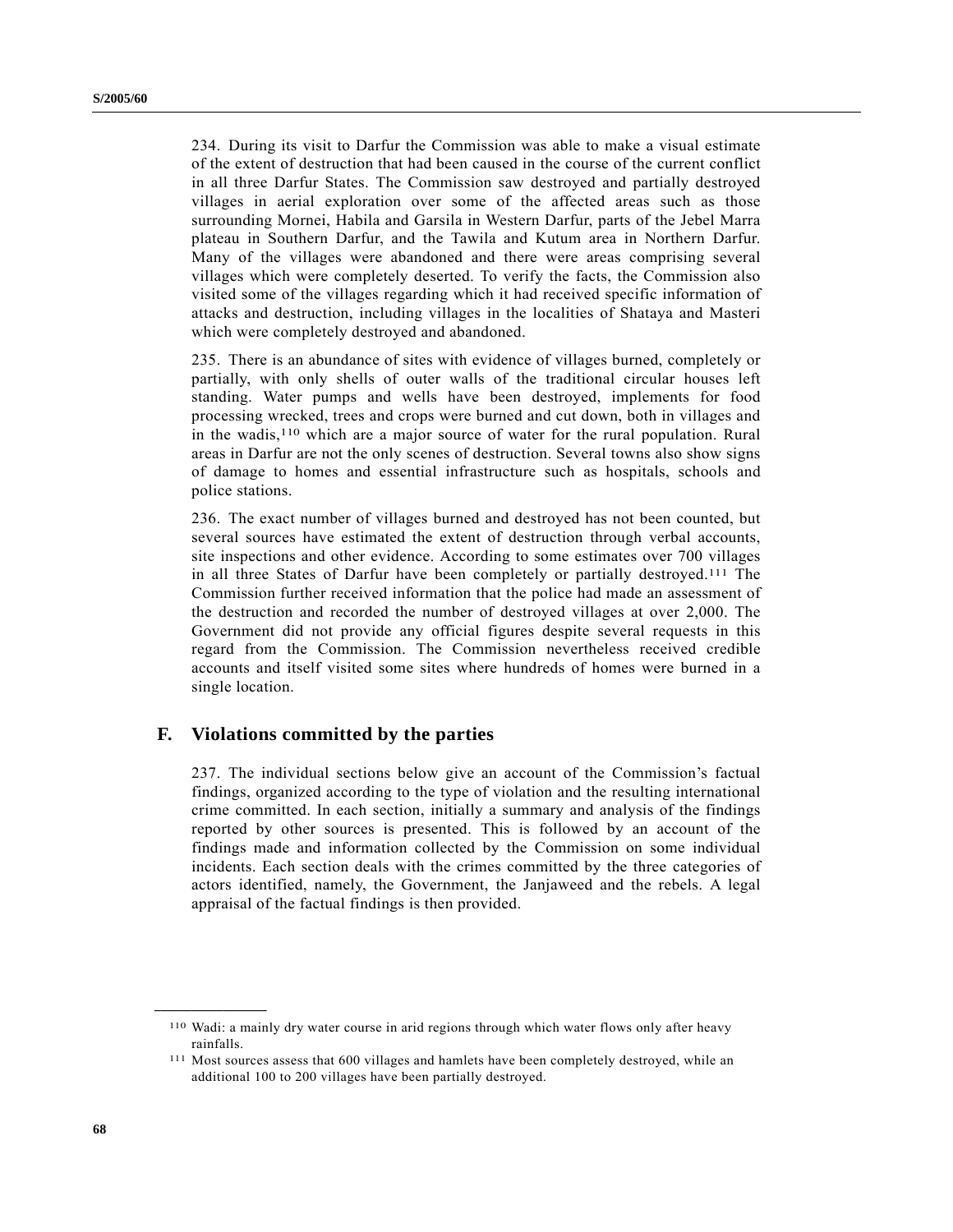### **1. Indiscriminate attacks on civilians**

### **(a) Factual findings**

**\_\_\_\_\_\_\_\_\_\_\_\_\_\_\_\_\_\_**

238. The Commission reviewed numerous reports of indiscriminate attacks on civilians. An analysis of all accounts by other sources reveals a pattern of indiscriminate attacks on civilians in villages and communities in all three Darfur States beginning early in 2003. Attacks are also reported to have occurred in 2001 and 2002. However the magnitude, intensity and consistency of the attacks increased noticeably early in 2003, in particular following the attack by rebel forces on the airport in El Fashir in April 2003. Attacks on civilians were still ongoing at the time of writing the present report.

239. The Commission also met with witnesses and received first-hand accounts of attacks on civilians from individuals and communities throughout the three Darfur States, as well as in Khartoum and in refugee sites in Chad. Reports received by the Commission were verified wherever possible through the work of the judicial investigators, forensic experts and military analysts assigned to work with the Commission. The Commission also received and verified numerous additional incidents involving attacks on civilians, based on information and evidence it received during the course of its work. These are illustrated through several case studies outlined in the sections below.

240. From all accounts the Commission finds that the vast majority of attacks on civilians in villages have been carried out by Government of the Sudan armed forces and Janjaweed, acting either independently or jointly. Although there have also been attacks by rebel forces, the Commission has found no evidence that these are widespread or that they have been systematically targeted against the civilian population. Incidents of rebel attacks are mostly against military targets, police or security forces. Nevertheless, there are a few incidents in which rebel attacks have been carried out against civilians and civilian structures, as well as humanitarian convoys. The following sections provide a description of the Commission's factual findings in relation to the patterns of attacks on civilians in the three Darfur States.

### *(i) Attacks by Government armed forces and the Janjaweed*

241. On the basis of its analysis of other sources and its own investigative work, the Commission found that attacks on villages in Darfur conducted by Government of the Sudan armed forces and the Janjaweed occurred throughout the conflict, with peaks in intensity during certain periods. Most often the attacks began in the early morning, just before sunrise, between 4.30 a.m. and 8 a.m. when villagers were either asleep or at prayer. In many cases the attacks lasted for several hours. Some villages were attacked repeatedly over the course of several days and months.112

242. In many cases a ground attack began with soldiers appearing in Land Cruisers and other vehicles, followed by a large group of Janjaweed on horses and camels, all with weapons such as AK-47s, G-3s and rocket-propelled grenades. Many of the

<sup>112</sup> For example, the village of Shoba in Northern Darfur was attacked by Janjaweed in April 2001 and April 2002, and by Government armed forces and Janjaweed in July 2003. The village of Amaki Sara in Southern Darfur reportedly was attacked by Janjaweed in September 2002, and by Government armed forces and Janjaweed on 30 October 2004, while rebel forces attacked a school in the village where police had established their headquarters on 2 October 2004.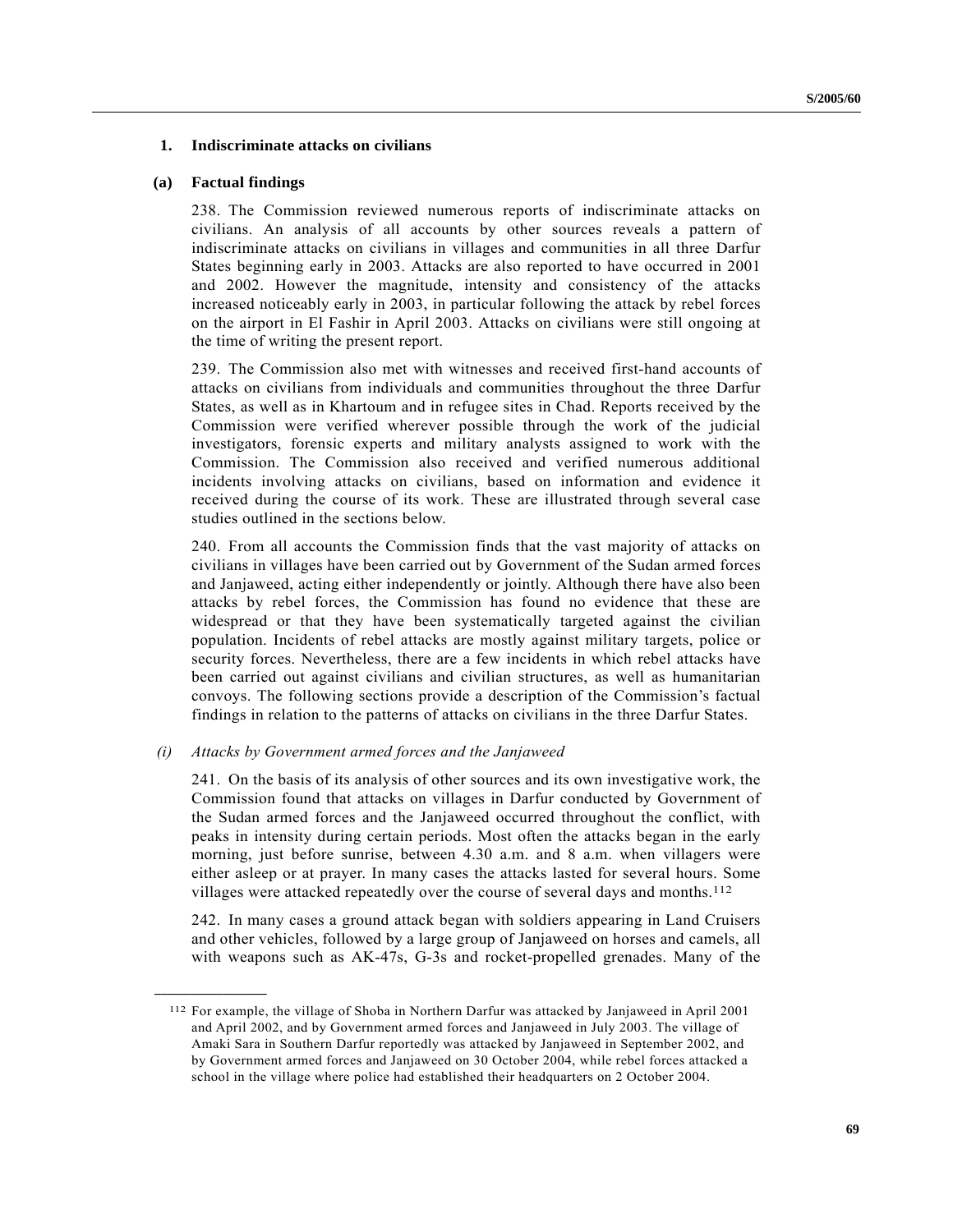attacks involved the killing of civilians, including women and children, the burning of houses, schools and other civilian structures, as well as the destruction of wells, hospitals and shops. Looting and theft of civilian property, in particular livestock, invariably followed the attacks and in many instances every single item of moveable property was either stolen or destroyed by the attackers. Often the civilians were forcibly displaced as a result of the attack.

243. Several of the attacks on villages were carried out with the support of Government of the Sudan forces, including the air force, involving air bombardments and regular aerial surveillance. The Commission received credible evidence of the use of Mi-8 helicopters, Mi-24 helicopters and Antonov aircraft during air attacks on villages. Ground attacks were frequently preceded by the presence of aircraft near or directly above the villages, which would either bomb the village or surrounding areas, or circle over the village and retreat.113 In some cases, aircraft were used for reconnaissance purposes or to control and inform troops on the ground, while in other cases air support was used to supply ground troops with additional weapons and ammunition.114 Several incidents involved aerial bombardment of areas surrounding the villages and/or bombing of civilians and civilian structures within villages themselves. The fact that some of the attacks received aerial support presents a clear indication of the link between the Janjaweed and the Government of the Sudan.

244. The effect of the repeated attacks on villages and the manner in which they were carried out, including regular aerial surveillance at dawn, hovering of helicopter gunships and frequent bombing, was to terrorize civilians and force them to flee the villages. Those who managed to find refuge in camps or host communities often refused to return to their villages for fear of further attacks.

245. In a majority of cases, victims of the attacks belonged to African tribes, in particular the Fur, Masalit and Zaghawa tribes. When asked why they believed they were attacked, some witnesses stated "because they want our land and cattle" or ìthey want to eliminate us from the areaî. Other witnesses referred to statements made by their aggressors during some of the attacks, such as "you are *Torabora*, the SLA are your families"; "the Fur are slaves, we will kill them"; "we are here to

<sup>113</sup> For example, the Commission verified evidence of an attack on Amaki Sara, Southern Darfur, on 30 October 2004. At 1300 hours that day, soldiers on foot attacked from the south-west of the village. At 1400 hours, the soldiers were joined by an air attack by two helicopters, both identified by witnesses from sketches as Mi-24, and two fixed-wing aircraft (one 4-prop. Antonov and one 2-prop. Antonov; both had a white upper fuselage and a black belly). The attack started from the direction of the large hill in the south-west of the village and circled it. The helicopters shot the people who were working in the fields but did not fire on the village. The fixed-wing aircraft only circled without firing weapons. As soon as the attack started, the villagers rapidly evacuated the area splitting to the north and south. Continuing to circle, the helicopters fired 57-mm rockets at the escaping villagers who the witnesses insist were unarmed. The helicopters appeared to deliberately target people hiding beneath trees and bushes south of the village. Two rockets hit an area beneath some trees and injured several persons. Similarly, two more rockets hit an area of bushes where villagers were attempting to hide, injuring several more. Janjaweed later looted the village.

<sup>114</sup> On 22 August 2003 at 0500 hours, a joint force of Government armed forces and Janjaweed, approximately 300 to 400 in strength, attacked the villages of Namai, Bogah and Debsa in Northern Darfur. Government soldiers used six Toyota pickups, camouflage green in colour with machine guns fitted to them, while the Janjaweed rode on horses and camels. An Mi-8 helicopter landed twice to the rear of the attackers, unloading ammunition on both occasions.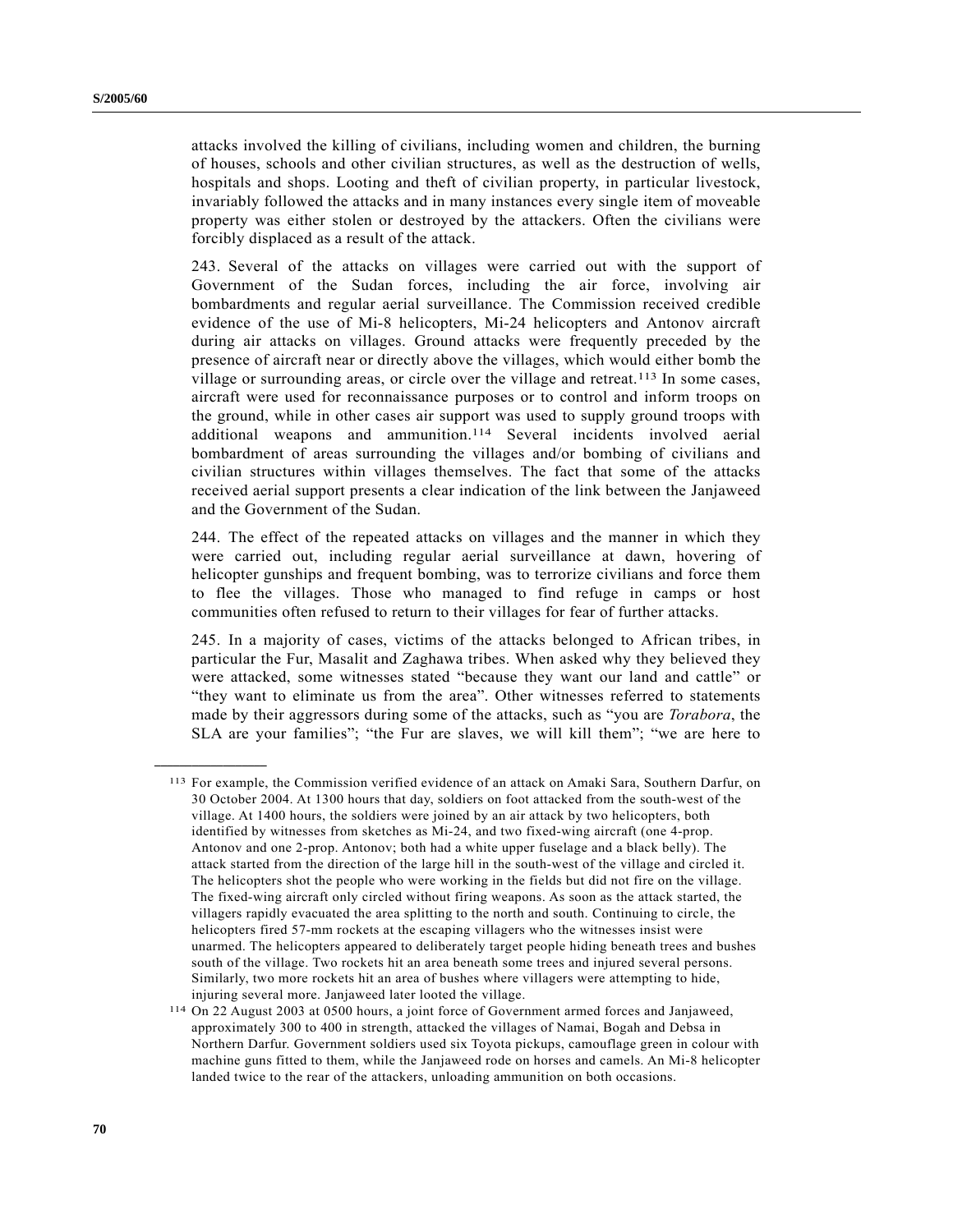eradicate blacks (*nuba*)"; "we will drive you into poverty"; "this is not your land" or ìyou are not from hereî. When asked about the presence of armed groups within the villages, most witnesses denied the existence of rebels in their villages at the time they were attacked. In a few cases witnesses said that villagers had weapons to protect their livestock and families.

246. While in many cases witnesses clearly identified the attackers as Government soldiers or Janjaweed, the exact identity of individual perpetrators was difficult to ascertain. In most cases the attackers wore uniforms, similar to military uniforms, and either military caps or turbans, and were mounted on camels or horses. In at least one incident, witnesses identified Janjaweed by a horse-like sign worn on the shoulder (reportedly the emblem of the Popular Defence Forces). Victims were able in some cases to identify individual perpetrators as either neighbours or recognized leaders of particular Arab tribes. A few incidents seem to have involved the police acting together with Government armed forces and Janjaweed.115 One of the cases reported to the Commission explicitly referred to the involvement in the attacks of PDF, together with regular Government armed forces and Janjaweed. In most cases, however, victims did not differentiate between Government armed forces on the one hand and militias, and other groups acting, or perceived to be acting, with the support of Government authorities, on the other. When asked whether the perpetrators were Government armed forces or Janjaweed, one victim stated, "for us, these are one and the same". $116$ 

247. It should also be noted that the Commission found no evidence of any warnings being issued to civilians prior to the attacks on villages.

248. Many of the ground and air attacks on villages resulted in the indiscriminate killing of civilians. In most cases of ground attacks, men were directly targeted to be killed and in some cases there is evidence of efforts by the perpetrators to spare the lives of women. However women and children were also victims of killings in the course of many attacks. Several of the attacks also involved sexual violence including rape of women as part of the attack on civilians. In most cases, victims named Janjaweed as perpetrators of sexual violence; however several incidents allegedly involved Government soldiers acting together with Janjaweed.

249. In this context, the Commission also noted the comments made by Government officials in meetings with the Commission. The Minister of Defence clearly indicated that he considered the presence of even one rebel sufficient for making the whole village a legitimate military target. The Minister stated that once the Government received information that there were rebels within a certain village, "it is no longer a civilian locality, it becomes a military target". In his view, "a village is a small area, not easy to divide into sections, so the whole village becomes a military target". It is also worth noting that the Western Darfur Minister of Social Affairs, who is also the Deputy *Wali* of the State of Western Darfur, considered the

<sup>115</sup> On 5 October 2003 the village of Haloof in Southern Darfur reportedly was attacked by Government armed forces and Janjaweed. According to witness testimony, the Janjaweed included two "policemen". Twenty-four civilians were killed and several others injured. In a separate incident on 22 May 2004, the village of Abqa Rajil in Southern Darfur was attacked by Government armed forces and police just before sunrise. Subsequently the Commission obtained information that six persons, including two policemen, were tried and convicted.

<sup>116</sup> Witness testimony regarding the attack on Haloof village on 5 October 2003, as received by members of the Commission during visit to Southern Darfur.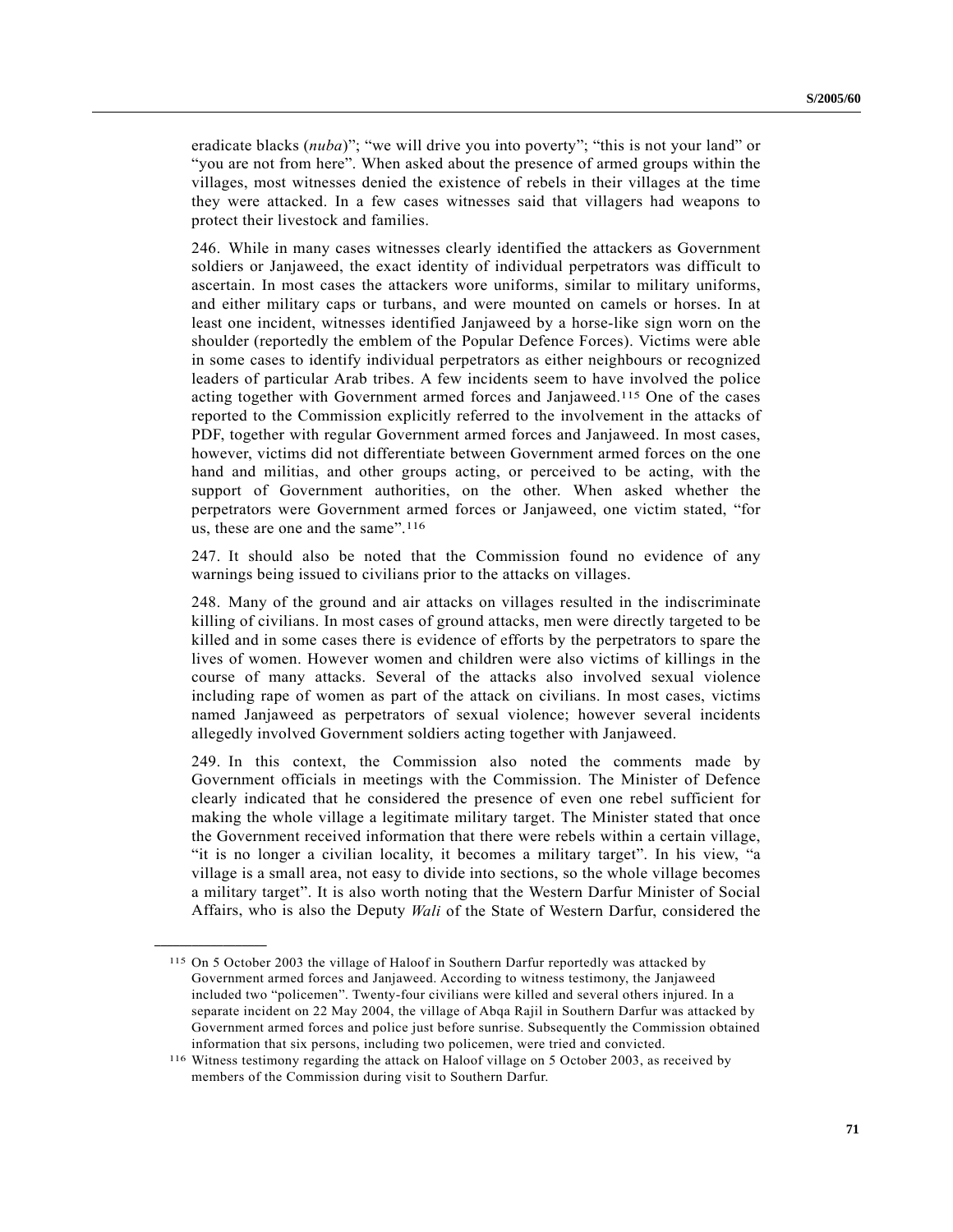villagers responsible for the destruction that led to their massive displacement on the grounds that they allowed their sons to join the rebels and to use their own villages for insurgent activities.

250. The indiscriminate nature of attacks by Government armed forces and the Janjaweed on civilians and civilian objects in villages is illustrated in the case studies below.

#### **Case study: Anka village, Northern Darfur**

251. The Commission investigated the scene of an attack in and around Anka village in Northern Darfur. The following facts were established through witness interviews and forensic investigations:

At about 9 a.m. on or about 17 or 18 February 2004 the village of Barey, situated about 5 km from the village of Anka, was attacked by a combined force of Government soldiers and Janjaweed. A witness from Barey then alerted the villagers of Anka to a possible imminent attack.

At about 5 p.m. on the same day, witnesses from Anka observed between 300 and 400 Janjaweed on foot, and another 100 Janjaweed on camels and horseback, advancing towards Anka from the direction of Barey. The attackers were described as wearing the same khaki uniforms as the Government soldiers, and were armed with Kalashnikovs G-3s and rocket-propelled grenades (RPGs).

Witnesses observed about 18 vehicles approaching from behind the Janjaweed forces, including four heavy trucks and 18 Toyota pickup vehicles. Some of the vehicles were green and others were coloured navy blue. The pickups had DShK (12.7-mm tripod mounted machine guns) fitted on to the back, and one had a Hound rocket launcher system which was used to fire rockets into and across the village. The trucks carried Government armed forces and were later used to transport looted property from the village.

According to witnesses, villagers fled the village in a northerly direction, towards a wooded area about 5 km from the village.

Before the Janjaweed entered the village, the Government armed forces bombed the area around the village with Antonov aircraft. One aircraft circled the village while the other one bombed. The first one was coloured white and had a black underside, while the second one was completely white. The bombing lasted for about two hours, during which time 20 to 35 bombs were dropped around the outskirts of the village. A hospital building was hit during the bombardment.

After the bombing the Janjaweed and Government soldiers moved in and looted the village, including bedding, clothes and livestock. Remaining buildings were then destroyed by burning. Janjaweed also fired RPGs into the village from the top of the hill overlooking Anka. The bombing of the areas around the village appears to have been conducted in order to facilitate the looting and destruction of the village by Janjaweed and Government armed forces on the ground.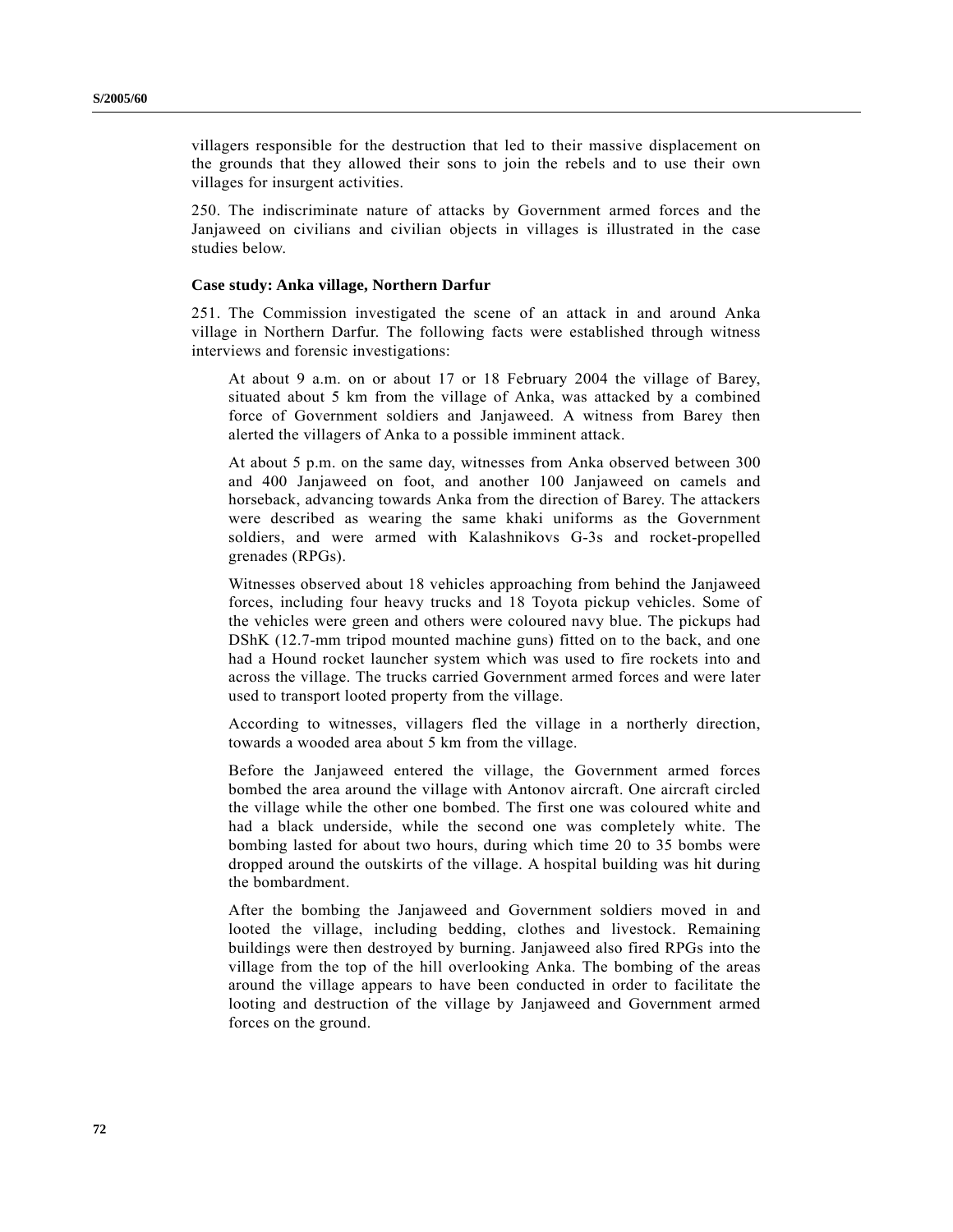According to witnesses, approximately 30 SLM/A members were present in the village at the time of the attack, apparently to defend the village following the announcement of the imminent attack.

Fifteen civilians were killed in Anka as a result of shrapnel injuries during and after the attack, 8 others were wounded. While some have recovered, others are reportedly disabled as a result of their injuries. The village is now totally deserted.

#### **Case study: Shoba, Kabkabiya**

**\_\_\_\_\_\_\_\_\_\_\_\_\_\_\_\_\_\_**

252. The Commission received credible information from witnesses in relation to three separate attacks on civilians in villages in the Shoba area, Kabkabiya, Northern Darfur:117

The first attack began at 8.30 a.m. on 2 April 2001, a market day. Arab militia reportedly attacked Shoba West and Shoba Karika with the intention of looting animals. However, 15 people were killed and nine were wounded as a result of the attack. Approximately 55 Arab militia, wearing camouflage green uniforms and armed with AK-47s, G-3s and RPGs, attacked the villages on horses and camels. The leader of the attack and the identity of several other attackers were known to the victims and were reported to the police station nearby. The police investigated the incident and arrested four suspected perpetrators, who were still in the village at the time. According to witnesses, no rebels were present in the village either at the time of the attack or at any other time.

Approximately 100 Arab militia attacked Shoba West and Shoba Karika from the north in a second incident on 28 April 2002. The perpetrators of the second attack matched the profile of those responsible for the first attack, and were led this time by two senior leaders of the Arab militia. Twenty-four people were killed during the attack and another 23 were injured, 338 houses were burned, and the north and east of the village were completely destroyed. Property belonging to villagers, including all livestock, food and medicine, was looted. According to witnesses, the attack lasted from 4.15 a.m. until about 9.30 a.m. when Government forces arrived. Villagers identified the perpetrators, who were about 500 m from the village with the looted goods. However, the Government soldiers reportedly refused to pursue them and one officer told a witness that he was under instructions not to pursue the attackers. Government armed forces later confiscated the villagers' weapons. Some time following the attack the Minister of the Interior visited the area, together with the *Walis* of the three Darfur States, to appraise the situation, and later sent food and support to rebuild the village.

A third attack took place from 5 a.m. to 6 p.m. on 25 July 2003, this time on Shoba East and Shoba West. According to reports, the attack was led by the two senior Janjaweed leaders and involved approximately 400 Janjaweed and Government armed forces using camels, horses and Land Cruisers armed with 12.7-mm machine guns. The villages were totally destroyed during the attack. Forty-two people were killed and 10 were injured and every item of moveable property in the villages was looted.

<sup>117</sup> This information was corroborated by reported investigations by other independent sources.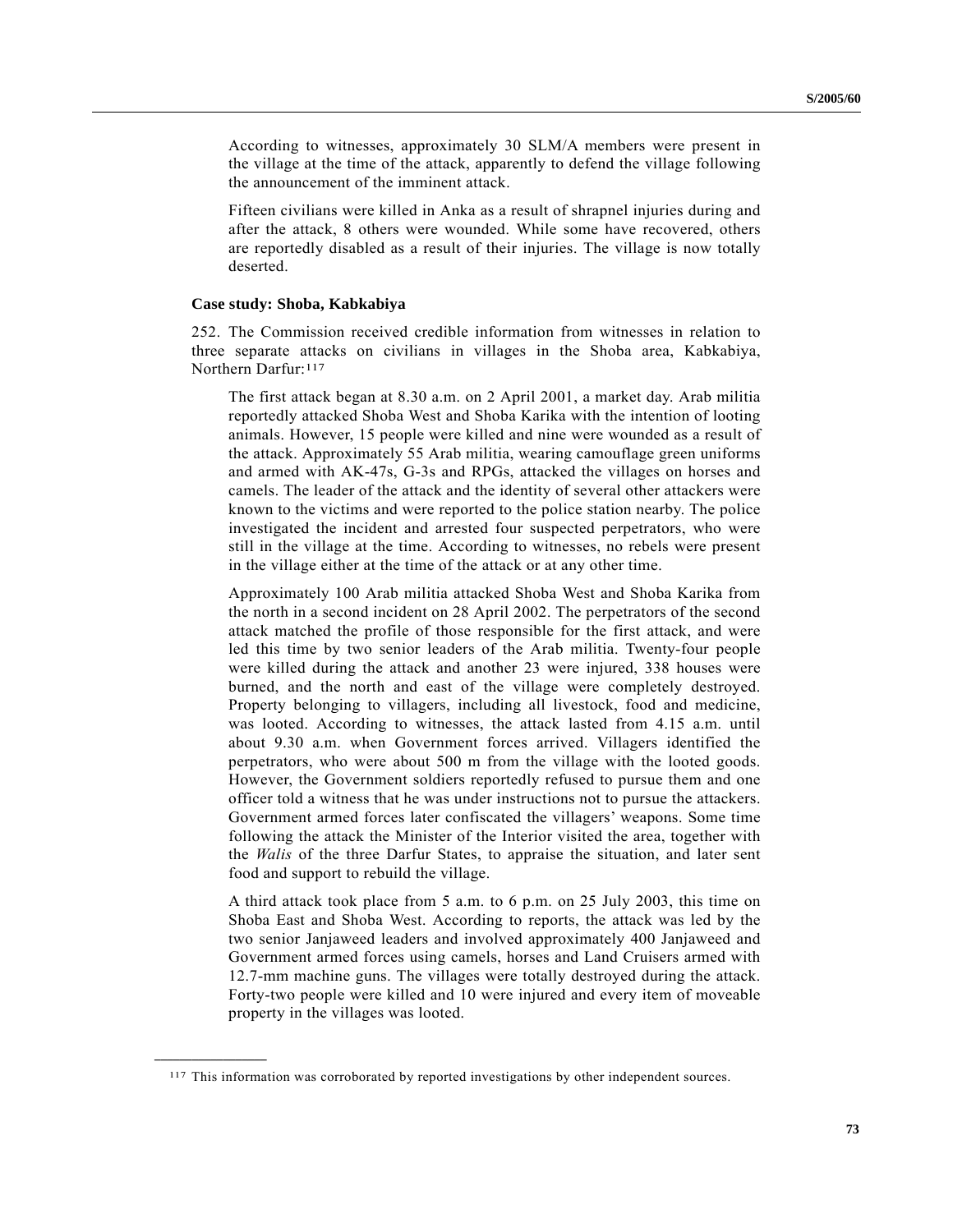### **Case study: Adwa**

253. The Commission investigated reports of a recent attack by Government armed forces and Janjaweed on the village of Adwa in Southern Darfur:

According to witnesses, on 23 November 2004 at 6 a.m. Government of the Sudan armed forces in complicity with Janjaweed launched an attack on Adwa. Rebel forces reportedly held a base on top of the mountains near Adwa, and a battle between Government soldiers and rebel forces ensued. Two helicopter gunships and an Antonov aircraft were used during the attack, possibly for reconnaissance purposes. Ground forces used various weapons including AK-47, G-3 and G-4 assault rifles, RPG-7, machine guns, and DShK 12.7-mm machine guns mounted on vehicles. According to witness reports, civilians including women, children and elderly persons were targeted during the attack. Many were forced to flee to a nearby mountain where they remained for several days. There are reports that Government and Janjaweed armed forces instructed women not to flee and told them that they were not targets. However, some women were captured and several were detained by the attackers for two days. Men were summarily shot, as was anyone who attempted to escape. Young girls were taken by the attackers to another location and many were raped in the presence of other women. The attackers looted the village. While in the mountains, several of the victims reportedly were shot by Government soldiers and Janjaweed. Many people were killed and more than 100 persons were injured. Following the attack, representatives of an international organization searched the village and found several injured women and children, whom they escorted to hospital. They also found the bodies of between 20 and 30 civilians who had been killed during the attack, including women and children. All of the victims were reportedly from Adwa and belonged to the Fur tribe. It is also alleged that many are still to be found in the mountains.

#### *(ii) Attacks by rebel forces*

254. The Commission also found that rebel forces have been responsible for attacks, in most cases against military targets, police or security forces. In Western Darfur, for example, rebel forces attacked a police station in Tongfuka in October 2003. In Southern Darfur, according to witnesses, rebels attacked and looted a police station and Government offices in Yassin in January 2004. In Northern Darfur, rebel forces attacked a police station in Tawila, killing 28 policemen. According to witness reports, most attacks against military targets by rebel forces have been conducted by SLM/A, acting either independently or together with rebel forces of JEM.

255. The Commission also received information from witnesses of a number of attacks by rebel forces on villages and individual civilians. In three separate incidents in Western Darfur, members of JEM attacked the town of Kulbus. During the first attack JEM arrived at around 3 p.m. on 4 October 2003 in 35 Land Cruisers, surprising Government armed forces in the town. Some were wearing military dessert camouflage uniforms and others were in civilian clothing, riding horses and camels, and carrying weapons such as RPGs, Garanov, Kalashnikov, GM-4, Katyusha Hawn 106, Hawn 120 and machine guns. Forty-two soldiers and 17 civilians, all male, were killed along with one child. Fifty civilians were injured.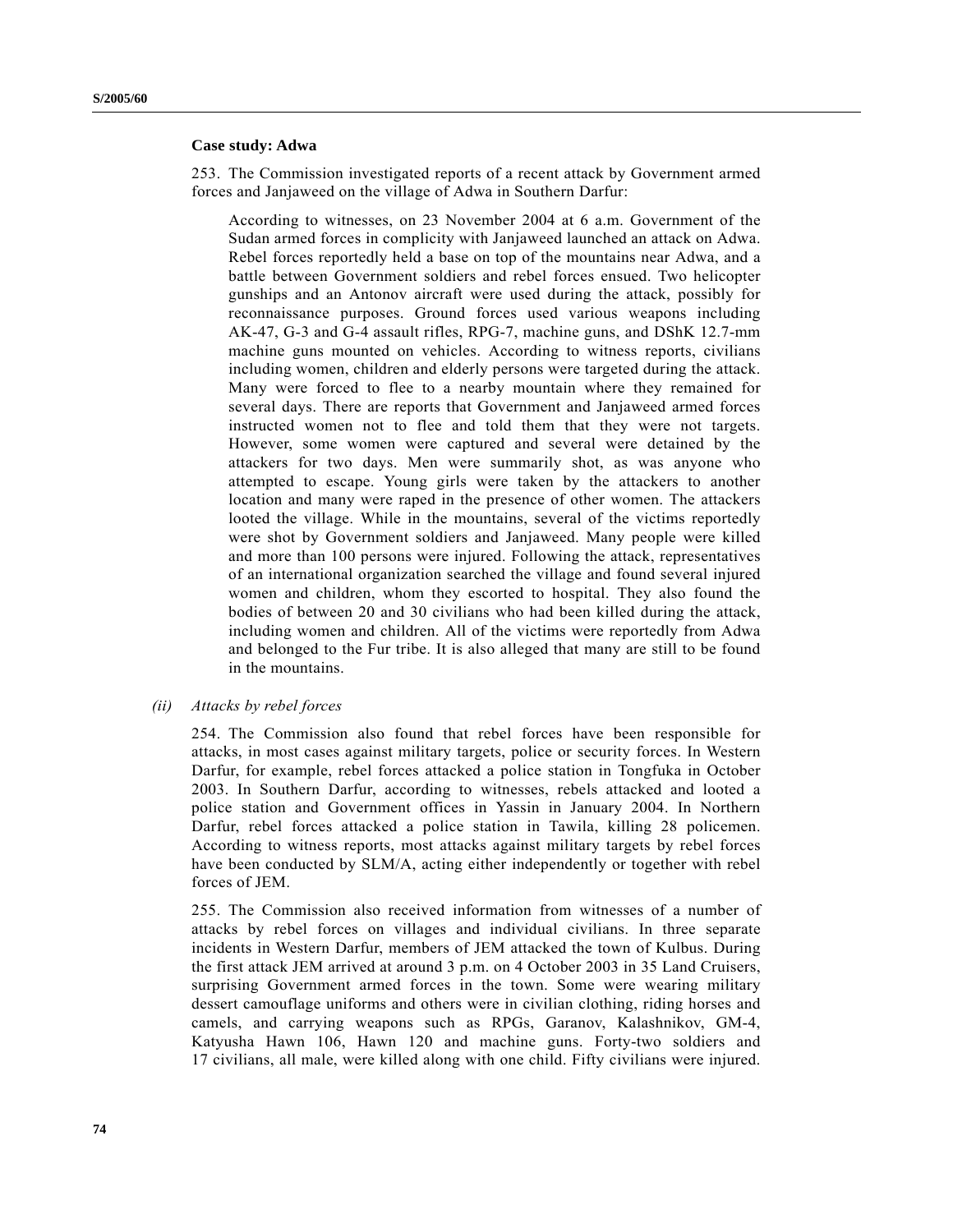On 25 and 26 December 2003, more than 40 vehicles loaded with JEM soldiers again attacked Kulbus. However, the attackers were held back by Government armed forces and could not get into the town. Twenty-eight Government soldiers were killed along with four male civilians.

256. Rebel forces reportedly have been responsible also for attacks carried out against civilian convoys, including vehicles carrying humanitarian supplies. The Commission received information in relation to attacks and looting by rebels of commercial vehicles, trucks carrying humanitarian supplies, cargo trains or passenger buses. However, the Commission was not able to verify those reports through its own investigations. The Government of the Sudan presented the Commission with a document listing attacks on humanitarian convoys.

#### **Case study: Baram**

257. In one particularly serious series of incidents, rebel forces conducted attacks in Baram, Southern Darfur on three separate occasions:

During the first attack, at 6 a.m. on 13 March 2004, rebels arrived in Baram from the north in eight Land Cruisers, each containing 9 or 10 soldiers. The attackers wore a variety of different military uniforms. They attacked the local office of the National Security and Intelligence Service, setting it alight, and then proceeded to shoot at the Sudan Telecommunications office. They then attacked the police station, killing two policemen and removing weapons and ammunition. From there they went to the offices of the local administration where they stole two safes and destroyed official documents. They went to the *Zakat* (religious tax) office, where they destroyed documents, stole the safe and a Mitsubishi pickup truck. They went to the bank where they removed two safes and set fire to the building. They also stole a truck belonging to a civilian. A crowd of people witnessed the incident and followed the attackers. They were apparently unafraid because the rebels had announced that they were not going to hurt anyone other than the targets that they had chosen, including certain officials. The rebels went to the house of the security manager, who reportedly had already fled with his family, set fire to the house and stole the security manager's vehicle. The following morning at 5 a.m. the rebels left town towards Shurab. At Wadi Haggam they stole weapons from the police. At Hufrat-an-Nahas they attacked a military contingent and killed 17 Government soldiers.

A second attack was carried out a week later, reportedly by the same perpetrators driving the same vehicles as were used in the first attack. After arriving in the village at 2 p.m., the attackers went to the prison and released all prisoners. The rebels invited the prisoners to join them, which some did. The attackers set fire to the prison, killed one prison guard and beat another. They then left the village, taking with them the prisoners who had joined them. After the attack, the rebels stated publicly that they had come to liberate the people by force and that they wanted popular support.

Later the rebels became involved in a battle with Government military forces in a location nearby. In that battle, soldiers who had been injured were brought to Baram for medical attention. Rebels fired shots at the hospital buildings and killed both soldiers and civilians. The Commission could not confirm a claim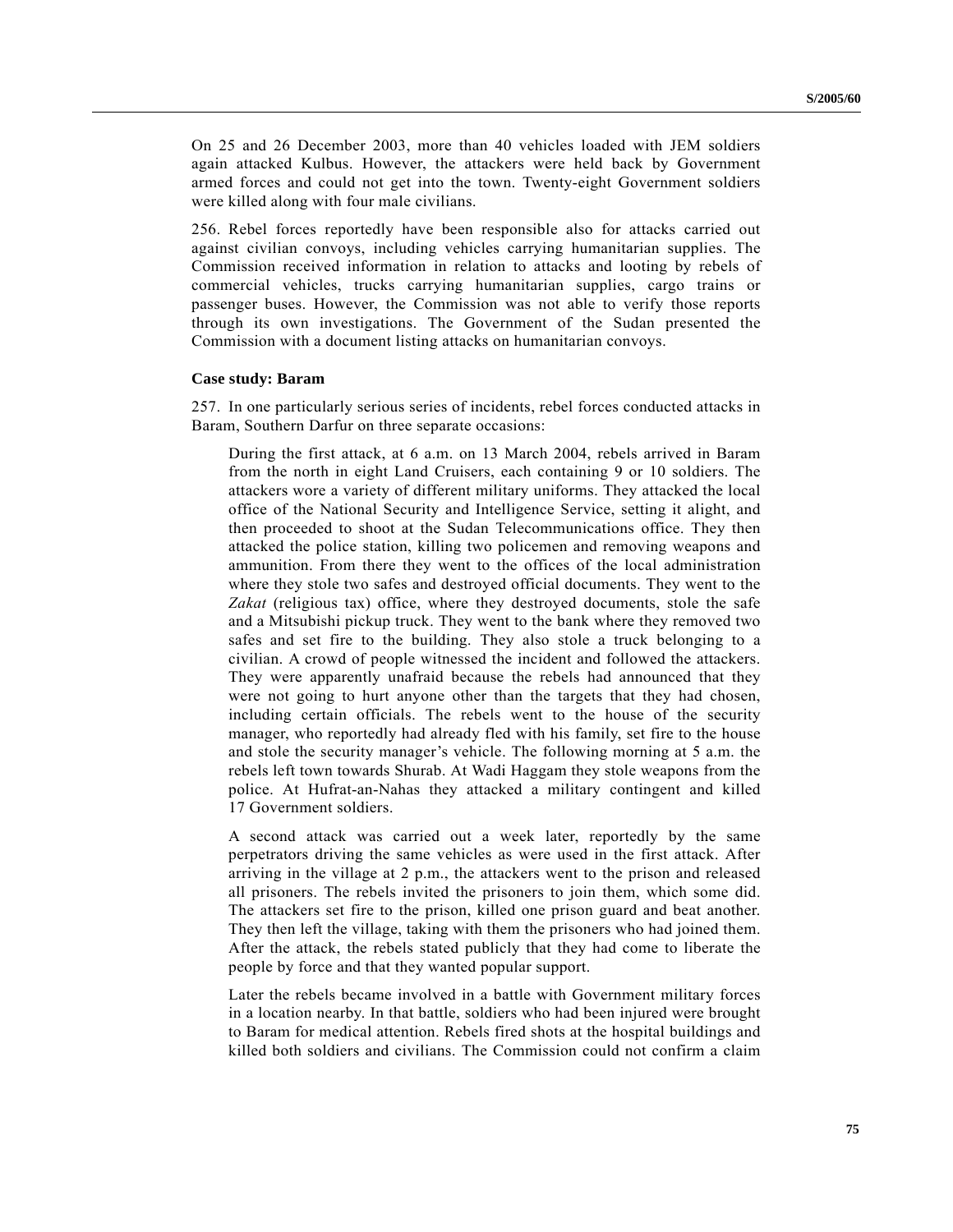by the Government that injured soldiers and civilians had been killed inside the hospital building.

## **(b) Legal appraisal**

258. As stated above, various provisions of human rights and international humanitarian law are relevant to the protection of civilians in armed conflict. International law prohibits any attack deliberately directed at civilians, that is, persons who do not take a direct part in armed hostilities. International law also prohibits indiscriminate attacks on civilians, that is, any attack on areas or places where both civilians and combatants may be found, which is not directed at a specific military objective, or employs methods or means of combat which cannot be directed at a specific military objective. Parties to the conflict therefore must at all times distinguish civilians from those taking a direct part in the hostilities, as well as differentiating civilian objects from military objectives. Deliberate attacks on civilian objects are prohibited. The notion of "civilian objects" embraces all objects (houses, private dwellings, orchards, schools, shelters, hospitals, churches, mosques, synagogues, museums, works of art, and so on) that do not serve, and are not used for, military purposes.

259. To ensure that attacks on places or areas where both civilians and combatants may be found do not unlawfully jeopardize civilians, international law imposes two fundamental obligations, applicable both in international and internal armed conflicts. First is the obligation to take precautions for the purpose of sparing civilians and civilian objects as much as possible. Such precautions, laid down in customary international law, are as follows: a belligerent must (a) do everything feasible to verify that the objectives to be attacked are not civilian in character; (b) take all feasible precautions in the choice of means and methods of combat with a view to avoiding or at least minimizing incidental injury to civilians or civilian objects; (c) refrain from launching attacks which may be expected to cause incidental loss of civilian life or injury to civilians or civilian objects which would be excessive in relation to the concrete and direct military advantage anticipated; (d) give effective advance warning of attacks which may affect the civilian population, except in cases of assault (as provided for in article 26 of the Hague Regulations of 1907) or, as provided for in article  $57(2)(C)$ , unless circumstances do not permit  $-$  namely when a surprise attack is deemed indispensable by a belligerent. Such warnings may take the form of dropping leaflets from aircraft or announcing on the radio that an attack will be carried out. According to the Commentary on the Additional Protocols to the Geneva Conventions (ICRC, Y. Sandoz and others, eds., 1987, at para. 2224) a warning can also be given by sending aircraft that fly at very low altitude over the area to be attacked, so as to give civilians the time to evacuate the area.

260. The second fundamental obligation incumbent upon belligerents  $\sim$  or, more broadly, on any party to an international or internal armed conflict  $\overline{\phantom{a}}$  is to respect the principle of proportionality when conducting attacks on military objectives that may entail civilian losses. Under this principle a belligerent, when attacking a military objective, shall not cause incidental injury to civilians disproportionate to the concrete and direct military advantage anticipated. In the area of combat operations the principle of proportionality remains a largely subjective standard, based on a balancing between the expectation and anticipation of military gain and the actual loss of civilian life or destruction of civilian objects. It nevertheless plays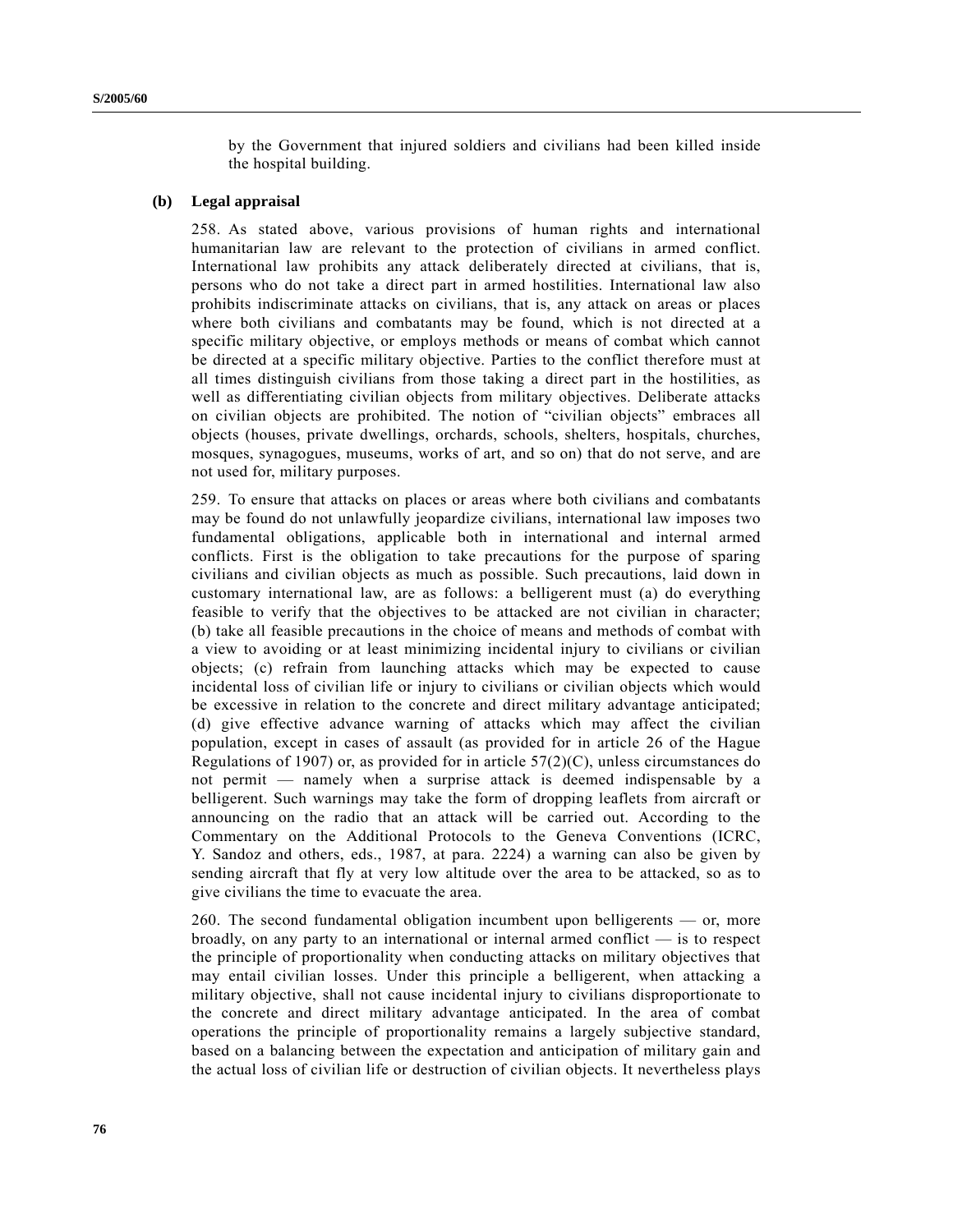an important role, first of all because it must be applied in good faith, and secondly because its application may involve the prohibition of at least the most glaringly disproportionate injuries to civilians. One can therefore appreciate statements such as that of Judge R. Higgins in her Dissenting Opinion appended to the Advisory Opinion delivered in *Legality of the Threat or Use of Nuclear Weapons*. She pointed out that "The principle of proportionality ... is reflected in many provisions of Additional Protocol I to the Geneva Conventions of 1949. Thus even a legitimate target may not be attacked if the collateral civilian casualties would be disproportionate to the specific military gain from the attack." (para. 20, at p. 587).

261. Intentionally directing attacks against the civilian population as such, or against civilians not taking a direct part in hostilities, is a serious violation of international humanitarian law and amounts to a war crime.118 The components of this war crime are identical whether the acts are committed in the course of an international or non-international armed conflict.<sup>119</sup>

262. The Commission's factual findings in relation to attacks on civilians in Darfur must be analysed from the perspective of the prohibition of indiscriminate attacks on civilians. In this regard, it is necessary to consider whether (a) precautions were taken to ensure the protection of civilians and civilian objects, and (b) the attacks were proportionate to the military objectives.

263. As noted above, one justification given for the attacks by Government of the Sudan armed forces and Janjaweed on villages is that rebels were present at the time and had used the villages as a base from which to launch attacks  $\sim$  or, at the very least, that villagers were providing support to the rebels in their insurgency activities. Government officials therefore suggested that the villagers had lost their legal status as protected persons.

264. The International Tribunal for the Former Yugoslavia has held that a wide definition of civilian population is justified, in the context of crimes against humanity, and that the presence of those actively involved in the conflict should not

**\_\_\_\_\_\_\_\_\_\_\_\_\_\_\_\_\_\_**

- the perpetrator directing an attack
- the object of the attack being a civilian population or individual civilians not taking direct part in hostilities

- the conduct taking place in the context of and being associated with a non-international armed conflict
- the perpetrator being aware of factual circumstances that established the existence of an armed conflict.

The mental element of an attack on a civilian population is inferred where "the civilian character of the objects damaged was known or should have been known", and "the attack was wilfully directed at civilian objects". Article 8 (2) (e) (i), Rome Statute. See also the International Tribunal for the Former Yugoslavia, Review of the Indictment, *The Prosecutor v Milan Martić*, IT-95-11-R61, 108 ILR 39 at 45, which states "there exists, at present, a corpus of customary international law applicable to all armed conflicts irrespective of their characterization as international or non-international armed conflicts. This corpus includes general rules or principles designed to protect the civilian population as well as rules governing means and methods of warfare. As the Appeals Chamber affirmed ... the prohibition on attacking the civilian population as such, or individual civilians, are both undoubtedly part of this corpus of customary law."

<sup>118</sup> Statute of the International Criminal Court, article 8 (2) (e) (i).

<sup>119</sup> They include:

<sup>•</sup> the perpetrator intending the civilian population as such or individual civilians not taking direct part in hostilities to be the object of the attack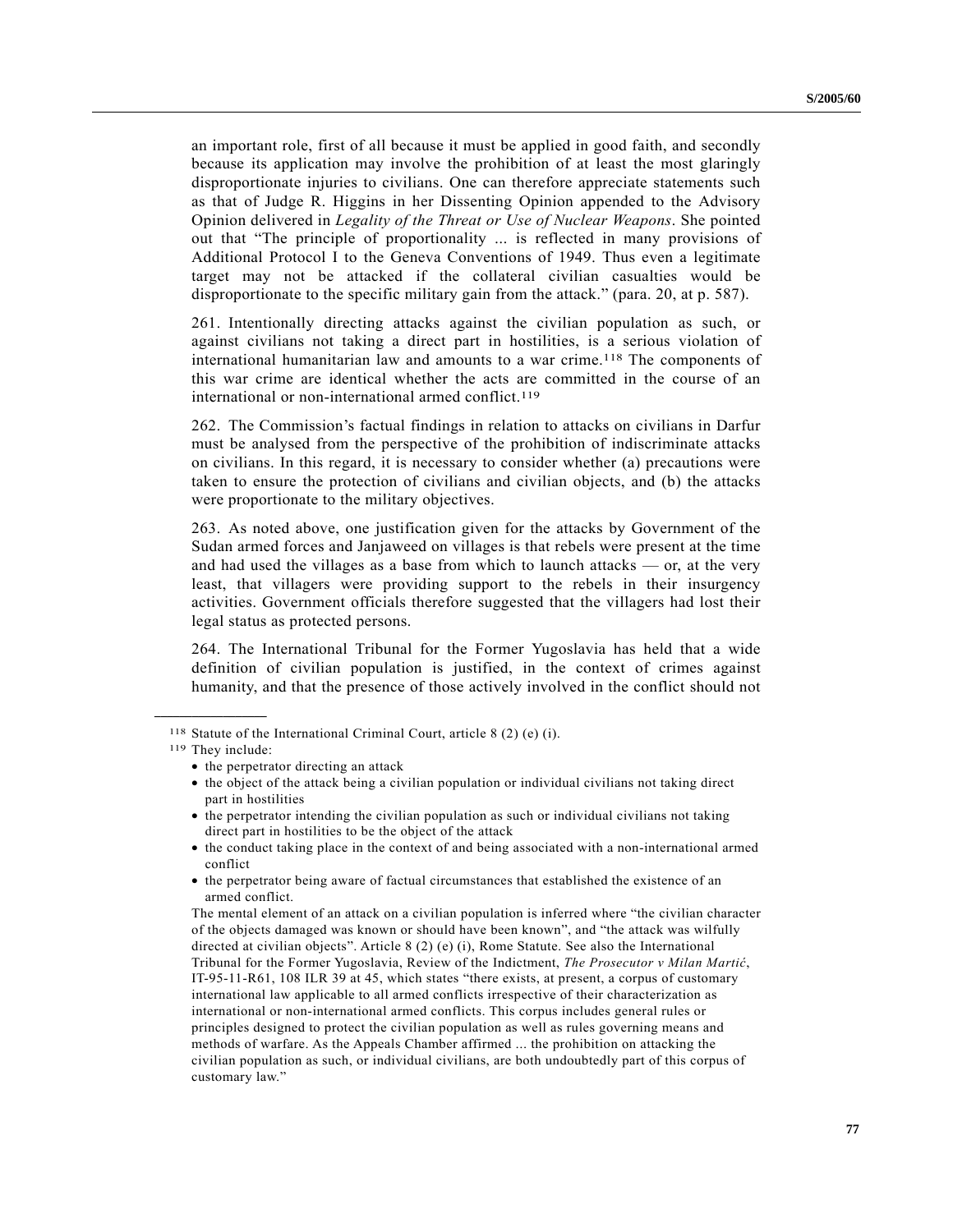prevent the characterization of a population as civilian.120 In another case, the Tribunal again considered the different elements of an attack directed against a civilian population as part of the definition of crimes against humanity. According to a Trial Chamber, as a minimum, the perpetrator must have known or considered the possibility that the victim of his crime was a civilian and stressed that in case of doubt as to whether a person is a civilian, that person shall be considered to be civilian.121 Similarly, the International Criminal Tribunal for Rwanda held that where there are certain individuals within the civilian population who do not come within the definition of civilians, this does not deprive the population of its civilian character.122 Drawing on this reasoning, it is clear that the mere presence of a member or members of rebel forces in a village would not deprive the rest of the village population of its civilian character.

265. Furthermore, as pointed out above, and contrary to assertions made to the Commission by various Government officials, it is apparent from consistent accounts of reliable eyewitnesses that no precautions have ever been taken by the military authorities to spare civilians when launching armed attacks on villages. No eyewitnesses reported that leaflets had been launched, or that warnings had been given on the radio or through the tribal chiefs, or that aircraft had flown low over villages to warn civilians of an imminent attack. Moreover, the mode and pattern of aerial flights preceding attacks can in no way be construed as warning signals, as these were clearly part of the attack. Even the Government has not used this as a defence of its position on aerial attacks or support of ground forces during attacks.

266. The issue of proportionality did obviously not arise when no armed groups were present in the village, as the attack exclusively targeted civilians. However, whenever there might have been any armed elements present, the attack on a village would not be proportionate, as in most cases the whole village was destroyed or burned down and civilians, if not killed or wounded, would all be compelled to flee the village to avoid further harm. The civilian losses resulting from the military action would therefore be patently excessive in relation to the expected military advantage of killing rebels or putting them *hors de combat*.

267. *Concluding observations*. It is apparent from the Commission's factual findings that in many instances Government forces and militias under their control attacked civilians and destroyed and burned down villages in Darfur contrary to the relevant principles and rules of international humanitarian law. Even assuming that in all the villages they attacked there were rebels present or at least some rebels were hiding there, or that there were persons supporting rebels  $-$  an assertion that finds little support from the material and information collected by the Commission  $-$  the attackers did not take the necessary precautions to enable civilians to leave the villages or to otherwise be shielded from attack.123 The impact of the attacks shows that the military force used was manifestly disproportionate to any threat posed by the rebels. In fact, attacks were most often intentionally directed against civilians and civilian objects. Moreover, the manner in which many attacks

**\_\_\_\_\_\_\_\_\_\_\_\_\_\_\_\_\_\_**

<sup>120</sup> *Tadić*, op. cit., Trial Chamber II judgement of 7 May 1997, para. 643.

<sup>121</sup> *Kunarac et al*, case Nos. IT-96-23-T and IT-96-23/1-T, judgement of 22 February 2001, para. 435.

<sup>122</sup> *Akayesu*, Case No. ICTR-96-4-T, Trial Chamber decision of 2 September 1998, para. 582.

<sup>123</sup> Statements to the contrary were made to members of the Commission by some Government officials, but in spite of repeated requests by the Commission to provide evidence of warnings those statements were never corroborated.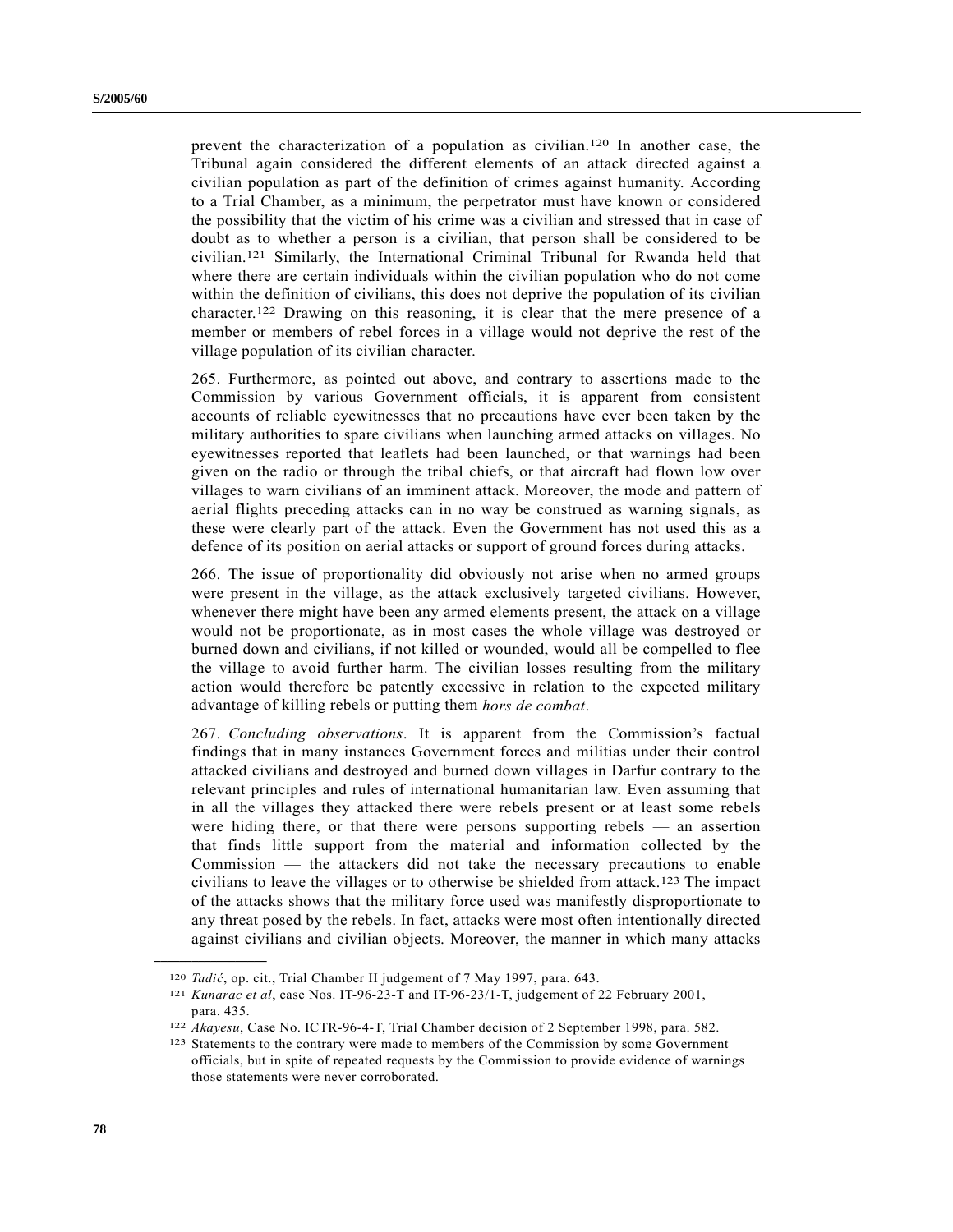were conducted (at dawn, preceded by the sudden hovering of helicopter gunships and often bombing) demonstrates that such attacks were also intended to spread terror among civilians so as to compel them to flee the villages. In a majority of cases, victims of the attacks belonged to African tribes, in particular the Fur, Masalit and Zaghawa tribes. From the viewpoint of international criminal law these violations of international humanitarian law no doubt constitute large-scale war crimes.

268. From the Commission's findings it is clear that the rebels are responsible for attacks on civilians, which constitute war crimes. In general, the Commission has found no evidence that attacks by rebels on civilians have been widespread, or that rebel attacks have systematically targeted the civilian population.

## **2. Killing of civilians**

# **(a) Factual findings**

**\_\_\_\_\_\_\_\_\_\_\_\_\_\_\_\_\_\_**

#### *(i) Killing by Government forces and/or militias*

269. The Commission has had access to a vast number of reports from various sources which document extensive killings of civilians throughout Darfur, from the beginning of 2003 up to the time of publication of this report. Those reports note that the great majority of the killings were committed by people whom witnesses described as Janjaweed, in most cases uniformed and on horses or camels. It is reported that the killings were generally committed during attacks on villages or hamlets. The reports further note that the killings were often the result of gunfire. Witness testimonies reflected in the reports describe attackers with Kalashnikovs and other automatic weapons shooting either indiscriminately or targeting specific people, usually men of military age. The use of other weapons, such as swords, has also been noted, albeit less frequently. In some of the cases, killings are reported to have occurred on a massive scale, with hundreds of civilians being killed in the course of an attack. Incidents of confinement of the civilian population, accompanied by arbitrary executions, have also been reported, as well as civilian deaths as a result of indiscriminate air attacks by Government forces. The reports note that killings have continued during displacement in camps at the hand of the militias surrounding the camps, and that some internally displaced persons have also been the victims of indiscriminate police shooting inside camps, in response to alleged rebel presence.

270. The description of killings found in the reports corresponds to the findings made by the Commission during its missions to the Sudan, through credible witness testimonies and investigations. It is impossible to describe in this report all the incidents of killings which the Commission has documented. However, a few cases are presented here which are characteristic of the pattern of killings noted by the Commission.

271. The Commission found that while all parties involved in the conflict have committed crimes against the civilian population, the Government of the Sudan and the Janjaweed bear responsibility for an overwhelming majority of the murders<sup>124</sup> of

<sup>124</sup> The Commission uses "murder" and "killing" interchangeably. "Wilful killing" is the language used in the grave breaches provisions of the Geneva Conventions of 1949 (articles 50, 51, 130 and 147) and reproduced in the war crimes provisions (grave breaches) in the various statutes of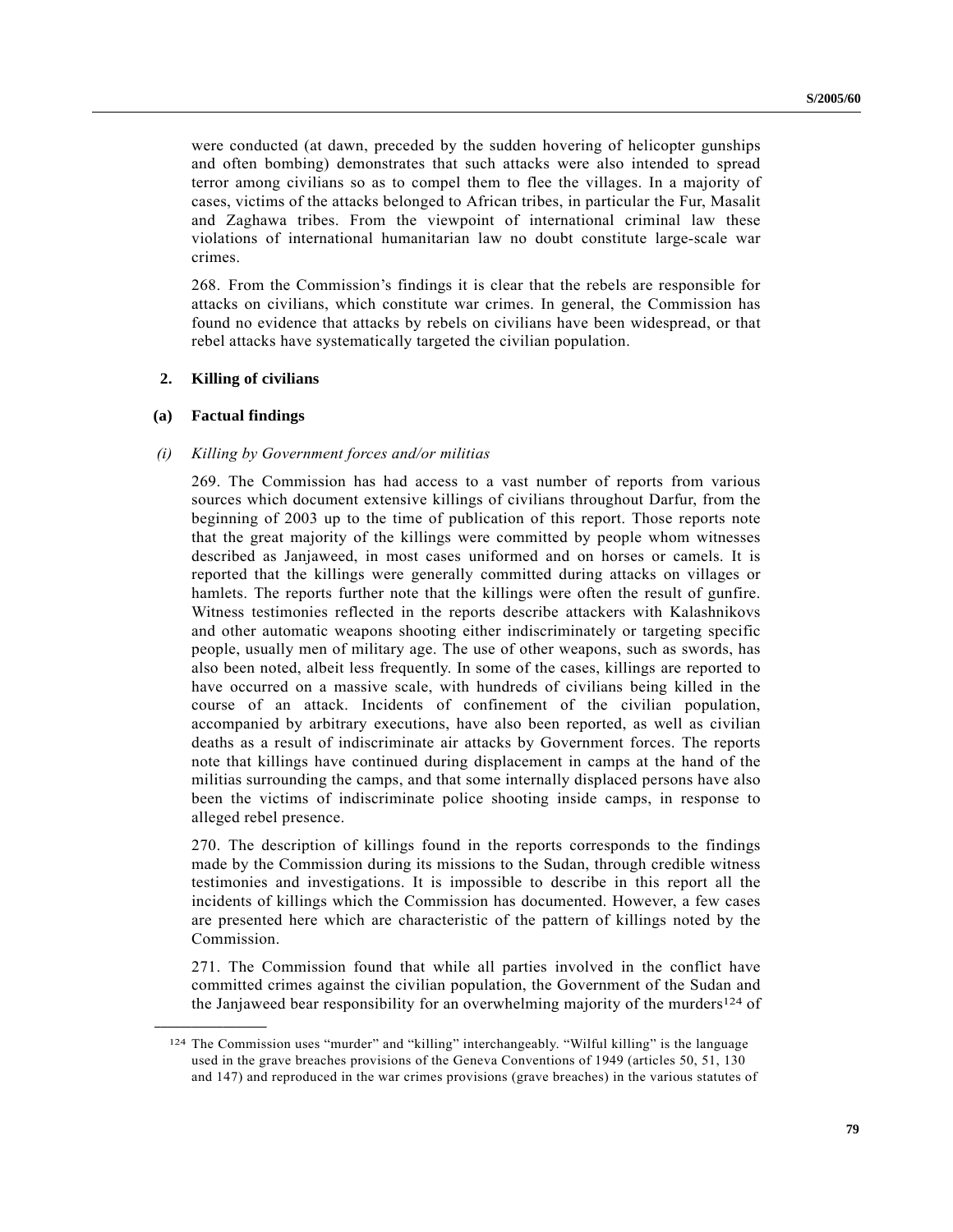civilians committed during the conflict in Darfur. Furthermore, most of the civilians killed at the hands of the Government or the militias are, in a strikingly consistent manner, from the same tribes, namely Fur, Masalit, Zaghawa and, less frequently, other African tribes, in particular the Jebel and the Aranga in Western Darfur.

## a. Killing in joint attacks by Government forces and Janjaweed

272. As an example of a case of mass killing of civilians documented by the Commission, the attack on Surra, a village with a population of over 1,700, east of Zalinguei, Southern Darfur, in January 2004, is revealing. Witnesses interviewed in separate groups gave a very credible, detailed and consistent account of the attack, in which more than 250 persons were killed, including women and a large number of children. An additional 30 people are missing. The Janjaweed and Government forces attacked jointly in the early hours of the morning. The military fired mortars at unarmed civilians. The Janjaweed were wearing camouflage military uniform and were shooting with rifles and machine guns. They entered the homes and killed the men. They gathered the women in the mosque. There were around 10 men hidden with the women. They found those men and killed them inside the mosque. They forced women to take off their *maxi* (large piece of clothing covering the entire body) and if they found that they were holding their young sons under them, they would kill the boys. The survivors fled the village and did not bury their dead.

273. The Commission was able to find various elements to corroborate witness accounts and confirm the occurrence of mass killings of civilians by Government forces and militias. For instance, the Commission visited Kailek, a village in Southern Darfur mainly populated by people belonging to the Fur tribe, and confirmed what eyewitnesses had told the Commission. This case illustrates not only the occurrence of mass killings of civilians, but also of wrongful confinement accompanied by summary executions, rape and other abuses. During the first attack described in the previous section, nine villages around Shataya, a town in the vicinity, were destroyed and 85 people were killed, including five women and three children. After the attack, the whole population of the area went to Kailek. There were still Janjaweed present in the surrounding villages, and people who attempted to return to those villages came under attack and some were killed. The Commission found elements to corroborate reports according to which 28 unarmed men who attempted to surrender themselves at the Kailek police station were all shot  $-$  only one man survived. In addition, 17 policemen were killed in this attack, all of whom belonged to African tribes.

274. A second attack occurred in March 2004. Government forces and Janjaweed attacked at around 3 p.m., supported by aircraft and military vehicles. Again,

**\_\_\_\_\_\_\_\_\_\_\_\_\_\_\_\_\_\_**

international criminal tribunals (see e.g. article 2 of the statute of the International Tribunal for the Former Yugoslavia; article  $8(2)(a)(i)$  of the Rome Statute). "Murder" is used in common article 3 of the Geneva Conventions and in the provisions of the various statutes of the international tribunals referring to war crimes other than grave breaches (serious violations of the laws and customs of war for the Yugoslavia Tribunal; violations of common article 3 for the International Criminal Court and the Rwanda Tribunal) and crimes against humanity (see articles 7 and 8 (2) (c) (i) of the Rome Statute; articles 3 and 4 of the statute of the Rwanda Tribunal, article 3 of the statute of the Yugoslavia Tribunal). In short, the International Tribunal for the Former Yugoslavia has held that the elements of the crime for murder and wilful killing are similar: *Kordić and Čerkez* (Trial Chamber), 26 February 2001, para. 233, confirmed by the Appeals Chamber on 17 December 2004, at para. 38, *Delalic*, para. 422.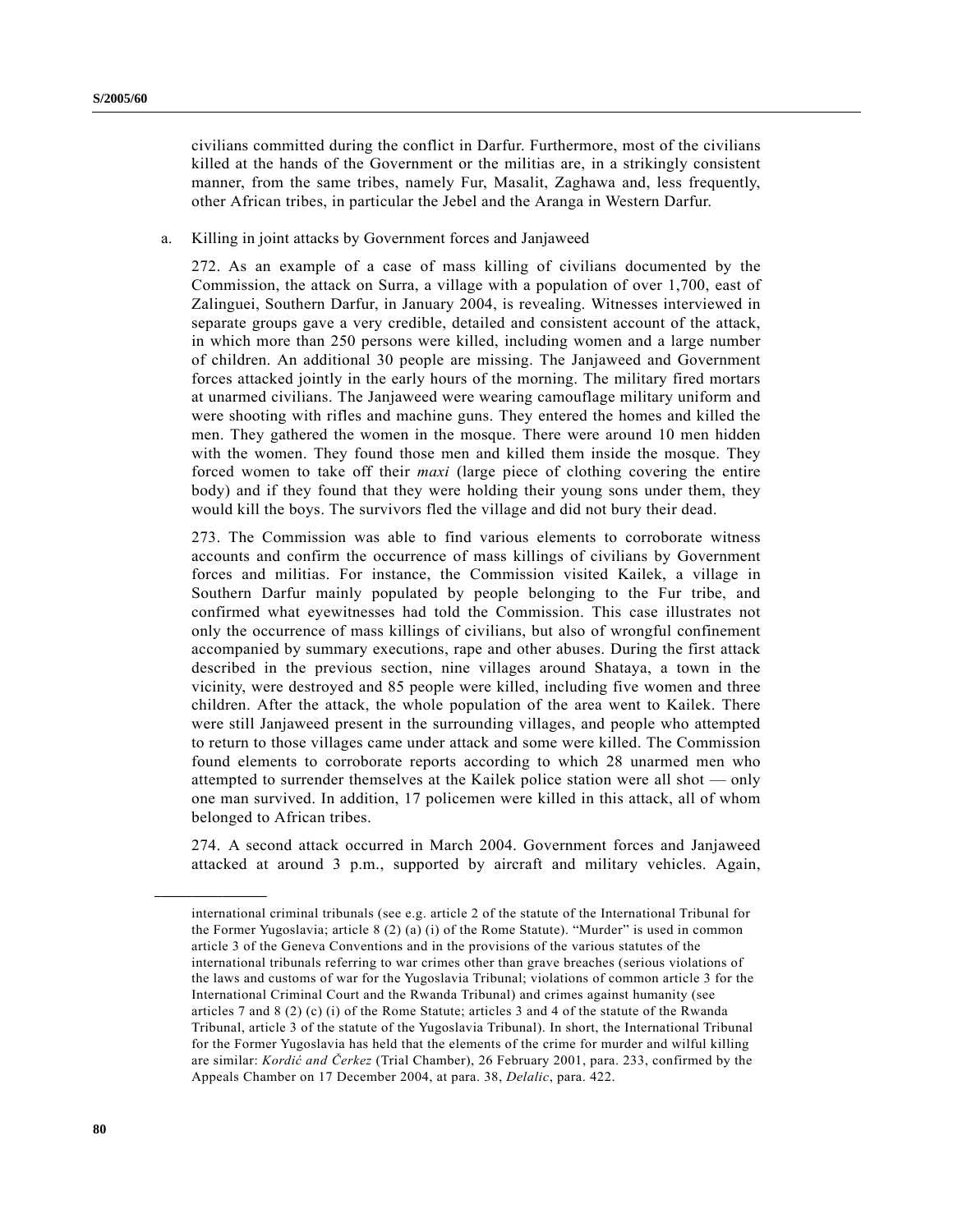villagers fled west to the mountains. Janjaweed on horses and camels commenced hunting the villagers down, while the military forces remained at the foot of the mountain. They shelled parts of the mountains with mortars, and machine-gunned people as well. People were shot when, suffering from thirst, they were forced to leave their hiding places to go to water points. There are consistent reports that some people who were captured and some of those who surrendered to the Janjaweed were summarily shot and killed. One woman claimed to have lost 17 family members on the mountain. Her sister and her child were shot by a Janjaweed at close range. People who surrendered or returned to Kailek were confined to a small open area against their will for a long period of time (possibly over 50 days). Many people were subjected to the most horrific treatment, and many were summarily executed. Men who were in confinement in Kailek were called out and shot in front of everyone or alternatively taken away and shot. Local community leaders in particular suffered this fate. There are reports of people being thrown on to fires to burn to death. There are reports that people were partially skinned or otherwise injured and left to die.

275. The case of Kailek is not isolated. It is similar to other incidents in which similar patterns are reported. For example, after months of consistent attacks of villages in the area, many persons gathered in Deleig after having fled their villages. In March 2004, Janjaweed and Government forces surrounded the town of Deleig, and then went from house to house looking for specific individuals. Many men were arrested and taken to the police station. They were separated into different groups and some were transported in a truck, allegedly to the Garsila area. The truck would come back empty and leave again with a new group of men. Most of those taken away were executed. According to highly reliable eyewitnesses, more than 120 men were killed, reportedly mainly intellectuals and leaders. This was another instance of a planned and organized joint attack by the Government forces and the Janjaweed, during which mass killings and summary executions were committed. The most recent such incident, although at a relatively smaller scale, occurred in Adwa in November 2004. The Commission does not consider it a coincidence that such brutal forms of killing have largely been committed against the Fur population.

276. The Commission considers that almost all of the hundreds of attacks that were conducted in Darfur by Janjaweed and Government forces involved the killing of civilians.

#### b. Killing in attacks by Janjaweed

277. Multiple killings have been committed by the Janjaweed during attacks. Several incidents of this nature were verified by the Commission. One attack in Molli in Western Darfur in April 2003 left 64 people dead including a seven-yearold girl. The dead are buried in eight multiple graves in the market area of the village. A significant fact noted by the Commission was that the incident was reported to the police and seven people were arrested, detained and eventually released three months later. The village of Nurei close to the town of Mornei in Western Darfur was attacked by Janjaweed and the Government forces in December 2003. This attack was supported by helicopter cover. Sixty-seven civilians were killed in deliberate and indiscriminate shooting by the assailants. All the houses in the village were burned. Bodies of the victims were buried in mass graves near the village. In another case, the Janjaweed attacked Mallaga village in October 2004. Eighteen men were killed and four men and two women injured. The Commission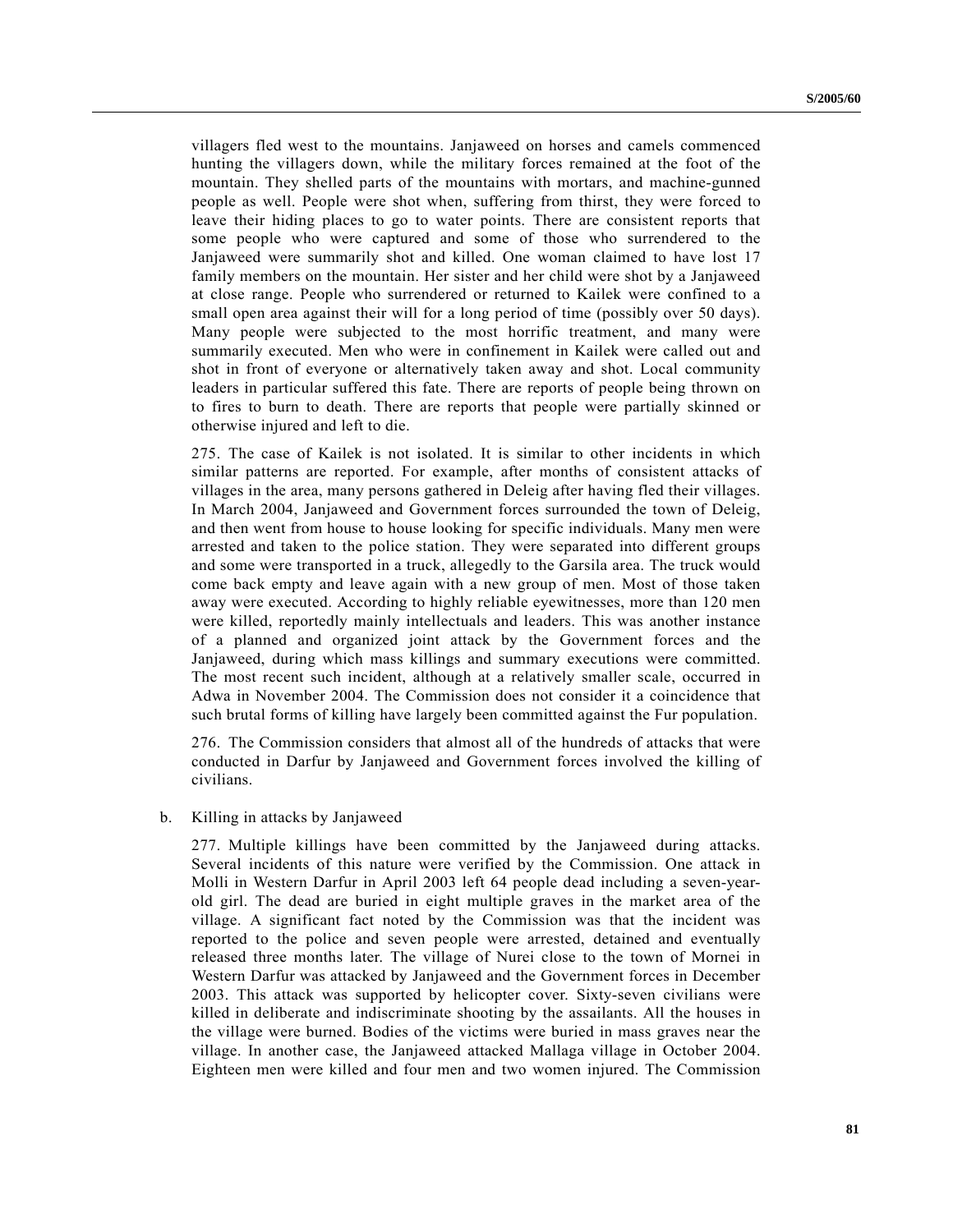verified the presence of two grave sites in the village  $-$  one said to contain the bodies of two men, and another with the bodies of seven men, all of whom died during the attack. In El Geneina the team also visited one of the areas used as a public cemetery, where according to witnesses nine victims of the attack on Mallaga were buried in a multiple grave, after the villagers brought the bodies to the town's hospital.

278. The Commission also notes that Janjaweed have, on a number of occasions, specifically targeted and killed children including in Kailek and Surra referred to above. The Commission received many reports of random and/or targeted killing of children, sometimes in horrific circumstances such as by burning or mutilation.

279. Several incidents of this nature were verified by the Commission. In short, the Commission has collected very substantial material and testimony which tend to confirm, in the context of attacks on villages, the killing of thousands of civilians.

#### c. Killing as a result of air bombardment

280. Other cases of killings are directly attributable to the armed forces of the Government of the Sudan, and especially killings caused by indiscriminate air attacks. For instance, the village of Amika Sara, Southern Darfur, was reportedly bombed by helicopter gunships, in an attack supported by Antonov aircraft and with ground support from Janjaweed, in October 2004. The site was visited on three occasions by the Commission. The evidence found was consistent with the testimony given by witnesses, according to whom 17 civilians were killed. The remains of rockets fired from helicopters were clearly identified. Crater analysis suggests that the helicopter attacks involved either multiple passes or multiple aircraft, or both. The Commission verified the presence of fresh graves in the area.

281. A further example of many such attacks documented by the Commission is the attack on Habila town in Western Darfur in August 2003 when six bombs were dropped by an Antonov aircraft on the town and the market, killing 30 civilians. The Commission's investigators verified witness testimonies, inspected sites showing evidence of bombardment, and saw graves where 27 of the 30 victims are buried. Habila is mainly populated by the Masalit tribe. The Commission found no evidence that there was any rebel activity or structures in the vicinity that could have been the target of this attack. The Government acknowledged the attack and offered to compensate the victims.

282. In another case investigated by the Commission and referred to in the previous section, Antonov aircraft bombed Anka village and the surroundings, in February 2004. After the bombing, Janjaweed attacked, destroying houses and looting property. As a result of the attack, 15 people were killed by shrapnel injury while others were wounded, houses were burned and property was lost. Some of the survivors now have physical disabilities as a result of their injuries.

283. On the basis of its investigations and the pattern of air attacks which it has established, the Commission is of the view that the military bears responsibility for a very large number of indiscriminate air attacks which resulted in the death of numerous civilians.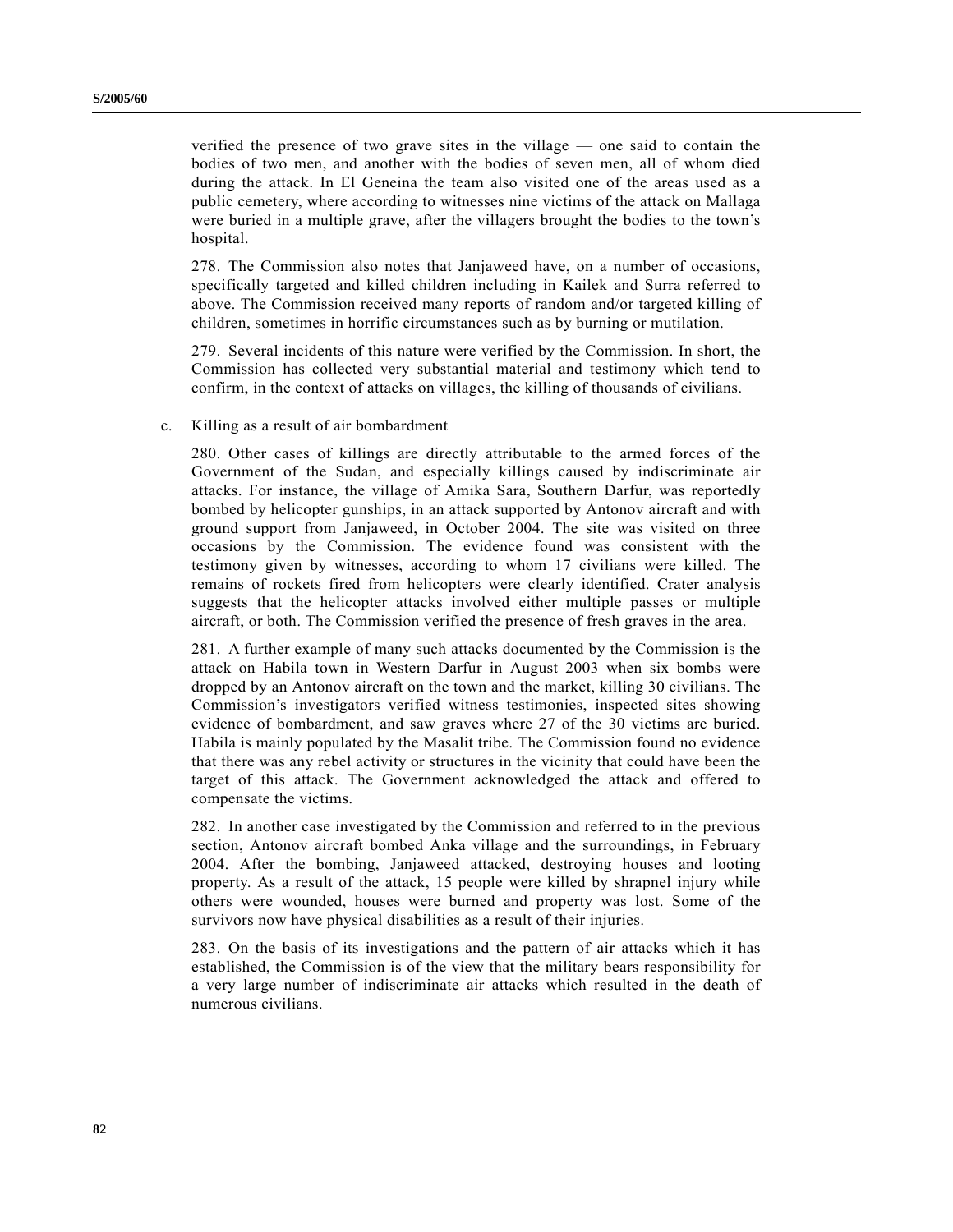# d. Killing following displacement

284. Civilians have also been killed after they have reached sites for internally displaced persons following displacement. On some occasions, they have been killed as they ventured out of the camp, either to go back to their village or for any other reason. For instance, different witnesses told the Commission of the recent killing of three persons who had left a camp in Kass to go and see their nearby village. The perpetrators were unidentified, but the people interviewed said they were "probably Janjaweed". They said that the militias stayed around the camps and the village in case anyone tried to return. In another instance in Kalma camp in Southern Darfur in November 2004, at a time when the Commission was present in Nyala, a number of internally displaced persons were reportedly killed and injured when police shot into the camp, allegedly in response to attacks from rebels hiding in the camp.

# *(ii) Killing by rebel groups*

# a. Killing of civilians

285. The Commission also has found that rebels have killed civilians, although the incidents and number of deaths have been few.

286. The Commission documented some rebel attacks and verified witness testimonies with thorough investigations in the field. For instance, the Commission has investigated a JEM attack on the town of Kulbus, Western Darfur, on 4 October 2003, and on 25 and 26 December 2003. During the first attack in Kulbus 42 soldiers and 17 male civilians including one child were killed. The Commission's forensic experts have been able to verify that some of the military were buried in the trenches which existed around the military camp, and all of the civilians were buried in multiple graves in the town cemetery. In a second attack on 25 and 26 December, 28 Government soldiers were killed, as well as 4 male civilians. Arguably, the town of Kulbus was a military target, evidenced by the military camp there. It would need further investigation to determine whether civilians were caught in crossfire, or whether they were attacked in an indiscriminate or disproportionate manner, or killed wilfully.

287. Those attacks were preceded by an attack described to the Commission by some eyewitnesses, where members of the nomadic Rizeigat tribe were attacked while in the Kulbus area by members of SLA and JEM. The attackers killed 48 persons including women and children and stole property and livestock from the market and then destroyed it. The victims were buried many days after the attack in areas surrounding Kulbus.

288. The Commission has been unable to confirm reports it has received, especially from the Government, concerning abductions, targeted killings and executions of civilians carried out by the rebels primarily because the rebels suspect them of being Government spies. While the Commission does not exclude that this may have happened, it has not been able to verify whether it did in fact occur.

## b. Killing of humanitarian workers

289. The Commission was provided with a number of reports of incidents where humanitarian workers were the victims of attacks. Although the Commission was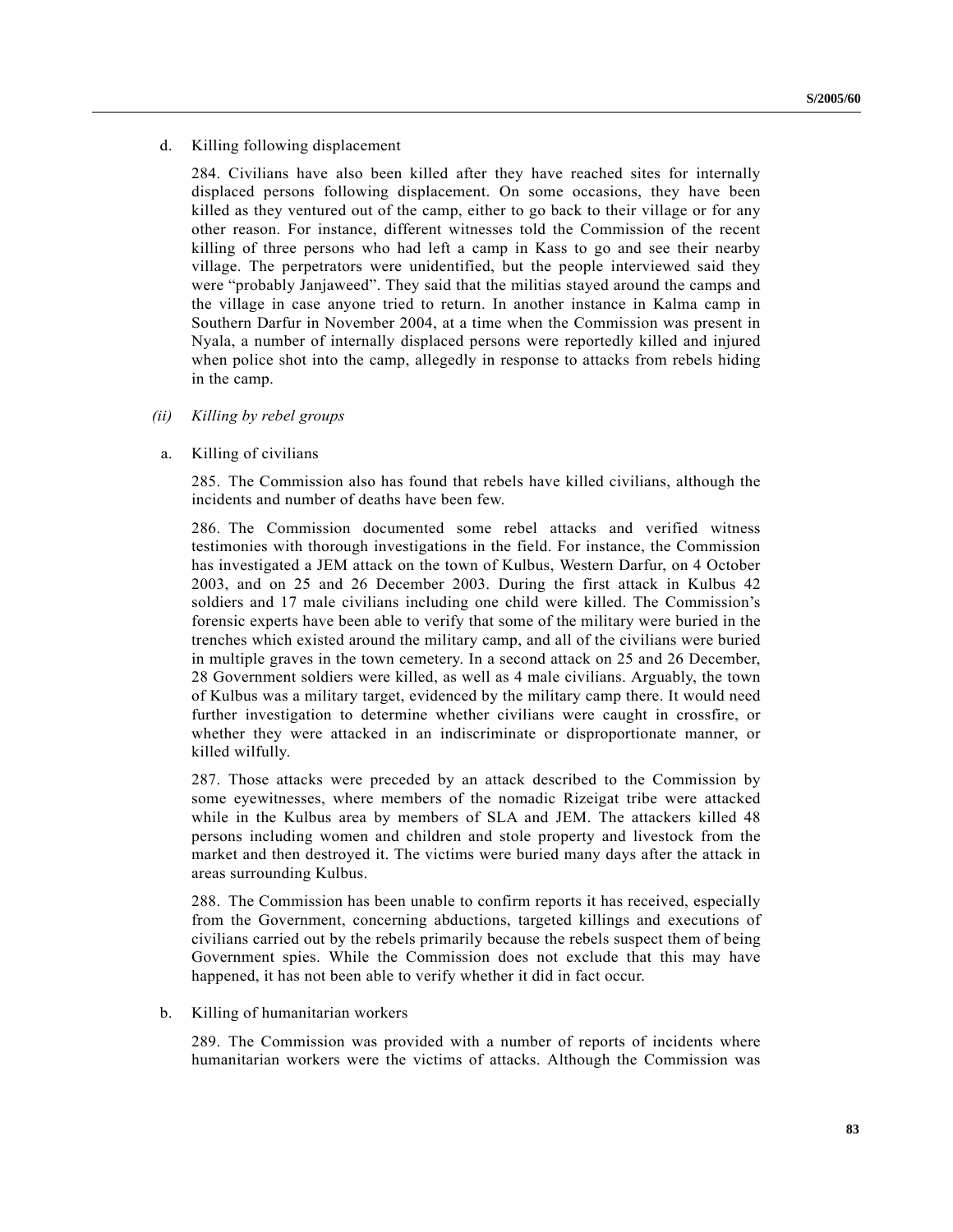not in a position to verify the identity of perpetrators itself in the course of its work, credible sources attributed most of those instances to the different groups of rebels. For instance, the new rebel movement NMRD is accused of an incident that occurred in October 2004 in Umm Baru, Northern Darfur, where two international workers were killed in a mine incident.

290. In another incident involving the same international humanitarian organization, two of its staff members working with a mobile health clinic were brutally killed while travelling in a clearly marked humanitarian convoy on the main road between Mershing and Duma in Southern Darfur. The circumstances of the killings remain unclear.

## **(b) Legal appraisal**

**\_\_\_\_\_\_\_\_\_\_\_\_\_\_\_\_\_\_**

291. As stated above murder contravenes the provisions of the International Covenant on Civil and Political Rights and of the African Charter on Human and Peoples' Rights, which protect the right to life and to not be arbitrarily deprived of life.125 As for international humanitarian law, murder of civilians who do not take an active part in hostilities in an internal armed conflict is prohibited both by common article 3 of the 1949 Geneva Conventions and by the corresponding rule of customary international law, as codified in article 4 (2) (a) of Additional Protocol II. It is also criminalized either as a war crime or, depending upon the circumstances, as a crime against humanity, as proved by case law and by the statutes of the various international tribunals. It is crucial to stress again at this point that, when considering if the murder of civilians amounts to a war crime or crime against humanity, the presence of non-civilians does not deprive a population of its civilian character.126 Therefore, even if it were proved that rebels were present in a village under attack, or that they generally used the civilian population as a "shield", nothing would justify the murder of civilians who do not take part in the hostilities.

292. A particular feature of the conflict in Darfur should be stressed. Although in certain instances victims of attacks have willingly admitted having been armed, it is important to recall that most tribes in Darfur possess weapons, which are often duly licensed, to defend their land and cattle. Even if it were the case that the civilians attacked possessed weapons, this would not necessarily be an indication that they were rebels, hence lawful targets of attack, or otherwise taking active part in the hostilities. In addition, it should be noted that the Government of the Sudan did not claim to have found weapons in the villages that were attacked. Furthermore, many attacks occurred at times when civilians were asleep, or praying, and were then not

126 *Akayesu* (International Criminal Tribunal for Rwanda Trial Chamber), 2 September 1998, para. 582: "Where there are certain individuals within the civilian population who do not come within the definition of civilians, this does not deprive the population of its civilian character." See also *Rutaganda* (Trial Chamber), 6 December 1999, para. 72; *Musema* (Trial Chamber), 27 January 2000, para. 207. See also *Kayishema and Ruzindana* (Trial Chamber), 21 May 1999, para. 128: ì[T]he targeted population must be predominantly civilian in nature but the presence of certain non-civilians in their midst does not change the character of that population." See also *Bagilishema* (Trial Chamber), 7 June 2001, para. 79; *Semanza* (Trial Chamber), 15 May 2003, para. 330.

<sup>125</sup> Article 6(1) of the Covenant and article 4 of the African Charter. The Human Rights Committee held that this right is laid down in international norms that are peremptory in nature, or norms of *jus cogens* (General Comment 29, at para. 11). See CCPR/C/21/Rev.1/Add.11, 31 August 2001.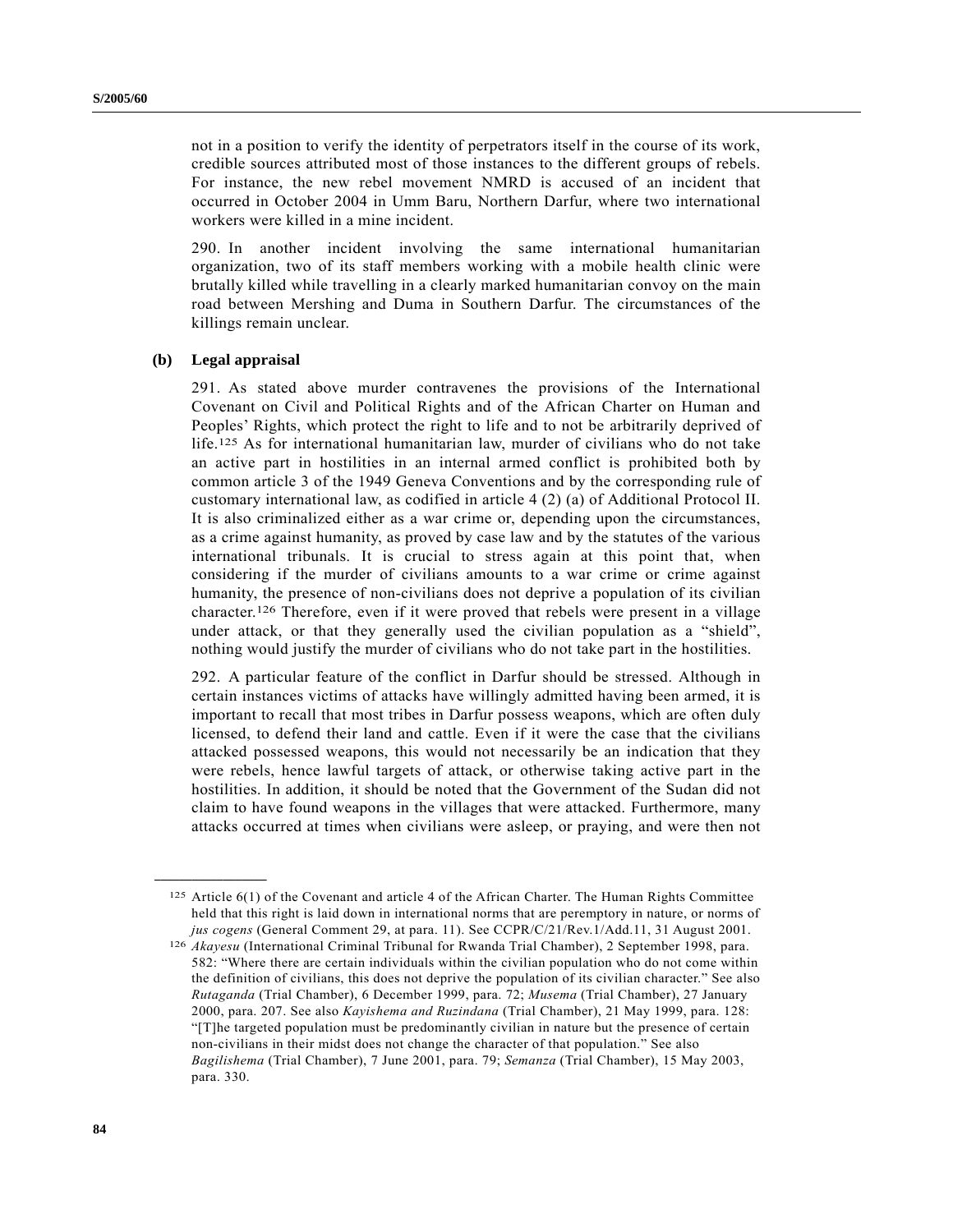in a position to take a direct part in the hostilities. The mere presence of arms in a village is not sufficient to deprive civilians of their protected status as such.

293. In the light of the factual findings set out above, the Commission considers that there is a consistent and reliable body of material which tends to show that numerous murders of civilians not taking part in the hostilities were committed by both the Government of the Sudan and the Janjaweed. It is undeniable that mass killings occurred in Darfur and that the killings were perpetrated by the Government forces and the Janjaweed in a climate of total impunity and even encouragement to commit serious crimes against a selected part of the civilian population. The large number of killings, the apparent pattern of killing described above, including the targeting of persons belonging to African tribes and the participation of officials or authorities are among the factors that lead the Commission to the conclusion that killings were conducted in both a widespread and a systematic manner. The mass killing of civilians in Darfur is therefore likely to amount to a crime against humanity.

294. Considering the limits of its inherent functions, the Commission has been unable to assert with certainty the number of civilian victims in Darfur. The Commission leaves it to the competent court that will pronounce on these alleged crimes to determine whether the mass killings may amount to extermination as a crime against humanity.127

295. In addition, given the discriminatory character on political grounds of the systematic and widespread murder of civilians, these acts may very well amount to the crime of persecution as a crime against humanity. In *Zoran Kupreökić and others*, the Trial Chamber of the International Tribunal for the Former Yugoslavia defined persecution as the gross or blatant denial, on discriminatory grounds, of a fundamental right, laid down in international customary or treaty law, reaching the same level of gravity as the other acts prohibited in article  $5.^{128}$  In article  $7$  (2) (g) of the Rome Statute persecution is defined as the intentional and severe deprivation of fundamental rights contrary to international law by reason of the identity of the group or collectivity. What is important to note here is that persecution can involve

**\_\_\_\_\_\_\_\_\_\_\_\_\_\_\_\_\_\_**

<sup>127</sup> Murder can amount to extermination as a crime against humanity. Extermination is primarily concerned with the mass destruction of a group of individuals, the emphasis being placed on the scale of the destruction, unlike murder which may comprise a singular incident. Extermination generally involves "the destruction of a numerically significant part of the population concernedî. Although conceptually what differentiates murder and extermination is the element of mass killing involved in the latter, the perpetrator must not necessarily have committed mass killings himself, but must have been involved in the killings of civilians on a large scale. Furthermore, "extermination may be retained when the crime is directed against an entire group of individuals even though no discriminatory intent or intention to destroy the group as such on national, ethnic, racial or religious grounds has been demonstrated; or where the targeted population does not share any common national, ethnical, racial or religious characteristics". The perpetrator must however have "intended the killing" or was "reckless or grossly negligent as to whether the killing would result", and was "aware that his  $act(s)$  or omission(s) form[] part of a mass killing eventî. *Nahimana, Barayagwiza and Ngeze* (International Criminal Tribunal for Rwanda Trial Chamber), 3 December 2003, para. 1061; *Kayishema and Ruzindana* (Trial Chamber), 21 May 1999, note 8 to para. 645 and para. 144; *Krstić* (International Tribunal for the Former Yugoslavia Trial Chamber), 2 August 2001, para. 500; *Vasiljević* (Trial Chamber), 29 November 2002, paras. 228-229.

<sup>128</sup> See *Zoran Kupreökić and others*, International Tribunal for the Former Yugoslavia Trial Chamber, judgement of 14 January 2000, at para. 621.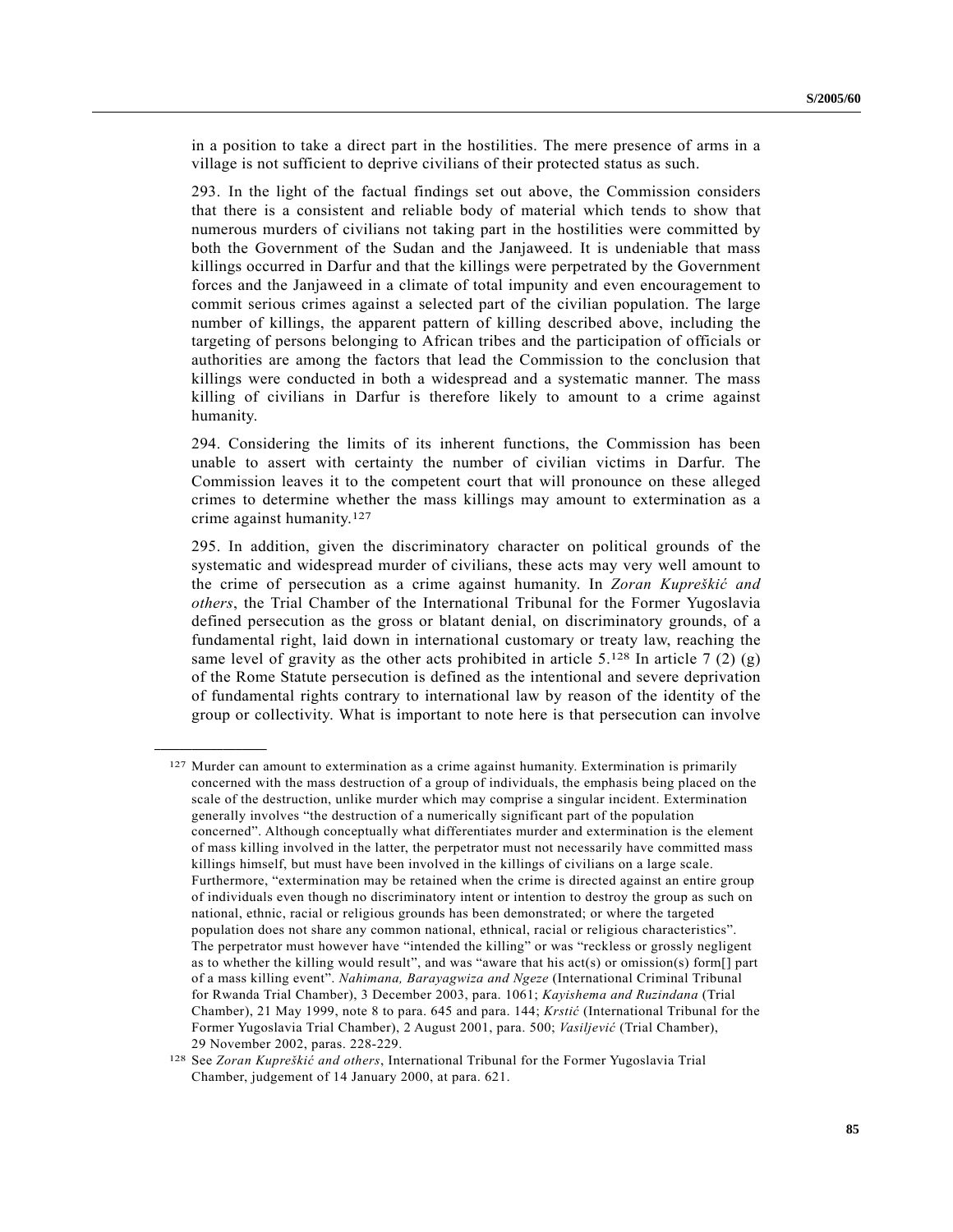the violation of a number of fundamental rights and that it must be committed on discriminatory grounds. The fact that the killings committed by the Government and the Janjaweed appear to have been systematically targeted against the Fur, Masalit, Zaghawa and other African tribes on political grounds is indicative of the discriminatory character of the killing and may thus amount to persecution as a crime against humanity.

296. As for the killing of civilians by the rebels, each individual violation must be considered as a very serious war crime. The Commission is, however, unable to conclude that they form part of a systematic or widespread attack against the civilian population.

#### **3. Killing of detained enemy servicemen**

#### **(a) Factual findings**

297. Some cases of death in detention were reported to the Commission by all parties, although those incidents are not thought to have occurred on a widespread basis. The Commission itself noted, inter alia, the events that occurred in Kailek and Deleig where Government forces and members of militias detained persons who they claimed were rebels hiding as civilians. Based on its substantial body of information on events in both places, the Commission notes, first, that very few, if any, of the thousands of people detained in Kailek and Deleig were rebels. Secondly, even if, as the Government alleges, the young men who were killed were indeed members of the rebel groups, their summary execution would contravene international law and the perpetrators should be held responsible for war crimes. As for killing of detained servicemen by the rebels, the Commission has received reports, especially from the Government, concerning executions of detained soldiers carried out by the rebels. Such executions would constitute war crimes, but the Commission has not received independent information to corroborate reports received.

## **(b) Legal appraisal**

298. International humanitarian law prohibits ill-treatment of detained enemy combatants, in particular violence to life and person, including murder of all kinds (see common article 3 (1) (a) of the Geneva Conventions). It also specifically prohibits the passing of sentences and the carrying out of executions without previous judgement pronounced by a regularly constituted court, affording all the judicial guarantees which are recognized as indispensable by civilized peoples (see article 3 (1) (d) of the Geneva Conventions). Wilful killing of a detained combatant amounts to a war crime.

#### **4. Killing of wounded enemy servicemen**

## **(a) Factual findings**

299. While there have been allegations of murder of wounded soldiers, very few cases were in fact brought to the attention of the Commission and it was unable to verify these reports.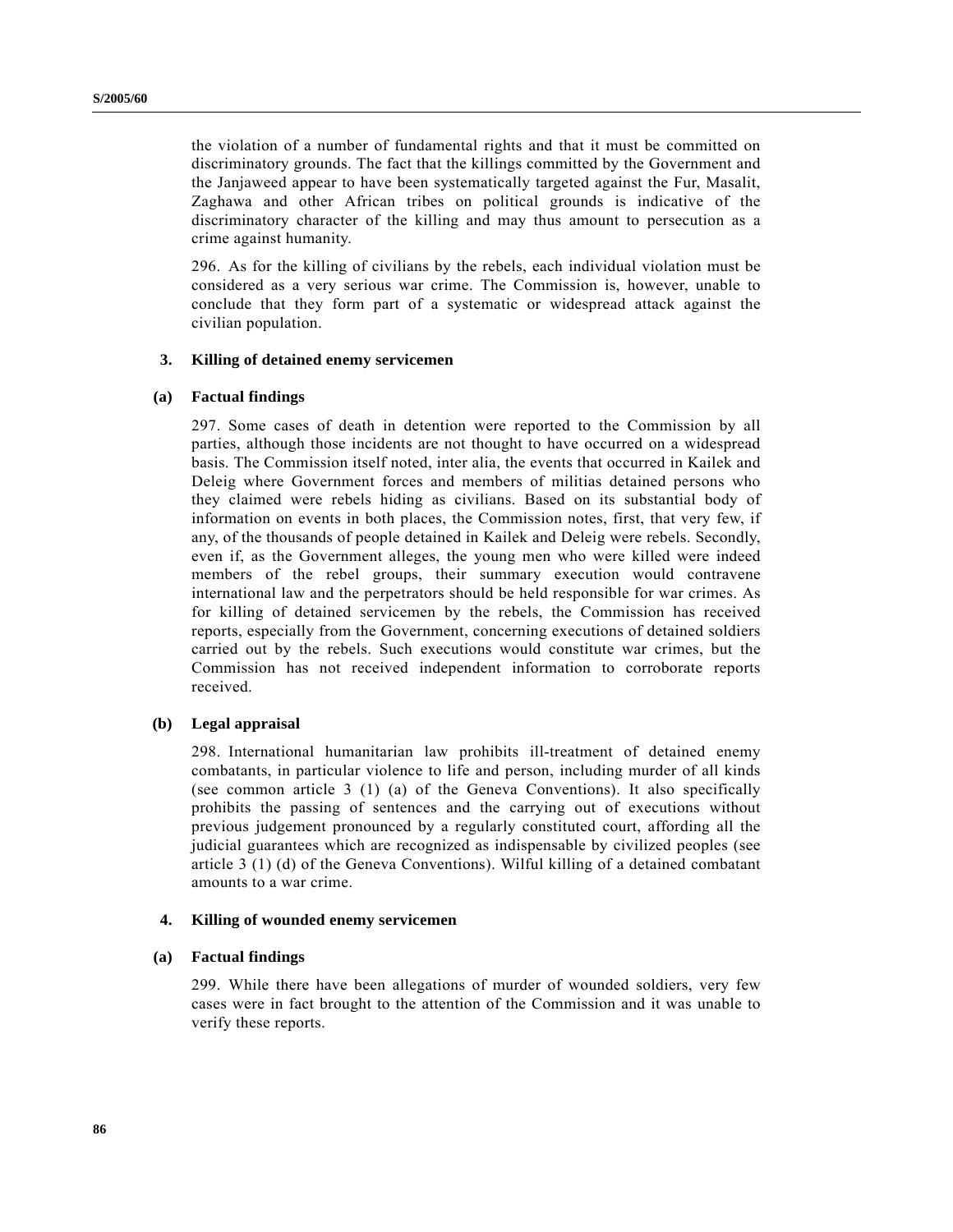# **(b) Legal appraisal**

300. The wilful killing of wounded servicemen is strictly prohibited by international humanitarian law (see article 23 (b) and (c) of the Hague Regulations and common article 3 (1) (a) of the Geneva Conventions). It amounts to a war crime.

## **5. Wanton destruction of villages or devastation not justified by military necessity**

## **(a) Factual findings**

## *(i) Destruction by armed forces and Janjaweed*

301. The Commission has received and examined a great number of reports which document both the systematic and widespread destruction of entire villages and hamlets in the three States of Darfur. A number of reports have presented satellite imagery clearly documenting this widespread destruction. Some reports estimate that more than 600 villages and hamlets have been completely destroyed, while an additional 100 to 200 villages have been partially destroyed. Other sources, based on Sudanese police reports, indicate that more than 2,000 villages were destroyed. As noted above, the destruction of villages has been irrefutably established and is clearly acknowledged by the Government of the Sudan.

302. The Commission examined detailed reports of the destruction of almost 140 villages in the three States of Darfur. While some reports have noted a few incidents of destruction of villages and private property committed by the rebel groups, most of the reports contain witness accounts indicating that the majority of villages were destroyed during attacks by Janjaweed, often under the direction and with the participation and the support of the armed forces of the Government of the Sudan.

303. There are many incidents reported in which Government forces are said to have surrounded villages and stood guard as the Janjaweed burned and pillaged and committed other atrocities against the population. Many villages are said to have been attacked more than once, until they were completely destroyed.

304. Many reports also note that villages were burned even after they had been abandoned by the inhabitants who fled to camps for the internally displaced persons in larger urban centres in Darfur, or to neighbouring Chad. This has led many observers to fear that this is a part of the policy executed through the Janjaweed to expel the population from the targeted areas and to prevent the immediate or, possibly, long-term return of the inhabitants. This concern is expressed because the villages reported to have been burned and destroyed in this manner are almost exclusively inhabited by African tribes, mostly Fur, Masalit and Zaghawa.

305. Many of the villages were reportedly completely destroyed by deliberate demolition of structures and more frequently by burning down the whole village. Straw roofs of the traditional circular houses were torched, as well as all other inflammable material, and vegetation inside and in the immediate vicinity of the village was destroyed by burning. Some of these villages had hundreds of homes that were torched and burned to the ground. During the attacks Janjaweed are reported to have destroyed utensils, equipment for processing food, water containers and other household items essential for the survival of the inhabitants. Wells were reportedly poisoned by dropping the carcasses of cattle into the wells. In addition,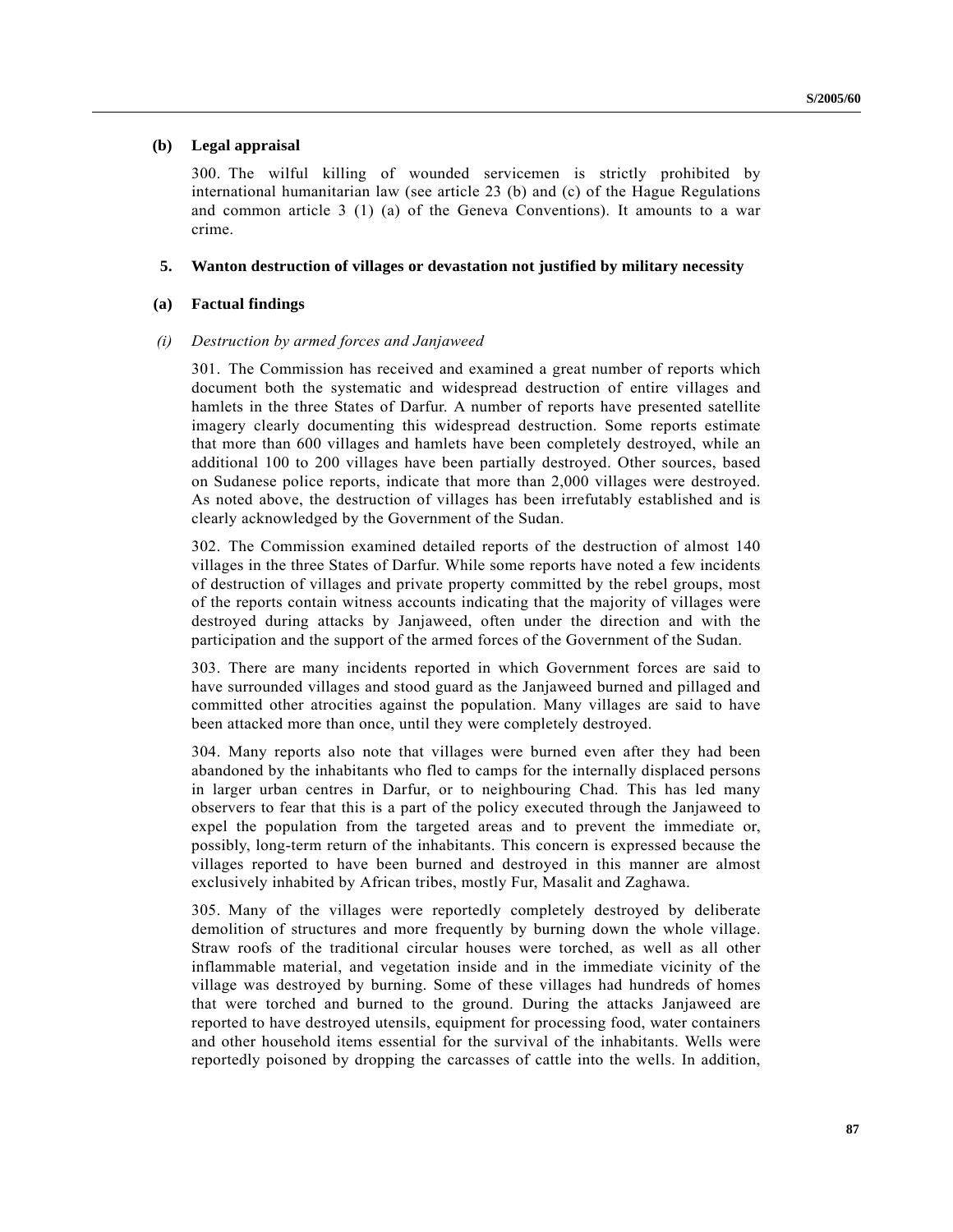as noted below, the destruction seems to have been consistently combined with looting of personal valuables, cash and, above all, livestock.

306. The Commission witnessed at first hand the extensive nature of the destruction, and subsequently carried out detailed fact-finding at several sites in all three States of Darfur to verify and establish acts that resulted in the destruction, the methods employed, the forces responsible and the patterns that indicate the intent behind the acts.

307. The Commission found that the witness testimonies previously reported were in conformity with what was discovered as a result of its own inquiries and investigations. It can be confirmed that most destruction has been caused by the Janjaweed with the support of the Government of the Sudan.

308. The trends and patterns are best illustrated in the case of Western Darfur where the widespread destruction is most visible. The Commission found 35 destroyed villages in only four localities (El Geneina, Habila, Kulbus and Wadi Saleh). These are only a small number of the scores that are reported to have been destroyed in the same area and are in addition to the ones that were damaged as a result of aerial strikes by Government forces that the Commission has verified.

309. Of these 13 were destroyed in raids by the Janjaweed and 18 in combined attacks by Government forces and the Janjaweed, who were wearing uniforms similar to those of the military. The manner of destruction of most villages seems to follow a clear systematic pattern. Most of the destruction was carried out by Janjaweed who set entire villages afire and destroyed any private property which was not looted. Often the armed forces of the Government of the Sudan were present, either in aircraft or in vehicles outside the village, but did not, except in a few cases, take part in the actual destruction, unless destruction was caused by aerial bombardment.

310. From the material collected it is evident that the majority of the destroyed or damaged villages belong to either the Masalit, the Zaghawa, the Fur, or other African tribes. In Western Darfur, for instance, of the 35 completely or partially destroyed villages investigated by the Commission, 31 belonged to African tribes who had clearly been systematically targeted, while the remaining 4 belonged to two Arab tribes who had been attacked by either JEM or SLA. This is further illustrated by the fact that most other tribes have not been targeted in this way, if targeted at all. The Commission observed, for instance, that in an area of 50 km between El Geneina and Masteri inhabited mostly by Arab tribes, no signs of destruction were recorded. Similar patterns have been noted in Northern and Southern Darfur in areas where there is a concentration of Zaghawa and Fur populations, whose villages had been targeted.

311. The Commission heard credible accounts showing that the acts of destruction were wanton and deliberate, and that in addition to homes all essential structures and implements for the survival of the population were destroyed. Oil presses, flour mills, water sources such as wells and pumps, crops and vegetation and almost all household utensils were found scorched or smashed at the sites inspected by the Commission team. The Commission has also noted the destruction of schools, health centres, markets and other civilian objects.

312. Such a pattern of destruction can only be interpreted as having the objective of driving out the population through violence and preventing their return by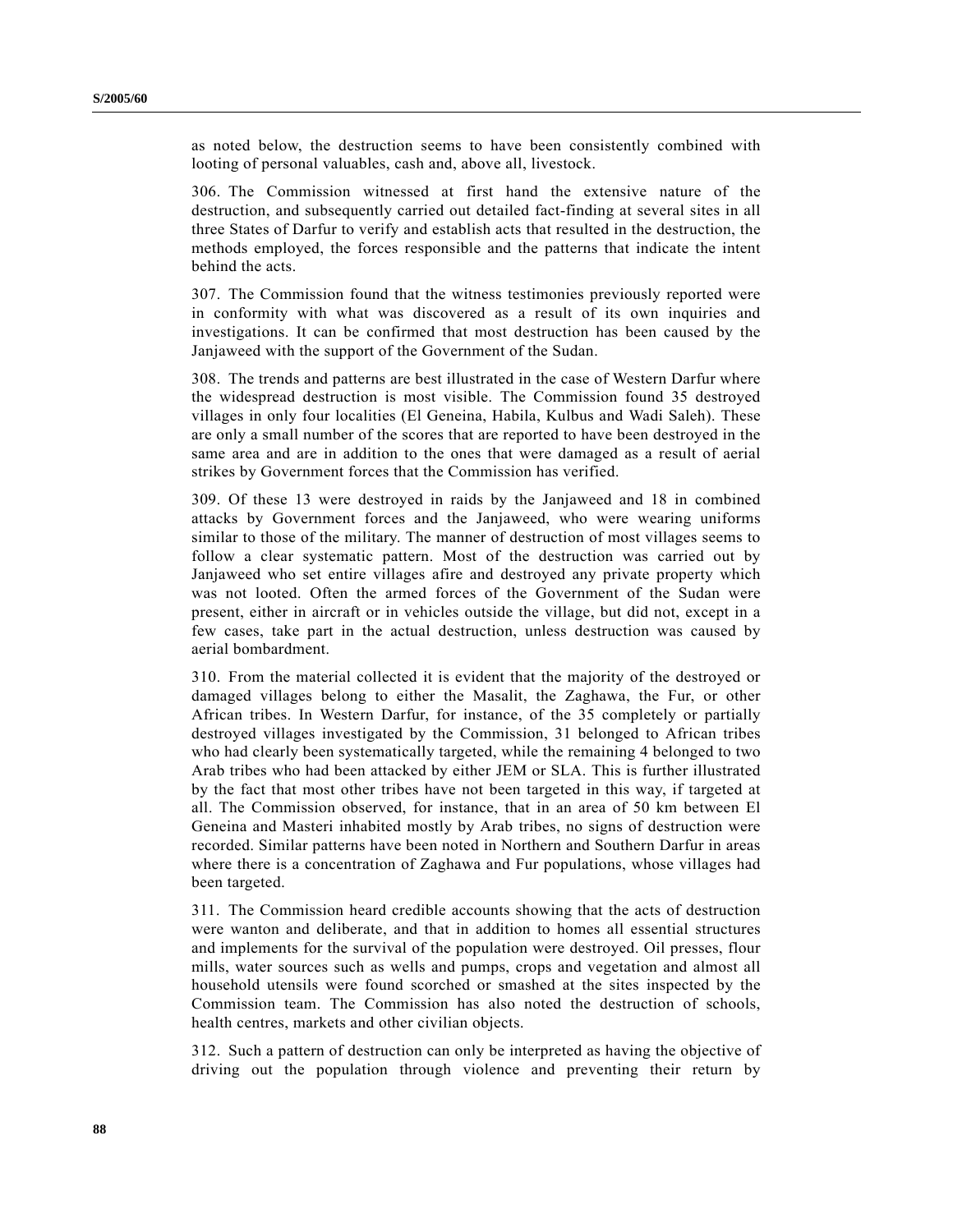destroying all means of survival and livelihood. The Commission has also verified that a number of villages previously inhabited by the Fur in Southern Darfur and the Masalit in Western Darfur are now being populated by Arab tribes.

313. The Commission did not find any evidence of military activity by the rebels in the major areas of destruction that could in any way justify the attacks on military grounds.

314. In some instances, such as around Kornoi and Tine in the northern parts of Western Darfur and some parts of Northern Darfur, destruction is mainly linked to aerial bombardment, but has been only partial, with only a few structures destroyed.

315. In conclusion, the Commission finds that there is large-scale destruction of villages in all three States of Darfur. This destruction has been deliberately caused, by and large, by the Janjaweed during attacks, independently or in combination with Government forces. Even though in most of the incidents the Government forces may not have participated directly in the destruction, their complicity in the attacks during which the destruction was carried out and their presence at the scene are sufficient to make them jointly responsible. The destruction was targeted at the areas of habitation of African tribes, in particular the Fur, Zaghawa and Masalit. There was no military necessity for the destruction and devastation caused as a joint venture by the Janjaweed and the Government forces. The targets of destruction during the attacks under discussion were exclusively civilian objects; and objects indispensable to the survival of civilian population were deliberately and wantonly destroyed.

#### *(ii) Destruction by rebels*

316. In addition, the Commission has recorded incidents in Northern Darfur in which SLA is reported to have burned houses as well as a police station during its attacks on the towns of Tawila and Korma.

317. The Commission found no information or evidence which would indicate that the rebel groups are responsible for causing widespread destruction. However, there are a few incidents in which they have destroyed houses and buildings in towns and villages. This is particularly notable in the JEM attacks on Kulbus town in Western Darfur, and villages in this locality between October and December 2003. The Commission has heard credible testimony describing the partial destruction of a school, the hospital and the market, deliberately inflicted by the rebel group during the attack on the town. There are also credible accounts of the destruction of at least one village in the locality.

#### **(b) Legal appraisal**

**\_\_\_\_\_\_\_\_\_\_\_\_\_\_\_\_\_\_**

318. Article 11 of the International Covenant on Economic, Social and Cultural Rights provides, inter alia, that the States Parties to the Covenant recognize the right of everyone to adequate food, clothing and housing.129 Furthermore, customary international law prohibits and criminalizes the destruction of the property of a hostile party carried out by a belligerent in the course of an international or internal armed conflict, and not justified by military need.

<sup>129</sup> Committee on Economic, Social and Cultural Rights, General Comment 4 on the right to adequate housing, of 13 December 1991, and General Comment 7, on the right to adequate housing (article 11.1 of the Covenant): Forced evictions, of 20 May 1997.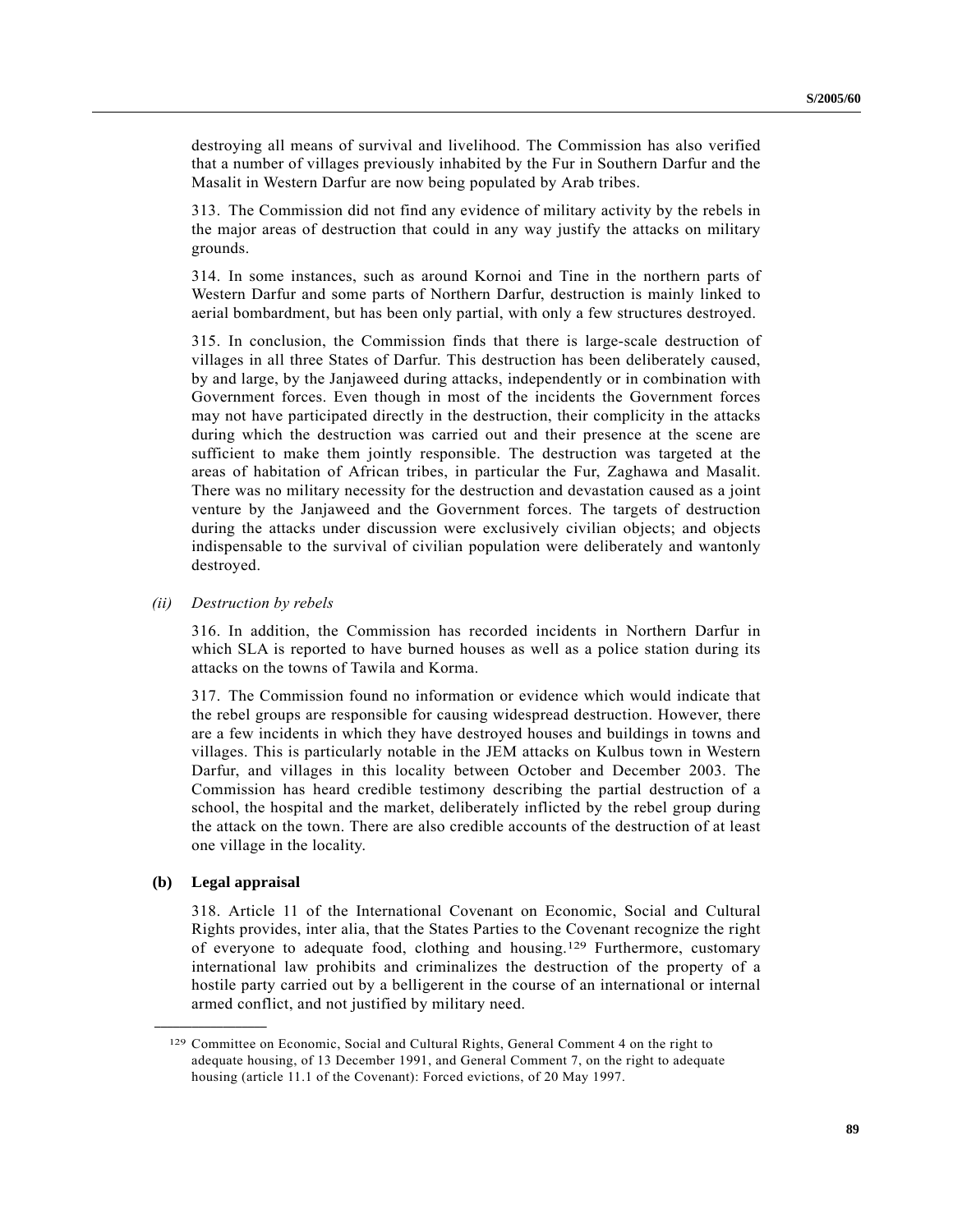319. It is apparent that the massive destruction of villages by the Government forces and the Janjaweed was not justified by military necessity. Those villages were inhabited by civilians and, if some rebels were living there or taking shelter in some homes, it was not warranted to destroy the whole village by setting it afire. The destruction of so many civilian villages thus amounts to a very serious war crime.

320. In addition to constituting a war crime,130 destruction of property, if part of a systematic or widespread attack on part of the civilian population, may amount to the crime of persecution as a crime against humanity if carried out on discriminatory grounds. However, not all destruction of property per se amounts to persecution. It must further be established that the destruction of property will have a detrimental effect on the liberty and livelihood of those people in that area. As a Trial Chamber of the International Tribunal for the Former Yugoslavia held in *Zoran Kupreökić and others*,131 such destruction should be akin to the same inhumane consequences as a forced transfer or deportation. Another Trial Chamber of the Tribunal held in *Blaökić* that the destruction of property must be construed to mean the destruction of towns, villages and other public or private property not justified by military necessity and carried out unlawfully, wantonly and discriminatorily.132

321. The destruction of property in Darfur was clearly part of a systematic and widespread attack on the civilian population; it clearly had a detrimental effect on the liberty and livelihood of those people, being deprived of all necessities of life in the villages; and it almost consistently involved the forced displacement of persons. The destruction was clearly carried out "unlawfully and wantonly", and the fact that the vast majority of villages destroyed belonged to African tribes would also indicate that it is carried out "discriminatorily". In view of these facts, the Commission is led to the conclusion that this destruction may well amount to the crime of persecution, as a crime against humanity.

## **6. Forcible transfer of civilian populations**

## **(a) Factual findings**

**\_\_\_\_\_\_\_\_\_\_\_\_\_\_\_\_\_\_**

322. As noted above, the displacement of a very large part of the population of Darfur is a fact beyond dispute. All reports examined by the Commission agree that the displacement has been forced and widespread, affecting more than 1.85 million persons (1.65 million internally displaced persons in Darfur, and more than 200,000 refugees in Chad).133 The magnitude of displacement caused at the outset of the crisis is still problematic to determine, as there were practically no assessments or estimates carried out, since there were no humanitarian organizations present in Darfur to conduct such an estimate, nor did the Government put forward figures. Humanitarian access was also seriously hampered until mid-2004 when the Government finally agreed to a more flexible and expeditious procedure for granting access to humanitarian workers. Most reports argue that the displacement has been a

<sup>130</sup> See, e.g., *KordÌc and Čerkez* (International Tribunal for the Former Yugoslavia Trial Chamber), 26 February 2001, paras. 346-347.

<sup>131</sup> Judgement of 14 January 2000, para. 631 (see also para. 621).

<sup>132</sup> *Blaökić* judgement of 3 March 2000, para. 234.

<sup>133</sup> *Darfur Humanitarian Profile, No. 8,* November 2004, available at http://www.unsudanig.org. UNHCR refugee statistics provided by UNHCR Chad.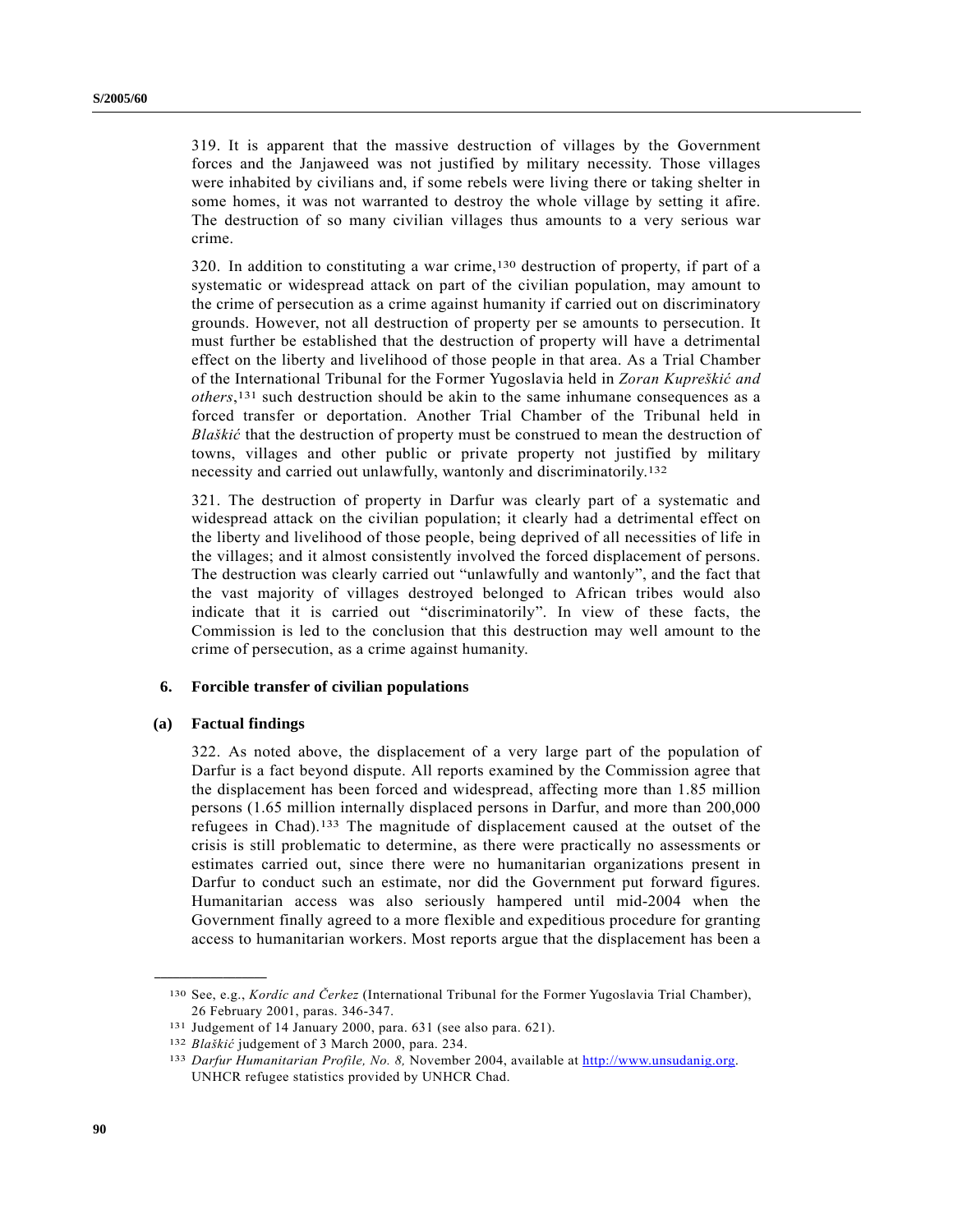major feature and, it would appear, even an objective for some actors during the conflict.

323. Most official United Nations reports note that the number of displaced persons grew quite dramatically over a relatively short period. For instance, as noted above, the Office of the Deputy Special Representative of the Secretary-General for the Sudan and United Nations Resident and Humanitarian Coordinator, in its *Humanitarian Profile* of November 2004, noted that the total number of internally displaced persons exceeded 1.65 million persons. However when the United Nations first began to estimate the number of displaced in September 2003, the number was less than 300,000.134

324. The Commission and its team witnessed ample evidence of the displacement and conducted a great number of interviews with both internally displaced persons in Darfur and refugees in Chad. In Southern Darfur the teams visited displaced persons in Kalma camp, Otash, Zalinguei, Kass and other sites. In Northern Darfur the teams interviewed displaced persons in Abu Shouk, Zam Zam and Fato Borno camps near El Fashir, as well as displaced persons in Kutum. The Western Darfur team interviewed refuges across the border in Chad, including in the Bredjing camps, and also spoke to displaced persons in Mornei and Masteri.

325. As noted in the sections on attacks, killings and destruction above, the Commission found that most of the internal displacement as well as the displacement to Chad occurred as a direct result of attacks by Janjaweed and/or Government forces. Following the destruction of their villages, and also as a result of direct threats and other violations committed by the attackers, the villagers decided to leave their homes to seek security in large urban areas inside Darfur, or across the border in Chad. Others fled out of fear of attacks, since they had received information about atrocities in the vicinity. Practically all of the displaced had been unable to return to their villages because of continued insecurity caused by threats from and presence of Janjaweed. The Commission was able to confirm that in the area between Kulbus and Tine most of the villages were deserted, the original inhabitants having fled to Chad or other areas inside the country. Only a few settlements were still inhabited, but by nomadic herders who were observed to be settled around or in the villages. The presence of the herders was also noticed by the Commission around the otherwise deserted villages around Sirba and Abu Surug in Western Darfur. The Commission spoke to some displaced persons who had sought to return but had again faced attacks.

326. A typical account involving displacement and the inability to return because of continued threat from the Janjaweed is represented by the following interview with a refugee, a member of the Masalit tribe, in Chad, originally from a village in the Masteri area:

The village was attacked by Government soldiers and Janjaweed in October 2003. It was a Wednesday and fifth or sixth day of Ramadan. Women had gone to fetch water and at about 7 a.m. I saw people approaching the village. It was Government soldiers and Arabs coming on horses and cars. There was a plane behind these people. There were about 200 people with guns. They were shouting "This is not your land", and were hitting the children with whips. I ran towards my cow and untied it. One of the attackers, who was wearing

**\_\_\_\_\_\_\_\_\_\_\_\_\_\_\_\_\_\_**

<sup>134</sup> *Darfur Humanitarian Profile, No. 8*, November 2004*.*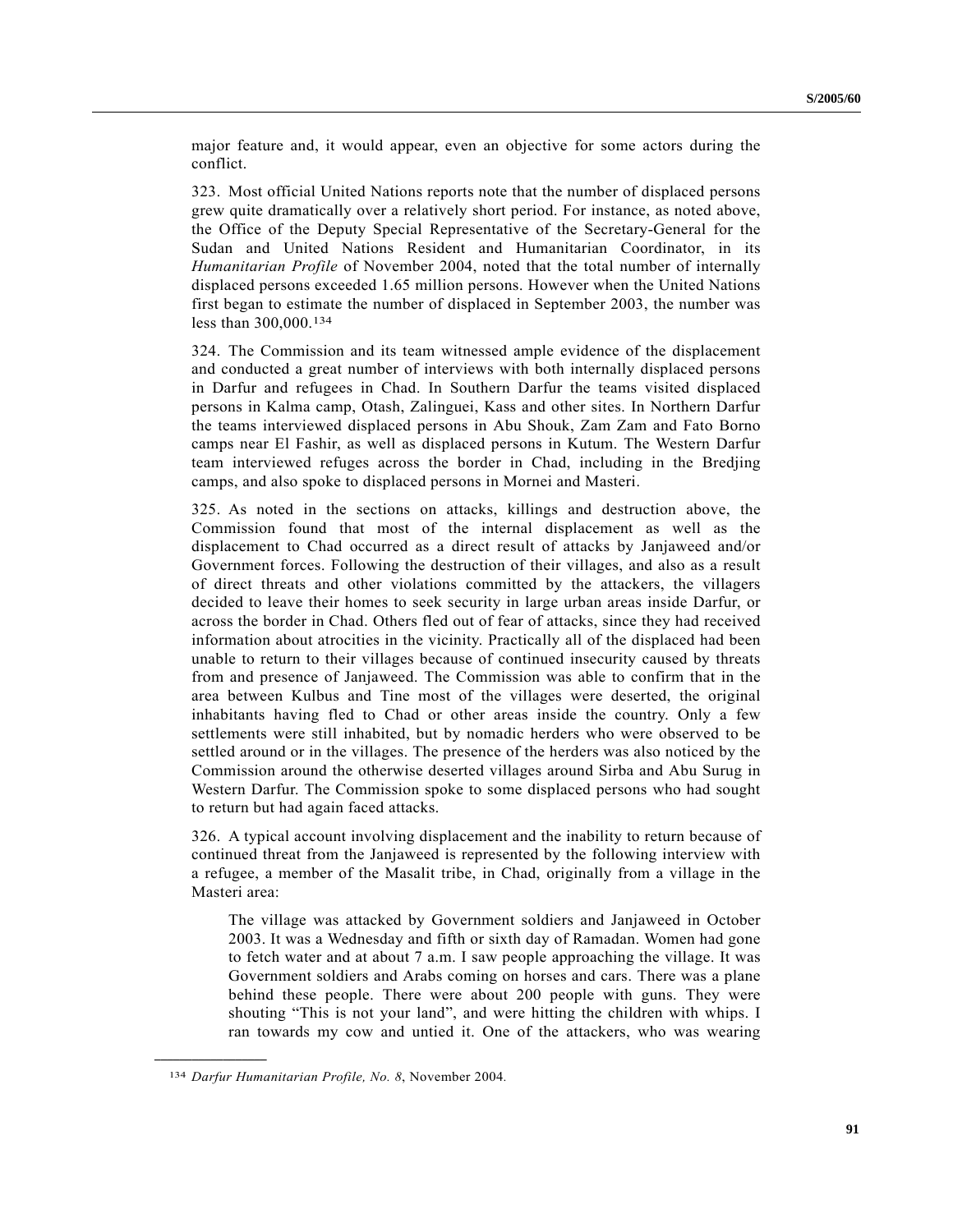khaki, saw me from the hillock on which he was standing and shot me. I was wounded in the groin and ran and hid in the cow shed. I came out only after they had left about 15 or 20 minutes later. People were fleeing from the village. Some people carried me with them to Masteri, where I was treated in the hospital for my injury. I was later told that my father and younger brother had been killed. Four other people were also killed. I was also told that the soldiers and Janjaweed had looted all the cattle and livestock. Fifteen days later some people went back to the village, but the Arabs were still around the village. If they saw anyone they whipped the women and killed the men. We first stayed near an IDP Camp in Masteri, and after three months I crossed over to Chad. There were people from 20 villages in the place where we stayed before coming to the Sudan.

327. The Commission also found that, following displacement, the internally displaced persons who remained inside Darfur were still faced with a number of threats and largely confined to the camps or urban areas, since venturing outside would involve risks of attacks and other violations, in particular rape, as described below.

328. With regard to specific patterns in the displacement, the Commission notes that it appears that one of the objectives of the displacement was linked to the counter-insurgency policy of the Government, namely to remove the actual or potential support base of the rebels. The displaced population belongs predominantly to the three tribes known to make up the majority in the rebel movements, namely, the Masalit, the Zaghawa and the Fur, who appear to have been systematically targeted and forced off their lands. The areas of origin of the displaced coincide with the traditional homelands of the three tribes, while it is also apparent that other tribes have practically not been affected at all.

329. At the same time, it seems possible that the Janjaweed, who are composed of tribes traditionally opposing the three displaced tribes, also benefited from this displacement as they would gain access to land. The Commission found evidence indicating that Arab tribes had begun to settle in areas previously inhabited by the displaced, thus further preventing an eventual return of the displaced.

# **(b) Legal appraisal**

**\_\_\_\_\_\_\_\_\_\_\_\_\_\_\_\_\_\_**

330. Under article 12 of the International Covenant on Civil and Political Rights, everyone lawfully within the territory of a State shall, within that territory, have the freedom to choose his residence. This provision thus protects freedom of movement and the right not to be displaced arbitrarily. The Human Rights Committee has clearly enunciated this right in its General Comment 27.135 On several occasions the Committee on Economic, Social and Cultural Rights has stated that forced evictions are prima facie incompatible with the requirements of the Covenant on Economic, Social and Cultural Rights.136

331. International customary law prohibits the forcible transfer of civilian populations both in time of peace and in time of war. As clarified in article 7 (2) (d)

<sup>135</sup> See Human Rights Committee, General Comment 27 of 2 November 1999 (CCPR/C/21/Rev.1/Add.9).

<sup>136</sup> General Comment 7, on the right to adequate housing (article 11.1 of the Covenant): Forced evictions, of 20 May 1997.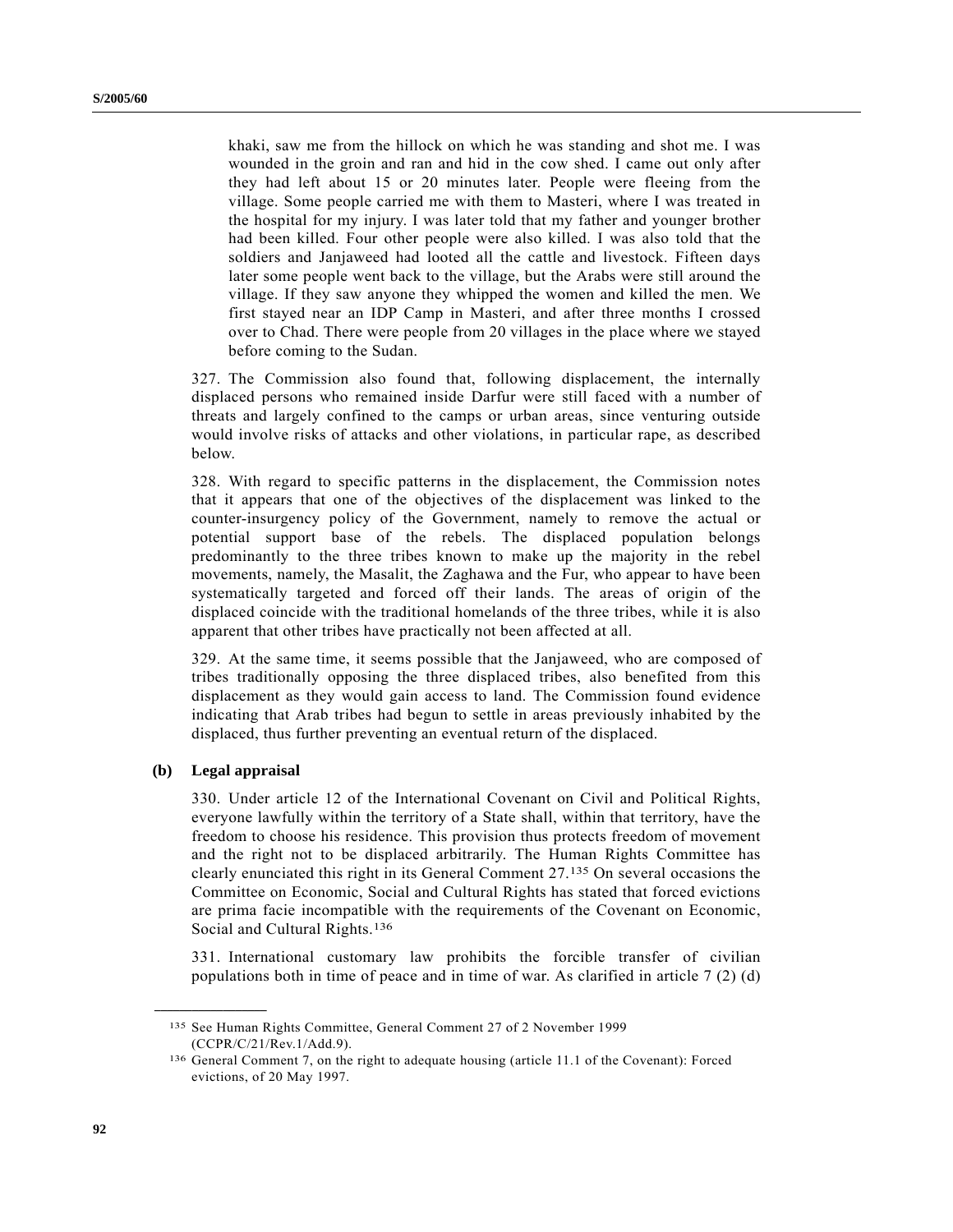of the Statute of the International Criminal Court, which may be held to codify customary international law on the matter, deportation or forcible transfer of population means forced displacement of the persons concerned by expulsion or other coercive acts from the area in which they are lawfully present, without grounds permitted under international law. The forced dislodgement of civilians from the area where they traditionally and legally live, resulting from unlawful indiscriminate attacks on their dwellings and the scorching of their villages, falls within the scope of the prohibition at issue.

332. Given the systematic and widespread character of the forced displacement of persons in Darfur, the Commission finds that such action may well amount to a crime against humanity. The requisite subjective element (awareness of the systematic nature of the forced displacement) would be inherent in the fact that such displacement clearly amounted to a Government policy consistently pursued by the relevant Government authorities and the Janjaweed. Furthermore, given the discriminatory character of the displacement, these actions would amount to the crime of persecution as a crime against humanity.

## **7. Rape and other forms of sexual violence**

## **(a) Factual findings**

333. Various sources reported widespread rape and other serious forms of violence committed against women and girls in all three States of Darfur. According to these sources, the rape of individual victims was often multiple, carried out by more than one man, and accompanied by other severe forms of violence, including beating and whipping. In some cases, women were reportedly raped in public, and in some incidents, the women were further berated and called "slaves" or *Torabora*.

334. The following patterns have been reported: First, deliberate aggressions against women and girls, including gang rapes, occurred during the attacks on the villages. Second, women and girls were abducted, held in confinement for several days and repeatedly raped during that time. Third, rape and other forms of sexual violence continued during flight and further displacement, including when women left towns and for displaced persons sites to collect wood or water. In certain areas, rapes also occurred inside towns. Some women and girls became pregnant as a result of rape.

335. In most of the cases, the involvement of Janjaweed was reported. In many cases, the involvement of soldiers was also alleged. There were few cases reported of rebels committing rape and sexual violence.

336. In general, the findings of the Commission confirmed the patterns reported above. However, the Commission considers that it is likely that many cases went unreported owing to the sensitivity of the issue and the stigma associated with rape. On their part, the authorities failed to address the allegations of rape adequately or effectively.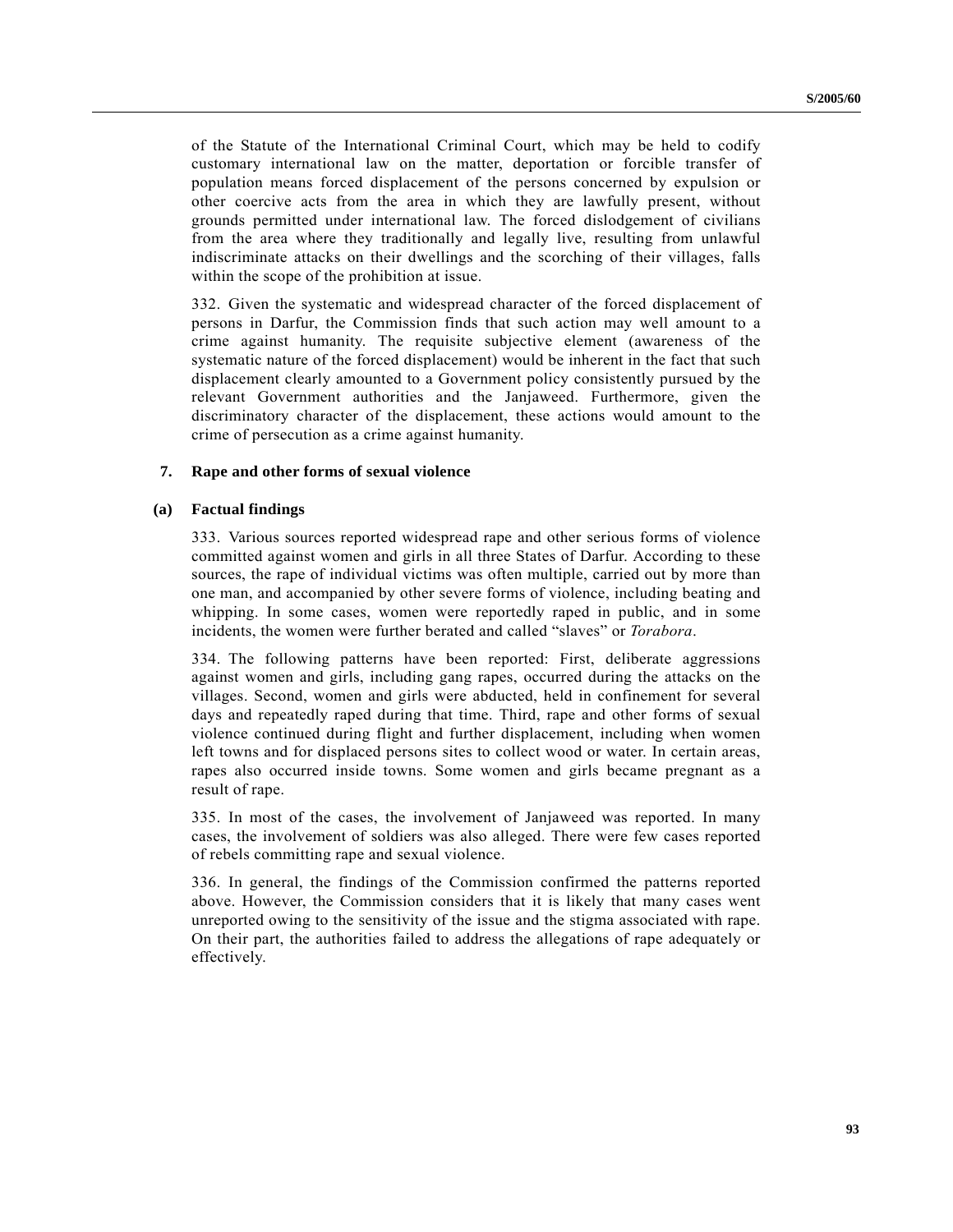# *(i) Rape and other forms of sexual violence committed by the Janjaweed and/or Government soldiers*

a. Rape and other forms of sexual violence during attacks on villages

337. According to the information reported by various organizations, there were cases of rape and sexual violence during attacks on villages. In Southern Darfur, during the two-month period from August to September 2004, of 120 victims of rape treated by medical professionals, at least 100 cases occurred during attacks on the victimís villages. In a survey conducted in the Mornei camp in Western Darfur, medical teams treated around 20 victims of sexual violence from April to June 2004. Most of the cases reportedly occurred during attacks on villages. Further cases of rape were reported during the Government and Janjaweed attacks on Tawila and its surrounding villages during the first half of 2004. During March 2004 attacks by the Government troops and Janjaweed on Korma, Northern Darfur, more than 20 women and young girls were reportedly raped. Further rapes of women were reported during attacks around Miski, Disa and Umm Baru in Northern Darfur; and Azeoni, Kornoi, Nertete, and Mukjar in Western Darfur. It has been also reported that 18 women were raped during the attack on Adwa, Southern Darfur, at the beginning of December 2004. There are reports that women and girls continue to be subject to sexual violence during attacks on their villages, including the report of a recent attack on Hamada on 13 January 2005 in which women were subjected to rape.

338. The findings of the Commission confirm that rape and sexual abuse were perpetrated during attacks by Janjaweed and soldiers. This included the joint attacks by Government soldiers and Janjaweed attacks on Dobo, Northern Darfur, around March 2004; Badi, Northern Darfur, around February 2004; and Adwa, Southern Darfur, in December 2004. It further includes attacks by soldiers on Kalokitting village, Southern Darfur, and on villages in the Wadi Saleh area of Western Darfur around August 2004, as well as attacks by Janjaweed on Mongue, Northern Darfur, around August 2004; Gukor, Western Darfur at the end of 2004; Kolonga, Western Darfur, around March 2004; Goz Badeen, Western Darfur, around August 2003; Umm Naima, Western Darfur, in July 2003; and Nabagai, in Southern Darfur, around March 2004. The Commission interviewed several victims and eyewitnesses who confirmed that during the attacks on Tawila and its surrounding villages in Northern Darfur, in February and March 2004, rape and other forms of sexual violence committed by Janjaweed were prevalent. The Commission spoke with several victims and eyewitnesses, and conducted on-site examinations which confirmed that many girls were raped by Janjaweed during the attack on Tawila boarding school. The Commission also found that women were gang-raped in public following the joint attack by Government soldiers and Janjaweed on Kanjew village, Western Darfur, in January 2004. In another case, the Commission found that the Janjaweed raped five girls in public during the attack on Abdeika, in Western Darfur, in October 2003.

## **Case study: attack on a school in Tawila, Northern Darfur**

339. One of the victims of rape during the attack on a boarding school in February 2004, a young girl, told the Commission: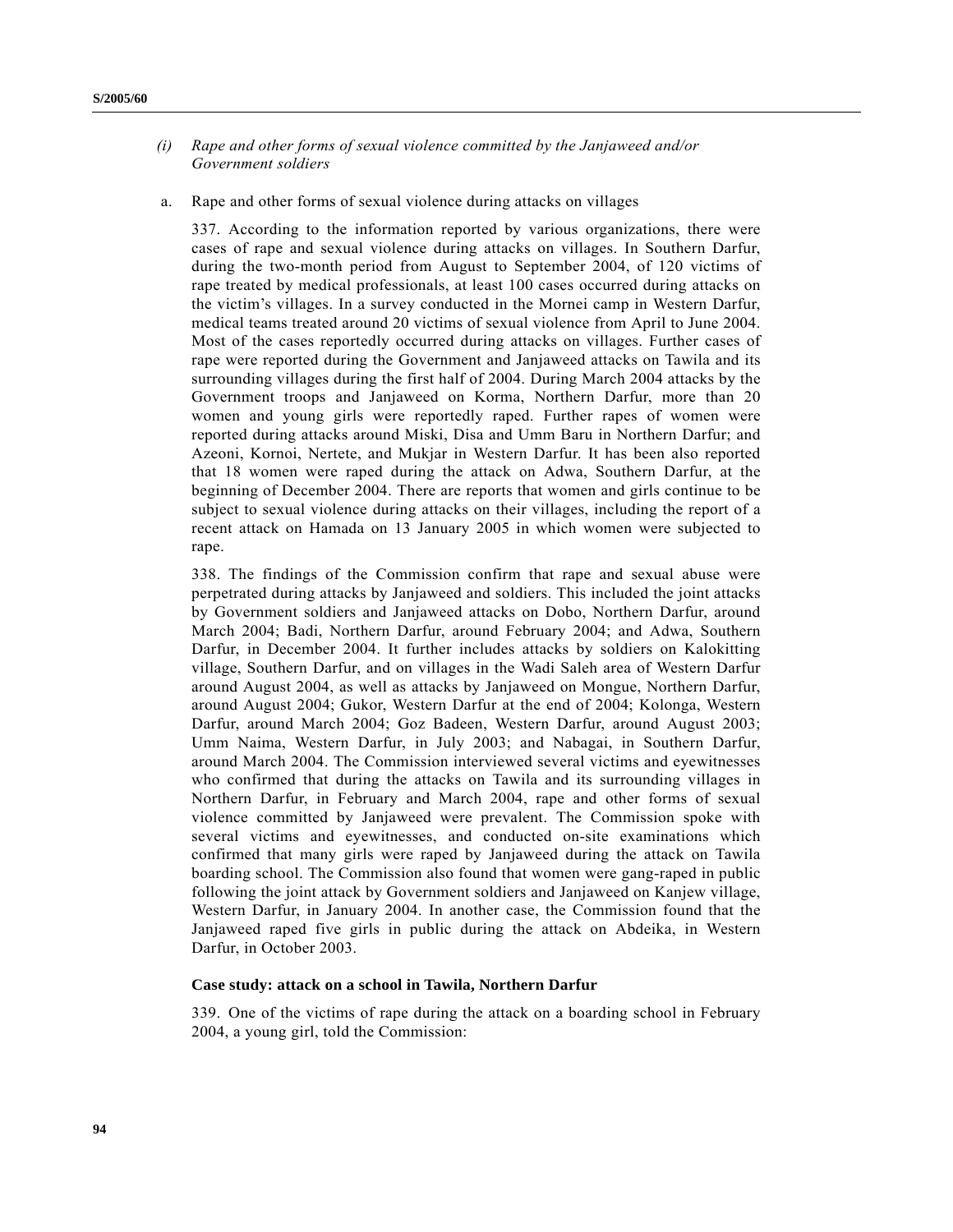At about 6 in the morning, a large number of Janjaweed attacked the school. She knew that they were Janjaweed because of their "red skin", a term she used for Arabs. They were wearing camouflage Government uniforms. They arrived in a pickup truck of the same colour as the uniforms they were wearing. On the day before, she noticed that the Government soldiers had moved into position to surround the school. When they attacked the boarding house, they pointed their guns at the girls and forced them to strip naked, took their money, valuables and all of their bedding. There were around 110 girls at the boarding school. All the events occurred in the sleeping quarters of the school.

The victim was taken from the group, blindfolded, pushed down to the ground on her back and raped. She was held by her arms and legs. Her legs were forced and held apart. She was raped twice. She confirmed that penetration occurred. The rape lasted for about one hour. Nothing was said by the perpetrators during the rape. She heard other girls screaming and thought that they were also being raped. After the rape, the Janjaweed started burning and looting. (She confirmed the presence of the military in the area, as she had seen military helicopters used by the army on the same day.)

The victim became pregnant as a result of this rape and later gave birth to a child.

## **Case study: attack on Terga, Western Darfur**

340. The Commission interviewed another victim who provided information about multiple rapes of women during an attack on Terga, Western Darfur. This was how she described the attack and what followed:

The village of Terga was attacked in January 2003. An aircraft bombed the village and then about 40 cars and men on horses arrived. They covered the entire area around Terga. The attackers in the cars and on the horses were shooting the villagers. They were stealing from the houses. Four young boys were executed in front of the villagers. The attack was conducted mainly by the military. The Arab people did the stealing. Soldiers also committed rapes together with the Janjaweed.

When the attack occurred, the women ran to a wadi, where the army surrounded them. The victim stated that she knew 19 of the women who were raped but that there were many more. She believed there were around 50 in total. The young girls were raped first. The victim was raped by nine men. Other women were also raped by many men. The women were kept for six days at the wadi.

b. Abductions and sexual slavery

341. Other sources reported that women and girls were abducted, held in confinement for several days and repeatedly raped by Janjaweed and soldiers in villages under attack, military camps and hideouts. Further, torture was reportedly used to prevent women from escaping. In March 2004, Janjaweed and 150 soldiers reportedly abducted and raped 16 young girls in Kutum, Northern Darfur. During the attacks on Tawila and its surrounding villages in Northern Darfur in February 2004, around 35 female students were allegedly abducted and raped by Janjaweed.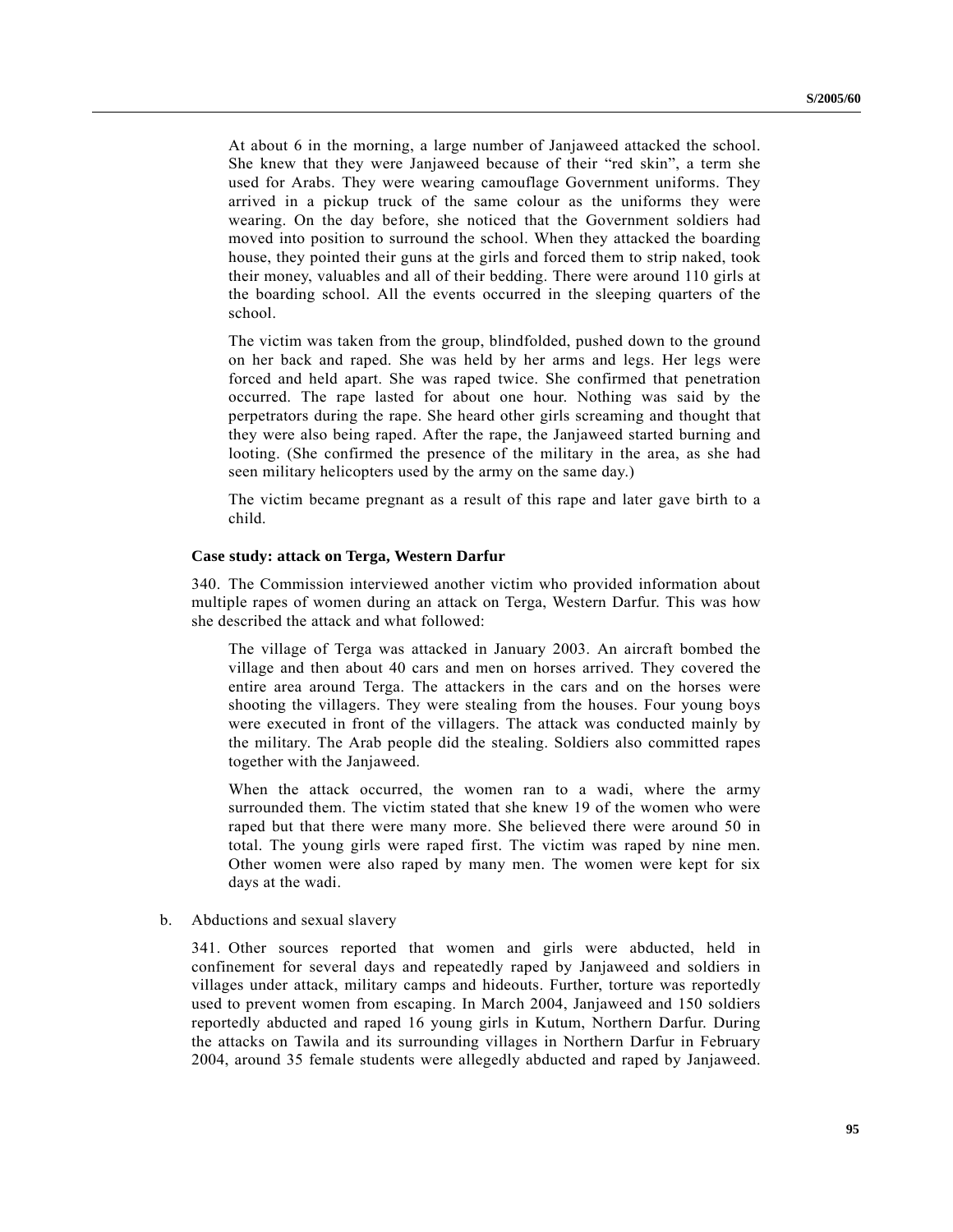Further abductions of women were reported in the area surrounding El Geneina, Western Darfur. Alarming reports were received of mass rape and sexual violence against women and girls who were confined in Mukjar, Western Darfur, and Kailek, in Southern Darfur. Additional abductions and rape of women were reported, amongst others, in the surroundings of Disa and Silea in Western Darfur.

342. The Commissionís findings confirmed the pattern reported above. For instance, the Commission found that women who went to market or were in search of water in Tarne, Northern Darfur, were abducted, held for two to three days and raped by members of the military around March 2003. Notably, the Government of the Sudan had established a large military camp in the vicinity. During the Janjaweed attack on Mengarassa village, in Western Darfur, in November 2003, 20 girls were abducted and taken to the Ammar camp. The Commission further found that 21 women were abducted during the joint Government armed forces and Janjaweed attack on Kanjew, Western Darfur, in January 2004. The women were held for three months by Janjaweed and some of them became pregnant as a result of rape during their confinement. During the attack on Mallaga village, Western Darfur, in October 2004, the Janjaweed abducted four girls, one of them only 12 years old. The girls were held for three days, raped and then released. Women were also abducted and raped in three Janjaweed camps following the attacks on Korma, Northern Darfur, in March 2003. The Commission also confirmed that following the attack on Tawila in February 2004 a group of around 30 female students was abducted by Janjaweed and held in an encampment where they were repeatedly raped. Several other women from villages surrounding Tawila were also brought to this camp by the Janjaweed after their abduction following attacks on their villages.

### **Case study: Kailek, Southern Darfur**

343. The Commission interviewed several eyewitnesses who confirmed that, following the joint attacks by Government soldiers and Janjaweed in the area, up to 30,000 people were confined in Kailek, Southern Darfur, for about 50 days. Women and children were separated from the men, confined in an area around the mosque, and later taken away by their captors to be raped. They were subjected to gang rapes which lasted for protracted periods of time. Girls as young as 10 years old were raped.

344. One of the female witnesses described the terror of confinement in the area designated by captors for women and children in Kailek as follows:

"We stayed in one place, we were not allowed to move around. The old women were allowed to go and get water, and also to go and get food. We were forced to urinate in front of everybody. We were afraid to use the toilet at night because we were surrounded by the attackers, and they were on the look-out for women to rape."

After being raped, some of the women did not have their clothes returned to them and they were forced to remain naked. An independent source, who witnessed the situation in Kailek, told the Commission: "There were more than 80 cases of rape reported to us by the women and children kept in the walled area. We also found four women with no clothes. They covered themselves with a grass mat and were imploring us not to remove it. They said that if they needed water or food, one of them had to borrow clothes from the other women to go and fetch water or food."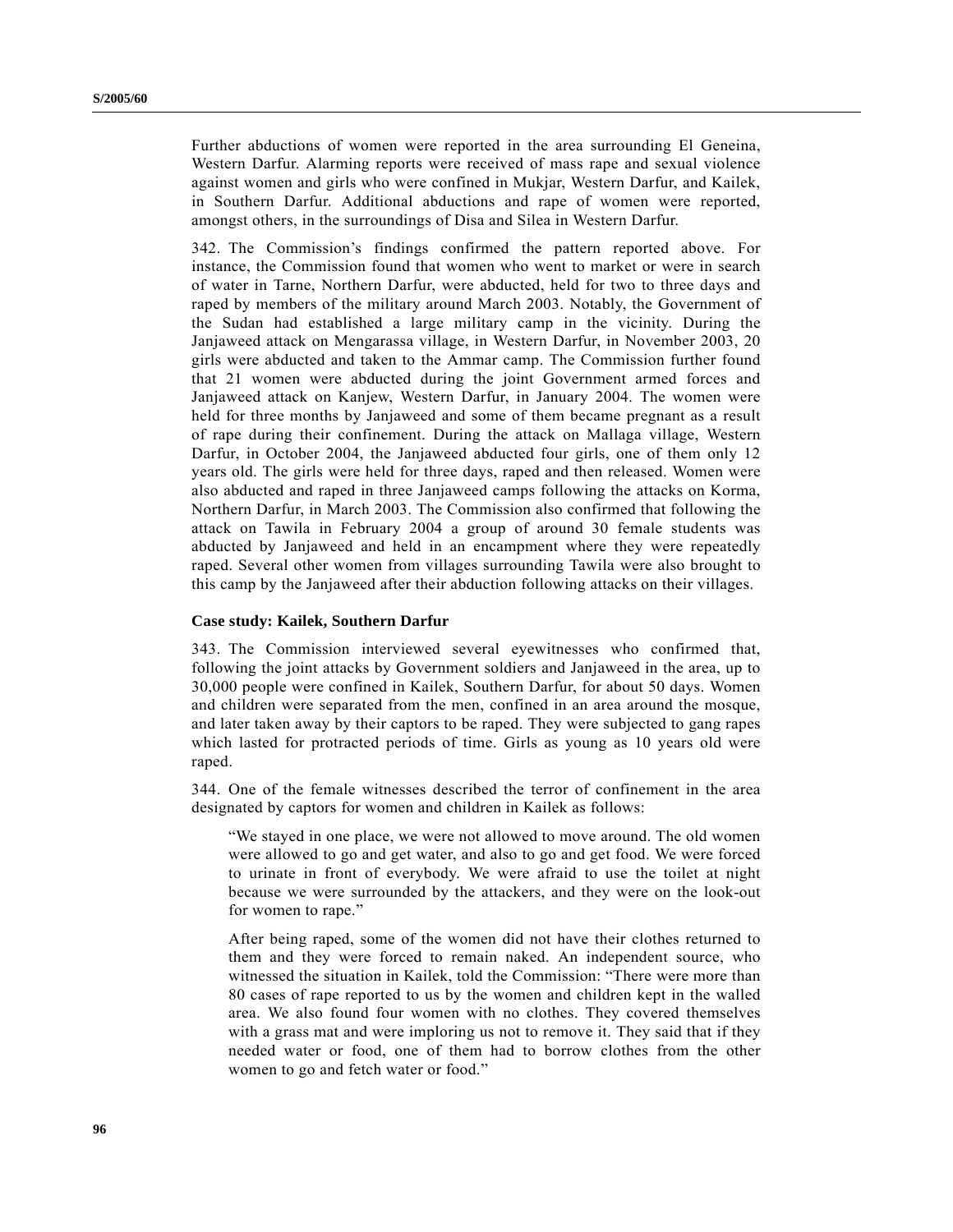Anyone who attempted to assist the victims was either beaten or killed. On one occasion, a husband attempted to assist his wife. He was so severely beaten that he is now permanently paralysed and is in Khartoum hospital. These testimonies are fully corroborated by the entire body of material collected by the Commission, including information obtained through independent observers who witnessed the situation of the women in Kailek.

#### **Case study: Wadi Tina, Northern Darfur**

345. The Commission interviewed a victim who described how she and her six sisters were abducted and held in confinement at the Janjaweed camp in Wadi Tina, after the attack on Tawila and the surrounding villages. The victim, who has been raped 14 times over the period of one week, provided the following information:

At about 6 in the morning on 7 January 2003, she was at her home in the village of Tarne. Around 3,000 Janjaweed riding horses and camels attacked the village. Some of them were in vehicles. Some were wearing khaki uniforms and some were wearing civilian clothing with white scarves on their heads. There were around 50 Land Cruisers and pickup vehicles. All of the vehicles had guns on them. The men on the vehicles were wearing army uniforms. They were wearing the same uniforms as the Janjaweed were wearing. They were soldiers of the Sudanese army.

The victim saw women were being taken, people being killed, cattle being stolen, and food being burned. She further described the following: "Ten Janjaweed came into my house. They took me and my six sisters who were 15, 16, 17, 19, 20 and 24 years old. They said ëwhy are you staying here, you slaves'. We did not reply. They were armed and all of them were pointing their guns at us. While they were in our house, they shot my two brothers. They took us outside and beat us with the leather straps which they use to control the camels. The beating lasted for 20 minutes.

ìAfter being beaten, we were taken to Wadi Tina. They made us walk while they rode their camels. It took us three hours to get there. During this time they beat us and threatened to kill us. When we arrived at Wadi Tina, I saw at least 95 women there. We were left in the wadi with a large group of women and were guarded by at least 100 armed Janjaweed. All the women were naked. Soon after our arrival we were forced at gun point to take off our clothing.

ìAround 8 in the morning on the second day at the wadi, I was raped for the first time. A very large group of Janjaweed arrived at the wadi. They selected a woman each and raped them. Over a period of a week, I was raped 14 times by different Janjaweed. I told them to stop. They said 'you are women of *Torabora* and we will not stop this'. We were called slaves and frequently beaten with leather straps, punched and slapped. I feared for my life if I do not have sex with them. We were humiliated in front of other women and were forced to have sex in front of them. Other Janjaweed were watching."

After a week, she was released with four other girls and went back to Tarna village. She has not seen her sisters since. She did not know the identity of any other women at the wadi but stated that three women died there as a result of being raped. The victim did not know the identity of the perpetrators.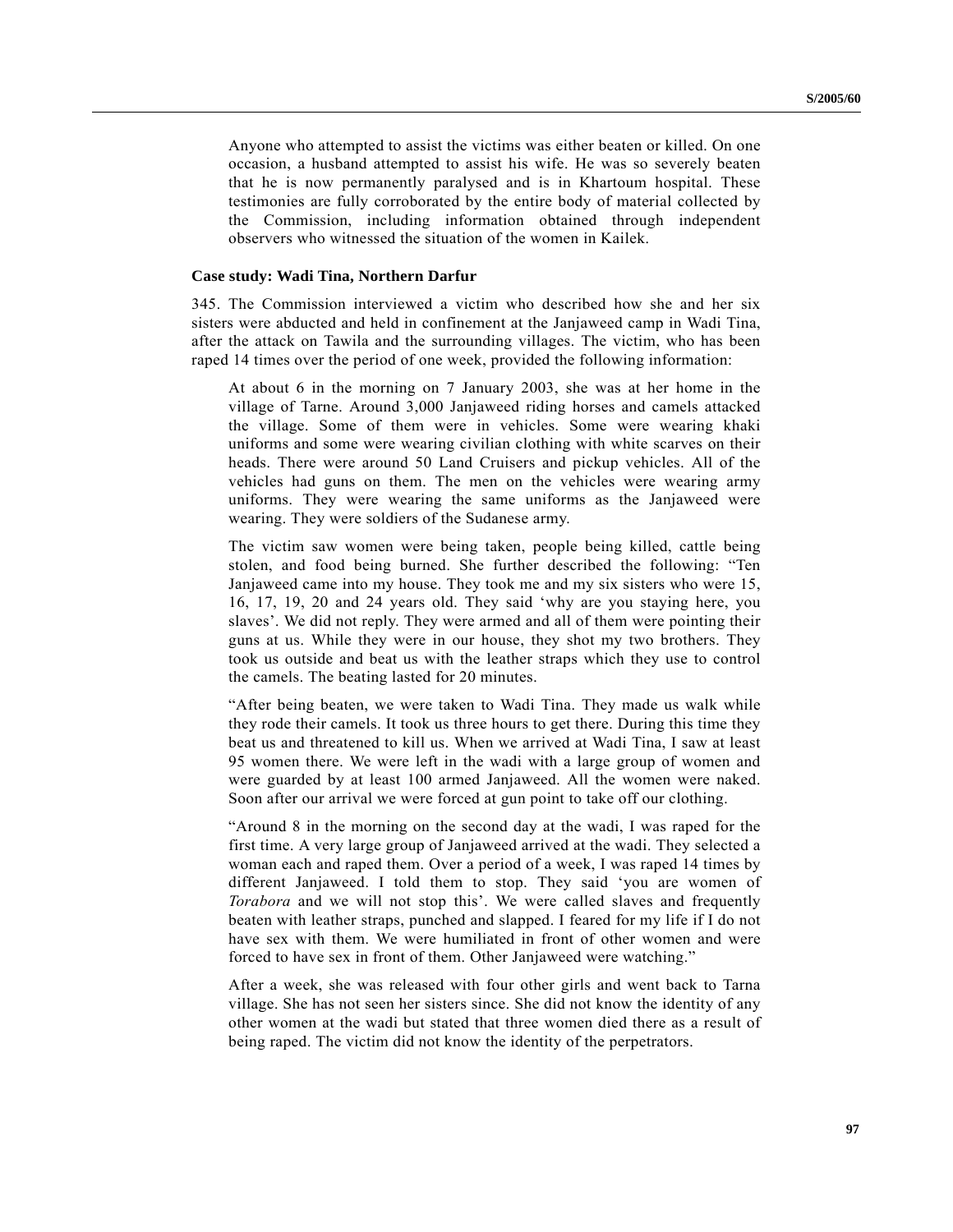c. Rape and other forms of sexual violence during flight and further displacement

346. Rape and other forms of sexual abuse were widely reported to continue during flight and further displacement, including outside as well as inside of various displaced person sites. The impact of the violence committed outside those sites is exacerbated by the fact that women and their families depended on the collection of firewood for their livelihood and survival. In most of the cases, it was the women and girls who went outside the camps to search for firewood and water, since they had a better chance to survive attacks than the men and boys who risked being killed. According to one report, a family from Magarsa, Western Darfur, abandoned their house in February 2004 because of the conflict. The father of the family stated that, during the attempt to flee from their home, they had encountered six Arab men who raped his 25-year-old daughter in front of him, his wife and the young children. He was unable to defend his daughter as the men threatened him with a weapon. According to another report, two women were reportedly raped in the displaced persons camp in Kassab, Northern Darfur, in June 2004. In April 2004, a group of 40 displaced women went to collect wood outside of Mukjar, Western Darfur and was reportedly attacked by six armed Janjaweed. Some women were badly beaten and at least one woman was raped by four Janjaweed. During the first week of July 2004, a medical team in Mukjar treated 15 women for serious injuries sustained in eight separate incidents. In two of the incidents, beatings were followed by rape. On 22 July 2004, around 13 women were reportedly raped by Janjaweed when searching for firewood around the displaced persons camp near Kass, Southern Darfur. In July 2004, around 20 women were reportedly raped by Janjaweed when searching for firewood around the Sisi camp, Western Darfur. Further rapes of women venturing outside displaced person locations, such as Abu Shouk in Northern Darfur, Ardamata, Azeoni, Garsila, Mornei, Krinding and Riyadh in Western Darfur, and Al Jeer, Derej, Kalma, Kass and Otash in Southern Darfur have been reported.

347. The Commission's findings confirmed that rape and sexual violence continue to be perpetrated against women and girls during flight and in areas of displacement. Cases of rape by Janjaweed and Government soldiers surrounding sites for displaced persons have occurred in sufficient numbers to instil fear of such incidents among women and girls, and has led to their virtual confinement inside those sites. The Commission interviewed victims who had been raped and sexually abused outside the Abu Shouk and Zam Zam camps in Northern Darfur, Habila, Krinding, Masteri, Mornei and Sisi camps in Western Darfur, and Kalma and Derej camps in Southern Darfur.

348. In one instance, the Commission interviewed two young girls, 12 and 14 years old, who had gone to collect wood with another five children in November 2004 outside the Abu Shouk camp. The soldiers raped the two girls, called the children daughters and sons of *tora bora*, beat the other children and threatened to kill them. Following the incident, the children went to complain to a nearby military camp and described the perpetrators. The two girls went for a medical examination in the El Fashir hospital and an official complaint was submitted to the local police. The initial response of the local authorities was inadequate. Upon the insistence of the Commission, the local police investigated the incident and informed the Commission that nine suspects had been detained and that the case was currently with a prosecutor. Furthermore, the Commission found that there was a prevalent sense of insecurity among the internally displaced persons in Kabkabiya, Northern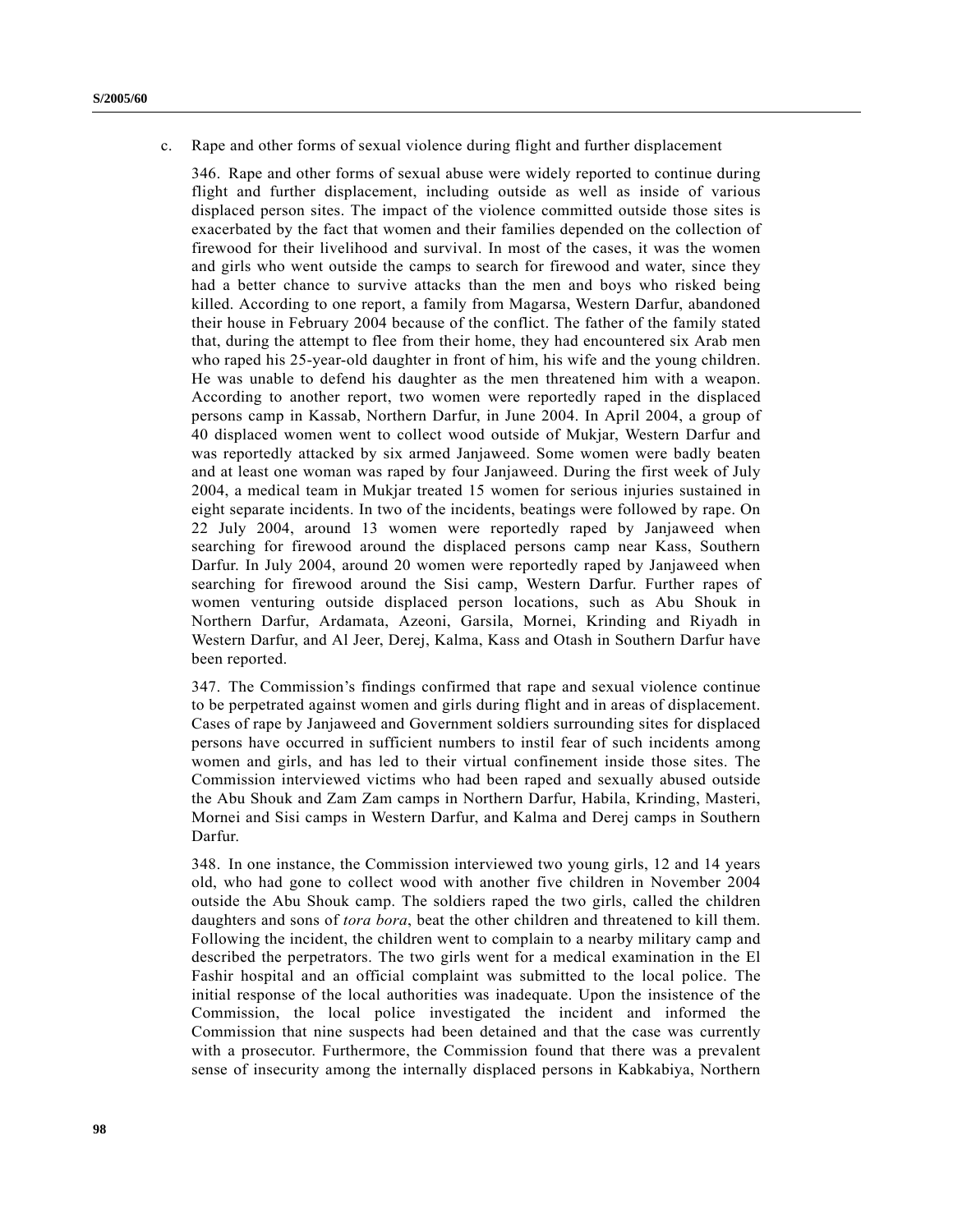Darfur. In particular, the women and girls collecting firewood feared leaving Kabkabiya as they had been subjected to rape and sexual violence by the Janjaweed. Even if the incidents had been reported to the police, the perpetrators appeared to enjoy impunity and the attacks against women continued. The Commission also interviewed four young women who related two incidents that occurred in June 2004 during which they were detained on the road from the Kutum market, Northern Darfur, while they were returning to their villages. In each incident, women were forced to strip at gunpoint, raped by Janjaweed and later were left naked on the road. The circumstances of the crime indicate that the same perpetrators committed the crimes.

### **Case study: flight from Kalokitting, Southern Darfur**

349. The Commission interviewed several eyewitnesses in relation to rapes of three women, one of whom was killed, while fleeing the attack on their village, Kalokitting in Southern Darfur, around March 2004. The Commission received the following information regarding this incident:

The village was attacked around 4 in the morning. Men with weapons, wearing khaki and covering their faces, entered houses. There were many weapons, including Kalashnikov, DShK, and G-3, as well as green vehicles. The army was there and everybody was wearing khaki. There were around two to three white and green aircraft, which came very low. One white plane was attacking. One of the victims stated as follows: "It was around 4 a.m. when I heard the shooting. Three of us ran together. We were neighbours. Then we realized that we did not bring our gold. When we returned, we saw soldiers. They said stop, stop. They were several. The first gave his weapon to his friend and said to me to lie down. He pulled me and threw me on the floor. He took off his trousers. He ripped my dress and there was one person holding my hands. Then he 'entered' [a word for intercourse]. Then the second 'entered', and the third ëenteredí. I could not stand afterwards. There was another girl. When he said lie down, she said no. Kill me. She was young. She was a virgin. She was engaged. He killed her." The third woman who was also there stated that she was raped in the same way.

#### **Case study: outside the Zam Zam camp, Northern Darfur**

350. The Commission also interviewed eyewitnesses of another incident that involved groups of women who went to sell firewood in the market in El Fashir around October 2004. The Commission obtained the following information:

Three separate groups of women were returning in the evening from El Fashir to the Zam Zam camp in Northern Darfur. One witness was in the first group, which was stopped at a checkpoint outside El Fashir, held there for some time, and then allowed to proceed. The witness left with her group which included four other women and two children, and headed towards the Zam Zam camp. Approximately 2 km after the checkpoint, around 20 soldiers dressed in camouflage uniforms drove up to the group of women and ordered them to stop, while firing some gunshots. The women were told to get down off their donkeys and lie on the ground. The witness was holding her sister-in-lawís one-year-old child who started to cry. One of the soldiers grabbed the child and threw it away on the side of the road. When one of the older women in the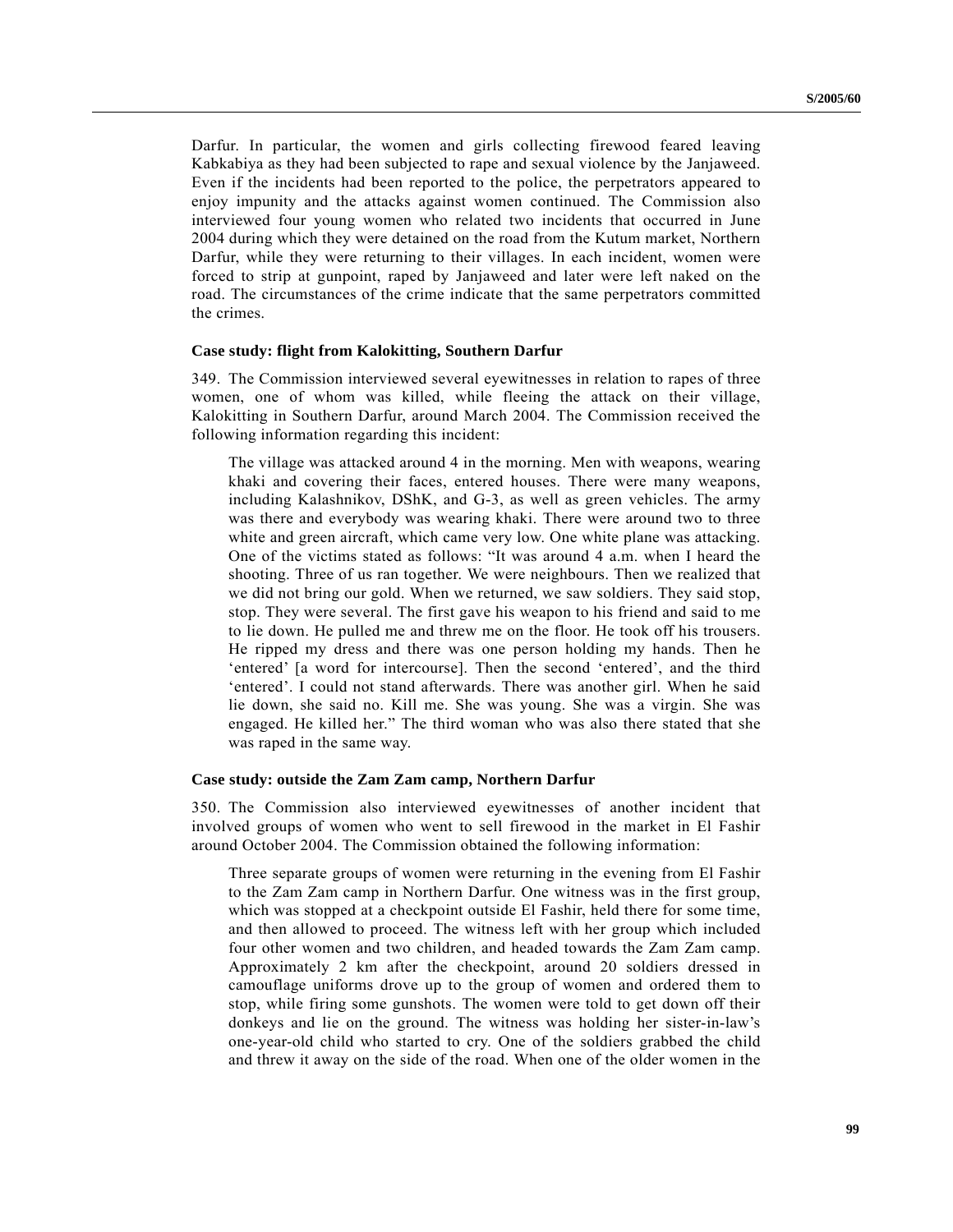group asked the soldier why did he do that, he kicked her in the head. Other soldiers started to beat the other four women, including the witness. Some soldiers held one of the other women down and started raping her. At the same time, the witness was held down on the ground by soldiers who also pulled her clothing over her head. Four soldiers then had vaginal intercourse with her, one after the other. At the time this was occurring, one of the soldiers said: "You are the women of the war". The other three women, including the older one, were also raped in this incident. The soldiers were about finished raping the five women, when the second group of women who went to El Fashir to sell wood arrived at the same location. The first group of women was allowed to leave. The witness heard that the women in the second group were also raped.

### **Case study: outside the Krinding camp, Western Darfur**

351. The Commission interviewed two sisters who were raped while cutting firewood in Griri, outside the Krinding camp for displaced persons in Western Darfur, around September 2004. The Commission obtained the following credible information:

Three months before Ramadan, a group of women, three of them young, were cutting firewood in Griri, outside the Krinding camp where they have been living for the past 10 months. Around 11 a.m., four Arab men came to them and told them to sit down. The older man was wearing khaki and three younger men were wearing djellabas. The older men hit the witness, who is 17 years old, six times on her back and eight times on her legs. She still had marks from the incident [which were verified by the Commission]. The older man then took the witness away from the other girls and raped her. The three young men were raping other girls. The witness stated the following: "He took off only my underwear. He took his penis out of his pants. He did not say anything, he just kept beating me while he raped me. After I was so hurt and tired, I could not move and others took me to the doctor in Geneina big hospital. I was bleeding a little. The doctor did a report that I was raped. He also told me that I have something broken inside. My 8-year-old sister was also with me that day and was also raped but not beaten. I have injuries on my back and leg."

352. In conclusion, while the Commission was not in a position to ascertain the precise number of rapes perpetrated, it found that a sufficient number of such crimes have been committed during the attacks and in the aftermath of the attacks on villages, that those attacks have created fear among women and girls which has forced them to stay in or to return to their villages of origin, and that this can be taken as one of the factors that led to their displacement. Particularly outrageous cases of abduction, confinement and multiple rape over protracted periods of time have further contributed to spreading fear. Similarly, the Commission found sufficient evidence that rape and sexual violence continued to be systematically perpetrated against women during their displacement, so as to perpetuate the feeling of insecurity among them and fear of leaving the sites for displaced persons.

353. The above patterns appear to indicate that rape and sexual violence have been used by the Janjaweed and Government soldiers (or at least with their complicity) as a deliberate strategy with a view to achieving certain objectives, including terrorizing the population, ensuring control over the movement of the internally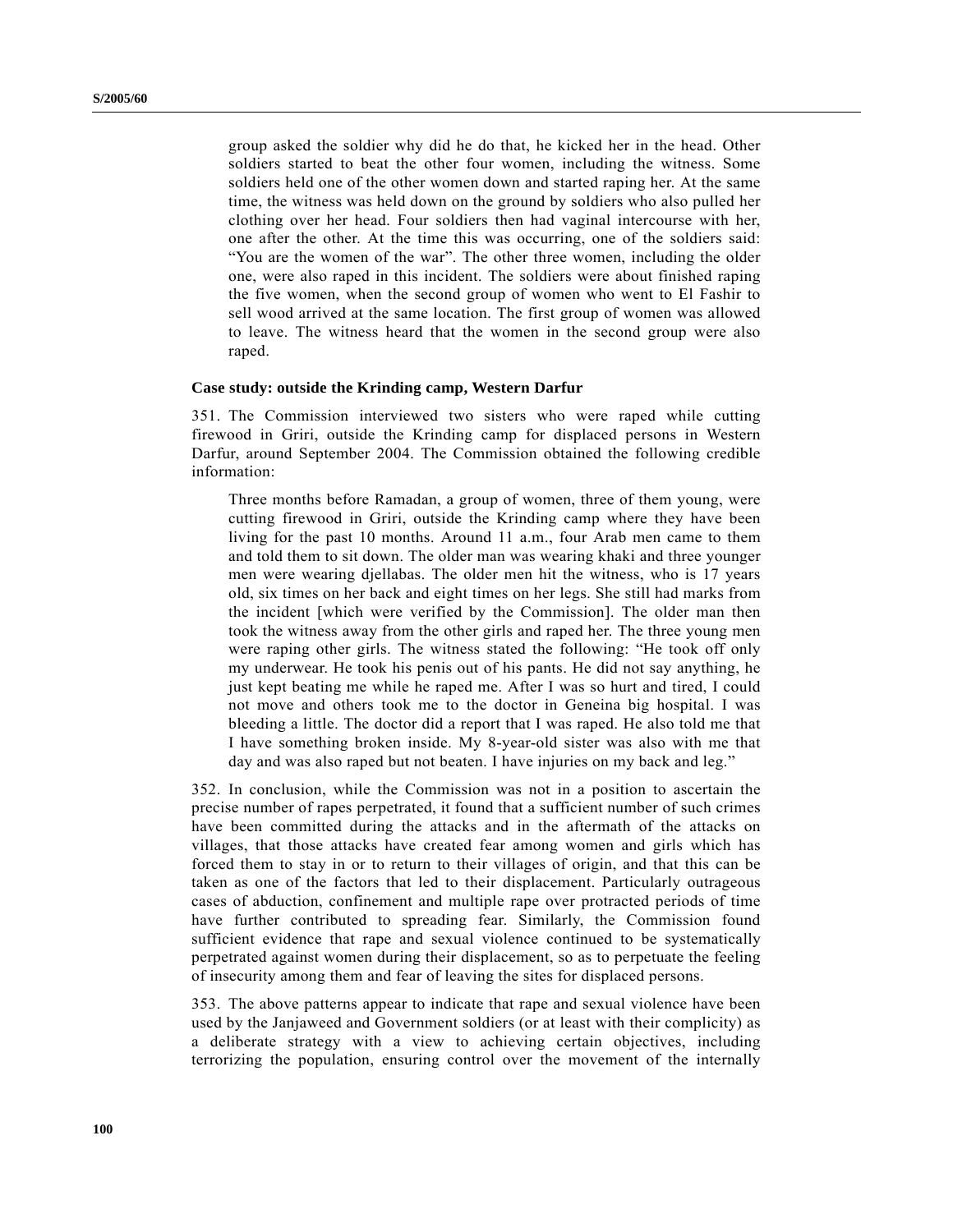displaced population and perpetuating its displacement. Cases like Kailek demonstrate that rape was used as a means to demoralize and humiliate the population.

#### *(ii) Rape and other forms of sexual violence committed by rebels*

354. Fewer cases of rape and sexual violence were reportedly committed by the rebels. In November 2004, SLA allegedly hijacked and for three days held five girls from the Gimir tribe near Kulbus, Western Darfur. During those three days, four of the girls were allegedly raped and one was sexually abused. Furthermore, there have been allegations that around 60 women and girls from the Beni Mansour tribe were raped or assaulted by rebels in the Malam area between February and July 2004.

355. The Commission was unable to investigate those reports. However, during its own investigations of incidents involving rebels, the Commission did not find any cases of rape committed by the rebels.

# **(b) Legal appraisal**

356. Cruel, inhuman or degrading treatment or punishment (as well as torture) are prohibited by several international human rights instruments to which the Sudan is a party, including the International Covenant on Civil and Political Rights,137 the Convention on the Rights of the Child,138 and the African Charter on Human and Peoples' Rights.<sup>139</sup> The Convention on the Rights of the Child further requires States parties to undertake to protect the child from all forms of sexual exploitation and sexual abuse.140 Furthermore, the right of everyone to the enjoyment of the highest attainable standard of physical and mental health, including sexual and reproductive health, is guaranteed by the International Covenant on Economic, Social and Cultural Rights.141

357. Common article 3 to the Geneva Conventions binds all parties to the conflict and, inter alia, prohibits violence to life and person, in particular cruel treatment and torture142 and outrages upon personal dignity, in particular, humiliating and degrading treatment.143 While the Sudan is not a party to Additional Protocol II to the Geneva Conventions, some of its provisions constitute customary international law binding on all parties to the conflict. This includes prohibition of rape, enforced prostitution and any form of indecent assault,<sup>144</sup> and slavery.<sup>145</sup>

358. Rape may be either a war crime, when committed in time of international or internal armed conflict, or a crime against humanity (whether perpetrated in time of war or peace), if it is part of a widespread or systematic attack on civilians; it may also constitute genocide. Rape has been defined in international case law (*Akayesu*, at paras. 597-598; *Delalić and others*, at para. 479; *Furundûija* at para. 185; and *Kunarac and others*, at paras. 438-60); in the judgement of the European Court of

142 Article 3(1)(a).

**\_\_\_\_\_\_\_\_\_\_\_\_\_\_\_\_\_\_** 137 Article 7.

<sup>138</sup> Article 37.

<sup>139</sup> Article 5.

<sup>140</sup> Article 34.

<sup>141</sup> Article 12.

<sup>143</sup> Article 3(1)(c).

<sup>144</sup> Article 4(2)(e).

<sup>145</sup> Article 4(2)(f).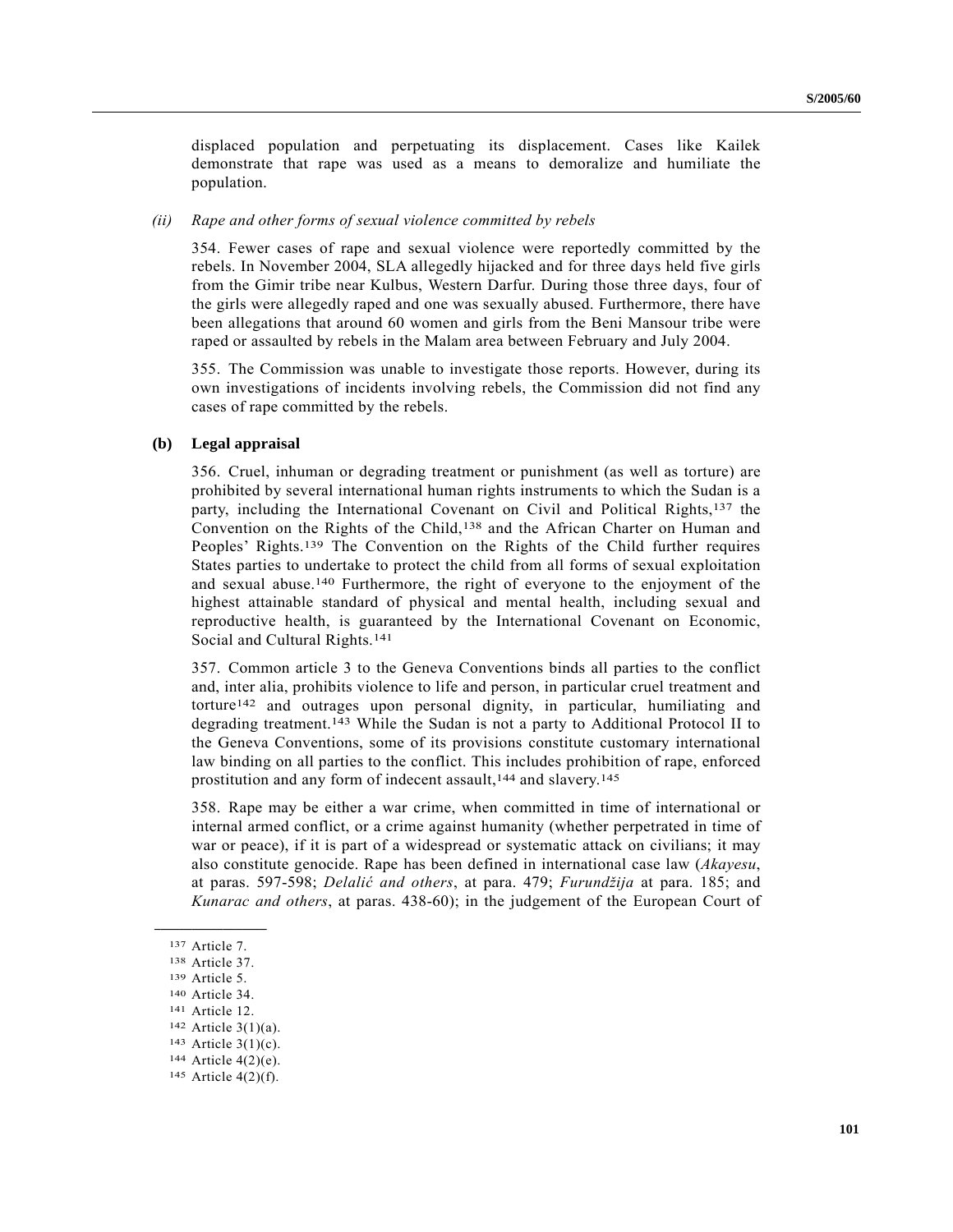Human Rights in *M.C. v. Bulgaria* (judgement of 4 December 2003, at paras. 88-108 and 148-187); and in the "elements of crimes" adopted by the International Criminal Court. In short, rape is any physical invasion of a sexual nature perpetrated without the consent of the victim, that is by force or coercion, such as that caused by fear of violence, duress, detention or by taking advantage of a coercive environment.146

359. In addition to rape, international law also prohibits and criminalizes, as either a war crime or a crime against humanity, any serious act of gender violence causing the victim to engage in an act of sexual nature by force, or by threat of force or coercion against the victim or another person, or by taking advantage of a coercive environment. The rationale for the criminalization of gender violence even when it does not take the form of coercive penetration of the human body is that such acts constitute an extreme form of humiliation and debasement of the victim, contrary to the most elementary principles of respect for human dignity.

360. It is apparent from the information collected and verified by the Commission that rape or other forms of sexual violence committed by the Janjaweed and Government soldiers in Darfur was widespread and systematic and may thus well amount to a crime against humanity. The awareness of the perpetrators that their violent acts were part of a systematic attack on civilians may well be inferred from, among other things, the fact that they were cognizant that they would in fact enjoy impunity. The Commission finds that the crimes of sexual violence committed in Darfur may amount to the crime of rape as a crime against humanity, and it further finds that in some instances the crimes committed in Darfur may amount to the crime of sexual slavery as a crime against humanity. Furthermore, the Commission finds that the fact that rape and other forms of sexual violence were conducted mainly against three "African" tribes is indicative of the discriminatory intent of the perpetrators. The Commission therefore finds that the elements of persecution as a crime against humanity may also be present.

361. The Commission, as noted, did not find any case of rape committed by the rebels. However, if acts of rape were in fact committed by rebel actors, they would constitute war crimes.

**\_\_\_\_\_\_\_\_\_\_\_\_\_\_\_\_\_\_**

<sup>&</sup>lt;sup>146</sup> See *Akayesu*, at paras. 597-598, 686-688: "[R]ape is a form of aggression and ... the central elements of the crime of rape cannot be captured in a mechanical description of object and body parts ... Like torture, rape is used for such purposes as intimidation, degradation, humiliation, discrimination, punishment, control or destruction of a person. Like torture, rape is a violation of personal dignity ..." "The Chamber defines rape as a physical invasion of a sexual nature, committed on a person under circumstances which are coercive. Sexual violence which includes rape, is considered to be any act of a sexual nature which is committed on a person under circumstances which are coercive." "Sexual violence is not limited to physical invasion of the human body and may include acts which do not involve penetration or even physical contact."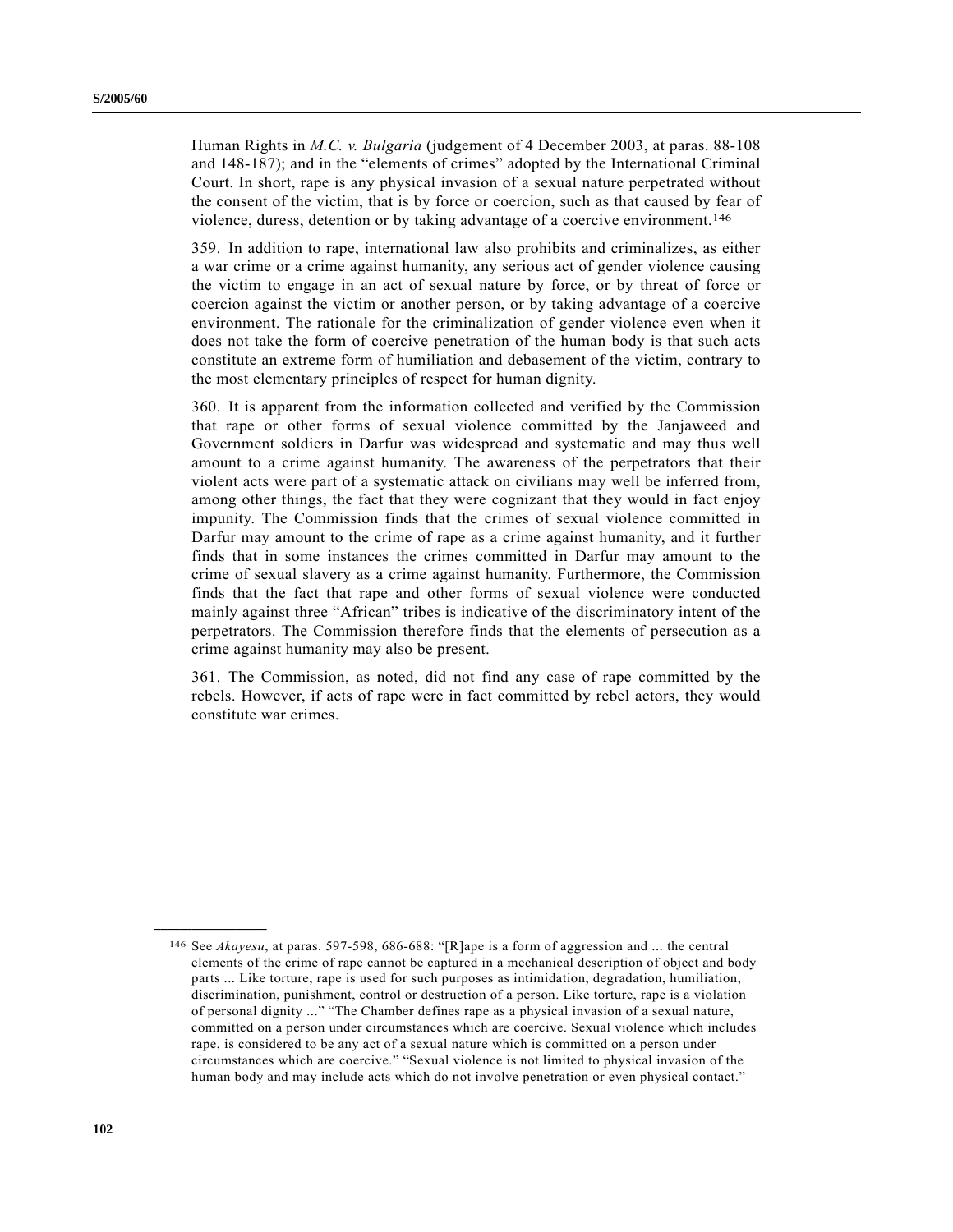# **8. Torture, outrages upon personal dignity and cruel, inhuman or degrading treatment**

# **(a) Factual findings**

362. Incidence of torture and inhuman and degrading treatment of civilians in Darfur has been reported by several organizations. Rape, burning and beating, stripping women of their clothes, verbal abuse and humiliation of civilians were reported to have occurred frequently during attacks by the Janjaweed and the Government forces. Cruel and inhuman methods of killing, such as two cases of killing by crucifixion, were reported by one organization. Acts of torture and cruel, inhuman and degrading treatment of civilians placed under forced confinement by Janjaweed and Government forces following attacks on villages were also reported. Some sources have reported torture of captured enemy combatants by both the Government and the rebels.

363. Some organizations have also reported cases of torture of individuals, arrested in connection with the conflict in Darfur, during their detention by officials of the National Intelligence and Security Service. It was reported that physical and mental suffering was systematically inflicted on the detainees as punishment for their suspected affiliation with or support of rebels, and with the purpose of obtaining information or confessions.

- *(i) Torture and other cruel, inhuman or degrading treatment committed by the Government of the Sudan and/or the Janjaweed*
- a. Torture and other cruel, inhuman or degrading treatment during attacks

364. The Commission has established facts through its own investigations that confirm torture, cruel and degrading treatment, and inhumane acts committed as a part of the systematic and widespread attacks directed at the civilian population conducted by the Janjaweed and Government forces. Although Government forces did not generally participate directly in the commission of such acts, the Janjaweed committed the acts mostly in their presence, under their protection and with their acquiescence.

365. Inhumane acts such as throwing people, including children, into fire were committed by the Janjaweed during several attacks. Five such incidents were reported from Urbatete, Tarabeba, Tanako, Mangarsa and Kanjew villages in Western Darfur. In most of the incidents victims were burned to death. Extreme mental torture was inflicted on many mothers who saw their children burn alive after they were snatched from their arms by the Janjaweed and thrown into the fire. Houses were set on fire with the inhabitants still inside. Most of the victims in such incidents were children. Inhumane forms of killing used by the Janjaweed include crucifixion of victims during the attack on the village of Hashab in Northern Darfur in January 2004. In one case reported from Deleba in Western Darfur, the victim was beaten to death.

366. The persons under attack, predominantly from African tribes, were commonly subjected to beatings and whipping by the Janjaweed. These included women and young girls. In many incidents victims were subjected to severe beatings as a form of torture. The Commission has seen several victims who still bear the scars of the beatings, and some who suffered permanent physical damage as a result. Stripping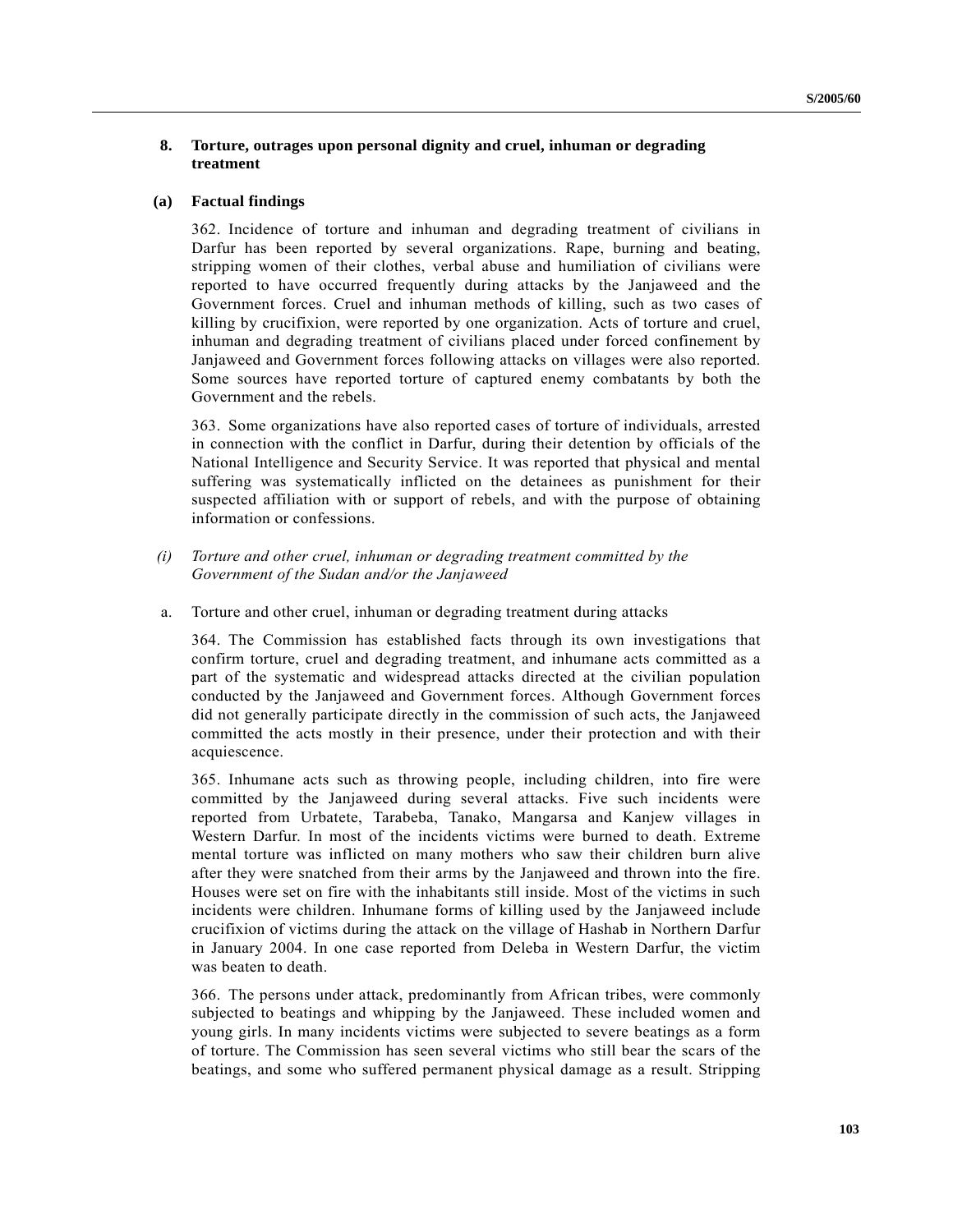women of their clothes and the use of derogatory language as a means of humiliation and mental torture were also common to many incidents.

367. Particularly shocking were the acts of torture and cruel and degrading treatment that accompanied other serious crimes committed by Government forces and the Janjaweed against the civilian population during the Kailek incident in Southern Darfur. During the attack as well as the subsequent forced confinement of the population, several persons were subjected to severe torture in order to extract information about rebels, as punishment or to terrorize the people. The Commission has heard credible accounts that those captured by the assailants were dragged along the ground by horses and camels from a noose placed around their necks. Witnesses described how a young man's eyes were gouged out. Once blinded, he was forced to run and then shot dead. The victim population was watched over by guards who used the whips they carried to control and humiliate them. Several witnesses have testified that abusive and insulting terms were used against the detainees, who were often called "slaves". Their suffering was compounded by the scarcity of food and water, and the unhygienic conditions in which they were confined in the small, controlled spaces, within which they were forced to relieve themselves, because of restrictions on their movements. Several hundred children are reported to have died during the internment from an outbreak of disease.

b. Torture and other cruel, inhuman or degrading treatment of detainees by the National Security and Intelligence Service and by the Military Intelligence

368. The Commission gathered substantial evidence of the systematic use of torture by both the National Security and Intelligence Service and the Military Intelligence against detainees in their custody. In addition to other reliable information, the Commission has recorded testimony of those arrested in relation to the conflict in Darfur and currently under detention in Khartoum regarding torture and inhuman and degrading treatment to which they have been subjected. These include detainees kept by the National Security and Intelligence Service in a secret place of detention in Khartoum which the Commission discovered and inspected.

369. The Commission heard shocking accounts of physical and mental torture and cruel and degrading treatment to which these detainees had been subjected, and the inhuman conditions of detention in which they were kept. Most of them were repeatedly beaten, whipped, slapped and, in one case, kept under the scorching sun for four days. Three of the persons were suspended from the ceiling and beaten, one of them continuously for 10 days. The Commission also met with another individual who had been tortured by the National Security and Intelligence Service for three days after his arrest from an internally displaced persons' camp in Western Darfur. He stated that he had been suspended from the ceiling and beaten repeatedly. The Commission saw the scars left on the bodies of those detainees and prisoners as signs of the torture inflicted on them. In most of the cases torture, including threats to life and physical integrity, was used to coerce information or extract confessions. They were blindfolded with their hands tied whenever they were transported from one place of detention to another, and sometimes food was denied to them for long periods of time.

370. The detainees kept in the secret place of detention, mentioned above, had been confined in cells with barred windows 24 hours a day, without any outdoor exercise (the cells were occupied by a varying number of detainees, ranging from 1 to 11).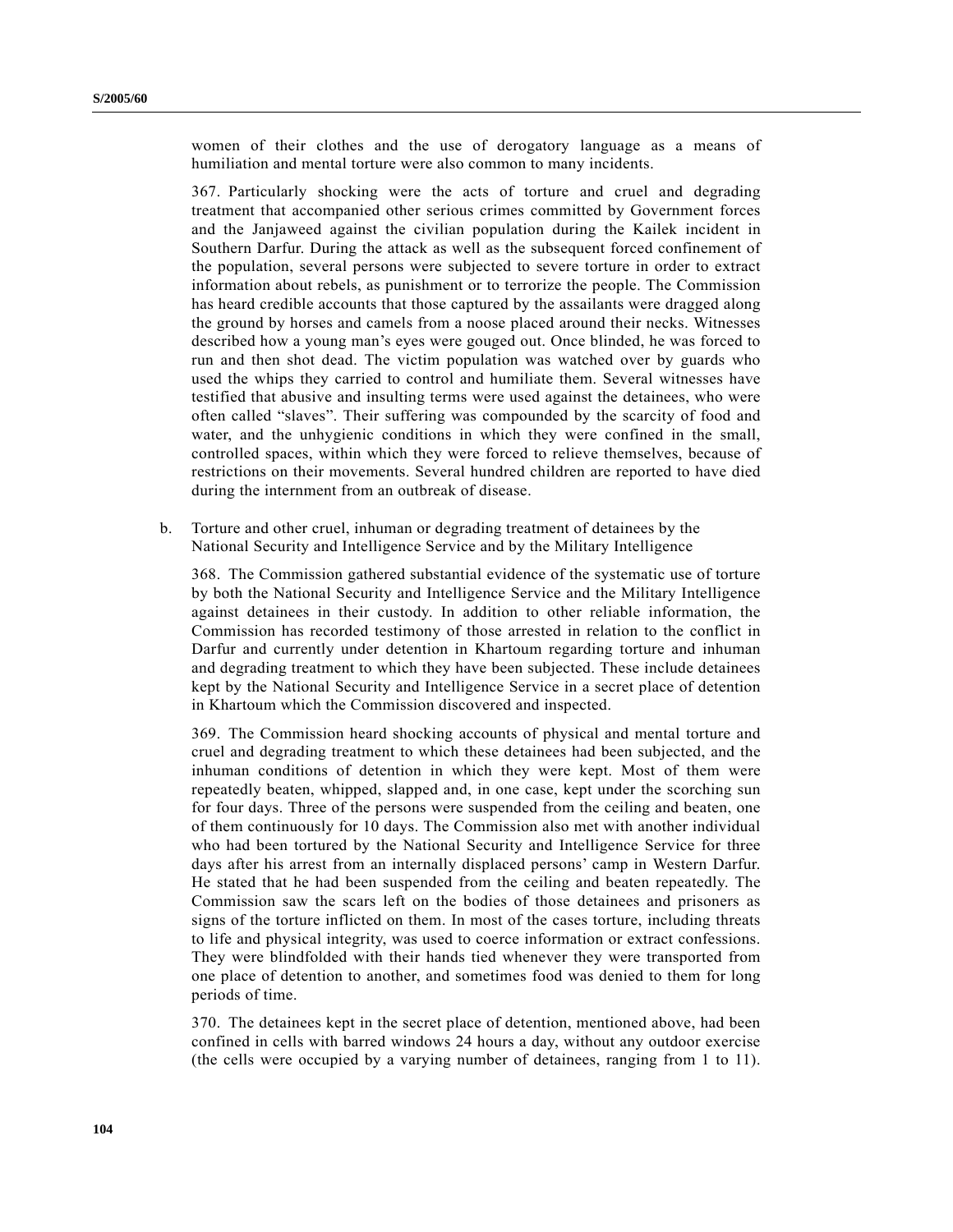The detainees were not allowed regularly to use an outside toilet, situated on the same floor, and were thus, among other things, forced to use bottles to urinate inside their cells. Proper medical treatment or diet had not been made available to some of those who were suffering from serious health problems.

371. The Commission was also able to visit a Military Intelligence detention unit situated within the Army Headquarters in Khartoum. The Commission had been granted access to visit some military officers held in a section of the detention centre, but it soon discovered the existence of another section in the same detention centre, where no less than 40 detainees were held, most of them soldiers and noncommissioned officers (corporal, sergeant, etc.). All were held in custody in connection with the conflict in Darfur (some were from Darfur, others had allegedly been arrested because they had talked critically of the Government's policy in Darfur). The detainees were held in 20 cells (a twenty-first cell was empty) facing a corridor in a closed area. The cells are very cramped (their size being about 1 m by 2 m, or 1 m by 2.5-3 m), with very high ceilings and some narrow openings at the top. Thirteen cells contained two detainees each, while seven cells had only one detainee each. Most detainees were soldiers but a few cells contained soldiers and civilians. The cells have no lights, and the metal "window" of the door is kept shut for most of the day, only to be opened for 10 to 15 minutes during prayer time (five times a day). The detainees therefore live in almost complete darkness for most of the day and night, and for periods reaching months. The cells, with concrete walls and floor, often contain no mattress or blanket, but only a mat. No exercise in the open air is allowed to the detainees. They hardly ever go out of their cell except to relieve themselves in four latrines at the end of the corridor. A urine bottle is hung on the door knob. The detainees had been given soap and/or toothpaste the day of the visit of the Commission, for the first time in months.147

372. One detainee showed some scars on his back and arm, the result of beatings. Other witnesses mentioned that they often heard screams coming from that other, secret, section of the centre.

373. Other detainees, mainly officers, were held in larger cells, and seemed to have access to a small prayer area. Similarly to what has been described above, none of the detainees met at the Military Intelligence detention centre had been provided with any required medical treatment. Their families do not know of their whereabouts.

## *(ii) Torture and other cruel, inhuman or degrading treatment committed by the rebels*

**\_\_\_\_\_\_\_\_\_\_\_\_\_\_\_\_\_\_**

374. As noted, some sources have reported torture of captured enemy combatants by the rebels. The Commission, however, obtained no information indicating that this had occurred.

<sup>147</sup> At the end of the visit of this area of the detention centre, an officer, who accompanied the Commission when it did not interview inmates in private, insisted that Commissioners should visit a new set of rooms ready to be used with a view to replacing in part the sets of tiny cells. The Commission visited this new area, consisting of relatively spacious rooms where up to 19 detainees could be held, and expressed the hope that the transfer should occur as soon as possible, so that at least 19 detainees of the 31 currently held in the tiny cells could be accommodated there.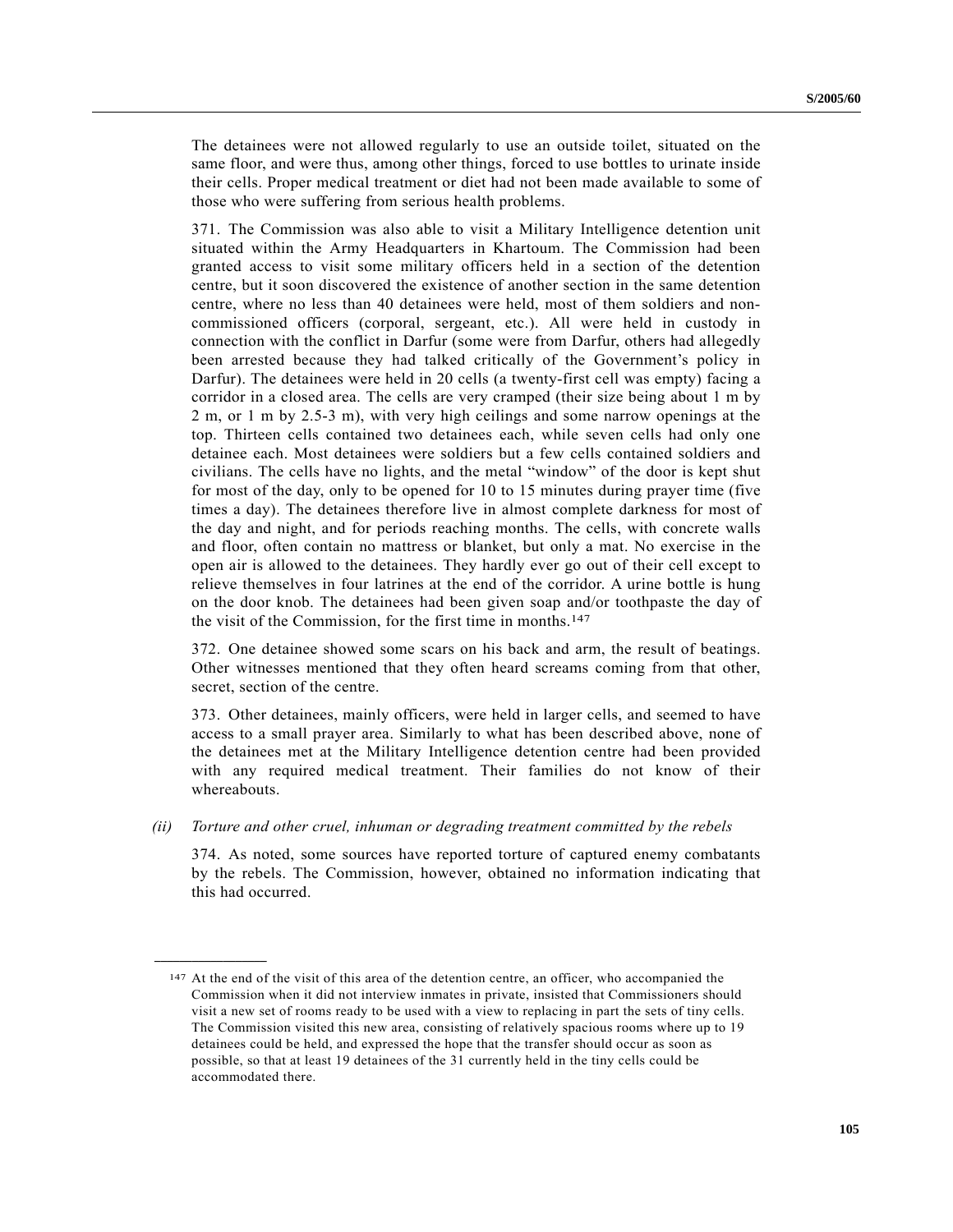## **(b) Legal appraisal**

375. A number of international human rights instruments prohibit the use of torture. The Universal Declaration of Human Rights, the International Covenant on Civil and Political Rights, the Convention on the Rights of the Child and the African Charter on Human and Peoples' Rights contain provisions prohibiting torture. The Sudan is party to the last three instruments, and as such is legally bound by them. The prohibition contained in the above-mentioned international instruments is absolute and non-derogable in any circumstances. Furthermore, under the International Covenant on Civil and Political Rights, even in a situation of public emergency no derogation from the prohibition of the use of torture can be made.

376. In addition, the prohibition on torture is also considered a peremptory norm of international law, or in other words a norm of *jus cogens*. As such it cannot be derogated from by contrary international agreement and *a fortiori* by a national law. That the prohibition of torture in customary international law has such a legal nature was held by the International Tribunal for the Former Yugoslavia in *Furundžija* (at para. 144, and paras. 153-157), by the House of Lords in *Pinochet*,148 and also affirmed by the United Nations Special Rapporteur on Torture.149

377. Torture and cruel treatment are prohibited under common article 3 of the Geneva Conventions. Torture is absolutely prohibited by the Geneva Conventions, both in internal and international armed conflicts.

378. In addition to torture practised in the form of beating and severely and inhumanely ill-treating detainees, mentioned above, the Commission considers that the conditions in the Military Intelligence detention centre witnessed in Khartoum and described above amount to torture. To compel persons in military custody to live 24 hours a day in extremely small cells similar to cages, in pitch dark, with no outdoor exercise at all, in itself amounts to torture and thus constitutes a serious violation of international human rights and humanitarian law.

379. In connection with the conflict in Darfur, torture has been carried out on a large scale and in a widespread and systematic manner, not only during attacks on the civilian population, where it was inextricably linked with those attacks, but also in detention centres under the authority of the National Security and Intelligence Service and the Military Intelligence. The Commission finds that the occurrences of torture may therefore amount to a crime against humanity and, given the discriminatory nature of the attacks, may also involve the crime of persecution as a crime against humanity.

## **9. Plunder**

**\_\_\_\_\_\_\_\_\_\_\_\_\_\_\_\_\_\_**

## **(a) Factual findings**

380. The Commission has noted that the majority of the reports it has examined provide very similar accounts of systematic and widespread looting and plunder of the property of civilians by Janjaweed, in particular in the context of attacks, as described above. These reports refer to witness accounts about Arabs or Janjaweed who attack, often with the support of Government troops. Looting itself is generally

<sup>148</sup> *Pinochet* (third), speeches by Lord Browne Wilkinson (in 38 *International Legal Materials*, 199, at p. 589), Lord Hope of Craighead (ibid., p. 626), and Lord Millet (ibid., pp. 649-50).

<sup>149</sup> E/CN.4/1986/15, para. 3.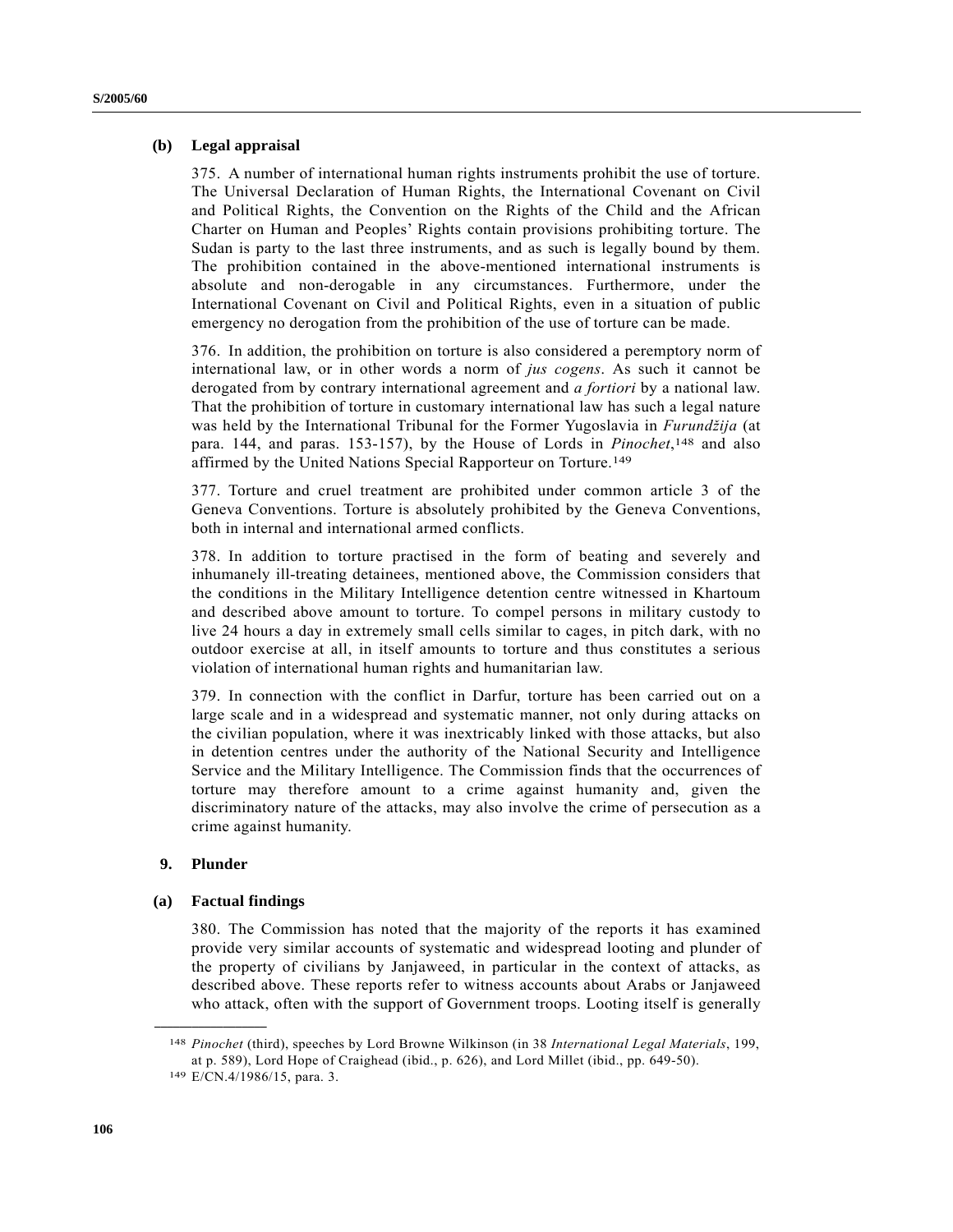ascribed only to the Janjaweed, Arab or unspecified "men in uniform", while there are no incidents of looting clearly reported to have been committed by Government forces alone. The majority of the reported incidents involve the looting of cattle, food and other private property and occur during attacks on villages which often involve the killing of civilians and the destruction of the villages themselves. The looting of the property of internally displaced persons in places to which they have been displaced has also been recorded, involving the looting of plastic sheeting, food and other household items by Janjaweed.

381. In addition, a few incidents of looting have been reported by other sources where victims have identified the perpetrators as SLM/A, JEM or simply as rebels. Those incidents have been directed mainly against vehicles, either individual vehicles or vehicles in a convoy, and have mostly involved the looting of food and supplies. In a very few cases it was also reported that the rebels committed acts of looting during an attack on a village, in particular in Western Darfur. There were a number of looting incidents of humanitarian vehicles and other types of banditry where the perpetrators were not identified by witnesses.

382. In the incidents reported, there seems to be no specific geographic or temporal pattern connected to the looting of property other than the patterns identified under the sections dealing with the crimes of destruction of villages and attacks, namely that the victims predominantly belong to the Fur, Masalit, Zaghawa and other African tribes.

383. During its missions to the Sudan and Darfur, the Commission's findings were very much in conformity with the reports examined by the Commission. Practically all of the incidents investigated by the Commission involved the looting of private property of civilians by Janjaweed in the context of combined Janjaweed and Government attacks against villages.

384. Cases of armed banditry were also reported, involving the robbing of civilians in vehicles and other civilian targets. Most often, the perpetrators were unidentified.

385. A particular pattern recorded by the Commission was the fact that the internally displaced persons and refugees interviewed would place great emphasis on the crime of looting, and explain that the Janjaweed had taken everything those persons had owned, involving all goods necessary to sustain life in the difficult conditions in Darfur, including pans, cups and clothes, as well as livestock, representing the key source of income of the affected people. Often, the internally displaced persons and refugees had compiled detailed lists of the items looted which were presented to the Commission.

386. As examples of the witness testimonies collected by the Commission, the following two incidents are typical:

On Saturday 27 December 2003, in the village of Domai Tamait in Southern Darfur: "We were attacked in the early morning around the time of morning prayer which is around 5.30 [witness shows bullet wound in leg]. The attackers were on horses and camels some with uniforms. They killed 17 people, including 2 women and 2 boys, and 18 persons were injured. They looted about 1,150 cattle and about 800 sheep and goats".

In March 2004, in Dobo village in Northern Darfur: "They started burning everything and stealing our belongings. We were attacked the same day the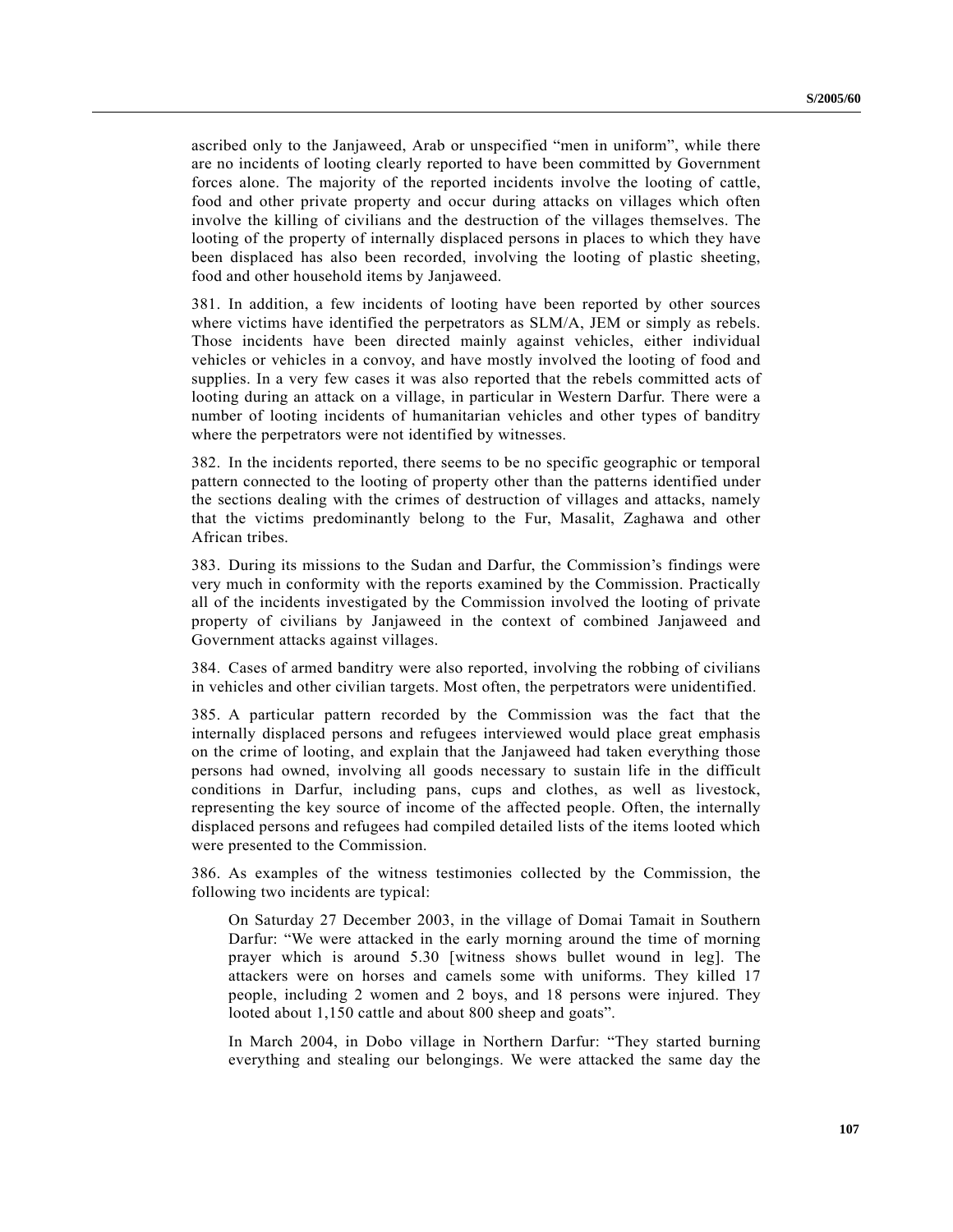plane came, they bombed five cars and the Janjaweed looted the village. They took away our cattle and belongings".

387. The Commission also investigated looting in the context of attacks by Janjaweed during August and September 2003, in the Masteri locality (Western Darfur), where 47 villages had been attacked and Janjaweed had committed acts of looting. In one of the incidents, in Korcha — Turgu village, early in the morning, sometime in August 2003, hundreds of Janjaweed Arabs attacked the village. They were wearing green army uniforms and riding horses and camels. They surrounded the village and started shooting at men and boys. Six men were killed and buried in single graves. The day before the attack a helicopter and an Antonov were seen flying above the village. The attackers stole all livestock. The village was burned and people sought refuge in Masteri town.

388. The Commission also found cases of looting committed by the rebel movements. In particular during attacks against police stations and other Government installations, where rebels looted arms from the Government. Usually the attacks were specifically targeted at the Government installations to obtain weapons and ammunition, which the rebels needed in their fight. The rebels themselves confirmed this practice to the Commission. In addition, the Commission found a few cases of looting of private property committed by the rebels. For instance, in October and December 2003 JEM attacked Kulbus in Western Darfur as described above, where they looted shops in the market. A number of cases of looting of humanitarian convoys were also noted by the Commission, although it was not possible to confirm the identity of the perpetrators.

389. In conclusion, and in conformity with most of the incidents reported by other sources, the Commission found that the majority of cases involving looting were carried out by the Janjaweed and in a few cases by the Government forces. Looting was carried out mainly against African tribes and usually targeted property necessary for the survival and livelihood of those tribes. The rebel movements also engaged in acts of looting, mainly targeting police stations so as to obtain weapons; on a few occasions the rebels also targeted private property.

## **(b) Legal appraisal**

390. As noted above under customary international law the crime of plunder or pillage is a war crime. It consists of depriving the owner, without his or her consent, of his or her property in the course of an internal or international armed conflict, and appropriating such goods or assets for private or personal use, with the criminal intent of depriving the owner of his or her property.

391. The pillage of villages and the appropriation of livestock, crops, household goods and other personal belongings of the inhabitants by the Government forces or the militias under their control no doubt amounts to a war crime.

392. On the basis of the information available to the Commission, it would appear that the looting carried out mainly by the Janjaweed in the context of attacks against villages has been conducted on a large scale and has been condoned by the Government of the Sudan through the propagation of a culture of impunity and the direct support of the Janjaweed.

393. In addition, as is the case with the destruction of villages, the Commission finds that pillaging, being conducted on a systematic and widespread basis, mainly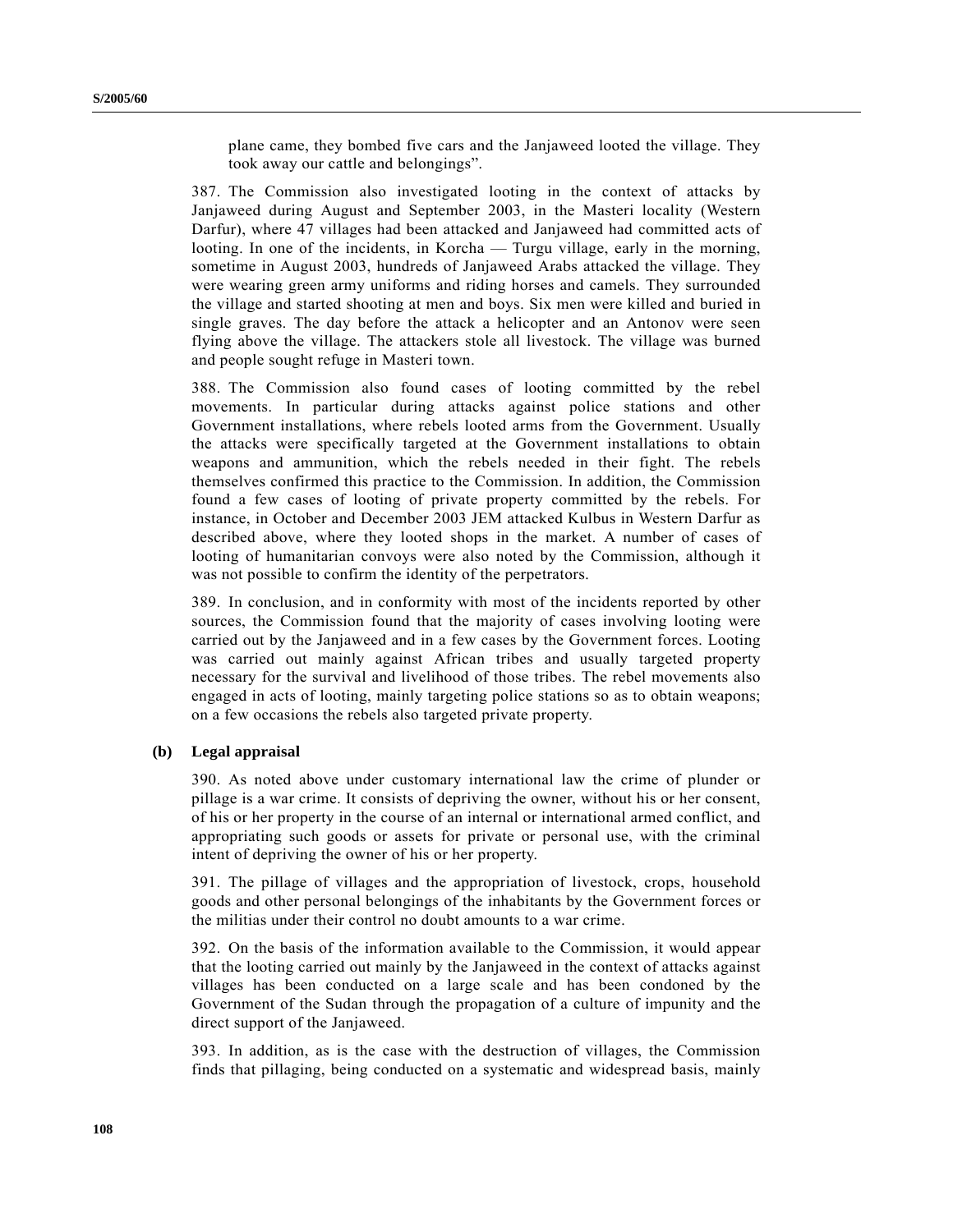against African tribes, was discriminatory and calculated to bring about the destruction of livelihoods and the means of survival of the affected populations. Hence, it could very well constitute a form of persecution as a crime against humanity.

394. The Commission also finds it plausible that the rebel movements are responsible for the commission of the war crime of plunder, albeit on a limited scale.

#### **10. Unlawful confinement, incommunicado detentions and enforced disappearances**

#### **(a) Factual findings**

395. Reports from other sources reviewed by the Commission contained information on abductions, unlawful confinement and detention of civilians occurring during and after attacks by the Janjaweed or Government forces, as well as by the rebels. Many of the reports pertain to the abduction of women. While incidents were reported, very few of the accounts contained much detail.

396. However, through its own investigations the Commission was able to gather more substantial information on enforced disappearances. This information confirms the abduction and enforced disappearances conducted by Janjaweed following attacks on villages. In many of the cases women and men were abducted or disappeared, many without any trace. The Commission has also established that Government armed forces, the State security apparatus and military intelligence are responsible for unlawful confinement and detention of civilians. Furthermore, the Commission has received credible information which demonstrates a pattern of unlawful confinement of individuals within camps for displaced persons. Many displaced persons with whom the Commission met were unable to move even a few metres from their camp for fear of attacks, including rape and killing, by Janjaweed. The Commission heard credible testimonies from women who had been attacked, beaten and in some cases raped, while fetching firewood or water outside the camp. In some cases, displaced persons were prevented from accessing their cattle and crops nearby by the threat of attacks outside the camps by Janjaweed. This pattern is reflected in the following witness testimony from Fato Borno, Northern Darfur:

The people from all surrounding villages of Fato Borno are now living in Fato Borno Displaced Persons' camp in very distressed condition. We want to go back to villages and live there. But the villages are not safe to live. The Janjaweed are still very active on the outskirts of our camp. The people living in our camp often face attack from Janjaweed when they go out of the camp. There is a Government police camp nearby our camp but the police have failed to protect our people from the Janjaweed attack. Two months ago, Janjaweed attacked my uncle and his sister when they went outside Fato Borno camp towards the village of Krene. Janjaweed killed my uncle's sister and shot my uncle in his right shoulder and right leg.

397. Abduction of women by Janjaweed was also found to be a part of some of the incidents of attacks investigated by the Commission, including in Tawila, Northern Darfur, and Mallaga, Mangarsa and Kanjew in Western Darfur. Those who escaped or were eventually released were able to relate the enforced confinement, sexual slavery, rape and torture that they had to suffer. As a general pattern, women were forcibly taken from their villages and kept at Janjaweed camps for a period of time,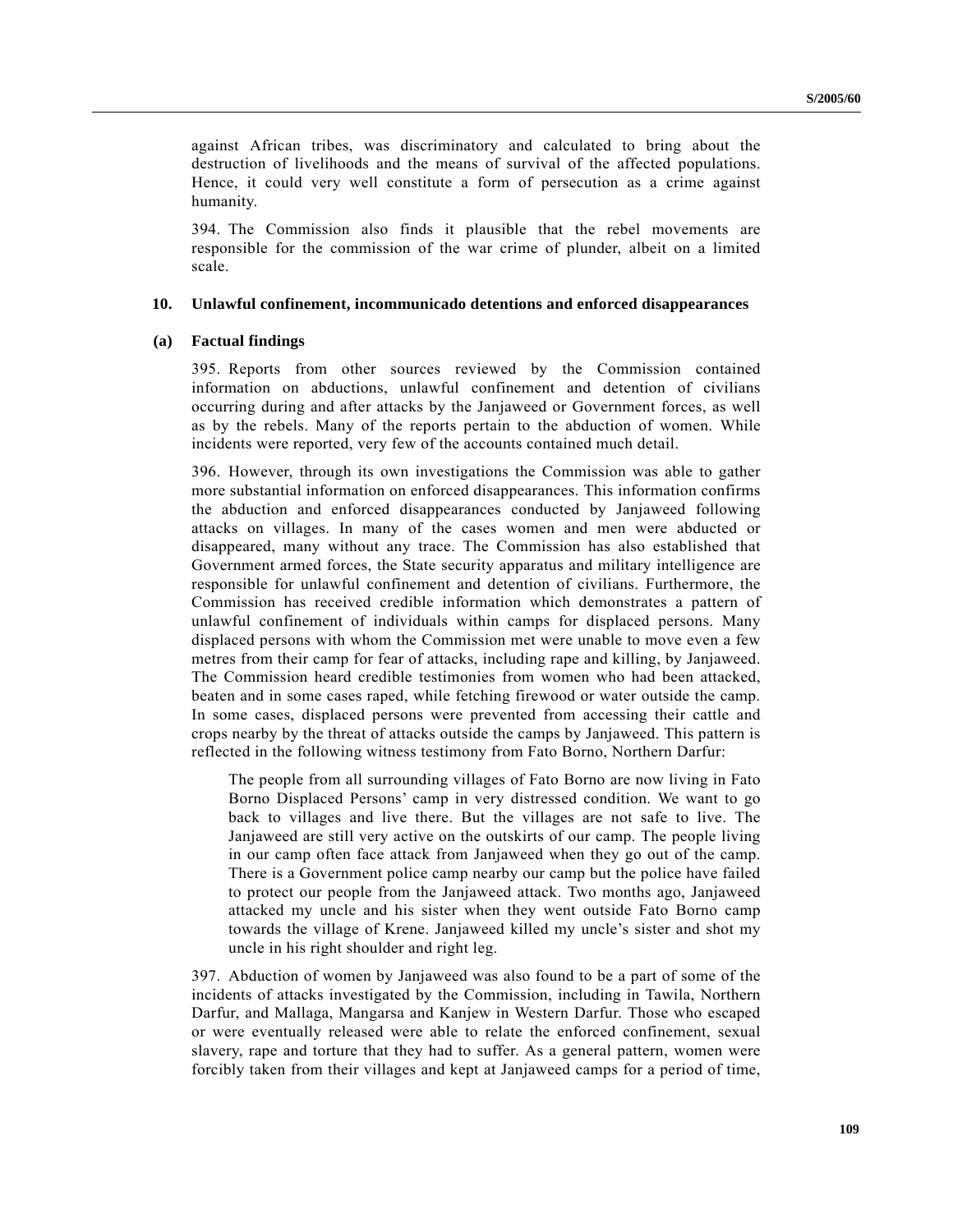some times as long as three months, before they were either released or managed to escape captivity.

398. In some incidents of attacks by Janjaweed, men and boys were abducted, and in many cases are still missing. The Commission received evidence that civilians had been abducted by leaders of the Janjaweed and detained in camps that the Commission has identified, where they were tortured and used for labour. During pre-arranged monitoring visits of independent observers, those civilians were taken out of the camp and hidden. The Commission has credible evidence that the military is in control of those camps and that army officers were aware of the illegal detention of civilians in the camps. In one case a civilian was seized by the Janjaweed after an attack on his village, was kept in captivity in a Janjaweed camp and later shifted to military camp in the area.

399. The most serious cases of enforced disappearance involved the disappearance of civilians by security and intelligence apparatus, both civil and military. The Commission received credible information that several individuals were taken away by military intelligence or security operators. While some of those individuals subsequently returned, many remain unaccounted for. Those who did return have given credible testimony of the presence of many of those missing in unofficial and secret places of detention maintained by the security apparatus in different locations in the Darfur region.

400. In one case, during a joint attack in March 2004 by the Janjaweed and Government armed forces on several villages around Deleig in the Wadi Saleh area of Western Darfur, 300 people were seized and taken away by the Government forces. Almost half of those persons are still missing and many are feared to have been killed.

401. Illegal arrest and detention of individuals appears to be common practice in operations by the State security apparatus relating to the conflict in Darfur. The Commission met with persons held in secret detention. The detainees included students, lawyers and traders. In many cases their families were unaware of their arrest or of their whereabouts. Among them was one 15-year-old boy who had been arrested in Nyala, Northern Darfur, in November 2004 when he was returning home from work. His family did not know of his arrest or of his whereabouts. He was epileptic, and had not received any medical help since his detention. All of the detainees were held incommunicado. Except for the case mentioned above, all had been detained for more than three months, and in one case for almost a year, without any charge. They had never been produced before a court, or allowed to see a lawyer.

402. The Commission has also received credible information on cases of abduction by the rebels. In one case of rebel attack on Kulbus, towards the end of 2003, 13 men were abducted and are still missing. In another attack on a village in Zalatia area in Western Darfur, three children were abducted by a rebel group. Those children are still missing. The Commission received further information on the abduction by rebels of individuals from Fata Borno, Magla and Kulkul. The rebels accused those persons of collaborating with Government and Arab tribes. The Commission received credible information that those persons were tortured and subjected to cruel, inhuman and degrading treatment. In other cases individuals were abducted after their vehicles were seized and taken by the rebel groups. Both SLA and JEM have been named as those responsible for the incidents.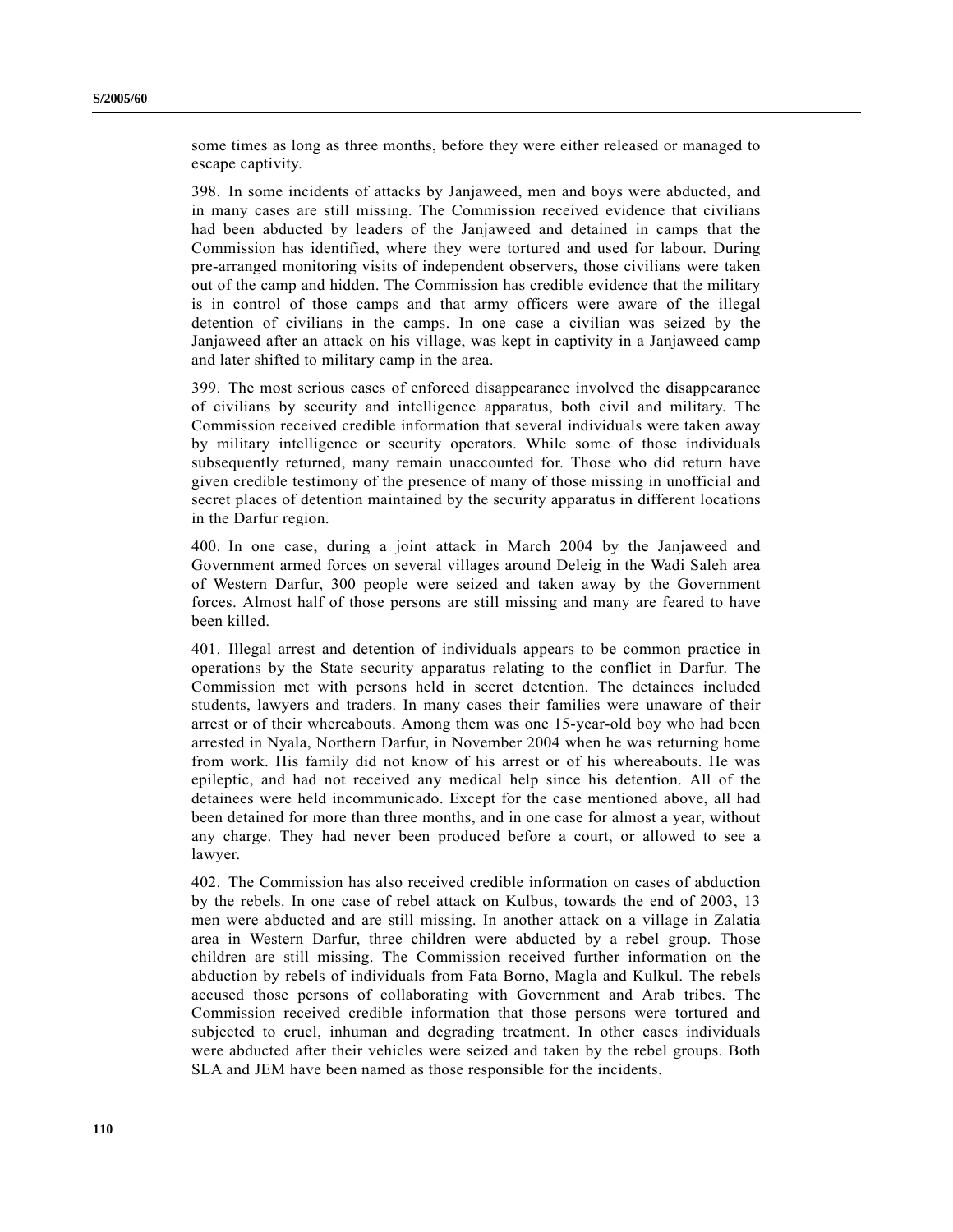#### **(b) Legal appraisal**

403. The right to liberty and security of person is protected by article 9 of the International Covenant on Civil and Political Rights. The provisions of the article are to be necessarily read in conjunction with the other rights recognized in the Covenant, particularly the prohibition of torture in article 7, and article 10, which enunciates the basic standard of humane treatment and respect for the dignity of all persons deprived of their liberty. Any deprivation of liberty must be done in conformity with the provisions of article 9: it must not be arbitrary; it must be based on grounds and procedures established by law; information on the reasons for detention must be given; and court control of the detention must be available, as well as compensation in the case of a breach. These provisions apply even when detention is used for reasons of public security.

404. An important guarantee laid down in paragraph 4 of article 9 is the right to control by a court of the legality of detention. In its General Comments the Human Rights Committee has stated that safeguards which may prevent violations of international law are provisions against incommunicado detention, granting detainees suitable access to persons such as doctors, lawyers and family members. In this regard the Committee has also stressed the importance of provisions requiring that detainees should be held in places that are publicly recognized and that there must be proper registration of the names of detainees and places of detention. It follows from the Comments of the Committee that for the safeguards to be effective, these records must be available to persons concerned, such as relatives, or independent monitors and observers.

405. Even in situations where a State has lawfully derogated from certain provisions of the Covenant, the prohibition against unacknowledged detention, taking of hostages or abductions is absolute. Together with the human right of all persons to be treated with humanity and with respect for the inherent dignity of the human person, these norms of international law are not subject to derogation.

406. The ultimate responsibility for complying with obligations under international law rests with the States. The duty of States extends to ensuring the protection of those rights even when they are violated or are threatened by persons without any official status or authority. States remain responsible for all violations of international human rights law that occur because of failure of the State to create conditions that prevent, or take measures to deter, as well as by any acts of commission including by encouraging, ordering, tolerating or perpetrating prohibited acts.

407. The importance of determining individual criminal responsibility for international crimes whether committed under the authority of the State or outside such authority stands in addition to State responsibility and is a critical aspect of the enforceability of rights and of protection against their violation. International human rights law and humanitarian law provide the necessary linkages for this process of determination.

408. With regard to international humanitarian law, article 3 common to the Geneva Conventions prohibits acts of violence to life and person, including cruel treatment and torture, taking of hostages and outrages upon personal dignity, in particular humiliating and degrading treatment.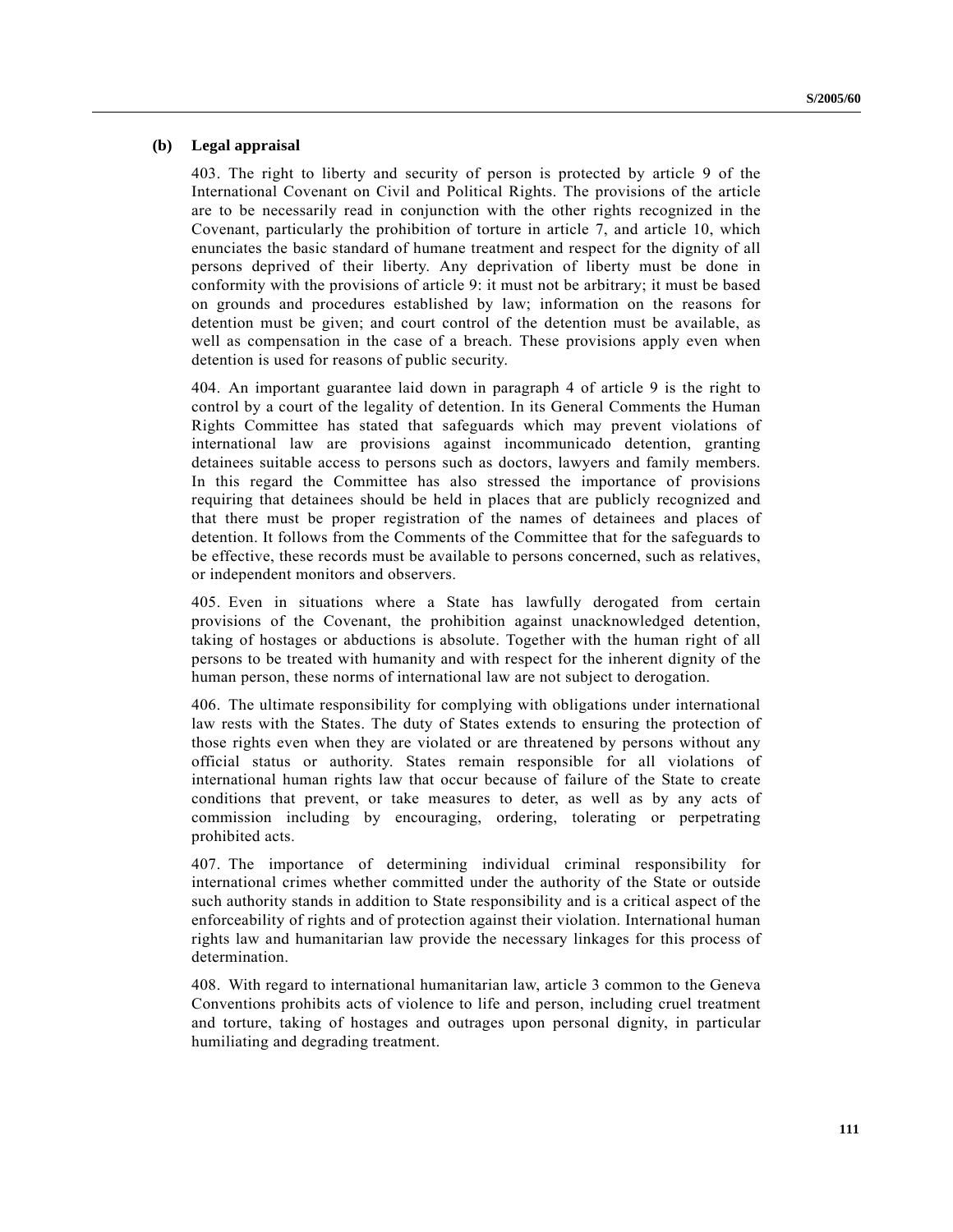409. According to the Statute of the International Criminal Court, enforced disappearance means the arrest, detention or abduction of persons by, or with the authorization, support or acquiescence of, a State or a political organization, followed by a refusal to acknowledge that deprivation of freedom or to give information on the fate or whereabouts of those persons, with the intention of removing them from the protection of the law for a prolonged period of time.150 When committed as part of a widespread or systematic attack directed against any civilian population, with knowledge of the attack, these acts may amount to a crime against humanity.151

410. The abduction of women by Janjaweed may amount to enforced disappearance as a crime against humanity. The incidents investigated establish that the abductions were systematic, were carried out with the acquiescence of the State, as the abductions followed combined attacks by Janjaweed and Government forces and took place in their presence and with their knowledge. The women were kept in captivity for a sufficiently long period of time, and their whereabouts were not known to their families throughout the period of their confinement. The Commission also finds that the restraints placed on the internally displaced population in camps, particularly women, by terrorizing them through acts of rape or killings or threats of violence to life or person by the Janjaweed, amount to severe deprivation of physical liberty in violation of rules of international law.

411. The Commission also finds that the arrest and detention of persons by the State security apparatus and the Military Intelligence, including during attacks and intelligence operations against villages, apart from constituting serious violations of international human rights law, may also amount to the crime of enforced disappearance as a crime against humanity. Those acts were both systematic and widespread.

1. That the perpetrator:

**\_\_\_\_\_\_\_\_\_\_\_\_\_\_\_\_\_\_**

(a) Arrested, detained or abducted one or more persons; or

(b) Refused to give information on the fate or whereabouts of such person or persons.

<sup>150</sup> Statute of the International Criminal Court, article 7(2)(i). Similarly, the Declaration on the Protection of All Persons from Enforced Disappearances defines an enforced disappearance as when "persons are arrested, detained or abducted against their will or otherwise deprived of their liberty by officials of different branches or levels of Government, or by organized groups, or private individuals acting on behalf of, or with the support, direct or indirect, consent or acquiescence of the Government, followed by a refusal to disclose the fate or whereabouts of the persons concerned or a refusal to acknowledge the deprivation of their liberty, which places such persons outside the protection of the law".

<sup>&</sup>lt;sup>151</sup> The elements of the crime of enforced disappearance relevant to the Commission's findings are:

<sup>2.</sup> Such refusal was preceded or accompanied by the deprivation of freedom.

<sup>3.</sup> The perpetrator was aware that such refusal was preceded or accompanied by that deprivation of freedom.

Such arrest, detention or abduction was carried out by, or with the authorization, support or acquiescence of, a State or a political organization.

<sup>5.</sup> The refusal to acknowledge that deprivation of freedom or to give information on the fate or whereabouts of such person or persons was carried out by, or with the authorization or support of, such State or political organization.

<sup>6.</sup> The perpetrator intended to remove such person or persons from the protection of the law for a prolonged period of time.

<sup>7.</sup> The conduct was committed as part of a widespread or systematic attack directed against a civilian population.

<sup>8.</sup> The perpetrator knew that the conduct was part of or intended the conduct to be part of a widespread or systematic attack directed against a civilian population.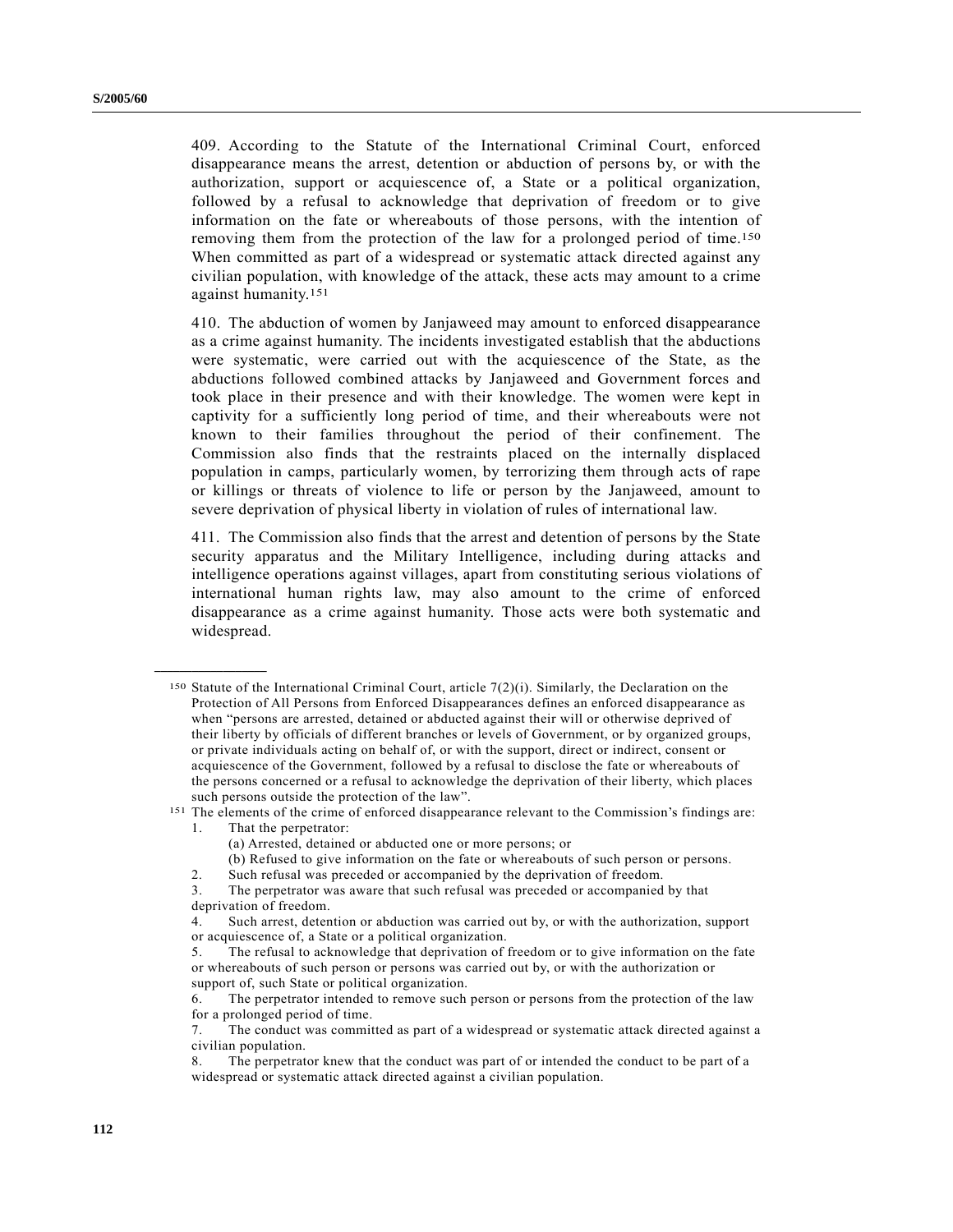412. Abduction of persons during attacks by the Janjaweed and their detention in camps operated by the Janjaweed, with the support and complicity of the Government armed forces, amount to gross violations of human rights, and to enforced disappearances. However, the Commission did not find any evidence that these were sufficiently widespread or systematic as to constitute a crime against humanity. Nevertheless, detainees were subjected to gross acts of violence to life and person. They were tortured or subjected to cruel and humiliating and degrading treatment. The acts were committed as a part of and were directly linked to the armed conflict. As serious violations of common article 3 of the Geneva Conventions, binding on the Sudan, the Commission finds that the acts constitute war crimes.

413. Abductions of persons by the rebels also constitute serious and gross violations of human rights, and amount to enforced disappearance, but the Commission did not find any evidence that they were either widespread or systematic enough to constitute a crime against humanity. The Commission, nevertheless, has sufficient information to establish that acts of violence to life and person of the detainees were committed in the incidents investigated by the Commission. Detainees were also subjected to torture and cruel, inhuman and degrading treatment. The acts were committed as a part of and directly linked to the armed conflict and, therefore, constitute war crimes as serious violations of common article 3 of the Geneva Conventions.

#### **11. Recruitment and use of children under the age of 15 in armed hostilities**

#### **(a) Factual findings**

414. There have been some reports by other sources of the use of child soldiers by the two rebel groups, JEM and SLA. Those reports, however, contained no details regarding, for instance, the manner of their recruitment or the area of their deployment. The Government of the Sudan also made this allegation against the rebels, but did not produce any concrete information or evidence that could assist the Commission in making a finding of fact on this issue.

415. Inquiries made by the Commission indicate that both JEM and SLA have recruited children as soldiers. There is, however, no indication that these are forced recruitments. The children have been seen in uniforms and carrying weapons in and around the rebel camps. Independent observers confirmed the presence of child soldiers in areas of conflict. While the Commission cannot rule out their participation in combat, it did not receive credible information on deployment of child soldiers in armed combat.

416. In its meetings with leaders of both rebel groups, the Commission did confront them with these allegations. Both groups deny the use of children in armed combat. The SLA leadership does not deny that children are living in some of their camps. However, they deny that these are child soldiers or take any part in armed hostilities. According to them, the children were orphaned as a result of the conflict and SLA takes care of them. The Commission does not find this explanation convincing. As stated above, different sources have confirmed that the children are in uniform and carry weapons. The Commission, therefore, cannot rule out their engagement in combat.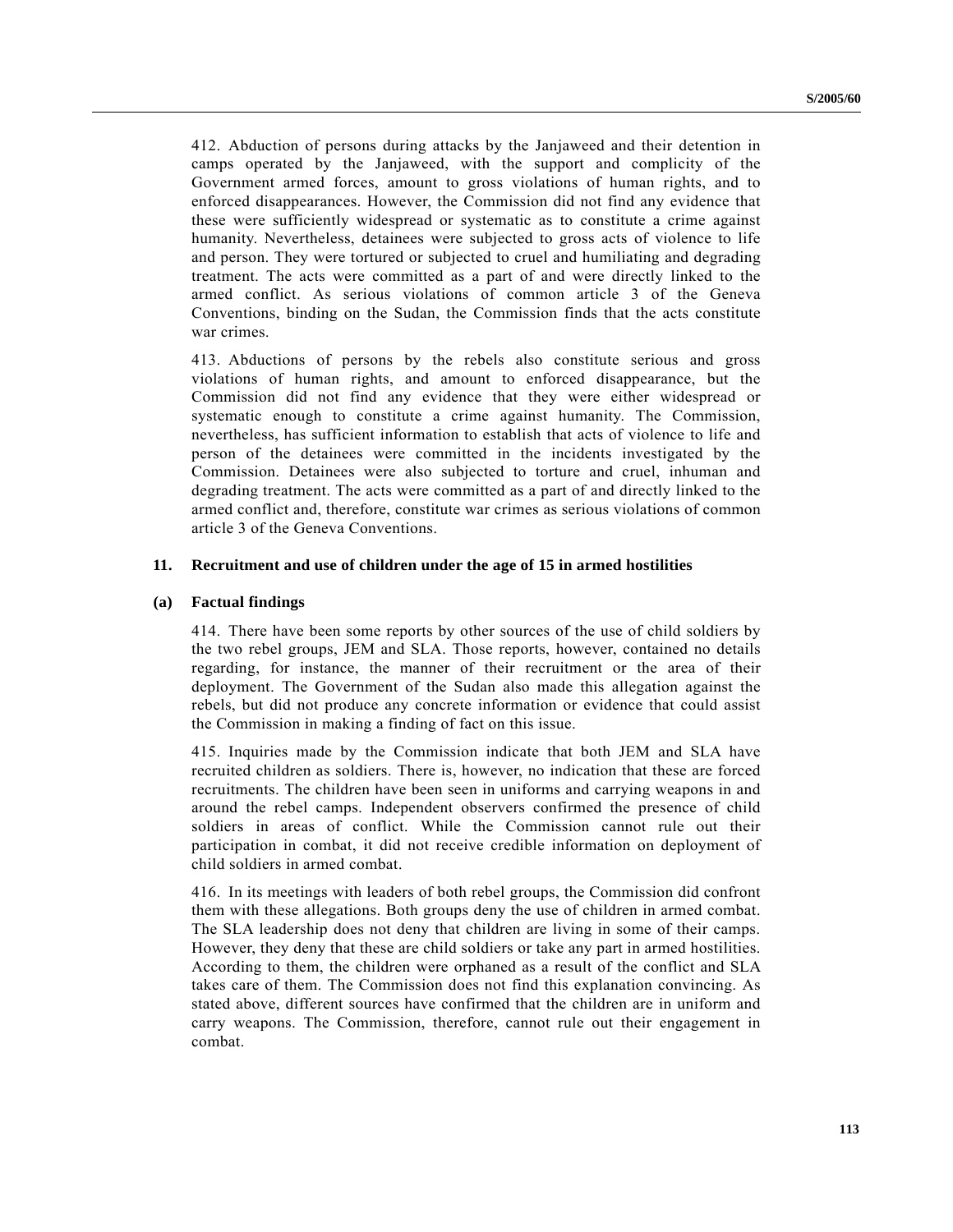#### **(b) Legal appraisal**

417. As stated above, an international customary rule has evolved on this matter to the effect that it is prohibited to use children under 15 in armed hostilities. The Sudan has also ratified Convention 182 of the International Labour Organization concerning the Prohibition and Immediate Action for the Elimination of the Worst Forms of Child Labour, which prohibits the forced or compulsory recruitment of children for use in armed conflict. The Convention defines children as all persons under the age of 18. Furthermore, the rebels, like the Government of the Sudan, are bound by article 8 of the Protocol on the Enhancement of the Security Situation in Darfur in Accordance with the N'Djamena Agreement, of 9 November 2004. Under this provision, the parties shall refrain from recruiting children as soldiers or combatants, consistent with the African Charter on the Rights and Welfare of Children, the Convention on the Rights of the Child and the Optional Protocol to the Convention on the Rights of the Child on the involvement of children in armed conflict.

418. It follows that if it is convincingly proved that the Government or the rebels have recruited and used children under 15 in active military hostilities, they may be held accountable for such a crime.

# **VII. Action of Sudanese bodies to stop and remedy violations**

419. The Government of the Sudan was put on notice concerning the alleged serious crimes being committed in Darfur. It was requested not only by the international community but, more importantly, by its own people to put an end to the violations and to bring the perpetrators to justice. While several Government officials acknowledged that serious violations of human rights and humanitarian law occurred in Darfur, they maintained however that they had been acting responsibly and in good faith to stop the violence and address the crisis. Some argued that, while it was sometimes said that the Government was unable to deal with all the problems, nobody could claim that it was unwilling.

420. The section below assesses the effectiveness of the measures taken by the Government of the Sudan particularly to investigate the crimes and to bring their perpetrators to justice. It focuses on the role of law enforcement agencies, in particular the police, examines some aspects of the legal and judicial system, and assesses some extrajudicial mechanisms such as the National Commission of Inquiry and the Rape Commissions.

### **A. Action by the police**

**\_\_\_\_\_\_\_\_\_\_\_\_\_\_\_\_\_\_**

421. The role of the police in the current conflict is far from clear. The Government claims that the institution was weakened as a result of the conflict in Darfur. Attacks on police stations and garrisons and looting of weapons by the rebels have been an important feature of the insurgency. In fact, the Government claims that, from January 2003 to November 2004, 685 policemen were killed by rebels, 500 were injured, 62 were missing, and 1,247 weapons were looted from police stations.152 It

<sup>152</sup> Figures provided by a Ministry of the Interior Committee to the Commission on 19 November 2004.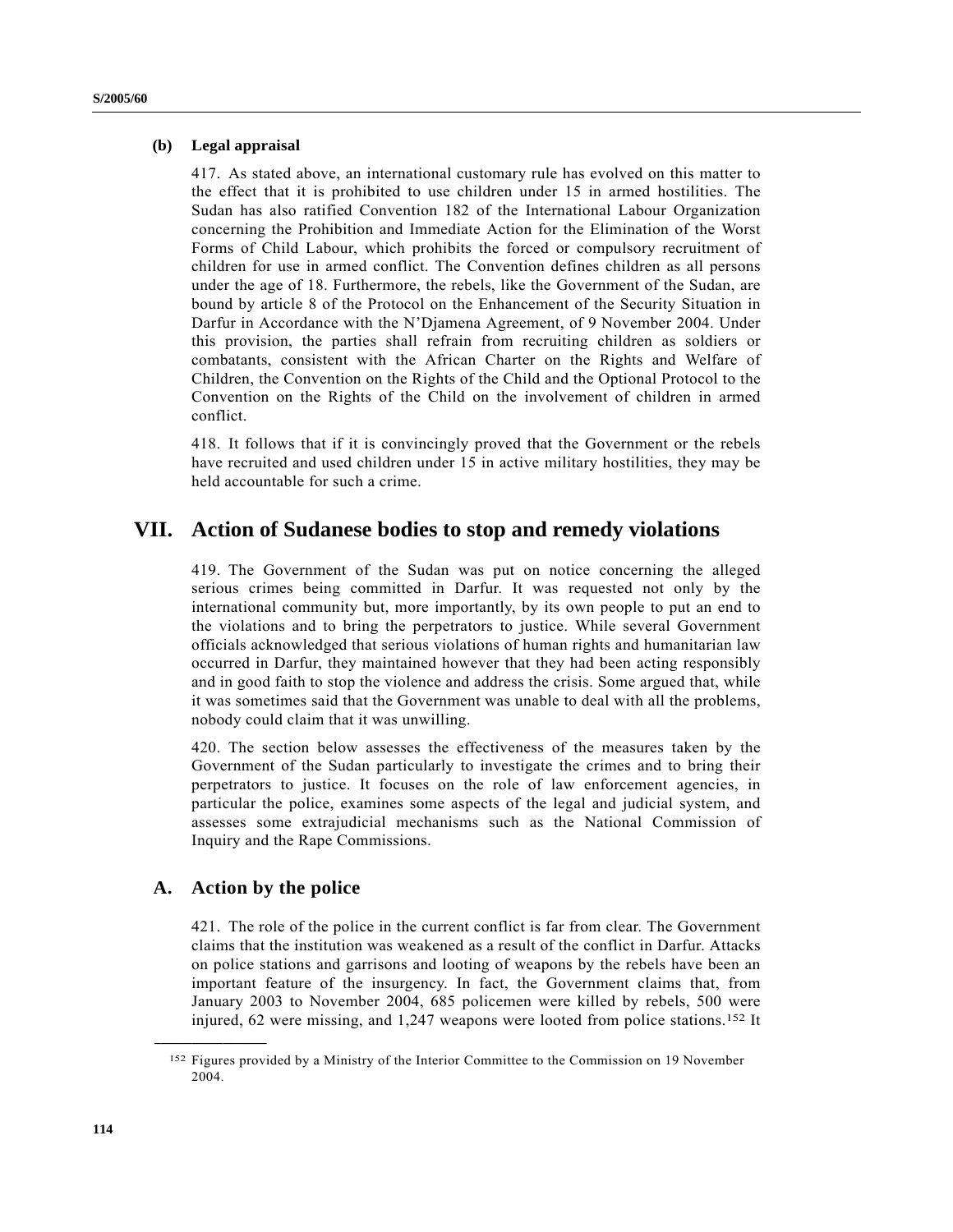states that this resulted in a breakdown of law and order and encouraged banditry and crime.

422. Normally, in an international armed conflict the civil police force does not formally take part in the hostilities and can, at least theoretically, be considered a non-combatant benefiting from the safeguards and protections against attack. However, in the particular case of the internal conflict in Darfur, the distinction between the police and the armed forces is often blurred. There are strong elements indicating occurrences of the police fighting alongside Government forces during attacks or abstaining from preventing or investigating attacks on the civilian population committed by the Janjaweed. There are also widespread and confirmed allegations that some members of the Janjaweed have been incorporated into the police. President Al-Bashir confirmed in an interview with international media that, in order to rein in the Janjaweed, they were incorporated in "other areas", such as the armed forces and the police.153 Therefore, the Commission is of the opinion that the civilian status of the police in the context of the conflict in Darfur is questionable.154

423. Victims sometimes also attributed a positive role to the police, however. They told the Commission that the police were indeed targeted during the attacks on villages, but they mainly blamed the Janjaweed for these actions. Also, while victims often expressed lack of confidence in the ability and willingness of the Government to protect them, the police were often cited as an exception to this trend. The reason is perhaps that, apart from the leaders, most of the police in Darfur were Darfurians. Some witnesses informed the Commission that during attacks by the Janjaweed the police, often small in numbers, attempted to protect the villagers, but were often ill-equipped and heavily outnumbered. One example was an attack on Molli (Masalit tribe) by the Janjaweed on 23 April 2003  $-$  a market day. Market stalls were totally destroyed and livestock looted. Police arrested seven Janjaweed, but they were released by a court order, ostensibly for lack of evidence.

424. That the Janjaweed overpower the police is a trend that started even before the current crisis and could be detected from information provided by the Government itself. For instance, the judgement in a case known as *Jagre al-Hadi al-Makbul and others* describes how a combination of the police and armed popular forces numbering 39 left the inhabitants of Thabit at the mercy of a large contingent of *fursan* attackers.155 The case involves the two Arab tribes of Maalia and Rizeigat. The facts of the case are that a Rizeigat member of the national security was killed in a fight with two Maalia policemen. Forty days after the event, 700 to 800 *fursan* in uniform and equipped with weapons gathered to avenge his death. They attacked and killed 54, wounding another 24 and burning houses before retreating with looted cattle and household property. According to the judgement, the 39 members of the official forces, including police and the popular forces, requested their headquarters

<sup>153</sup> See interview on CNN of 31 August 2004, transcript at http://edition.cnn.com/2004/WORLD/ africa/08/31/amanpour.bashir/index.html; accessed on 2 January 2005.

<sup>154</sup> The situation is different for the few reported cases where the Janjaweed are alleged to have killed police officers. In those cases, no legal justification can be found in international humanitarian law. The Janjaweed engaging in the armed conflict are siding with the Government, and thus with the police.

<sup>155</sup> The case, which was decided by the Special Court of Nyala in Southern Darfur, describes events that took place on 18 May 2002 involving 96 defendants. The court sentenced 88 persons to death, one for 10 years, and ordered the confiscation of weapons and return of property.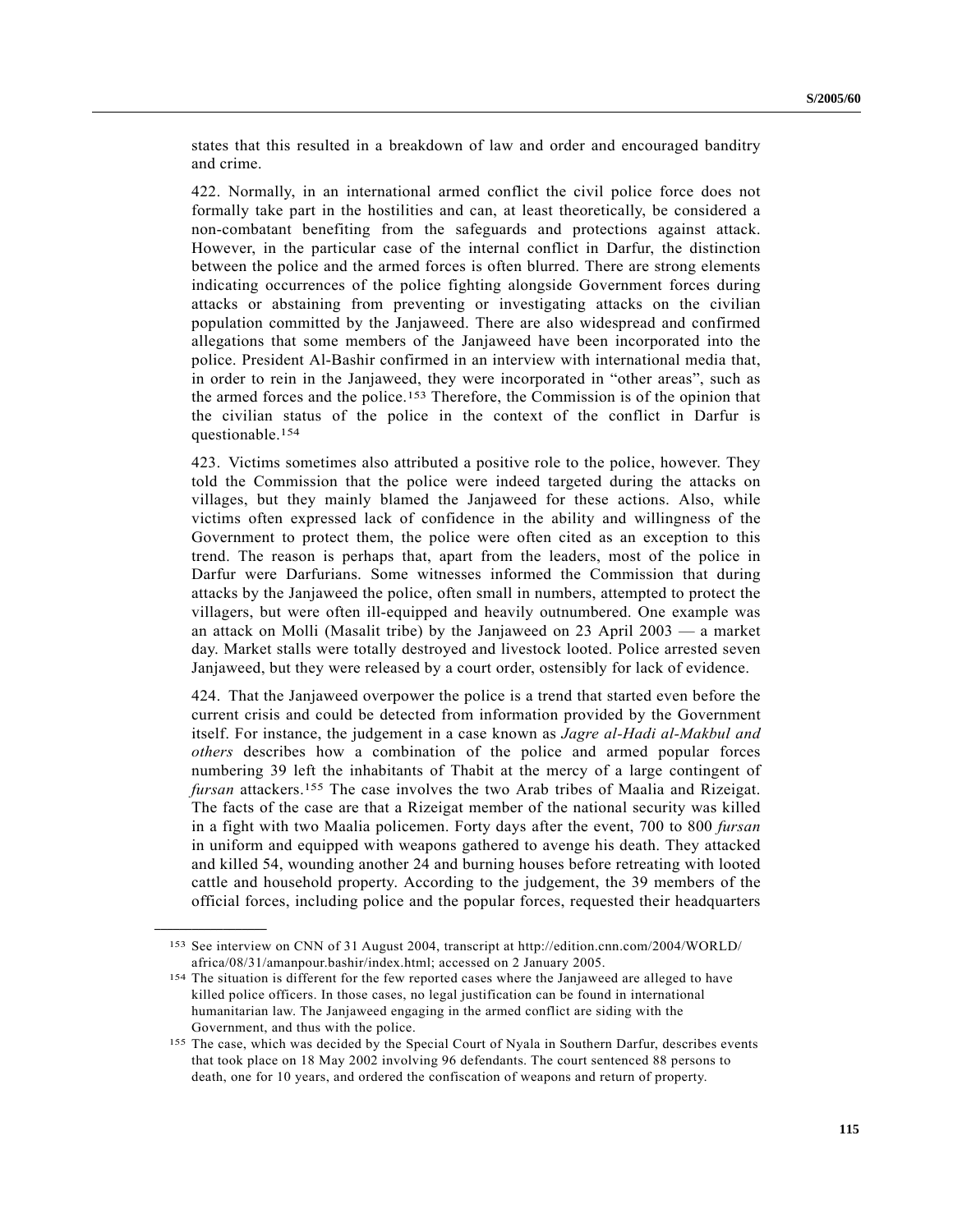to allow them to engage the attackers, but the headquarters refused because of the disparity in numbers. The official forces then withdrew.

425. In view of the escalation of the crisis and the ineffectiveness of the police to address the crisis, the people in Darfur appear to have no faith in this institution. A number of victims informed the Commission that they would not go to the police to submit complaints against actions by the official forces or the Janjaweed. They did not think that the police would pursue the complaint and they feared reprisals. In fact, when officials in the three States of Darfur were requested to submit information on the number of registered complaints, they mainly provided lists of complaints registered as a result of attacks by the rebels. As for attacks by Janjaweed, little information was provided. The most extensive list of complaints against the Janjaweed was provided by the Governor of Northern Darfur. It included 93 complaints registered from February 2003 to November 2004. The list was, however, silent on the measures taken by the police to pursue the complaints.

426. The Government claimed that there were between 9,000 and 12,000 policemen deployed in Darfur to protect the internally displaced persons. The impact of that presence was, however, not felt by the displaced persons, as the situation at the Fata Borno camp illustrates. The inhabitants there were confined in an area defined by a reddish rock and a riverbed (wadi). Any attempt by the displaced to venture beyond the confined area was met with shots from the Janjaweed in their nearby mountainous hideout. The police, located at the edge of the camp, showed no interest in confronting the Janjaweed. It is reasonable to assume that the police presence is more for political reasons than any form of protection. Also, from 27 September 2003 to May 2004, seven villages156 near Nyala were persistently attacked by the Janjaweed. That resulted in the displacement of more than 1,000 civilians. No action was taken by police against the Janjaweed.

427. Several procedural hurdles prevented the police from acting effectively. An example was the practice whereby victims of certain crimes in Darfur, such as rape, required what was termed "Form 8" from the police before they could receive medical examination and treatment. A directive entitled "The Minister of Justice Criminal decree 1/2004î, effective from 21 August 2004, was adopted to dispense with that requirement. However, it was clear from interviews conducted by the Commission with rape victims, including in Zam Zam camp in Northern Darfur, that the police still applied the Form 8 rule. The prosecutor's office and the police were hesitant when asked about their knowledge of the decree and it was clear to the Commission that they were not aware of the existence of the decree. Similarly, judicial officials in Khartoum were unaware of both that decree and of a subsequent decree on the same subject, which was effective from 11 December 2004.

### **B. Action by the Judiciary**

**\_\_\_\_\_\_\_\_\_\_\_\_\_\_\_\_\_\_**

428. The Commission repeatedly requested the Government to provide information on judicial action taken to bring to justice the perpetrators of the alleged crimes committed in Darfur. Despite repeated requests from the Commission, the Government continued to cite just one case relevant to the Commission's mandate and on which the judicial system had taken action in 2003. This was the case of

<sup>156</sup> Umalhairan, Rahad Alnabag, Faralch Oldalyba, Draib Alrech, Umbaouda, Baba, Kashlango.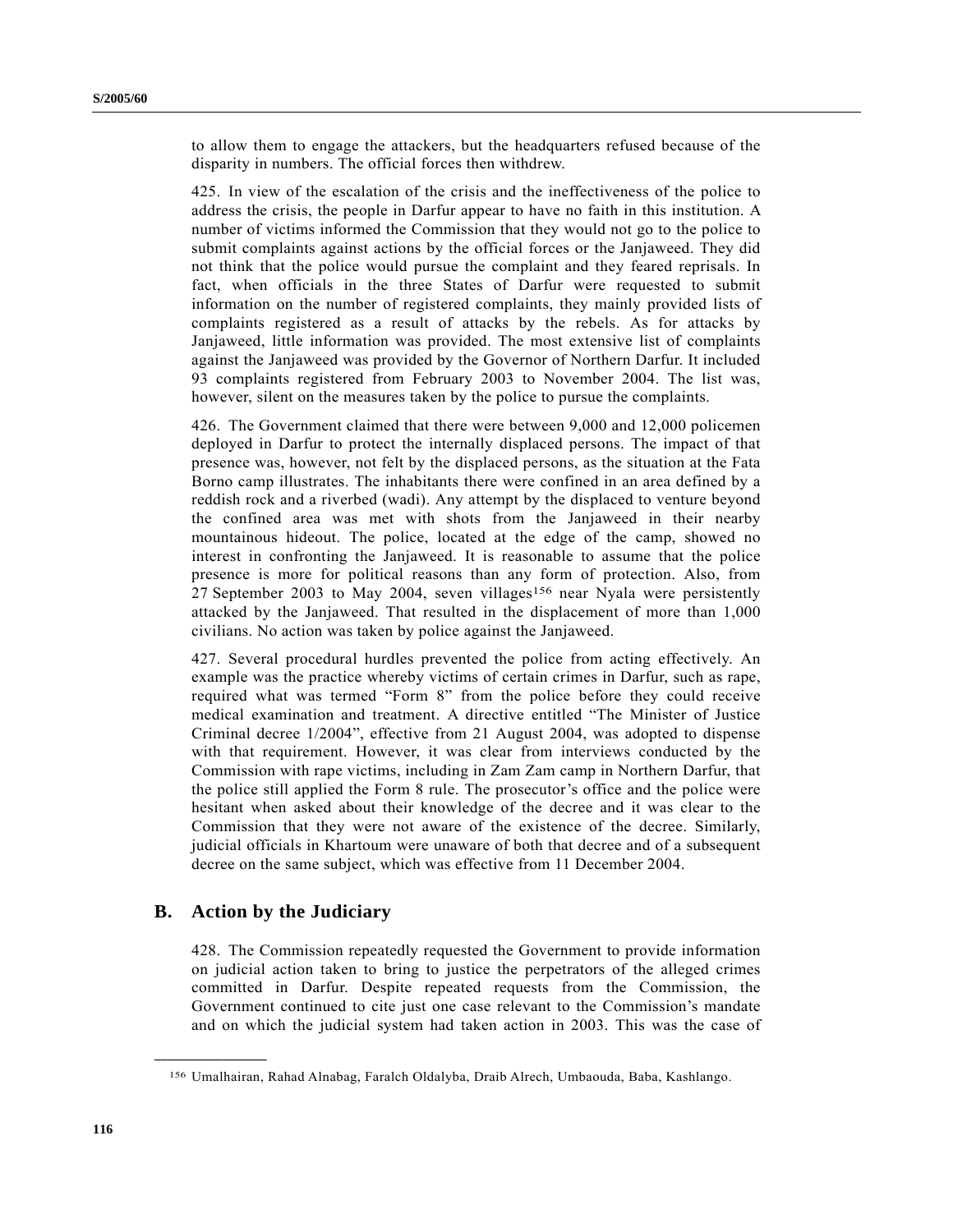*Jamal Suliman Mohamad Shayeb* in the village of Halouf regarding the killing of 24 individuals, some of them women and children, looting of property, and the burning of the village. Two other cases referred to the Commission as evidence of action by the judiciary were, first, the case of *Jagre al-Hadi al-Makbul and others* before the Special Court of Nyala mentioned above, and secondly the case of *Hafedh Mohammed Dahab and others* regarding the attacks on the villages of Jugma and Jabra which resulted in the killing of four people, including the burning of one individual, injuring of others, and the looting and burning of houses. However, both of those cases concerned events that occurred in 2002. The Commission thus considers that the Government failed to demonstrate that it had taken measures to prosecute those involved in the attacks carried out since February 2003.

429. The Government also cited its acknowledgement of three cases of mistaken bombings. It stated that it compensated the victims of Habila, Umm Gozin, and Tulo. The head of the military committee that was established to compensate the victims in Habila briefed the Commission. He claimed that the victims were reluctant to receive compensation. The Commission learned from other sources, however, that the real reason was that the victims were insisting that a comprehensive investigation into the alleged mistake be conducted.

430. The Government charged that the rebels attacked court buildings and personnel, implying that this had weakened their effectiveness. Citing an example, the Commission was informed that, during an attack on Kutum in Northern Darfur on 1 August 2003, the rebels attacked the criminal court and the houses of the judges, looting their contents. Documents, evidentiary material and files were also burned. During an attack on 10 July 2004 on the village of Alliet, which has been the subject of frequent attacks by SLM/A and JEM, as well as Government forces, a judge was abducted by the rebels. He was released on 13 August. In another attack on the same village on 20 September 2004, the Government claimed that rebels attacked the court and destroyed furniture and documents. The house of the judge was apparently also looted.

431. According to the Commission's findings, it is unlikely that the legal and judicial systems in the Sudan in their present form are capable of addressing the serious challenges resulting from the crisis in Darfur. Victims often expressed lack of confidence in the ability of the judiciary to act independently and in an impartial manner. Having some senior judges in Darfur involved in the design and implementation of controversial policies such as the return of internally displaced persons weakened the credibility of the judiciary in the public eye. A brief description of the judicial system and an assessment of its ability to do justice in accordance with international human rights standards are provided below.

#### **1. An overview of the Sudanese judicial system**

432. The 1998 Constitution asserts the independence of the judiciary. However, the judiciary appears to have been manipulated and politicized during the last decade. Judges disagreeing with the Government often suffered harassment, including dismissal.

433. Article 103 of the Constitution spells out the structure of the countryís judicial system, which includes the Supreme Court, courts of appeal and courts of first instance. In a hierarchical fashion, the Supreme Court, a three-member bench and the highest and final judicial authority, is positioned at the apex. Its decisions on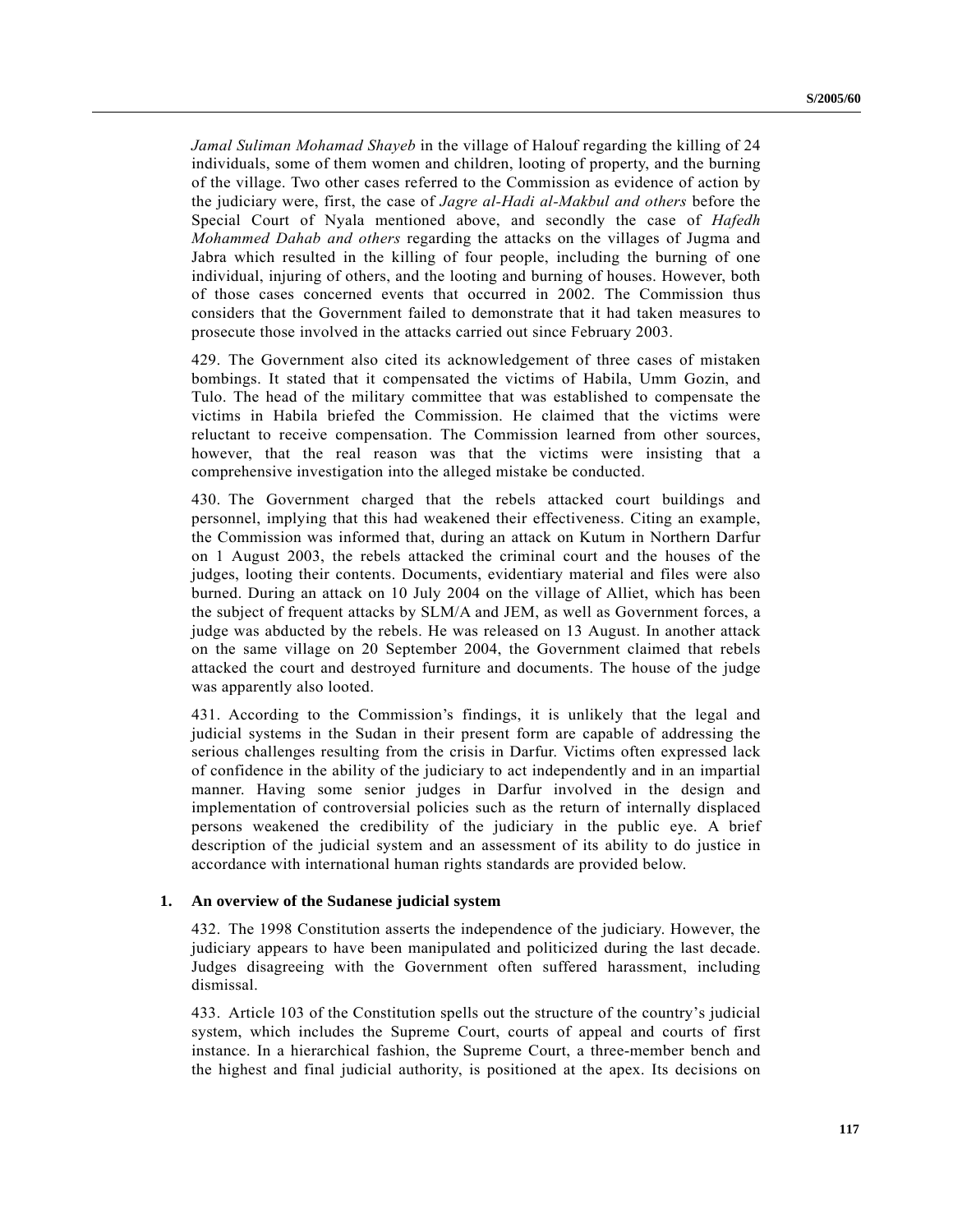appeals from the Court of Appeal on criminal, civil, personal and administrative matters are final and may be altered only by the Chief Justice, if in his view a particular Shariah law has been infringed.

434. Each of the State capitals has a Court of Appeal presided over by three judges. Appeals on criminal, civil and personal matters from the public courts lie to the Court of Appeal. The court can review its own decisions and has a single-judgefirst-instance jurisdiction to review matters of administrative authority.

435. The public courts are set up under the 1991 Code of Criminal Procedure, which allows the Chief Justice to constitute them but also to determine their jurisdiction. The courts' jurisdiction is partly appellate and partly courts of first instance. Appeals from the District Courts lie to the public courts. The original jurisdiction of the courts lies in the adjudication of cases with commercial bias, as well as cases involving the personal status of non-Muslims.

436. District courts have original and appellate jurisdictions to hear appeals on civil (Civil Procedure Act 1983) and criminal matters (Criminal Act 1991) from the town courts. The pecuniary powers of the courts in civil cases as well as their penal powers as regards the imposition of fines in criminal matters are defined by the Chief Justice.

437. The town courts are the lowest courts in the Sudan. Decisions rendered by the town courts may be appealed to the district courts. They are popular courts whose members are chosen from among citizens of good conduct. A distinctive feature of these courts is their application of customs not inconsistent with general law or with public policy. In most cases they resort to conciliation and accord in solving disputes over areas of pasture, water and cultivation. They are established under a warrant issued by the Chief Justice.

438. In addition, a Constitutional Court established by Article 105 of the Constitution basically considers and adjudicates on matters relating to the interpretation of articles of the Constitution and, among others, claims by the aggrieved for protection of freedoms, sanctities or rights guaranteed by the Constitution. As the President suspended significant provisions in the Constitution in 1999 and granted wide powers to the security apparatus, there is little proof that this court is effective.

439. Despite the structure described above, a system of special and specialized courts has been established, particularly in Darfur. Cases of interest to the Government appear to be referred to these courts. In addition to the courts described below, the President has established some extraordinary courts to try specific cases. For instance, a case involving 72 army officers, mostly from Darfur, was referred to such an extraordinary court in Khartoum. A judge was brought from Kordofan especially to try the case.

440. On 12 January 2005, the Commission observed one session in a trial of a group of 28 individuals from Darfur. They included a number of air force pilots who had refused to participate in bombing areas in Darfur. Although the session was tense, the Commission was told that it was the first time that the trial had been conducted in accordance with the regular proceedings. In previous sessions, even questions on legal issues by the defence were refused. The defence team was dismissed by the court at one stage. During that period, witnesses were examined and confessions against the defendants were obtained. When a witness changed his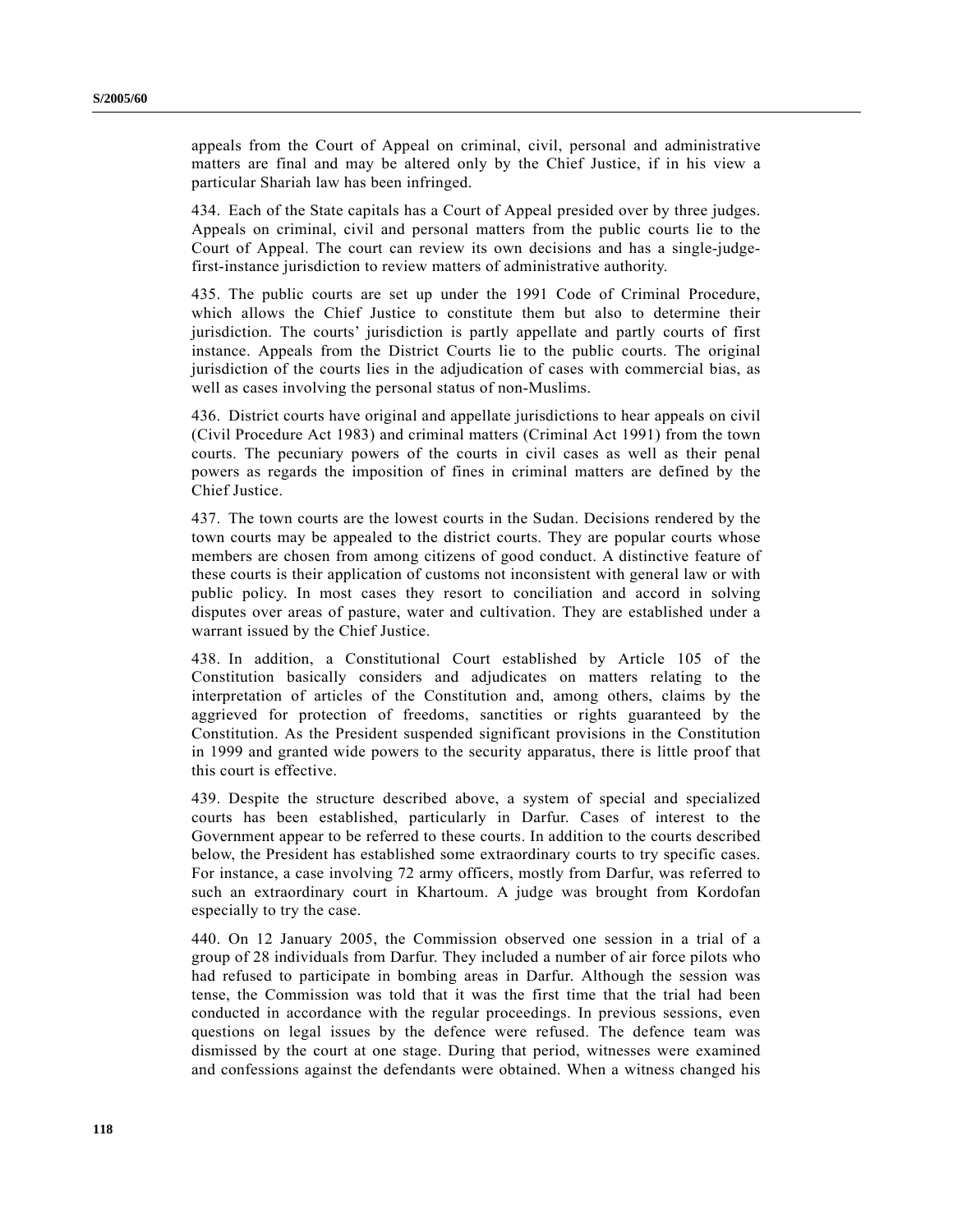statement during the trial session following the intervention of defence lawyers, the court started perjury proceedings against him. He collapsed in the court.

#### **2. The specialized courts**

441. The courts initially established as special courts by decrees under the state of emergency in Darfur in 2001 were in 2003 transformed into specialized courts. A decree issued by the Chief Justice on 28 March 2003 first established the Specialized Court in Western Darfur, and later did the same in Northern and Southern Darfur. They failed, however, to remedy certain flaws in the special courts, which were passed down to the specialized courts.

442. The specialized courts inherited the functions and jurisdiction of the special courts. Like their predecessors, the new courts try charges of armed robbery, banditry, offences against the State, possession of unlicensed firearms, attacks against the State, disturbing public order, and any other crimes that the Chief Justice or the head of the judiciary may include in the courts' jurisdiction. The majority of those tried under these courts for possession of arms are said to be from farming communities and practically never from nomadic tribes.

443. Special courts were headed by a judge sitting with a member of the police and a member of the army. However, since a single judge sitting alone now heads a specialized court, the Sudanese authorities argue that these courts are an improvement compared to the previous courts. A further argument is that they have been established for reasons of expediency.

444. The specialized criminal courts were created in particular for Darfur and Kordofan, apparently to help expedite the hearing of certain cases. However, the reason for their establishment may be described as "fast tracking" rather than expediency, particularly in the light of the fact that, according to reports, the hearing of a charge punishable by death may take no more than one hour.

445. One flaw inherent in the 2003 decree which established the courts is the failure to ensure that confessions extracted under torture or other forms of duress are excluded from the evidence. It is fundamental to the principles of due process that an accused must not be compelled to testify against himself or herself or to confess to guilt (International Covenant on Civil and Political Rights, article 14,3(g)). Therefore, when an accused challenges in court his alleged confession as having been extracted under torture, the court is put on notice to investigate the challenge and to rule, giving reasons, for the admissibility or otherwise of the alleged confession before continuing. There are several examples however to demonstrate that the specialized courts do not proceed in this manner. It has been reported that an individual was arrested in January 2004 on charges relating to banditry. He was said to have been tortured by security forces, as a result of which he confessed to the charge. At his appearance in court in June 2004, he told the judge he had confessed under torture and sought to withdraw the confession. The judge summarily declined the withdrawal and the case proceeded against the accused. Any law which ignores the procedure of investigating a challenged confession and so allows a judge to summarily refuse the withdrawal of the confession is contrary to the rights of the accused.

446. The decree on the special courts allowed the accused to be represented by "friends" only. In other words the accused could not exercise the right to be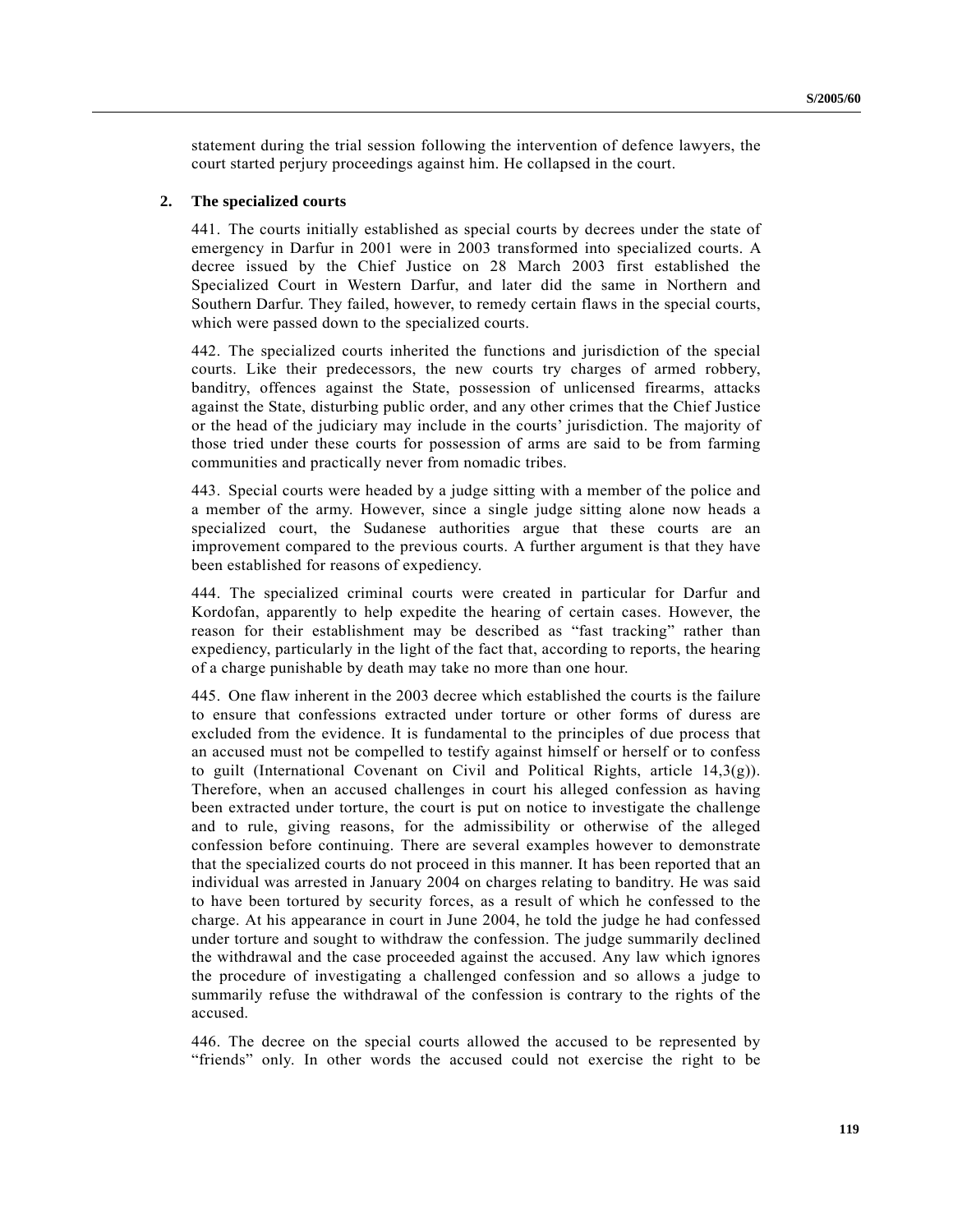represented by a counsel of choice. Although the 2003 decree allows for legal representation, it lacks fullness. Counsel has limited time to cross-examine prosecution witnesses and to examine defence witnesses and there are restrictions for visiting the accused in detention to facilitate the preparation of his defence.

447. The trials are still conducted summarily, as was done by the special courts, and the death penalty may be pronounced by the court for a wide range of offences. According to the decree, an appeal must be filed within seven days to the head of the judiciary, who delegates the case to members of the Court of Appeal. This is a rather short period, considering that court records and grounds for appeal need to be prepared before completing filing. Also interlocutory decisions are not subject to any appeal. One cannot but believe that there is an element here intended to discourage convicted persons from appealing against their convictions. Save for sentences of death, amputations, or life imprisonment, which are heard by a panel of judges, the appeals are heard by one judge. There is no possibility of further judicial review. In a situation where the right of appeal is limited, the likelihood that innocent persons may be put to death is increased.

448. The court does not appear to draw a distinction between adult and minor offenders. Minors are therefore at risk of receiving the death sentence, in particular when they are charged and stand trial together with adults. On a reliable account a trial of seven persons arrested at the Kalma camp included two persons under the age of 18. All seven denied the charge and have alleged police brutality. At the Nyala Specialized Court, where they were standing trial for murder, they faced the death penalty if convicted.

449. The fact that the specialized courts apply principally to the Darfur States and Kordofan, rather than to the whole of the Sudan, calls into question the credibility and reliability of these courts. The purpose of the courts is too glaring to miss. The Government would do a great service to its judicial system if it took steps to repeal the decree that established the courts. The Commission recommends that the Government ensure the closure of the courts.

## **C. Sudanese laws relevant to the present inquiry**

450. A number of serious flaws prevent the justice system in the Sudan from acting swiftly and appropriately to address abuses. Much could be said about the compatibility of Sudanese laws with international standards. A state of emergency was declared in the Sudan in 1999 and has been consistently renewed since then. Important constitutional guarantees are suspended. In effect, the Sudan is still mainly ruled by decrees. An example is the Specialized Court decree. Judicial officials tried to explain away the passing of decrees as an interim measure taken when Parliament is in recess, which Parliament may retain or repeal when it reconvenes. Asked what would be the fate of a suspect convicted under the decree before a parliamentary action to repeal the law, one response was, "it's not reversible". The other was that the conviction may be quashed on appeal. One cannot but view the continued parallel use of decrees and laws as tending to make the parliamentary process a charade.

451. Furthermore, the Sudanese criminal laws do not adequately proscribe war crimes and crimes against humanity. The 1991 Criminal Procedure Code moreover contains provisions that prevent the effective prosecution of such acts. The law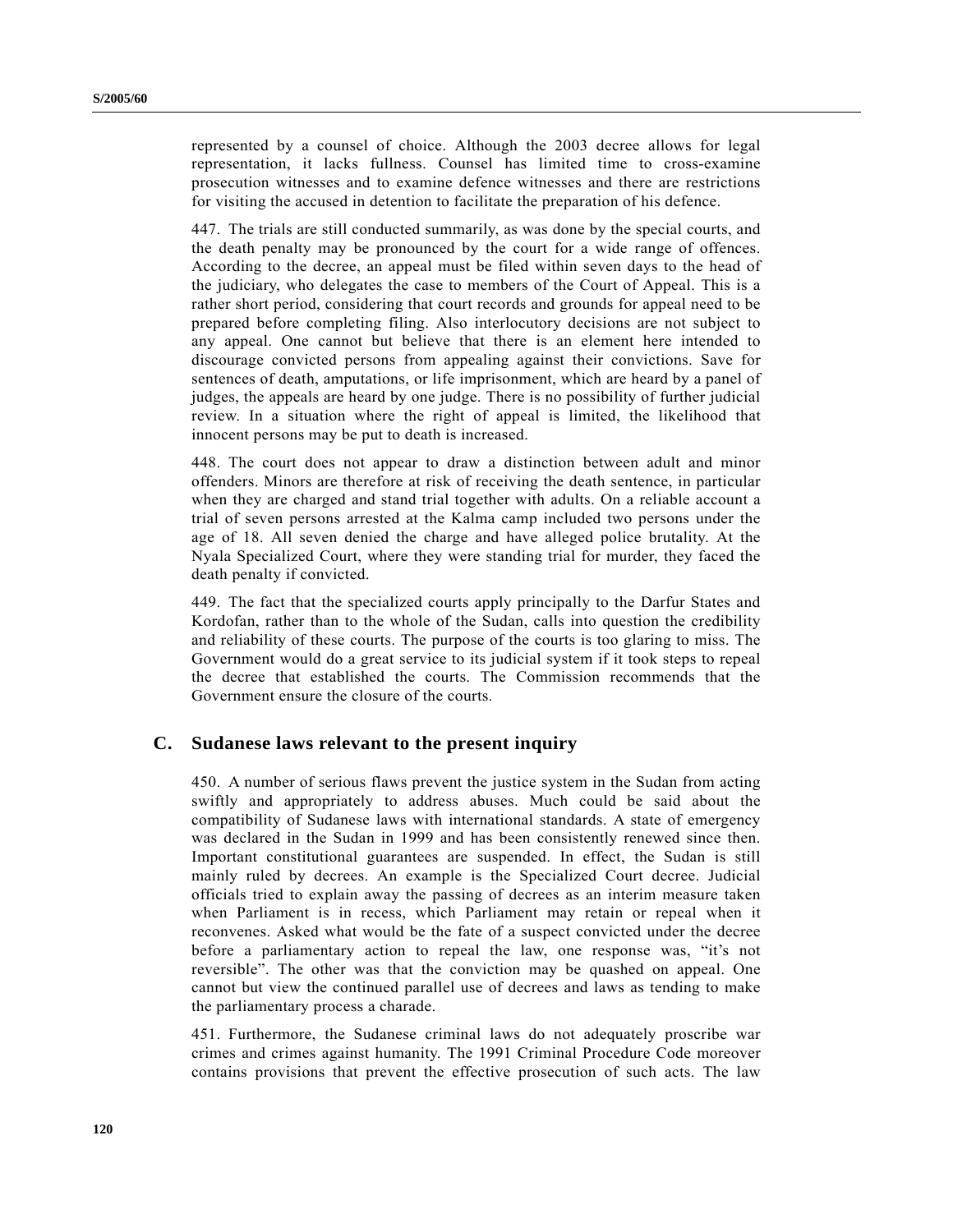provides wide powers to the executive and grants immunity from prosecution to many State agents. To illustrate some of these problems, the provisions of the National Security Forces Act of 1999 are presented below.

452. By section 31 of the National Security Act, under an order issued by the Director-General a security agent can carry out an arrest, a search, or detain and investigate an individual. He has three days within which to furnish the detainee with reasons for his arrest and detention. The period may be extended for three months by the Director-General and may, with the approval of the Attorney-General, be renewed for a further three months. If it is deemed necessary, the Director-General may request the national Security Council to renew the detention for a further three months. A detainee may appeal this decision before a judge. There are no guarantees, however, for immediate access to counsel. The prescribed period of detention under section 31 is frequently ignored. The Commission met numerous detainees in security detention centres who were detained for longer periods without access to a lawyer or an appearance in court.

453. Section 9 of the Act gives certain powers to a member of the organ designated by the Director-General to execute particular functions. It empowers seizure of property of detainees "in accordance with law". A right under section  $32(2)$  allows the detainee to communicate with his family "where the same does not prejudice the progress of the interrogation, inquiry and investigation of the caseî. These qualifying phrases negate clarity and only succeed in bringing vagueness and inferiority into the law. Even if members of the detainee's family are aware of the right to communicate or where the family may apply for permission to make contact with their relatives, it is doubtful that they will have the courage to brave the aura of fear that surrounds the security apparatus. Investigations conducted by the Commission disclose that more often than not the permission, when sought by the courageous few, is not granted. In the result the detainee becomes an incommunicado detainee, his detention sometimes exceeding a 12-month period, without charges, with no access to counsel, no appearance in court and not permitted visitors. At Kobar prison in Khartoum the Commission interviewed a number of such detainees. Others have been detained at a north Khartoum prison since January 2004 in similar circumstances. A gross violation of the rights of the detainees and a contravention of article 14.3(c) of the International Covenant on Civil and Political Rights. In addition, the national security apparatus violates section 31 of its own law which indicates that, after the prescribed period of detention, that is to say a maximum of nine months, the detainee must be tried or released.

454. Section 33 gives wide immunities to members of the National Security and Intelligence Service and their collaborators. None of them shall be compelled to give information about the organization's activities which they have come by in the course of their duty. Except with the approval of the Director-General, no civil or criminal action shall lie against either of them for any acts they may have committed in connection with their work, which approval the Director-General will grant only if the action is unrelated to their duties. Their right to institute action for compensation against the State is however preserved. Where the Director-General agrees that an action may proceed against a member of the force and his collaborators, and the action is based on acts done in the course of official work, be it during or after termination of employment, the trial will be held in an ordinary court but will be heard in secret. Again, this is contrary to article 14(1) of the International Covenant on Civil and Political Rights which sets down "public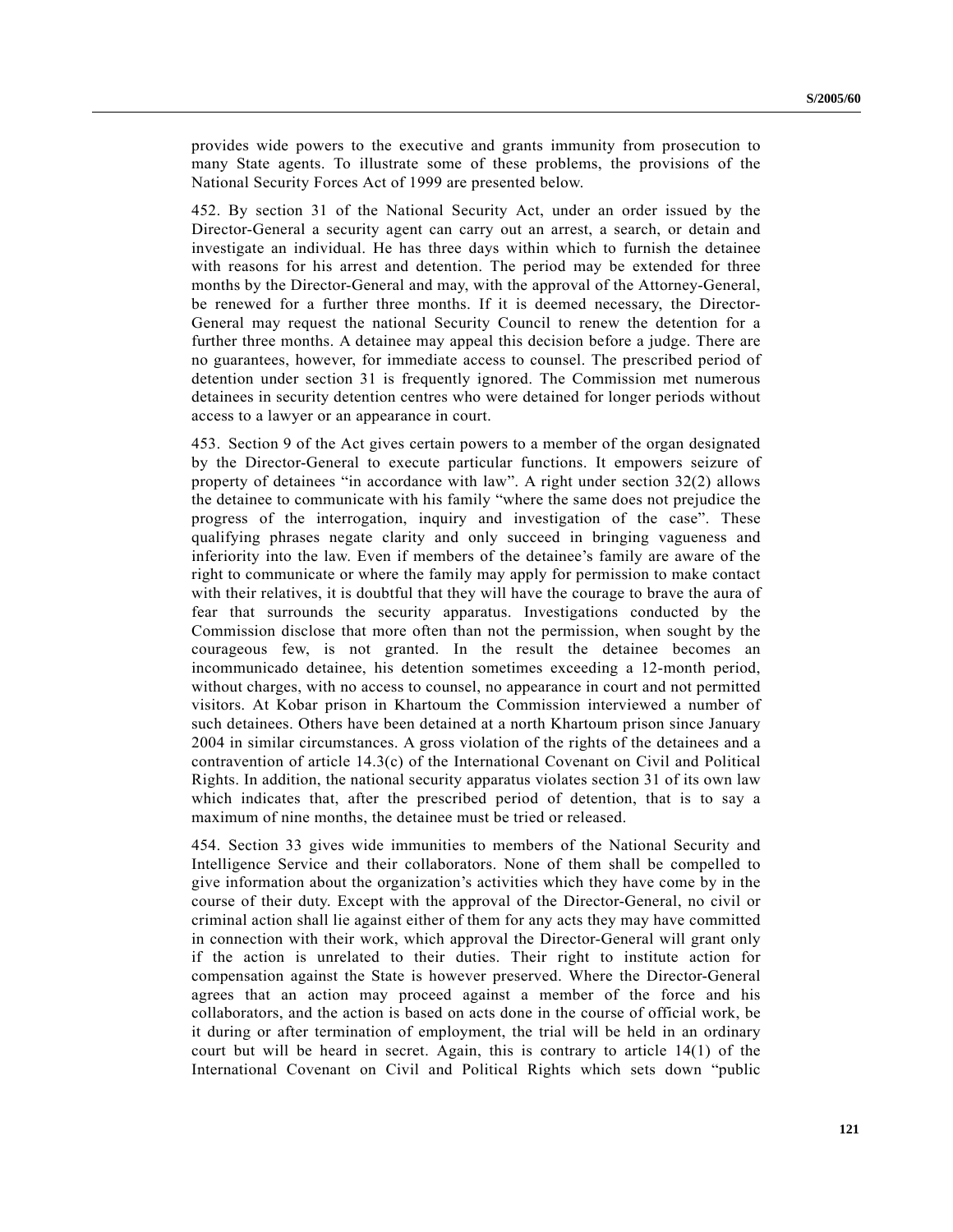hearing" as a basic standard for a fair trial. When confronted with trials "in secret", the Director-General of the National Security and Intelligence Service, Sallah Abdallah, also known as Sallah Gosh, described the English translation as inaccurate. Since then the Commission has had the Arabic text translated, and it is clear that the trial in secret is part of the law. The clear inference from section 33 is that a member of the security services may, under the umbrella of the law, torture a suspect, even to death, if his acts are done in the course of duty. The Commission strongly recommends the abolition of this law.

455. On the basis of the above, the Commission considers that, in view of the impunity which reigns in Darfur today, the judicial system has demonstrated that it lacks adequate structures, authority, credibility and willingness to effectively prosecute and punish the perpetrators of the alleged crimes that continue to be committed in Darfur.

#### **D. Action by other bodies**

#### **1. The Sudanese Commission of Inquiry**

456. The President set up a National Commission of Inquiry on 8 May 2004. This 10-member body was mandated to collect information on alleged violations of human rights by armed groups in the Darfur States, inquire into allegations against armed groups in the area and the possible resulting damage to lives and property and to determine the causes of the violations when established. The Commission was provided a copy of the final report of the National Commission on 16 January 2005.

457. The final report indicates the National Commission's method of work. It met 65 times, listened to 228 witnesses, and visited the three States of Darfur several times. It visited 30 incident locations and met with the local authorities, particularly the armed forces. It requested documents from various governmental bodies and reviewed the reports of the organizations that visited the Sudan, including the United Nations, the African Union and the Organization of the Islamic Conference, as well various human rights groups, particularly Amnesty International and Human Rights Watch, as well as reports by some Governments, particularly those of the United States and the European Union countries. In other words, the National Commission was fully aware of the serious allegations of the crimes committed in Darfur.

458. The report starts with providing an overview of Darfur. It devotes a major part to the crime of genocide. It discusses five crimes: bombing civilians in the context of the Geneva Conventions; killings; extrajudicial killings; rape as a crime against humanity; and forcible transfer and ethnic cleansing.

459. Below is an unofficial translation of the main findings of the National Commission, as they appear in its executive summary:

Serious violations of human rights were committed in the three Darfur States. All parties to the conflict were involved, in varying degrees, in these violations which led to much human suffering that obliged the people of Darfur to migrate to State capitals and to take refuge in Chad.

What happened in Darfur, despite its gravity, does not constitute the crime of genocide because of the unavailability of the genocide determination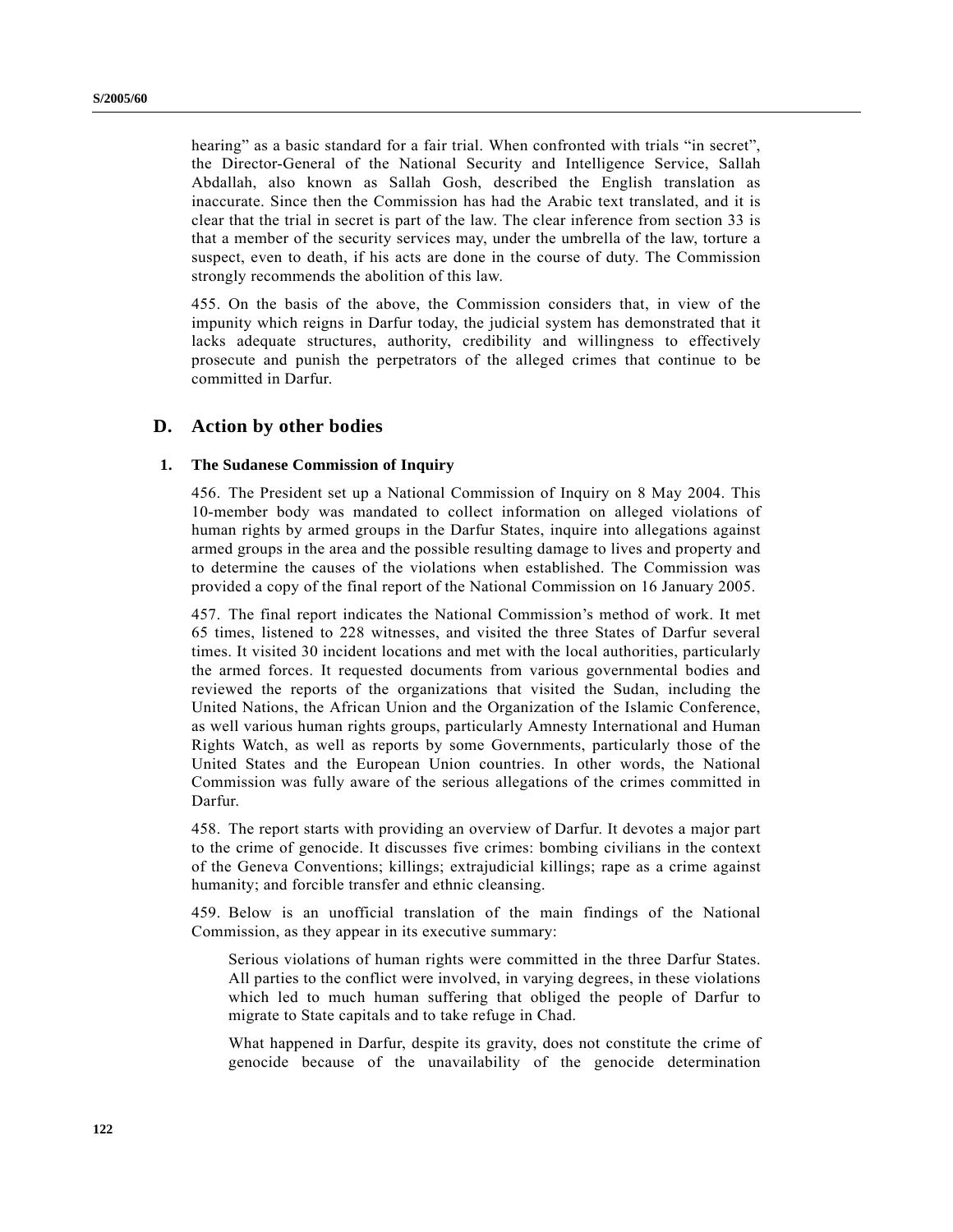conditions. The National Commission had no proof that any of the protected ethnic, religious, racial or national groups was subjected, in bad faith, to bodily or mental harm or to living conditions targeted at its total or partial extermination. The Darfur incidents are not similar to what happened in Rwanda, Bosnia or Cambodia. In those precedents, the State concerned pursued a host of policies leading to the extermination of a protected group.

The National Commission had proof that the Darfur incidents were caused by the factors mentioned in the report and the explained circumstances. It also had proof that describing the incidents as genocide was based on exaggerated unascertained figures relating to the numbers of persons killed.

The National Commission had proof that the armed forces bombarded certain areas in which some opposition members sought shelter. As a result of that bombardment, some civilians were killed. The armed forces investigated the incident and indemnified those who sustained damage or loss in the areas of Habila, Umm Kazween and Tolo. The Wad Hagam incident is still being investigated.

The National Commission had proof that the armed opposition groups committed similar acts killing unarmed citizens as well as wounded military personnel in Buram hospital and burning some of them alive.

The National Commission also had proof that many of the killing incidents were committed by various tribes against each other in the context of the conflict going on in certain areas such as Sania Deleiba, Shattaya etc.

The killing of citizens in all the aforementioned cases constitutes a violation of common article 3 of the 1949 Geneva Conventions ...

The killing incidents committed by all the armed conflict parties, which, under their various circumstances, may amount to a violation of common article 3 of the 1949 Geneva Conventions, do not, in the opinion of the National Commission, constitute a genocide crime because of the unavailability of the elements of this crime, particularly the absence of any proof that any protected group was targeted and the absence of a criminal intent.

Allegations of summary executions were received from all parties. However, some of these allegations were not proved beyond any doubt. Therefore, the National Commission recommended that an independent judicial investigation should be conducted ... The rationale in this respect is that any testimony before the National Commission should not be accepted as evidence before any court in implementation of article 12 of the 1954 Law on Investigation Committee which stipulates that any testimony given during any investigation conducted under this law shall not be accepted as evidence before any civil or criminal court.

As regards the crimes of rape and sexual violence which received much attention in the international media, the National Commission investigated them in all the States of Darfur at various levels and heard a number of witnesses under oath, including the victims who were referred by the National Commission to the concerned medical services for medical examination. The National Commission had on hand the detailed reports of the judicial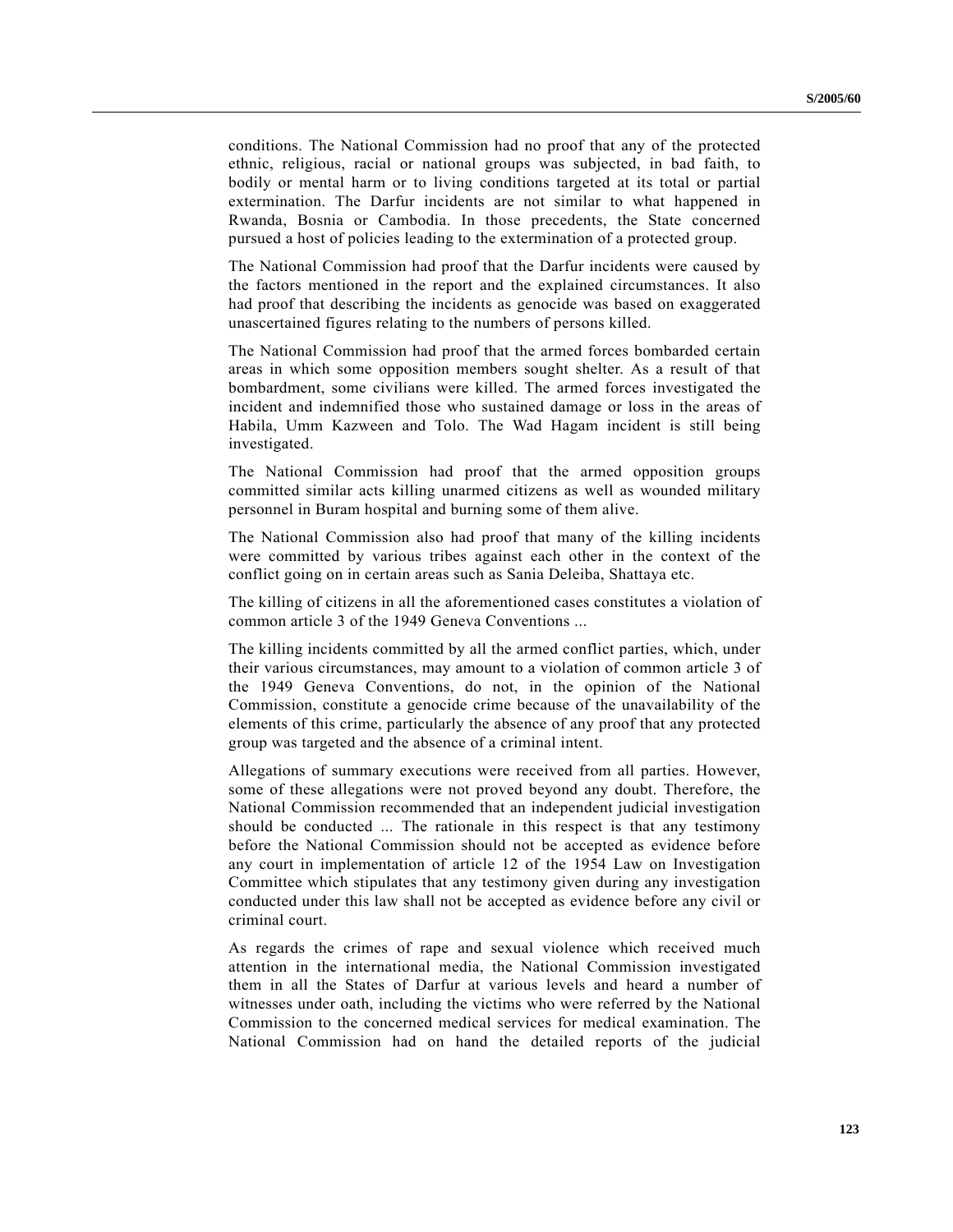committees which visited the various areas of Darfur, including displaced persons' camps.

All these measures proved to the National Commission that rape and sexual violence crimes had been committed in the States of Darfur. They also proved that crimes had not been systematic or widespread constituting a crime against humanity as mentioned in the allegations. The National Commission also had proof that most of the rape crimes were filed against unknown persons, but investigations led to accusing a number of persons, including 10 members of the regular forces. The Minister of Justice lifted their immunity and they are being tried now. Most of these crimes were committed individually in the context of the prevailing security chaos. The National Commission noticed that the word "rape", with its legal and linguistic meanings, was not known to the women of Darfur in general. They believed that the meaning of the word ìrapeî was to use violence to compel a person to do something against that person's will, and not specifically to rape ... Unfortunately, scenes of a group rape were shot and were shown outside the Sudan. Later on it was found out that they were fictitious. Some of the persons who took part in this confessed that they were given sums of money as an incitement to play roles in those scenes ...

Forced displacement as one of the components of ethnic cleansing, which implies forced or violent displacement of an ethnic group or a group which speaks one language or has a dominant culture, from a land on which it settled legally to another area, and which has been associated throughout history with the idea of forming the "nation State", is a crime against humanity.

In the light of the above, the National Commission visited several areas in the Darfur States where, according to some allegations, forced displacement or ethnic cleansing was practised. The Commission interrogated the inhabitants of those areas and ascertained that some Arab tribal groups had attacked the Abram area, specifically the Meraya and Umm Shukah villages, displacing some non-Arab groups and settling in the area. However, the authorities, as reported by the Kas locality Commissioner, initiated measures to rectify this situation and return properties to their owners. The acts of some Arab groups led to the forced displacement of those non-Arab groups. The National Commission, therefore, believes that a judicial investigation should be conducted in order to know the conditions and circumstances which led to this situation. If the forced displacement crime is proved, legal measures should be taken against these groups because this incident constitutes a serious precedent violating customary practices and triggers similar acts worsening the problem.

The National Commission visited many of the villages which were burned in Kulbus, El Geneina, Wadi Saleh and Kas localities. The National Commission found most of them uninhabited which rendered it impossible for the National Commission to question their inhabitants. The National Commission found there some of the police forces which were deployed after the incidents in preparation for the voluntary return of the displaced persons. However, the information given by the *Shartai* and *Omdas* who accompanied the National Commission, and the evidence available, indicate that all parties were responsible, under the circumstances of the blazing conflict, for the burning of the villages. The National Commission had proof that the acts of burning were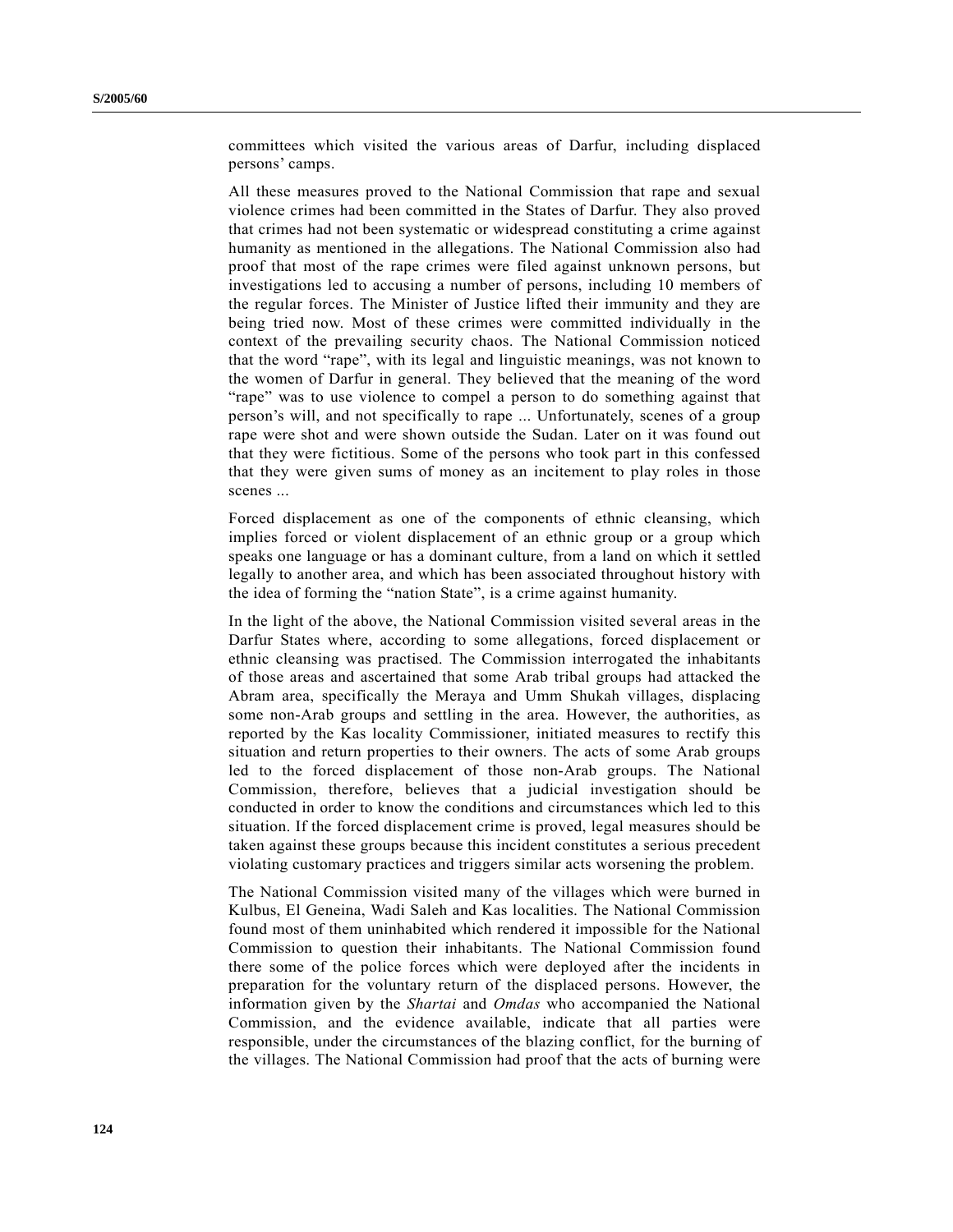the direct cause of the displacement of the villages' inhabitants of various tribes, the majority of whom were Fur, to camps, such as Deleig and Kalma, near safe areas where the various services were available. Accordingly, the Commission believes that, with the exception of the above incident concerning which the Commission recommended that an investigation be conducted, the forced displacement crime was not proved.

The incidents which occurred led to the displacement of big numbers of citizens. Citizens were terrified and frightened. This situation caused many citizens to leave their villages and go to the camps. The National Commission had proof that the Darfur tribes, regardless of their ethnic origin, hosted the displaced persons seeking accommodation and that no tribe settled by force in the quarters of another tribe. This was confirmed by the Nazer of Albani Helba and the Nazer of Al Habania ...

460. In its recommendations, the National Commission suggested administrative and judicial measures, in particular that the causes of the conflict should be studied and the administrative deficiency, which was one of the factors worsening the conflict, should be rectified. It further recommended that judicial investigation committees concerned with the following items be established:

(a) Allegations of extrajudicial executions at Deleig and Tenko, because there are evidences which the National Commission believes should be the subject of a detailed judicial investigation leading to trial of the persons proved to have committed the acts they are accused of, particularly as there are accusations against certain persons.

(b) Allegations that some Arab groups captured two villages of the Fur tribe in Kas locality. The Commission knew that an administrative investigation was being conducted by a committee established by the *Wali* of Southern Darfur in view of the seriousness of the accusation and its consequences which necessitate acceleration of the relevant measures.

(c) Investigating the incidents of Baram, Meleit and Kulbus, that is the killing of wounded persons in the hospitals and burning some of them alive, and taking the necessary action against perpetrators, particularly as certain names known to citizens were mentioned in the testimonies of witnesses.

461. To summarize, the executive summary states that serious violations of human rights were committed in the three Darfur States. All parties to the conflict were involved. What happened did not constitute genocide. The numbers of persons killed were exaggerated: loss of life incurred by all parties, including the armed forces and police, did not exceed a few thousand. Rape and crimes of sexual violence were committed but were not widespread or systematic enough to amount to a crime against humanity. The National Commission recommends judicial investigations into some specific incidents and the setting-up of a judicial committee to investigate property losses.

462. The Commission finds that while it is important for the National Commission to acknowledge some wrongdoings, its findings and recommendations are insufficient and inappropriate to address the gravity of the situation. Simply put, they provide too little too late. The massive scale of alleged crimes committed in Darfur is hardly captured by the report of the National Commission. As a result, the report attempts to justify the violations rather than seeking effective measures to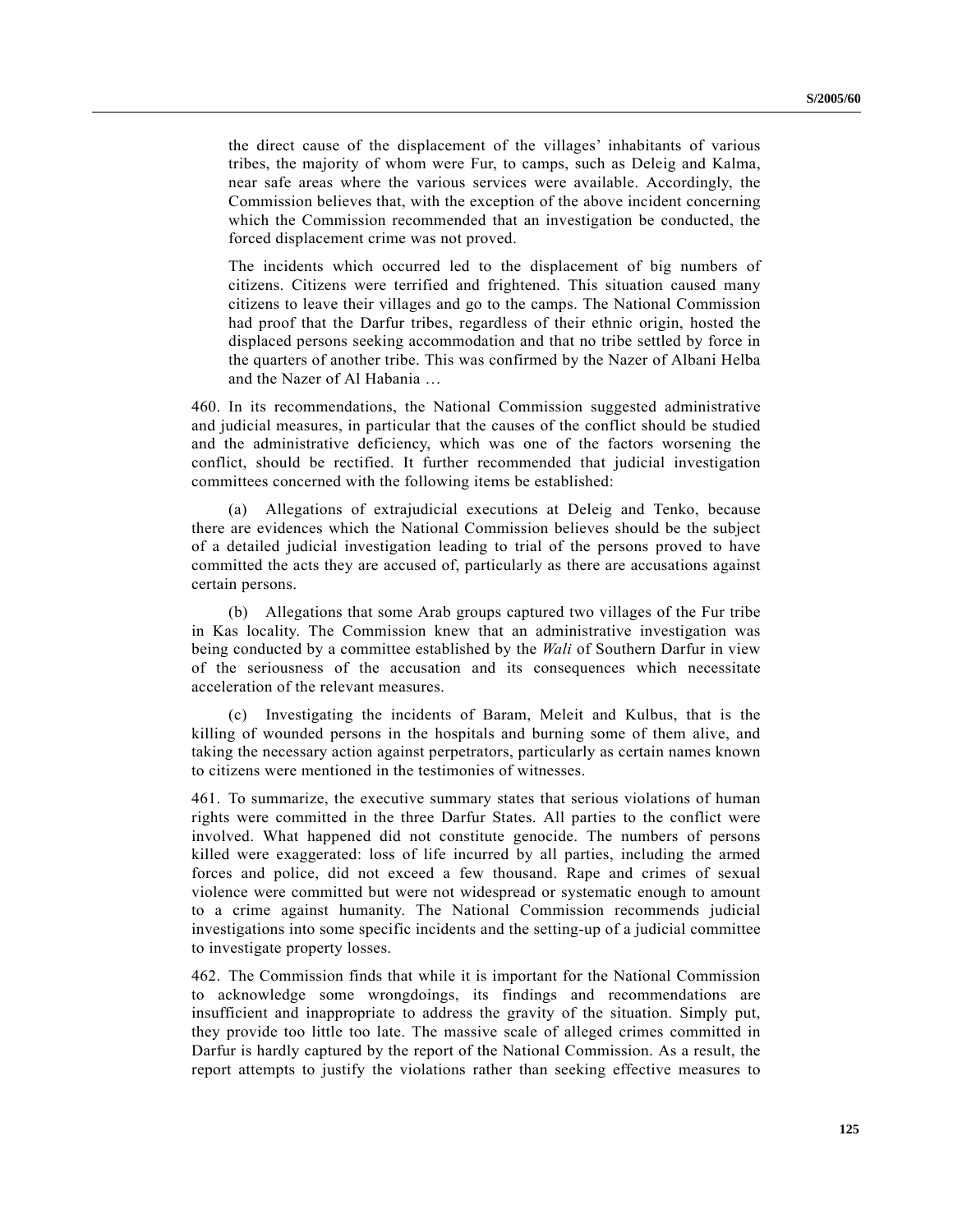address them. While this is disappointing particularly to the victims of the violations, the Commission is not surprised by the tone and content of the report. The Commission is aware that the National Commission was under enormous pressure to present a view close to the Governmentís version of events. The report of the National Commission provides a glaring example of why it is impossible under the current circumstances in the Sudan for a national body to provide an impartial account of the situation in Darfur, let alone recommend effective measures.

#### **2. The Parliamentary Committee of Inquiry**

463. A parliamentary committee to enhance peace, security and development in the Darfur States was established in accordance with National Assembly resolution 38 of December 2003, with a membership of some 59 people. It was to meet with responsible authorities, executive bodies and other relevant personalities, as well as interview parties to the conflict. Its findings, inter alia, expressed concerns in relation to underdevelopment in Darfur and contained recommendations to improve the conditions for the internally displaced persons.

464. The Committee made recommendations in the areas of security, humanitarian aid, social structure enhancement, services and development, opening up of police posts with adequate logistics for speedy response to crises and seizure of arms in the wrong hands. To date, there has been no indication of Government compliance with the recommendations of the Parliamentary Committee to improve the conditions of the displaced, to develop social structure and generally improve services in Darfur, or compliance with its recommendation to seize arms in the wrong hands. Seizure of arms would naturally mean seizure from SLA and JEM as well as the Janjaweed, who had otherwise been given Government support.

#### **3. The committees against rape**

465. In the joint communiqué issued by the Government and the United Nations during the visit of the Secretary-General on 3 July 2004, on the situation in Darfur, the Government of the Sudan committed itself to taking concrete measures to end impunity for human rights violations in the region. Towards this end, the Government had undertaken to immediately investigate all cases of violations, including those brought to its attention by the United Nations, the African Union and other sources.

466. Allegations of rape and other incidents of sexual abuse of women were prominent among the serious violations of human rights in the region reported by multiple sources. The Minister of Justice, under powers vested in him by section 3 (2) of the Commissions of Inquiry Act, 1954, issued a decree on 28 July 2004, establishing separate rape committees for the three Darfur States.

467. The committees were composed of three members each, comprising a judge of the Appeal Court as the Chairperson, a legal counsel from the Ministry of Justice and a police officer. All members of the committees were women.

468. The mandate of the committees was to investigate the crimes of rape in the three States of Darfur. The Committees were delegated the powers of the office of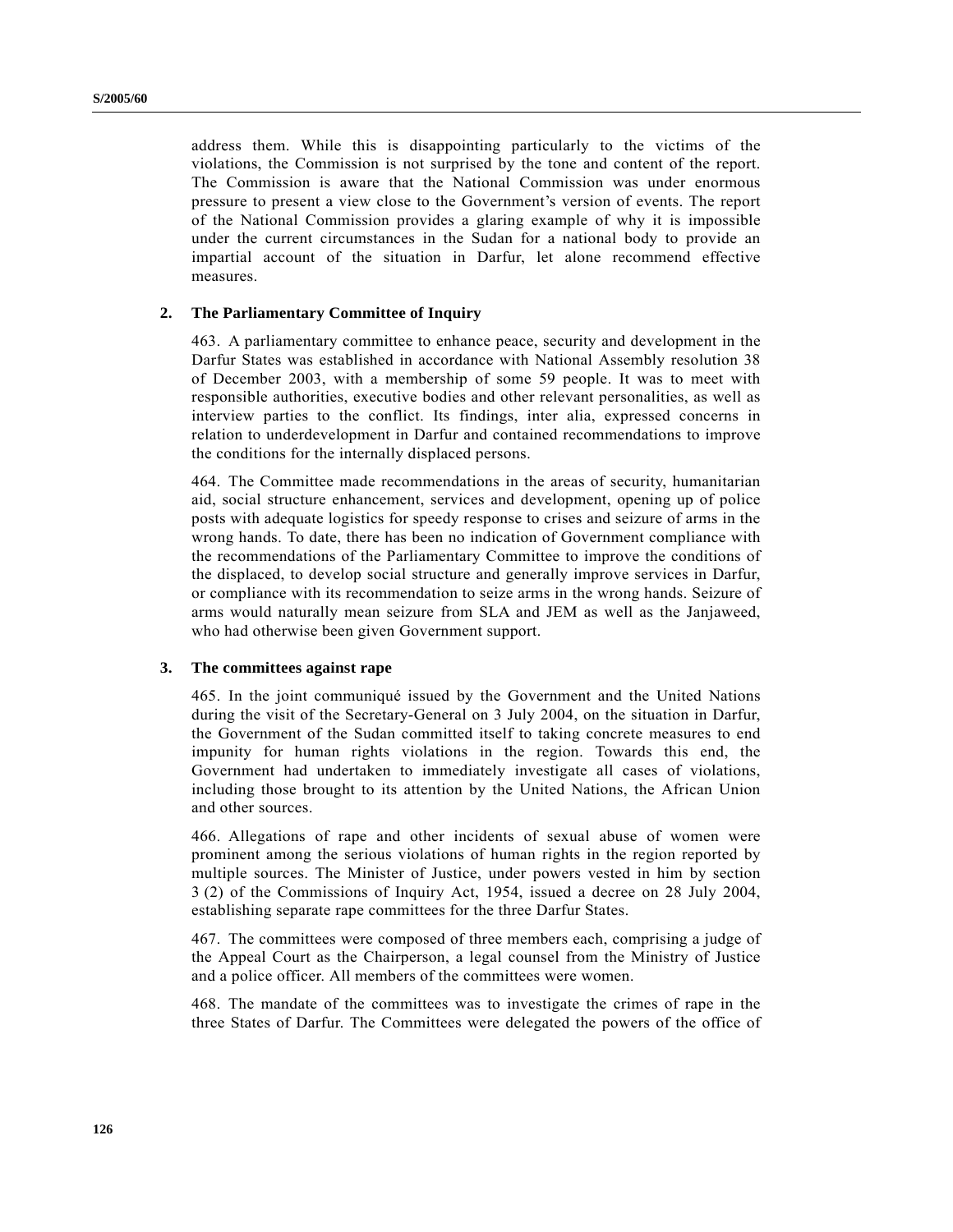the district prosecutor to carry out their mandate.157 The committees were required to report to the Minister of Justice within two weeks of the commencement of their work.

469. Before commenting on the working of the committees, the inadequacies of the mandate need to be addressed. The mandate of the rape committees was too narrow to address the serious allegations of violence against women. Reports of abuse suffered by women include but are not limited to rape. Excluding other forms of sexual abuse from the scope of the inquiry left a vast number of allegations unaddressed. Further, means of redress and reparation for the victims was not brought within the scope of the mandate. This limited the effectiveness of the initiative in providing comprehensive justice to victims. International law not only requires States to address violations of human rights and take measures to prevent their occurrence, but also imposes the obligation to provide an effective remedy for violations.158

470. The committees were not given any guidelines to ensure that methods of investigation were suited to the objective of ending impunity and facilitating the reporting by victims of the crimes committed against them. The Sudan Criminal Act and the Criminal Procedure Act do not contain substantive and procedural provisions that can be applied to the special situation of crimes committed during an armed conflict. The absence of such guidelines, including the determination of criteria for selection of cases for investigation and prosecution, left the committees without guidance as to the proper methods for investigating crimes constituting serious violations of human rights. This omission on the part of the Ministry of Justice affected the work of the committees and their ability to achieve their objectives.

471. The time allotted to the committees to carry out their work was grossly inadequate considering the immensity of the task. This indicates a lack of any serious commitment on the part of the Government to investigate the allegations of widespread rape and to end impunity for this crime.

472. During its first mission to the Sudan the Commission met the Chairpersons and members of the three rape committees in Khartoum. The Commission thanks the Government for allowing it this opportunity and the members of the committees for making themselves available for the two meetings with the Commission.

473. Members of the Commission were told that the committees began their work in the States under their respective jurisdiction on 11 August 2004. All three committees adopted a common methodology. The establishment of the committees and their arrival in the different States was announced publicly through the electronic media. The committees arranged for this announcement to be made in all the camps of displaced persons in the province and visited the camps to receive

<sup>157</sup> Article 20 of the Criminal Procedure Act, 1991, empowers the Minister of Justice to grant the powers of the office of the Prosecution Attorney to any person or commission whenever he deems it to be in the interest of justice. Under article 19 of the Criminal Procedure Act, 1991, the office of the Prosecution Attorney has the powers to direct the investigation in a criminal complaint, to frame charges, to file prosecutions and to supervise the progress of the case in the court.

<sup>158</sup> Article 2 of the International Covenant on Civil and Political Rights. Sudan is a party to the Covenant.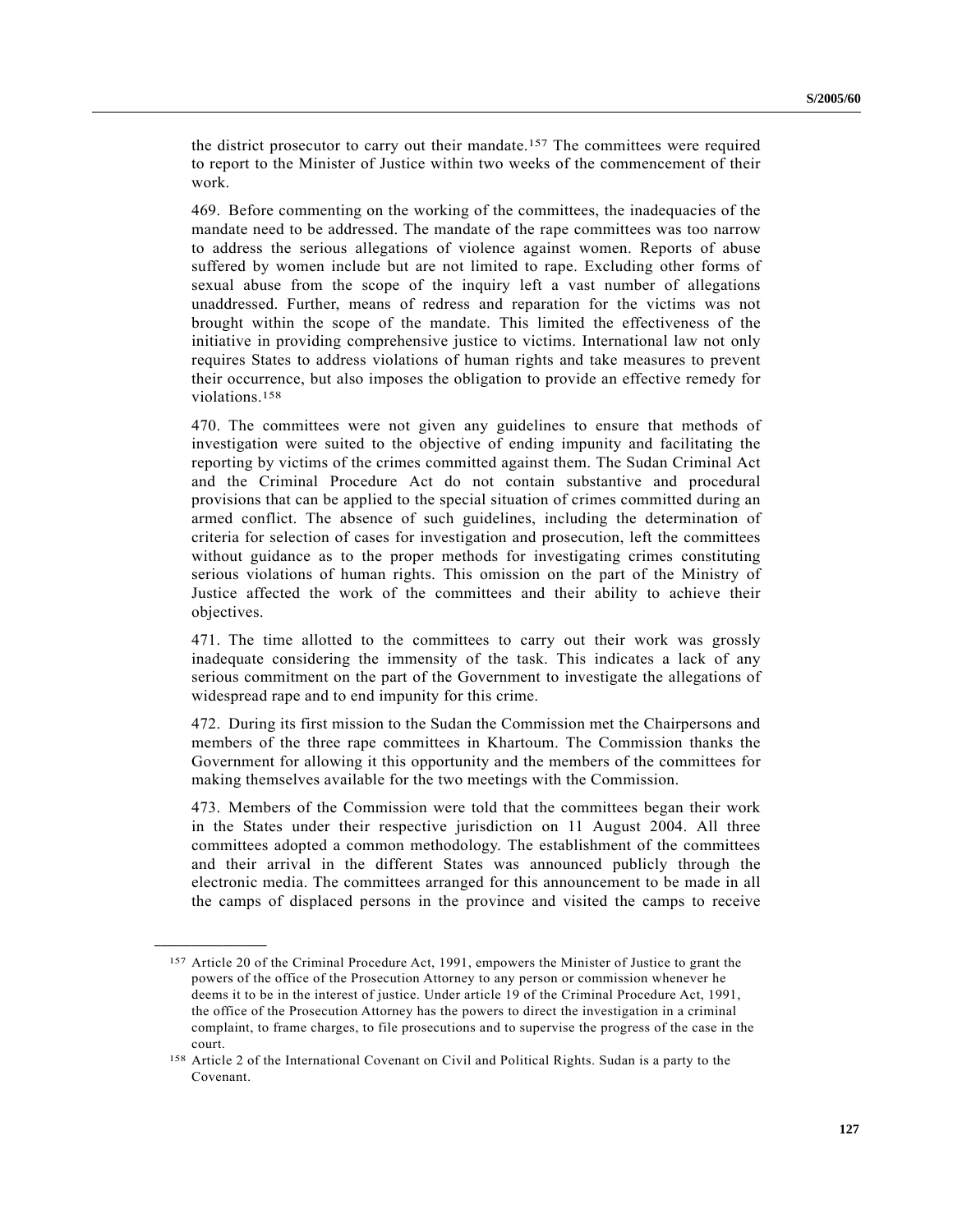complaints of rape. They also visited police stations and the office of the district attorney in order to obtain information on any cases of rape already registered.

474. In the camps the committees met with the managers of the camp and the tribal and local leaders of the population residing in the camp. Small committees were constituted in each of the camps they visited to explain the mandate of the committees and to elicit information from the displaced persons.

475. During the course of the rape committees' work, a decree was issued by the Minister of Justice on 21 August 2004, removing the requirement of registering a complaint of rape with the police before the victim could be medically examined or receive any medical treatment.

476. It is evident from their accounts that the committees received only a few complaints. Many of the cases they processed were already registered in the police stations before their arrival, or occurred during the period when they were conducting their inquiry in the respective States. The approach adopted by the Committees in proceeding with the inquiry, as explained by the three Chairpersons, was to hear a complaint, interrogate the victim to ascertain if the elements of the crime of rape as defined in the Criminal Act, 1991, were present,<sup>159</sup> and then require the victim to be medically examined. If the medical report corroborated the victimís allegations the case would be sent to the police for further investigation. In cases where the perpetrators were unnamed or unknown, no further investigation was conducted. Where such corroboration was available, and the perpetrator(s) was identified by the victim the cases were recommended for prosecution and sent to the office of the district prosecutor.

477. The Chairpersons of the committees informed the Commission that in Northern Darfur the Committee did not process any case in which it had received the complaint directly. That Committee had completed investigation of eight cases and sent them to the prosecutor for further action. In Western Darfur three cases were registered by the Committee on direct complaints from victims. These, together with other cases — already registered with the police before the Committee started work — investigated by the Committee were sent to the prosecutor. In Southern Darfur the Committee investigated cases that had already been registered at the police station in Nyala. The Chairpersons did not remember the total number of cases investigated by the committees in Western and Southern Darfur. The members of the committees had no documents giving the details of the cases.

478. The Advisory Council on Human Rights handed a document to the Commission in which it is stated that the three investigation committees had ended a three-week visit to the region and had submitted their interim report to the Minister of Justice in September. Together the committees had registered 50 cases, 29 in Western, 10 in Northern and 11 in Southern Darfur. Of these 35 were against unknown perpetrators. There is no information on how many of the identified accused in cases investigated by the committees were prosecuted or convicted. Details of the cases were also not made available to the Commission. Information on action taken to end impunity provided by the Advisory Council lists seven cases

<sup>&</sup>lt;sup>159</sup> Article 145 (2) of the Criminal Act, 1991, makes "penetration" essential to constitute the act of "sexual intercourse". Article 149 defines rape as an act of sexual intercourse committed on another person without her/his consent. Where the victim is in the custody or under the authority of the offender, consent shall not be relevant.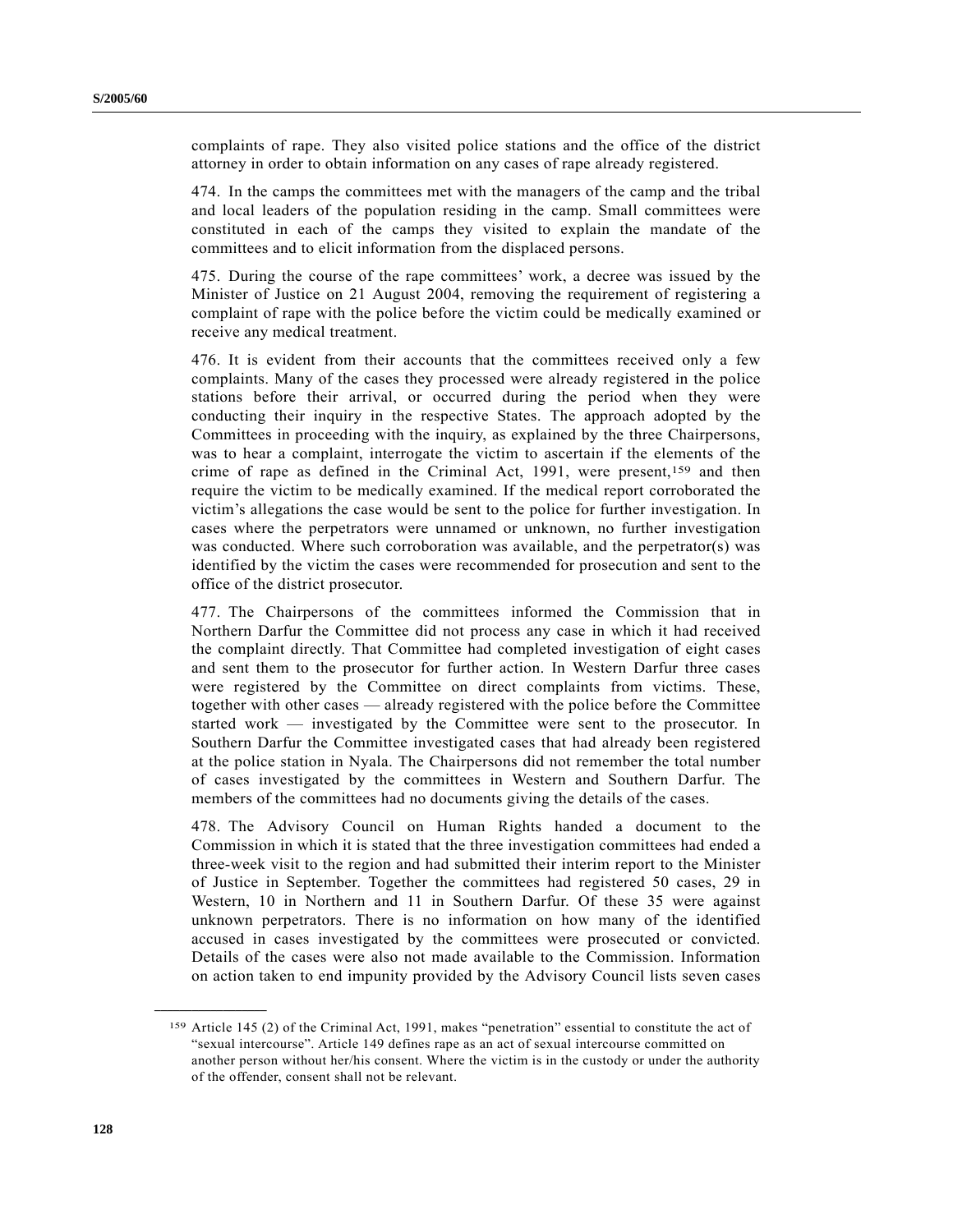of rape in which the accused were arrested and tried; one case in which 13 accused were tried and convicted for producing fake video implicating the military in the commission of rape; two cases in which the district prosecutor, on reports made by United Nations monitors, visited camps of displaced persons and recorded statements of victims and initiated proceedings; and one case of abduction and rape registered against unknown armed opposition groups.

479. The Commission was made aware of the difficulties that the rape committees confronted in implementing their mandate and the severe constraints they experienced because of the lack of resources and technical assistance. However, the approach adopted by the committees in conducting their work could not be conducive to achieving the objectives for which they were established. The committees failed to give due consideration to the context in which they were working and to adopt an approach suitable to the circumstances. The incidents of rape they were called upon to investigate had occurred over a period of 18 months, and the affected population had been displaced, probably more than once. All the committees admitted having received complaints of rape which occurred during attacks on villages. None of the complaints was recorded or investigated. The reasons given for not taking action on such cases were non-production of victims before the Committee, absence of witnesses and failure of victims to present themselves for a medical examination or to produce a report of any earlier examination by a competent authority.

480. The committees placed undue burden on the affected population to produce evidence and did not exercise their powers to activate relevant authorities to investigate in order to overcome the gaps in information made available by victims and witnesses. The reliance on medical evidence, for instance, to initiate investigation seems highly misplaced when a majority of the complaints pertained to rape that had occurred some time previously, or where the victim was a married woman.

481. The lack of sufficient commitment to achieving their goals is apparent in several aspects of the committees' work. The first indication of the committees' failure is the lack of public response to their invitation to bring complaints. The Commission has personally received several accounts from victims in camps of the displaced alleging rape and other forms of sexual abuse suffered by women during attacks on their villages, while fleeing the villages and, more recently, around the camps where they had taken shelter. The fact that people were generally hesitant to approach the committees with their complaints indicates a lack of trust in the Government.

482. The committees were not able to mitigate that distrust by adopting an approach that inspired more confidence in their ability to provide redress to the victims. Those who did approach the committees with complaints or information on rape did not receive a response that would encourage them to believe in a meaningful outcome of the investigation. In many of the cases they did not find sufficient merit in the complaint to proceed any further. Others were considered too short on evidence to proceed with the investigation. Several of the complaints they heard were against unknown persons. Some complaints were registered with the police, but many were not registered because the complainants lost interest when they heard that the complaints could not be pursued because of the lack of identification of an accused or a suspect.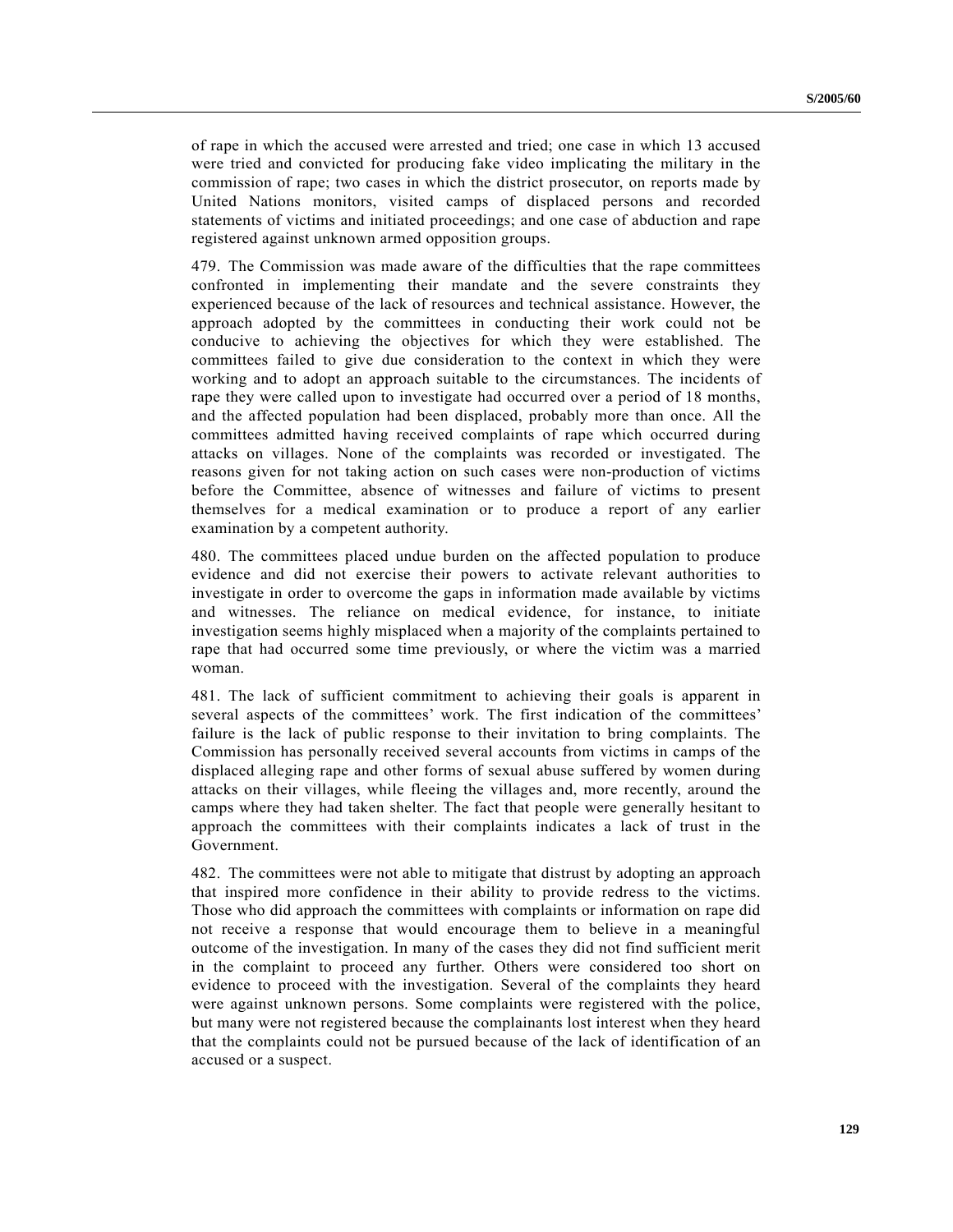483. The committees rejected too many cases for the reason that their interrogation of the victims revealed that the crime complained of did not amount to rape, as penetration had not occurred, or that the complainants had confused the Arabic term for oppression with the term for rape and had mistakenly come forward with complaints of other forms of abuse or violence, such as beatings.

484. In discussions with the Commission on the methodology of the rape committees, the wide publicity of the mandate of the committees was greatly emphasized. In addition small committees were said to have been constituted in the camps to explain the purpose of the investigation to the affected population. In view of this the presumption that women were confused and that their complaint was not that of rape is not understandable. From its own experience of interviews with victims and witnesses, the Commission does not find this explanation convincing. Women who gave accounts to the Commission of violence committed upon them could fully understand the nature of the abuse that they had suffered, including rape.

485. It is disappointing that the committees confined themselves to the crime of rape and did not process cases in which other forms of sexual abuse, including attempt to rape, were reported. The committees lost a valuable opportunity of gathering important information on crimes committed against women by failing to record the information brought to its attention and confining the registration of cases only to those complaints which, in their assessment, could be further investigated.

486. The committees were delegated the powers to direct investigations, frame charges, file prosecutions and supervise the progress of cases in the court. The committees limited their task to receiving complaints and to sending the cases for further investigations to the police. Where the police did not pursue the investigation the committees took no action. In cases that they recommended for prosecution the committees had no information if the cases were filed or if they had resulted in conviction. They ended their work in three weeks and presented their reports to the Ministry of Justice through the Advisory Council on Human Rights. There was no involvement of the committees in any follow-up to their reports. They had not received any comments on their reports from the Ministry, nor were they involved in any follow-up to their reports.

487. If the intention of the Government was to end impunity and to establish a mechanism for facilitating reporting by victims of the crime of rape with a view to ensuring that perpetrators would be held accountable, the initiative was poorly designed and lacked the potential for achieving that objective. The Government created the committees as an immediate measure, but failed to make them effective or of any remedial value to the victims. An appraisal of the working methodology of the committees and the details of the work received from the Chairpersons reveals several lacunas. The Commission cannot agree with the Government's position that the statistics representing the work of the committees indicate a much lower incidence of the crime of rape than is reported by sources such as the United Nations, AU and other national and international organizations. The work of the rape committees does not provide a sound basis for any conclusions with regard to the incidence of rape in Darfur nor does it satisfy the requirement of State responsibility to investigate cases of serious violations of human rights and the accountability of those responsible.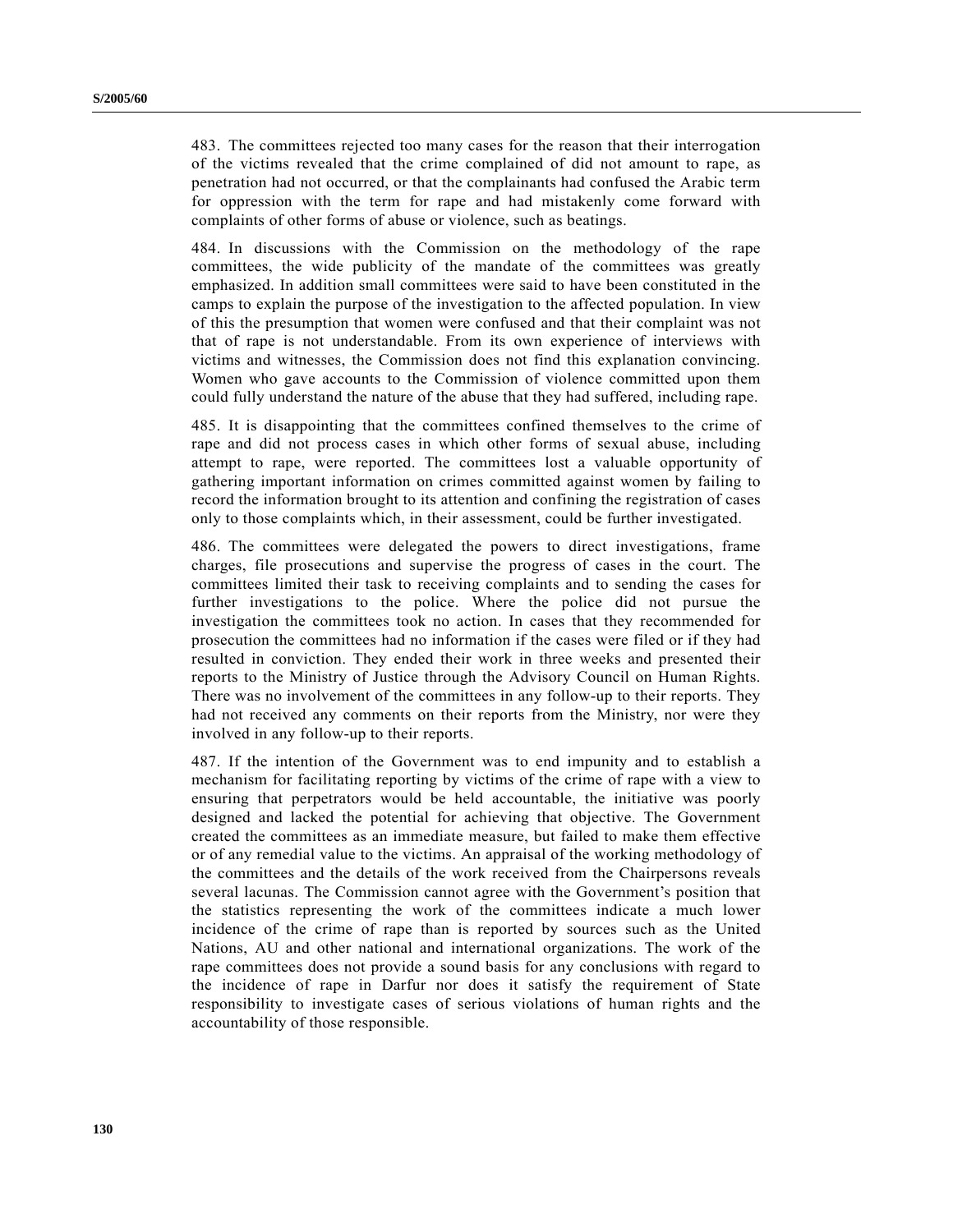# **VIII. Action by the rebels to remedy the violations they committed**

488. Both the Government and the rebels themselves have reported to the Commission that the rebels have taken no action whatsoever to investigate and repress the international crimes committed by their members. The justifications offered by the rebels for such failure is either that no such crimes have been perpetrated, or else that they may have been committed by members of military units who were acting on their own and outside or beyond the instructions given by the political and military leaders.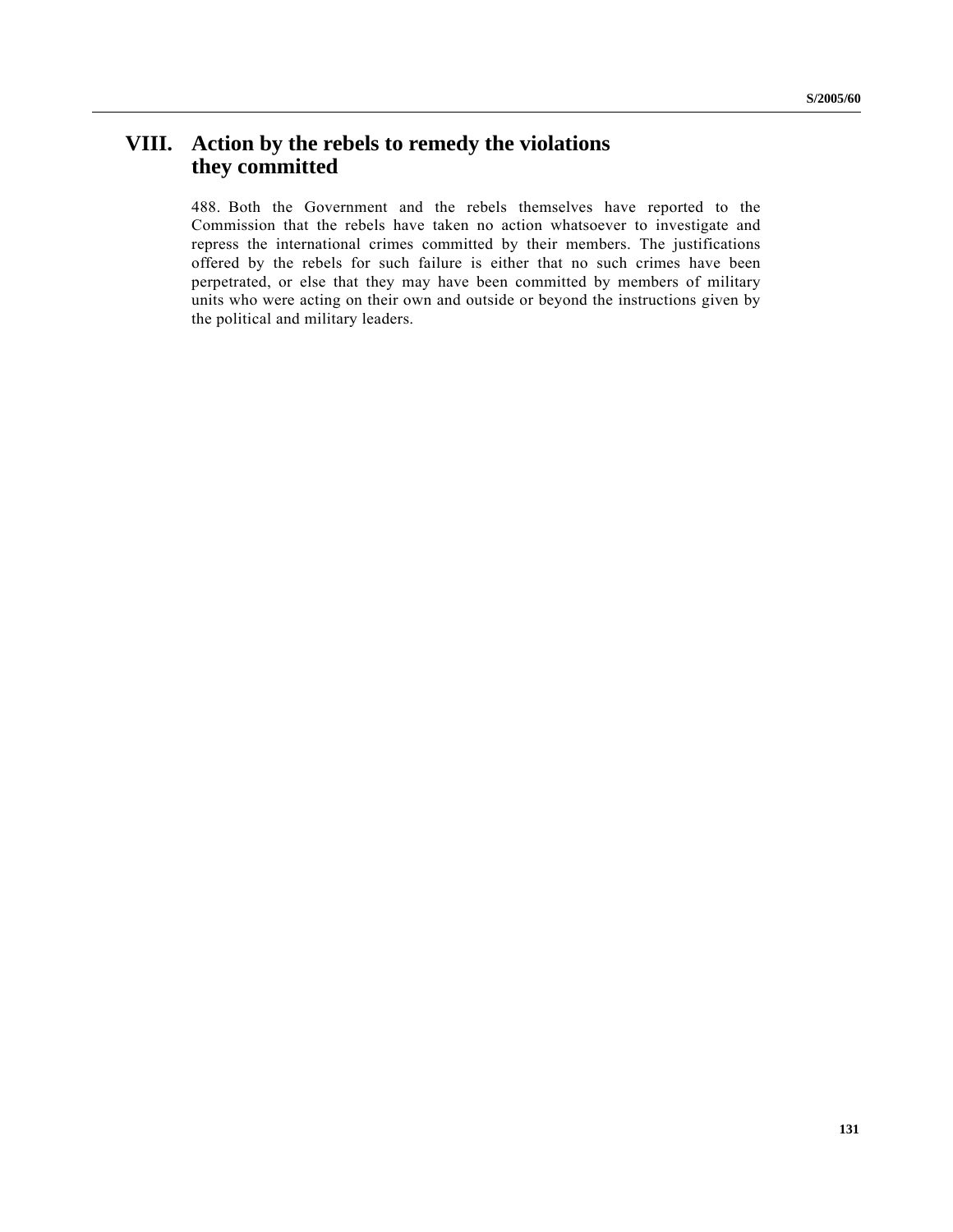# **Part Two Have acts of genocide occurred?**

## **I. The notion of genocide**

489. The second task assigned to the Commission was that of establishing whether the crimes allegedly perpetrated in Darfur could be characterized as acts of genocide or whether they instead fell under other categories of international crimes.

490. As stated above, the Convention on the Prevention and Punishment of the Crime of Genocide of 1948 and the corresponding customary international rules require a number of specific objective and subjective elements for individual criminal responsibility for genocide to arise. The objective element is twofold. The first, relating to prohibited conduct, is as follows: the offence must take the form of: (a) killing, (b) causing serious bodily or mental harm, (c) inflicting on a group conditions of life calculated to bring about its physical destruction, (d) imposing measures intended to prevent birth within the group or (e) forcibly transferring children of the group to another group. The second objective element relates to the targeted group, which must be a national, ethnical, racial or religious group. Genocide can be charged when the prohibited conduct referred to above is taken against one of these groups or members of such group.

491. Also, the subjective element, or *mens rea*, is twofold: (a) the criminal intent required for the underlying offence (killing, causing serious bodily or mental harm, etc.) and (b) the intent to destroy, in whole or in part, the group as such. This second element is an aggravated criminal intent, or *dolus specialis*; it implies that the perpetrator consciously desired the prohibited acts he committed to result in the destruction, in whole or in part, of the group as such, and knew that his acts would destroy, in whole or in part, the group as such.

492. As clarified by international case law, the intent to destroy a group in part requires the intention to destroy a considerable number of individuals<sup>160</sup> or a substantial part,<sup>161</sup> but not necessarily a very important part,<sup>162</sup> of the group.<sup>163</sup> Instances mentioned in either case law or the legal literature include, for example, the intent to kill all Muslims of Bosnia and Herzegovina, or all Muslims living in a

<sup>160</sup> See *Kayishema and Ruzindana* (International Criminal Tribunal for Rwanda Trial Chamber, 21 May 1999), at para. 97.

<sup>161</sup> See *Jelisić* (International Tribunal for the Former Yugoslavia Trial Chamber, 14 December 1999, at para. 82), *Bagilishema* (International Criminal Tribunal for Rwanda Trial Chamber, 7 June 2001, at para. 64) and *Semanza* (Trial Chamber, 15 May 2003, at para. 316).

<sup>162</sup> See *Jelisić* (International Tribunal for the Former Yugoslavia Trial Chamber, 14 December 1999), at paras. 81-2.

<sup>163</sup> According to B. Whitaker, *Revised and Updated Report on the Question of the Prevention and Punishment of the Crime of Genocide* (E/CN.4/Sub.2/1985/6, para. 29), the expression "in part" indicates "a reasonably significant number, relative to the total of the group as a whole, or else a significant section of a group such as its leadership". Interestingly, the United States, in its domestic legislation implementing the Genocide Convention, defined "substantial part" as "a part of a group of such numerical significance that the destruction or loss of that part would cause the destruction of the group as a viable entity within the nation of which such group is a part" (*Genocide Convention Implementation Act 1987*, para. 1093 (8)).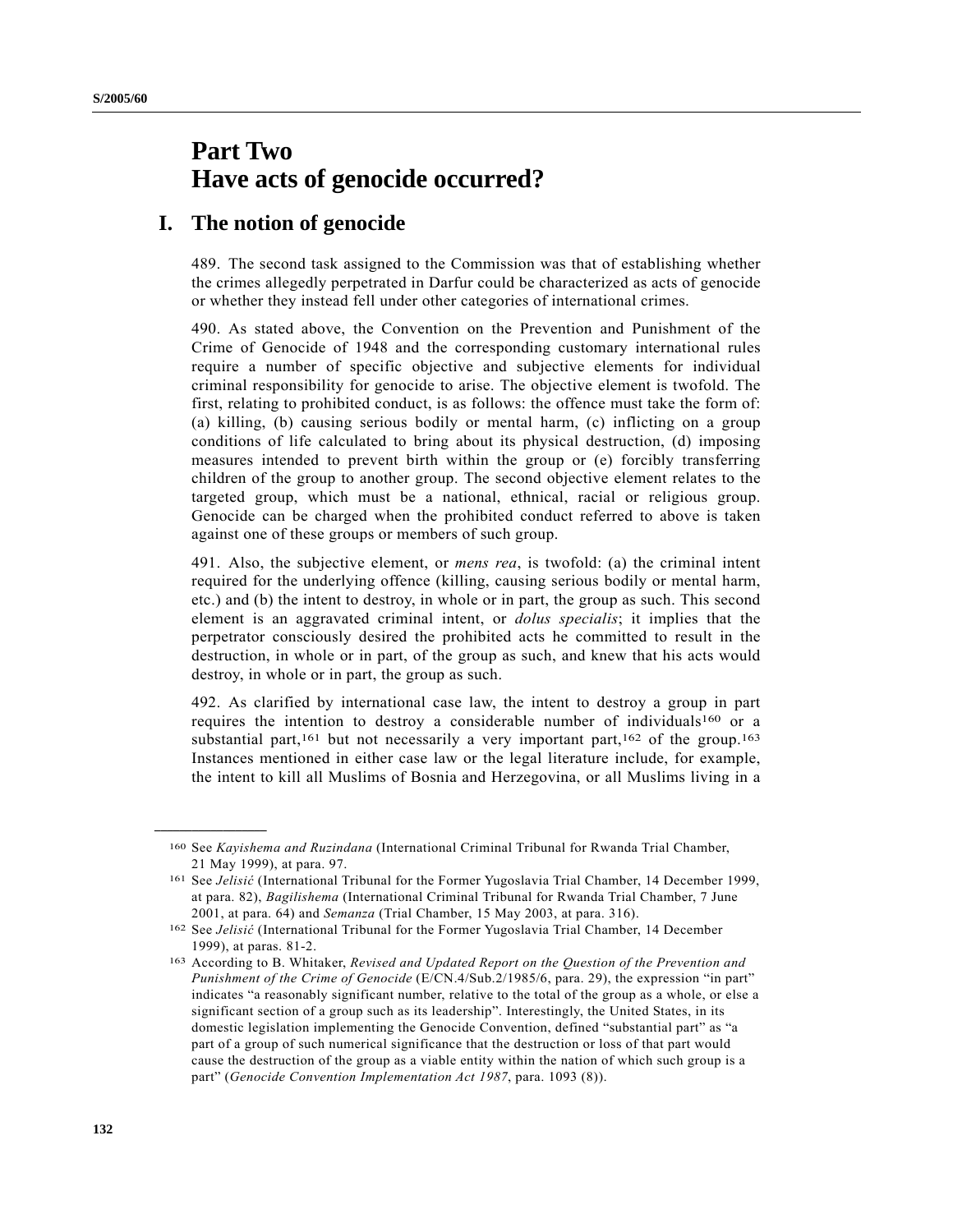region of that country164 or, for example, to destroy all the Jews living in Italy or the Armenians living in France.165

493. Of course, this special intent must not be confused with motive, namely, the particular reason that may induce a person to engage in criminal conduct. For instance, in the case of genocide, a person intending to murder a set of persons belonging to a protected group, with the specific intent of destroying the group (in whole or in part), may be motivated by the desire to appropriate the goods belonging to that group or set of persons or by the urge to take revenge for prior attacks by members of that group or by the desire to please his superiors who despise that group. From the viewpoint of criminal law, what matters is not the motive, but rather whether or not there exists the requisite special intent to destroy a group.166

494. *The definition of protected groups*. While they specify the classes of prohibited conduct, international rules on genocide use a broad and loose terminology when indicating the various groups against which one can engage in acts of genocide, including references to notions that may overlap (for instance, "national" and "ethnical"). This terminology is criticized for referring to such notions as "race", which are now universally regarded as outmoded or even fallacious. Nevertheless, the principle of interpretation of international rules whereby one should give such rules their maximum effect (the principle of effectiveness, also expressed by the Latin maxim *ut res magis valeat quam pereat*) suggests that the rules on genocide should be construed in such a manner as to give them their maximum legal effect. It follows that by "national groups" one should mean those sets of individuals which have a distinctive identity in terms of nationality or national origin. On the other hand, "racial groups" comprise those sets of individuals sharing some hereditary physical traits or characteristics. "Ethnical groups" may be taken to refer to sets of individuals sharing a common language as well as common traditions or cultural heritage. The expression "religious groups" may be taken to encompass sets of individuals having the same religion, as opposed to other groups adhering to a different religion.

495. *Are tribal groups protected by international rules proscribing genocide?* In 1996 the United Nations International Law Commission, in its commentary on the Draft Code of Crimes against the Peace and Security of Mankind, stated that "the Commission was of the view that the present article [17] covered the prohibited acts when committed with the necessary intent against members of a *tribal group*" (commentary on article 17, para. 9; emphasis added). According to anthropologists, a tribe constitutes a territorial division of certain large populations based on kinship

<sup>164</sup> *Krstić* (International Tribunal for the Former Yugoslavia Trial Chamber), 2 August 2001, para. 590: "[T]he physical destruction may target only a part of the geographically limited part of the larger group because the perpetrators of the genocide regard the intended destruction as sufficient to annihilate the group as a distinct entity in the geographic area at issue"; confirmed by the Appeals Chamber, judgement of 19 April 2004, paras. 6-23.

<sup>165</sup> W. Schabas, *Genocide in International Law* (Cambridge, Cambridge University Press, 2000), at 235, notes that the term "in part" is intended "to undermine pleas from criminals who argue that they did not intend the destruction of the group as a whole". He then notes that the Turkish Government targeted in 1915 the Armenians "within its borders, not those of the Diaspora"; the Nazis intended to destroy all the Jews living in Europe; the Rwandan extremists did not intend to eliminate the "Tutsi population beyond the country's borders".

<sup>166</sup> See, e.g., *Jelisić* (Appeals Chamber), 5 July 2001, para. 49.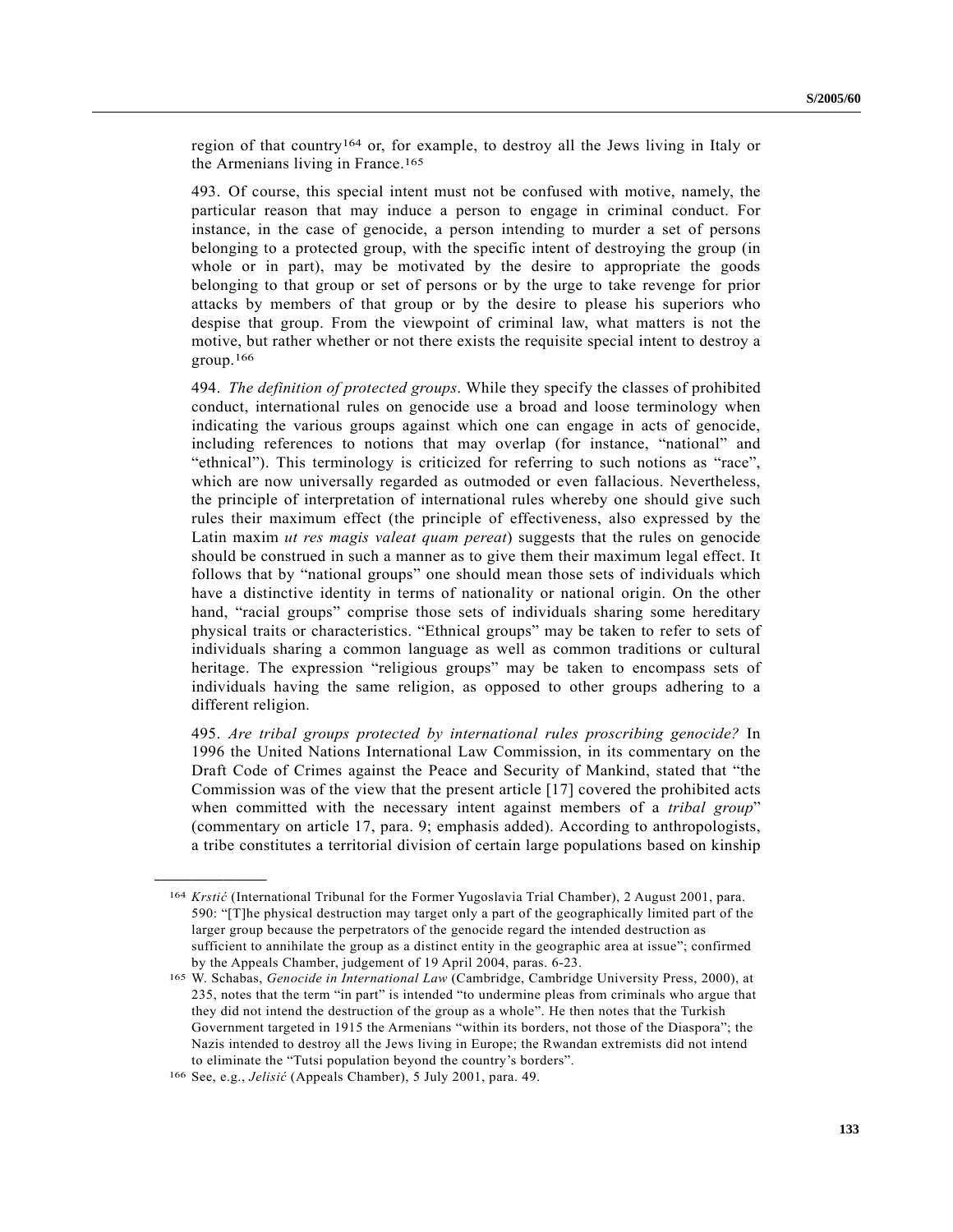**\_\_\_\_\_\_\_\_\_\_\_\_\_\_\_\_\_\_**

or the belief that they descend from one ancestor: these aggregates have a chief, call themselves by one name and speak one language.167

496. The aforementioned view about tribal groups, which has remained isolated,<sup>168</sup> may be accepted on the condition that the tribal group also constitutes a distinct racial, national, ethnical or religious group. In other words, tribes as such do not constitute a protected group.169

497. It is apparent that the international rules on genocide are intended to protect from obliteration groups targeted not on account of their constituting a territorial unit linked by some community bonds (such as kinship, language and lineage), but only those groups  $\overline{\phantom{a}}$  whatever their magnitude  $\overline{\phantom{a}}$  which show the particular hallmark of sharing a religion or racial or ethnic features and which are targeted precisely on account of their distinctiveness. In sum, tribes may fall under the notion of genocide set out in international law only if, as stated above, they also exhibit the characteristics of one of the four categories of group protected by international law.

498. *The question of genocidal acts against groups that do not perfectly match the definitions of the four above-mentioned groups*. The genocide perpetrated in 1994 in Rwanda vividly showed the limitations of current international rules on genocide

According to *The Encyclopedia Britannica*, vol. 1, at pp. 714-5, and vol. 14, at pp. 434-9, the Australian Aboriginal society is divided up in tribes or language-named groups based on land ownership and kinship.

<sup>167</sup> See for instance L. Mair, *Primitive Government* (London, Penguin Books, 1970), pp. 7-16. Under an authoritative definition, "In its primary sense, the tribe is a community organized in terms of kinship, and its subdivisions are the intimate kindred groupings of moieties, gentes, and totem groups. Its territorial basis is rarely defined with any precision, and its institutions are typically the undifferentiated and intermittent structures of an omnifunctional social system. The leadership of the tribe is provided by the group of adult males, the lineage elders acting as tribal chiefs, the village headmen, or the shamans, or tribal magicians. These groups and individuals are the guardians of the tribal customs and of an oral tradition of lawî (*The New Encyclopedia Britannica* (2003), XXV, at 1008).

<sup>168</sup> W. Schabas (*Genocide in International Law*, Cambridge, Cambridge University Press, 2000), after citing the statement of the International Law Commission, argues that "It is not difficult to understand why tribal groups fit within the four corners of the domain, whereas political and gender groups do not" (at p. 112). This proposition is not however supported by any legal argument.

<sup>169</sup> That, for the purpose of the legal notion of genocide, a tribe or a group of tribes may be regarded as the target of genocide only if it also constitutes a racial, ethnic or religious group is borne out by the ruling of the Australian Federal Court in 1999 in *Nulyarimma* v. *Thompson* and *Buzzacott* v. *Hill* with regard to Aboriginal groups or tribes. Some Aboriginal persons had claimed that conduct engaged in by certain ministers of the Commonwealth or Commonwealth parliamentarians were contributing to the destruction of the Aboriginal people as an ethnic or racial group. The Court dismissed the claim. The majority of judges held that the legal ground for dismissal was that the legal notion of genocide could not be acted upon in the Australian legal system for lack of the necessary domestic legislation. Judge Merkel opined instead that genocide could be acted upon within the domestic legal system of Australia, although in his view *in casu* the claim was nevertheless groundless on its merits because "cultural genocide" was not covered either by customary international law or the 1948 Convention. What is interesting for our purposes is, however, that none of the three judges held that the Aboriginals could not be legitimately held to be a target group under the proper notion of genocide. In other words, the three judges implicitly supported the view that Australian Aboriginal tribes or units did constitute a racially and ethnically distinct group on account of their ethnicity, religion, culture, language and colour.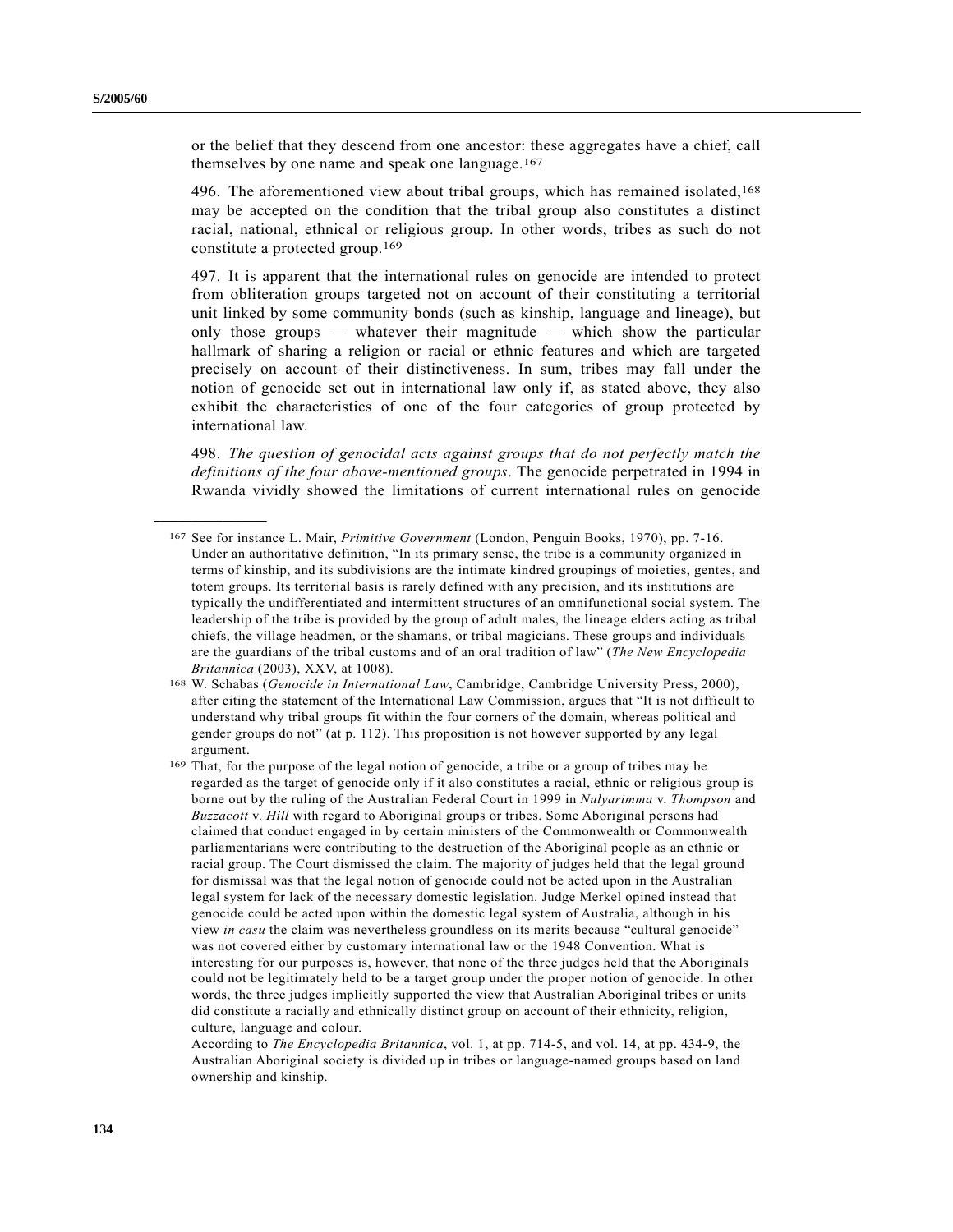and obliged the judges of the International Criminal Tribunal for Rwanda to place an innovative interpretation on those rules. The fact is that the Tutsi and the Hutu do not constitute at first glance distinct ethnic, racial, religious or national groups. They have the same language, culture and religion, as well as basically the same physical traits. In *Akayesu*, the Trial Chamber emphasized that the two groups were nevertheless distinct because (a) they had been made distinct by the Belgian colonizers when they established a system of identity cards differentiating between the two groups (para. 702), and (b) the distinction was confirmed by the selfperception of the members of each group. As the Trial Chamber pointed out, "all the Rwandan witnesses who appeared before it invariably answered spontaneously and without hesitation the questions of the Prosecutor regarding their ethnic identity" (ibid.). The Trial Chamber also insisted that what was required by the international rules on genocide was that the targeted group be a stable and permanent group, constituted in a permanent fashion and membership of which is determined by birth and be identifiable as such (paras.  $511$  and  $702$ ). The objective criterion of a "stable and permanent group", which, if considered per se, could be held to be rather questionable, was supplemented in the case law of the International Criminal Tribunal for Rwanda (and subsequently in that of the International Tribunal for the Former Yugoslavia) by the subjective standard of perception and self-perception as a member of a group.170 According to the case law, in case of doubt one should also establish whether (a) a set of persons is perceived and in fact treated as belonging to one of the protected groups, and in addition (b) they consider themselves as belonging to one of such groups.171

499. In short, the approach taken to determine whether a group is a (fully) protected one has evolved from an objective to a subjective standard to take into account that ìcollective identities, and in particular ethnicity, are by their very nature social constructs, 'imagined' identities entirely dependent on variable and contingent perceptions, and *not* social facts, which are verifiable in the same manner as natural phenomena or physical facts".<sup>172</sup>

500. It would seem that the subjective test may usefully supplement and develop, or at least elaborate upon, the standard laid down in the 1948 Convention and the

<sup>170</sup> See *Kayishema and Ruzindana*, at para. 98, *Musema*, at para. 161, *Rutaganda*, at para. 56, as well as the International Tribunal for the Former Yugoslavia, *Jelisić* (Trial Chamber), at paras. 70-71 and *Krstić* (Trial Chamber), at paras. 556-7 and 559-60).

<sup>171</sup> In *Kayishema and Ruzindana* the subjective test was only held to be applicable to the notion of ethnic group ("An ethnic group is one whose members share a common language and culture; or, a group which distinguishes itself, as such (self-identification); or a group identified as such by others, including perpetrators of crimes (identification by others)"; at para. 98). The subjective test was instead considered applicable to any group protected by the Convention (and customary law) by the International Tribunal for the Former Yugoslavia Trial Chamber in *Jelisić* (at paras. 70-71: "A group may be stigmatised  $[...]$  by way of positive or negative criteria. A "positive approach" would consist of the perpetrators of the crime distinguishing a group by the characteristics which they deem to be particular to a national, ethnical, racial or religious group. A "negative approach" would consist of identifying individuals as not being part of the group to which the perpetrators of the crime consider that they themselves belong and which to them displays specific national, ethnical, racial or religious characteristics. Thereby, all individuals thus rejected would, by exclusion, make up a distinct group."), as well as by a Trial Chamber of the International Criminal Tribunal for Rwanda in *Musema* (at para. 161), and *Rutaganda* (at para. 56).

<sup>172</sup> G. Verdirame, "The genocide definition in the jurisprudence of the ad hoc tribunals", 49 *International and Comparative Law Quarterly* (2000), at 592.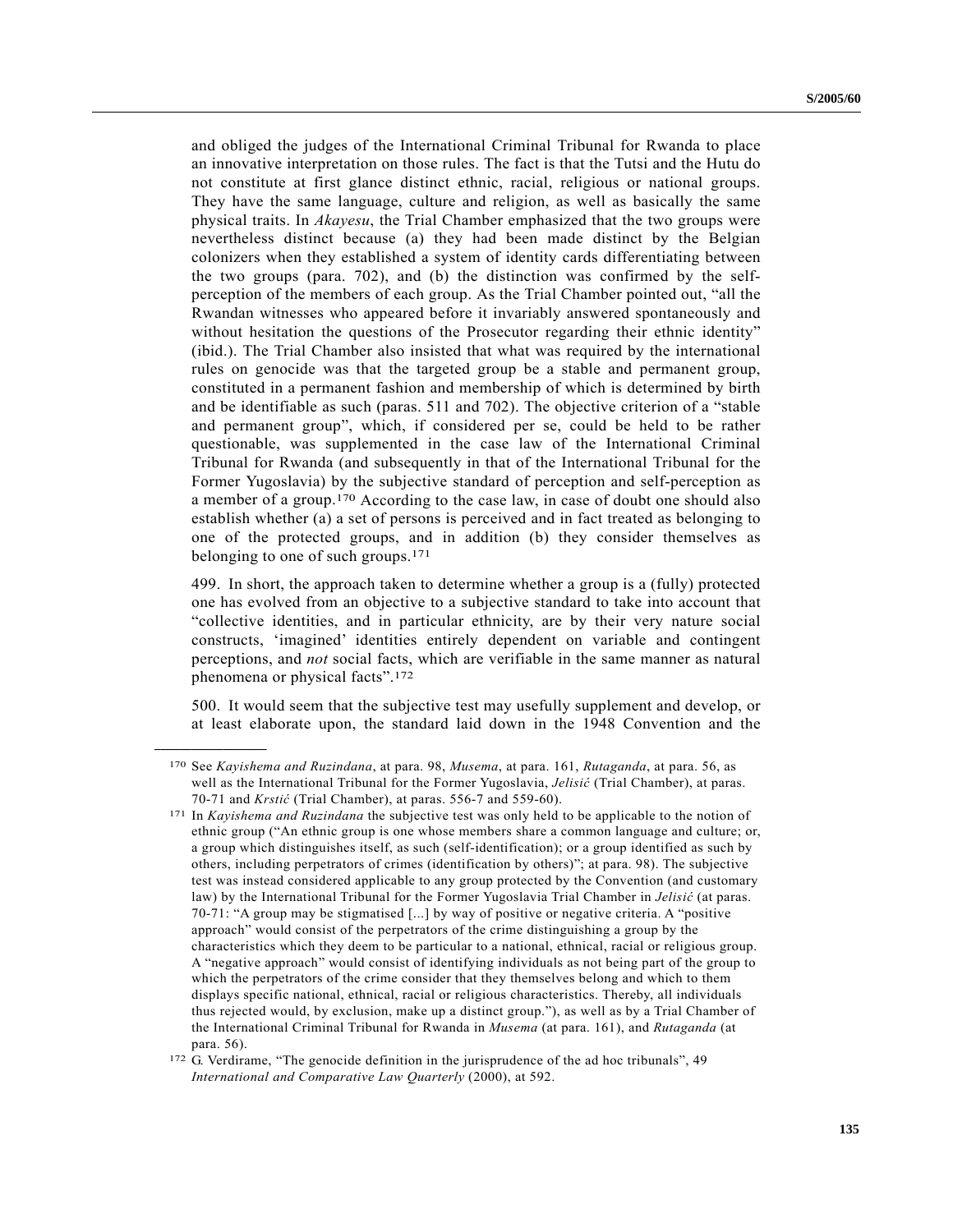corresponding customary rules on genocide. Indeed, the criteria initially used by courts to interpret and apply those treaty provisions and customary rules have proved either too loose or too rigid; in short, they were unable to take account of situations where manifestly there existed a stark opposition and conflict between two distinct sets of persons, one of which carried out the *actus reus* typical of genocide with the intent to destroy the other in whole or in part. Moreover, it would be erroneous to underestimate one crucial factor: the process of formation of a perception and self-perception of another group as distinct (on ethnic, national, religious or racial grounds). While on historical and social grounds this may begin as a subjective view, as a way of regarding the others as making up a different and opposed group, it gradually hardens and crystallizes into a real and factual opposition. It thus leads to an objective contrast. The conflict thus from subjective becomes objective. It ultimately brings about the formation of two conflicting groups, one of them intent on destroying the other.

501. What matters from a legal point of view is the fact that the interpretative expansion of one of the elements of the notion of genocide (the concept of protected group) by the two International Tribunals is in line with the object and scope of the rules on genocide (to protect from deliberate annihilation essentially stable and permanent human groups, which can be differentiated on one of the grounds contemplated by the Convention and the corresponding customary rules). In addition, this expansive interpretation does not substantially depart from the text of the Genocide Convention and the corresponding customary rules because it, too, hinges on four categories of groups, which, however, are no longer identified only by their objective connotations but also on the basis of the subjective perceptions of members of groups. Finally, and perhaps more importantly, this broad interpretation has not been challenged by States. It may therefore be safely held that that interpretation and expansion has become part and parcel of international customary law.

502. *Proof of genocidal intent*. Whenever direct evidence of genocidal intent is lacking, as is mostly the case, intent can be inferred from many acts and manifestations or factual circumstances.173 In Jelisić, the Appeals Chamber noted that "as to proof of specific intent, it may, in the absence of direct explicit evidence, be inferred from a number of facts and circumstances, such as the general context, the perpetration of other culpable acts systematically directed against the same

<sup>173</sup> See *Jelisić* (Appeals Chamber), at para. 47; *Rutaganda* (Appeals Chamber), at para. 528; *Krstić* (Appeals Chamber), at para. 34. A number of factors from which intent may be inferred were mentioned in *Akayesu* (paras. 523-4: "the general context of the perpetration of other culpable acts systematically directed against that same group, whether ... committed by the same offender or by others"; "the scale of atrocities committed"; the "general nature" of the atrocities committed "in a region or a country"; "the fact of deliberately and systematically targeting victims on account of their membership of a particular group, while excluding the members of other groups"; "the general political doctrine which gave rise to the acts"; "the repetition of destructive and discriminatory acts" or "the perpetration of acts which violate, or which the perpetrators themselves consider to violate the very foundation of the group — acts which are not in themselves covered by the list ... but which are committed as part of the same pattern of conduct"), in *Musema* (para. 166) as well as *Kayishema and Ruzindana* (paras. 93 and 527) "the number of group members affected"; "the physical targeting of the group or their property"; "the use of derogatory language toward members of the targeted group"; "the weapons employed and the extent of bodily injury"; "the methodical way of planning"; "the systematic manner of killing"; and "the relative proportionate scale of the actual or attempted destruction of a group".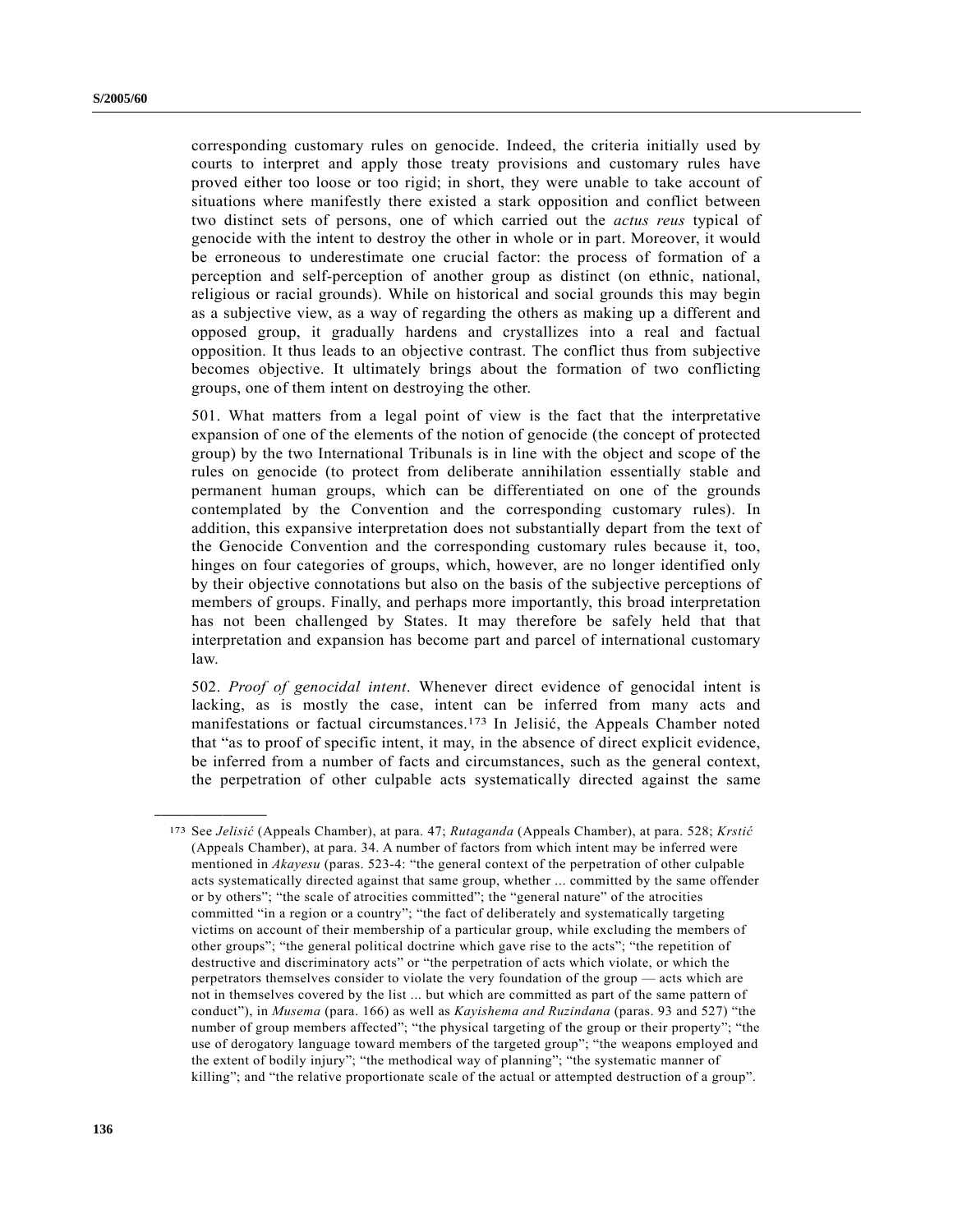group, the scale of atrocities committed, the systematic targeting of victims on account of their membership of a particular group, or the repetition of destructive and discriminatory acts".

503. Courts and other bodies charged with establishing whether genocide has occurred must however be very careful in the determination of the subjective intent. As the International Tribunal for the Former Yugoslavia Appeals Chamber rightly put it in *Krstić* (appeal), "genocide is one of the worst crimes known to humankind, and its gravity is reflected in the stringent requirements of specific intent. Convictions for genocide can be entered only where intent has been unequivocally establishedî (judgement of 19 April 2004, at para. 134). On this ground the Appeals Chamber, finding that the Trial Chamber had erred in demonstrating that the accused possessed genocidal intent, reversed the Trial Chamber's conviction of genocide and sentenced Krstić for complicity in genocide.

504. Similarly, States have shown caution when defining genocidal intent with regard to particular events, as is shown, for instance, by the position the Canadian authorities took in 1999 with regard to the question of the mass killing of Kosovo Albanians by the armed forces of the central authorities of the Federal Republic of Yugoslavia in the internal armed conflict between Kosovo and the Government of the Federal Republic of Yugoslavia.174

505. *Is genocide graver than other international crimes?* It has been widely held that genocide is the most serious international crime. In *Kambanda* (para. 16) and *Serushago* (para. 15), the International Criminal Tribunal for Rwanda defined it as ìthe crime of crimesî (but see below). In *Krstić,* the International Tribunal for the Former Yugoslavia Appeals Chamber stated: "Among the grievous crimes this Tribunal has the duty to punish, the crime of genocide is singled out for special condemnation and opprobrium. The crime is horrific in its scope; its perpetrators identify entire human groups for extinction. Those who devise and implement genocide seek to deprive humanity of the manifold richness its nationalities, races, ethnicities and religions provide. This is a crime against all humankind, its harm being felt not only by the group targeted for destruction, but by all of humanity" (para. 36).

506. It is indisputable that genocide bears a special stigma, for it is aimed at the physical obliteration of human groups. However, one should not be blind to the fact that some categories of crimes against humanity may be similarly heinous and carry a similarly grave stigma. In fact, the Appeals Chamber of the International Criminal Tribunal for Rwanda reversed the view that genocide was the "crime of crimes". In *Kayishema and Ruyindana*, the accused alleged that the Trial Chamber had erred in finding that genocide was the "crime of crimes" because there was no such hierarchical gradation of crimes. The Appeals Chamber agreed: "The Appeals

<sup>174</sup> In a memorandum of 30 March 1999, the Legal Bureau of the Canadian Department of Foreign Affairs pointed out first that in the case of the Kosovo Albanians one element of genocide was present ("targeting a group on the basis of ethnicity"). Then, after noting that so-called ethnic cleansing had been expressly excluded from the Genocide Convention in the 1948 negotiations, it pointed that that such notion (namely, the forcible expulsion of person from their homes in order to escape the threat of subsequent ill-treatment), showed an intent different from the "intent to destroy". It went on note that "Ethnic Albanians are being killed and injured *in order to drive them from their homes*, not in order *to destroy them as a group, in whole or in part*î (in 37 *Canadian Yearbook of International Law* 1999, at 328; emphasis in the original).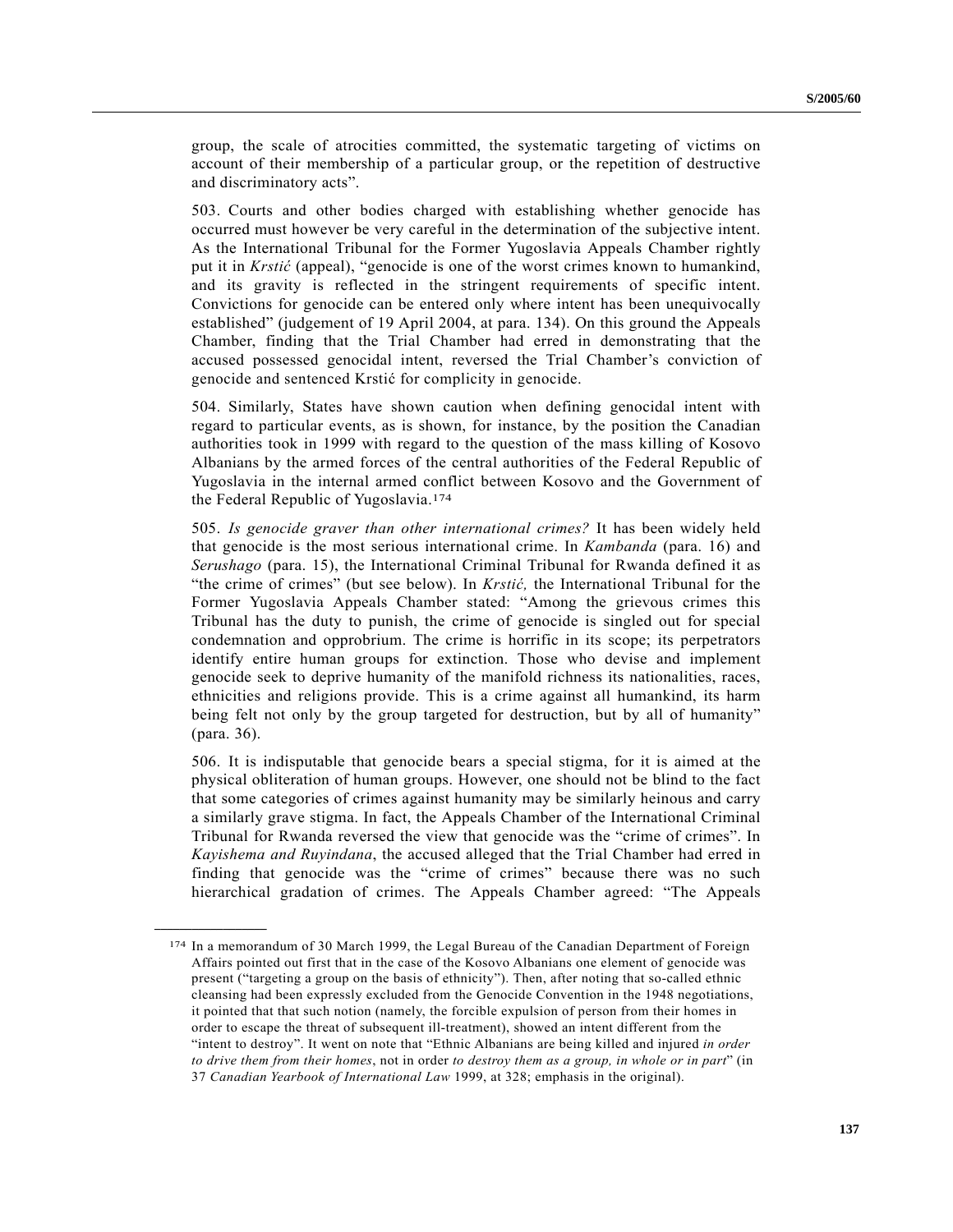Chamber remarks that there is no hierarchy of crimes under the Statute, and that all of the crimes specified therein are ëserious violations of international humanitarian law', capable of attracting the same sentence. $175$ 

# **II. Do the crimes perpetrated in Darfur constitute acts of genocide?**

507. *General*. There is no doubt that some of the objective elements of genocide materialized in Darfur. As discussed above, the Commission has collected substantial and reliable material which tends to show the occurrence of systematic killing of civilians belonging to particular tribes, of large-scale causation of serious bodily or mental harm to members of the population belonging to certain tribes and of massive and deliberate infliction on those tribes of conditions of life bringing about their physical destruction in whole or in part (for example, by systematically destroying their villages and crops, by expelling them from their homes and by looting their cattle). However, two other constitutive elements of genocide require a more in-depth analysis, namely, whether the target groups amount to one of the groups protected by international law and, if so, whether the crimes were committed with a genocidal intent. These elements are considered separately below.

508. *Do members of tribes that are victims of attacks and killing objectively constitute a protected group?* The various tribes that have been the object of attacks and killings (chiefly the Fur, Masalit and Zaghawa tribes) do not appear to make up ethnic groups distinct from the ethnic group to which persons or militias that attack them belong. They speak the same language (Arabic) and embrace the same religion (Islam). In addition, owing to the high incidence of intermarriage, they can hardly be distinguished in their outward physical appearance from the members of tribes that allegedly attacked them. Furthermore, intermarriage and coexistence in both social and economic terms have over the years tended to blur the distinction between the groups. Apparently, the sedentary and nomadic character of the groups constitutes one of the main distinctions between them. It is also notable that members of the African tribes speak their own dialects in addition to Arabic, while members of Arab tribes speak only Arabic.

509. *If not, may one hold that they subjectively constitute distinct groups?* If objectively the two sets of persons at issue do not constitute two distinct protected groups, the question arises as to whether they may nevertheless be regarded as such subjectively in that they perceive each other and themselves as constituting distinct groups.

510. As noted above, in recent years the perception of differences has heightened and has extended to distinctions that earlier were not the predominant basis for identity. The rifts between tribes and the political polarization around the rebel opposition to the central authorities have been extended to issues of identity. Those tribes in Darfur which support rebels have increasingly come to be identified as

<sup>175</sup> Note, however, that the Appeals Chamber concluded that the Trial Chamber had made no reversible error: "The Appeals Chamber finds that the Trial Chamber's description of genocide as the 'crime of crimes' was at the level of general appreciation, and did not impact on the sentence it imposed" (para. 367). See also *Semanya*, International Criminal Tribunal for Rwanda Trial Chamber, para. 555.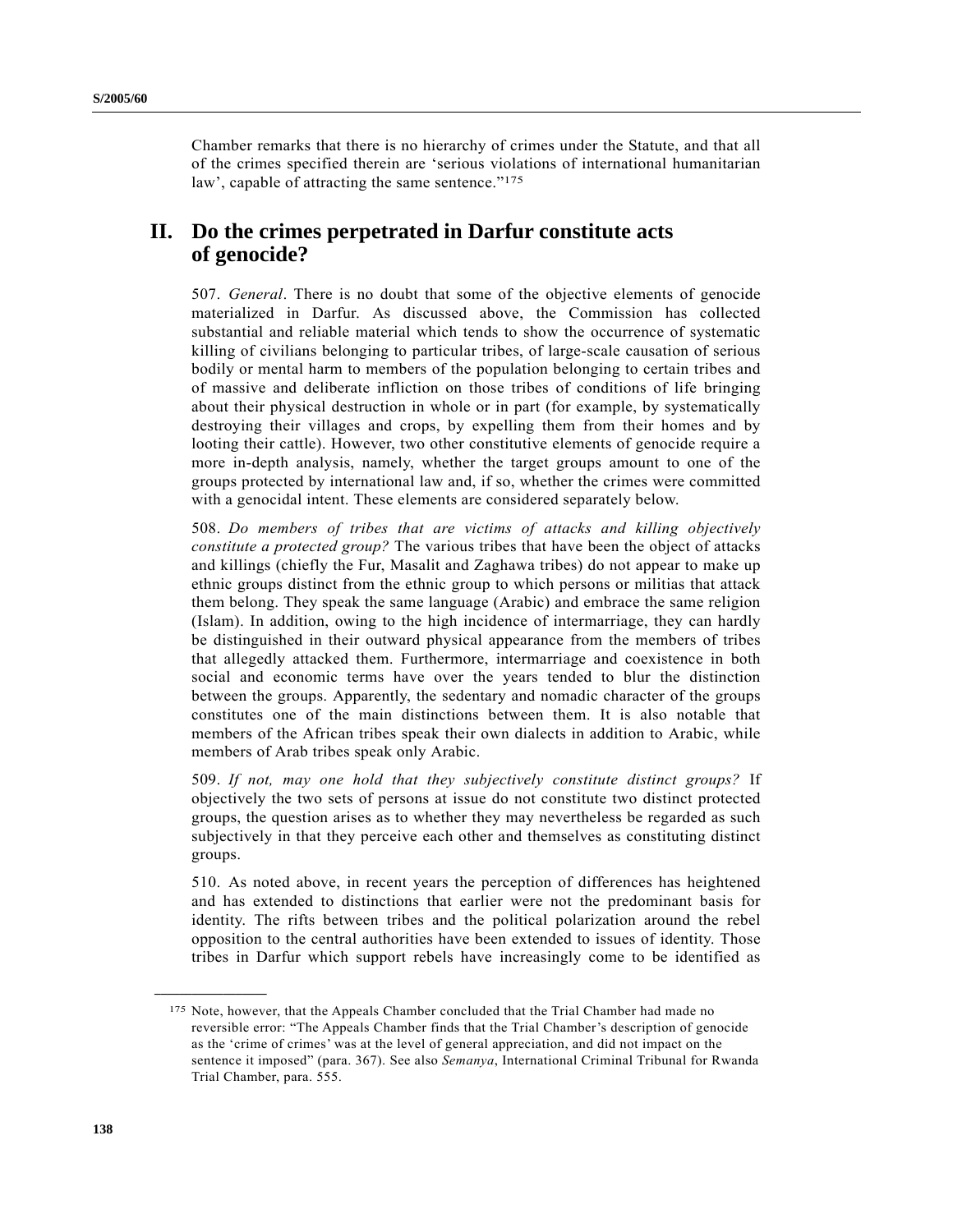"African" and those supporting the Government as "Arab". Clearly, however, not all "African" tribes support the rebels and not all "Arab" tribes support the Government. Some so-called Arab tribes appear to be either neutral or even support the rebels. For example, the Gimmer, a pro-Government African tribe, is seen by the African tribes opposed to the Government as having been Arabized. Other measures contributing to a polarization of the two groups include the 1987-1989 conflict over access to grazing lands and water sources between nomads of Arab origin and the sedentary Fur. The Arab-African divide has also been fanned by the growing insistence on such a divide in some circles and in the media. All this has contributed to the consolidation of the contrast and gradually created a marked polarization in the perception and self-perception of the groups concerned. At least those most affected by the conditions explained above, including those directly affected by the conflict, have come to perceive themselves as either African or Arab.

511. There are other elements that tend to indicate the self-perception of two distinct groups. In many cases militias attacking "African" villages tend to use derogatory epithets, such as "slaves", "blacks", *nuba*, or *zurga*, which might imply a perception of the victims as members of a distinct group. However, in numerous other instances they use derogatory language that is not linked to ethnicity or race.<sup>176</sup> As for the victims, they often refer to their attackers as Janjaweed, a derogatory term that normally designates "a man (a devil) with a gun on a horse". However, in this case the term Janjaweed clearly refers to "militias of *Arab* tribes on horseback or camelback". In other words, the victims perceive the attackers as persons belonging to a different and hostile group.

512. For these reasons it may be considered that the tribes that have been victims of attacks and killings subjectively make up a protected group.

513. *Was there a genocidal intent?* Some elements emerging from the facts, including the scale of atrocities and the systematic nature of the attacks, killing, displacement and rape, as well as racially motivated statements by perpetrators that have targeted members of the African tribes only, could be indicative of the genocidal intent. However, there are other more indicative elements that show a lack of genocidal intent. An important element is the fact that in a number of villages attacked and burned by both militias and Government forces, the attackers refrained from exterminating the whole population that had not fled, but instead selectively killed groups of young men. A telling example is the attack of 22 January 2004 on

<sup>&</sup>lt;sup>176</sup> Epithets that eyewitnesses or victims reported to the Commission include the following: "This is your end. The Government armed me." "You are Masalit, why do you come here, why do you take our grass? You will not take anything today." "You will not stay in this country." "Destroy the *Torabora*." "You are Zaghawa tribes, you are slaves." "Where are your fathers, we would like to shoot and kill them." "Take your cattle, go away and leave the village." In an attack of 1 November 2003 on the village of Bir-Saliba (in the region of Sirba, Kulbus), a witness heard the attackers yell "Allah Akbar, we are going to evict you Nyanya" and explained that "Nyanya" in their dialect is the name of the poison used to kill insects (however, this derogatory term was probably also used as a reference to the rebel organization in the South that existed before the establishment of SPLA, and was called Nyanya).

During rape: "You are the mother of the people who are killing our people." "Do not cut the grass because the camels use it." "You sons of *Torabora* we are going to kill you." "You do not have the right to be educated and must be *Torabora*" (to an 18-year-old student of a boarding school): "You are not allowed to take this money to fathers that are real *Torabora*". (To a girl from whom the soldier who raped her also took all her money): "You are very cheap people, you have to be killed".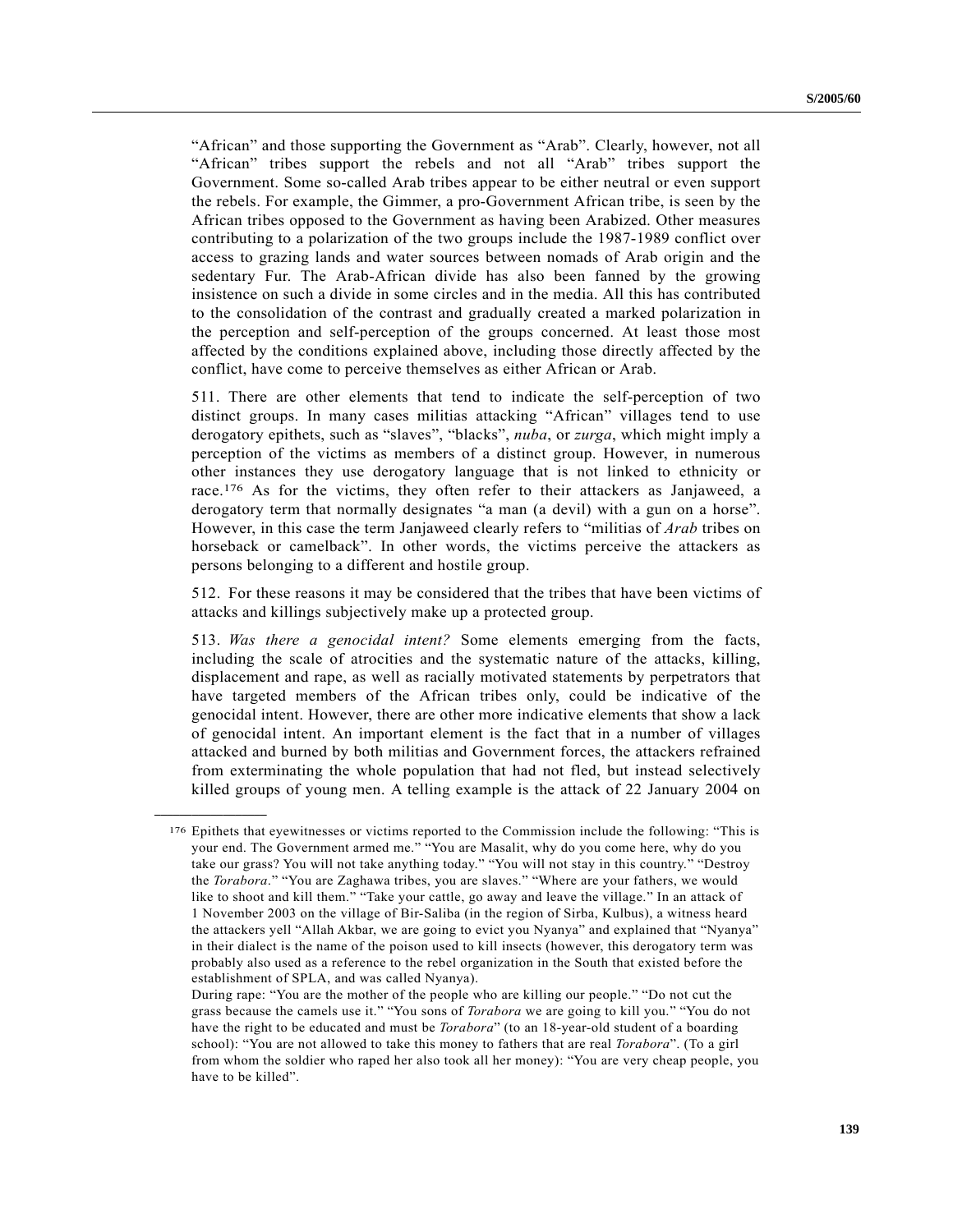Wadi Saleh, a group of 25 villages inhabited by about 11,000 Fur. According to credible accounts of eyewitnesses questioned by the Commission, after occupying the villages, the Government Commissioner and the leader of the Arab militias that had participated in the attack and burning gathered all those who had survived or had not managed to escape into a large area. Using a microphone, they selected 15 persons (whose names they read from a written list), as well as 7 *omdas* (local leaders), and executed them on the spot. They then sent many men, including all elderly men, all boys and all women to a nearby village where they held them for some time, whereas they executed 205 young villagers who they asserted were rebels (*Torabora*). According to male survivors interviewed by the Commission, about 800 persons were not killed (most of the young men spared by the attackers were detained for some time in the Mukjar prison).

514. This case clearly shows that the intent of the attackers was not to destroy an ethnic group as such or part of the group. Instead, the intention was to murder all those men they considered as rebels, as well as forcibly expel the whole population so as to vacate the villages and prevent rebels from hiding among or getting support from the local population.

515. Another element that tends to show the Sudanese Governmentís lack of genocidal intent can be seen in the fact that persons forcibly dislodged from their villages are collected in camps for internally displaced persons. In other words, the populations surviving attacks on villages are not killed outright in an effort to eradicate the group; rather, they are forced to abandon their homes and live together in areas selected by the Government. While this attitude of the Government of the Sudan may be held to be in breach of international legal standards on human rights and rules of international criminal law, it is not indicative of any intent to annihilate the group. This is all the more true because the living conditions in those camps, although open to strong criticism on many grounds, do not seem to be calculated to bring about the extinction of the ethnic group to which the internally displaced persons belong. Suffice it to note that the Government of the Sudan generally allows humanitarian organizations to help the population in camps by providing food, clean water, medicine and logistical assistance (construction of hospitals, cooking facilities, latrines, etc.).

516. Another element that tends to show a lack of genocidal intent is the fact that in contrast with other instances described above, in a number of instances villages with a mixed composition (African and Arab tribes) have not been attacked. This holds true, for instance, for the village of Abaata (north-east of Zalinguei in Western Darfur), consisting of Zaghawa and members of Arab tribes.

517. Furthermore, it has been reported by a reliable source that one inhabitant of the Jabir village (situated about 150 km from Abu Shouk Camp) was among the victims of an attack carried out by Janjaweed on the village on 16 March 2004. He stated that he did not resist when the attackers took 200 camels from him, although they beat him up with the butts of their guns. Prior to his beating, however, his younger brother, who possessed only one camel, had resisted when the attackers had tried to take his camel, and he had been shot dead. Clearly, in this instance the special intent to kill a member of a group to destroy the group as such was lacking, the murder being motivated only by the desire to appropriate cattle belonging to the inhabitants of the village. Irrespective of the motive, had the attackers' intent been to annihilate the group, they would not have spared one of the brothers.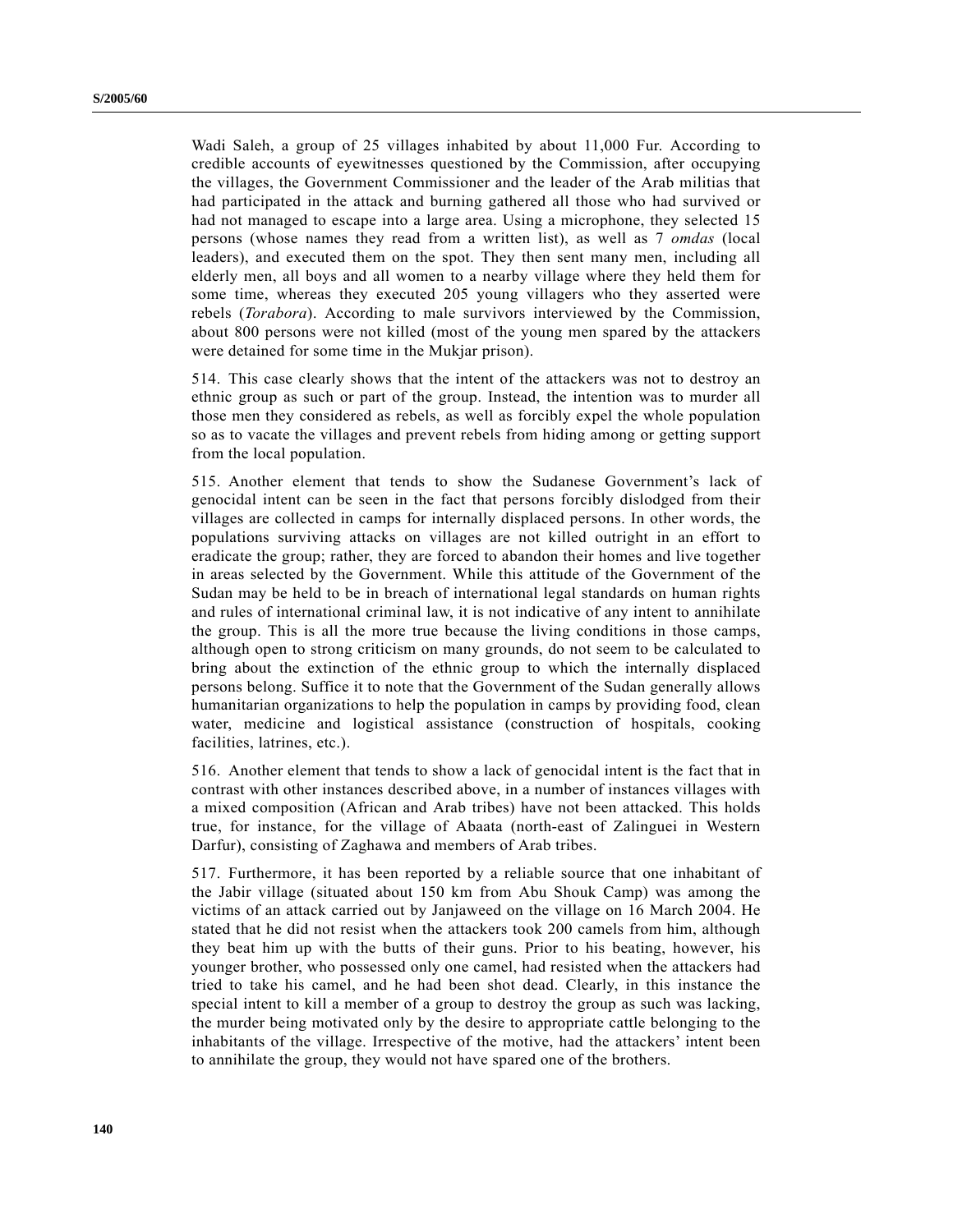518. *Conclusion*. On the basis of the foregoing observations, the Commission concludes that the Government of the Sudan has not pursued a policy of genocide. Arguably, two elements of genocide might be deduced from the gross violations of human rights perpetrated by Government forces and the militias under their control. These two elements are, first, the *actus reus* consisting of killing, causing serious bodily or mental harm or deliberately inflicting conditions of life likely to bring about physical destruction, and second, on the basis of a subjective standard, the existence of a protected group being targeted by the perpetrators of criminal conduct. Recent developments have led to the perception and self-perception of members of African tribes and members of Arab tribes as making up two distinct ethnic groups. However, one crucial element appears to be missing, at least as far as the central Government authorities are concerned: genocidal intent. Generally speaking, the policy of attacking, killing and forcibly displacing members of some tribes does not evince a specific intent to annihilate, in whole or in part, a group distinguished on racial, ethnic, national or religious grounds. Rather, it would seem that those who planned and organized attacks on villages pursued the intent to drive the victims from their homes primarily for purposes of counter-insurgency warfare.

519. However, as pointed out above, the Government also entertained the intent to drive a particular group out of an area on persecutory and discriminatory grounds for political reasons. In the case of Darfur, this discriminatory and persecutory intent may be found, on many occasions, in some Arab militias, as well as in the central Government: the systematic attacks on villages inhabited by civilians (or mostly by civilians) belonging to some "African" tribes (Fur, Masalit and Zaghawa), the systematic destruction and burning down of those villages and the forced displacement of civilians from the villages attest to a manifestly persecutory intent. In this respect, in addition to murder as a crime against humanity, the Government may be held responsible for persecution as a crime against humanity. This would not affect the conclusion of the Commission that the Government of the Sudan has not pursued a policy of genocide in Darfur.

520. One should not rule out the possibility that in some instances single individuals, including Government officials, may entertain a genocidal intent or, in other words, attack the victims with the specific intent of annihilating, in part, a group perceived as a hostile ethnic group.177 If any single individual, including any Government official, has such an intent, it would be up to a competent court to make such a determination on a case-by-case basis. Should the court determine that in some instances certain individuals pursued a genocidal intent, the issue would arise of establishing any criminal responsibility of senior officials either for complicity in genocide or for failure to investigate, or to suppress and punish, such possible acts of genocide.

521. Similarly, it would be for a competent court to determine whether some individual members of the militias supported by the Government, or even single Government officials, pursued a policy of extermination as a crime against humanity or whether the murder of civilians was so widespread and systematic as to acquire the legal features proper to extermination as a crime against humanity.

<sup>177</sup> As the Appeals Chamber of the International Criminal Tribunal for Rwanda rightly noted in *Kayishema and Ruzindana*, "genocide is not a crime that can only be committed by certain categories of persons. As evidenced by history, it is a crime which has been committed by the low-level executioner and the high-level planner or instigator alike" (at para. 170).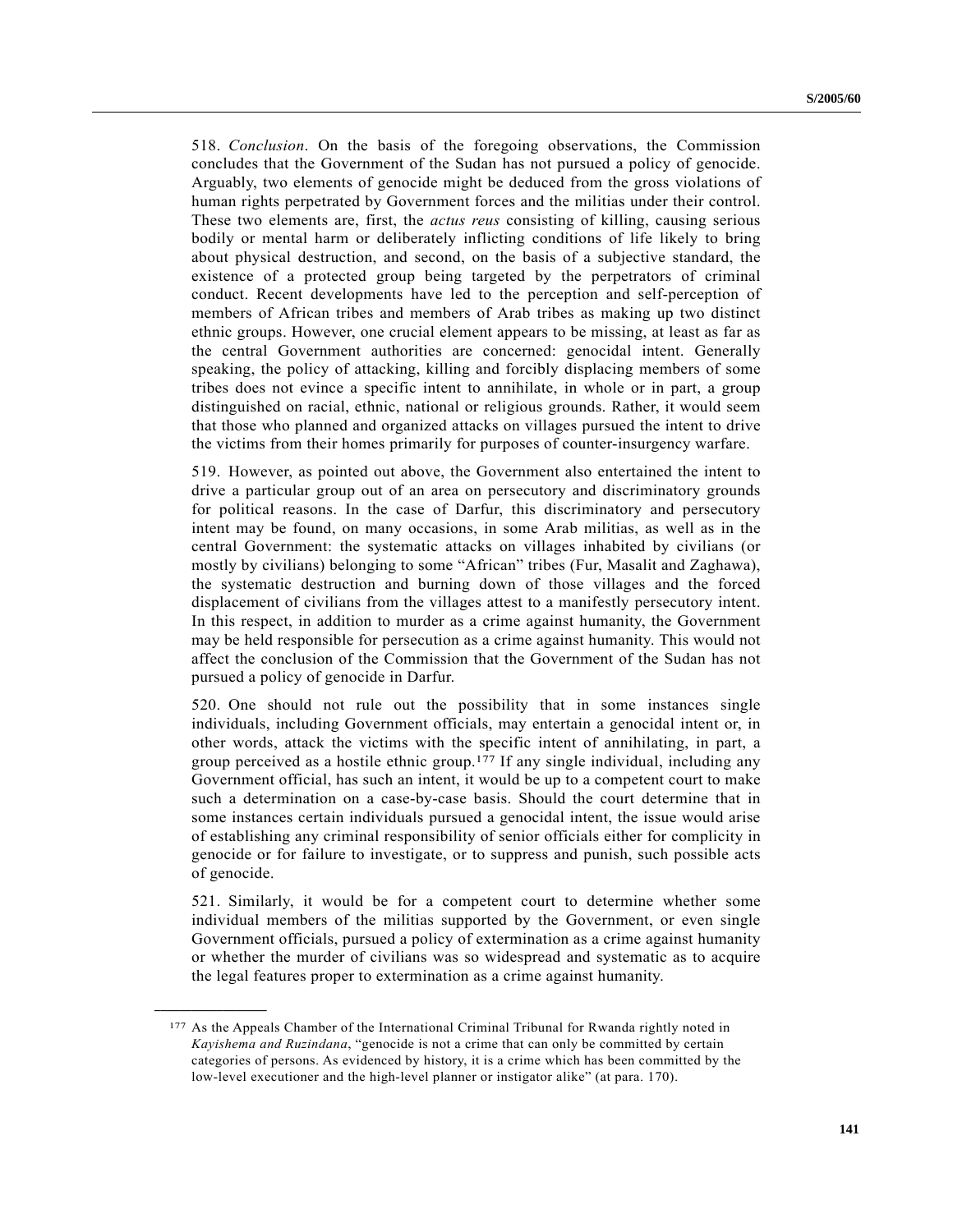522. The conclusion that no genocidal policy has been pursued and implemented in Darfur by the Government authorities, directly or though the militias under their control, should not be taken as in any way detracting from or belittling the gravity of the crimes perpetrated in that region. As stated above, genocide is not necessarily the most serious international crime. Depending on the circumstances, such international offences as crimes against humanity or large-scale war crimes may be no less serious and heinous than genocide. This is exactly what happened in Darfur, where massive atrocities were perpetrated on a very large scale and have so far gone unpunished.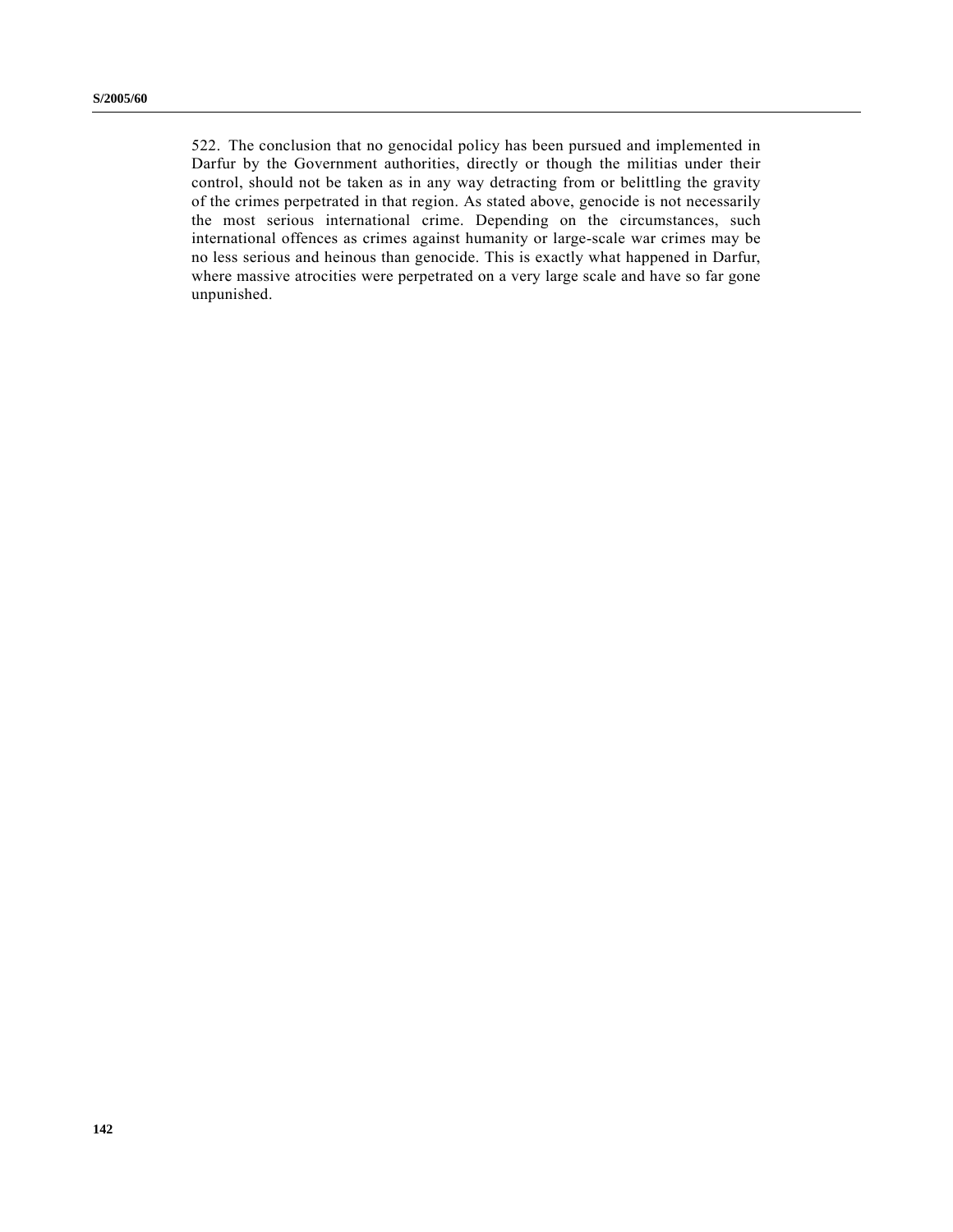# **Part Three Identification of the possible perpetrators of international crimes**

## **I. General**

**\_\_\_\_\_\_\_\_\_\_\_\_\_\_\_\_\_\_**

523. The Commission has satisfied itself, on the basis of credible probative information which it has collected or which has been rendered to it and which is consistent with reports from various reliable sources, that a number of persons may be suspected of bearing responsibility for crimes committed in Darfur. Although the heads of responsibility may vary, the probative elements (both documentary and testimonial) that the Commission has gathered are sufficient to indicate a number of persons as being possibly responsible for those crimes.

524. As mentioned earlier in the present report, in identifying perpetrators the Commission has decided that the most appropriate standard was that of requiring a reliable body of material consistent with other verified circumstances which tends to show that a person may reasonably be suspected of being involved in the commission of a crime. The Commission does not therefore make final judgements as to criminal guilt; rather, it makes an assessment of possible suspects that will pave the way for future investigations and possible indictments by a prosecutor and convictions by a court of law.

525. The Commission has, however, decided to withhold the names of these persons from the public domain. It will instead include them in a sealed file that will be placed in the custody of the Secretary-General. The Commission recommends that the file be handed over to a competent prosecutor (the Prosecutor of the International Criminal Court) who would use the material as he or she deemed fit. A distinct and voluminous sealed file containing all the evidentiary material collected by the Commission will be handed over to the United Nations High Commissioner for Human Rights. That file should also be delivered to a competent prosecutor.

526. The decision to keep confidential the names of persons suspected of being responsible for international crimes in Darfur is based on three main grounds. First, it would be contrary to elementary principles of due process or fair trial to make the names of those individuals public. In this connection, it bears emphasizing the provisions of article 14 of the International Covenant on Civil and Political Rights and article 55 (2) of the Statute of the International Criminal Court,  $178$  which

<sup>&</sup>lt;sup>178</sup> "Where there are grounds to believe that a person has committed a crime within the jurisdiction of the Court and that person is about to be questioned either by the Prosecutor, or by national authorities pursuant to a request made under Part 9, that person shall also have [in addition to the rights enumerated in article 55 (1)] the following rights of which he or she shall be informed prior to being questioned:

 $\degree$ (a) To be informed, prior to being questioned, that there are grounds to believe that he or she has committed a crime within the jurisdiction of the Court;

 $f(b)$  To remain silent, without such silence being a consideration in the determination of guilt or innocence;

 $\degree$ (c) To have legal assistance of the person's choosing, or, if the person does not have legal assistance, to have legal assistance assigned to him or her, in any case where the interests of justice so require, and without payment by the person in any such case if the person does not have sufficient means to pay for it;

ì(d) To be questioned in the presence of counsel unless the person has voluntarily waived his or her right to counsel."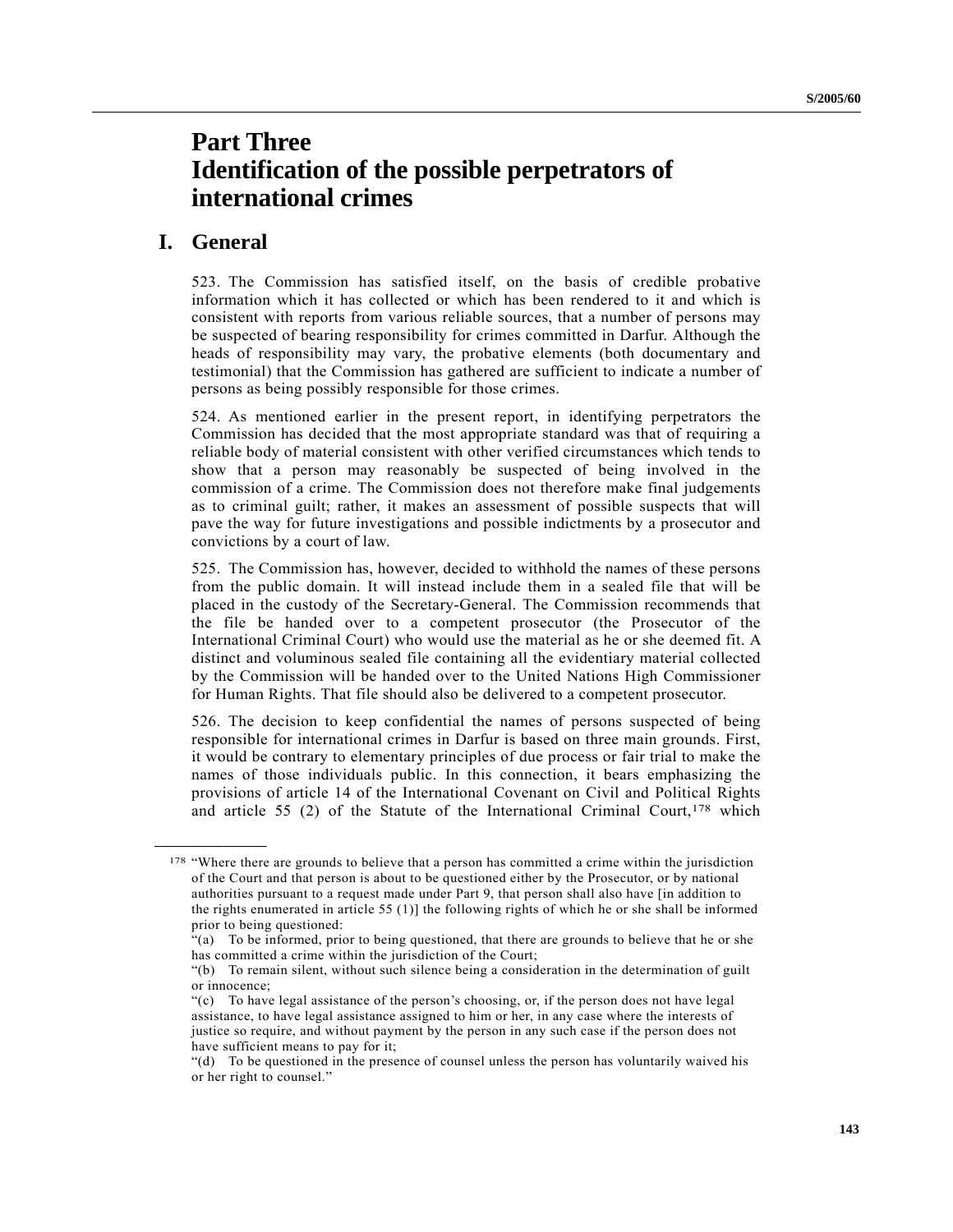concern the rights of persons under investigation and which may be reasonably held to codify customary international law. Those rights include the right to be informed that there are grounds to believe that the person has committed a crime, the right to remain silent and the right to have legal assistance. Publication of the names could deprive the possible perpetrators of the fundamental rights that any suspect must enjoy.

527. The aforementioned ground for withholding the names of persons suspected of responsibility is particularly valid considering that the situation in Darfur is currently subject to intense scrutiny by the international community. Were the Commission to name those persons, the world media might indeed be inclined to jump to conclusions and hold that such persons were guilty outright, and not simply suspected of bearing responsibility.

528. The second and related ground on which the Commission deems it indispensable to withhold names is linked to the nature of the mission discharged by the Commission. As pointed out above, the Commission has not been vested with prosecutorial or investigative functions. It has therefore confined itself to collecting reliable information about persons who might be suspected of being responsible for crimes in Darfur. Most of the persons the Commission interviewed participated on the understanding that confidentiality would be respected. The Commission therefore did not take signed witness statements, but rather made careful accounts of the testimony given by witnesses. In addition to witness accounts, it collected police reports, judicial decisions, hospital records and the like. It also verified crime scenes (checking for consistency with witness versions, photographing and mapping and assessing grave sites). The Commission has thus gathered information that allows it to take a first step in the direction of ensuring accountability for the crimes committed in Darfur by pointing out to the appropriate prosecutorial and judicial authorities those who deserve thorough investigation. However, the information it has gathered would be misused if the names were to be published, as that could lead to premature judgements about criminal guilt that would not only be unfair to the suspect, but would also jeopardize the entire process undertaken to fight impunity.

529. The third ground for confidentiality is the need to protect witnesses heard by the Commission (as well as prospective witnesses). In many instances it would not be difficult for those who are suspected of bearing responsibility to identify witnesses who have spoken to the Commission and to intimidate, harass or even kill them. It is for this reason that not only will the names of possible perpetrators be withheld, but also the names of witnesses questioned by the Commission, as well as other reliable sources of probative material. Those names will be included in the sealed file, which, as stated above, shall be handed over only to the prosecutor.

530. To render any discussion on perpetrators intelligible, two legal tools are necessary: the categories of crimes for which they may be responsible and the enumeration of the various modes of participation in international crimes for which the various persons are suspected of bearing responsibility. Since the categories of international crimes have been listed elsewhere in the report, it may suffice here to recall briefly the various modes of participation in international crimes that give rise to individual criminal responsibility. In this context, the Commission's findings on possible perpetrators is presented in the most anonymous yet comprehensive way possible.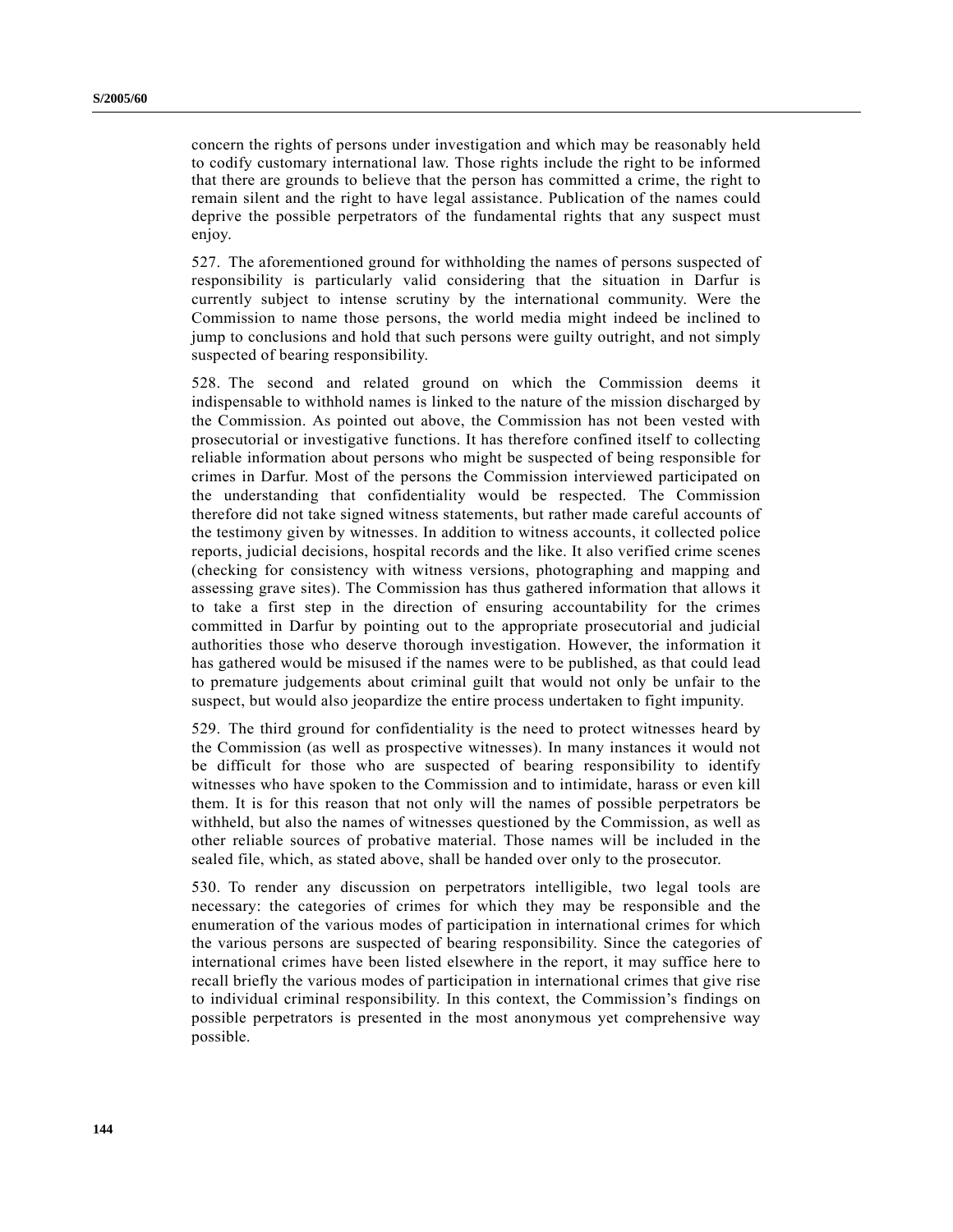531. The Commission notes at the outset that it has identified 10 high-ranking central Government officials, 17 Government officials operating at the local level in Darfur, 14 members of the Janjaweed, 7 members of various rebel groups and 3 officers of a foreign army (who participated in their individual capacity in the conflict) who are suspected of bearing individual criminal responsibility for the crimes committed in Darfur.

532. The Commission's mention of the number of individuals it has identified should not, however, be taken as an indication that the list is exhaustive. First, the Commission has collected numerous names of other possible Janjaweed perpetrators who have been identified by one eyewitness as participants or leaders of an attack. The names of those individuals will be included in the sealed body of evidentiary material handed over to the United Nations High Commissioner for Human Rights for transmittal to the judicial accountability mechanism decided upon by the Security Council. Furthermore, and importantly, the Commission has gathered substantial material on various influential individuals, institutions, groups of persons or committees that have played a significant role in the conflict in Darfur, including planning, ordering, authorizing and encouraging attacks. These include but are not limited to the military, the National Security and Intelligence Service, Military Intelligence and the Security Committees in the three States of Darfur. Those institutions should be carefully investigated so as to determine the possible criminal responsibility of individuals taking part in their activities and deliberations.

## **II. Modes of criminal liability for international crimes**

### **A. Perpetration or co-perpetration of international crimes**

533. Under international criminal law, all those who, individually or jointly, engage in conduct considered to be prohibited and criminalized bear individual criminal liability for their conduct if the requisite *mens rea* is present. Furthermore, a person may commit a crime by omission in cases where he or she has a duty to act.<sup>179</sup>

### **1. Government of the Sudan**

**\_\_\_\_\_\_\_\_\_\_\_\_\_\_\_\_\_\_**

534. The Commission has identified six officials of the Government of the Sudan who participated directly in the commission of an international crime in Darfur. Five of those individuals, members of the armed forces operating in Darfur or civilian officials of the local Government in one of the three States of Darfur, led or otherwise participated in attacks against civilians, leading to the forcible displacement of the affected villagers from their homes. In addition to the possibility of being held responsible, under the doctrine of joint criminal enterprise, for crimes committed by others during the attacks, those individuals are suspected of having carried out indiscriminate attacks against civilians, a war crime. One official is suspected of having committed the crime of torture, a crime against humanity, against various detained individuals suspected of rebel activities.

<sup>179</sup> See *Rutaganda*, International Criminal Tribunal for Rwanda Trial Chamber, para. 41; and *Kunarac, Kovac and Vuković*, International Criminal Tribunal for the Former Yugoslavia Trial Chamber, para. 390, citing *Tadić*, Appeals Chamber, para. 188.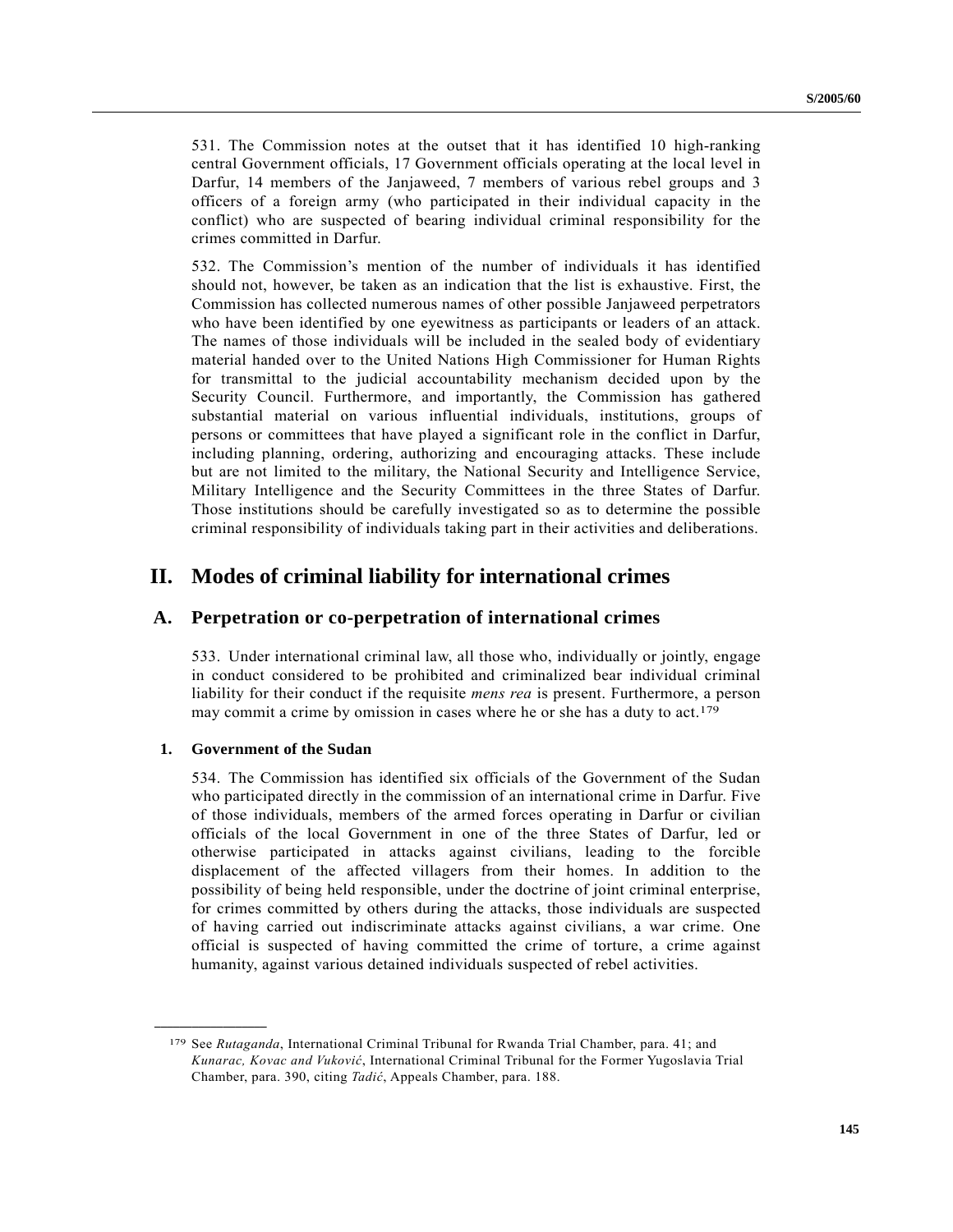#### **2. Janjaweed**

535. The Commission has collected reliable material tending to show that 14 members of the Janjaweed participated directly in the commission of an international crime in Darfur. Those individuals were identified by eyewitnesses as having participated in an attack on a village, which often involved burning, looting, killing and sometimes rape. In addition to the possibility of being held responsible, under the doctrine of joint criminal enterprise, for crimes committed by others during the attacks, those individuals may be held responsible as direct perpetrators in connection with the crimes they undeniably committed. Some of them are suspected of having committed various crimes simultaneously. Of the Janjaweed identified as perpetrators by the Commission, all of them are suspected of having carried out indiscriminate attacks on civilians, a war crime. In addition, one is suspected of having participated in the illegal detention of civilians and two are suspected in the murder of civilians, which are crimes against humanity.

#### **3. Rebels**

**\_\_\_\_\_\_\_\_\_\_\_\_\_\_\_\_\_\_**

536. Three members of rebel groups were identified by eyewitnesses as having participated in an attack on a village where looting, abduction, destruction and killing occurred. In addition to the possibility of being held responsible, under the doctrine of joint criminal enterprise, for crimes committed by others during the attacks, those individuals may be held responsible as direct perpetrators in connection with the crimes they undeniably committed. In this case, they are suspected of having committed indiscriminate attacks on civilians, a war crime.

#### **4. Foreign army officers, participating in their personal capacity**

537. Three foreign army officers were identified by eyewitnesses as having participated in an attack on a village where looting, destruction and killing occurred. In addition to the possibility of being held responsible, under the doctrine of joint criminal enterprise, for crimes committed by others during the attacks, those individuals may be held responsible as direct perpetrators in connection with the crimes they undeniably committed. In this case, they are suspected of having carried out indiscriminate attacks on civilians, a war crime.

## **B. Joint criminal enterprise for the commission of international crimes**

538. As is the case with most national penal systems, international criminal law does not hold criminally liable only those persons who, either alone or jointly with other persons, physically commit international crimes. International law also criminalizes the conduct of all those who participate in varying degrees in the commission of crimes, without necessarily performing the same acts. The notions of planning, ordering, instigating, aiding and abetting a crime are discussed below. International law, as has been held in various cases,180 also upholds the notion of

<sup>180</sup> See *Tadić appeals judgement* (1999), at paras. 185-229, the Trial Chamber decision in *Brdjanin and Tadić* (*Decision on Form of Further Amended Indictment and Prosecution Application to Amend*), of 26 June 2001, at paras. 22-49. See also the Trial Chamber judgement in *Kordić and Čerkez* (judgement of 26 February 2001), at paras. 393-400; *Krstić* (judgement of 2 August 2001, at paras. 611-646); *Kvocka and others* (judgement of 2 November 2001, at paras. 265- 318); and *Vasiljević* (judgement of 29 November 2002), at paras. 63-69.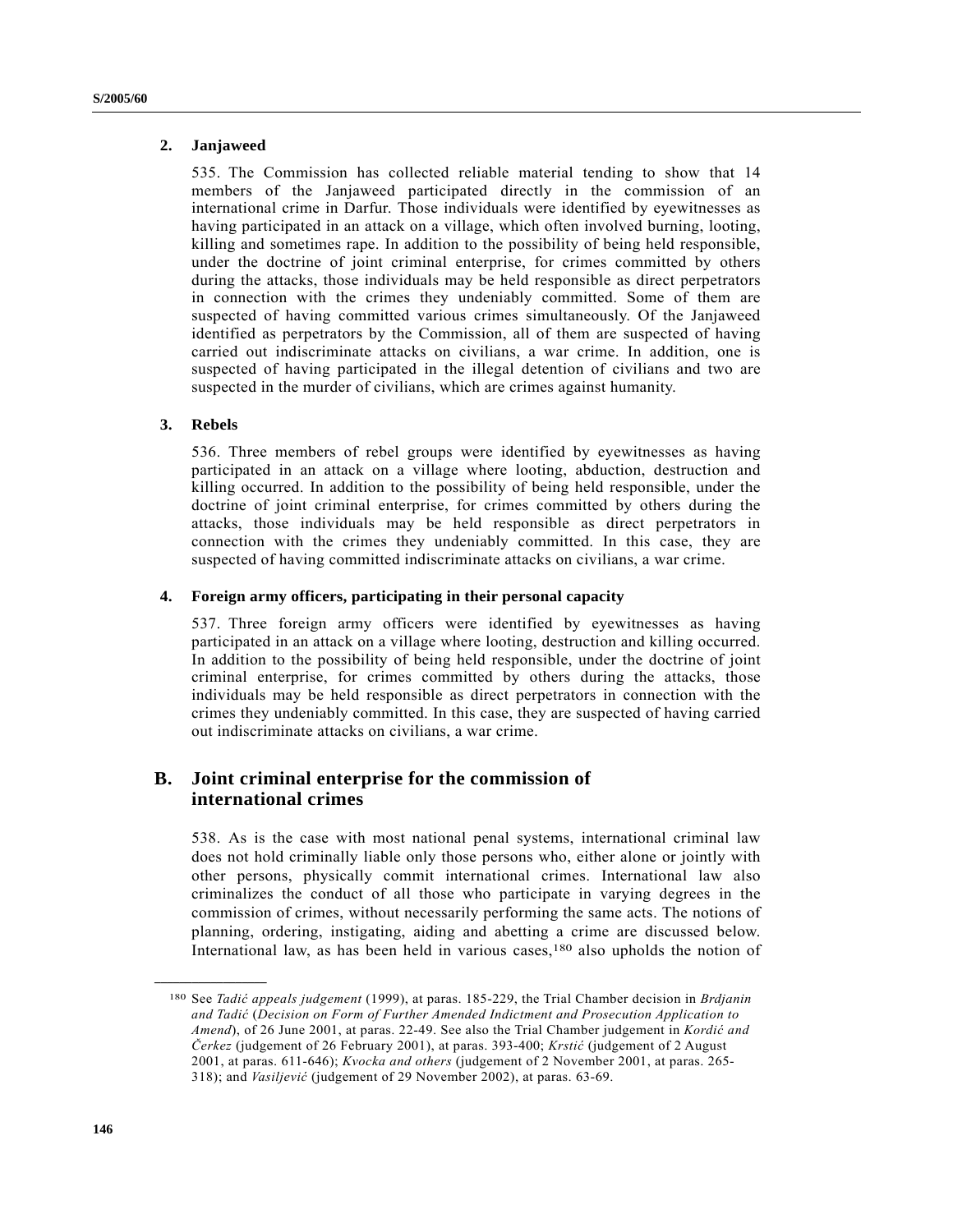joint criminal enterprise or of "common purpose" or "common design", and thus criminalizes the acts of a multitude of individuals who undertake actions that could not be carried out singly but perforce require the participation of more than one person. Indeed, in international criminal law the notion of joint criminal enterprise acquires greater significance than in most national legal systems, for most international crimes (crimes against humanity, genocide and most war crimes) are offences for which the final criminal result may be achieved only through the involvement of many persons. This being the case, it would be illogical and inconsistent to punish only the person who is at the end of the chain, the man who pulls the trigger. All those who, in varying degrees, participate in the accomplishment of the final result must bear responsibility, or, as a Trial Chamber of the International Tribunal for the Former Yugoslavia put it: "If the agreed crime is committed by one or other of the participants in the joint criminal enterprise, all of the participants in that enterprise are guilty of the crime regardless of the part played by each in its commission."<sup>181</sup>

539. In order for criminal liability for joint criminal enterprise to arise, the following conditions must be present: (a) a plurality of persons; (b) the existence of a common plan involving the commission of an international crime (the need for, design of or purpose of the plan need not be previously arranged or formulated, but ìmay materialize extemporaneously and be inferred from the fact that a plurality of persons acts in unison to put into effect a joint criminal enterprise");<sup>182</sup> and (c) participation of the accused persons in the execution of the common plan.

540. There may be two principal modalities of participation in a joint criminal enterprise for the commission of international crimes.183 First, there may be a multitude of persons participating in the commission of a crime who share from the outset a common criminal design (to kill civilians indiscriminately, to bomb hospitals, etc.). In this case, all of them are equally responsible under criminal law, although their role and function in the commission of the crime may differ (one person planned the attack, another issued the order to the subordinates to take all the preparatory steps necessary for undertaking the attack, others physically carried out the attack and so on). The crucial factor is that the participants voluntarily took part in the common design and intended the result. Of course, depending on the importance of the role played by each participant, their position may vary at the level of sentencing and international judges may pass different sentences. Nevertheless, they are all equally liable under criminal law.184

541. There may be another major form of joint criminal liability. It may happen that while a multitude of persons share from the outset the same criminal design, one or more perpetrators commit a crime that had not been agreed upon or envisaged at the beginning, either expressly or implicitly, and therefore did not constitute part and parcel of the joint criminal enterprise. For example, a military unit, acting under

<sup>181</sup> *Krnojelac*, International Tribunal for the Former Yugoslavia Trial Chamber, 15 March 2002, para. 82.

<sup>182</sup> See *Tadić* (*Appeal*), 1999, at para. 227.

<sup>183</sup> Although the International Criminal Tribunal for the Former Yugoslavia Appeals Chamber, in *Tadić* (*Appeal*), 1999 (at paras. 196, 202-204) found that the case law points to three different categories, in fact they boil down to two, for the first two are similar.

<sup>184</sup> On this class of joint criminal enterprise see *Tadić* (*Appeal*), 1999, at para. 196; *Krstić* (judgement of 2 August 2001, at paras. 611-646); *Kvocka and others* (judgement of 2 November 2001, at paras. 265-318); *Vasiljević* (judgement of 29 November 2002), at paras. 63-69.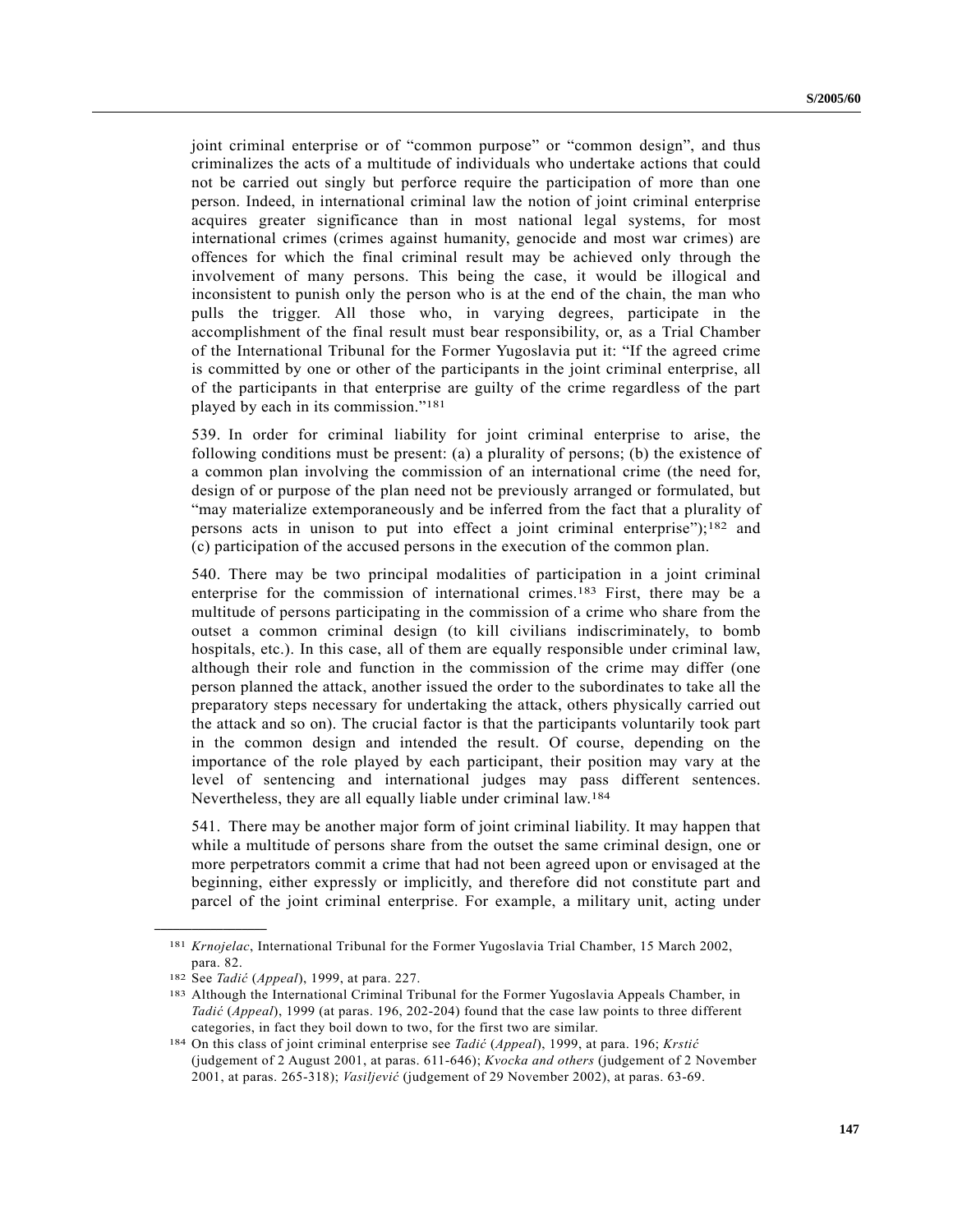superior orders, sets out to detain, contrary to international law, a number of enemy civilians. One of the servicemen, in the heat of military action, kills or tortures one of those civilians. In that case, the problem arises of whether the participants in the group other than the one who committed the crime, which had not been previously planned or envisaged, also bear criminal responsibility for such crime. As held in the relevant case law,185 the responsibility for a crime other than the one agreed upon in the common plan arises only if, under the circumstances of the case, it was foreseeable that such a crime might be perpetrated by one or other members of the group and the accused willingly took that risk. In this example, and depending on the circumstances of each case, a court would have to determine whether it was foreseeable that the detention at gunpoint of enemy civilians might result in death or torture.

#### **1. Government of the Sudan**

542. The Commission has identified six members of the central Government of the Sudan who are suspected of having committed an international crime under the notion of joint criminal enterprise. Some are members of the Sudanese armed forces and some are high officials of the central Government in Khartoum. Considering that the crimes committed in Darfur were widespread and based on an overall policy, those persons, in their official capacity and in the exercise of their functions, acted in ways that contributed to the commission of crimes in Darfur. Depending on the circumstances of each case, those individuals can thus be suspected, under the doctrine of joint criminal enterprise, of having committed the crimes against humanity of the murder of civilians and forced displacement and the war crimes of indiscriminate attacks on civilians and destruction of civilian objects. Three of them are also suspected of being responsible under the doctrine of joint criminal enterprise for the crime of enforced disappearance, a crime against humanity.

543. The Commission has also identified eight local Government officials or members of the armed forces operating in Darfur who are suspected of having committed international crimes under the doctrine of joint criminal enterprise. Three contributed by their actions to the detention and execution of civilians. The five others, as noted above, were identified by eyewitnesses as having participated in an attack on a village, which often involved burning, looting and killing. Depending on the circumstances of each case, those individuals can thus be suspected, under the doctrine of joint criminal enterprise, of having committed the crimes against humanity of the murder of civilians, the forcible confinement of civilians and forced displacement, and the war crime of destruction of civilian objects.

#### **2. Janjaweed**

**\_\_\_\_\_\_\_\_\_\_\_\_\_\_\_\_\_\_**

544. The Commission has identified 14 Janjaweed who are suspected of having committed an international crime under the notion of joint criminal enterprise. Those individuals were identified by eyewitnesses as having participated in an attack on a village, which often involved burning, looting, killing and sometimes rape. Depending on the circumstances of each case, those individuals can thus be suspected, under the doctrine of joint criminal enterprise, of having committed the crimes against humanity of the murder of civilians and the rape, torture and forcible displacement of civilians and the war crimes of carrying out indiscriminate attacks on civilians, destruction of civilian objects and looting.

<sup>&</sup>lt;sup>185</sup> See the ICTY Appeals Chamber's judgement in *Tadić* (Appeal), 1999, at para. 228.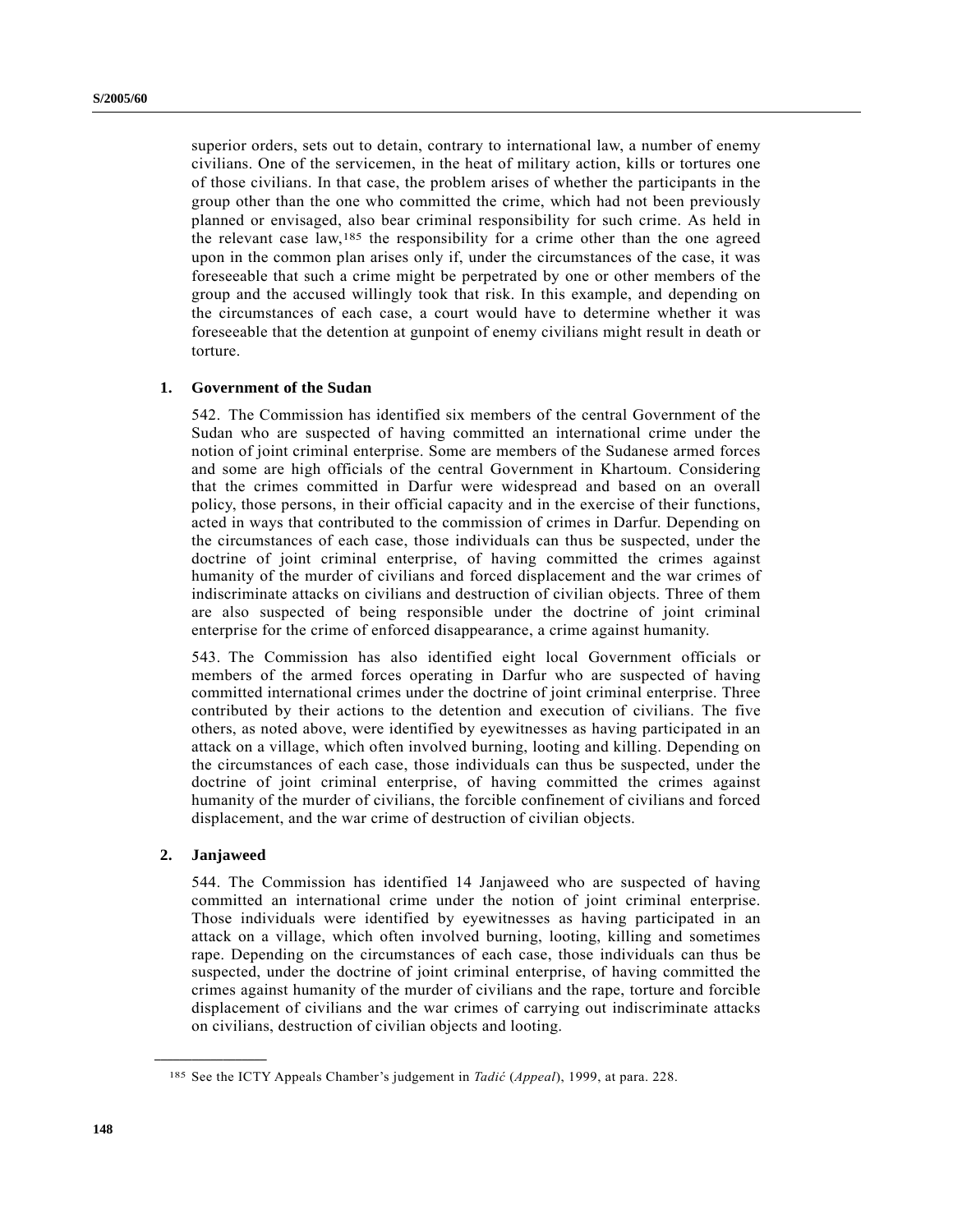### **3. Rebels**

545. Three members of the rebel groups were identified by eyewitnesses as having participated in an attack on a village where looting, abduction, destruction and killing occurred. Those individuals, depending on the circumstances, may be responsible, under the doctrine of joint criminal enterprise, for war crimes committed during the attacks, namely, the murder of civilians, the destruction of civilian objects, the unlawful detention of civilians and looting.

#### **4. Foreign army officers (acting in their personal capacity)**

546. Three foreign army officers were identified by eyewitnesses as having participated in an attack on a village where looting, destruction and killing occurred. Those individuals may be responsible, under the doctrine of joint criminal enterprise, for war crimes committed during the attacks, namely, the murder of civilians, the destruction of civilian objects and looting.

## **C. Aiding and abetting in the commission of international crimes**

547. Under international case law,186 aiding and abetting in the commission of crime involves a person (the accessory) giving practical assistance (including the provision of arms), encouragement or moral support to the perpetrator of the main crime (the principal) and such assistance having a substantial effect on the perpetration of the crime. The subjective element, or *mens rea*, resides in the accessory having knowledge that his actions assist the perpetrator in the commission of the crime.187

#### **1. Government of the Sudan**

**\_\_\_\_\_\_\_\_\_\_\_\_\_\_\_\_\_\_**

548. The Commission has identified six central Government officials who are suspected of having aided and abetted in the commission of international crimes in

ì(i) The aider and abettor is always an accessory to a crime perpetrated by another person, the principal.

(ii) In the case of aiding and abetting no proof is required of the existence of a common concerted plan, let alone of the pre-existence of such a plan. No plan or agreement is required: indeed, the principal may not even know about the accomplice's contribution. (iii) The aider and abettor carries out acts specifically directed to assist, encourage or lend moral support to the perpetration of a certain specific crime (murder, extermination, rape, torture, wanton destruction of civilian property, etc.), and this support has a substantial effect upon the perpetration of the crime. By contrast, in the case of acting in pursuance of a common purpose or design, it is sufficient for the participant to perform acts that in some way are directed to the furthering of the common plan or purpose.

(iv) In the case of aiding and abetting, the requisite mental element is knowledge that the acts performed by the aider and abettor assist the commission of a specific crime by the principal. By contrast, in the case of common purpose or design more is required (i.e., either intent to perpetrate the crime or intent to pursue the common criminal design plus foresight that those crimes outside the criminal common purpose were likely to be committed), as stated above."

<sup>186</sup> See the decisions by the International Criminal Tribunal for Rwanda in *Akayesu* (paras. 704-5) and *Musema* (para. 126) and by the International Tribunal for the Former Yugoslavia in *Furundžija* (paras. 190-249) and *Kunarac and others* (para. 391).

<sup>&</sup>lt;sup>187</sup> The distinction between responsibility for aiding and abetting and responsibility for joint criminal enterprise was explained in *Tadić*, Appeals Chamber, para. 229: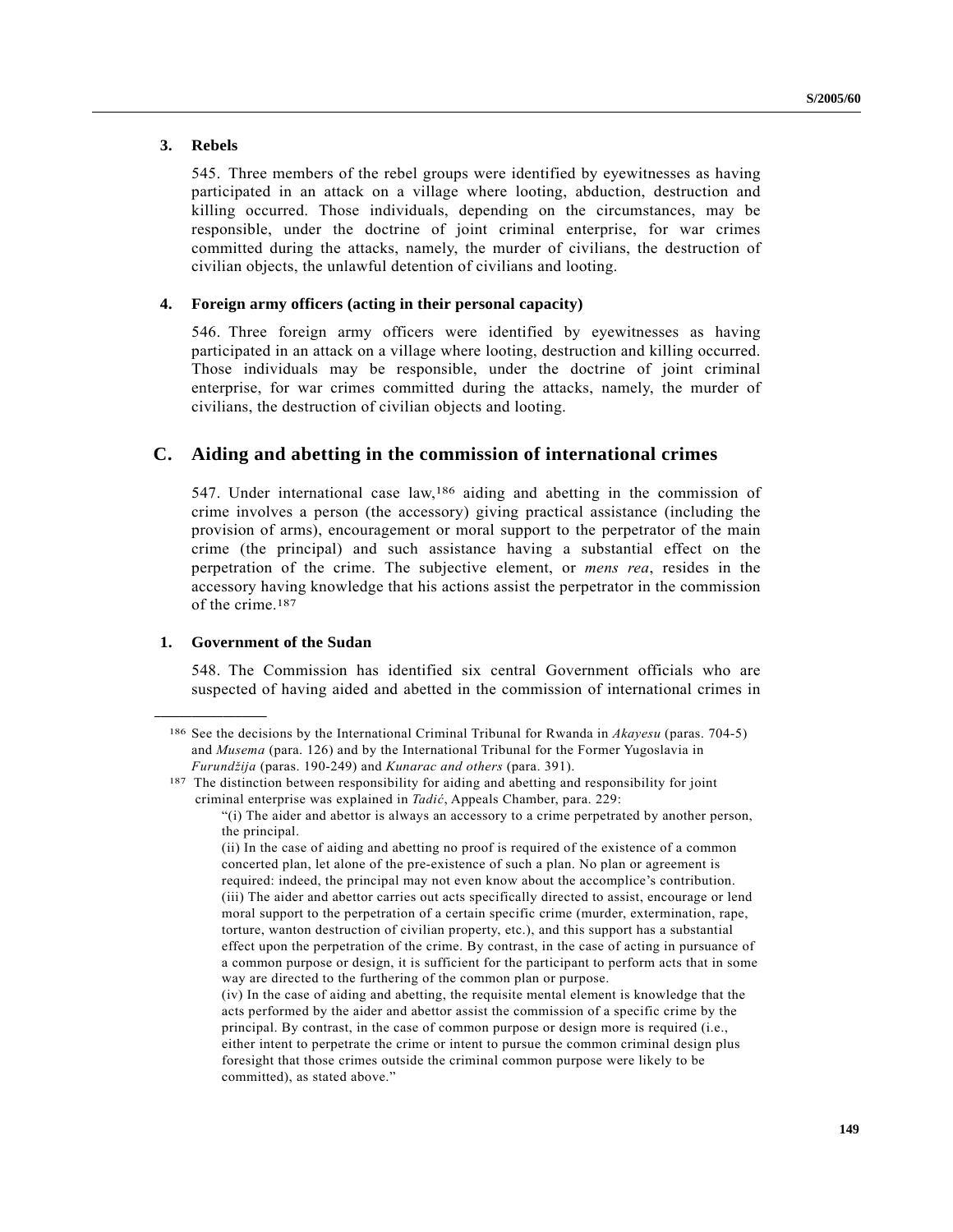Darfur by recruiting, arming, providing financial support to or otherwise aiding and abetting the Janjaweed in the commission of crimes against humanity, including the murder of civilians, forced displacement and rape, and war crimes, including indiscriminate attacks on civilians, destruction of civilian objects and looting. The Commission notes that a pattern of looting and rape by the Janjaweed has clearly emerged during the conflict in Darfur, a fact which could not have been ignored by those identified by the Commission. By continuing their actions nonetheless, they may be suspected of having aided and abetted the Janjaweed in looting and raping.

549. For the same reasons, the Commission has identified seven local government officials or members of the armed forces operating in Darfur who are suspected of having aided and abetted the Janjaweed in the commission of the crimes noted above.

#### **2. Janjaweed**

**\_\_\_\_\_\_\_\_\_\_\_\_\_\_\_\_\_\_**

550. The Commission has identified four Janjaweed who are suspected of having aided and abetted in the commission of international crimes in Darfur by recruiting, arming, providing financial support to or otherwise aiding and abetting the Janjaweed in the commission of crimes against humanity, including the murder of civilians, forced displacement and rape, and war crimes, including indiscriminate attacks on civilians, destruction of civilian objects and looting. The Commission notes that a pattern of looting and rape by the Janjaweed has clearly emerged during the conflict in Darfur, a fact which could not have been ignored by those identified by the Commission. By continuing their actions nonetheless, they are suspected of having aided and abetted the Janjaweed in looting and raping.

### **D. Planning international crimes**

551. Planning consists of devising, agreeing upon with others, preparing and arranging for the commission of a crime. Under international case law, planning implies that one or several persons contemplate designing the commission of a crime at both the preparatory and executory phases.188

552. It is apparent from the exposition of violations set out in part one of the present report that serious violations of human rights and humanitarian law were perpetrated on a large scale by Government forces or militias under Government control. Such violations as deliberate attacks on civilians, indiscriminate attacks on civilians and civilian objects or attacks on villages hiding or sheltering rebels, which caused disproportionate harm to civilians, or mass executions, as well as forced displacement of civilians from their homes, were widespread and systematic and amounted to crimes against humanity. In addition, they occurred repeatedly and so frequently that they made up a systematic pattern of criminal conduct. In other words, the attacks manifestly resulted from a centrally planned and organized policy.

553. Thus, it can safely be said that the magnitude and scale of some crimes against humanity (indiscriminate attacks on civilians and the forced transfer of civilians), as

<sup>188</sup> See the rulings of a Trial Chamber of the International Criminal Tribunal for Rwanda in *Akayesu* (para. 480) and Trial Chambers of the International Tribunal for the Former Yugoslavia in *Blaökić* (at para. 279) and *Kordić and Čerkez* (at para. 386).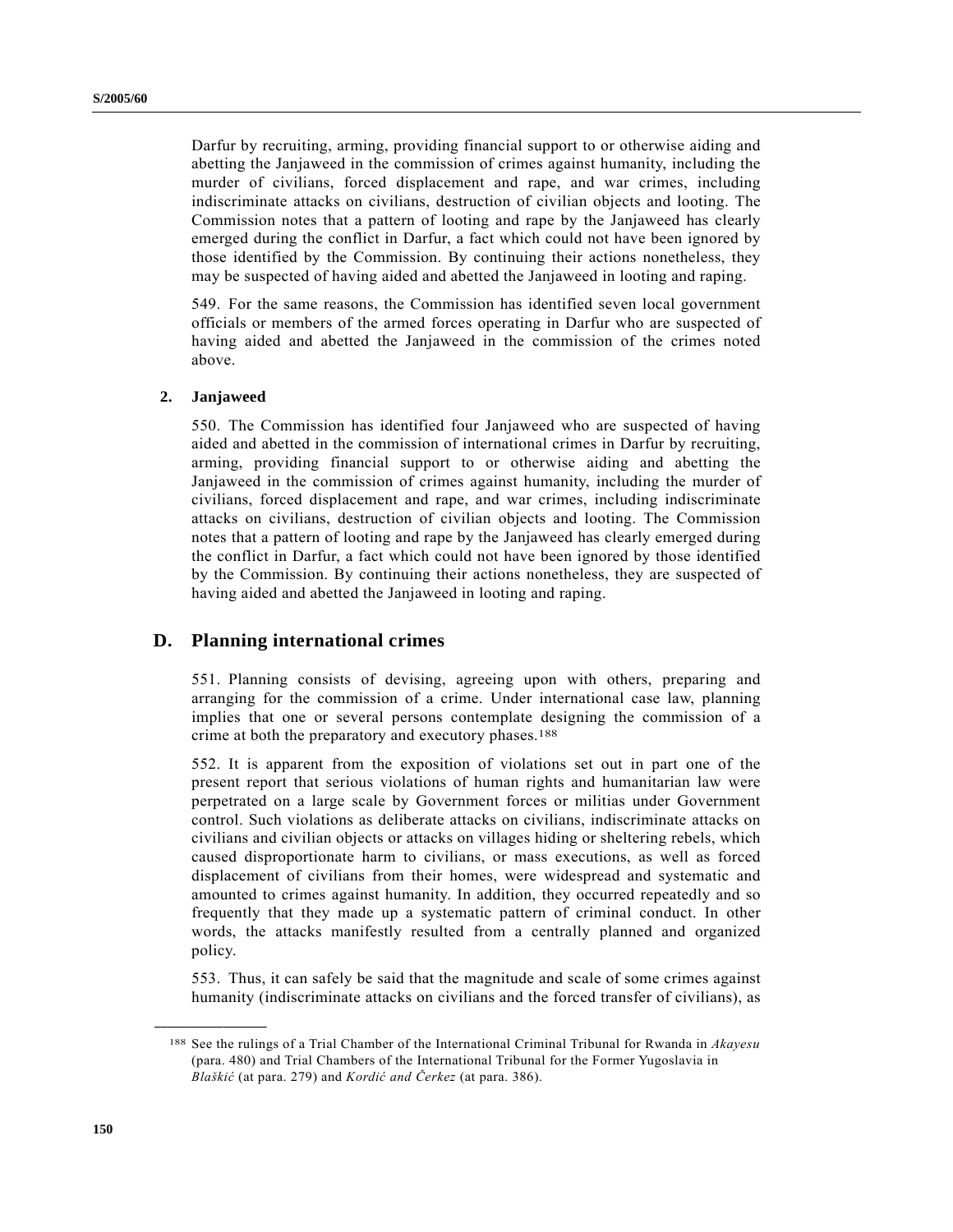well as their consistency over a long period of time (February 2003 to the present), necessarily imply that those crimes have resulted from a central planning operation.

554. Against this background, the Commission has found reliable material that tends to show that two high-level local officials in Darfur have been involved in the planning of crimes against humanity and large-scale war crimes in Darfur, including indiscriminate attacks on civilians, the destruction of civilian objects and the murder of civilians.

## **E. Ordering international crimes**

555. Under international case law, the order to commit an international crime need not be given in writing or in any particular form. Furthermore, the existence of an order may be proved though circumstantial evidence.189 Ordering implies, however, a superior-subordinate relationship between the person giving the order and the one executing it. The superior must be in a position where he or she possesses the authority to give orders.190

#### **1. Government of the Sudan**

556. The Commission has gathered reliable material and information which tend to show that, by reason of their official position in the chain of command or according to eyewitnesses in the battlefield, two members of the central Government of the Sudan and two members of the military operating in Darfur can be suspected of having ordered the commission of crimes against humanity and large-scale war crimes in Darfur, including indiscriminate attacks on civilians, destruction of civilian objects and forced displacement.

#### **2. Janjaweed**

**\_\_\_\_\_\_\_\_\_\_\_\_\_\_\_\_\_\_**

557. The Commission has collected reliable information which allows it to point to two members of the Janjaweed who directly ordered the men under their control to execute civilians. They are suspected of having ordered the murder of civilians, a crime against humanity.

## **F. Failing to prevent or repress the perpetration of international crimes (superior responsibility)**

558. In international law, persons who hold positions of command may be held criminally responsible if they knowingly fail to prevent or suppress international crimes committed by their subordinates. Command responsibility is a wellestablished principle of international law that reflects the hierarchical structure of disciplined forces.191 This responsibility for omission, set out in a number of national and international cases,192 arises under the following cumulative

<sup>189</sup> See *Blaökić*, Trial Chamber, para. 281.

<sup>190</sup> See *Kordić and Čerkez*, Trial Chamber, para. 380, confirmed by the Appeals Chamber, 17 December 2004, para. 28.

<sup>191</sup> See 72 *British Yearbook of International Law* 2001, at para. 699.

<sup>192</sup> They start with *Yamashita*, brought before the United States Supreme Court in 1946 (judgement of 4 February 1946, 327 US 1, 66 S. Ct. 340, 90 L. Ed. 499 (1946)) and upheld in some cases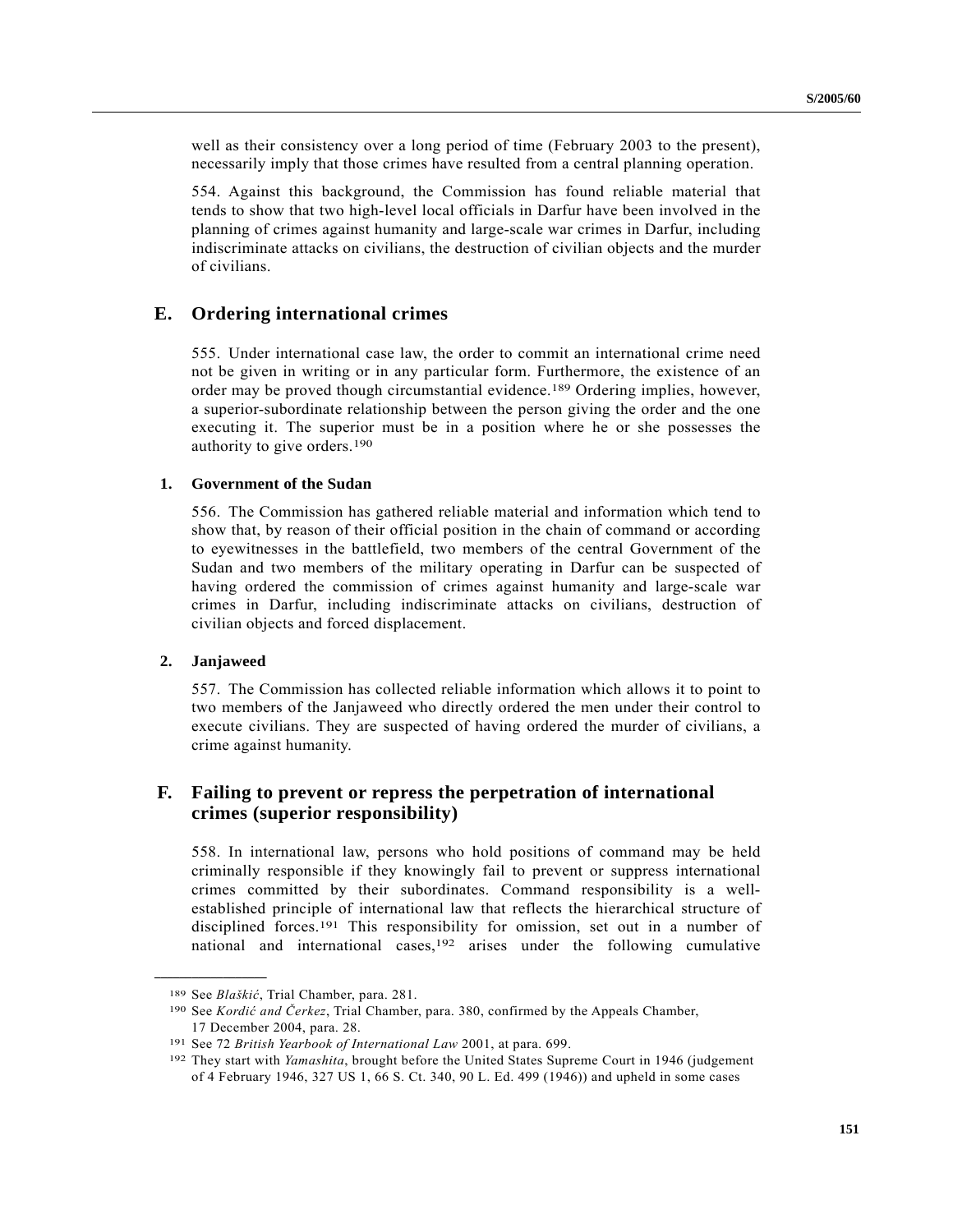conditions: (a) the person exercises effective command, control or authority over the perpetrators; it is not necessary for a formal hierarchical structure to exist, for a de facto position of authority or control may suffice; in addition, the superior may be either a military commander or a politician or civilian leader; moreover, the authority or control need not be exercised directly over the perpetrators of the crimes, but may be wielded through the chain of command; (b) the superior knew or should have known, or had information which should have enabled him to conclude in the circumstances prevailing at the time, that crimes were being or had been committed and consciously disregarded such information or knowledge; (c) the superior failed to take the action necessary to prevent or suppress the crimes; in particular, he failed to take all the measures necessary to prevent the perpetration of the crimes, failed to stop the crimes while they were being committed, failed to report to the relevant authorities that his subordinates had engaged in criminal conduct or failed to order the punishment of the perpetrators if such punishment fell within his remit.

559. Depending on the circumstances of each case, the subjective element required by international law is knowledge (i.e., awareness that crimes are being committed or are about to be committed) and intent (the desire or will not to take action) or at least recklessness (awareness that failure to prevent the action of subordinates risks bringing about certain harmful consequences and nonetheless ignoring such risk). Instead, when the superior should have known that crimes were being committed or had been committed, culpable negligence seems to be sufficient. Finally, when the superior knows that crimes were being committed and fails to act to repress them, what is required, in addition to knowledge, is intent not to take action (or at least culpable negligence).

560. It is necessary to add that the notion of superior responsibility also applies to internal armed conflicts, as has been authoritatively held by the International Tribunals.193 The legal opinion of States is to the same effect.194

561. With regard to the position of rebels, it would be groundless to argue (as some rebel leaders did when questioned by the Commission) that the two groups of

brought before the United States court sitting in Nuremberg (see *US v. Pohl and others*, judgement of 3 November 1947, in *Trials of War Criminals before the Nürnberg Military Tribunals under Control Council Law No. 10* (Washington, D.C.: United States Government Printing Office, 1950, vol. V at 1011 and 1055); *US v. von List and others*, judgement of 19 February 1948 (ibid., vol. XI, at 512-515, 1230, 1244, 1256-1271, 1299, 1303); *US v. von Leeb and others*, judgement of 28 October 1948 (ibid., vol. XI, at 510-550, 631), *US v. von Weizs‰cker*, judgement of 12 December 1949 (ibid., vol. XIV, at 487, 517, 671), as well as in *Delalić and others* (paras. 354-8), in *Blaökić* (paras. 295-303) in *Kordić and Čerkez* (paras. 405-17).

<sup>193</sup> See the rulings by a Trial Chamber of the International Tribunal for the Former Yugoslavia in *Hadzihasanović and others* (*Decision on joint challenge to jurisdiction*, 12 November 2002, paras. 9-179) and by the Appeals Chamber in the same case (*Decision on interlocutory appeal challenging jurisdiction in relation to command responsibility*, 16 July 2003, at paras. 11-36).

<sup>194</sup> For instance, in a memorandum of 21 January 2000, the Canadian Foreign Department's Legal Bureau, after stating that articles 25 and 28 of the Rome Statute (respectively on responsibility for ordering, soliciting, etc. crimes and responsibility of commanders or superiors) "codify international customary law with respect to criminal responsibilityî (in 38 *Canadian Yearbook of International Law* 2000, at 336), the legal Bureau goes on to note that "In internal armed conflicts, a non-state leader could also be convicted of war crimes, if the prosecutor proved that the leader was part of an 'organized armed group.' " (ibid., at 337).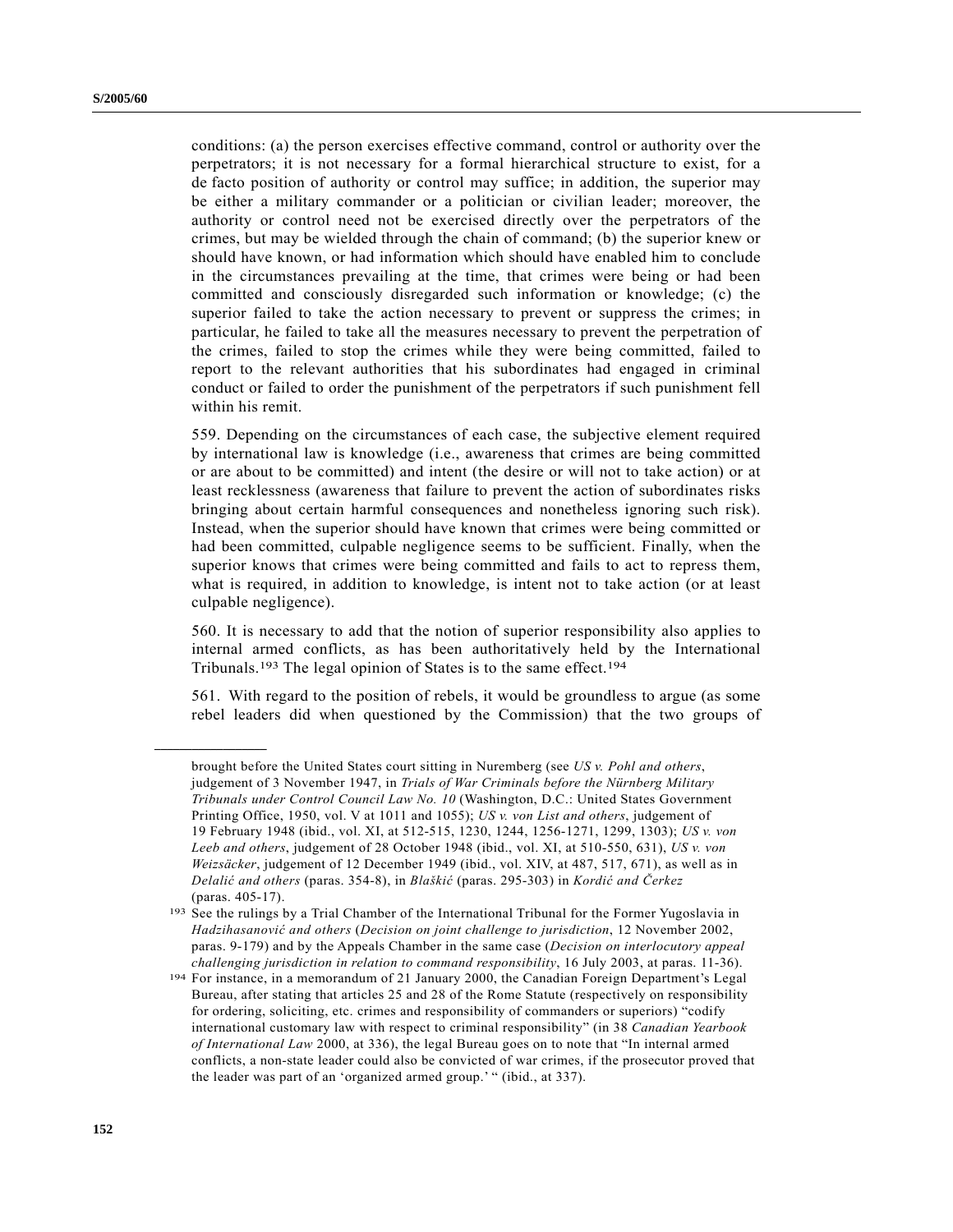insurgents (SLA and JEM) were not tightly organized militarily, with the consequence that often military engagements conducted in the field had not been planned, directed or approved by the military leadership. Even assuming that this was true, commanders must nevertheless be held accountable for actions of their subordinates. The notion is widely accepted in international humanitarian law that each army, militia or military unit engaging in fighting, in either an international or internal armed conflict, must have a commander charged with maintaining discipline and ensuring compliance with the law. This notion is crucial to the very existence, as well as the enforcement of the whole body, of international humanitarian law, because without a chain of command and a person in control of military units, anarchy and chaos would ensue and no one could ensure respect for law and order.

562. There is another and more specific reason why the political and military leadership of SLA and JEM cannot refuse to accept accountability for any crime committed by their troops in the field if such leadership refrained from preventing or suppressing those crimes. This reason resides in the signing by that leadership of various agreements with the Government of the Sudan. By entering into those agreements on behalf of their respective "movements", the leaders of each movement assumed full responsibility for the conduct or misconduct of their combatants. More specifically, in the Protocol on the Establishment of Humanitarian Assistance in Darfur, of 8 April 2004, the rebels undertook to respect the general principles of international humanitarian law, and those principles no doubt included that of superior responsibility.

### **1. Government of the Sudan**

563. The Commission has gathered reliable information which allows it to identify eight senior central Government officials and military commanders and six local government officials or members of the armed forces operating in Darfur who may be suspected of being responsible for knowingly failing to prevent or suppress the perpetration of crimes, that is, for superior responsibility. A consistent body of credible material collected by the Commission suggests that those officials were cognizant of the situation in Darfur and of the large-scale perpetration of violations of international human rights law and international humanitarian law in the region from their own sources and from other sources or, at the very least, should have known what was happening in Darfur but failed to take any action to stop the atrocities from being perpetrated. Furthermore, they failed to punish those under their control who committed serious crimes. Depending on the circumstances of each case, they may be suspected of bearing superior responsibility for the crimes committed by the men under their effective control, which include the crimes against humanity of the murder of civilians and forced displacement and the war crimes of carrying out indiscriminate attacks on civilians, the destruction of civilian objects, looting and torture.

### **2. Rebels**

564. In keeping with the comment made above concerning the structure of the rebel groups, the Commission has gathered sufficient reliable material to point to four individuals holding positions of importance within the different rebel groups who may be suspected of being responsible for knowingly failing to prevent or suppress the perpetration of crimes by rebels. There is information that given that they had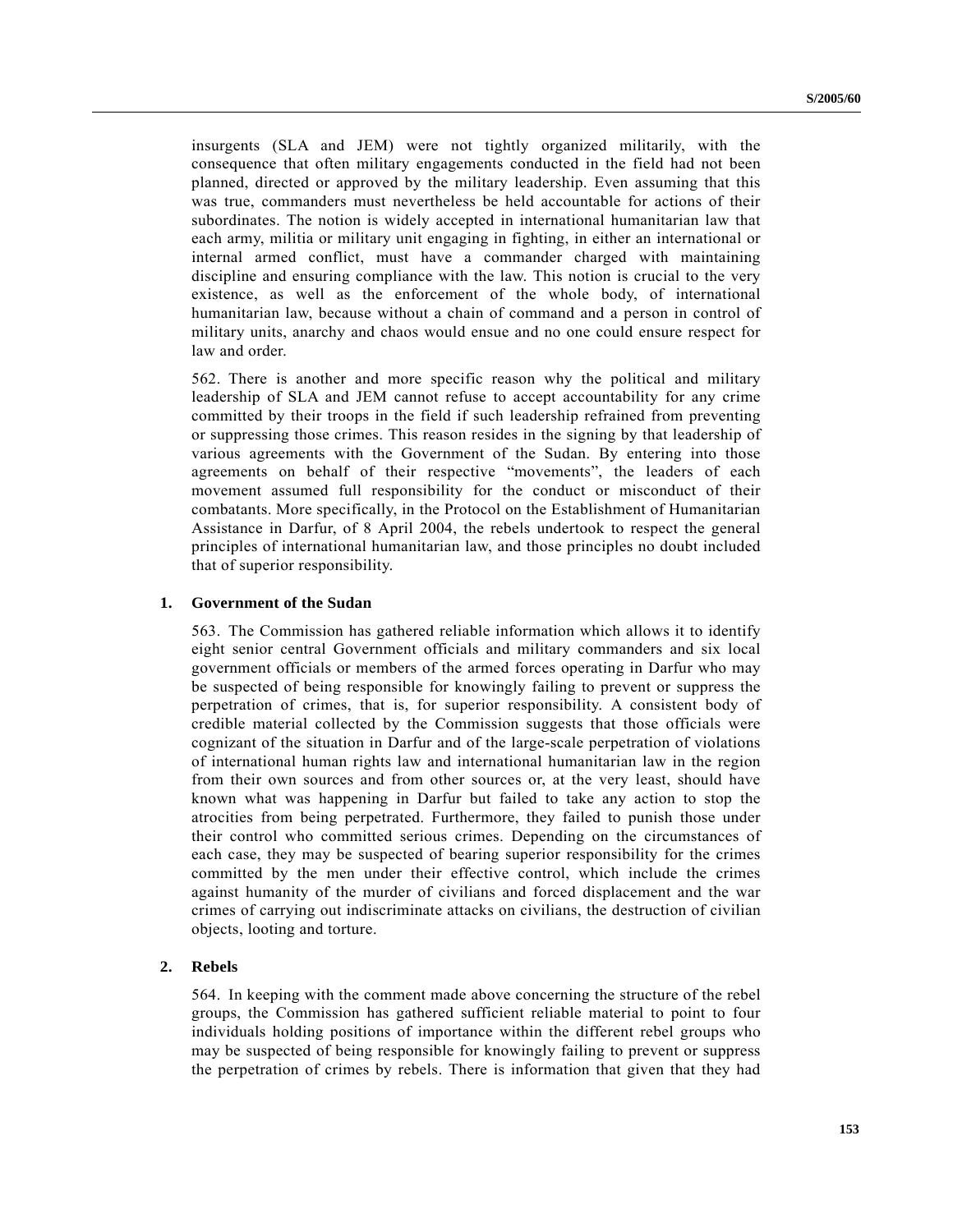effective overall control over military personnel fighting for the rebel groups, they were aware of some crimes committed by such military personnel or, at the very least, they should have known what was happening but failed to take any action to stop the atrocities from being perpetrated. Furthermore, they failed to punish those under their control who committed serious crimes. Those individuals may thus be suspected of being responsible, under the doctrine of superior responsibility, for war crimes committed by the rebels under their authority, namely, the murder of civilians, the destruction of civilian objects, forced disappearances and looting.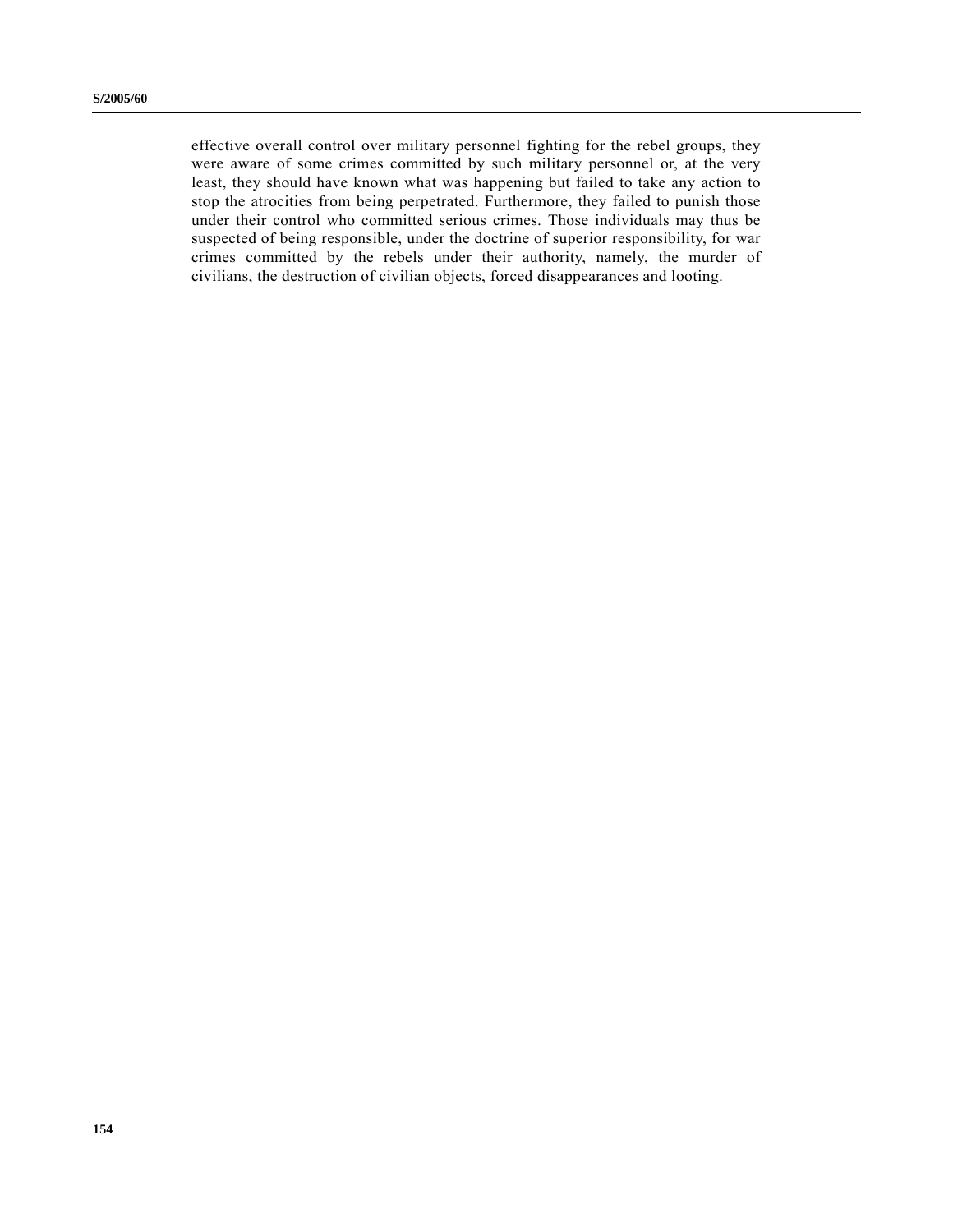# **Part Four Possible mechanisms to ensure accountability for the crimes committed in Darfur**

## **I. Inadequacies of the Sudanese criminal justice system and the consequent need to propose other criminal mechanisms**

565. *The need to do justice.* The magnitude and serious nature of the crimes committed against the civilian population in Darfur, by both Government forces and the Janjaweed on the one hand and by the rebels on the other, demand immediate action by the international community to end the atrocities. The perpetrators of these crimes must be brought to justice. At the same time, measures to bring relief and redress to the victims must be initiated to complete the process of accountability.

566. It is notable that not only the Security Council, in its resolutions 1556 (2004) and 1564 (2004), emphasized the urgent need for justice, but also the very parties to the conflict in Darfur insisted on the principle of accountability. Thus, in the Protocol on the Improvement of the Humanitarian Situation in Darfur, of 9 November 2004, the parties stressed the need to restore and uphold the rule of law, including investigating all cases of human rights violations and bringing to justice those responsible, in line with the expressed commitment of the African Union to fight impunity. Moreover, the parties to the conflict committed themselves to ensuring that all forces and individuals involved or reported to be involved in violations of the rights of the internally displaced persons, vulnerable groups and other civilians would be transparently investigated and held accountable to the appropriate authorities. The question arises, however, as to whether these are meaningless commitments having only cosmetic value.

567. *The inaction of both the Sudanese authorities and the rebels.* The failure of both the Government and the rebels to prosecute and try those allegedly responsible for the far too numerous crimes committed in Darfur is conspicuous and unacceptable. As pointed out above, the Government has taken some steps, which, however, constitute more of a window-dressing operation than a real and effective response to large-scale criminality linked to the armed conflict. The rebels have failed to take any investigative or punitive action whatsoever.

568. The normal and ideal response to atrocities is to bring the alleged perpetrators to justice in the courts of the State where the crimes were perpetrated or of the State of nationality of the alleged perpetrators. There may indeed be instances where a domestic system operates in an effective manner and is able to deal appropriately with atrocities committed within its jurisdiction. However, the very nature of most international crimes implies, as a general rule, that they are committed by or with the complicity of State officials; often their prosecution is therefore better left to other mechanisms. Considering the nature of the crimes committed in Darfur and the shortcomings of the Sudanese criminal justice system, which have led to effective impunity for the alleged perpetrators, the Commission is of the opinion that the Sudanese courts are unable and unwilling to prosecute and try the alleged offenders. Other mechanisms are needed in order to do justice.

569. The Commission is of the view that two measures should be taken by the Security Council to ensure that justice is done for the crimes committed in Darfur,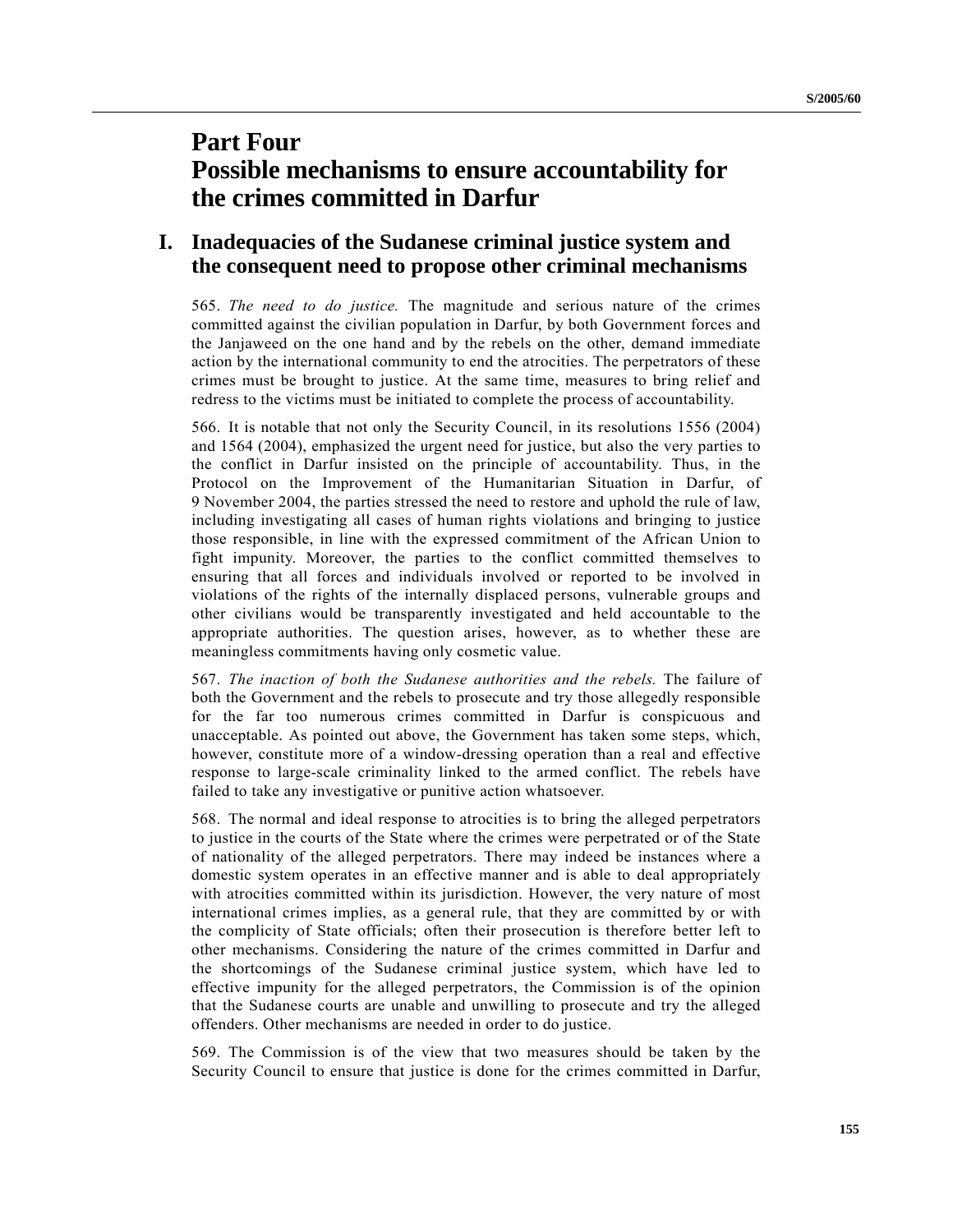keeping in mind that any justice mechanism must adhere to certain recognized principles: it must be impartial, independent and fair. With regard to the judicial accountability mechanism, the Commission recommends that the Security Council refer the situation of Darfur to the International Criminal Court. As stated above, the Sudanese judicial system has proved incapable of ensuring accountability for the crimes committed in Darfur and the authorities are unwilling to do so. The international community cannot stand idly by while human life and human dignity are attacked daily and on so large a scale in Darfur. The international community must take upon itself the responsibility to protect the civilians of Darfur and end the rampant impunity currently prevailing there.

570. The other measure is designed to provide compensation for the victims of so many gross violations of human rights, most of them amounting to international crimes. It is therefore proposed that a compensation commission be established by the Security Council.

## **II. Measures to be taken by the Security Council**

## **A. Referral to the International Criminal Court**

#### **1. Justification for suggesting the involvement of the Court**

571. The International Criminal Court is the first international permanent court capable of trying individuals accused of serious violations of international humanitarian law and human rights law, namely war crimes, crimes against humanity and genocide. The treaty that established the Court, the Rome Statute,195 entered into force on 1 July 2002.

572. The Commission is of the view that resorting to the International Criminal Court would have at least six major merits. First, the Court was established with an eye to crimes likely to threaten peace and security. This is the main reason why the Security Council may trigger the Court's jurisdiction under article 13 (b) of the Statute. The investigation and prosecution of crimes perpetrated in Darfur would have an impact on peace and security. More particularly, it would be conducive, or contribute, to peace and stability in Darfur by removing serious obstacles to national reconciliation and the restoration of peaceful relations. Second, as the investigation and prosecution in the Sudan of persons enjoying authority and prestige in the country and wielding control over the State apparatus is difficult or even impossible, resort to the Court, the only truly international institution of criminal justice, would ensure that justice is done. The fact that trial proceedings would be conducted in The Hague, the seat of the Court far away from the community over which those persons still wield authority and where their followers live, might ensure a neutral atmosphere and prevent the trials from stirring up political, ideological or other passions. Third, only the authority of the Court, backed up by that of the Security Council, might compel both leading personalities in the Sudanese Government and the heads of rebel groups to submit to investigation and possibly criminal

<sup>195</sup> *Official Records of the United Nations Diplomatic Conference of Plenipotentiaries on the Establishment of an International Criminal Court, Rome, 15 June-17 July 1998*, vol. I: *Final documents* (United Nations publication, Sales No. E.02.I.5), sect. A. Accessible at: http://www.un.org/law/icc/statute/romefra.htm.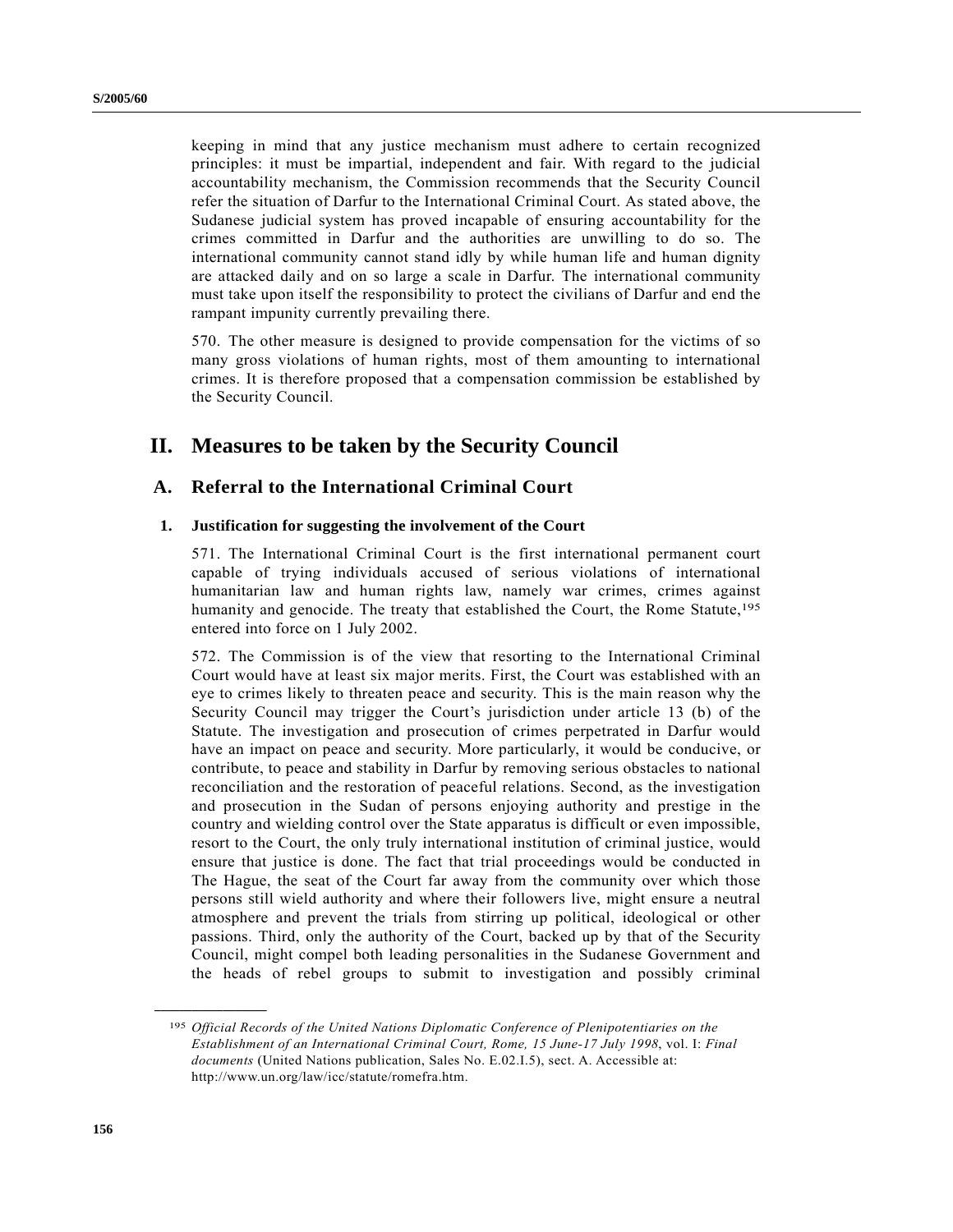proceedings. Fourth, the Court, with an entirely international composition and a set of well-defined rules of procedure and evidence, is the organ best suited for ensuring a veritably fair trial of those indicted by the Court's Prosecutor. Fifth, the Court could be activated immediately, without any delay (which would be the case if ad hoc tribunals or so-called mixed or internationalized courts were to be established). Sixth, the institution of criminal proceedings before the Court, at the request of the Security Council, would not necessarily involve a significant financial burden for the international community.196

#### **2. Inadvisability of other mechanisms**

**\_\_\_\_\_\_\_\_\_\_\_\_\_\_\_\_\_\_**

573. The Commission considers that the International Criminal Court is the only credible way of bringing alleged perpetrators to justice. It strongly advises against other measures.

#### **(a) Inadvisability of setting up an ad hoc international criminal tribunal**

574. Given that international action is urgently needed, one might consider it opportune to establish an ad hoc international criminal tribunal, as was done in the case of previous armed conflicts, such as those in the former Yugoslavia and in Rwanda, when the International Criminal Court did not yet exist. However, at least two considerations militate against such a solution. First, those Tribunals, however meritorious, are very expensive. Second, at least so far, on a number of grounds they have been rather slow in prosecuting and punishing the persons indicted. Primarily for those reasons, it would appear that at present no political will exists in the international community to set up yet another ad hoc international criminal tribunal (another major reason being that a permanent and fully fledged international criminal institution is now available).

#### **(b) Inadvisability of expanding the mandate of one of the existing ad hoc criminal tribunals**

575. The same reasons hold true against the possible expansion, by the Security Council, of the mandate of the International Tribunal for the Former Yugoslavia or the International Criminal Tribunal for Rwanda to include jurisdiction over crimes committed in Darfur. First, such expansion would be time-consuming. It would require, after a decision of the Security Council, the election of new judges and new prosecutors as well as the appointment of Registry staff. Indeed, at present the Tribunals are overstretched, for they are working very hard to implement the completion strategy elaborated and approved by the Council. Consequently any new task for either Tribunal would require new personnel at all levels. In addition, the allocation of new tasks and the election or appointment of new staff would obviously require new financing. Thus, the second disadvantage of this option is

<sup>&</sup>lt;sup>196</sup> Under article 115 of the Rome Statute, "The expenses of the Court ... shall be provided by the following sources: (a) assessed contributions made by States parties; (b) funds provided by the United Nations, subject to the approval of the General Assembly, *in particular in relation to the expenses incurred due to referrals by the Security Council*î (emphasis added). Thus, a referral by the Security Council may entail some expenses for the United Nations, chiefly for financing investigations. Nevertheless, no financial burden will be borne by the United Nations for the most expensive part of the functioning of International Tribunals, namely the establishment of the court, the payment for the seat of the court and payment of judges, the Prosecutor's office and the Registry staff.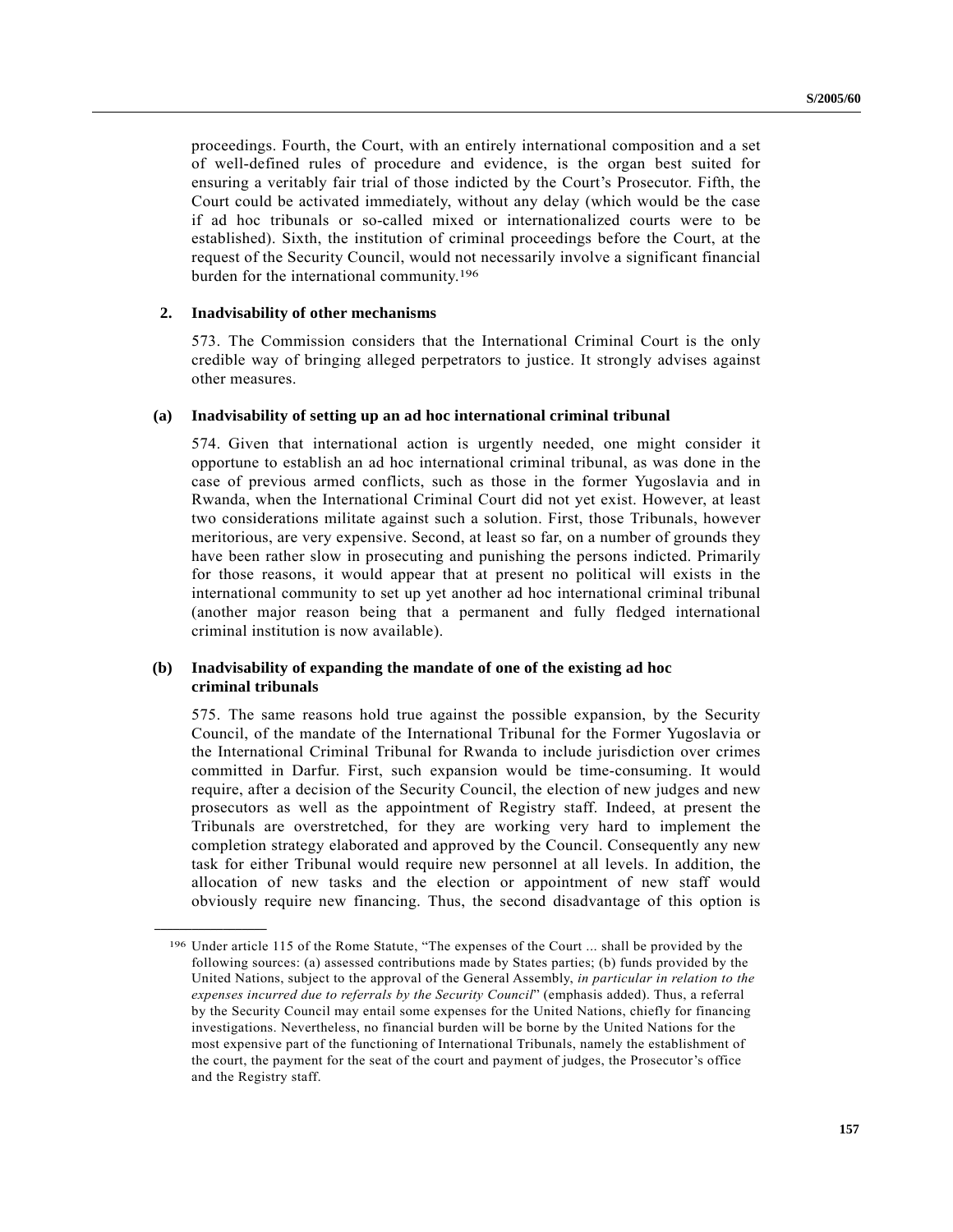that it would be very expensive. It should be added that conferring a new mandate on one of the existing Tribunals would have a third drawback: such expansion could end up creating great confusion in the Tribunal, which all of a sudden would have to redesign its priorities and reconvert its tasks so as to accommodate the new functions.

#### **(c) Inadvisability of establishing mixed courts**

576. Where, as in the Sudan, States are faced with emergency situations involving the commission of large-scale atrocities, an option may be to not resort to national or international criminal courts, but rather to establish courts that are mixed in their composition, that is, consisting of both international judges and prosecutors and judges and prosecutors having the nationality of the State in which the trials are held.

577. The mixed courts established in other conflicts have followed two similar but distinct models. First, the mixed courts can be organs of the relevant State, being part of its judiciary, as in Kosovo, Timor-Leste, Bosnia and Herzegovina and Cambodia. Alternatively, the courts may be international in nature, that is, freestanding tribunals not part of the national judiciary, as in Sierra Leone. The latter, for instance, is an international criminal court, but some of its judges and other officials are nationals of Sierra Leone, giving it a hybrid character which makes it different from other international criminal courts, such as the International Criminal Court, the International Tribunal for the Former Yugoslavia and the International Criminal Tribunal for Rwanda. It also differs from those courts in that it is located in the country where the crimes occurred and it is funded by voluntary contributions (not assessed contributions from the United Nations budget or, as is the case of the International Criminal Court, by the States parties to the Rome Statute).

578. One obvious drawback for the creation of a special court for the crimes committed in Darfur is its financial implications. The special court for Sierra Leone, with its voluntary contributions, is hardly coping with the demands of justice there. A second major drawback is the time-consuming process required for establishing the courts by means of an agreement with the United Nations. The International Criminal Court offers the net advantage, as noted above, of imposing no significant financial burden on the international community and being available immediately.

579. Third, the investigation and prosecution would relate to persons enjoying authority and prestige in the country and wielding control over the State apparatus. The establishment of a special court by agreement between the actual Government and the United Nations for the investigation and prosecution of members of that very Government seems unlikely. Moreover, the situation of the national judges who would sit on courts dealing with crimes that may have been committed by leaders would not only be uncomfortable, but also unbearable and dangerous.

580. Fourth, many Sudanese laws are grossly incompatible with international norms. The establishment of mixed courts that may be able to rely on the national legal system would give rise to serious problems, particularly with regard to the 1991 Sudanese criminal procedural law. In contrast, the International Criminal Court constitutes a self-contained regime with a set of detailed rules on both substantive and procedural law that are fully attuned to respect for the fundamental human rights of all those involved in criminal proceedings before the Court.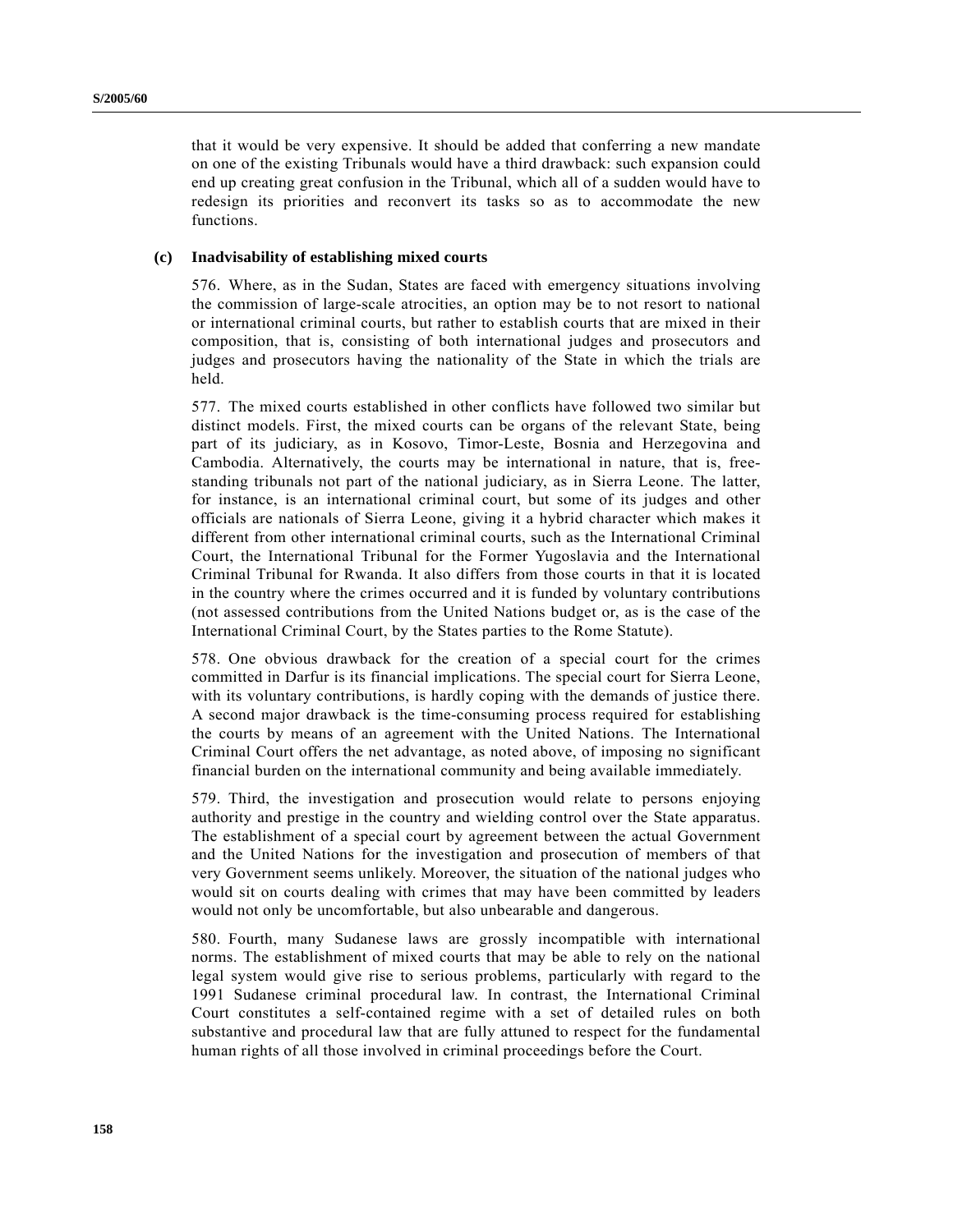581. Furthermore, and importantly, the situation of the Sudan is distinguishable in at least one respect from most situations in which a special court has been created in the past. The impugned crimes are within the jurisdiction *rationae temporis* of the International Criminal Court, as the crimes discussed in the present report were committed after 1 July 2002.197

582. Based on all of the comments set out above, the Commission strongly holds the view that resort to the International Criminal Court, the only truly international criminal institution, is the single best mechanism to allow justice to be done for the crimes committed in Darfur.

#### **3. Modalities of activation of the jurisdiction of the Court**

583. The Sudan signed the Rome Statute on 8 September 2000 but has not yet ratified it and is thus not a State party.198 The prosecution of nationals of a State that is not party to the Rome Statute is possible under limited circumstances. First, it is possible if the crime occurred on the territory of a State party (Rome Statute, article 12 (2) (a)). This provision is obviously not applicable in this case since the crimes occurred in the Sudan and were allegedly committed by Sudanese nationals.199 Second, the Court's jurisdiction can be triggered by a referral to the Prosecutor by the Security Council acting under Chapter VII of the Charter of the United Nations (Rome Statute, article 13 (b)). Finally, the Sudan may, by means of a declaration lodged with the Court's Registrar, accept the exercise of jurisdiction by the Court with respect to the crimes in question (Rome Statute, article 12 (3)).

584. The Commission strongly recommends that the Security Council immediately refer to the International Criminal Court the situation of Darfur and the crimes perpetrated there since the beginning of the internal armed conflict. The referral would be fully warranted, for the situation of Darfur indisputably constitutes a threat to the peace, as the Security Council determined in its resolutions 1556 (2004) and 1564 (2004). The prosecution by the International Criminal Court of persons allegedly responsible for the most serious crimes in Darfur would no doubt contribute to the restoration of peace in that region. Recourse to the Court would have the numerous major merits emphasized above.

585. There is little doubt that the alleged crimes that have been documented in Darfur meet the thresholds of the Rome Statute as defined in articles 7 (1), 8 (1) and 8 (2) (f). As was stated earlier, there is a protracted armed conflict, not of an international nature, in Darfur between the governmental authorities and organized armed groups. As the factual findings demonstrate, a body of reliable information indicates that war crimes may have been committed on a large scale, at times even as part of a plan or a policy. There is also a wealth of credible material suggesting

<sup>197</sup> See Rome Statute, article 11.

<sup>198</sup> See official web site of the International Criminal Court: http://www.icc-cpi.int/statesparties.html#S, retrieved on 2 November 2004, updated as at 27 September 2004.

<sup>199</sup> If crimes under the jurisdiction of the International Criminal Court were proved to have been committed in Chad or by Chadian nationals, the situation would remain the same so far as the Court's jurisdiction is concerned: Chad signed the Rome Statute on 20 October 1999 but has not yet ratified it. See web site of the International Criminal Court:

http://www.icc-cpi.int/statesparties.html#S, retrieved on 2 November 2004, updated as at 27 September 2004.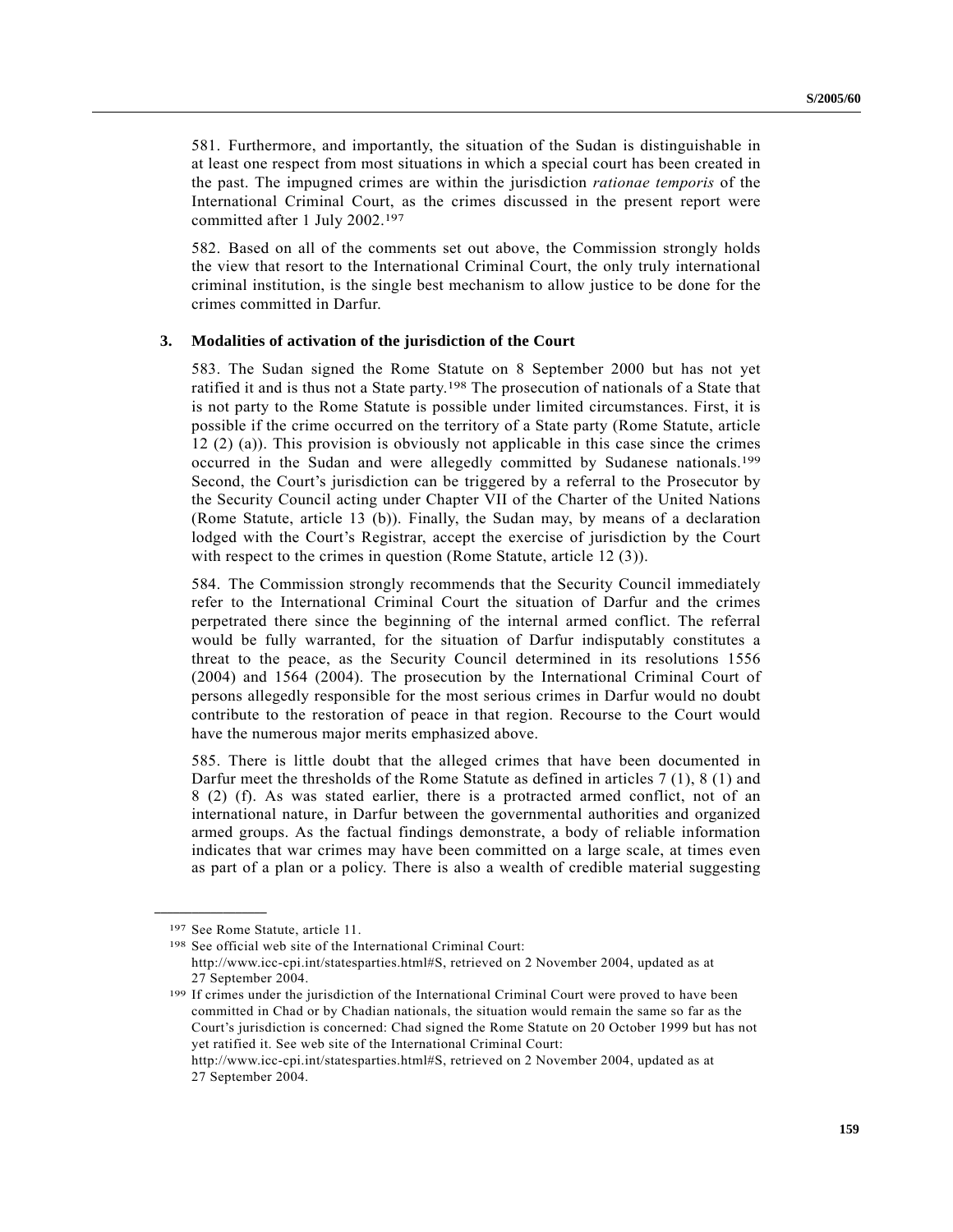that criminal acts consisting of widespread or systematic attacks directed against the civilian population were committed with knowledge. These may amount to crimes against humanity.

586. The Sudanese justice system is unable and unwilling to address the situation in Darfur. That system has been significantly weakened during the past decade. Restrictive laws granting broad powers to the executive have particularly undermined the effectiveness of the judiciary. In fact, many of the laws in force in the Sudan today contravene basic human rights standards. The Sudanese criminal laws do not adequately proscribe war crimes and crimes against humanity such as those carried out in Darfur, and the Criminal Procedure Code contains provisions that prevent the effective prosecution of such acts. In addition, many victims informed the Commission that they had little confidence in the impartiality of the Sudanese justice system and its ability to bring to justice the perpetrators of the serious crimes committed in Darfur. In any event, many feared reprisals if they resorted to the national justice system.

587. The measures taken so far by the Government to address the crisis have been both grossly inadequate and ineffective. As stated elsewhere in the present report, very few victims have lodged official complaints regarding crimes committed against them or their families owing to a lack of confidence in the justice system. In the few instances in which complaints were made, most of the cases were not properly pursued. Further procedural hurdles limited the victimsí access to justice, such as the requirement of a medical examination for victims of rape. A Ministry of Justice decree relaxing this requirement for the registration of rape complaints is not known to most law enforcement agencies in Darfur. The rape commissions established by the Ministry of Justice have been ineffective in investigating this crime. The Ministry of Defence established one committee to compensate the victims of three incidents of mistaken bombing in Habila, Umm Gozin and Tulo. While the report of the National Commission of Inquiry established by the President acknowledged some wrongdoing on the part of the Government, most of the report is devoted to justifying and rationalizing the actions taken by the Government in relation to the conflict. The reality is that, despite the magnitude of the crisis and its immense impact on civilians in Darfur, the Government informed the Commission of very few cases of individuals who had been prosecuted or even simply disciplined in the context of the current crisis.

588. Referring the situation in Darfur to the International Criminal Court in a resolution adopted under Chapter VII of the Charter of the United Nations would have a mandatory effect. In that way, the Government of Sudan could not deny the Court's jurisdiction under any circumstances. The Commission recommends that the resolution empower the Court's prosecutor to investigate on his own initiative any individual case that is related to the current conflict in Darfur. As for the temporal scope of the investigations, the Commission suggests that the resolution should not limit the investigations to a specific time frame. As is clear from the present report, while there was an escalation in the attacks after February 2003, the Commission received information regarding events that took place in 2002 and even earlier. Pursuant to article 11 of its Statute, the Court has temporal jurisdiction as from 1 July 2002, so the Prosecutor could investigate any crimes committed after that date.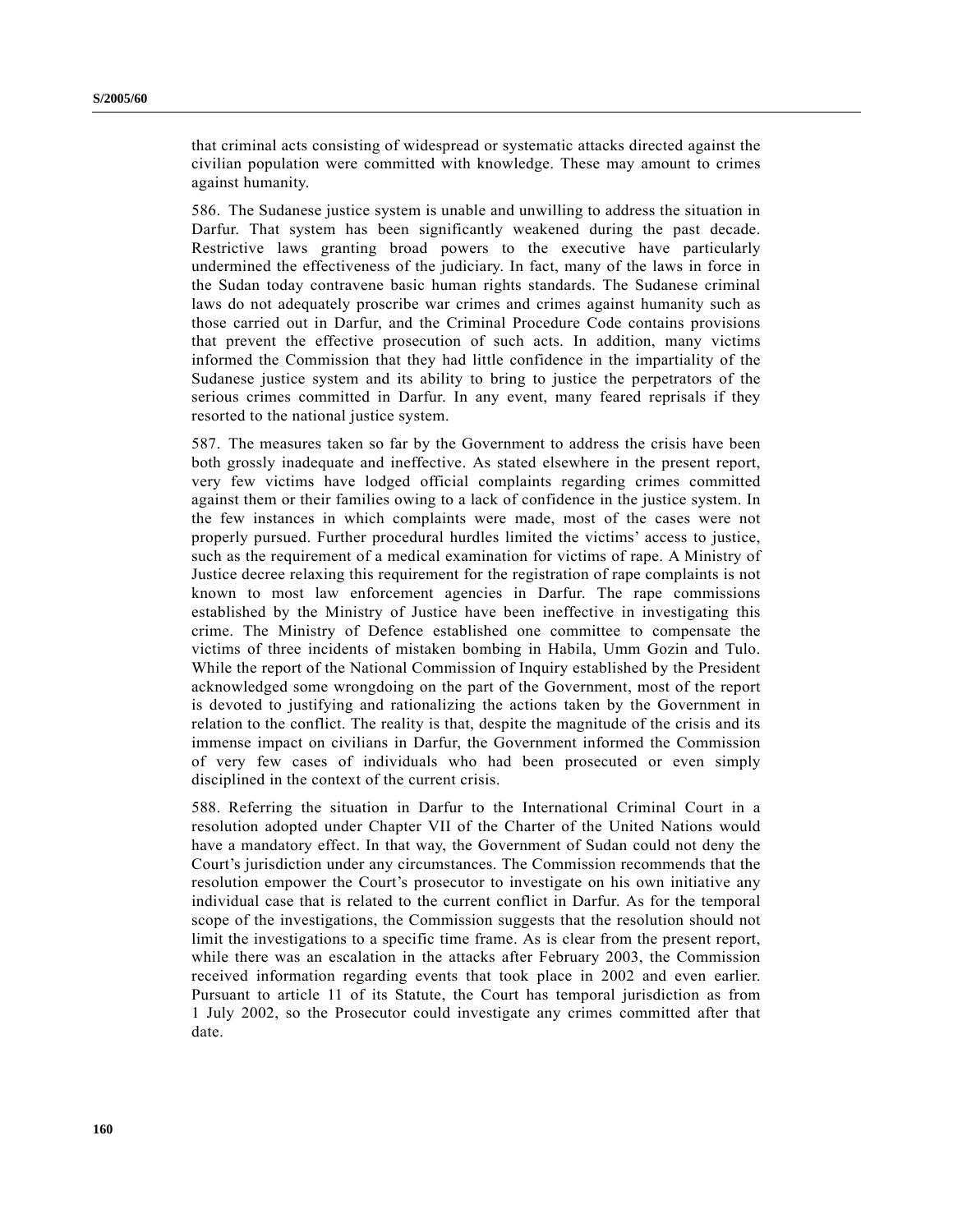589. In the opinion of the Commission, it would be fully appropriate for the Security Council to submit the situation of Darfur to the International Criminal Court. The Council has repeatedly emphasized, in its resolutions 1556 (2004) and 1564 (2004), that the Government of the Sudan has committed serious violations of human rights against its own nationals and that serious breaches of human rights are also being committed by the rebels. Not only individual States, but the whole world community through its most important political organ, should energetically react to this consistent pattern of large-scale violations of human rights. Moreover, the Security Council stressed in its aforementioned resolutions the need to put a stop to impunity in Darfur, for the end of such impunity would contribute to restoring security in the region, thereby allowing the hundreds of thousands of internally displaced persons to return to their homes or to any other place of their choosing. It would thus be consistent for the Council, the highest body of the international community responsible for maintaining peace and security, to refer the situation of Darfur and the crimes perpetrated there to the highest criminal judicial institution of the world community.

## **B. Establishment of a compensation commission**

590. For the reasons set out below, the Commission also proposes to the Security Council the establishment of a compensation commission, not as an alternative, but rather as a measure complementary to the referral of the situation to the International Criminal Court. States have the obligation to act not only against perpetrators, but also on behalf of victims. While a compensation commission does not constitute a mechanism for ensuring that those responsible are held accountable, its establishment would be vital to redressing the rights of the victims of serious violations committed in Darfur.

#### **1. Justification for suggesting the establishment of a compensation commission**

591. Given the magnitude of the damage to civilian populations caused by the armed conflict, it is necessary to envisage granting reparations to victims of crimes committed during such conflict, whether or not the perpetrators of international crimes have been identified.

592. This proposal is based on practical and moral, as well as legal, grounds. As for the former, suffice it to mention that in numerous instances, particularly in rape cases, it will be very difficult for any judicial mechanism to establish who perpetrated the crimes. In other words, judicial findings and retribution by a court of law may prove to be very difficult or even impossible. In such cases it would be necessary at least to make good the material and moral damage caused to the victims. Although the perpetrators will in fact continue to enjoy impunity, the international community may not turn a blind eye to the plight of the victims. It should as a minimum attenuate their suffering by obliging the Sudanese State to make reparation for their harm.

593. Serious violations of international humanitarian law and human rights law can entail not only the individual criminal liability of the perpetrator but also the international responsibility of the State (or state-like entity) on whose behalf the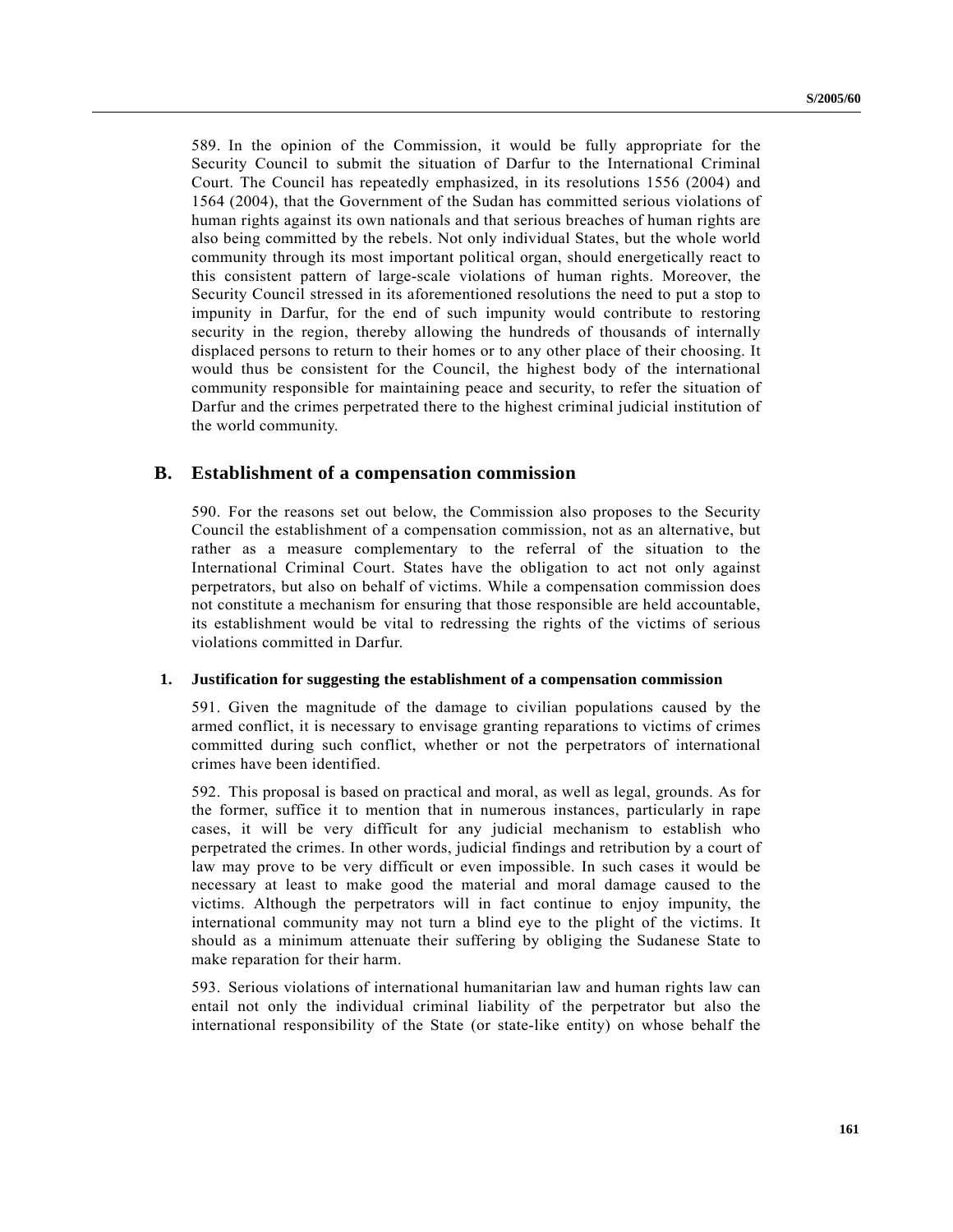**\_\_\_\_\_\_\_\_\_\_\_\_\_\_\_\_\_\_**

perpetrator was acting. This international responsibility involves the State (or the state-like entity) paying compensation to the victim.200

594. At the time this international obligation was first established, and perhaps even in 1949 when the Geneva Conventions were drafted and approved, it was clearly conceived of as an obligation of each contracting State towards any other contracting State concerned. In other words, it was seen as an obligation between States, with the consequence that (a) each relevant State was entitled to request reparations or compensation from the other State concerned, and (b) the nationals of that State could concretely be granted compensation for any damage suffered only by lodging claims with national courts or other organs of the State. National case law in some countries<sup>201</sup> has held that the obligation was not intended directly to grant rights to individual victims of war crimes or grave breaches of the Geneva Conventions. In addition, the international obligation was to be considered as having been fulfilled any time, following the conclusion of a peace treaty, the responsible State had agreed to pay to the other State or States war reparations or compensation for damages caused to the nationals of the adversary, regardless of whether actual payment was ever made.

595. The emergence of human rights doctrines in the international community and the proclamation of human rights at the international and national levels since the adoption of the United Nations Charter in 1945 have had a significant impact on this area as well. In particular, the right to an effective remedy for any serious violation of human rights has been enshrined in many international treaties.202 Furthermore, the Declaration of Basic Principles of Justice for Victims of Crime and Abuse of

<sup>200</sup> The international obligation to pay compensation was first laid down in article 3 of the 1907 Hague Convention on Land Warfare, whereby "A belligerent party which violates the provisions of the said regulations [the regulations annexed to the Convention, also called Hague Regulations] shall, if the case demands, be liable to pay compensation. It shall be responsible for all acts committed by persons forming part of its armed forces". This obligation was restated, with regard to grave breaches of the 1949 Geneva Conventions, in each Convention, where it was provided that "No High Contracting Party shall be allowed to absolve itself or any other High Contracting Party of any liability incurred by itself or by another High Contracting Party in respect of breaches referred to in the preceding article [on grave breaches]" (common Article on grave breaches, found respectively at 51/52 /131/148). The same obligation, although worded in the terms of article 3 of the 1907 Hague Convention, was laid down in article 91 of Additional Protocol I.

<sup>&</sup>lt;sup>201</sup> See the Japanese cases mentioned by Shin Hae Bong, "Compensation for Victims of Wartime Atrocities – Recent Developments in Japan's Case Law", in 3 *Journal of International Criminal Justice* (2005), at 187-206. See also the German cases referred to in A. Gattini, *Le Riparazioni di Guerra nel Diritto Internazionale* (Padova: Cedam, 2003), 249 ff. However, on 11 March 2004 the Italian Court of Cassation delivered in *Ferrini* an elaborate judgement in which the Court, based among other things on *jus cogens*, held that an Italian deported to Germany for slave labour in 1944 was entitled to compensation for this war crime because the international norms on compensation, given their peremptory nature, overrode the customary rules on foreign State immunity (text in Italian in 87 *Rivista di diritto internazionale* (2004), 540-551).

<sup>202</sup> See article 2 (3) of the International Covenant on Civil and Political Rights, article 6 of the International Convention on the Elimination of All Forms of Racial Discrimination, article 14 of the 1984 Convention against Torture, article 39 of the 1989 Convention on the Rights of the Child, as well as articles 19 (3) and 68 (3) of the Statute of the International Criminal Court. See also article 8 of the 1948 Universal Declaration of Human Rights.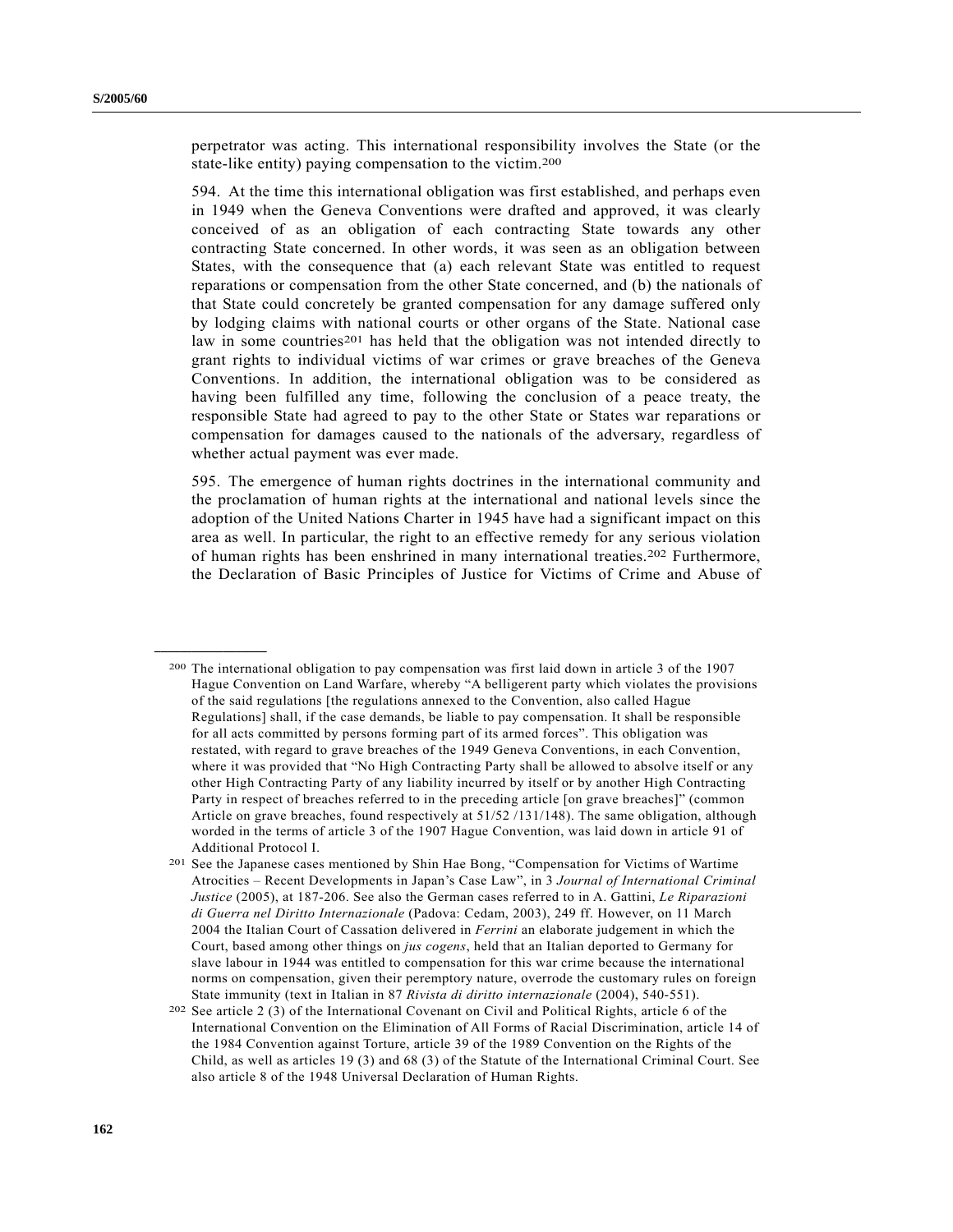Power, adopted by the General Assembly in 1985, provides that States should develop and make readily available appropriate rights and remedies for victims.203

596. The right to an effective remedy also involves the right to reparations (including compensation) if the relevant judicial body satisfies itself that a violation of human rights has been committed; indeed, almost all the provisions cited above mention the right to reparations as the logical corollary of the right to an effective remedy.

597. As the then President of the International Tribunal for the Former Yugoslavia, Judge Claude Jorda, rightly emphasized in his letter dated 12 October 2000 addressed to the Secretary-General,204 the universal recognition and acceptance of the right to an effective remedy cannot but have a bearing on the interpretation of the international provisions on State responsibility for war crimes and other international crimes. Those provisions may now be construed to the effect that the obligations they enshrine are assumed by States not only towards other contracting States, but also vis-à-vis the victims, that is, the individuals who suffered from the crimes. In other words, there has now emerged in international law a right of victims of serious human rights abuses (in particular, war crimes, crimes against humanity and genocide) to reparations (including compensation) for damage resulting from those abuses.

598. In the light of the above comments and on the basis of the aforementioned body of law on human rights, the proposition is warranted that, at present, whenever a gross breach of human rights is committed which also amounts to an international crime, customary international law not only provides for the criminal liability of the individuals who have committed that breach, but also imposes an obligation on States of which the perpetrators are nationals, or for which they acted as de jure or de facto organs, to make reparations (including compensation) for the damage done.

599. Depending on the specific circumstances of each case, reparations may take the form of *restitutio in integrum* (restitution of the assets pillaged or stolen), monetary compensation, rehabilitation, including medical and psychological care as well as legal and social services, satisfaction, including a public apology with acknowledgement of the facts and acceptance of responsibility or guarantees of non-

<sup>203</sup> Article 21 of the Declaration of Basic Principles of Justice for Victims of Crime and Abuse of Power, adopted on 29 November 1985 by the General Assembly (resolution 40/34). See also the ìBasic principles and guidelines on the right to a remedy and reparation for victims of violations of international human rights and humanitarian lawî which are currently under consideration by the Commission on Human Rights upon proposals by T. van Boven and C. Bassiouni.

<sup>&</sup>lt;sup>204</sup> "[T]he emergence of human rights under international law has altered the traditional State responsibility concept, which focused on the State as the medium of compensation. The integration of human rights into State responsibility has removed the procedural limitation that victims of war could seek compensation only through their own Governments, and has extended the right to compensation to both nationals and aliens. There is a strong tendency towards providing compensation not only to States but also to individuals based on State responsibility. Moreover, there is a clear trend in international law to recognize a right to compensation in the victim to recover from the individual who caused his or her injury. This right is recognized in the Victims Declaration [adopted by the General Assembly in its resolution 40/34], the Basic Principles, other international human rights instruments and, most specifically, in the Rome Statute, which is indicative of the state of the law at present" (in S/2000/1063, appendix para. 20).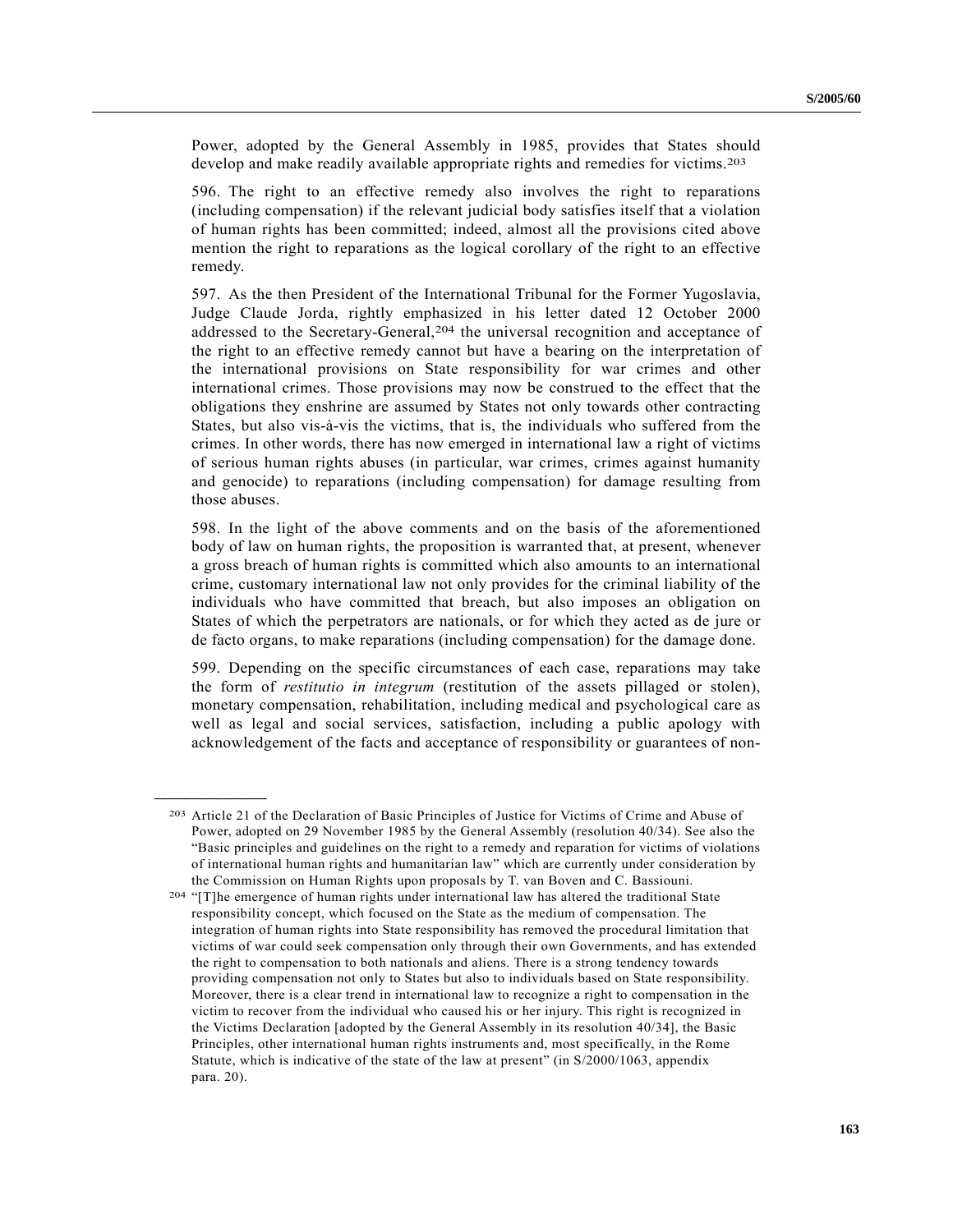repetition.205 As rightly stressed by the Secretary-General in 2004, it would also be important to combine various mechanisms or forms of reparation.206

600. It is in the light of this international legal regulation that the obligation of the Sudan to pay compensation for all the crimes perpetrated in Darfur by its agents and officials or de facto organs must be seen. A similar obligation is incumbent upon rebels for all crimes they may have committed, whether or not the perpetrators are identified and punished.

#### **2. Establishment of a compensation commission**

601. It is therefore proposed that an international compensation commission be established, consisting of 15 members, 10 appointed by the Secretary-General and 5 appointed by an independent Sudanese body. The commission, to be chaired by an international member, should be composed of persons with an established international reputation, some specializing in law (in particular international law, torts or commercial law), others in accounting, loss adjustment and environmental damage. The commission should be split into five chambers, each consisting of three members; it should sit in Darfur and have a three year mandate. Four chambers should deal with compensation for any international crime perpetrated in Darfur. A special fifth chamber should deal specifically with compensation for victims of rape. Such chamber is necessary considering the widespread nature of this crime in Darfur and the different nature of the damage suffered by the victims. Compensation also takes on a special meaning here considering that, for rape in particular, as stated above it is very difficult to find the actual perpetrators. Many victims will not benefit from seeing their aggressor held accountable by a court of law. Hence, a special scheme may be advisable to ensure compensation (or, more generally, reparation) for the particularly inhumane consequences suffered by the numerous women raped in Darfur.

<sup>205</sup> The various forms of compensation and their respective advantages were aptly set out by the Secretary-General in his report to the Security Council of 23 August 2004 on the rule of law and transitional justice in conflict and post-conflict societies. There the Secretary-General stated the following: "reparations sometimes include non-monetary elements, such as restitution of victimsí legal rights, programmes of rehabilitation for victims and symbolic measures, such as official apologies, monuments and commemorative ceremonies. The restoration of property rights, or just compensation where this cannot be done, is another common aspect of reparations in post-conflict countries. Material forms of reparation present perhaps the greatest challenges, especially when administered through mass government programmes. Difficult questions include who is included among the victims to be compensated, how much compensation is to be rewarded, what kinds of harm are to be covered, how harm is to be quantified, how different kinds of harm are to be compared and compensated and how compensation is to be distributed" (S/2004/616, para. 54).

<sup>&</sup>lt;sup>206</sup> "No single form of reparation is likely to be satisfactory to victims. Instead, appropriately conceived combinations of reparation measures will usually be required, as a complement to the proceedings of criminal tribunals and truth commissions. Whatever mode of transitional justice is adopted and however reparations programmes are conceived to accompany them, both the demands of justice and the dictates of peace require that something be done to compensate victims. Indeed, the judges of the tribunals for Yugoslavia and Rwanda have themselves recognized this and have suggested that the United Nations consider creating a special mechanism for reparations that would function alongside the tribunals." (ibid., para. 55).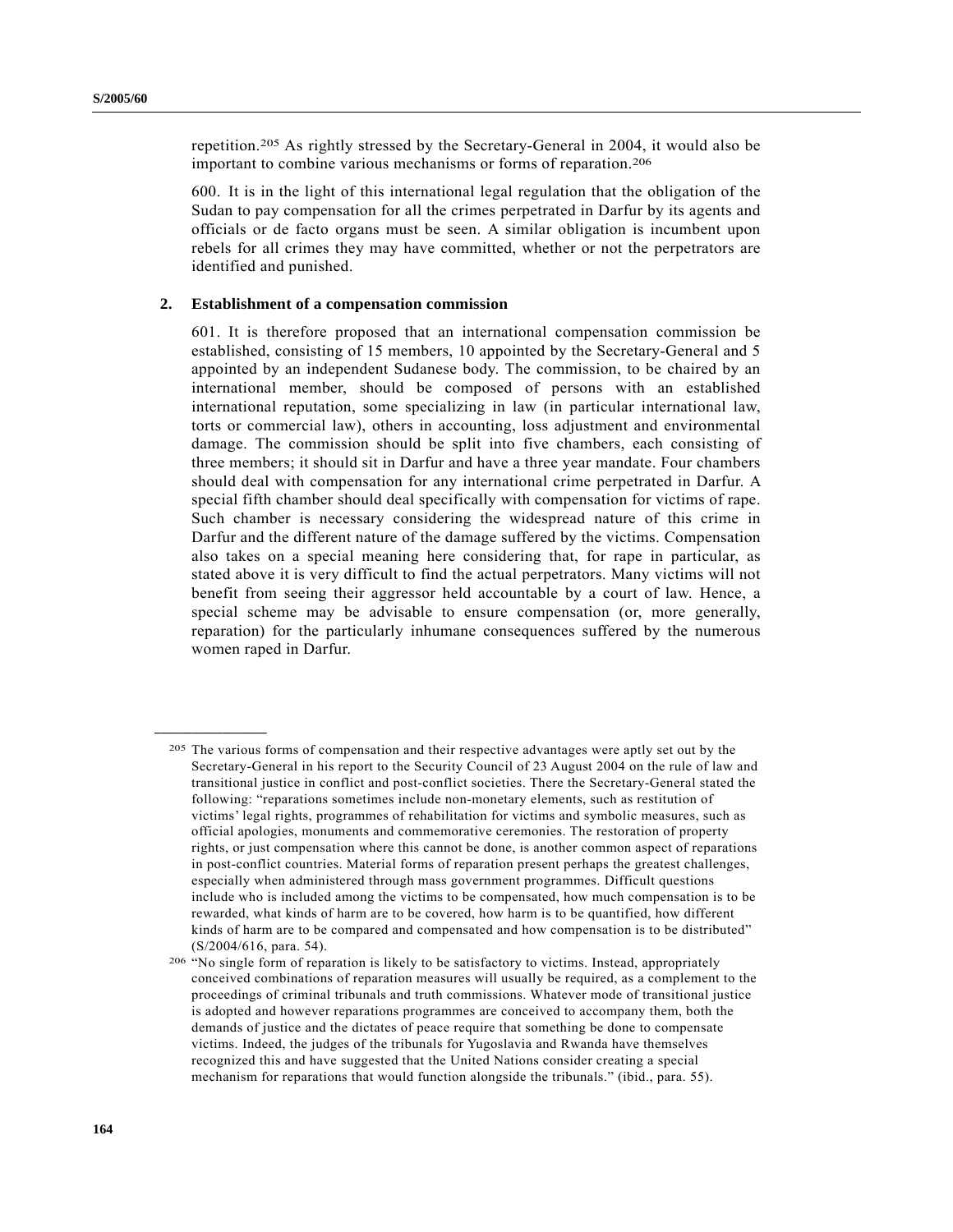602. The commission should pronounce upon claims to compensation made by all victims of crimes, that is (under the terms of the Declaration of Basic Principles of Justice for Victims of Crime and Abuse of Power, adopted by the General Assembly in its resolution 40/34 of 29 November 1985), persons who, individually or collectively, have suffered harm, including physical or mental injury, emotional suffering, economic loss or substantial impairment of their fundamental rights as a result of international crimes in Darfur, committed by either Government authorities or any de facto organ acting on their behalf or by rebels, whether or not the perpetrator has been identified and brought to trial.

603. Funding for payment of compensation to victims of crimes committed by Government forces or de facto agents of the Government should be provided by the Sudanese authorities, which should be requested by the Security Council to place the necessary sum into an escrow account. Funding for compensation of victims of crimes committed by rebels (whether or not the perpetrators have been identified and brought to trial) should be afforded through a trust fund to be established on the basis of international voluntary contributions.

## **III. Measures that could be taken by other bodies**

604. While referral to the International Criminal Court is the main immediate measure to be taken to ensure accountability, the Commission wishes to highlight some other available measures, which are not suggested as possible substitutes for the referral of the situation of Darfur to the Court.

## **A. Possible role of national courts of States other than the Sudan**

605. Courts of States other than the Sudan may play an important role in bringing to justice persons suspected or accused of having committed international crimes in Darfur. In this respect, however, the question arises of whether and to what extent that would be compatible with the activation of the International Criminal Court. It is therefore fitting briefly to discuss the issue of the respective roles of national courts and the International Criminal Court in cases where a situation has been referred by the Security Council to the Court.

#### **1. Referral by the Security Council and the principle of complementarity**

606. The question to be addressed is that of whether the principle of complementarity on which the International Criminal Court is based, that is, the principle whereby the Court steps in only when the competent national courts prove to be unable or unwilling genuinely to try persons accused of serious international crimes falling under the Court's jurisdiction, should apply in the case under discussion. In other words, the question arises whether, when the Security Council refers a situation to the Court under article 13 (b) of the Rome Statute, the Court must apply the principle of complementarity and therefore first see whether there is any competent national court willing and able to prosecute the crimes emerging in the situation.

607. The Commission notes that, while it is true that under article 18 (1) of the Statute of the Court the Prosecutor is bound to notify all States parties that a State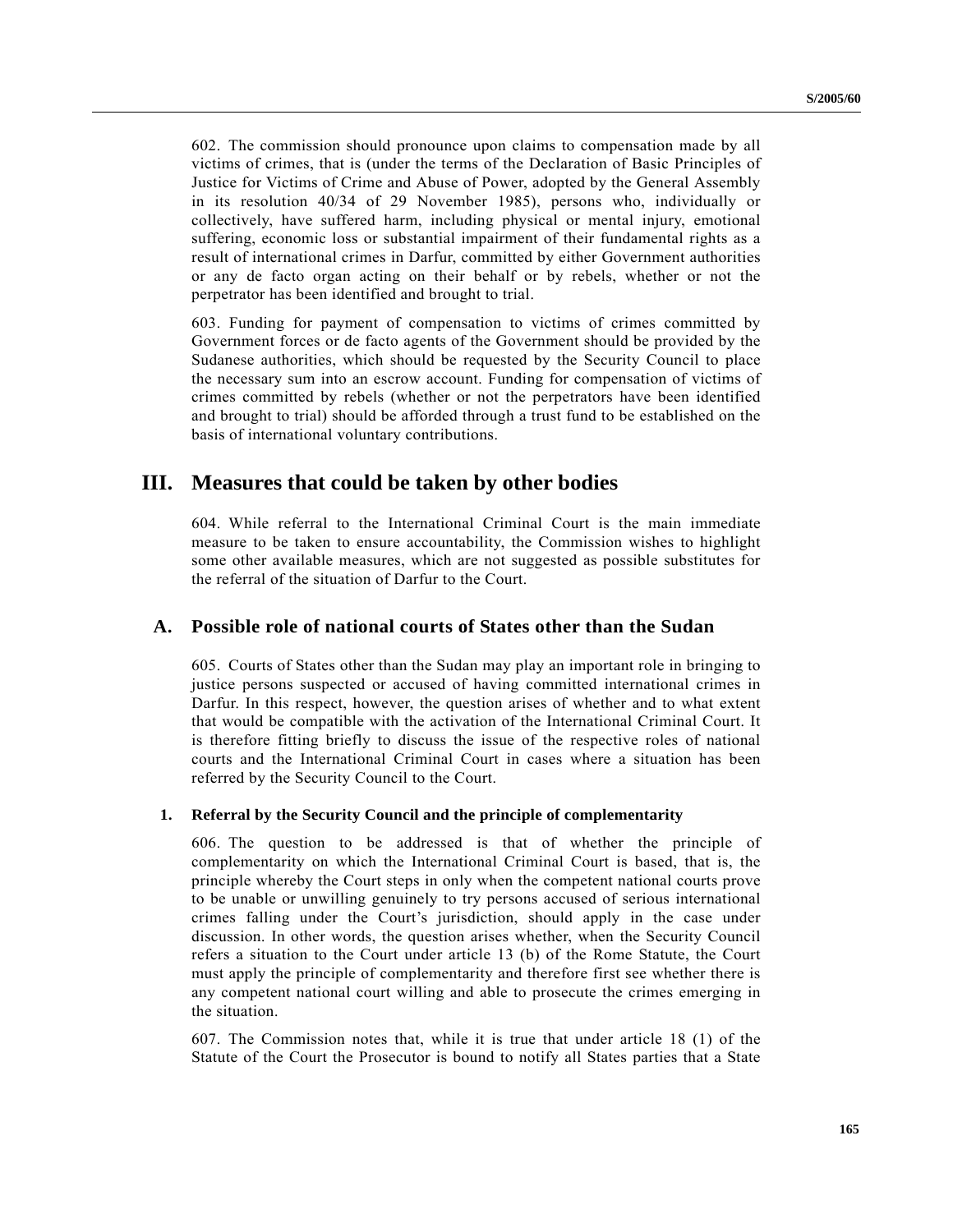has referred to him a situation or that he has decided to initiate investigations *proprio motu*, no such duty of notification to States parties exists with regard to referrals by the Security Council. However, from these rules on notifications it does not follow that complementarity becomes inapplicable in the case of Security Council referrals. Indeed, it would seem that the fact that the Prosecutor is not obliged to notify States parties of a Security Council referral is justified by the fact that in such a case all States are presumed to know of the referral, given that acts of that body are public and widely known. This is further evidenced by the fact that the Council is the supreme body of the Organization and all members of the United Nations are bound by its decisions pursuant to Article 25 of the Charter. In contrast, without the Prosecutor's notification it would be hard for States immediately to become cognizant of his decision to initiate an investigation *proprio motu* or following the referral by a State. Complementarity therefore also applies to referrals by the Security Council.

608. However, a referral by the Security Council is normally based on the assumption that the territorial State is not administering justice because it is unwilling or unable to do so.207 Therefore, the principle of complementarity will not usually be invoked *in casu* with regard to that State.

609. The Commissionís recommendation for a Security Council referral to the International Criminal Court is based on the correct assumption that Sudanese courts are unwilling and unable to prosecute the numerous international crimes perpetrated in Darfur since 2003. The Commission acknowledges that the final decision in this regard lies, however, with the Prosecutor of the Court.

#### **2. The notion of universal jurisdiction**

610. The Commission wishes to emphasize that the triggering of the jurisdiction of the International Criminal Court by the Security Council should be done without prejudice to the role that the national criminal courts of other States can play. Indeed, other States might exercise so-called universal jurisdiction over crimes allegedly committed in Darfur. The Commission sees the exercise of universal jurisdiction, subject to the conditions set out below, as a complementary means of ensuring accountability for the crimes committed in Darfur, which could indeed help to alleviate the burden of the International Criminal Court.

611. The traditional way to bring to trial alleged perpetrators of international crimes is for States to rely on one of two unquestionable principles: territoriality (i.e., the crime has been committed on the Stateís territory) and active nationality (i.e., the crime has been committed abroad but the perpetrator is a national of the prosecuting State). In addition, extraterritorial jurisdiction over international crimes committed by non-nationals has been exercised and is generally accepted on the basis of passive personality (i.e., the victim is a national of the prosecuting State).

612. In the absence of any of these accepted jurisdictional links at the time of the commission of the offence, the principle of universality empowers any State to bring to trial persons accused of international crimes, regardless of the place of commission of the crime or the nationality of the perpetrator or the victim. The principle is justified by the notion that international crimes constitute attacks on the

<sup>207</sup> The Commission acknowledges, however, that the final decision in this regard remains that of the Prosecutor of the International Criminal Court.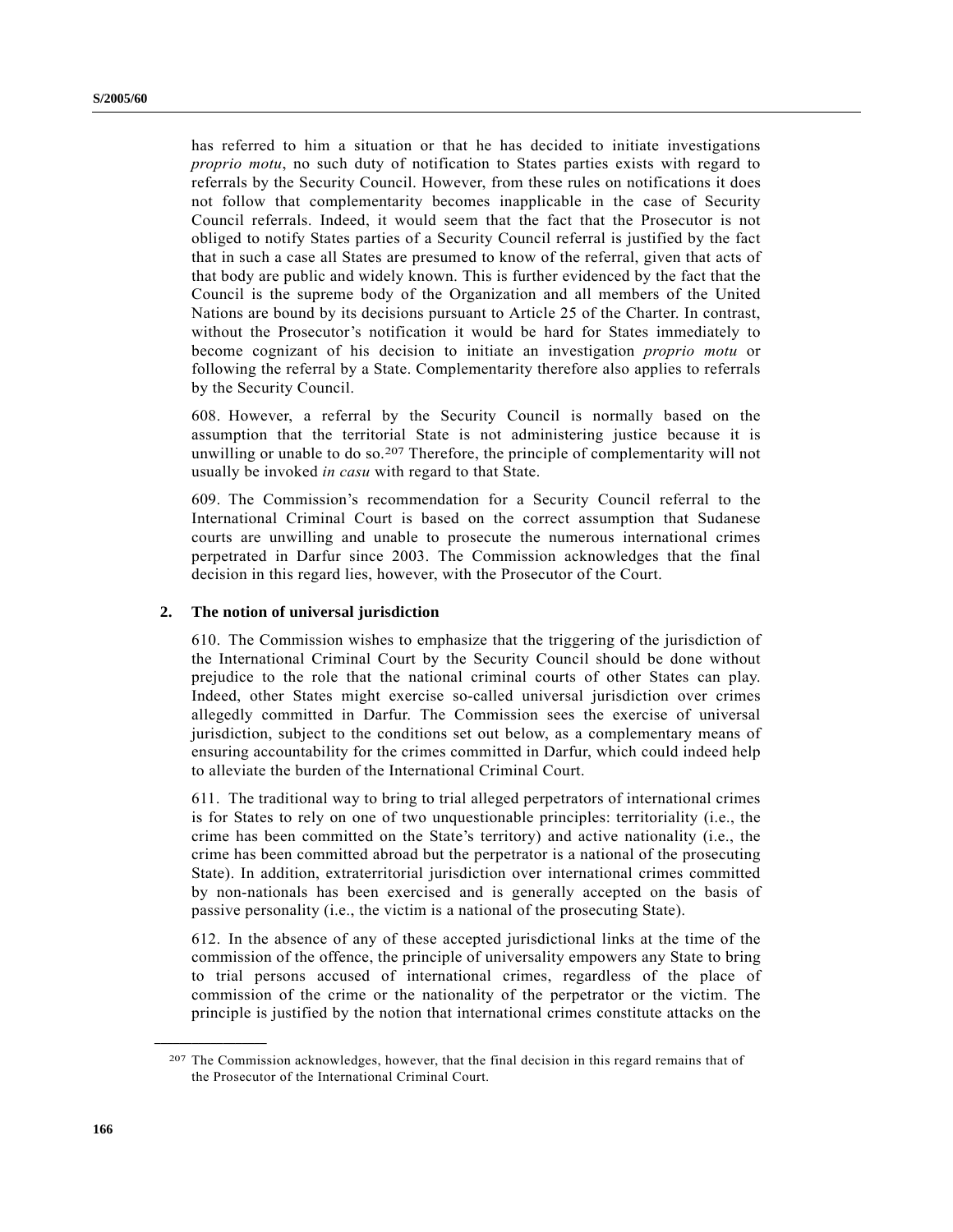whole international community and infringe on values shared by all members of that community.

613. It seems indisputable that a general rule of international law exists authorizing States to assert universal jurisdiction over war crimes, as well as crimes against humanity and genocide. The existence of this rule is proved by the convergence of States' pronouncements and national pieces of legislation,<sup>208</sup> as well as by case law.209

614. However, the customary rules in question, construed in the light of general principles currently prevailing in the international community, arguably make the exercise of universal jurisdiction subject to two major conditions. First, the person suspected or accused of an international crime must be present on the territory of the prosecuting State. Second, before initiating criminal proceedings that State should determine whether the territorial State (i.e., the State where the crime has allegedly been perpetrated) or the State of active nationality (i.e., the State of which the person suspected or indicted is a national) is willing to institute proceedings against that person and hence is prepared to request his or her extradition. Only if the State or States in question refuse to seek extradition or are patently unable or unwilling to bring the person to justice may the State on whose territory the person is present initiate proceedings against him or her.

615. In the case of Darfur, the second condition would not need to be applied, since, as pointed out above, Sudanese courts and other judicial authorities have clearly shown that they are unable or unwilling to exercise jurisdiction over the crimes perpetrated in Darfur.

### **3. Exercise of universal jurisdiction and the principle of complementarity of the International Criminal Court**

616. The issue of Security Council referrals and the principle of complementarity has been discussed above. The Commission takes the view that complementarity would also apply to the relations between the International Criminal Court and the national courts of countries other than the Sudan. In other words, the International Criminal Court should defer to national courts other that those of the Sudan which genuinely undertake proceedings on the basis of universal jurisdiction. While, as stated above, a referral by the Security Council will normally be based on the assumption that the territorial State is not administering justice because it is unwilling or unable to do so,  $2^{10}$  there is no reason to doubt a priori the ability or willingness to proceed of any other State asserting either universal jurisdiction or extraterritorial jurisdiction on any of the bases mentioned above. The principle of

<sup>208</sup> See, for instance, the legislation of such countries as Spain (article 23 of the 1985 General Law on the Judiciary), Austria (article 65.1.2 of the Criminal Code), Switzerland (articles 108 and 109 of the Military Penal Code) and Germany (article 6.9 of the Criminal Code).

<sup>209</sup> For instance, see the decision the Spanish Constitutional Court delivered on 10 February 1997 in the *Panamian Ship* case (in *El Derecho*, CDROM, 2002, Constitutional Decisions); the decision (*auto*) the Spanish *Audiencia nacional* handed down on 4 November 1998 in *don Alfonso Francisco Scilingo* (ibid., Criminal Cases), the decisions of the same *Audencia nacional* in *Pinochet* (decision of 24 September 1999, ibid.), *Fidel Castro* (decision of 4 March 1999, ibid.), as well as the judgement of 21 February 2001 handed down by the German Supreme Court (*Bundesgerichtshof*) in *äokolović* (3 StR 372/00).

<sup>210</sup> As stated above, the Commission, however, acknowledges that the final decision in this regard lies with the Prosecutor of the International Criminal Court.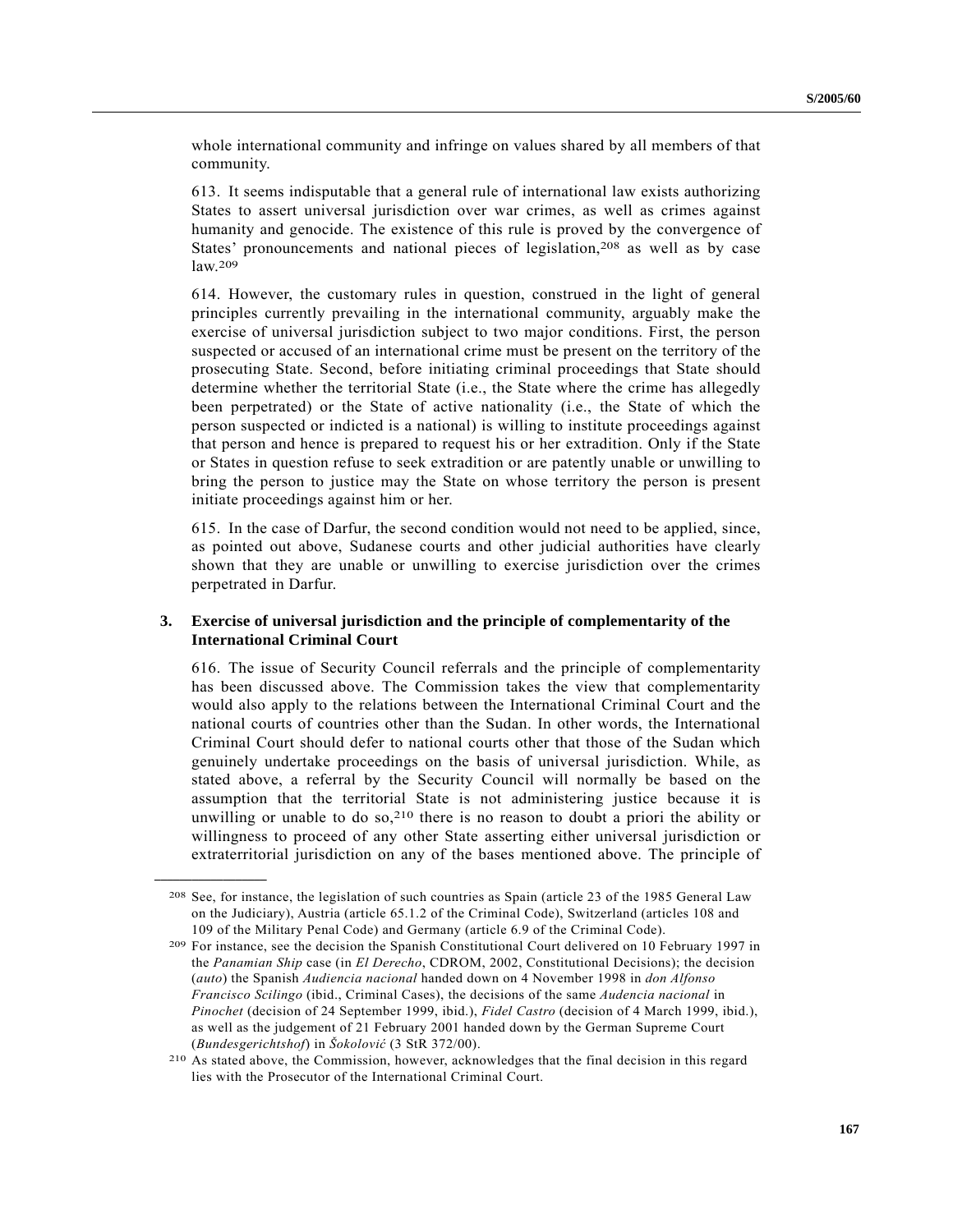complementarity, one of the mainstays of the International Criminal Court system, should therefore operate fully in cases of assertion of universal jurisdiction over a crime referred to the Court by the Security Council.

## **B. Truth and reconciliation commission**

617. The Commission considers that a truth and reconciliation commission could play an important role in ensuring justice and accountability. Criminal courts by themselves may not be suited to reveal the broadest spectrum of crimes that took place during a period of repression, in part because they may convict only when a crime is proved beyond a reasonable doubt. In situations of mass crime, such as that occurring in Darfur, a relatively limited number of prosecutions, no matter how successful, may not completely satisfy the victims' expectations of acknowledgement of their suffering. What is important, in the Sudan, is a full disclosure of the whole range of criminality.

618. The Commission has looked at several accountability mechanisms that formed part of certain truth and reconciliation commissions. In one of them, amnesties were granted to perpetrators of serious violations of human rights and humanitarian law. Even though those amnesties were granted in exchange for public confessions by the perpetrators, they generally  $\sim$  and correctly in the Commission's opinion  $\sim$  have been considered unacceptable in international law. They have also been widely considered to be in violation of the accepted United Nations position that there should be no amnesty for genocide, war crimes or crimes against humanity. However, in the same truth and reconciliation commission (and in another one) some witnesses who were summoned under subpoena and were compelled to testify against themselves were granted "use immunity", under the terms of which they were assured that any information they disclosed to the truth and reconciliation commission would not be used against them in any criminal proceedings. Use immunity may be held to be acceptable in international law, at least under the circumstances of a truth and reconciliation commission: it contributes to the revelation of truth. Perpetrators are constrained to reveal all, albeit on the limited assurance that their testimony to the truth and reconciliation commission will not be used against them in criminal proceedings. Nevertheless, society can hold them accountable for the crimes they admit to having committed, and they may still be prosecuted, the only evidence not usable against them being that which they gave at the truth and reconciliation commission hearings.

619. In another truth and reconciliation commission, criminal and civil liability for non-serious crimes (excluding murder and rape, for example) could be extinguished, provided the perpetrators made a full disclosure of all their crimes, made apologies to their victims and agreed to do community service or pay reparations or compensation to the victims. All this happened in circumstances in which the courts oversaw the whole process. This measure is a variant of the accountability mechanisms; it ensures that as many perpetrators as possible are revealed because they come forward, but they also pay some price to society  $-$  particularly to the victims. It is not an amnesty process as such; it is not unlike a plea-bargaining arrangement between the State and the offender. The additional benefit of such an arrangement initiated by the truth and reconciliation commission is that it becomes a process in which the community, and particularly the victims, become very directly involved.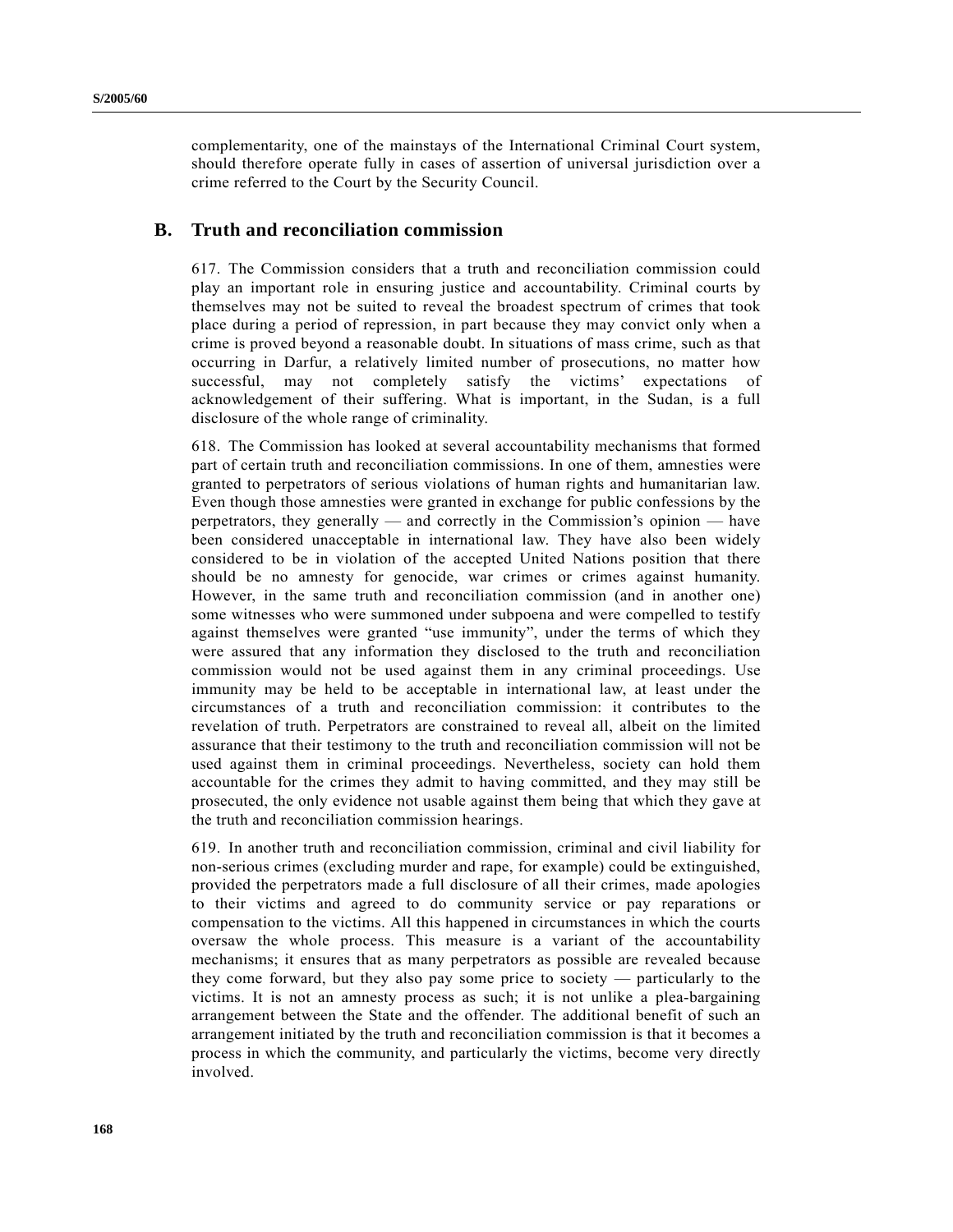620. In many contexts, therefore, truth and reconciliation commissions have played an important role in promoting justice, uncovering truth, proposing reparations and recommending reforms of abusive institutions.

621. Whether a truth and reconciliation commission would be appropriate for the Sudan, and at what stage it should be established, is a matter that only the Sudanese people should decide through a truly participatory process. These decisions should ideally occur: (a) once the conflict is over and peace is re-established; (b) as a measure complementary to criminal prosecution, which instead should be set in motion as soon as possible, even if the conflict is still under way, with a view to having a deterrent effect, that is, stopping further violence; and (c) on the basis of an informed discussion among the broadest possible sections of Sudanese society, which takes into account international experience and, on that basis, assesses the likely contribution of a truth and reconciliation commission to the Sudan. Recent international experience indicates that such commissions are likely to have credibility and impact only when their mandates and composition are determined in the context of a broad consultative process that includes civil society and victim groups. A truth and reconciliation commission established for the purpose of substituting justice or producing a distorted truth should be avoided.

## **C. Strengthening the Sudanese criminal justice system**

622. In the face of the rampant impunity in Darfur and in the Sudan, it is essential that the Sudanese legal and judicial system be strengthened so as to be able to render justice in a manner that is consistent with human rights law.

 $623$ . It would first be advisable for the Sudan to abolish "specialized courts", which have not proved to be efficient in the least in fighting impunity for crimes arising out of the state of emergency declared by the President. The Sudan should also consider passing legislation designed to ensure the full independence and impartiality of the judiciary and provide it with adequate powers enabling it to address human rights violations.

624. Moreover, the Sudan should consider providing training to its judges, prosecutor and investigators, to be given by international experts with appropriate experience in training. Special emphasis should be placed on human rights law, humanitarian law and international criminal law. Special legislation and training should also be envisaged to improve the independence and impartiality of the judiciary.

625. It would also be important to recommend that the Sudanese authorities repeal article 33 of the National Security Forces Act of 1999, which grants immunity from prosecution to any "member" or "collaborator" for any act connected with the official work of such persons. While the authorities have assured the Commission that immunity was automatically lifted when serious violations of international human rights or humanitarian law were committed, the Commission has not been able to verify, despite numerous formal requests, that this had indeed been the case. To the contrary, the Commission can only infer from the absence of any real prosecution of those responsible for the numerous crimes committed in Darfur that the aforementioned provision granting immunity has been, at least de facto, applied. This provision is in any case contrary to international law, at least when applied to serious violations of international human rights law and crimes against humanity. Immunities currently accruing to other public officials, such as members of the police, for human rights violations should also be abolished.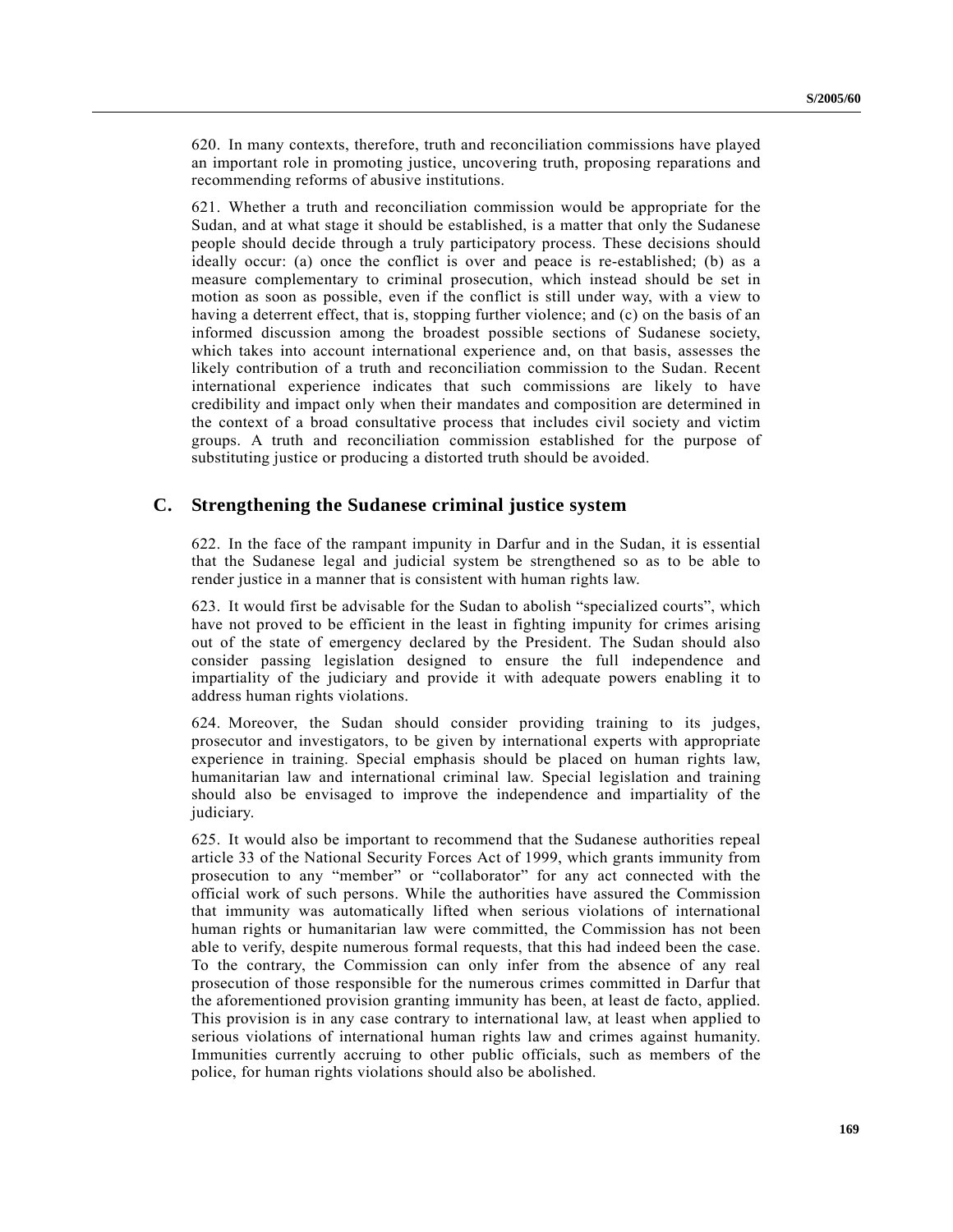# **Part Five Conclusions and recommendations**

626. The people of Darfur have suffered enormously during the past few years. Their ordeal must remain at the centre of international attention. They have been living a nightmare of violence and abuse that has stripped them of the very little they had. Thousands were killed, women were raped, villages were burned, homes were destroyed and belongings were looted. About 1.8 million were forcibly displaced and became refugees or internally displaced persons. They need protection.

627. Establishing peace and ending the violence in Darfur are essential for improving the human rights situation. But real peace cannot be established without justice. The Sudanese justice system has unfortunately demonstrated that it is unable or unwilling to investigate and prosecute the alleged perpetrators of the war crimes and crimes against humanity committed in Darfur. It is absolutely essential that those perpetrators be brought to justice before a competent and credible international criminal court. It is also important that the victims of the crimes committed in Darfur be compensated.

628. The Sudan is a sovereign State and its territorial integrity must be respected. While the Commission acknowledges that the Sudan has the right to take measures to maintain or re-establish its authority and defend its territorial integrity, sovereignty entails responsibility. The Sudan is required not only to respect international law, but also to ensure its respect. It is regrettable that the Government of the Sudan has failed to protect the rights of its own people. The measures it has taken to counter the insurgency in Darfur have been in blatant violation of international law. The international community must therefore act immediately and take measures to ensure accountability. Members of rebel groups who have committed serious violations of human rights and humanitarian law must also be held accountable.

629. Measures taken by all parties to the internal conflict in the Sudan must be in conformity with international law.

## **I. Factual and legal findings**

630. In view of the findings noted in the various sections above, the Commission concludes that the Government of the Sudan and the Janjaweed are responsible for a number of violations of international human rights and humanitarian law. Some of those violations are very likely to amount to war crimes, and given the systematic and widespread pattern of many of the violations, they would also amount to crimes against humanity. The Commission further finds that the rebel movements are responsible for violations that would amount to war crimes.

631. In particular, the Commission finds that in many instances Government forces and militias under their control attacked civilians and destroyed and burned down villages in Darfur contrary to the relevant principles and rules of international humanitarian law. Even assuming that in all the villages they attacked there were rebels present, or at least some rebels were hiding there, or that there were persons supporting rebels  $\frac{a}{b}$  a fact that the Commission has been unable to verify for lack of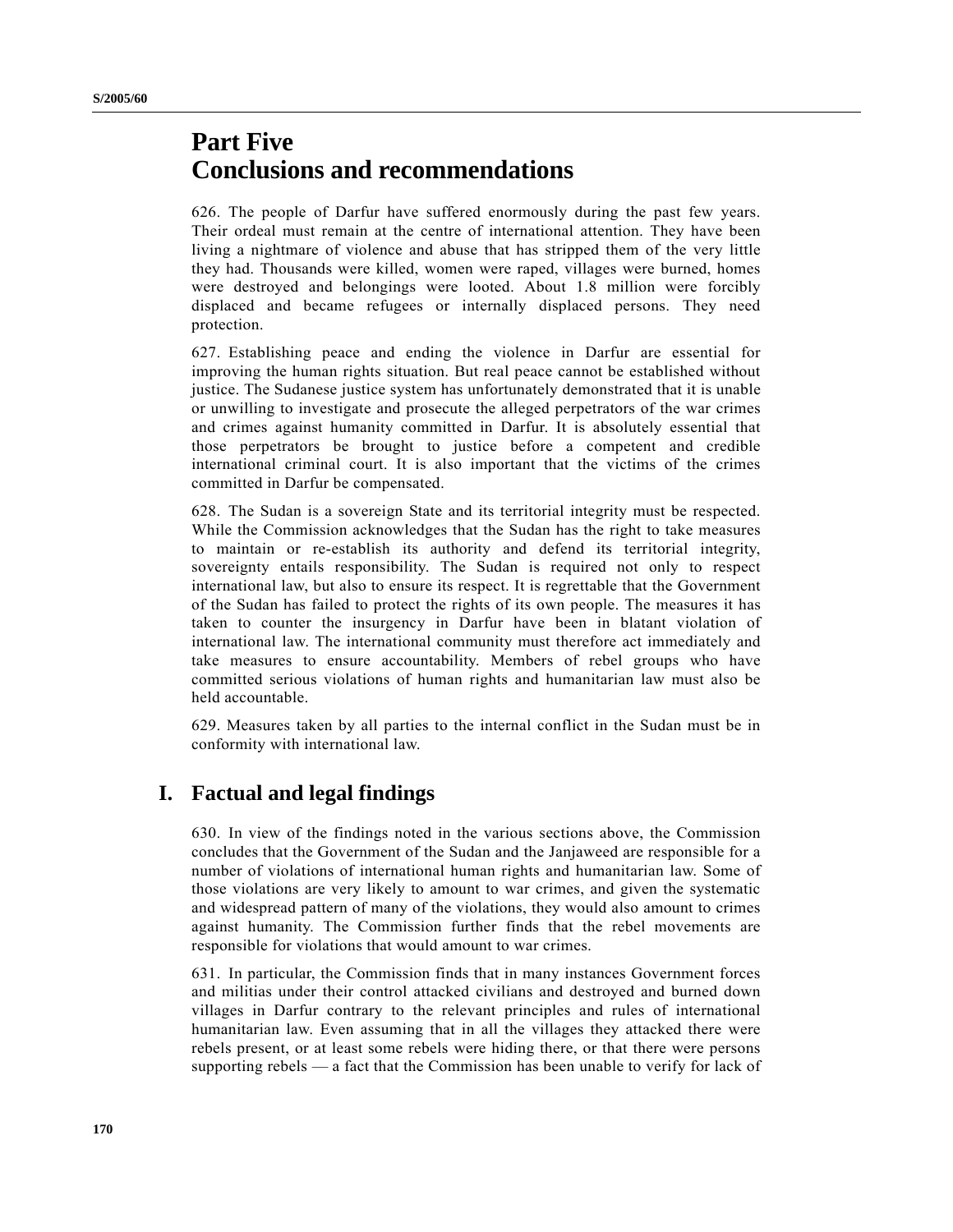$reliable evidence$  — the attackers did not take the precautions necessary to enable civilians to leave the villages or to otherwise be shielded from attack. The impact of the attacks on civilians shows that the use of military force was manifestly disproportionate to any threat posed by the rebels. In addition, it appears that such attacks were also intended to spread terror among civilians so as to compel them to flee the villages. From the viewpoint of international criminal law, such violations of international humanitarian law no doubt constitute large-scale war crimes.

632. The Commission finds that the large-scale destruction of villages in Darfur was deliberately caused, by and large, by the Janjaweed during attacks, independently or in combination with Government forces. Even though in most of the incidents the Government forces may not have participated in the destruction, their complicity in the attacks during which the destruction was carried out and their presence at the scene of destruction are sufficient to make them jointly responsible for the destruction. There was no military necessity for the destruction and devastation caused. The targets of destruction during the attacks under discussion were exclusively civilian objects. The destruction of so many civilian villages is clearly a violation of international human rights law and international humanitarian law and amounts to a very serious war crime.

633. The Commission considers that there is a consistent and reliable body of material tending to show that numerous murders of civilians not taking part in the hostilities were committed by both the Government of the Sudan and the Janjaweed. It is undeniable that mass killings occurred in Darfur and that they were perpetrated by the Government forces and the Janjaweed in a climate of total impunity and even encouragement to commit serious crimes against a selected part of the civilian population. The large number of killings, the apparent pattern of killing and the participation of officials or authorities are among the factors that lead the Commission to the conclusion that killings were conducted in both a widespread and a systematic manner. The mass killing of civilians in Darfur is therefore likely to amount to a crime against humanity.

634. It is apparent from the information collected and verified by the Commission that rape or other forms of sexual violence committed by the Janjaweed and Government soldiers in Darfur was widespread and systematic and may thus well amount to a crime against humanity. The awareness of the perpetrators that their violent acts were part of a systematic attack on civilians may well be inferred from, among other things, the fact that they were cognizant that they would in fact enjoy impunity. The Commission finds that the crimes of sexual violence committed in Darfur may amount to rape as a crime against humanity, or sexual slavery as a crime against humanity.

635. The Commission considers that torture has been an integral and consistent part of the attacks against civilians by Janjaweed and Government forces. Torture and inhuman and degrading treatment can be considered to have been committed in both a widespread and systematic manner, amounting to a crime against humanity. In addition, the Commission considers that conditions witnessed in the National Intelligence Detention Centre in Khartoum clearly amount to torture and thus constitute a serious violation of international human rights and humanitarian law.

636. It is estimated that more than 1.8 million persons have been forcibly displaced from their homes and are now hosted in internally displaced persons sites throughout Darfur as well as in refugee camps in Chad. The Commission finds that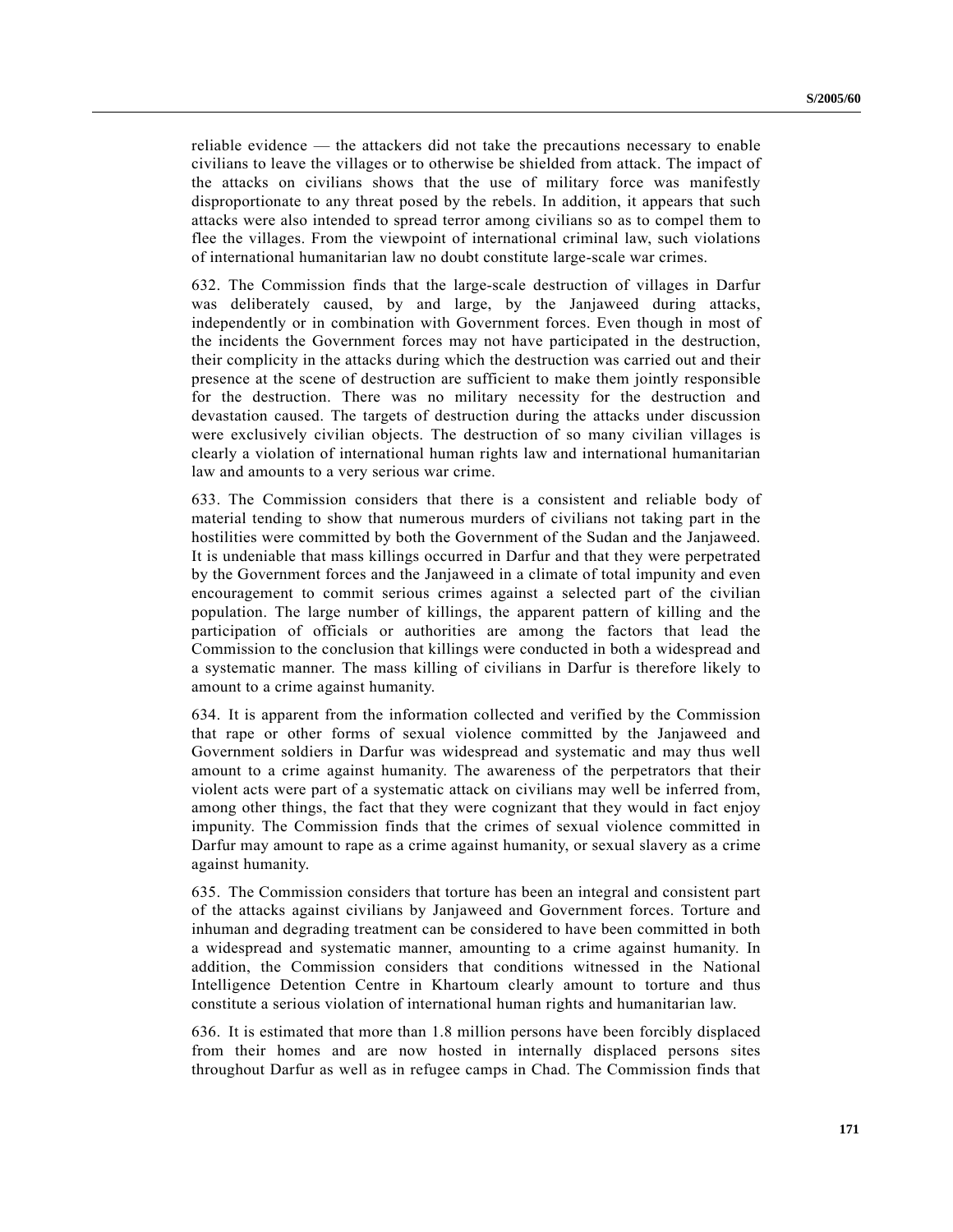the forced displacement of the civilian population was both systematic and widespread and that such action amounts to a crime against humanity.

637. The Commission finds that the Janjaweed have abducted women, conduct which may amount to enforced disappearance as a crime against humanity. The incidents investigated establish that the abductions were systematic and were carried out with the acquiescence of the State, as the abductions followed combined attacks by Janjaweed and Government forces and took place in their presence and with their knowledge. The women were kept in captivity for a sufficiently long period of time, and their whereabouts were not known to their families throughout the period of their confinement. The Commission also finds that the restraints placed on the internally displaced population in camps, particularly women, by terrorizing them through acts of rape or killings or threats of violence to life or person by the Janjaweed, amount to severe deprivation of physical liberty in violation of rules of international law. The Commission also finds that the arrest and detention of persons by the State security apparatus and the Military Intelligence, including during attacks and intelligence operations against villages, apart from constituting serious violations of international human rights law may also amount to the crime of enforced disappearance, a crime against humanity, as the acts were both systematic and widespread.

638. In a vast majority of cases, victims of the attacks belonged to African tribes, in particular the Fur, Masalit and Zaghawa tribes, which were systematically targeted on political grounds in the context of the counter-insurgency policy of the Government. The pillaging and destruction of villages, being conducted on a systematic as well as widespread basis in a discriminatory fashion, appears to have been directed to bring about the destruction of livelihoods and the means of survival of those populations. The Commission also considers that the killing, displacement, torture, rape and other sexual violence against civilians was of a discriminatory character and may constitute persecution, a crime against humanity.

639. While the Commission did not find a systematic or a widespread pattern to violations committed by rebels, it nevertheless found credible evidence that members of SLA and JEM were responsible for serious violations of international human rights and humanitarian law which may amount to war crimes. In particular, those violations included cases of murder of civilians and pillage.

## **II. Do the crimes perpetrated in Darfur constitute acts of genocide?**

640. The Commission concluded that the Government of the Sudan has not pursued a policy of genocide. Arguably, two elements of genocide might be deduced from the gross violations of human rights perpetrated by Government forces and the militias under their control. These two elements are, first, the *actus reus* consisting of killing, or causing serious bodily or mental harm, or deliberately inflicting conditions of life likely to bring about physical destruction; and, second, on the basis of a subjective standard, the existence of a protected group being targeted by the authors of criminal conduct. Recent developments have led members of African and Arab tribes to perceive themselves and others as two distinct ethnic groups. The rift between tribes and the political polarization around the rebel opposition to the central authorities have been extended to issues of identity. The tribes in Darfur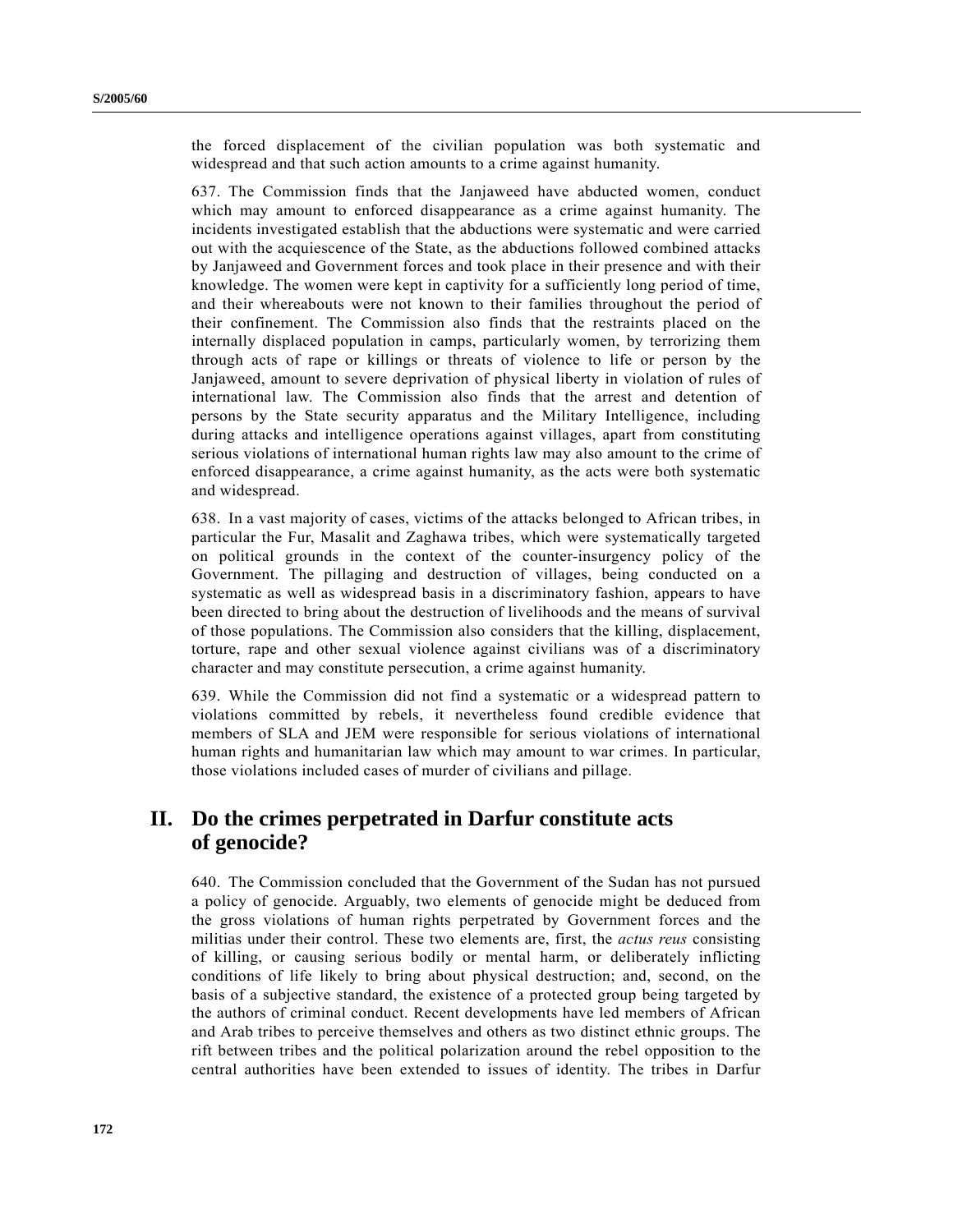supporting rebels have increasingly come to be identified as "African" and those supporting the Government as "Arab". However, the crucial element of genocidal intent appears to be missing, at least as far as the central Government authorities are concerned. Generally speaking, the policy of attacking, killing and forcibly displacing members of some tribes does not evince a specific intent to annihilate, in whole or in part, a group distinguished on racial, ethnic, national or religious grounds. Rather, it would seem that those who planned and organized attacks on villages pursued the intent to drive the victims from their homes, primarily for purposes of counter-insurgency warfare.

641. The Commission does recognize that in some instances individuals, including Government officials, may commit acts with genocidal intent. Whether this was the case in Darfur, however, is a determination that only a competent court can make on a case-by-case basis.

642. The conclusion that no genocidal policy has been pursued and implemented in Darfur by the Government authorities, directly or through the militias under their control, should not be taken as in any way detracting from the gravity of the crimes perpetrated in that region. Depending on the circumstances, such international offences as crimes against humanity or large-scale war crimes may be no less serious and heinous than genocide. This is exactly what happened in Darfur, where massive atrocities were perpetrated on a very large scale and have so far gone unpunished.

## **III. Who are the perpetrators?**

643. In order to identify the perpetrators, as requested by the Security Council, the Commission decided that the most appropriate standard was to require a reliable body of material consistent with other verified circumstances, which tends to show that a person may reasonably be suspected of being involved in the commission of a crime. The Commission therefore has not made final judgements as to criminal guilt; rather, it has made an assessment of possible suspects that will pave the way for future investigations and possible indictments by a prosecutor, and convictions by a court of law.

644. Those identified as possibly responsible for the above-mentioned violations consist of individual perpetrators, including officials of the Government of the Sudan, members of militia forces, members of rebel groups, and certain foreign army officers acting in their personal capacity. Some Government officials, as well as members of militia forces, have also been named as possibly responsible for joint criminal enterprise to commit international crimes. Others are identified for their possible involvement in planning and/or ordering the commission of international crimes, or of aiding and abetting the perpetration of such crimes. The Commission has also identified a number of senior Government officials and military commanders who may be responsible, under the notion of superior (or command) responsibility, for knowingly failing to prevent or repress the perpetration of crimes. Members of rebel groups are named as suspected of participating in a joint criminal enterprise to commit international crimes, and as possibly responsible for knowingly failing to prevent or repress the perpetration of crimes committed by rebels. The Commission has collected sufficient and consistent material (both testimonial and documentary) to point to numerous suspects (51). Some of those persons are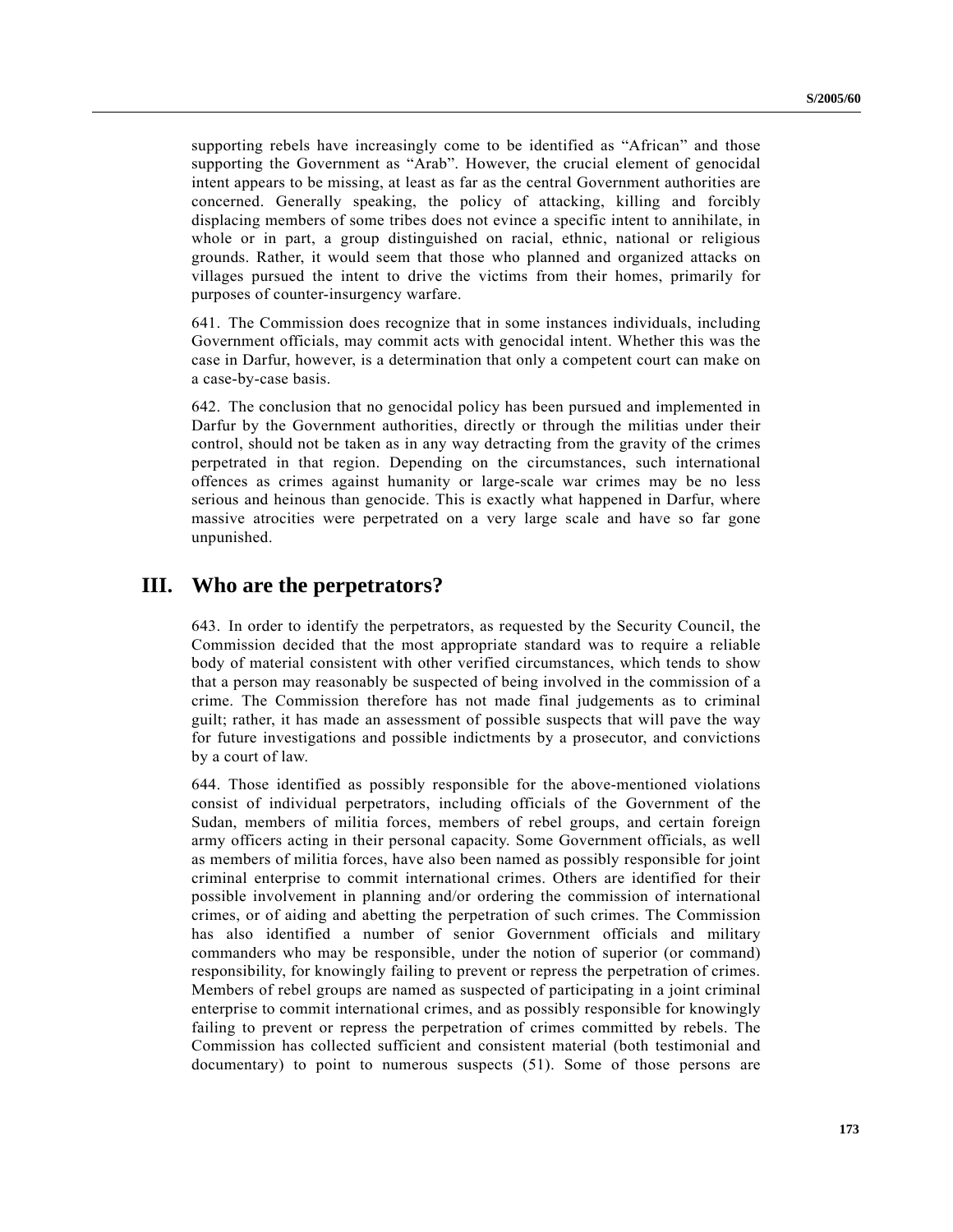suspected of being responsible for more than one reason, and for more than one crime.

645. The Commission has decided to withhold the names of those persons from the public domain. This decision is based on three main grounds: (a) the importance of the principles of due process and respect for the rights of the suspects; (b) the fact that the Commission has not been vested with investigative or prosecutorial powers; and (c) the vital need to ensure the protection of witnesses from possible harassment or intimidation. The Commission instead will include the names in a sealed file that will be placed in the custody of the Secretary-General. The Commission recommends that the file be handed over to a competent Prosecutor (the Prosecutor of the International Criminal Court), who will use that material as he or she deems fit for his or her investigations. A distinct and very voluminous sealed file, containing all the evidentiary material collected by the Commission, will be handed over to the United Nations High Commissioner for Human Rights. That file should also be delivered to a competent prosecutor.

646. The Commissionís mention of the number of individuals it has identified should not, however, be taken as an indication that the list is exhaustive. Numerous other possible perpetrators who have been identified without sufficient evidence to name them as suspects can be found in the sealed body of evidentiary material to be handed over to the High Commissioner for Human Rights. Furthermore, the Commission has gathered substantial material on various influential individuals, institutions, groups of persons or committees that have played a significant role in the conflict in Darfur, including planning, ordering, authorizing and encouraging attacks. These include but are not limited to the military, the National Security and Intelligence Service, military intelligence and the Security Committees in the three States of Darfur. Those institutions should be carefully investigated so as to determine the possible criminal responsibility of individuals taking part in their activities and deliberations.

## **IV. The Commission's recommendations concerning measures designed to ensure that those responsible are held accountable**

### **A. Measures that should be taken by the Security Council**

647. With regard to the judicial accountability mechanism, the Commission strongly recommends that the Security Council refer the situation in Darfur to the International Criminal Court pursuant to article 13(b) of its Statute. Many of the alleged crimes documented in Darfur have been widespread and systematic. They meet all the thresholds set in the Statute. The Sudanese justice system has demonstrated its inability and unwillingness to investigate and prosecute the perpetrators of these crimes.

648. The Commission is of the view that resorting to the International Criminal Court would have at least six major merits. First, the Court was established with an eye to crimes likely to threaten peace and security. This is the main reason why the Security Council may trigger the Court's jurisdiction under article  $13(b)$  of the Statute. The investigation and prosecution of crimes perpetrated in Darfur would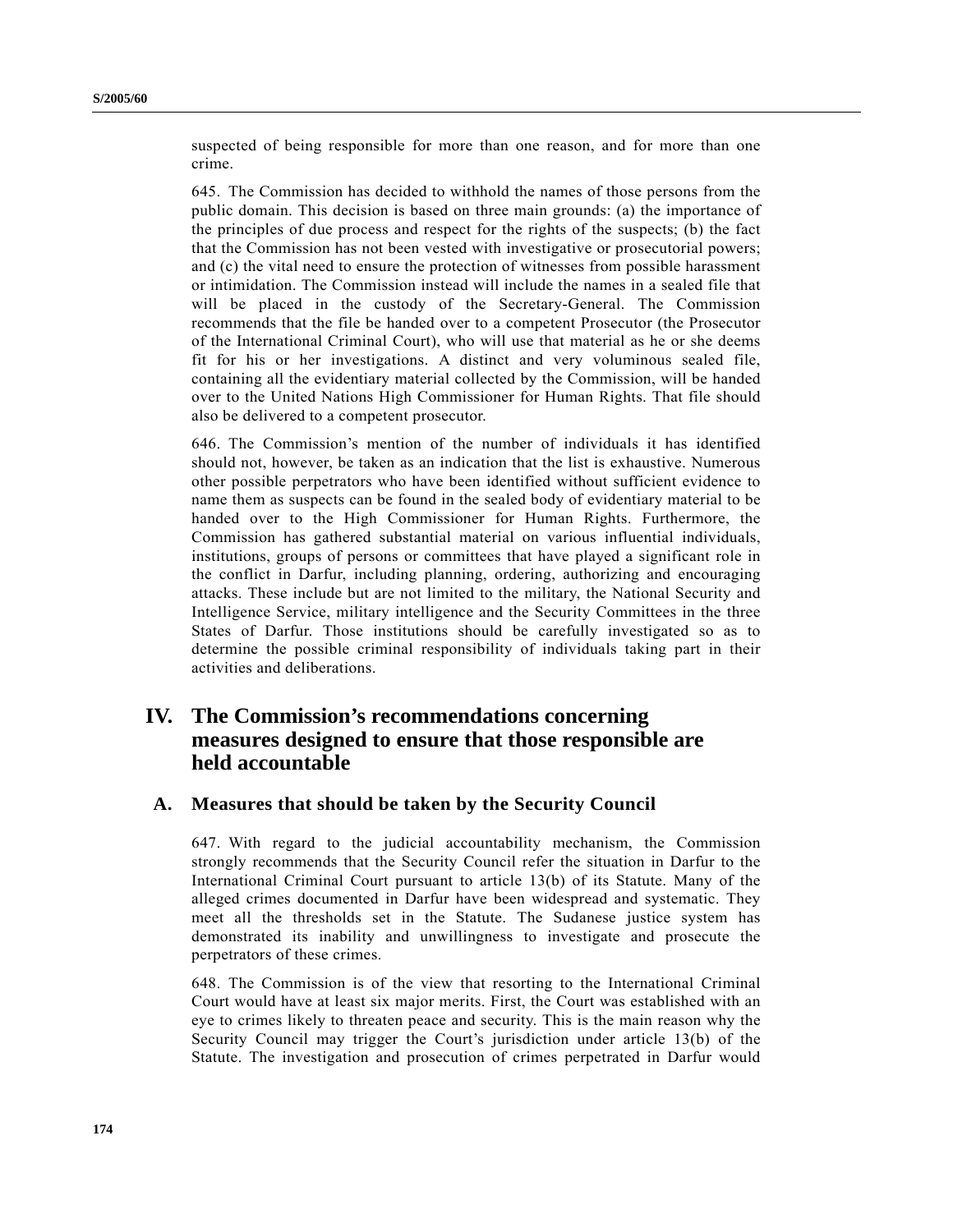have an impact on peace and security. More particularly, it would be conducive, or contribute, to peace and stability in Darfur by removing serious obstacles to national reconciliation and the restoration of peaceful relations. Second, as the investigation and prosecution in the Sudan of persons enjoying authority and prestige in the country and wielding control over the State apparatus is difficult or even impossible, resort to the Court, the only truly international institution of criminal justice, would ensure that justice is done. The fact that trial proceedings would be conducted in The Hague, the seat of the Court, far away from the community over which those persons still wield authority and where their followers live, might ensure a neutral atmosphere and prevent the trials from stirring up political, ideological or other passions. Third, only the authority of the Court, backed up by that of the Security Council, might impel both leading personalities in the Sudanese Government and the heads of rebel groups to submit to investigation and possibly criminal proceedings. Fourth, the Court, with an entirely international composition and a set of well-defined rules of procedure and evidence, is the organ best suited for ensuring a veritably fair trial of those indicted by the Court's Prosecutor. Fifth, the Court could be activated immediately, without any delay (which would be the case if ad hoc tribunals or so-called mixed or internationalized courts were to be established). Sixth, the institution of criminal proceedings before the Court, at the request of the Security Council, would not necessarily involve a significant financial burden for the international community.

649. The Security Council should, however, act not only against the perpetrators, but also on behalf of victims. In this respect, the Commission proposes the establishment of an international compensation commission consisting of 15 members, 10 appointed by the Secretary-General and 5 by an independent Sudanese body.

### **B. Action that should be taken by the Sudanese authorities**

650. The Government of the Sudan has been put on notice concerning the serious crimes that are allegedly taking place in Darfur. It was requested not only by the international community, but more importantly by its own people, to put an end to the violations and to bring the perpetrators to justice. It must take serious measures to address those violations. The Commission of Inquiry therefore recommends that the Government of the Sudan:

(a) End impunity for the war crimes and crimes against humanity committed in Darfur. A number of measures must be taken in this respect. It is essential that Sudanese laws be brought into conformity with human rights standards through, inter alia, abolishing the provisions that permit the detention of individuals without judicial review, the provisions granting officials immunity from prosecution as well as the provisions on specialized courts;

(b) Respect the rights of internally displaced persons and fully implement the Guiding Principles on Internal Displacement, particularly with regard to facilitating their voluntary return in safety and dignity;

(c) Strengthen the independence and impartiality of the judiciary and confer on courts adequate powers to address human rights violations;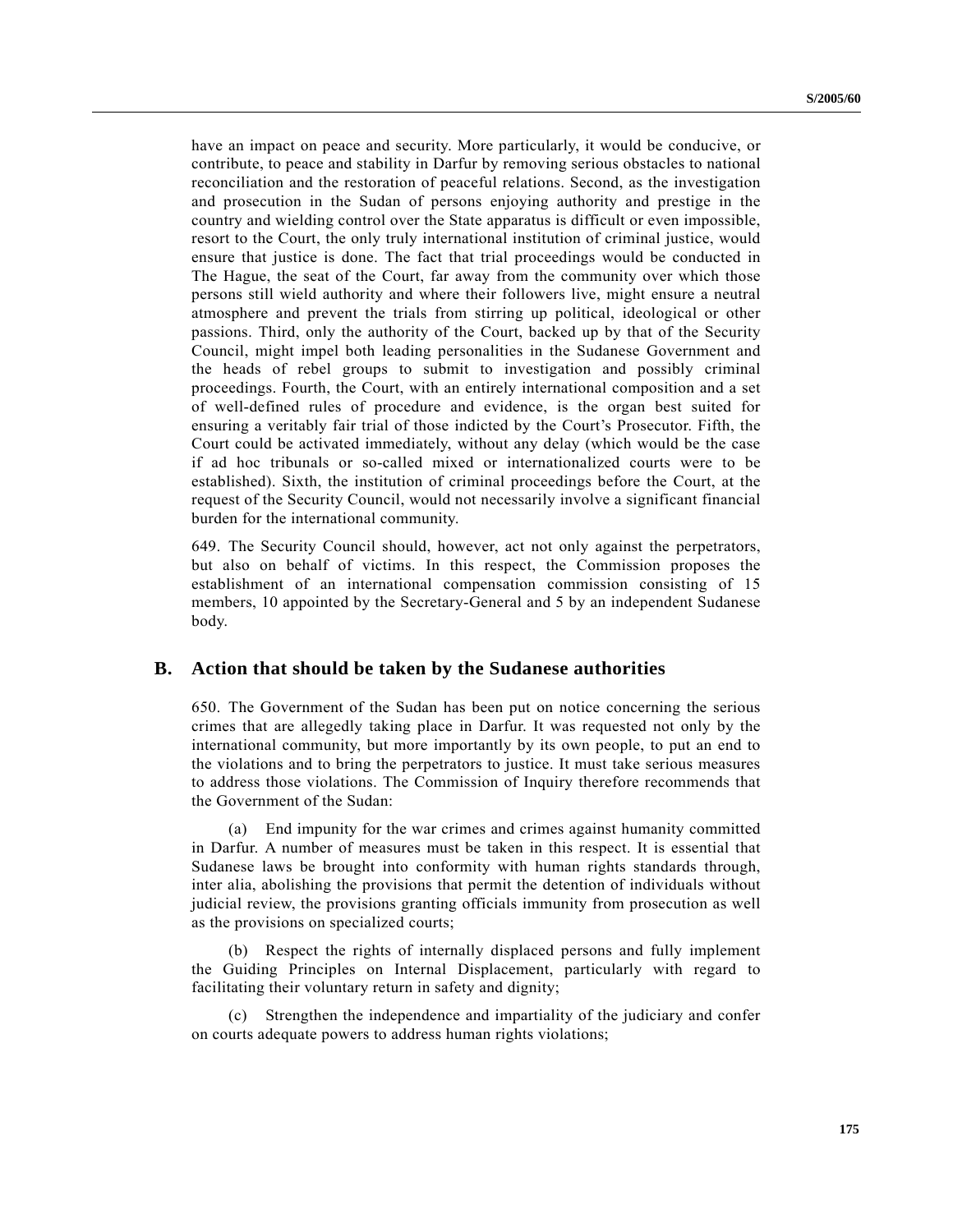(d) Grant the International Committee of the Red Cross and the United Nations human rights monitors full and unimpeded access to all those detained in connection with the situation in Darfur;

(e) Ensure the protection of all the victims and witnesses of human rights violations, particularly those who were in contact with the Commission of Inquiry, and ensure the protection of all human rights defenders;

(f) With the help of the international community, enhance the capacity of its judiciary through the training of judges, prosecutors and lawyers, with emphasis placed on human rights law, humanitarian law and international criminal law;

(g) Fully cooperate with the relevant human rights bodies and mechanisms of the United Nations and the African Union, particularly the special representative of the Secretary-General on human rights defenders;

(h) Create, through a broad consultative process including civil society and victim groups, a truth and reconciliation commission once peace is established in Darfur.

### **C. Measures that could be taken by other bodies**

651. The Commission also recommends that measures designed to break the cycle of impunity include the exercise by other States of universal jurisdiction, as outlined elsewhere in the present report.

652. Given the seriousness of the human rights situation in Darfur and its impact on the human rights situation in the Sudan, the Commission recommends that the Commission on Human Rights consider re-establishing the mandate of the Special Rapporteur on human rights in the Sudan.

653. The Commission recommends that the United Nations High Commissioner for Human Rights issue public and periodic reports on the human rights situation in Darfur.

> (*Signed*) Antonio **Cassese** Chairman (*Signed*) Mohammed **Fayek** (*Signed*) Hina **Jilani** (*Signed*) Dumisa **Ntsebeza** (*Signed*) Therese **Striggner-Scott**

> > Geneva, 25 January 2005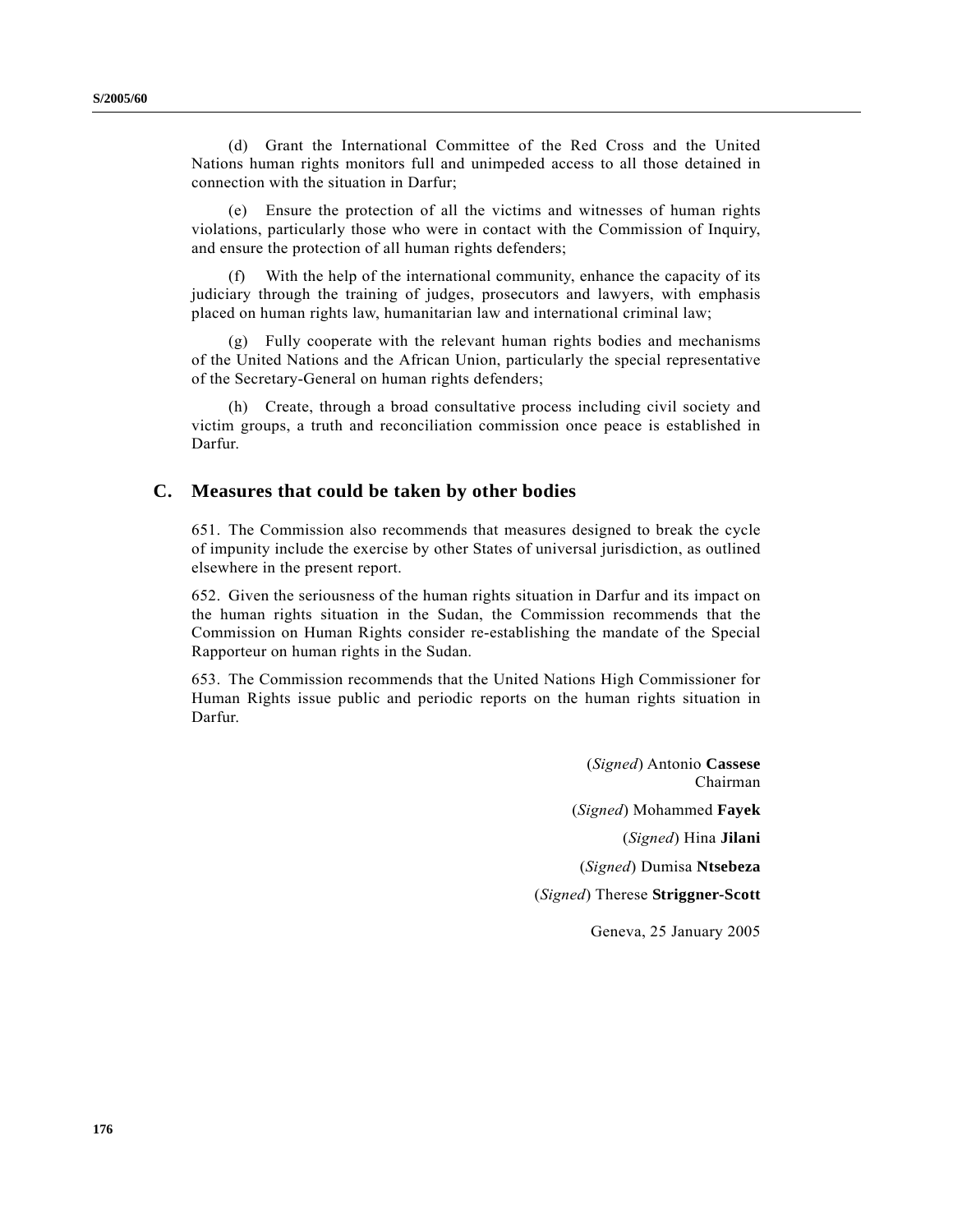## **Annex I**

## **Curricula vitae of the members of the Commission**

#### **Antonio Cassese (Chairman)**

Professor Cassese was a judge (1993-2000) and the first President (1993-97) of the International Tribunal for the Former Yugoslavia. He also served as a member of the Italian delegation to the United Nations Commission on Human Rights and the Council of Europe Steering Committee on Human Rights and was President of the Council of Europe Committee against Torture (1989-1993).

He has taught international law at the University of Florence and the European University Institute in Florence. In 2002 he was the recipient of the prize granted by the Academie universelle des cultures presided over by Nobel Peace Prize winner Elie Wiesel for his exceptional contribution to the protection of human rights in Europe and the world. Professor Cassese has published extensively on issues of international human rights and international criminal law and is the author of *International Law*, 2nd ed. (Oxford University Press, 2005) and *International Criminal Law* (Oxford University Press, 2003). He is the co-founder and co-editor of the *European Journal of International Law* and founder and editor-in-chief of the *Journal of International Criminal Justice*. He has been granted doctorates *honoris causa* by the Erasmus University at Rotterdam, Paris XIII University and the University of Geneva, and is a member of the Institut de droit international.

#### **Mohammed Fayek**

Mohammed Fayek is the Secretary-General of the Arab Organization for Human Rights, a non-governmental organization which defends human rights in the Arab region. He is a member of the National Council for Human Rights in Egypt and the Egyptian Council for Foreign Affairs, and is Vice-President of the Egyptian Committee for Afro-Asian Solidarity. He is the owner and director-general of Dar El-Mustaqbal El-Arabi publishing house.

Mr. Fayek has previously served in Egypt as Minister of Information, Minister of State for Foreign Affairs, Minister of National Guidance and Chef de Cabinet and Adviser to the President for African and Asian Affairs. He was an elected member of the Egyptian Parliament for two consecutive terms for the Kasr El-Nil constituency in Cairo.

#### **Hina Jilani**

Hina Jilani has been the Special Representative of the Secretary-General on human rights defenders since the establishment of the mandate in 2000. She is an advocate of the Supreme Court of Pakistan and has been a human rights defender for many years, working in particular in favour of the rights of women, minorities and children. She was a co-founder of the first all-women law firm in Pakistan in 1980 and founded the country's first legal aid centre in 1986.

Ms. Jilani is the Secretary-General of the Human Rights Commission of Pakistan. She has been a member of the Council and Founding Board of International Council of Human Rights Policy; the Steering Committee of the Asia Pacific Forum for Women Law and Development; the International Human Rights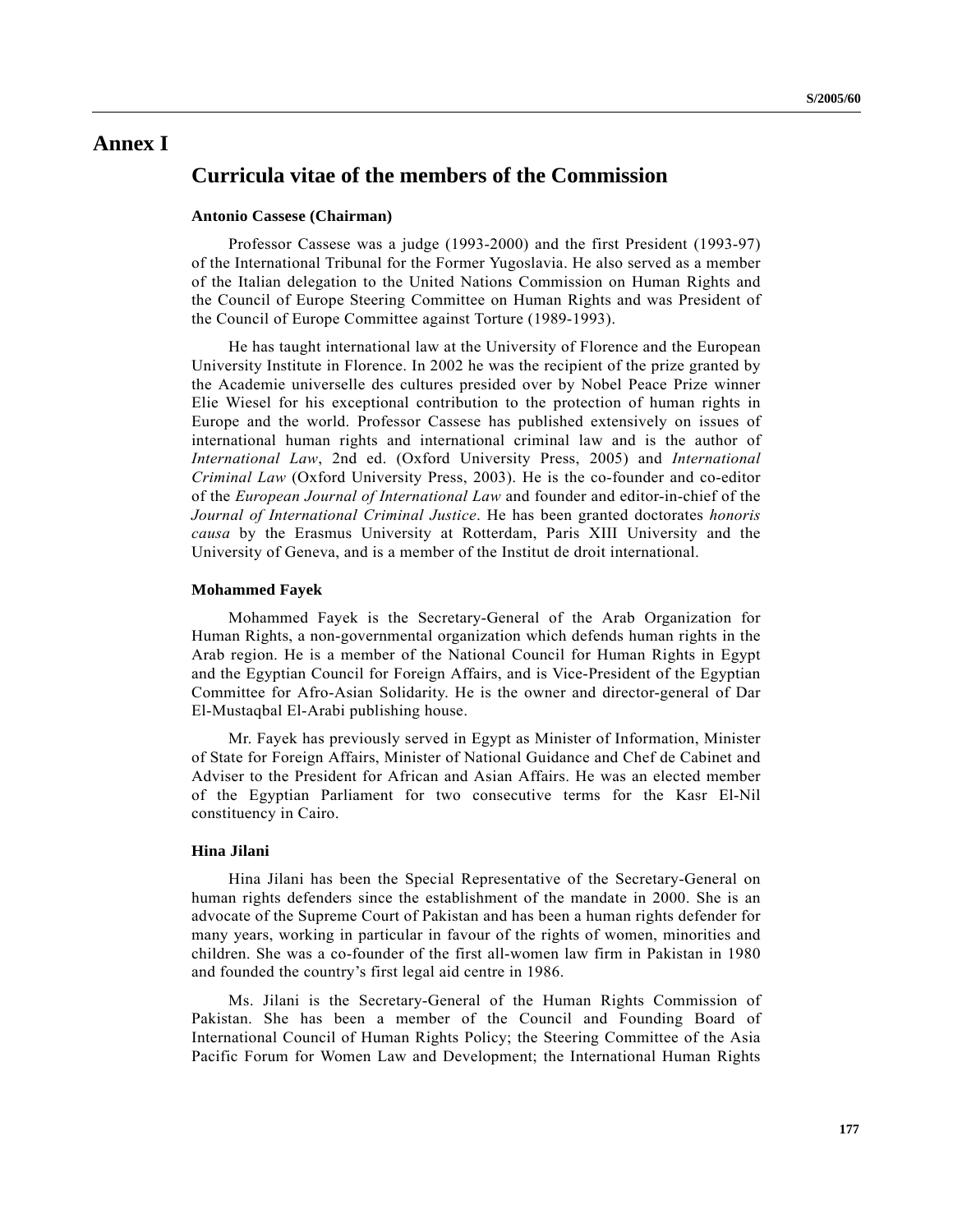Council at the Carter Centre; and the Womenís Action Forum in Pakistan. She is a member of the District High Court and Supreme Court Bar Associations of Pakistan.

#### **Dumisa Ntsebeza**

In 1995, Dumisa Ntsebeza was appointed as a Commissioner on the Truth and Reconciliation Commission in South Africa. He led the Commission's Investigative Unit, was the head of its Witness Protection Programme and served occasionally as Deputy and Acting Chair. Mr. Ntsebeza is the founder and former president of the South African National Association of Democratic Lawyers and a past President of South Africaís Black Lawyers Association. He has served as acting judge on the High Court of South Africa as well as the South African Labour Court.

Mr. Ntsebeza has lectured at the University of Transkei and chaired the institutionís governing body, the University of Transkei Council. He has been a visiting Professor of Political Science and Law at the University of Connecticut. He is an advocate of the High Court of South Africa and a member of the Cape Bar, and currently holds chambers in Cape Town.

#### **Therese Striggner-Scott**

Ms. Striggner-Scott is a barrister and principal partner with a legal consulting firm in Accra, Ghana. She has served as judge of the High Courts of Ghana and Zimbabwe and was the Executive Chairperson of the Ghana Law Reform Commission from January 2000 to February 2004. She was a member of the Standing Commission of Inquiry Regarding Public Violence and Intimidation in South Africa (the "Goldstone Commission").

Ms. Striggner-Scott has held various diplomatic titles, including Ambassador of Ghana to France (with accreditations to Spain, Portugal, Greece and the Holy See, as well as the United Nations Educational, Scientific and Cultural Organization (UNESCO)) and to Italy (with accreditations to Turkey, Croatia, Slovenia and Greece as well as the Food and Agriculture Organization of the United Nations, the World Food Programme and the International Fund for Agricultural Development). She has served as a member of the UNESCO Legal Commission and was an elected member of the organization's Executive Board. She was also a member of the Conventions and Recommendations Committee and the Executive Board's human rights body, and served as Chair of the Committee at the one hundred fortieth session of the Executive Board.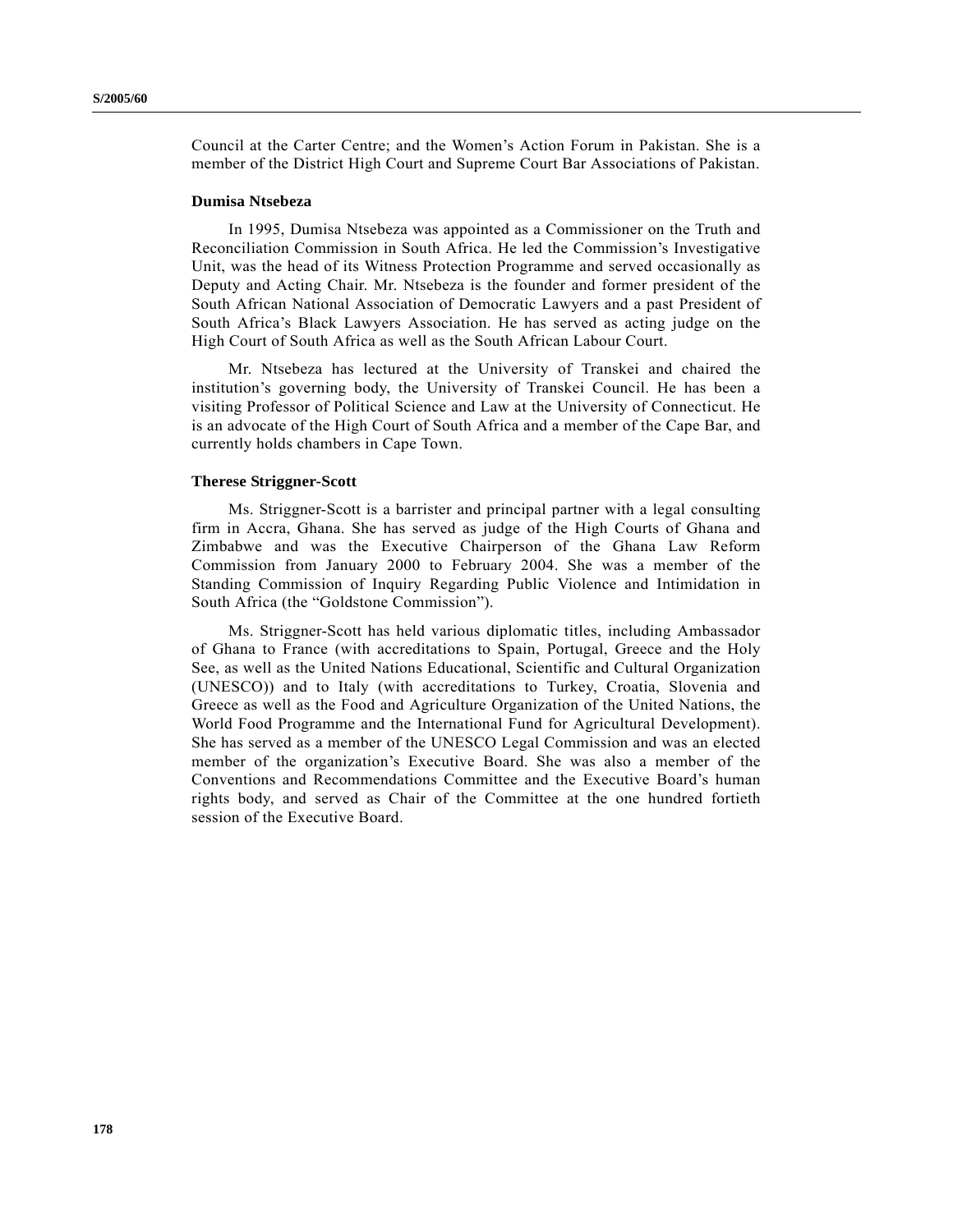## **Annex II**

## **Official meetings held with the Government of the Sudan and with the Sudan Liberation Movement/Army and the Justice and Equality Movement**

## **I. Sudanese governmental representatives**

### **A. Khartoum**

- ï First Vice-President, Ali Osman Mohammed Taha
- ï Director-General, National Security and Intelligence Service, Major General Sallah Gosh
- Minister of Justice, Ali Mohamed Osman Yasin
- Minister for Foreign Affairs, Mustafa Osman Ismail
- ï Minister of the Interior and Special Representative of the President to Darfur, Abdel Rahim Mohammed Hussein
- State Minister for the Interior, Ahmed Mohammed Haroon
- Minister of Federal Affairs, Nafi Nafi
- Minister of International Cooperation, Yusuf Takana
- ï Minister of Defence, General Bakri Hassan Saleh
- ï Deputy Chief Justice and other members of the judiciary
- ï Deputy Director of Military Intelligence, General El Fadil
- Speaker of Parliament and other members
- ï Members of the National Commission of Inquiry in Darfur, Professor Dafa Allah Elhadj Yousuf
- ï Rapporteur of the Advisory Council on Human Rights, Abdelmonem Osman Mohamed Taha
- ï Members of the Rape Committee
- Members of the Committee on Darfur to Assist the International Commission on Darfur; Chairman, Major General Magzoub

#### **B. Northern Darfur**

- Governor (*Wali*) of Northern Darfur, Mr. Kibul
- Army: Major General Ismat Abdulrahim Zeimat Abidi, Director of Operations, Ministry of Defence, Khartoum
- ï Chief Prosecutor, Moulana El Gadi
- Chief Justice, Hisham Mohamed Youssef
- ï Police, Hassan Mohamed Ibrahim
- National Security, Deputy Director, Saleh Saddiq Mohamed

### **C. Southern Darfur**

- ï *Wali* of Southern Darfur, Ata Al-AlMoneim
- General-Secretary of Government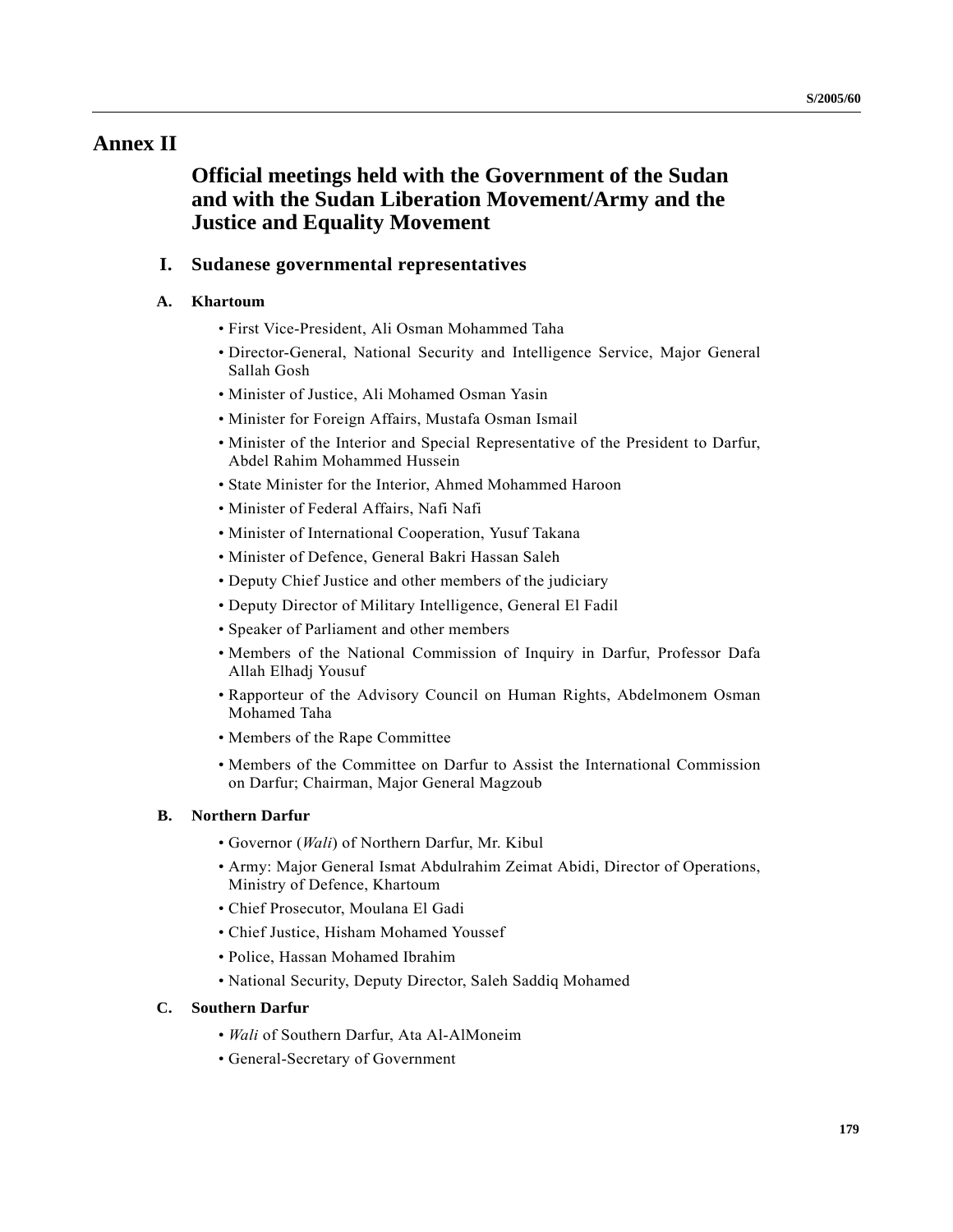- Chief Justice of Southern Darfur
- Judge of Nyala Specialized Court, Murtar Ibrahim
- ï Director of National Security for Southern Darfur State, Colonel Abdel Razim
- ï Chief of Police of Nyala, Adedin El Taher Al Haj
- Chief of Police of Zalinguei
- Head of the sixteenth division in charge of Southern Darfur, Brigadier Abdallah Abdo
- ï Head of military intelligence, Colonel Hoseith Abdelmelik Ahmedelsheik
- ï Captain Adel Youssif, legal adviser, head of the judiciary branch of the military
- Representatives of their movement to the African Union Ceasefire Commission: Mohammed Adam and Ahmed Fadi (SLA) and Magil Hassin (JEM)

#### **D. Western Darfur**

- Wali of Western Darfur, Sulieman Abdalla Adam
- Chief Justice and members of the judiciary and the specialized courts, Court of Appeals, Public Court and District Court; so-called legal adviser to the *Wali*
- Attorney-General/Chief Prosecutor and legal adviser to the *Wali*
- ï Minister of Cultural and Social Affairs, acting Minister of Health and Deputy *Wali*, Jaffar Abdul Hakam
- Military Commander of Western Darfur, 22nd Division, name recorded as Brigadier General Samsadin
- Deputy Commissioner of Police, El Geneina
- ï Head of national security, Western Darfur, El Geneina

## **II. Sudan Liberation Movement/Army and Justice and Equality Movement representatives**

#### **1. Sudan Liberation Movement/Army**

- Minnie Arkawi Minawi, Chairman of the Sudanese Liberation Movement/Army
- Military commander and humanitarian director, Suleiman Jamos
- ï Representative of SLM/A in the African Union Ceasefire Commission in three areas: El Fashir, El Geneina and Nyala

#### **2. Justice and Equality Movement**

ï Dr. Khalil Ibrahim Mohammed, Chairman of the Justice and Equality Movement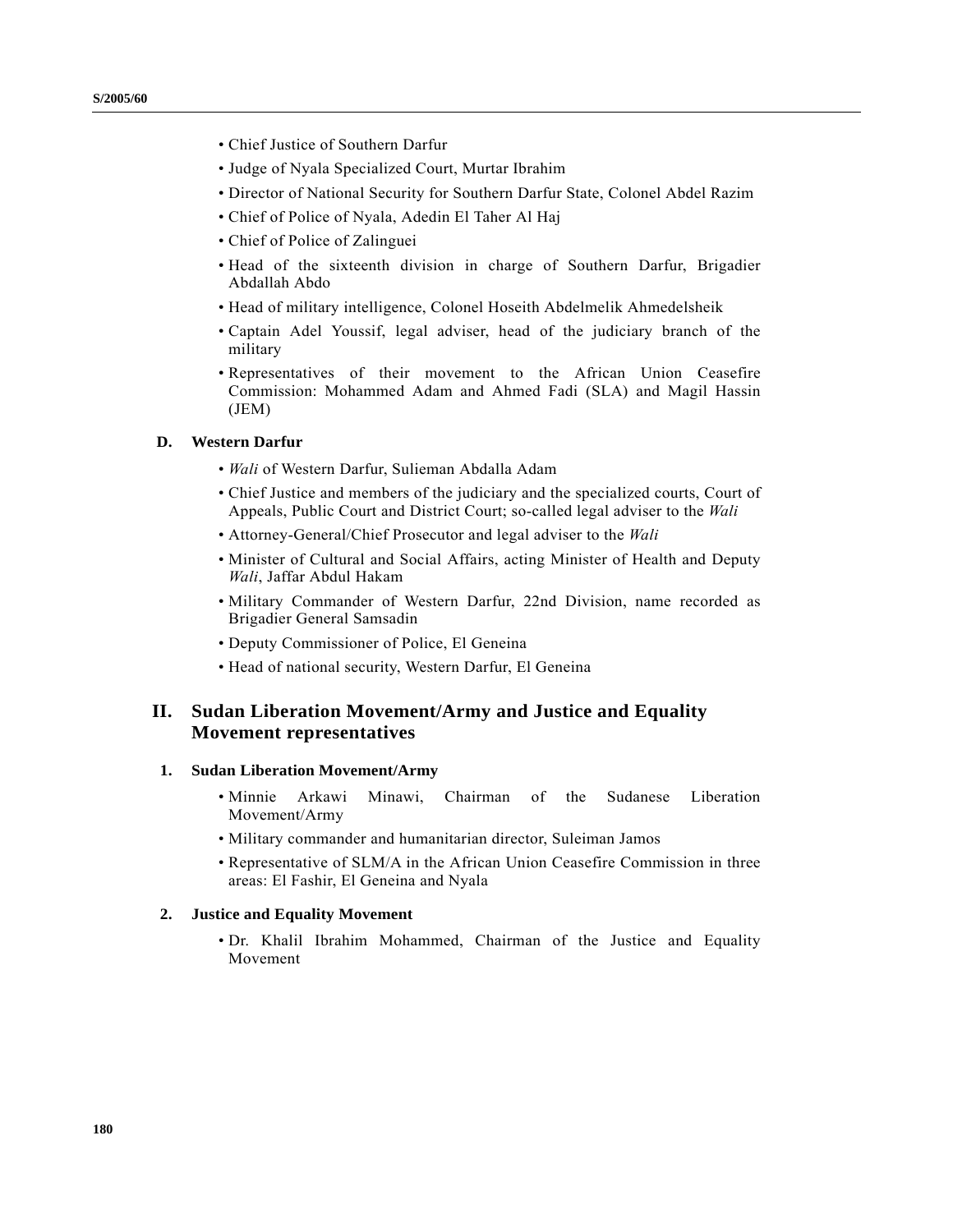# **Annex III**

# **Places visited**

## **Cities, towns, villages and sites in the Sudan**

- Abu Shouk Camp
- Adwa
- Amika Sara
- Baram
- Deleig
- El Fashir
- El Geneina
- Fato Borno camp
- Garsila
- Habila
- Haloof
- ï Kabkabiya
- ï Kass
- Khartoum
- Kulbus
- Kutum
- Mornei
- ï Nyala
- ï Shataya
- Taisha
- Tawila
- Towing
- Wadi Saleh
- Zalinguei
- Zam Zam camp
- "School" internally displaced persons camp, Kass
- ï Abeche, Chad
- Bredjing refugee camp
- Camp of Kalma
- Camp of Nyala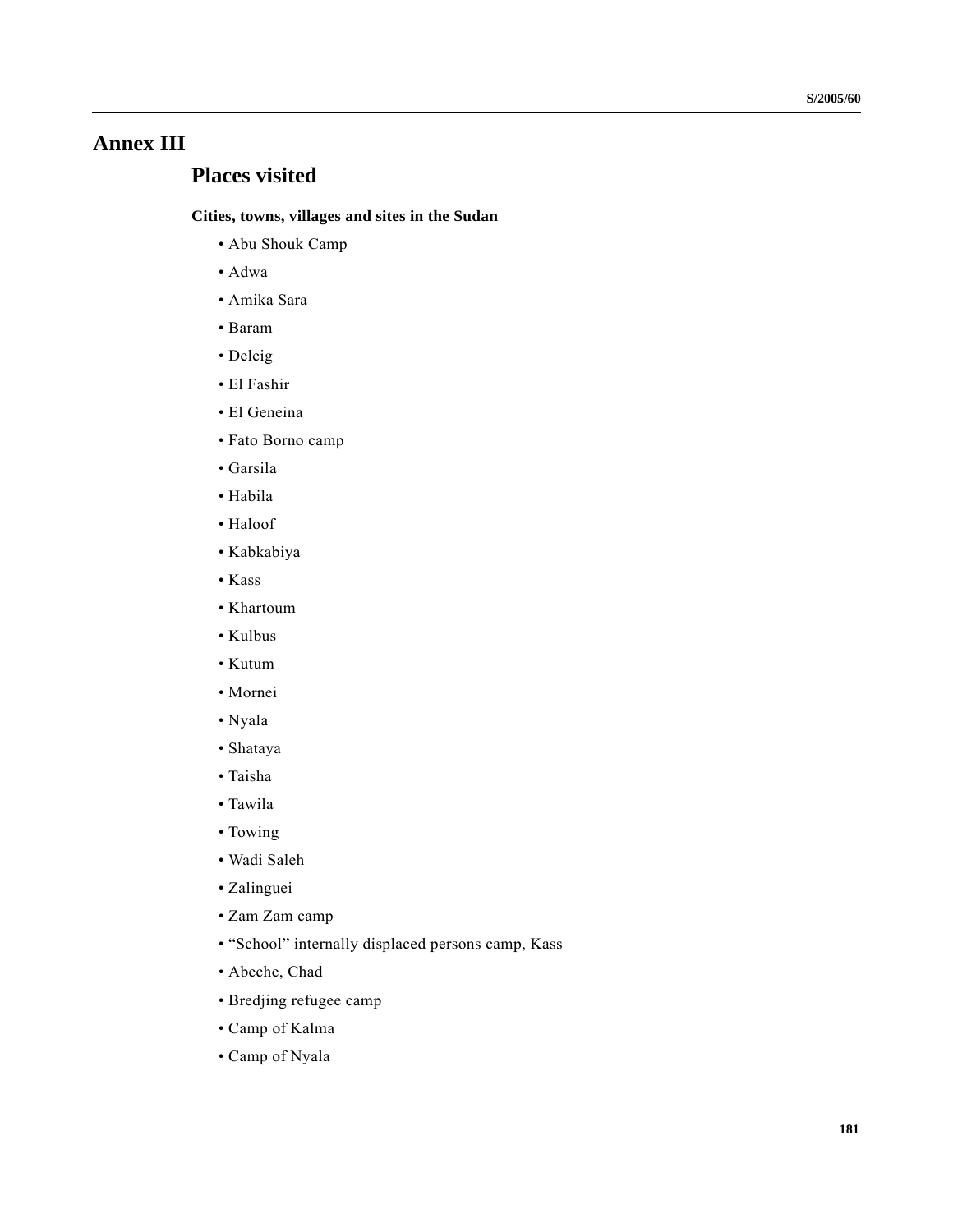- Camp of Otash
- ï Camp of Zalinguei
- ï Hamadiya camp, Zalinguei

## **Detention centres**

- ï National Security Detention Centre, Khartoum
- ï National Security Detention Centre, Nyala
- ï National Intelligence Detention Centre, Khartoum
- ï Kober prison, Khartoum

## **Places visited outside the Sudan**

- Asmara, Eritrea
- ï Addis Ababa, Ethiopia
- ï Abeche and AdrÈ, Chad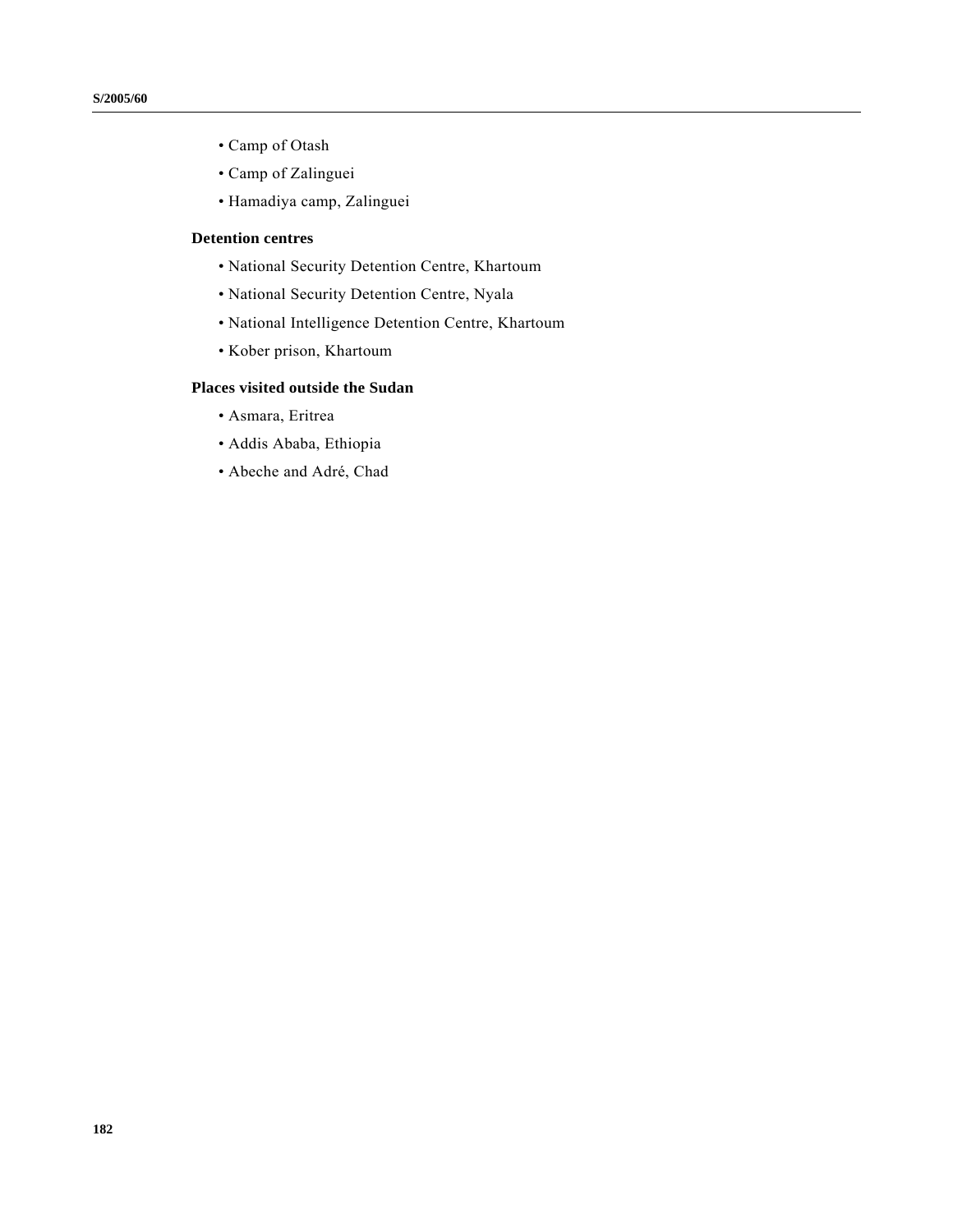## **Annex IV**

## **Public reports on Darfur consulted by the Commission**

The International Commission of Inquiry reviewed numerous reports, from both public and confidential sources, in relation to the conflict in Darfur. The following is a non-exhaustive list of the public reports consulted by the Commission. The titles of non-public reports are not listed for reasons of confidentiality.

## **United Nations**

- 1. Darfur region: incidents of violence against civilians reported to the United Nations, February-September 2004
- 2. United Nations inter-agency fact-finding and rapid-assessment mission, Kailek Town, South Darfur, 25 April 2004
- 3. Joint communiquÈ of the Government of the Sudan and the United Nations signed on 3 July 2004 (S/2004/635, annex)
- 4. Report of the Secretary-General pursuant to paragraphs 6 and 13 to 16 of Security Council resolution 1556 (2004) (S/2004/703)
- 5. Report of the Secretary-General on the Sudan pursuant to paragraphs 6, 13 and 16 of Security Council resolution 1556 (2004), paragraph 15 of Security Council resolution 1564 (2004) and paragraph 17 of Security Council resolution 1574 (2004) (S/2004/947)
- 6. Report of the Secretary-General on the Sudan pursuant to paragraph 15 of Security Council resolution 1564 (2004) and paragraphs 6, 13 and 16 of Security Council resolution 1556 (2004) (S/2004/881)
- 7. United Nations high-level inter-agency mission to Darfur, 27 April-2 May 2004
- 8. Security Council resolution 1547 (2004)
- 9. Security Council resolution 1556 (2004)
- 10. Security Council resolution 1564 (2004)

## **Office of the United Nations High Commissioner for Human Rights**

- 11. Situation of human rights in the Darfur region of the Sudan (E/CN.4/2005/3)
- 12. October, November and December 2004 reports
- 13. Final report of the first African regional consultation on violence against women with the Special Rapporteur of the Commission on Human Rights on violence against women and the Special Rapporteur of the African Commission on Human and Peoples' Rights on women's rights, Khartoum, 25 September-2 October 2004
- 14. Report of the Special Rapporteur of the Commission on Human Rights on extrajudicial, summary or arbitrary executions on her mission to the Sudan (E/CN.4/2005/7/Add.2)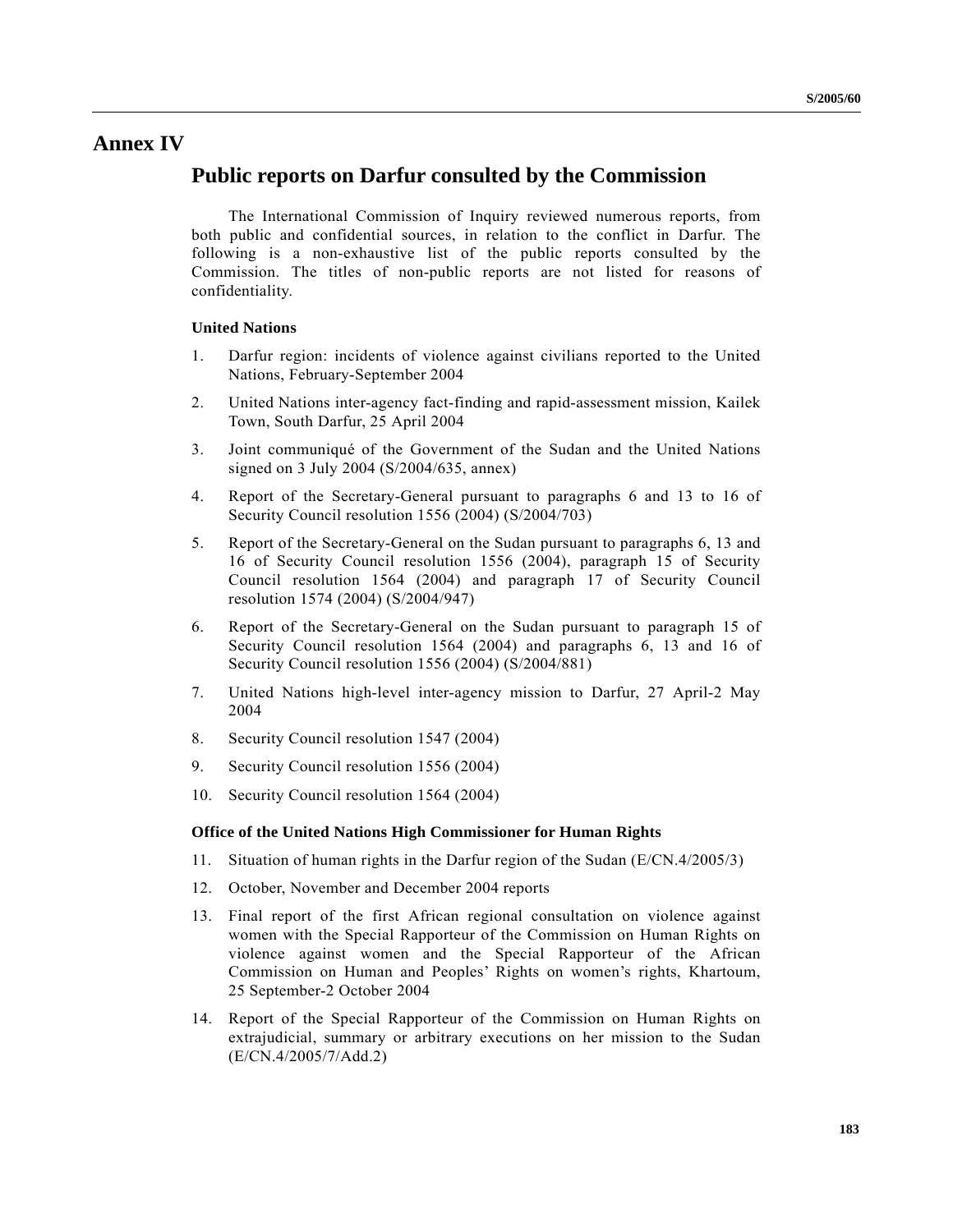15. Report of the Representative of the Secretary-General on internally displaced persons on his mission to the Sudan – the Darfur crisis ( $E/CN.4/2005/8$ )

#### **Office for the Coordination of Humanitarian Affairs**

16. "Deteriorating security threatens to plunge Darfur into 'chaos', Under-Secretary-General warns Security Council", press release, 7/12/2004 (SC/8262)

#### **The Sudan, United Nations country team**

- 17. Weekly round-up of current developments, 31 May-5 June 2004
- 18. Office of the United Nations Resident and Humanitarian Coordinator for the Sudan, 6 December 2003 and 22 March 2004
- 19. United Nations country team Darfur update, 26 July 2003

### **Office of the United Nations High Commissioner for Refugees**

20. The Darfur crisis and Chad mediation

#### **United Nations Children's Fund**

21. Challenges of sociocultural reconstruction and unity in southern Sudan, 7 January 2004

#### **World Health Organization**

22. Retrospective mortality survey among the internally displaced population, greater Darfur, Sudan, August 2004

#### **African Union**

- 23. Ceasefire agreement and protocol, 8 April 2004
- 24. Ceasefire Commission agreement, 28 May 2004
- 25. Conference agreement, 25 April 2004
- 26. Humanitarian protocol, 9 November 2004
- 27. Press release, 2 December 2004
- 28. Security protocol, 9 November 2004
- 29. Status-of-mission agreement, 4 June 2004
- 30. Commission ceasefire violation report on the incident in Dar es Salaam and Wada general area (September 2004)
- 31. Report of the Ceasefire Commission on the situation in the Darfur conflict at the joint meeting held in N'Djamena by Brigadier General F. O. Okonkwo, Chairman, Ceasefire Commission, 4 October 2004
- 32. Briefing for the members of the Joint Commission for the Darfur Peace Talks held in Abuja by Brigadier General F. O. Okonkwo, Chairman, Ceasefire Commission, 23 August 2004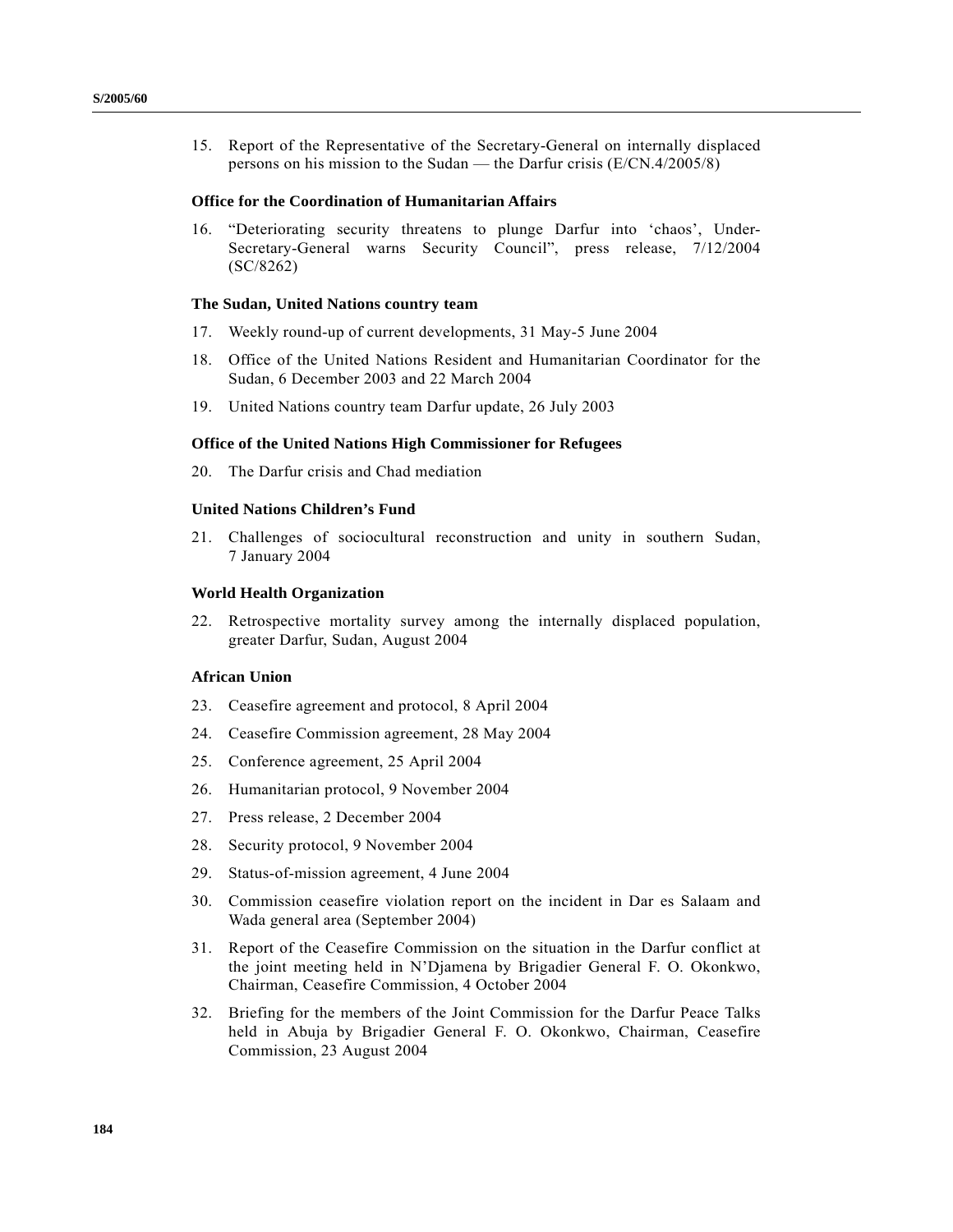#### **Intergovernmental organization reports**

- 33. Report of the Arab League on its mission to Darfur
- 34. Report of the Organization of the Islamic Conference on its mission to Darfur
- 35. Report of the ad hoc delegation of the Committee on Development and Cooperation of the European Parliament on its mission to the Sudan from 19 to 24 February 2004

### **Governmental reports**

- 36. United States Department of State report documenting atrocities in Darfur, September 2004
- 37. Congressional Research Service, report for Congress on Sudan: the Darfur crisis and the status of the north-south negotiations, 22 October 2004
- 38. Harvard University report prepared for the United States Agency for International Development on the use of rape as a weapon of war in the conflict in Darfur, Sudan, October 2004

#### **Media and press articles**

- 39. London, Overseas Development Institute: "Open-range management and property rights in pastoral Africa: a case of spontaneous range enclosure in south Darfur", Sudan, Roy H. Behnke Jr., August 1985
- 40. London, International Institute for Environment and Development: Pastoral land tenure and agricultural expansion: Sudan and the Horn of Africa, S. Shazali and A. Abdel, 1999
- 41. BBC: transcript of the *Panorama* programme, "The New Killing Fields", 14 November 2004
- 42. *Sudan Tribune*, "Arabizing an African capital: What if government brings up the African face of Sudan?", Mahgoub El-Tigani, 11 December 2004
- 43. Inter-Press Service, "Darfur Hundreds of 'days of failure'", Jim Lobe, 10 December 2004
- 44. European Union press release: "EU mobilises an additional  $€80$  million from African Peace Facility to support enlarged African Union observer mission in Darfur, Sudan", 26 October 2004
- 45. *International Herald Tribune*: "Violence against women: the unacknowledged casualties of war", Irene Khan, 18 December 2004
- 46. Associated Press: "Presidents of Chad and Sudan meet to discuss rebellion in Western Sudan", 13 April 2003

#### **International non-governmental organization reports**

- 47. Sudanese Organization against Torture
	- Human rights report on Darfur, May-October 2004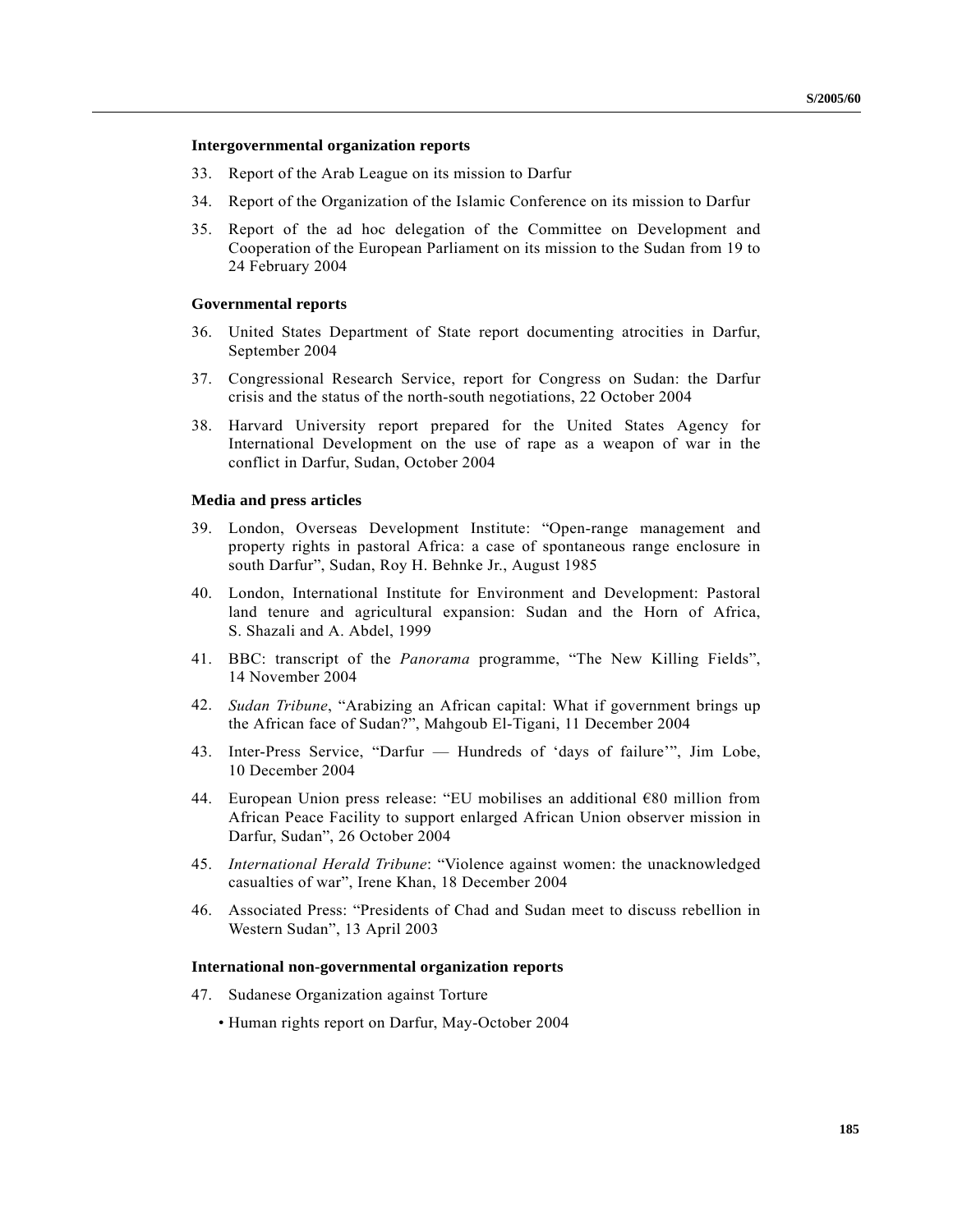- Darfur The tragedy continues, 28 November 2004
- Alternative report to the African Commission, May 2004
- 48. Sudanese Human Rights Organization
	- ï Sudanese Human Rights Quarterly, No. 17, February 2004
	- Ibid., No. 16, October 2003
	- Ibid., No. 15, June 2003
	- Ibid., No. 14, October 2002
	- Ibid., No. 12, January 2002
	- The situation of human rights in Sudan, 26 March 2003, 1 October 2003, 31 January 2004, 5 February 2004
- 49. Amnesty International
	- Darfur: "Too many people killed for no reason", 3 February 2004
	- ï Darfur: Extrajudicial execution of 168 men, April 2004
	- ï Darfur: Incommunicado detention, torture and special courts, 8 June 2004
	- Sudan: At the mercy of killers destruction of villages in Darfur, 2 July 2004
	- Darfur: rape as a weapon of war: sexual violence and its consequences, 19 July 2004
	- ï Sudan: Intimidation and denial: attacks on freedom of expression in Darfur, 25 August 2004
	- ï Sudan: Arming the perpetrators of grave abuses in Darfur, 16 November 2004
	- Sudan: No one to complain to  $\overline{\phantom{a}}$  no respite for the victims, impunity for perpetrators, 2 December 2004
	- Sudan: Who will answer for the crimes? 18 January 2005
- 50. Human Rights Watch
	- ï Darfur in flames: atrocities in Western Sudan, 2 April 2004
	- ï Darfur destroyed: ethnic cleansing by Government and militia forces in Western Sudan, 7 May 2004
	- Addressing crimes against humanity and "ethnic cleansing" in Darfur, Sudan, 24 May 2004
	- ï Darfur documents confirm Government policy of militia support, 20 July 2004
	- ï Empty promises: continuing abuses in Darfur, Sudan, 11 August 2004
	- Janjaweed camps still active, 27 August 2004
	- "If we return we will be killed": consolidation of ethnic cleansing in Darfur, Sudan, 15 November 2004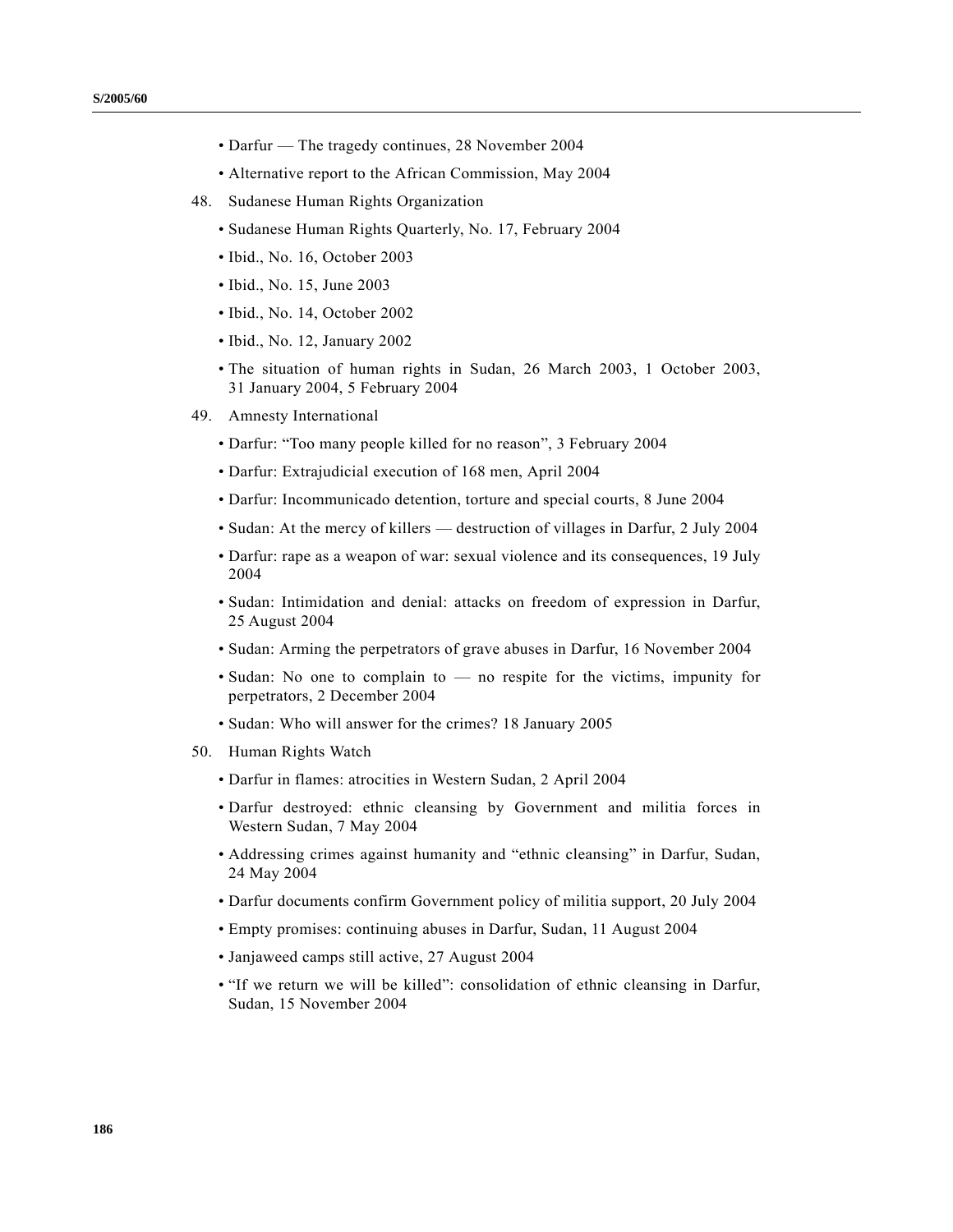- 51. International Crisis Group
	- ï Darfur deadline: A new international action plan, Africa report No. 83, 23 August 2004
	- Darfur rising: Sudan's new crisis, Africa report No. 76, 25 March 2004
	- ï Sudan: Now or never in Darfur, Africa report No. 80, 23 May 2004
	- ï Sudan: Towards an incomplete peace, Africa report No. 73, 11 December 2003
	- Sudan's dual crises: Refocusing on IGAD, Africa briefing, No. 19, 5 October 2004
- 52. Aegis Trust
	- ï Darfur: Management of a genocidal crisis, 29 November 2004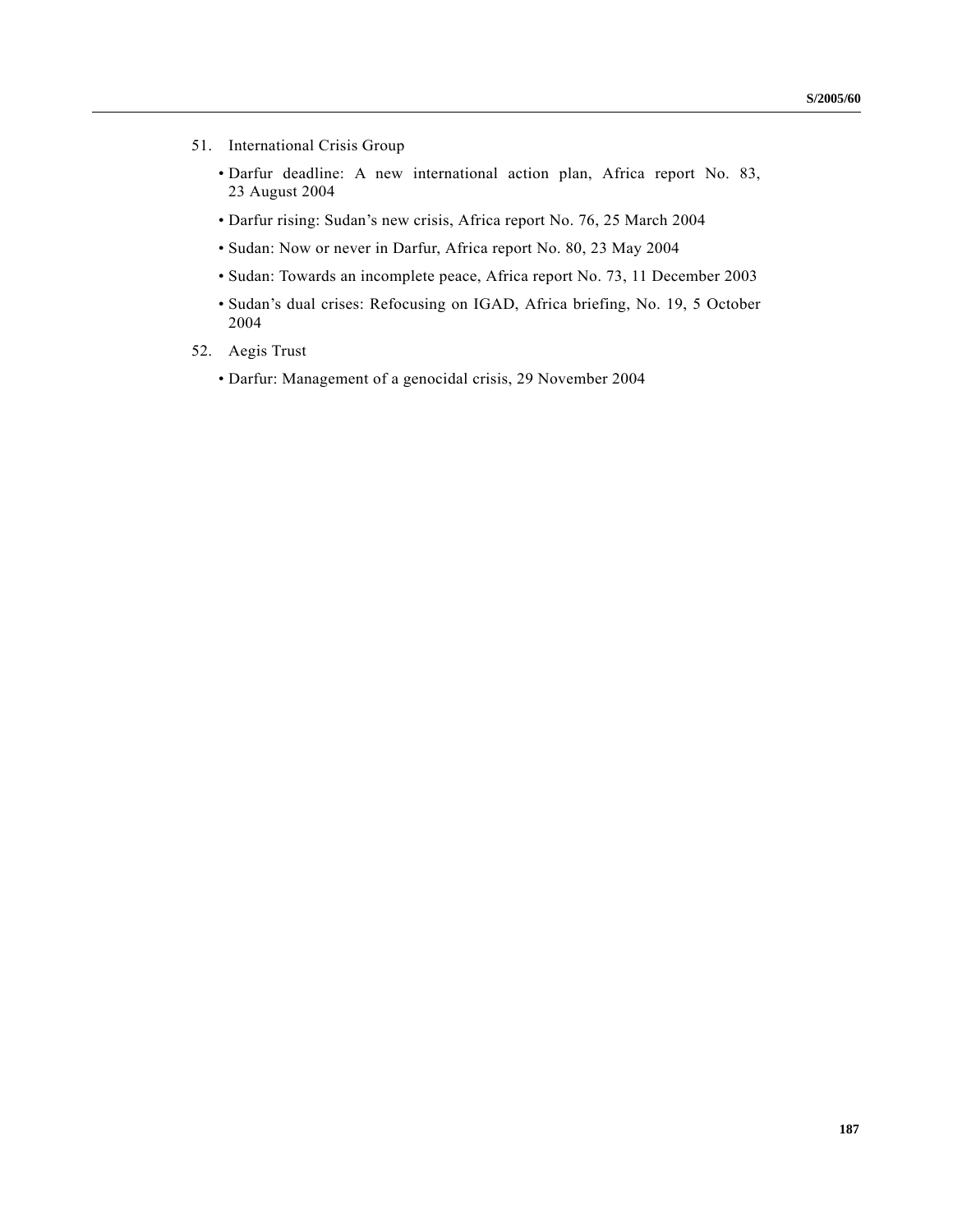## **Annex V**

## **Overview of the activities of the investigative teams of the Commission**

The Commission's investigation team was led by a chief investigator and included four judicial investigators, two female investigators specializing in gender violence, four forensic experts from the Argentine Forensic Anthropology Team and two military analysts.

Investigation team members interviewed witnesses and officials in Khartoum and accompanied the Commissioners on their field mission to the three Darfur States. The investigation team was then split into three sub-teams which were deployed to Northern, Southern and Western Darfur.

#### **Western Darfur team**

The team for Western Darfur was composed of two investigators and a military analyst, supported by one or two forensic experts, according to requirements. The team also had two interpreters working for it. The team was based in El-Geneina for a total of 36 days, from 27 November to 18 December 2004 and from 5 to 18 January 2005. One of the investigators also accompanied the commissioners during their visit to Western Darfur and Chad in early November 2004.

The Western Darfur team conducted 13 visits to towns and villages outside of El-Geneina for a total of 16 days, mostly travelling by road but also by way of four helicopter trips to more distant locations. The areas covered by the team included most of El-Geneina, Kulbus and Habila localities, while parts of Wadi Saleh were also visited.

In all, the team collected information concerning attacks on 51 towns or villages and 11 cases of rapes through interviews with 116 eyewitnesses and 12 circumstantial witnesses.

Throughout that process, members of the team met with representatives of most of the tribal groups in Western Darfur, including Arab nomads. The team also held meetings with Government officials, including representatives from the military, police, judiciary and administration, as well as with representatives from the rebel groups (Sudan Liberation Army (SLA) and Justice and Equality Movement (JEM)). In addition to meetings with witnesses, the team held discussions with representatives from international non-governmental organizations, United Nations agencies and the African Union.

### **Northern Darfur team**

The team in Northern Darfur was composed of two investigators, one analyst and members of the forensic team, used on a shared basis with the Western and Southern teams. The team also employed interpreters and drivers to facilitate the mission.

The initial mission into El Fashir took place with the commissioners on 11 November 2004. During the mission, Government officials, witnesses, representatives of non-governmental organizations and other individuals were interviewed. The team returned to Khartoum with the Commissioners on